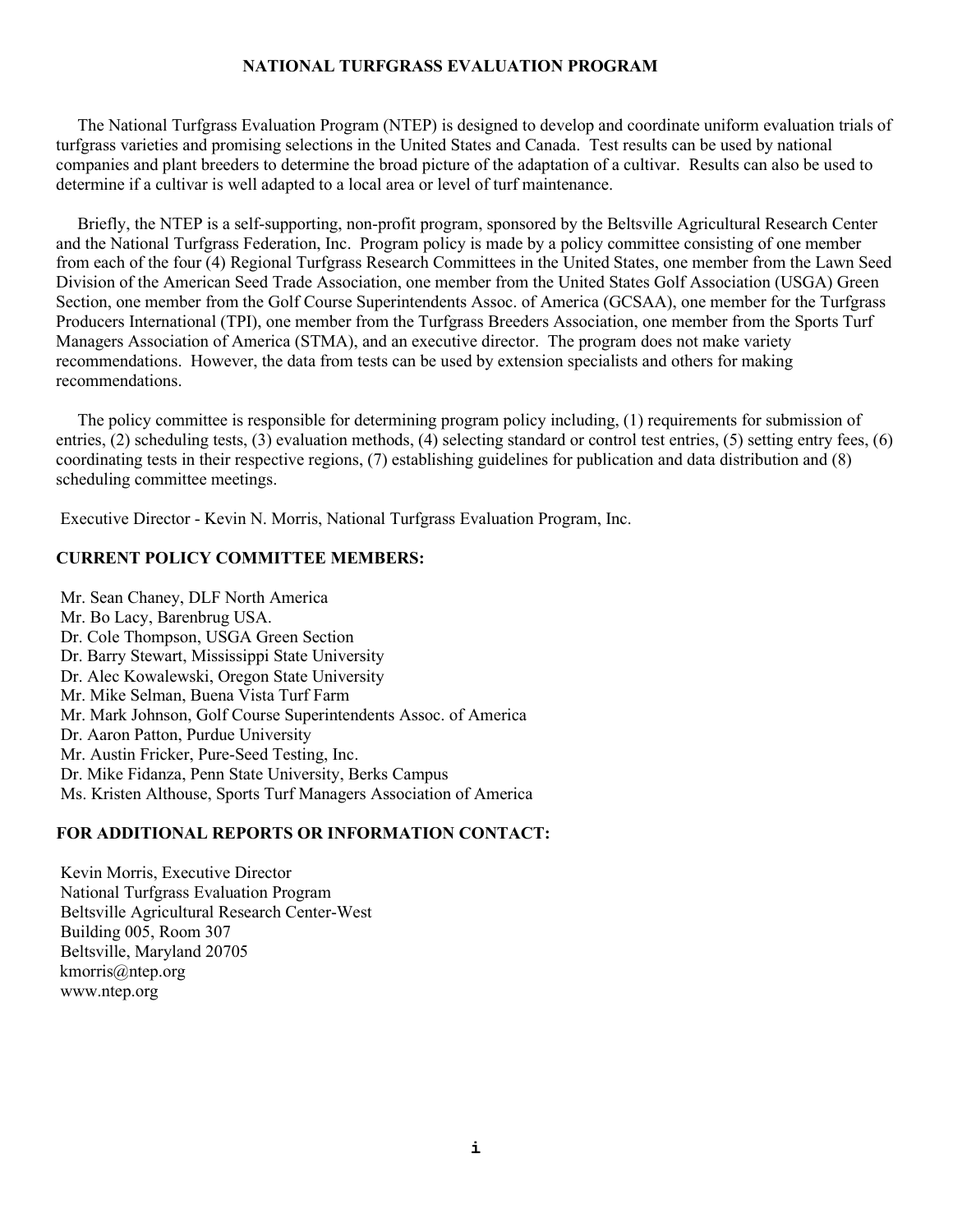### **CONTENTS**

| 2020 National Fineleaf Fescue Test - 2021 data                              |
|-----------------------------------------------------------------------------|
|                                                                             |
| NATIONAL FINELEAF FESCUE TEST, 2020                                         |
| Table A - 2021 Locations, Site Descriptions and Management Practices        |
|                                                                             |
| Table 1A - Mean Turfgrass Quality Ratings of Fineleaf Cultivars             |
| Table 1B - Mean Turfgrass Quality Ratings of Chewings Cultivars             |
| Table 1C - Mean Turfgrass Quality Ratings of Strong Creeping Red Cultivars  |
| Table 1D - Mean Turfgrass Quality Ratings of Hard Fescue Cultivars          |
| Table 1E - Mean Turfgrass Quality Ratings of Sheep Fescue Cultivars         |
| Table 1F - Mean Turfgrass Quality Ratings of Slender Creeping Red Cultivars |
| Table 2A - Mean Turfgrass Quality Ratings of Fineleaf Cultivars             |
| Table 2B - Mean Turfgrass Quality Ratings of Chewings Cultivars             |
| Table 2C - Mean Turfgrass Quality Ratings of Strong Creeping Red Cultivars  |
| Table 2D - Mean Turfgrass Quality Ratings of Hard Fescue Cultivars          |
| Table 2E - Mean Turfgrass Quality Ratings of Sheep Cultivars                |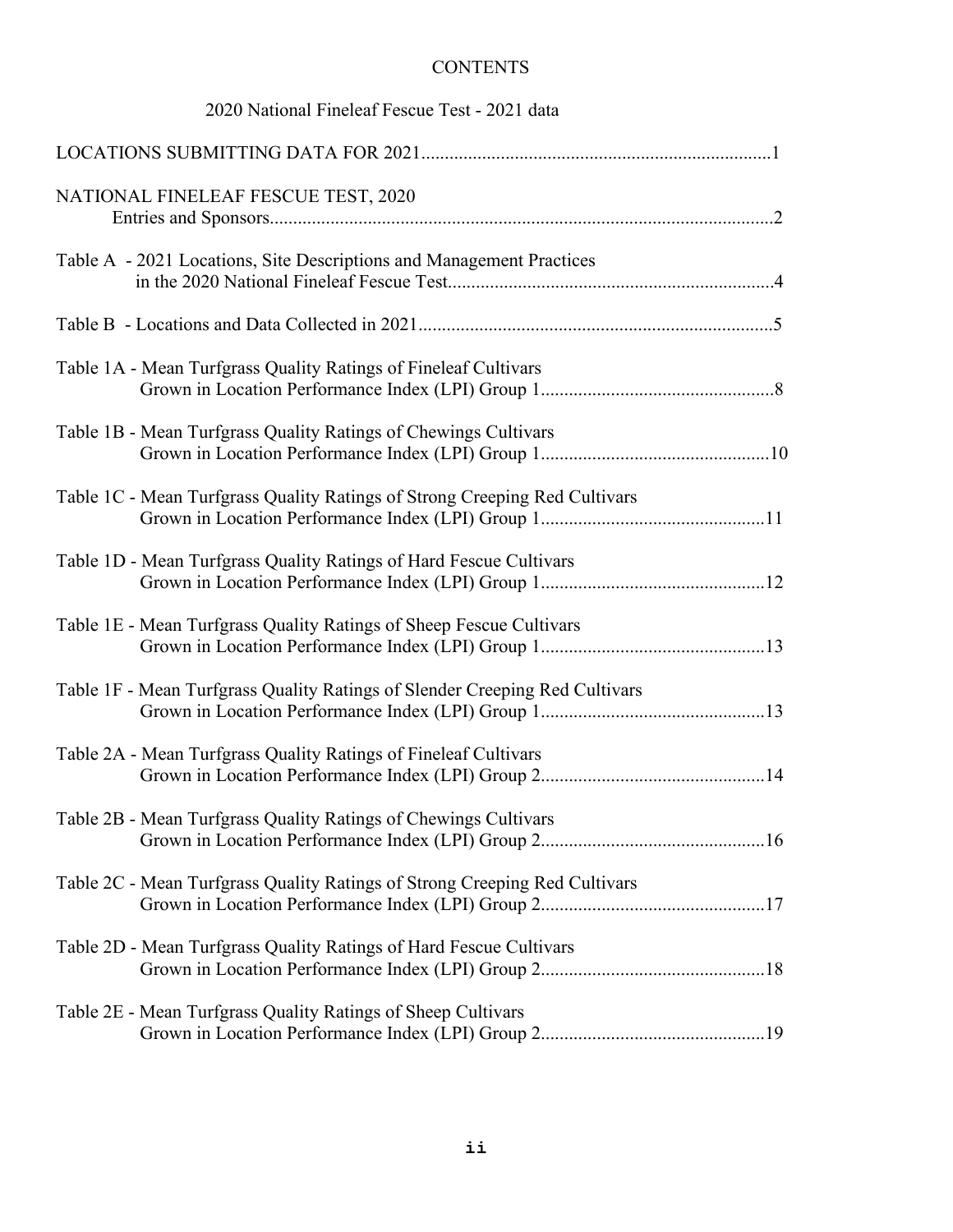| Table 2F - Mean Turfgrass Quality Ratings of Slender Creeping Red Cultivars |  |
|-----------------------------------------------------------------------------|--|
| Table 3A - Mean Turfgrass Quality Ratings of Fineleaf Cultivars             |  |
| Table 3B - Mean Turfgrass Quality Ratings of Chewings Cultivars             |  |
| Table 3C - Mean Turfgrass Quality Ratings of Strong Creeping Red Cultivars  |  |
| Table 3D - Mean Turfgrass Quality Ratings of Hard Fescue Cultivars          |  |
| Table 3E - Mean Turfgrass Quality Ratings of Sheep Fescue Cultivars         |  |
| Table 3F - Mean Turfgrass Quality Ratings of Slender Creeping Red Cultivars |  |
| Table 4A - Mean Turfgrass Quality Ratings of Fineleaf Cultivars             |  |
| Table 4B - Mean Turfgrass Quality Ratings of Chewings Cultivars             |  |
| Table 4C - Mean Turfgrass Quality Ratings of Strong Creeping Red Cultivars  |  |
| Table 4D - Mean Turfgrass Quality Ratings of Hard Fescue Cultivars          |  |
| Table 4E - Mean Turfgrass Quality Ratings of Sheep Fescue Cultivars         |  |
| Table 4F - Mean Turfgrass Quality Ratings of Slender Creeping Red Cultivars |  |
| Table 5A - Mean Turfgrass Quality Ratings of Fineleaf Cultivars             |  |
| Table 5B - Mean Turfgrass Quality Ratings of Chewings Cultivars             |  |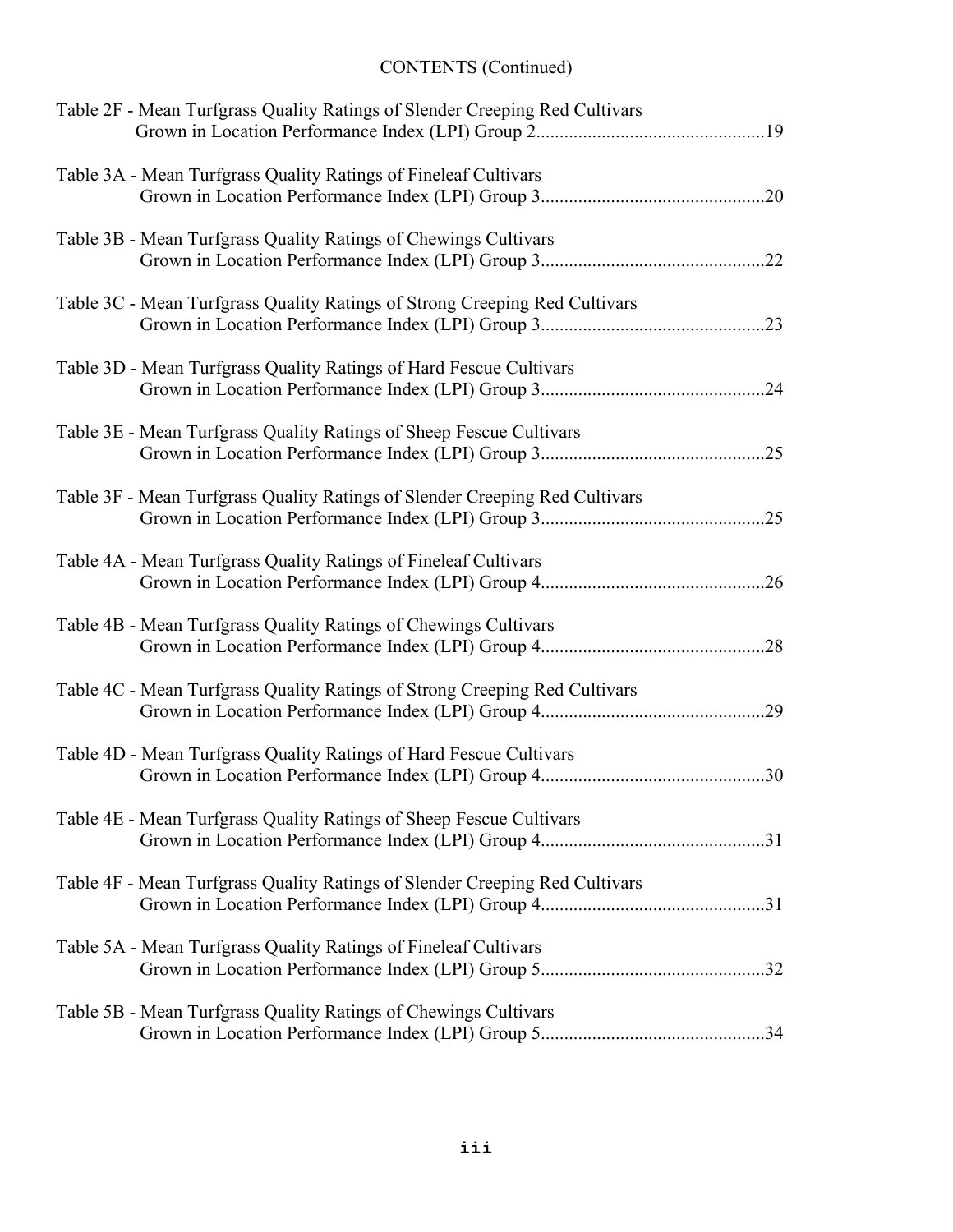| Table 5C - Mean Turfgrass Quality Ratings of Strong Creeping Red Cultivars  |  |
|-----------------------------------------------------------------------------|--|
| Table 5D - Mean Turfgrass Quality Ratings of Hard Fescue Cultivars          |  |
| Table 5E - Mean Turfgrass Quality Ratings of Sheep Fescue Cultivars         |  |
| Table 5F - Mean Turfgrass Quality Ratings of Slender Creeping Red Cultivars |  |
| Table 6A - Mean Turfgrass Quality Ratings of Fineleaf Cultivars             |  |
| Table 6B - Mean Turfgrass Quality Ratings of Chewings Cultivars             |  |
| Table 6C - Mean Turfgrass Quality Ratings of Strong Creeping Red Cultivars  |  |
| Table 6D - Mean Turfgrass Quality Ratings of Hard Fescue Cultivars          |  |
| Table 6E - Mean Turfgrass Quality Ratings of Sheep Fescue Cultivars         |  |
| Table 6F - Mean Turfgrass Quality Ratings of Slender Creeping Red Cultivars |  |
| Table 7A - Mean Turfgrass Quality Ratings of Fineleaf Cultivars             |  |
| Table 7B - Mean Turfgrass Quality Ratings of Chewings Cultivars             |  |
| Table 7C - Mean Turfgrass Quality Ratings of Strong Creeping Red Cultivars  |  |
| Table 7D - Mean Turfgrass Quality Ratings of Hard Fescue Cultivars          |  |
| Table 7E - Mean Turfgrass Quality Ratings of Sheep Fescue Cultivars         |  |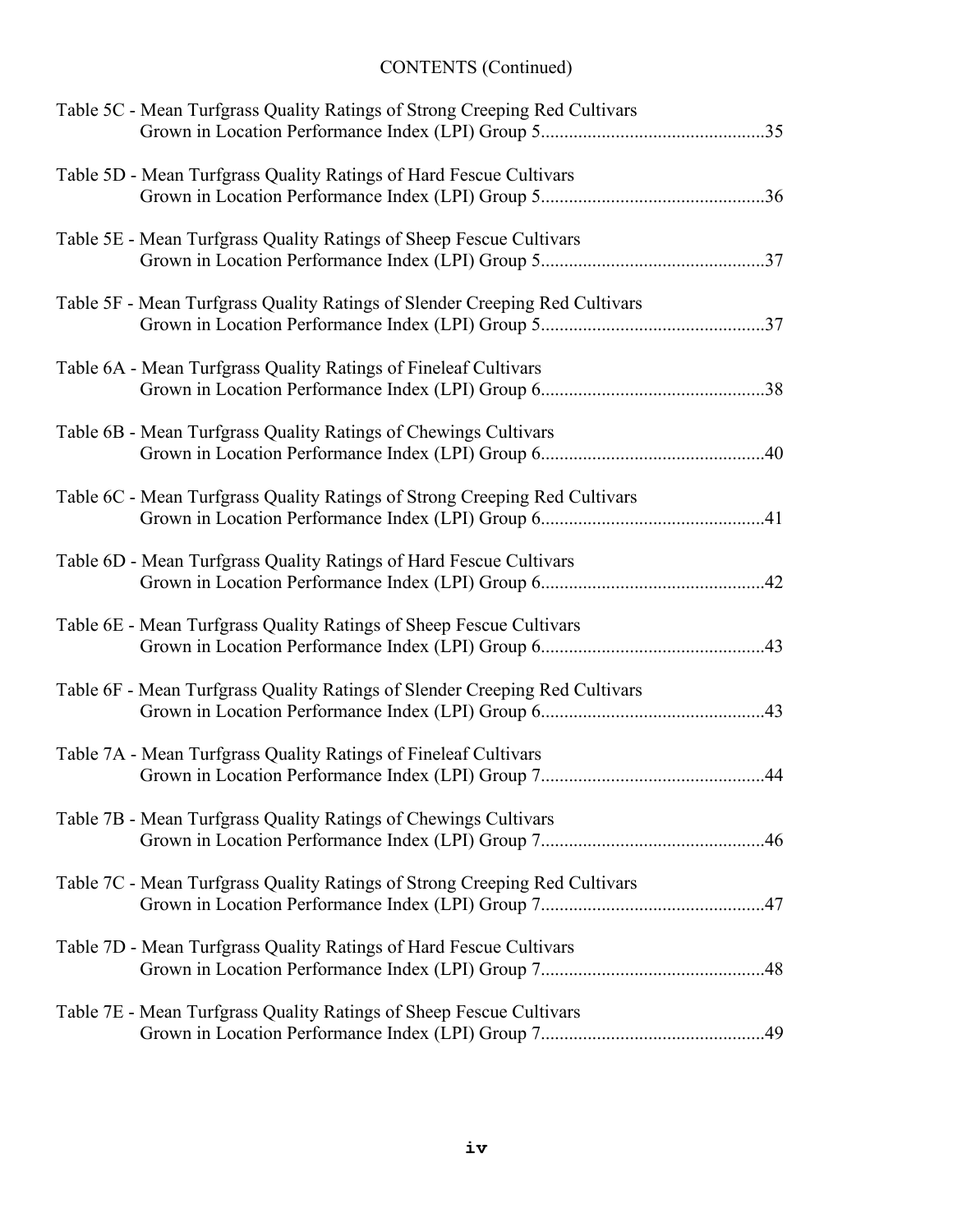| Table 7F - Mean Turfgrass Quality Ratings of Slender Creeping Red Cultivars                                                                  |
|----------------------------------------------------------------------------------------------------------------------------------------------|
| Table 8A - Mean Turfgrass Quality and Other Ratings of                                                                                       |
| Table 8B - Mean Turfgrass Quality and Other Ratings of                                                                                       |
| Table 8C - Mean Turfgrass Quality and Other Ratings of Strong Creeping Red Fescue                                                            |
| Table 8D - Mean Turfgrass Quality and Other Ratings of Hard Fescue                                                                           |
| Table 8E - Mean Turfgrass Quality and Other Ratings of Sheep Fescue                                                                          |
| Table 8F - Mean Turfgrass Quality and Other Ratings of Slender Creeping Red                                                                  |
| Table 9A - Mean Turfgrass Quality and Other Ratings of Fineleaf Fescue                                                                       |
| Table 9B - Mean Turfgrass Quality and Other Ratings of Chewings Fescue                                                                       |
| Table 9C - Mean Turfgrass Quality and Other Ratings of Strong Creeping Red Fescue                                                            |
| Table 9D - Mean Turfgrass Quality and Other Ratings of Hard Fescue                                                                           |
| Table 9E - Mean Turfgrass Quality and Other Ratings of Sheep Fescue                                                                          |
| Table 9F - Mean Turfgrass Quality and Other Ratings of Slender Creeping Red<br>Fescue Cultivars Grown under Traffic Stress at Amherst, MA 59 |
| Table 10A - Mean Turfgrass Quality and Other Ratings of Fineleaf Fescue                                                                      |
| Table 10B - Mean Turfgrass Quality and Other Ratings of Chewings Fescue                                                                      |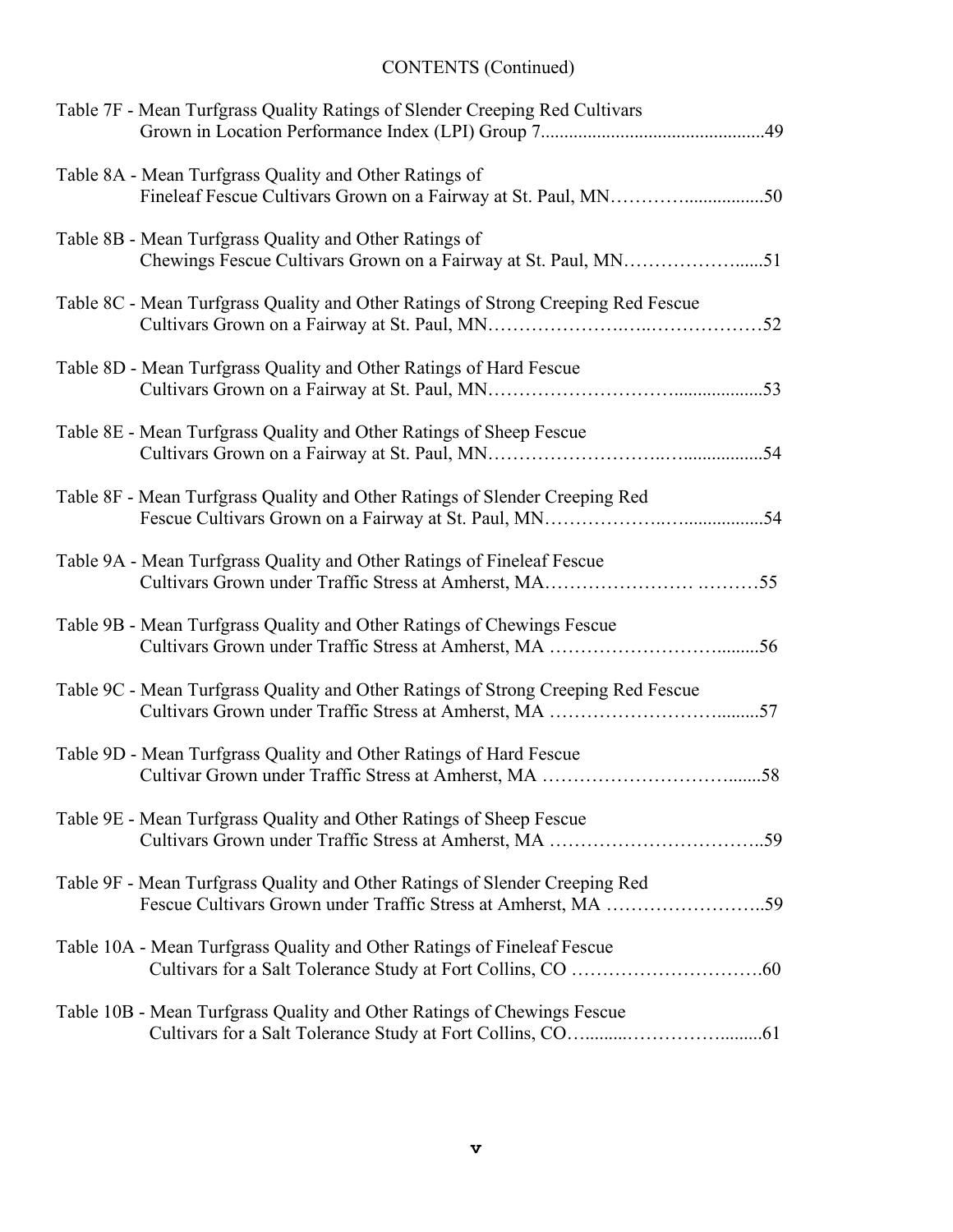| Table 10C - Mean Turfgrass Quality and Other Ratings of Strong Creeping Red Fescue |
|------------------------------------------------------------------------------------|
| Table 10D - Mean Turfgrass Quality and Other Ratings of Hard Fescue                |
| Table 10E - Mean Turfgrass Quality and Other Ratings of Sheep Fescue               |
| Table 10F - Mean Turfgrass Quality and Other Ratings of Slender Creeping Red       |
| Table 11A - Mean Turfgrass Quality and Other Ratings of Fineleaf Fescue            |
| Table 11B - Mean Turfgrass Quality and Other Ratings of Chewings Fescue            |
| Table 11C - Mean Turfgrass Quality and Other Ratings of Strong Creeping Red Fescue |
| Table 11D - Mean Turfgrass Quality and Other Ratings of Hard Fescue                |
| Table 11E - Mean Turfgrass Quality and Other Ratings of Sheep Fescue               |
| Table 11F - Mean Turfgrass Quality and Other Ratings of Slender Creeping Red       |
| Table 12A - Mean Turfgrass Quality and Other Ratings of Fineleaf Fescue            |
| Table 12B - Mean Turfgrass Quality and Other Ratings of Chewings Fescue            |
| Table 12C - Mean Turfgrass Quality and Other Ratings of Strong Creeping Red Fescue |
| Table 12D - Mean Turfgrass Quality and Other Ratings of Hard Fescue                |
| Table 12E - Mean Turfgrass Quality and Other Ratings of Sheep Fescue               |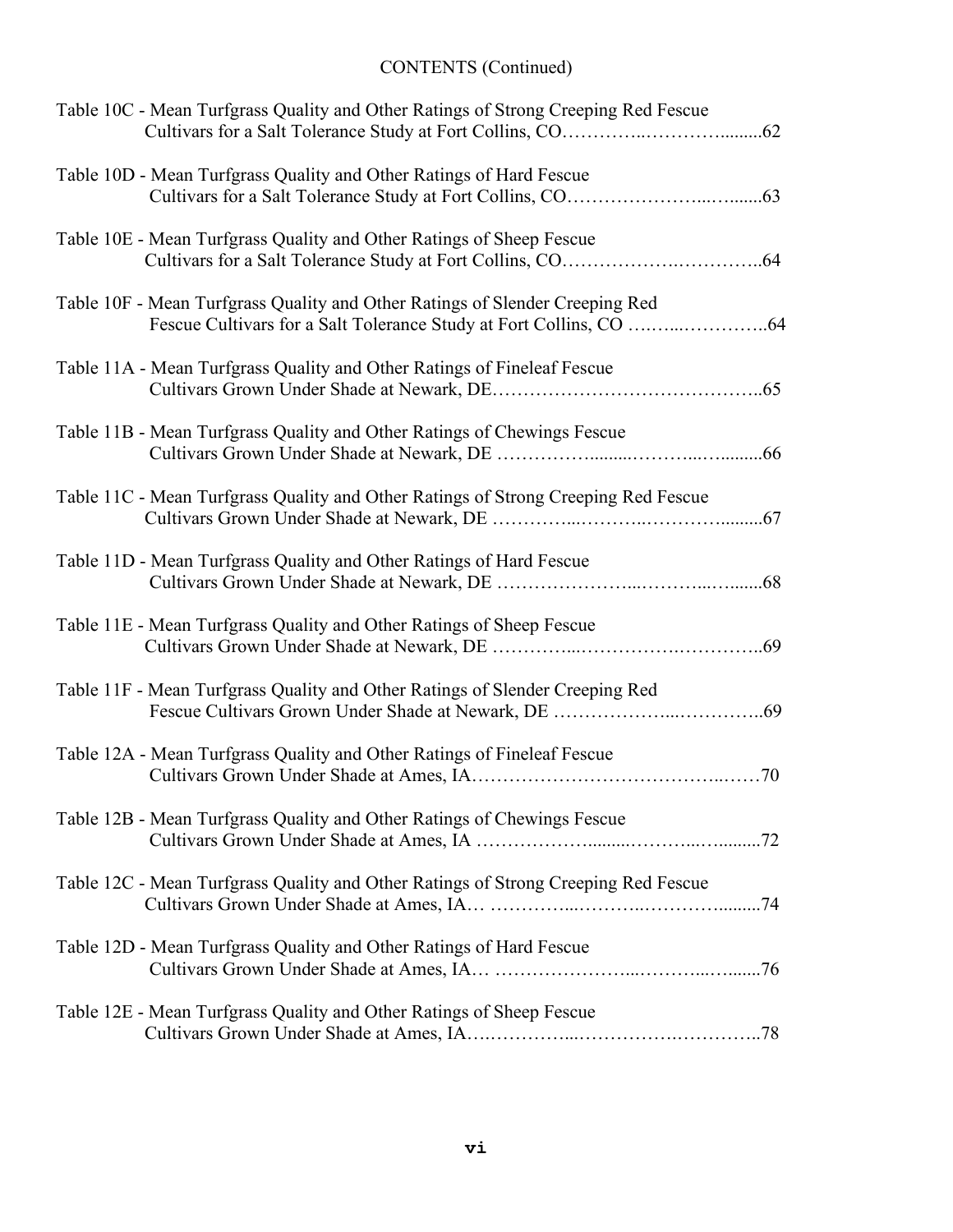| Table 12F - Mean Turfgrass Quality and Other Ratings of Slender Creeping Red  |  |
|-------------------------------------------------------------------------------|--|
|                                                                               |  |
|                                                                               |  |
| Table 13C- Genetic Color Ratings of Strong Creeping Red Fescue Cultivars82    |  |
|                                                                               |  |
|                                                                               |  |
| Table 13F- Genetic Color Ratings of Slender Creeping Red Fescue Cultivars84   |  |
|                                                                               |  |
|                                                                               |  |
| Table 14C- Spring Greenup Ratings of Strong Creeping Red Fescue Cultivars87   |  |
|                                                                               |  |
|                                                                               |  |
| Table 14F- Spring Greenup Ratings of Slender Creeping Red Fescue Cultivars 89 |  |
|                                                                               |  |
|                                                                               |  |
| Table 15C- Leaf Texture Ratings of Strong Creeping Red Fescue Cultivars92     |  |
|                                                                               |  |
|                                                                               |  |
| Table 15F- Leaf Texture Ratings of Slender Creeping Red Fescue Cultivars94    |  |
|                                                                               |  |
|                                                                               |  |
| Table 16C- Seedling Vigor Ratings of Strong Creeping Red Fescue Cultivars97   |  |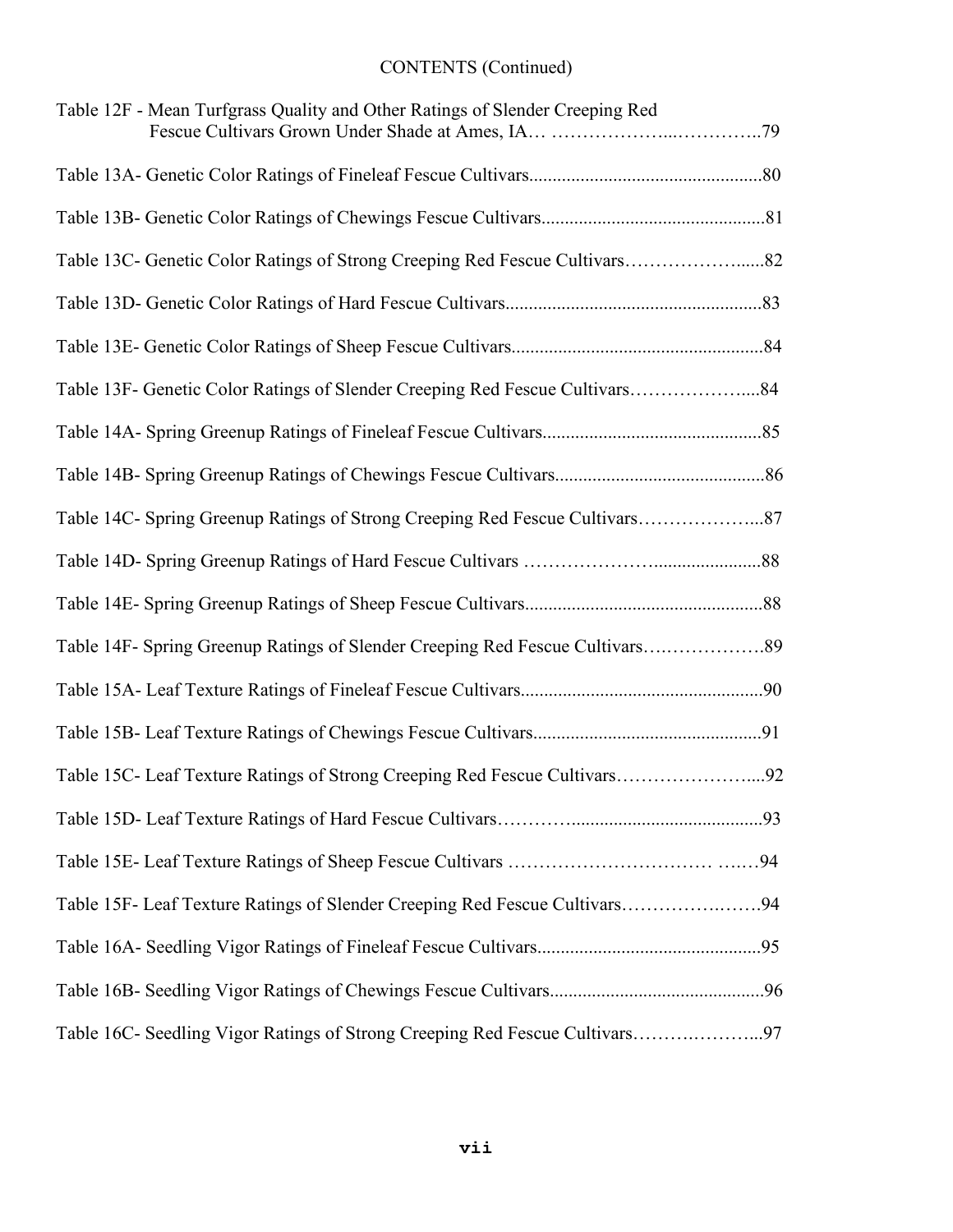| Table 16F- Seedling Vigor Ratings of Slender Creeping Red Fescue Cultivars99            |
|-----------------------------------------------------------------------------------------|
|                                                                                         |
|                                                                                         |
| Table 17C- Spring Density Ratings of Strong Creeping Red Fescue Cultivars102            |
|                                                                                         |
|                                                                                         |
| Table 17F- Spring Density Ratings of Slender Creeping Red Fescue Cultivars104           |
|                                                                                         |
|                                                                                         |
| Table 18C- Summer Density Ratings of Strong Creeping Red Fescue Cultivars107            |
|                                                                                         |
|                                                                                         |
| Table 18F- Summer Density Ratings of Slender Creeping Red Fescue Cultivars109           |
|                                                                                         |
|                                                                                         |
| Table 19C- Fall Density Ratings of Strong Creeping Red Fescue Cultivars112              |
|                                                                                         |
|                                                                                         |
| Table 19F- Fall Density Ratings of Slender Creeping Red Fescue Cultivars114             |
| Table 20A- Percent Living Ground Cover (Spring) Ratings of Fineleaf Fescue Cultivars115 |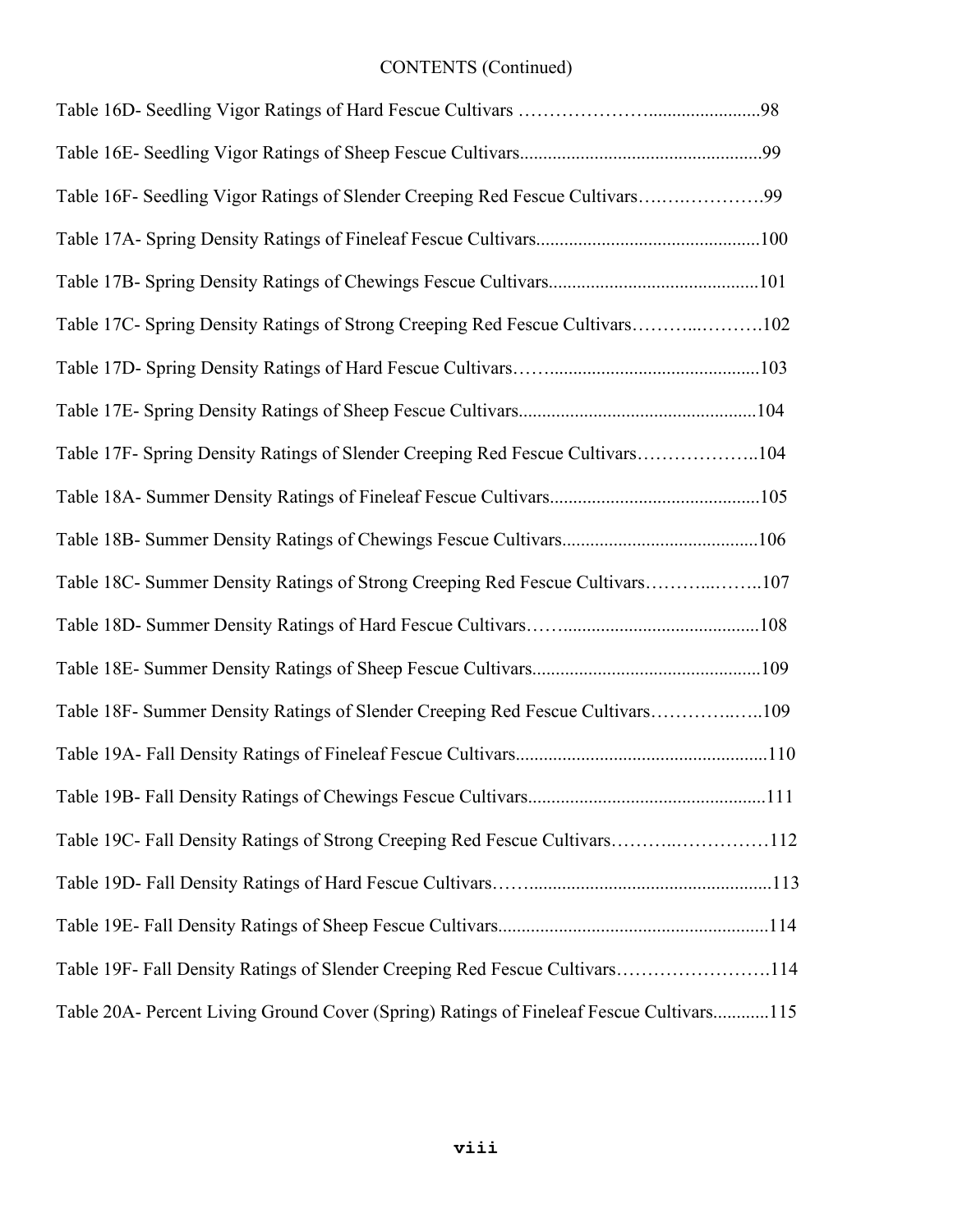| Table 20B- Percent Living Ground Cover (Spring) Ratings of Chewings Fescue Cultivars116 |
|-----------------------------------------------------------------------------------------|
| Table 20C- Percent Living Ground Cover (Spring) Ratings of                              |
| Table 20D- Percent Living Ground Cover (Spring) Ratings of                              |
| Table 20E- Percent Living Ground Cover (Spring) Ratings of                              |
| Table 20F- Percent Living Ground Cover (Spring) Ratings of                              |
| Table 21A- Percent Living Ground Cover (Summer) Ratings of Fineleaf Fescue Cultivars120 |
| Table 21B- Percent Living Ground Cover (Summer) Ratings of Chewings Fescue Cultivars121 |
| Table 21C- Percent Living Ground Cover (Summer) Ratings of                              |
| Table 21D- Percent Living Ground Cover (Summer) Ratings of                              |
| Table 21E- Percent Living Ground Cover (Summer) Ratings of                              |
| Table 21F- Percent Living Ground Cover (Summer) Ratings of                              |
| Table 22A- Percent Living Ground Cover (Fall) Ratings of Fineleaf Fescue Cultivars125   |
| Table 22B- Percent Living Ground Cover (Fall) Ratings of Chewings Fescue Cultivars126   |
| Table 22C- Percent Living Ground Cover (Fall) Ratings of                                |
| Table 22D- Percent Living Ground Cover (Fall) Ratings of                                |
| Table 22E- Percent Living Ground Cover (Fall) Ratings of                                |
| Table 22F- Percent Living Ground Cover (Fall) Ratings of                                |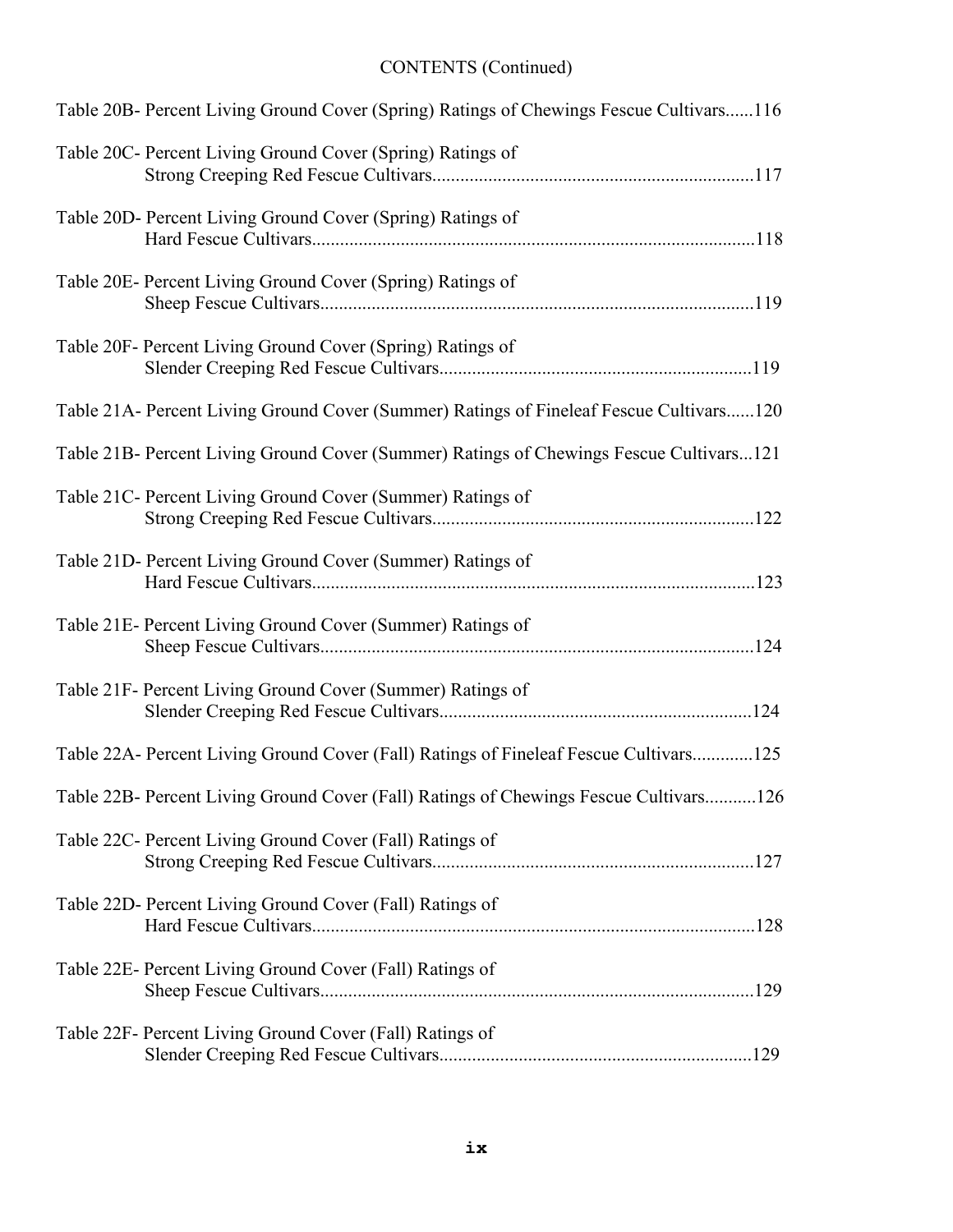| Table 23C- Winter Color Ratings of Strong Creeping Red Fescue Cultivars132      |  |
|---------------------------------------------------------------------------------|--|
|                                                                                 |  |
|                                                                                 |  |
| Table 23F- Winter Color Ratings of Slender Creeping Red Fescue Cultivars134     |  |
| Table 24A- Drought Tolerance (Dormancy) Ratings of Fineleaf Fescue Cultivars135 |  |
| Table 24B- Drought Tolerance (Dormancy) Ratings of Chewings Fescue Cultivars136 |  |
| Table 24C- Drought Tolerance (Dormancy) Ratings of Strong                       |  |
| Table 24D- Drought Tolerance (Dormancy) Ratings of Hard Fescue Cultivars138     |  |
| Table 24E- Drought Tolerance (Dormancy) Ratings of Sheep Fescue Cultivars139    |  |
| Table 24F- Drought Tolerance (Dormancy) Ratings of Slender                      |  |
|                                                                                 |  |
|                                                                                 |  |
| Table 25C- Leaf Spot Ratings of Strong Creeping Red Fescue Cultivars142         |  |
|                                                                                 |  |
|                                                                                 |  |
| Table 25F- Leaf Spot Ratings of Slender Creeping Red Fescue Cultivars144        |  |
| Table 26A- White Grub Damage Ratings of Fineleaf Fescue Cultivars145            |  |
| Table 26B- White Grub Damage Ratings of Chewings Fescue Cultivars146            |  |
| Table 26C- White Grub Damage Ratings of Strong Creeping Red Fescue Cultivars147 |  |
|                                                                                 |  |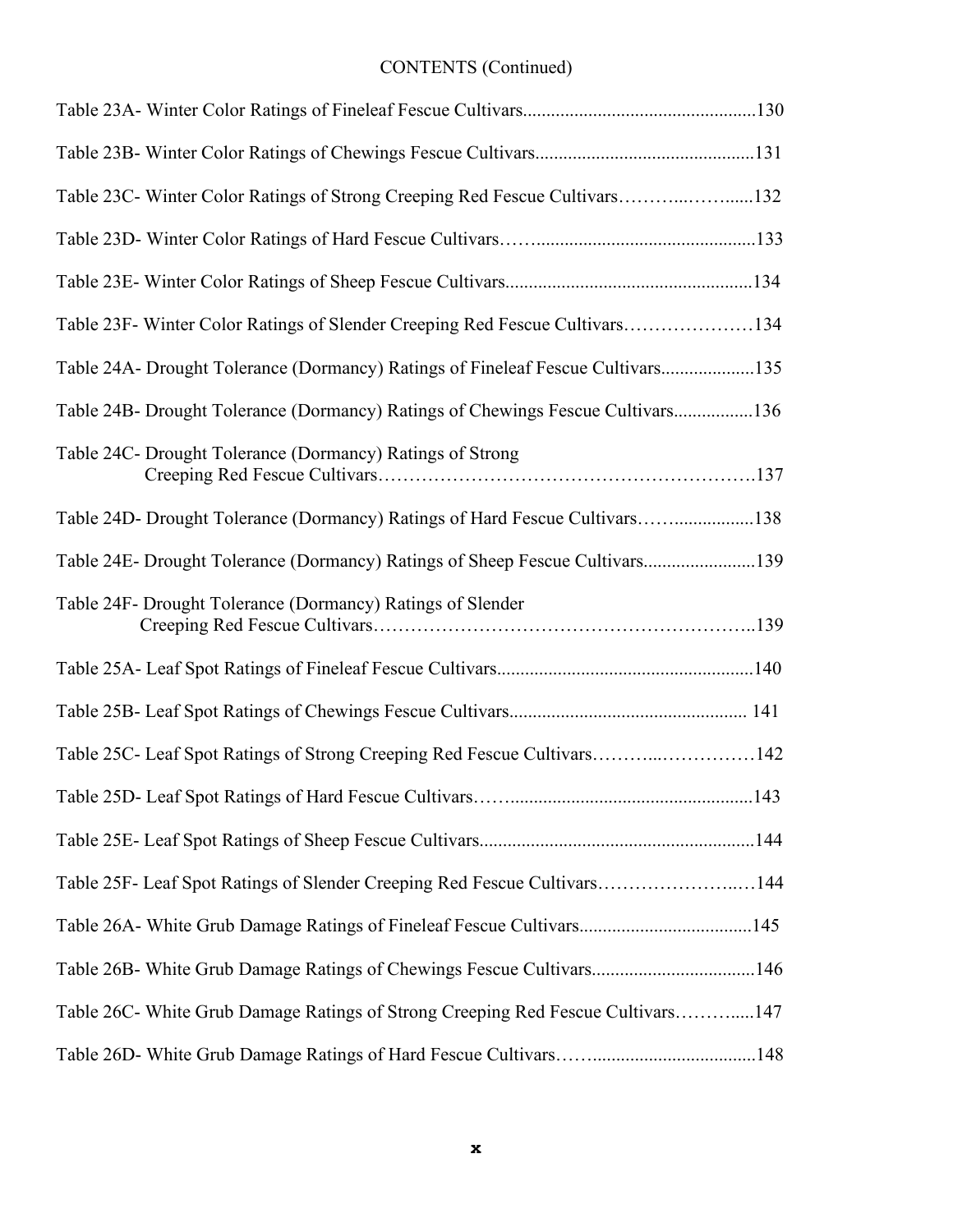| Table 26F- White Grub Damage Ratings of Slender Creeping Red Fescue Cultivars149      |  |
|---------------------------------------------------------------------------------------|--|
| Table 27A- Fall Color (September) Ratings of Fineleaf Fescue Cultivars150             |  |
| Table 27B- Fall Color (September) Ratings of Chewings Fescue Cultivars151             |  |
| Table 27C- Fall Color (September) Ratings of Strong Creeping Red Fescue Cultivars152  |  |
| Table 27D- Fall Color (September) Ratings of Hard Fescue Cultivars153                 |  |
| Table 27E- Fall Color (September) Ratings of Sheep Fescue Cultivars154                |  |
| Table 27F- Fall Color (September) Ratings of Slender Creeping Red Fescue Cultivars154 |  |
|                                                                                       |  |
| Table 28B- Fall Color (October) Ratings of Chewings Fescue Cultivars156               |  |
| Table 28C- Fall Color (October) Ratings of Strong Creeping Red Fescue Cultivars157    |  |
|                                                                                       |  |
|                                                                                       |  |
| Table 28F- Fall Color (October) Ratings of Slender Creeping Red Fescue Cultivars159   |  |
| Table 29A- Fall Color (November) Ratings of Fineleaf Fescue Cultivars160              |  |
| Table 29B- Fall Color (November) Ratings of Chewings Fescue Cultivars161              |  |
| Table 29C- Fall Color (November) Ratings of Strong Creeping Red Fescue Cultivars162   |  |
| Table 29D- Fall Color (November) Ratings of Hard Fescue Cultivars163                  |  |
| Table 29E- Fall Color (November) Ratings of Sheep Fescue Cultivars164                 |  |
| Table 29F- Fall Color (November) Ratings of Slender Creeping Red Fescue Cultivars164  |  |
|                                                                                       |  |
|                                                                                       |  |
| Table 30C- Poa Annua Ratings of Strong Creeping Red Fescue Cultivars167               |  |
|                                                                                       |  |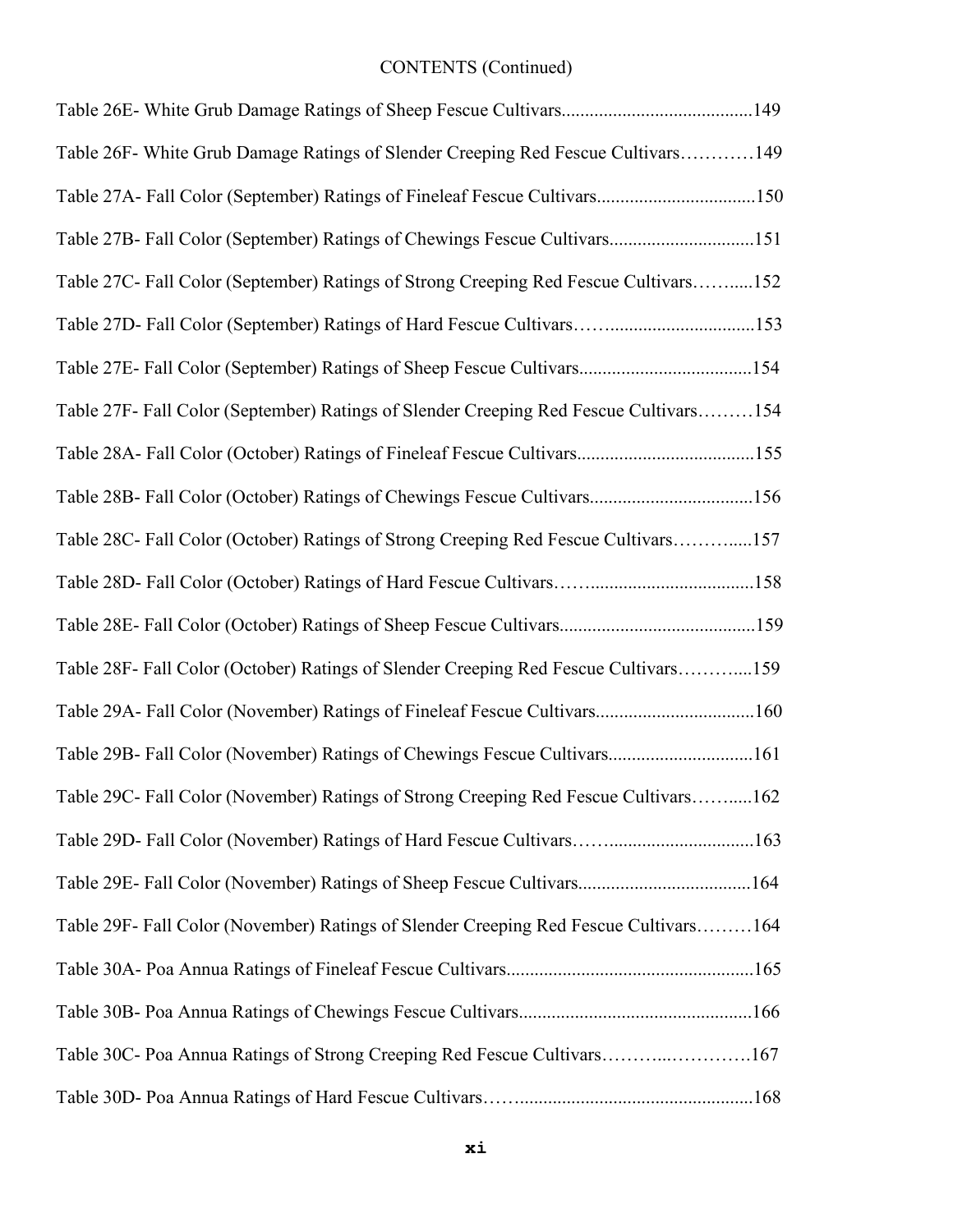| Table 30F- Poa Annua Ratings of Slender Creeping Red Fescue Cultivars169 |  |
|--------------------------------------------------------------------------|--|
| Table 31A- Percent Establishment Ratings of Fineleaf Fescue Cultivars170 |  |
| Table 31B- Percent Establishment Ratings of Chewings Fescue Cultivars171 |  |
| Table 31C- Percent Establishment Ratings of Strong                       |  |
| Table 31D- Percent Establishment Ratings of Hard Fescue Cultivars173     |  |
| Table 31E- Percent Establishment Ratings of Sheep Fescue Cultivars174    |  |
| Table 31F- Percent Establishment Ratings of Slender                      |  |
| Table 32A- Mean Turfgrass Quality (November) Ratings of                  |  |
| Table 32B- Mean Turfgrass Quality (November) Ratings of                  |  |
| Table 32C- Mean Turfgrass Quality (November) Ratings of Strong           |  |
| Table 32D- Mean Turfgrass Quality (November) Ratings of Hard             |  |
| Table 32E- Mean Turfgrass Quality (November) Ratings of                  |  |
| Table 32F- Mean Turfgrass Quality (November) Ratings of Slender          |  |
| Table 33A- Percent Pythium Blight Ratings of                             |  |
| Table 33B- Percent Pythium Blight Ratings of                             |  |
| Table 33C- Percent Pythium Blight Ratings of Strong                      |  |
| Table 33D- Percent Pythium Blight Ratings of Hard                        |  |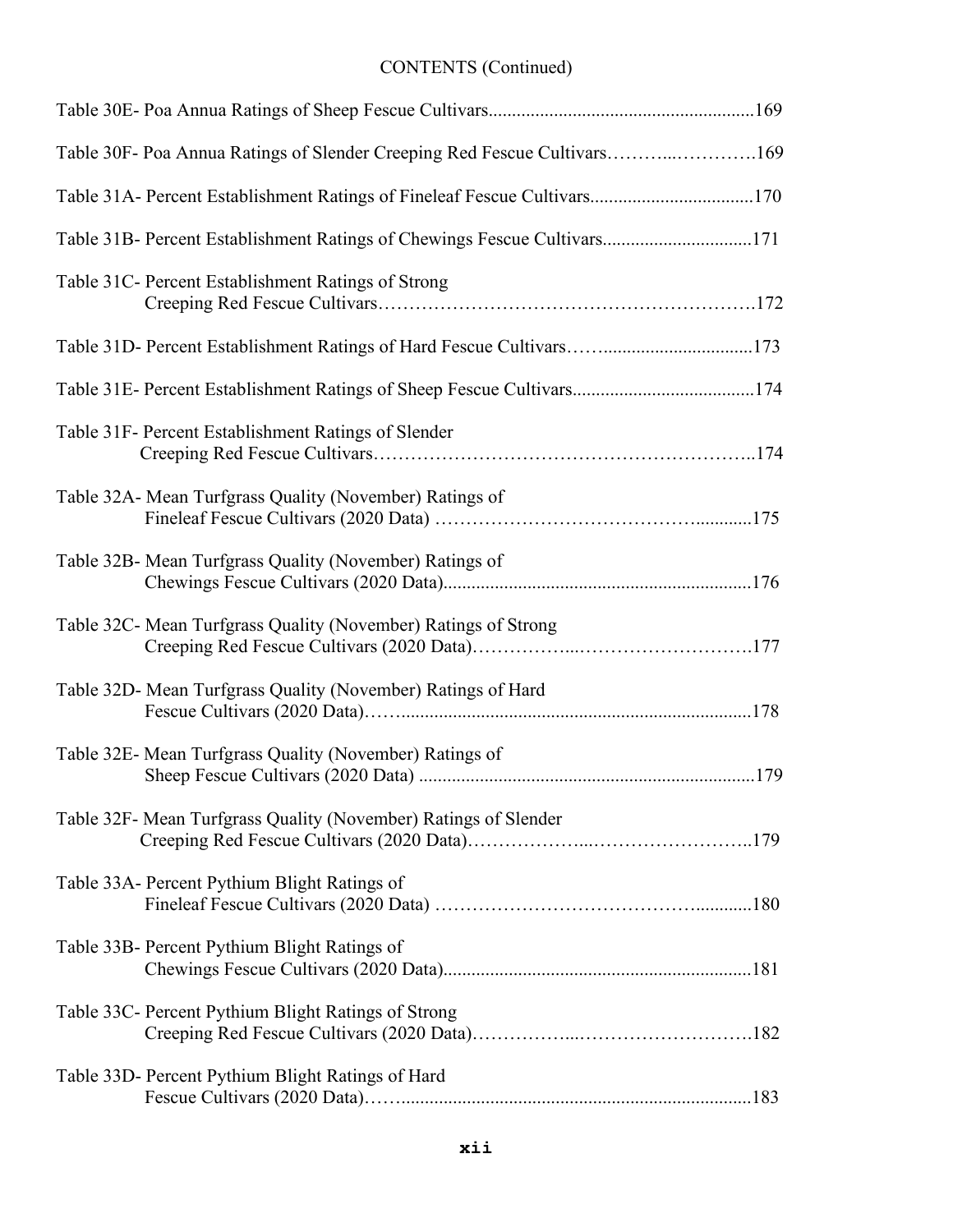| Table 33E- Percent Pythium Blight Ratings of                                   |
|--------------------------------------------------------------------------------|
| Table 33F- Percent Pythium Blight Ratings of Slender                           |
| Table 34A- Percent Poa Annua Ratings of                                        |
| Table 34B- Percent Poa Annua Ratings of                                        |
| Table 34C- Percent Poa Annua Ratings of Strong                                 |
| Table 34D- Percent Poa Annua Ratings of Hard                                   |
| Table 34E- Percent Poa Annua Ratings of                                        |
| Table 34F- Percent Poa Annua Ratings of Slender                                |
| Table 35A- Percent Weed Ratings of Fineleaf Fescue Cultivars at Raleigh, NC190 |
| Table 35B- Percent Weed Ratings of Chewings Fescue Cultivars at Raleigh, NC191 |
| Table 35C- Percent Weed Ratings of Strong Creeping                             |
| Table 35D- Percent Weed Ratings of Hard Fescue Cultivars at Raleigh, NC193     |
| Table 35E- Percent Weed Ratings of Sheep Fescue Cultivars at Raleigh, NC194    |
| Table 35F- Percent Weed Ratings of Slender Creeping                            |
| Table 36A- Seedhead Ratings of Fineleaf Fescue Cultivars at Manhattan, KS 195  |
| Table 36B- Seedhead Ratings of Chewings Fescue Cultivars at Manhattan, KS196   |
| Table 36C- Seedhead Ratings of Strong Creeping                                 |
| Table 36D- Seedhead Ratings of Hard Fescue Cultivars at Manhattan, KS198       |
| Table 36E- Seedhead Ratings of Sheep Fescue Cultivars at Manhattan, KS199      |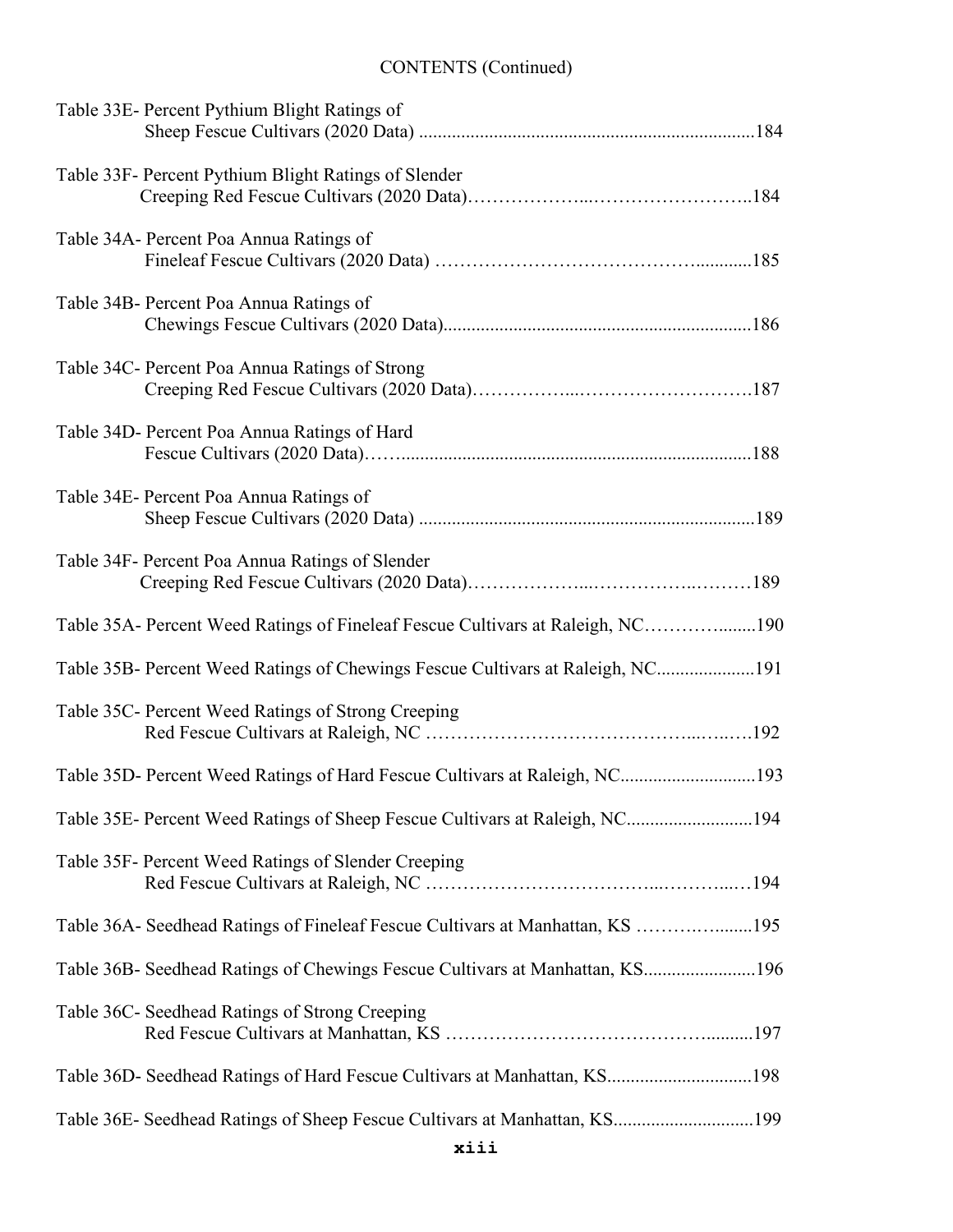| Table 36F- Seedhead Ratings of Slender Creeping                                                                            |
|----------------------------------------------------------------------------------------------------------------------------|
| Table 37A- Percent Establishment Ratings of Fineleaf Fescue                                                                |
| Table 37B- Percent Establishment Ratings of Chewings Fescue                                                                |
| Table 37C- Percent Establishment Ratings of Strong Creeping                                                                |
| Table 37D- Percent Establishment Ratings of Hard Fescue                                                                    |
| Table 37E- Percent Establishment Ratings of Sheep Fescue                                                                   |
| Table 37F- Percent Establishment Ratings of Slender Creeping                                                               |
| Table 38A- Percent Establishment Ratings of Fineleaf Fescue                                                                |
| Table 38B- Percent Establishment Ratings of Chewings Fescue                                                                |
| Table 38C- Percent Establishment Ratings of Strong Creeping<br>Red Fescue Cultivars at Kennett Square, PA (2020 Data) 207  |
| Table 38D- Percent Establishment Ratings of Hard Fescue                                                                    |
| Table 38E- Percent Establishment Ratings of Sheep Fescue                                                                   |
| Table 38F- Percent Establishment Ratings of Slender Creeping<br>Red Fescue Cultivars at Kennett Square, PA (2020 Data) 209 |
| Table 39A- Percent Establishment Ratings of Fineleaf Fescue                                                                |
| Table 39B- Percent Establishment Ratings of Chewings Fescue                                                                |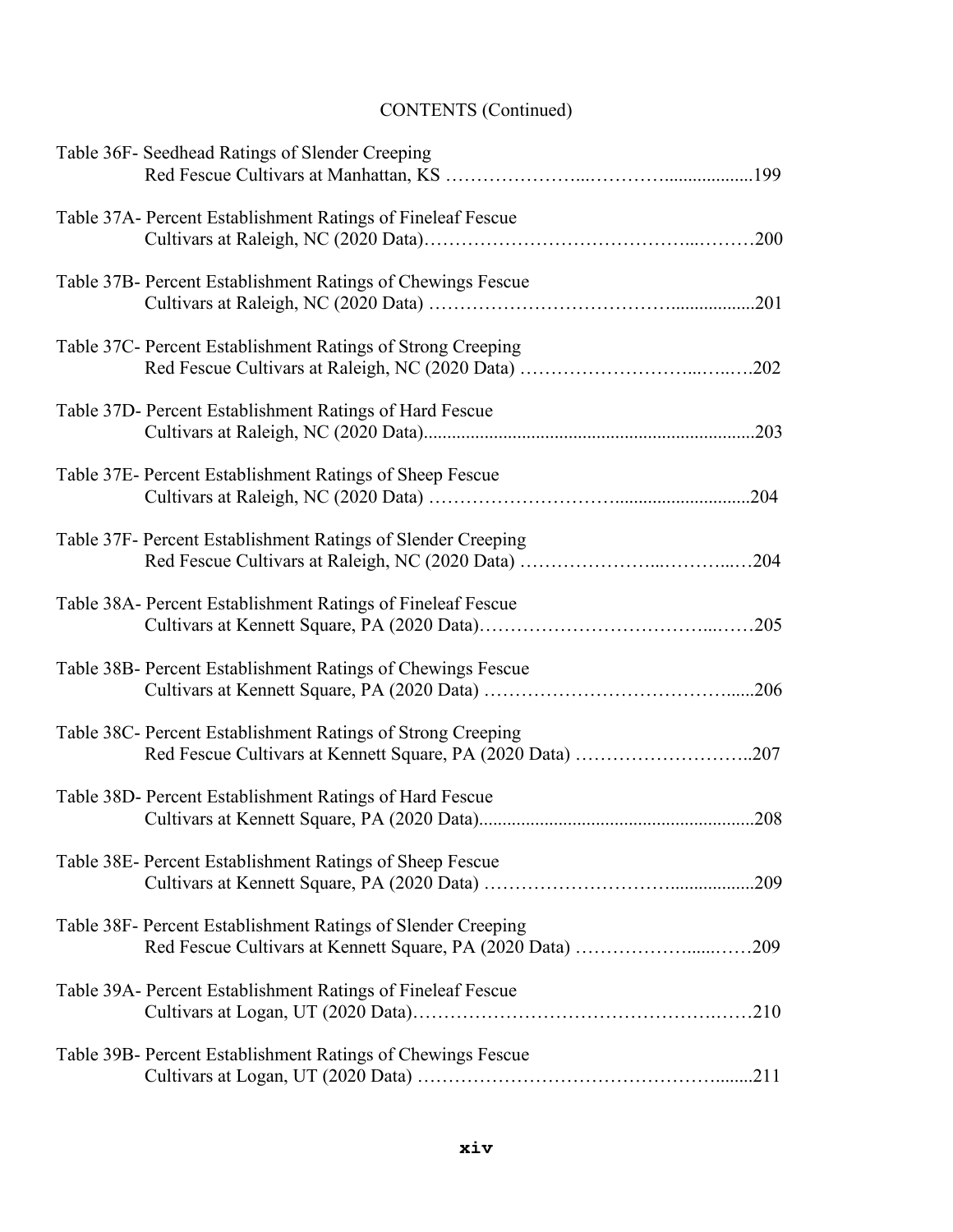| Table 39C- Percent Establishment Ratings of Strong Creeping                |  |
|----------------------------------------------------------------------------|--|
| Table 39D- Percent Establishment Ratings of Hard Fescue                    |  |
| Table 39E- Percent Establishment Ratings of Sheep Fescue                   |  |
| Table 39F- Percent Establishment Ratings of Slender Creeping               |  |
| Appendix Table- Summary of Turfgrass Quality Ratings of Fineleaf Fescue215 |  |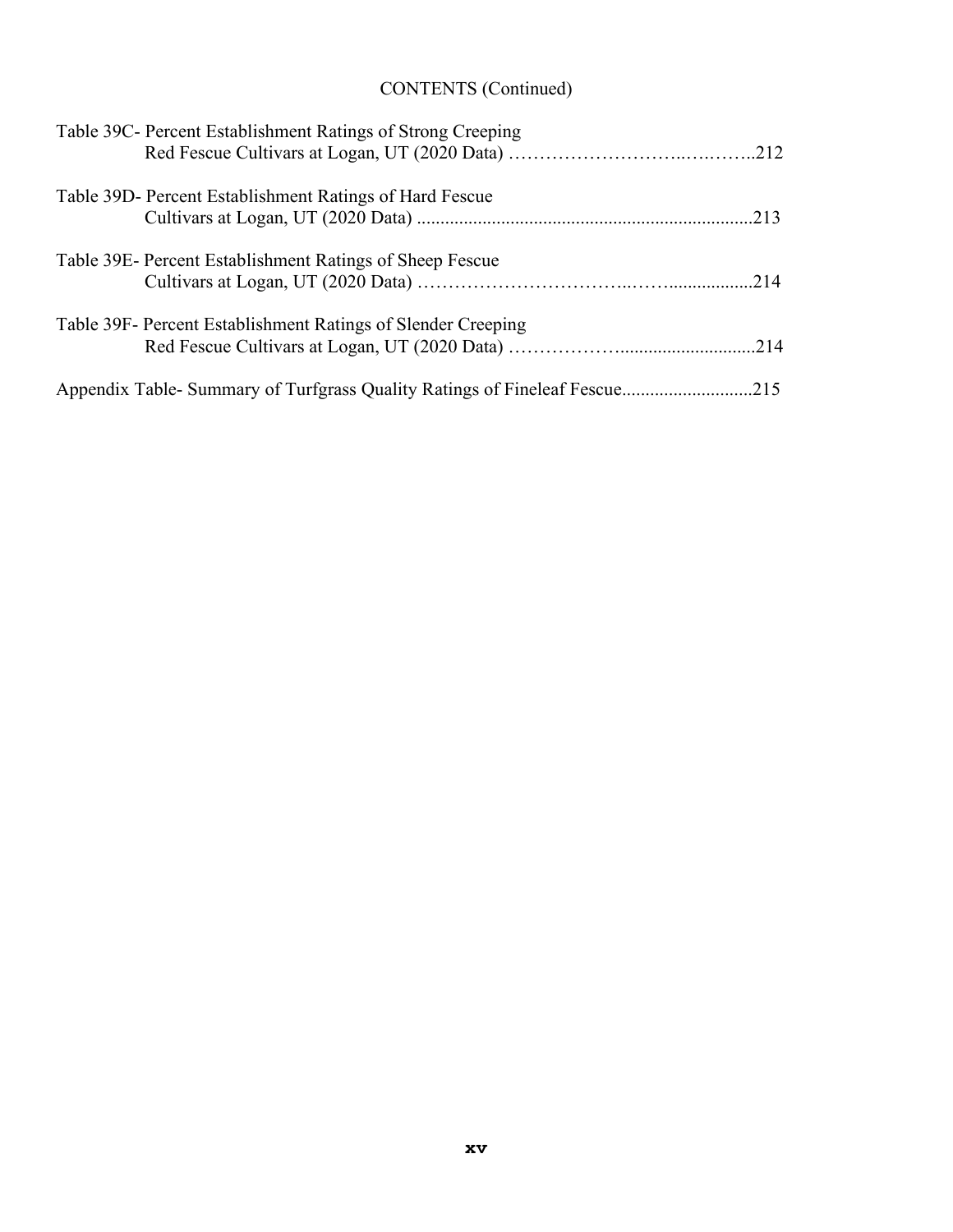### **A Guide to NTEP Turfgrass Ratings**

### **Introduction**

The quality and scientific merit of NTEP data is extremely important. However, the evaluation of turfgrass species and cultivars is a difficult and complex issue. Furthermore, turfgrass evaluation is generally a subjective process based on visual estimates of factors, like genetic color, stand density, leaf texture, uniformity and quality. These factors can not be measured in the same way as other agricultural crops. Turfgrass quality is not a measure of yield or nutritive value. Turfgrass quality is a measure of aesthetics (i.e. density, uniformity, texture, smoothness, growth habit and color), and functional use. The most common way of assessing turfgrass quality is a visual rating system that is based on the turfgrass evaluator's judgement.

#### **General Considerations**

Most visual ratings collected on NTEP trials are based on a 1 to 9 rating scale. One is the poorest or lowest and 9 is the best or highest rating. However, a few characteristics, such as winter kill or percent living ground cover, are rated on a percentage basis, again by using the evaluator's judgement. Most disease ratings found in NTEP reports will use the 1-9 scale, 9=no disease except where the evaluator made a judgement of the percentage of disease in each plot. Percent disease data will be found in separate tables and will normally not be included with disease data using the 1-9 scale.

### **Turfgrass Quality**

 Turfgrass Quality is based on 9 being outstanding or ideal turf and 1 being poorest or dead. A rating of 6 or above is generally considered acceptable. A quality rating value of 9 is reserved for a perfect or ideal grass, but it also can reflect an absolutely outstanding treatment plot. The NTEP requires quality ratings on a monthly basis. Quality ratings take into account the aesthetic and functional aspects of the turf. Quality ratings are not based on color alone, but on a combination of color, density, uniformity, texture, and disease or environmental stress.

 Turfgrass quality ratings are grouped and presented by region, management level, a particular stress (shade, traffic, etc.) and in some cases, by individual location (starting with 2001 data, data from each location will be posted separately as well on the NTEP web site, *http://www.ntep.org*). Also available now is a summary table (Appendix) in the back of this report. This summary table includes various statistical measures not previously compiled for NTEP reports. For an explanation of this table and these changes, please go to the NTEP web site at *http://www.ntep.org/pdf/grandmean.mem.pdf.*

### **Other Ratings**

More detailed information on the ratings of specific characteristics can be found on the NTEP web site at *[http://www.ntep.org/reports/ratings.htm](http://www.ntep.org/reports/ratings.htm.)*.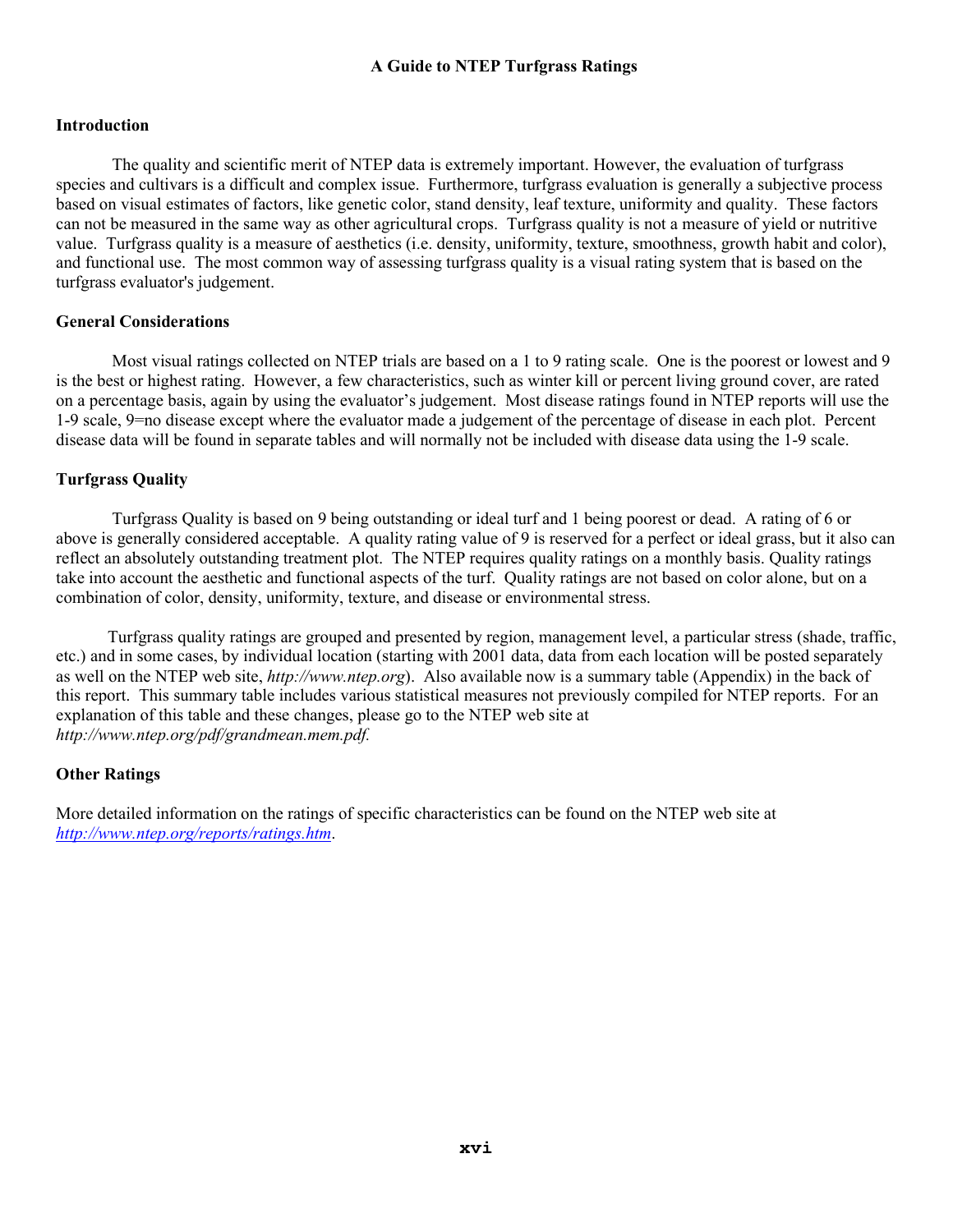### **<sup>2020</sup> NATIONAL FINELEAF FESCUE TEST**

### **LOCATIONS SUBMITTING DATA FOR 2021**

| State          | Location                     | Code            |
|----------------|------------------------------|-----------------|
| Colorado       | Ft. Collins (Salt Tolerance) | CO1             |
| Connecticut    | Storrs                       | CT1             |
| Delaware       | Newark (Shade)               | DE1             |
| Indiana        | West Lafayette               | IN1             |
| Iowa           | Ames                         | IA1             |
| Iowa           | Ames (Shade)                 | IA2             |
| Kansas         | Manhattan                    | KS1             |
| Massachusetts  | Amherst (Traffic Tolerance)  | MA1             |
| Maryland       | College Park                 | MD1             |
| Michigan       | East Lansing                 | MI1             |
| Michigan       | East Lansing                 | MI <sub>2</sub> |
| Minnesota      | St. Paul (Fairway Mowing)    | MN2             |
| Minnesota      | St. Paul                     | MN1             |
| New Jersey     | North Brunswick              | NJ1             |
| New Jersey     | Adelphia                     | NJ2             |
| North Carolina | Raleigh                      | NC1             |
| Oregon         | Corvallis                    | OR1             |
| Pennsylvania   | Kennett Square               | PA <sub>2</sub> |
| Ouebec         | Quebec City                  | OE1             |
| Utah           | Logan                        | UT1             |
| Virginia       | Blacksburg                   | VA1             |
| Washington     | Pullman                      | WA1             |
| Wisconsin      | Madison                      | WI1             |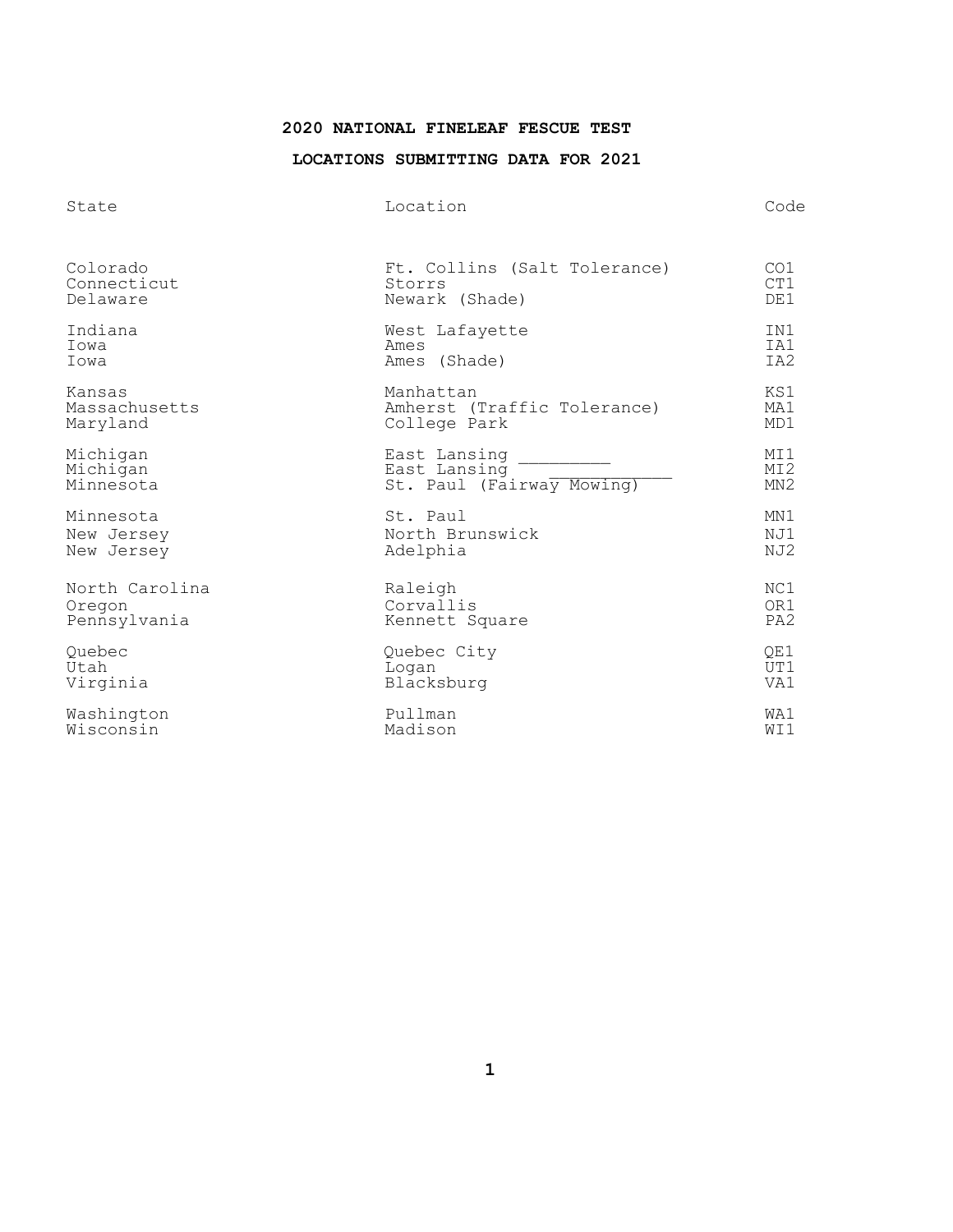#### **2020 NATIONAL FINELEAF FESCUE TEST Entries and Sponsors**

| Entry          | Name                     | Species                    | Sponsor                     |
|----------------|--------------------------|----------------------------|-----------------------------|
| No             |                          |                            |                             |
| $*1$           | Gladiator                | Hard Fescue                | <b>Standard Entry</b>       |
| $*2$           | Seabreeze GT             | Slender Creeping Red       | <b>Standard Entry</b>       |
| $\mathfrak{Z}$ | SPHD-20                  | Hard Fescue                | University of Minnesota     |
| $\overline{4}$ | DLFPS-FL-3104            | Hard Fescue                | DLF Pickseed USA            |
| $*5$           | Quatro                   | Sheep Fescue               | <b>Standard Entry</b>       |
| *6             | Resolute                 | Hard Fescue                | SiteOne Landscape Supply    |
| $*7$           | Brittany 2               | Chewings Fescue            | SiteOne Landscape Supply    |
| $*8$           | Foxfire 2                | <b>Strong Creeping Red</b> | SiteOne Landscape Supply    |
| 9              | <b>BAR FRC 123</b>       | Chewings Fescue            | Barenbrug USA               |
| 10             | <b>BAR FO 131</b>        | Sheep Fescue               | <b>Barenbrug USA</b>        |
| 11             | <b>BAR FRL 122</b>       | Slender Creeping Red       | <b>Barenbrug USA</b>        |
| 12             | <b>BAR FT 135</b>        | Hard Fescue                | <b>Barenbrug USA</b>        |
| 13             | <b>BAR FT 132</b>        | Hard Fescue                | Barenbrug USA               |
| 14             | <b>BAR FRC 130</b>       | Chewings Fescue            | Barenbrug USA               |
| $*15$          | Kevin                    | <b>Strong Creeping Red</b> | The Scotts Company, LLC.    |
| 16             | RAD-FC59                 | Chewings Fescue            | The Scotts Company, LLC.    |
| $*17$          | Jamestown VII            | Chewings Fescue            | The Scotts Company, LLC.    |
| 18             | NAI-CHU1                 | Chewings Fescue            | Columbia River Seed         |
| $*19$          | Sword II (NAI-HAQ1+2)    | Hard Fescue                | Columbia River Seed         |
| $*20$          | Tenacious (NAI-HTB2)     | Hard Fescue                | Columbia River Seed         |
| 21             | RAD-FR64                 | <b>Strong Creeping Red</b> | Lewis Seed Co.              |
| 22             | 5Z2                      | <b>Strong Creeping Red</b> | The Scotts Company, LLC.    |
| 23             | STB1                     | <b>Strong Creeping Red</b> | The Scotts Company, LLC.    |
| 24             | 5Z5                      | <b>Strong Creeping Red</b> | The Scotts Company, LLC.    |
| 25             | <b>BYE</b>               | <b>Strong Creeping Red</b> | <b>Brett Young Seed LTD</b> |
| 26             | <b>DLF-FRR-3128</b>      | <b>Strong Creeping Red</b> | <b>DLF Pickseed USA</b>     |
| $*27$          | Boreal                   | <b>Strong Creeping Red</b> | <b>Standard Entry</b>       |
| 28             | PPG-FRC-130              | Chewings Fescue            | Peak Plant Genetics, LLC.   |
| *29            | Compass II               | Chewings Fescue            | <b>Standard Entry</b>       |
| 30             | PPG-FRR-134              | <b>Strong Creeping Red</b> | Peak Plant Genetics, LLC.   |
| $*31$          | Cardinal II              | <b>Strong Creeping Red</b> | <b>Standard Entry</b>       |
| 32             | DLFPS-FRC-3105           | Chewings Fescue            | <b>DLF Pickseed USA</b>     |
| *33            | Blue Hornet (PPG-FO-102) | Sheep Fescue               | Mountain View Seeds         |
| 34             | PPG-FRC 127              | Chewings Fescue            | Mountain View Seeds         |
| 35             | PPG-FRR 132              | Strong Creeping Red        | Mountain View Seeds         |
| 36             | PPG-FL 128               | Hard Fescue                | Mountain View Seeds         |
| 37             | PPG-FRR 127              | <b>Strong Creeping Red</b> | <b>Mountain View Seeds</b>  |
| 38             | DA5-RHF                  | <b>Hard Fescue</b>         | Blue Mt. Seeds, Inc.        |
| 39             | PST-4SWTM                | Chewings Fescue            | Pure-Seed Testing           |
| $*40$          | Shadow IV (PST-4SHAD)    | Chewings Fescue            | <b>Pure-Seed Testing</b>    |
| 41             | PVF-PDB-2020             | Hard Fescue                | Lebanon Seaboard Corp.      |
| 42             | $PVF-HSY+$               | <b>Strong Creeping Red</b> | Lebanon Seaboard Corp.      |
| 43             | <b>PVF-MVP-2020</b>      | Chewings Fescue            | Lebanon Seaboard Corp.      |

\* Commercially Available in the USA or any other Country in 2022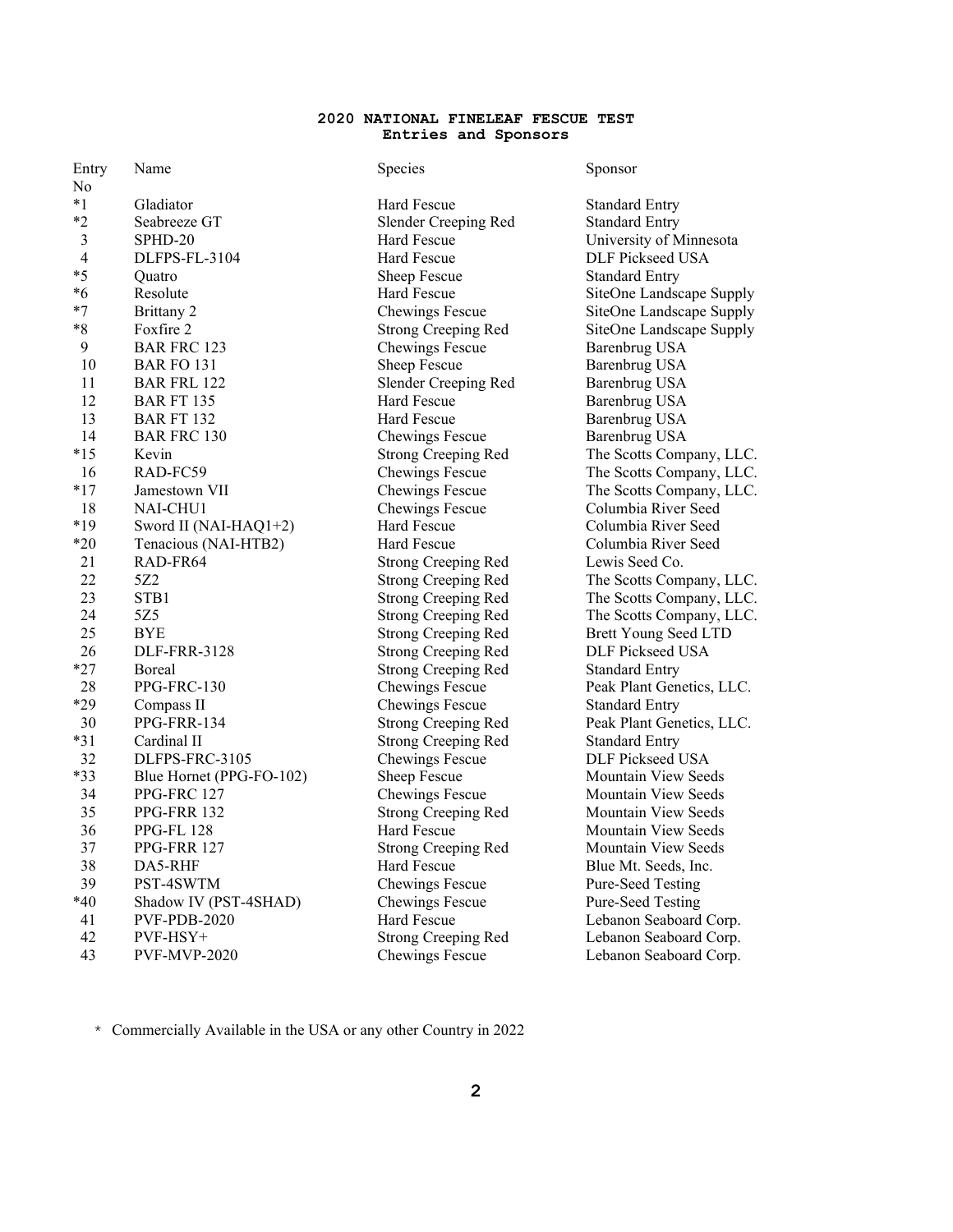| TABLE A.                      | 2021 LOCATIONS, SITE DESCRIPTIONS AND MANAGEMENT PRACTICES IN<br>THE 2020 NATIONAL FINELEAF FESCUE TEST |                                                           |                                                                     |                                                   |                                            |                                   |                                               |                                                                   |  |  |
|-------------------------------|---------------------------------------------------------------------------------------------------------|-----------------------------------------------------------|---------------------------------------------------------------------|---------------------------------------------------|--------------------------------------------|-----------------------------------|-----------------------------------------------|-------------------------------------------------------------------|--|--|
| LOCATION                      | SOIL<br>TEXTURE                                                                                         | SOIL<br>PH                                                | SOIL<br>PHOSPHOROUS<br>(LBS/ACRE)                                   | SOIL<br>POTASSIUM<br>(LBS/ACRE)                   | NITROGEN<br>(LBS/1000 SO FT)               | SUN<br>OR<br>SHADE                | MOWING<br>HEIGHT<br>(TN)                      | IRRIGATION<br>PRACTICED                                           |  |  |
| CO1<br>CT1<br>DE1             | SANDY CLAY LOAM<br>SANDY LOAM<br>$\sim$                                                                 | $7.6 - 8.5$<br>$6.1 - 6.5$<br><b>Service</b>              | <b>Contract Contract Contract</b><br>$61 - 150$<br>$\sim$ 100 $\mu$ | and the company of<br>151-240<br>$\sim$ 100 $\mu$ |                                            | FULL SUN<br>FULL SUN<br>$\sim$    | $1.1 - 1.5$<br>$1.1 - 1.5$<br>$\sim$          | TO PREVENT DORMANCY                                               |  |  |
| IA1<br>IA2<br>IN1             | SANDY LOAM<br>SANDY LOAM<br>SILT LOAM AND SILT                                                          | $7.1 - 7.5$<br>$7.1 - 7.5$<br>$7.1 - 7.5$                 | $0 - 60$<br>$0 - 60$<br>$61 - 150$                                  | $0 - 150$<br>$0 - 150$<br>151-240                 | $2.1 - 3.0$<br>$2.1 - 3.0$<br>$3.1 - 4.0$  | FULL SUN<br>FULL SUN<br>FULL SUN  | $2.6 - 3.0$<br>$2.6 - 3.0$<br>$0.0 - 0.5$     | TO PREVENT DORMANCY<br>TO PREVENT DORMANCY<br>TO PREVENT DORMANCY |  |  |
| KS1<br>MA1<br>MD1             | SILTY CLAY LOAM<br>SILT LOAM AND SILT<br>SILT LOAM AND SILT                                             | $6.6 - 7.0$<br>$5.6 - 6.0$<br>$6.1 - 6.5$                 | $0 - 60$<br>151-270<br>$61 - 150$                                   | $241 - 375$<br>$241 - 375$<br>151-240             | $0.0 - 1.0$<br>$1.1 - 2.0$<br>$0.0 - 1.0$  | FULL SUN<br>FULL SUN<br>FULL SUN  | $2.6 - 3.0$<br>$3.1 - 3.5$<br>$3.6 - 4.0$     | NO IRRIGATION<br>NO IRRIGATION<br>NO IRRIGATION                   |  |  |
| MI1<br>MI <sub>2</sub><br>MN1 | $\overline{\phantom{0}}$<br>$\sim$<br>SILTY CLAY LOAM                                                   | $\overline{\phantom{0}}$<br>the control of<br>$6.1 - 6.5$ | $-$<br>$\sim$ 100 $\sim$<br>$61 - 150$                              | $\sim$ 100 $\mu$<br><b>Service</b><br>$241 - 375$ | $\sim$<br>$\sim$ $-$<br>$0.0 - 1.0$        | $\sim$<br>FULL SUN                | $\overline{\phantom{0}}$<br>$2, 1 - 2, 5$     | NO IRRIGATION                                                     |  |  |
| MN2<br>NC1<br>NJ1             | SILTY CLAY LOAM<br>SANDY LOAM<br>LOAM                                                                   | $6.6 - 7.0$<br>$6.1 - 6.5$<br>$6.1 - 6.5$                 | $61 - 150$<br>$61 - 150$<br>$151 - 270$                             | $241 - 375$<br>$0 - 150$<br>$151 - 240$           | $0.0 - 1.0$<br>$3.1 - 4.0$<br>$1.1 - 2.0$  | FULL SUN<br>FULL SUN<br>FULL SUN  | $0.0 - 0.5$<br>$2, 1 - 2, 5$<br>$2.1 - 2.5$   | NO IRRIGATION<br>TO PREVENT STRESS<br>TO PREVENT STRESS           |  |  |
| NJ2<br>OR1<br>PA <sub>2</sub> | SANDY LOAM<br>SILTY CLAY LOAM<br>SILT LOAM AND SILT                                                     | $6.1 - 6.5$<br>$5.6 - 6.0$<br>$6.1 - 6.5$                 | $271 - 450$<br>$61 - 150$<br>$61 - 150$                             | $241 - 375$<br>$501+$<br>151-240                  | $1.1 - 2.0$<br>$2.1 - 3.0$<br>$0.0 - 1.0$  | FULL SUN<br>FULL SUN<br>FULL SUN  | $2, 1 - 2, 5$<br>$2, 1 - 2, 5$<br>$2.6 - 3.0$ | TO PREVENT STRESS<br>TO PREVENT STRESS<br>NO IRRIGATION           |  |  |
| QE1<br>UT1<br>VA1             | SILT LOAM AND SILT<br>SILTY CLAY LOAM                                                                   | and the state of the<br>$6.1 - 6.5$                       | $-$<br>$\sim$ $-$<br>$61 - 150$                                     | $\sim$<br>$ -$<br>$151 - 240$                     | $\sim$ $\sim$<br>$\sim$ $-$<br>$1.1 - 2.0$ | $\sim$<br>FULL SUN<br>LIGHT SHADE | $-$<br>$2.6 - 3.0$<br>$2.6 - 3.0$             | TO PREVENT STRESS<br>TO PREVENT DORMANCY                          |  |  |
| WA1<br>WI1                    | SILT LOAM AND SILT<br>SILT LOAM AND SILT                                                                | $5.6 - 6.0$<br>$7.1 - 7.5$                                | $61 - 150$<br>and the control of                                    | $501+$<br>$\sim$                                  | $1.1 - 2.0$<br>$3.1 - 4.0$                 | FULL SUN<br>FULL SUN              | $2.6 - 3.0$<br>$0.6 - 1.0$                    | ONLY DURING SEVERE STRESS<br>TO PREVENT DORMANCY                  |  |  |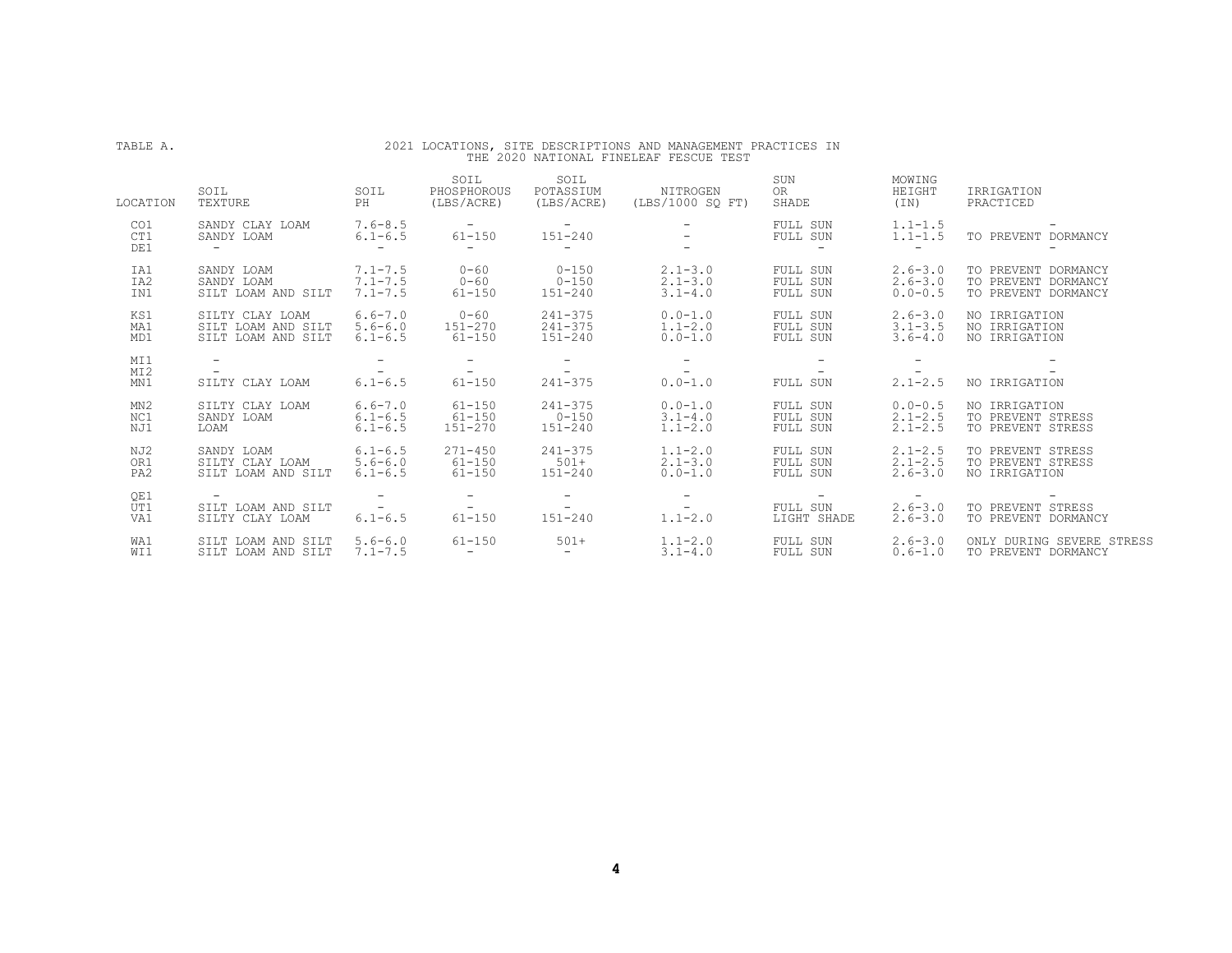| TABLE B.                      |   |                                               |                 |                    |                                          |                                           |                       |                         | LOCATIONS AND DATA COLLECTED IN 2021                     |                                  |                       |                   |                         |                    |      |                       |
|-------------------------------|---|-----------------------------------------------|-----------------|--------------------|------------------------------------------|-------------------------------------------|-----------------------|-------------------------|----------------------------------------------------------|----------------------------------|-----------------------|-------------------|-------------------------|--------------------|------|-----------------------|
| LOCATION RATING               |   | JANUARY FEBRUARY<br>OUALITY OUALITY<br>RATING | MARCH<br>RATING | APRIL<br>RATING    | MAY<br>QUALITY QUALITY QUALITY<br>RATING | JUNE<br>QUALITY QUALITY QUALITY<br>RATING | JULY<br>RATING        | <b>AUGUST</b><br>RATING | SEPTEMBER OCTOBER NOVEMBER DECEMBER<br>QUALITY<br>RATING | <b>OUALITY OUALITY</b><br>RATING | RATING                | QUALITY<br>RATING | GENETIC SPRING<br>COLOR | GREENUP TEXTURE    | LEAF | SEEDLING<br>VIGOR     |
| CO1<br>CT1<br>DE1             |   |                                               |                 | X<br>X             | Χ<br>Χ<br>X                              | X<br>X<br>X                               | Χ<br>Χ<br>X           | Χ<br>X                  | Χ<br>X                                                   | X<br>X                           | Χ<br>X                | X                 | X<br>X                  | X                  | Χ    |                       |
| IA1<br>IA2<br>IN1             |   |                                               |                 | $_{\rm X}^{\rm X}$ | $_{\rm X}^{\rm X}$                       | Χ<br>Χ<br>X                               | $_{\rm X}^{\rm X}$    | $_{\rm X}^{\rm X}$      | X<br>X                                                   | X<br>X                           | X<br>X                |                   | $_{\rm X}^{\rm X}$      | $_{\rm X}^{\rm X}$ |      | X                     |
| KS1<br>MA1<br>MD1             |   |                                               |                 | $_{\rm X}^{\rm X}$ | $_{\rm X}^{\rm X}$                       | Χ<br>X<br>X                               | X<br>$\mathbf X$<br>X | Χ<br>$\mathbf X$<br>X   | Χ<br>$\rm X$<br>X                                        | Χ<br>$\rm X$<br>X                | Χ<br>X                | X                 |                         |                    |      |                       |
| MI1<br>MI2<br>MN1             |   |                                               |                 |                    | X                                        | X<br>Χ<br>Χ                               | Χ<br>X<br>Χ           | Χ<br>X<br>X             | Χ<br>Χ<br>Χ                                              | Χ<br>X<br>Χ                      |                       |                   | Χ                       |                    |      |                       |
| MN2<br>NC1<br>NJ1             | X | $\mathbf X$                                   | X               | Χ<br>X             | Χ<br>$\mathbf X$<br>X                    | X<br>$\mathbf X$<br>X                     | Χ<br>$\mathbf X$<br>X | Χ<br>$\mathbf X$<br>X   | Χ<br>Χ<br>X                                              | Χ<br>X<br>Χ                      | X                     |                   | Χ<br>$\mathbf X$<br>X   | X                  | Χ    | Χ                     |
| NJ2<br>OR1<br>PA <sub>2</sub> |   |                                               | $\mathbf{X}$    | Χ<br>X             | Χ<br>Χ<br>X                              | Χ<br>X                                    | Χ<br>Χ<br>X           | Χ<br>Χ<br>X             | Χ<br>X<br>X                                              | X<br>Χ<br>X                      | Χ<br>$\mathbf X$<br>X |                   | X<br>X                  | Χ                  |      | Χ<br>$\mathbf X$<br>X |
| QE1<br>UT1<br>VA1             |   |                                               |                 | X<br>X             | X<br>X                                   | X<br>X                                    | X<br>Χ<br>X           | X<br>X                  | Χ<br>X<br>X                                              | Χ<br>$\mathbf X$<br>Χ            |                       |                   | Χ<br>$\mathbf X$        |                    |      |                       |
| WA1<br>WI1                    |   |                                               |                 |                    | Χ                                        | Χ<br>Χ                                    | Χ<br>X                | Χ<br>Χ                  | X<br>X                                                   | Χ<br>Χ                           | Χ                     |                   |                         |                    |      | Χ                     |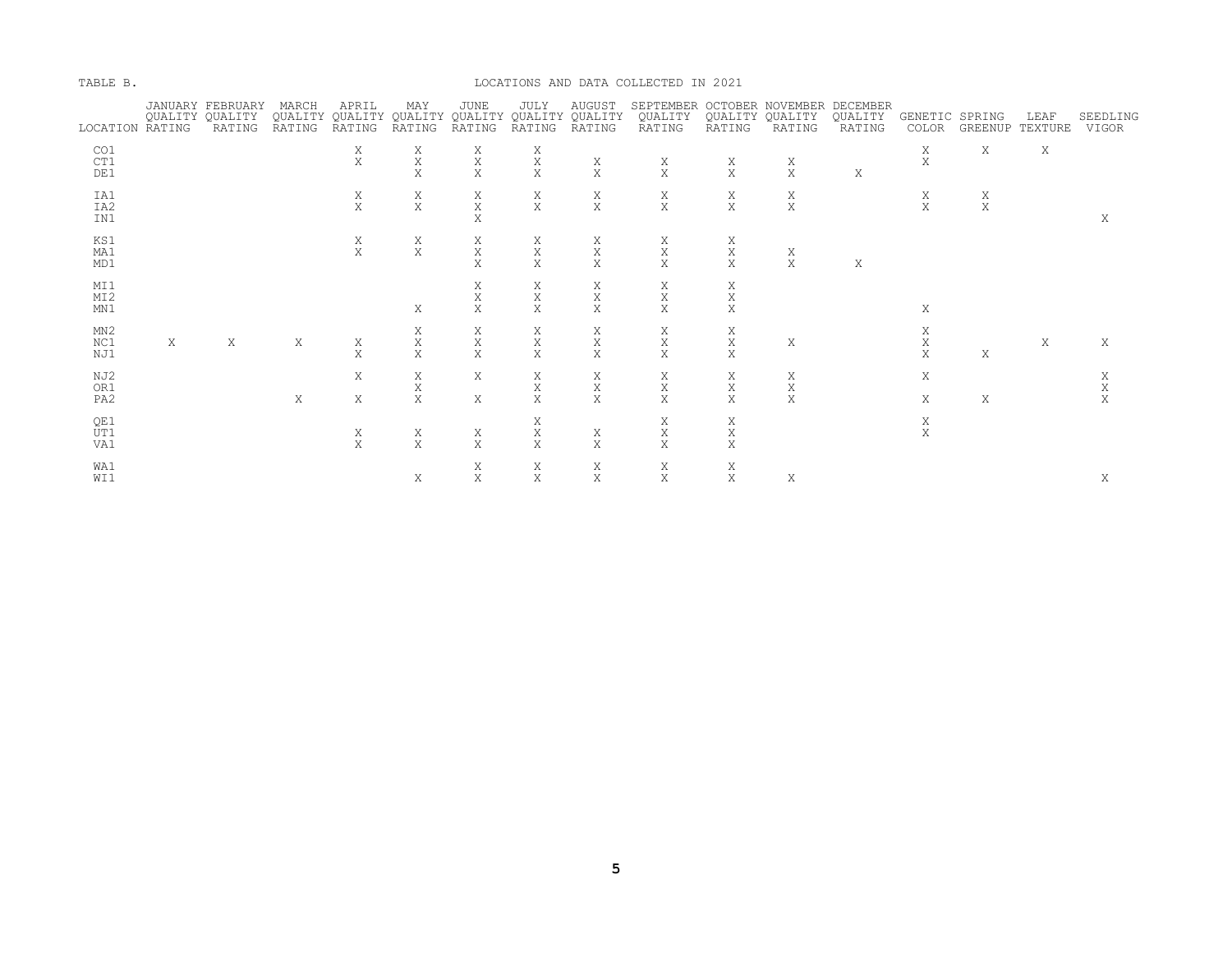| TABLE B. (CONT'D) |                    |                    |                    |                            |                            |                          |                 | LOCATIONS AND DATA COLLECTED IN 2021 |              |                       |               |                            |                          |                           |
|-------------------|--------------------|--------------------|--------------------|----------------------------|----------------------------|--------------------------|-----------------|--------------------------------------|--------------|-----------------------|---------------|----------------------------|--------------------------|---------------------------|
| LOCATION          | SPRING<br>DENSITY  | SUMMER<br>DENSITY  | FALL<br>DENSITY    | PERCENT<br>COVER<br>SPRING | PERCENT<br>COVER<br>SUMMER | PERCENT<br>COVER<br>FALL | WINTER<br>COLOR | DROUGHT<br>TOLERANCE<br>DORMANCY     | LEAF<br>SPOT | <b>DOLLAR</b><br>SPOT | WHITE<br>GRUB | FALL<br>COLOR<br>SEPTEMBER | FALL<br>COLOR<br>OCTOBER | FALL<br>COLOR<br>NOVEMBER |
| CO1<br>CT1<br>DE1 |                    | X                  | $\mathbf X$        |                            |                            |                          |                 |                                      |              |                       |               |                            |                          | $\mathbf X$               |
| IA1<br>IA2<br>IN1 | $_{\rm X}^{\rm X}$ | $_{\rm X}^{\rm X}$ | $_{\rm X}^{\rm X}$ | X                          | X                          | Χ                        |                 |                                      |              | X                     |               | $_{\rm X}^{\rm X}$         | $_{\rm X}^{\rm X}$       | $_{\rm X}^{\rm X}$        |
| KS1<br>MA1<br>MD1 |                    |                    |                    |                            |                            |                          |                 |                                      |              |                       |               |                            |                          |                           |
| MI1<br>MI2<br>MN1 |                    |                    | X                  |                            |                            | Χ                        |                 |                                      |              |                       |               |                            |                          |                           |
| MN2<br>NC1<br>NJ1 | $\mathbf X$        | X                  | $_{\rm X}^{\rm X}$ | $\mathbf X$                | $\mathbf X$                | $_{\rm X}^{\rm X}$       | $\mathbf X$     |                                      | $\mathbf X$  |                       |               |                            |                          |                           |
| NJ2<br>OR1<br>PA2 |                    | X                  | Χ                  | $\mathbf X$                | $\mathbf X$                | $\mathbf X$<br>X         | X               |                                      |              |                       |               |                            |                          |                           |
| QE1<br>ŪT1<br>VA1 |                    | X                  |                    | X                          | $\mathbf X$                |                          |                 |                                      |              |                       | Χ             |                            |                          |                           |
| WA1<br>WI1        |                    |                    | Χ                  |                            | X                          | Χ                        |                 | X                                    |              |                       |               |                            |                          |                           |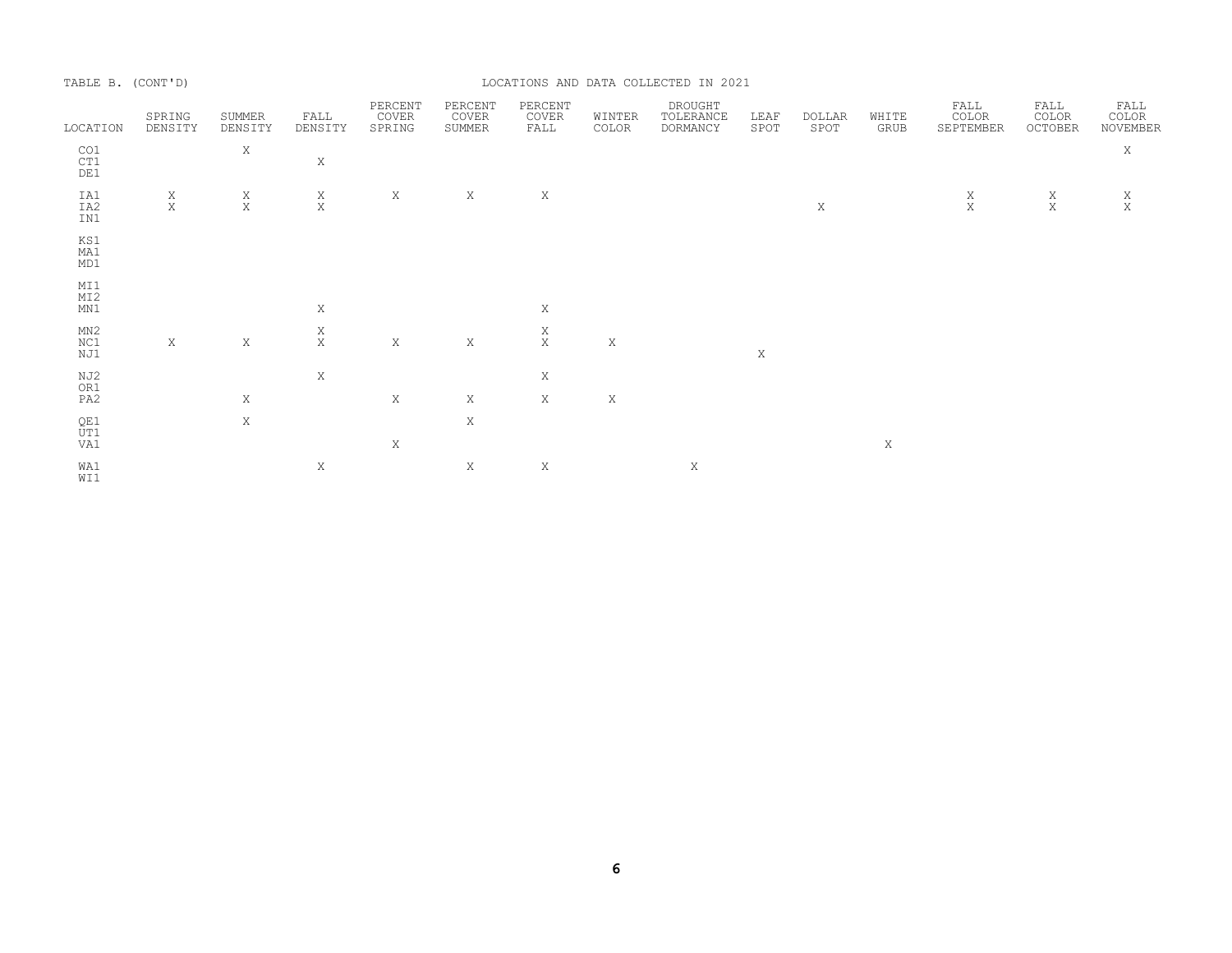#### TABLE B. (CONT'D) **EXECUTE:** LOCATIONS AND DATA COLLECTED IN 2021

| LOCATION              | SEEDHEAD<br>RATINGS                            | POA<br>ANNUA | MOWING<br>QUALITY | PERCENT<br>ESTABLISH-<br>MENT | MORE<br>ESTABLISHMENT<br>DATA | MORE<br>PERCENT<br>WEEDS | PERCENT<br>PYTHIUM<br>BLIGHT | QUALITY<br>NOVEMBER<br>2020 | MORE<br>SEEDHEAD<br>RATING |
|-----------------------|------------------------------------------------|--------------|-------------------|-------------------------------|-------------------------------|--------------------------|------------------------------|-----------------------------|----------------------------|
| CO1<br>CT1<br>DE1     |                                                |              | Χ                 |                               |                               |                          |                              |                             |                            |
| IA1<br>$*$ IA2<br>IN1 |                                                | $\mathbf X$  |                   |                               |                               |                          |                              |                             |                            |
| KS1<br>$*$ MA1<br>MD1 | X                                              |              |                   | $\,$ X                        |                               |                          |                              |                             | X                          |
| MI1<br>MI2<br>MN1     |                                                |              |                   |                               |                               |                          |                              |                             |                            |
| MN2<br>NC1<br>NJ1     |                                                |              |                   | $\mathbf X$                   | $\mathbf X$                   | $\mathbf X$              |                              | $\mathbf X$                 |                            |
| NJ2<br>OR1<br>PA2     |                                                |              |                   |                               | $\mathbf X$                   |                          | $\mathbf X$                  | Χ                           |                            |
| QE1<br>UT1<br>VA1     |                                                |              |                   | $\mathbf X$                   | X                             |                          |                              |                             |                            |
| WA1<br>WI1            |                                                |              |                   |                               |                               |                          |                              | Χ                           |                            |
|                       | * MORE DATA FOR IA2 AND MA1 IN TABLE 12 AND 9. |              |                   |                               |                               |                          |                              |                             |                            |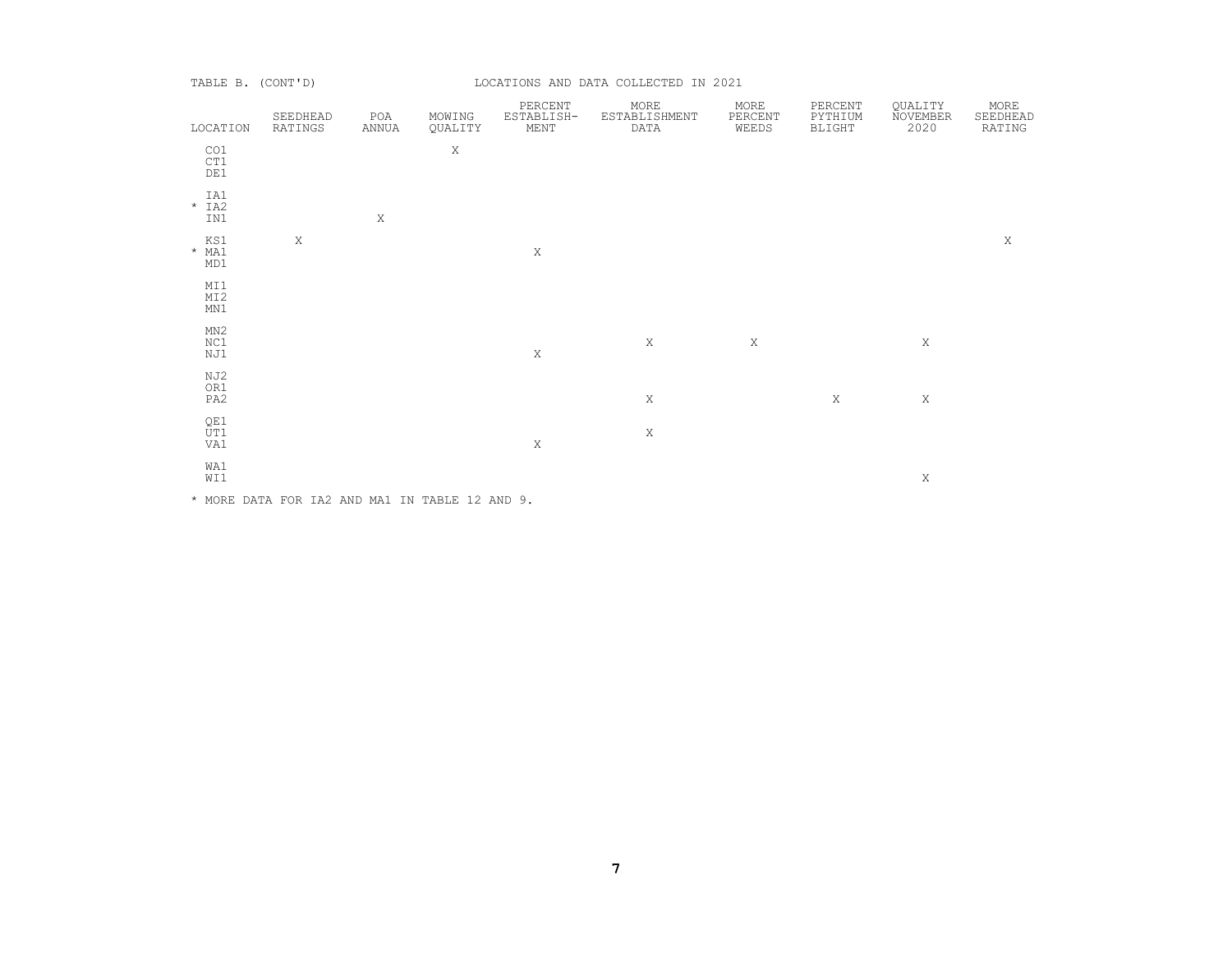# TABLE 1A. TURFGRASS QUALITY RATINGS OF FINELEAF FESCUE CULTIVARS 1/<br>GROWN IN LOCATION PERFORMANCE INDEX (LPI) GROUP 1 \*\*/<br>2021 DATA

| <b>NAME</b>                   | # ENTRY | MD1   | VA1         | MN1 | KS1   | QE1   | MEAN                    |
|-------------------------------|---------|-------|-------------|-----|-------|-------|-------------------------|
| PPG-FL 128                    | 36      | 6.1   | 7.7         | 6.6 | 6.2   | 7.1   | 6.8                     |
| DLFPS-FL-3104                 | 4       | 5.7   | 7.4         | 6.3 | 5.8   | 6.8   | 6.4                     |
| $PVF - PDB - 2020$            | 41      | 5.6   | 7.5         | 6.4 | 5.8   | 6.6   | $6.4$<br>$6.3$          |
| * TENACIOUS (NAI-HTB2)        | 20      | 5.5   | 7.4         | 6.3 | 5.7   | 6.6   |                         |
| PPG-FRC-130                   | 28      | 5.2   | 7.7         | 6.5 | 5.6   | 6.5   | 6.3                     |
| * SWORD II (NAI-HAQ1+2)       | 19      | 5.6   | 7.2         | 6.0 | 5.6   | 6.9   | $6\,.2$                 |
| * BRITTANY 2                  |         | 5.1   | 7.5         | 6.4 | 5.5   | 6.6   | $6.2$<br>$6.2$<br>$6.2$ |
| $SPHD-20$                     | 3       | 5.5   | 7.2         | 6.0 | 5.6   | 6.7   |                         |
| DLFPS-FRC-3105                | 32      | $5.0$ | 7.6         | 6.4 | 5.5   | 6.5   |                         |
| PPG-FRC 127                   | 34      | 5.0   | 7.6         | 6.5 | 5.5   | 6.2   |                         |
| BAR FT 135                    | 12      | 5.5   | 7.1         | 6.0 | 5.5   | 6.7   | 6.1                     |
| NAI-CHU1                      | 18      | 4.9   | $7.4\,$     | 6.3 | 5.3   | 6.5   | 6.1                     |
| * RESOLUTE                    | 6       | 5.3   | 7.0         | 5.8 | 5.4   | 6.6   | 6.0                     |
| BAR FT 132                    | 13      | 5.3   | 6.9         | 5.7 | 5.3   | 6.8   | $6.0$                   |
| * GLADIATOR                   |         | 5.2   | 6.9         | 5.6 | 5.1   | 6.9   | 6.0                     |
| DA5-RHF                       | 38      | $5.0$ | 7.0         | 5.9 | 5.2   | 6.5   | 5.9                     |
| RAD-FC59                      | 16      | 4.8   | 7.1         | 5.9 | $5.0$ | 6.5   | 5.9                     |
| <b>BYE</b>                    | 25      | 4.7   | 7.2         | 6.0 | 5.0   | 6.4   | $5.8\,$                 |
| PVF-MVP-2020                  | 43      | 4.6   | 7.2         | 6.0 | 5.0   | 6.3   | $5.8$                   |
| * COMPASS II                  | 29      | 4.7   | 7.1         | 5.9 | 4.9   | 6.6   | $5.8$                   |
| * JAMESTOWN VII               | 17      | 4.7   | $7 \cdot 0$ | 5.8 | 4.9   | $6.5$ | $5.8$                   |
| PPG-FRR-134                   | 30      | 4.5   | 7.1         | 5.8 | 4.8   | 6.4   | 5.7                     |
| PVF-HSY+                      | 42      | 4.4   | 6.9         | 5.7 | 4.7   | 6.4   | 5.6                     |
| PPG-FRR 127                   | 37      | 4.4   | 7.0         | 5.8 | 4.7   | 6.3   | 5.6                     |
| BLUE HORNET<br>$(PPG-FO-102)$ | 33      | $4.8$ | 6.6         | 5.4 | 4.8   | 6.4   | 5.6                     |
| PST-4SWTM                     | 39      | 4.5   | 6.8         | 5.6 | 4.7   | 6.4   | 5.6                     |
| 525                           | 24      | 4.4   | 6.9         | 5.7 | 4.7   | 6.3   | 5.6                     |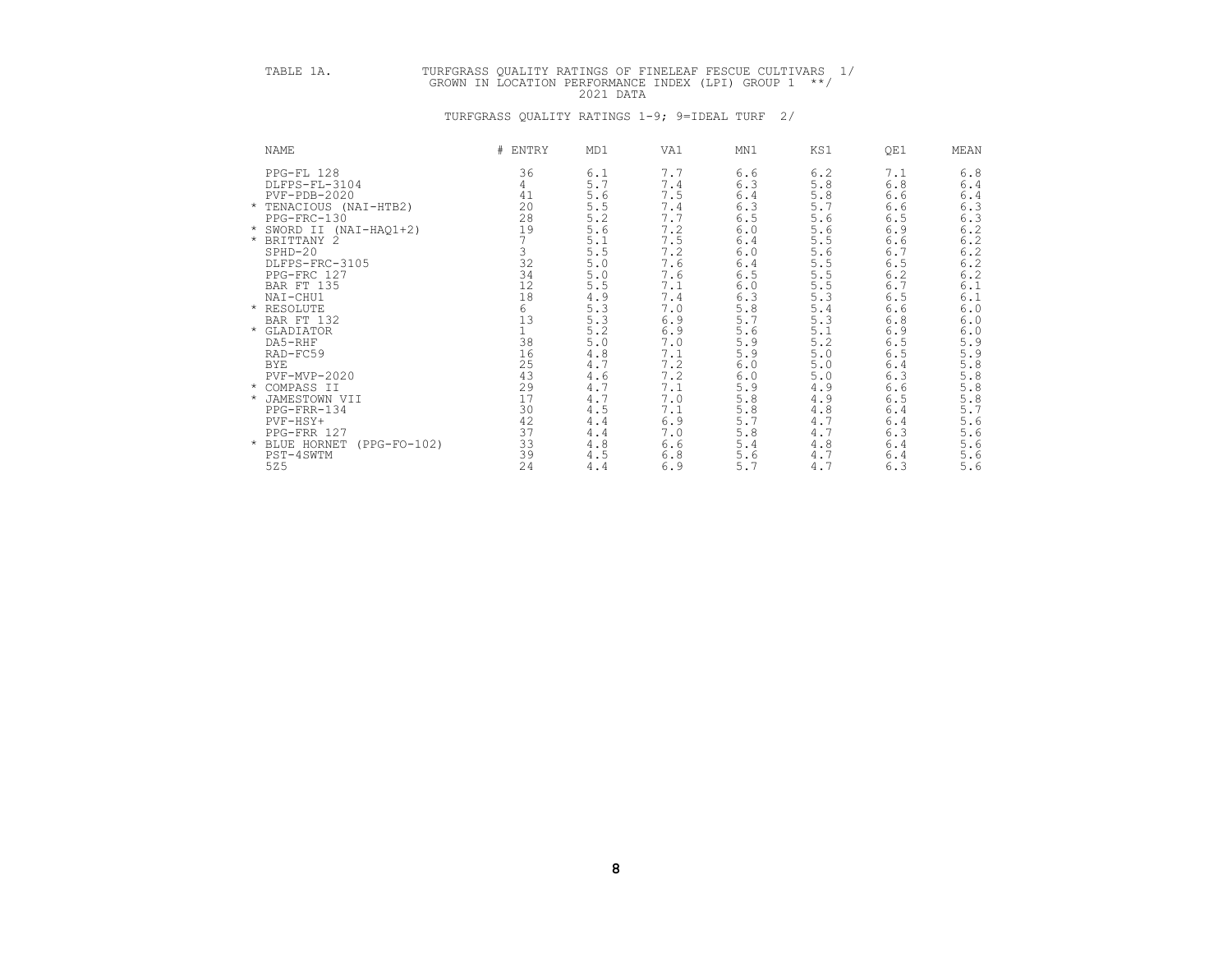# TABLE 1A. TURFGRASS QUALITY RATINGS OF FINELEAF FESCUE CULTIVARS 1/<br>(CONT'D) GROWN IN LOCATION PERFORMANCE INDEX (LPI) GROUP 1 \*\*/<br>2021 DATA

#### TURFGRASS QUALITY RATINGS 1-9; 9=IDEAL TURF 2/

| NAME                    | # ENTRY | MD1  | VA1 | MN1  | KS1  | QE1 | MEAN |
|-------------------------|---------|------|-----|------|------|-----|------|
| PPG-FRR 132             | 35      | 4.3  | 6.8 | 5.6  | 4.6  | 6.2 | 5.5  |
| STB1                    | 23      | 4.2  | 6.8 | 5.6  | 4.5  | 6.2 | 5.5  |
| 522                     | 22      | 4.2  | 6.8 | 5.5  | 4.4  | 6.3 | 5.4  |
| * CARDINAL II           | 31      | 4.3  | 6.6 | 5.4  | 4.4  | 6.4 | 5.4  |
| * SHADOW IV (PST-4SHAD) | 40      | 4.3  | 6.6 | 5.3  | 4.4  | 6.4 | 5.4  |
| BAR FRC 130             | 14      | 4.2  | 6.6 | 5.4  | 4.4  | 6.3 | 5.4  |
| BAR FRC 123             | 9       | 4.3  | 6.5 | 5.3  | 4.3  | 6.5 | 5.4  |
| BAR FRL 122             | 11      | 4.3  | 6.6 | 5.3  | 4.4  | 6.3 | 5.4  |
| * KEVIN                 | 15      | 4.2  | 6.5 | 5.1  | 4.2  | 6.5 | 5.3  |
| * QUATRO                |         | 4.5  | 6.2 | 4.9  | 4.4  | 6.3 | 5.3  |
| * SEABREEZE GT          |         | 4.2  | 6.5 | 5.2  | 4.3  | 6.2 | 5.3  |
| BAR FO 131              | 10      | 4.2  | 6.3 | 5.1  | 4.3  | 6.2 | 5.2  |
| DLF-FRR-3128            | 26      | 4.1  | 6.4 | 5.2  | 4.2  | 6.1 | 5.2  |
| RAD-FR64                | 21      | 3.8  | 6.2 | 5.0  | 3.9  | 6.0 | 5.0  |
| * FOXFIRE 2             | 8       | 3.7  | 6.1 | 4.9  | 3.8  | 5.8 | 4.9  |
| * BOREAL                | 27      | 3.5  | 5.4 | 4.1  | 3.3  | 6.0 | 4.4  |
| LSD VALUE               |         | 0.9  | 0.9 | 0.9  | 0.9  | 0.9 | 0.9  |
| $C.V.$ (%)              |         | 12.4 | 8.5 | 10.3 | 12.0 | 9.1 | 10.2 |

\*/ COMMERCIALLY AVAILABLE IN THE USA IN 2022

\*\*/ ENTRIES WITHIN THIS TABLE ARE ORDERED BY THE OVERALL MEAN AND HAVE SIMILAR TURF QUALITY PERFORMANCES IN ALL TEST LOCATIONS<br>INCLUDED IN THIS LPI GROUP. IF YOUR STATE IS NOT REPRESENTED, THEN CHOOSE A LPI GROUP THAT CONT

- 1/ TO DETERMINE STATISTICAL DIFFERENCES AMONG ENTRIES, SUBTRACT ONE ENTRY'S MEAN FROM ANOTHER ENTRY'S MEAN.<br>STATISTICAL DIFFERENCES OCCUR WHEN THIS VALUE IS LARGER THAN THE CORRESPONDING LSD VALUE (LSD 0.05).
- 2/ C.V. (COEFFICIENT OF VARIATION) INDICATES THE PERCENT VARIATION OF THE MEAN IN EACH COLUMN.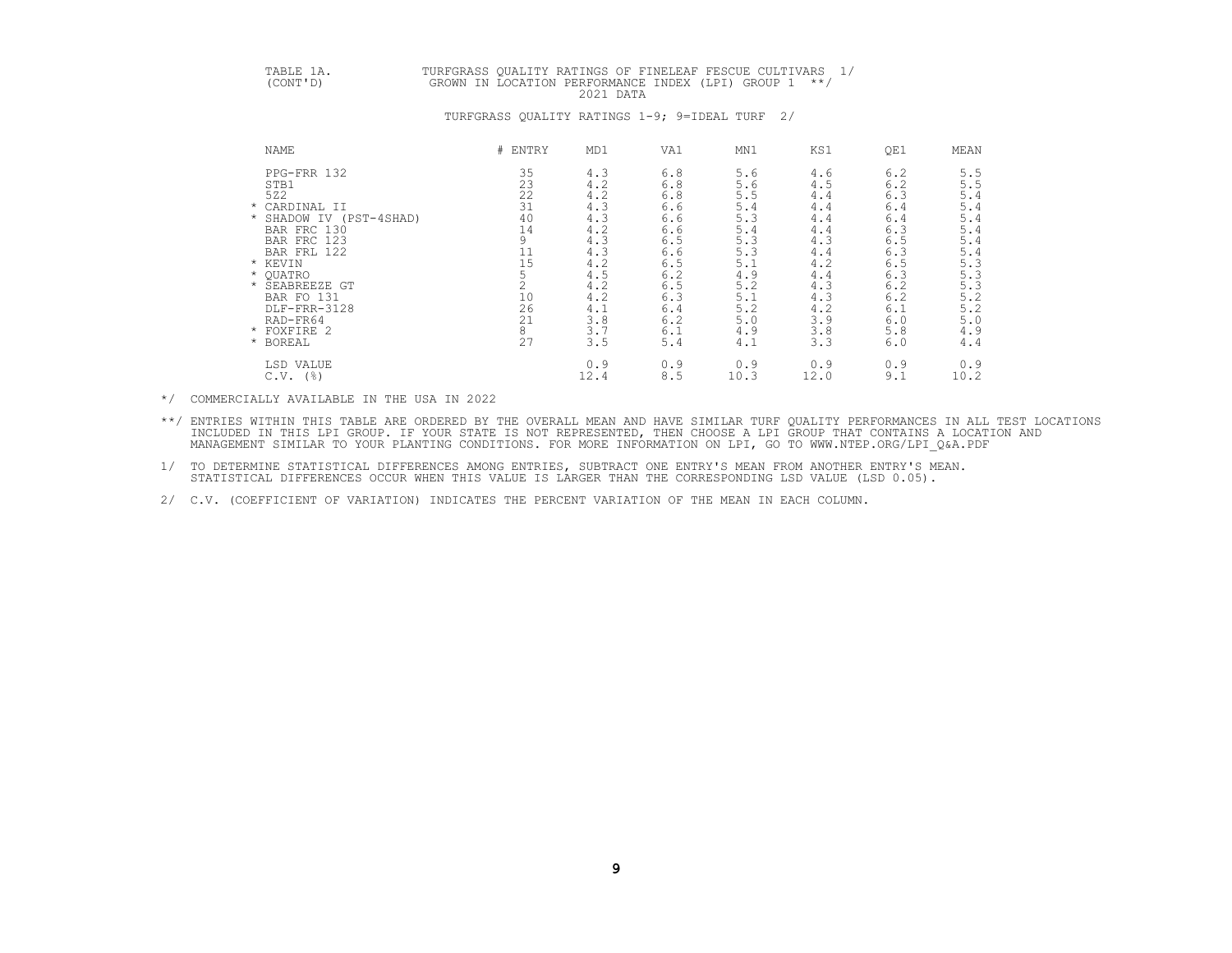|--|--|--|

# TURFGRASS QUALITY RATINGS OF CHEWINGS FESCUE CULTIVARS 1/ GROWN IN LOCATION PERFORMANCE INDEX (LPI) GROUP 1  $*/$  2021 DATA

# NAME # ENTRY MD1 VA1 MN1 KS1 QE1 MEAN PPG-FRC-130 28 5.2 7.7 6.5 5.6 6.5 6.3 \* BRITTANY 2 7 5.1 7.5 6.4 5.5 6.6 6.2 DLFPS-FRC-3105 32 5.0 7.6 6.4 5.5 6.5 6.2 PPG-FRC 127 34 5.0 7.6 6.5 5.5 6.2 6.2 NAI-CHU1 18 4.9 7.4 6.3 5.3 6.5 6.1 RAD-FC59<br>
PUP-MVP-2020<br>  $\star$  COMPRSS II<br>  $\star$  JAMESTOWN VII<br>
PST-4SWTM<br>  $\star$  SARDOWN VII<br>
PST-4SWTM<br>  $\star$  SARDOWN VII<br>
PST-4SWTM<br>  $\star$  SAR FRC 130<br>
BAR FRC 130<br>
BAR FRC 123<br>
BAR FRC 123<br>
PST-4SMAD)<br>  $\star$  SAR FRC 130<br>
BAR F LSD VALUE 0.9 0.9 0.9 0.9 0.9 0.9 C.V. (%) 12.4 8.2 9.9 11.7 9.1 10.0

#### TURFGRASS QUALITY RATINGS 1-9; 9=IDEAL TURF 2/

\*/ ENTRIES WITHIN THIS TABLE ARE ORDERED BY THE OVERALL MEAN AND HAVE SIMILAR TURF QUALITY PERFORMANCES IN ALL TEST LOCATIONS<br>INCLUDED IN THIS AMMI GROUP. IF YOUR STATE IS NOT REPRESENTED, THEN CHOOSE AN AMMI GROUP THAT CO

1/ TO DETERMINE STATISTICAL DIFFERENCES AMONG ENTRIES, SUBTRACT ONE ENTRY'S MEAN FROM ANOTHER ENTRY'S MEAN.<br>STATISTICAL DIFFERENCES OCCUR WHEN THIS VALUE IS LARGER THAN THE CORRESPONDING LSD VALUE (LSD 0.05).

2/ C.V. (COEFFICIENT OF VARIATION) INDICATES THE PERCENT VARIATION OF THE MEAN IN EACH COLUMN.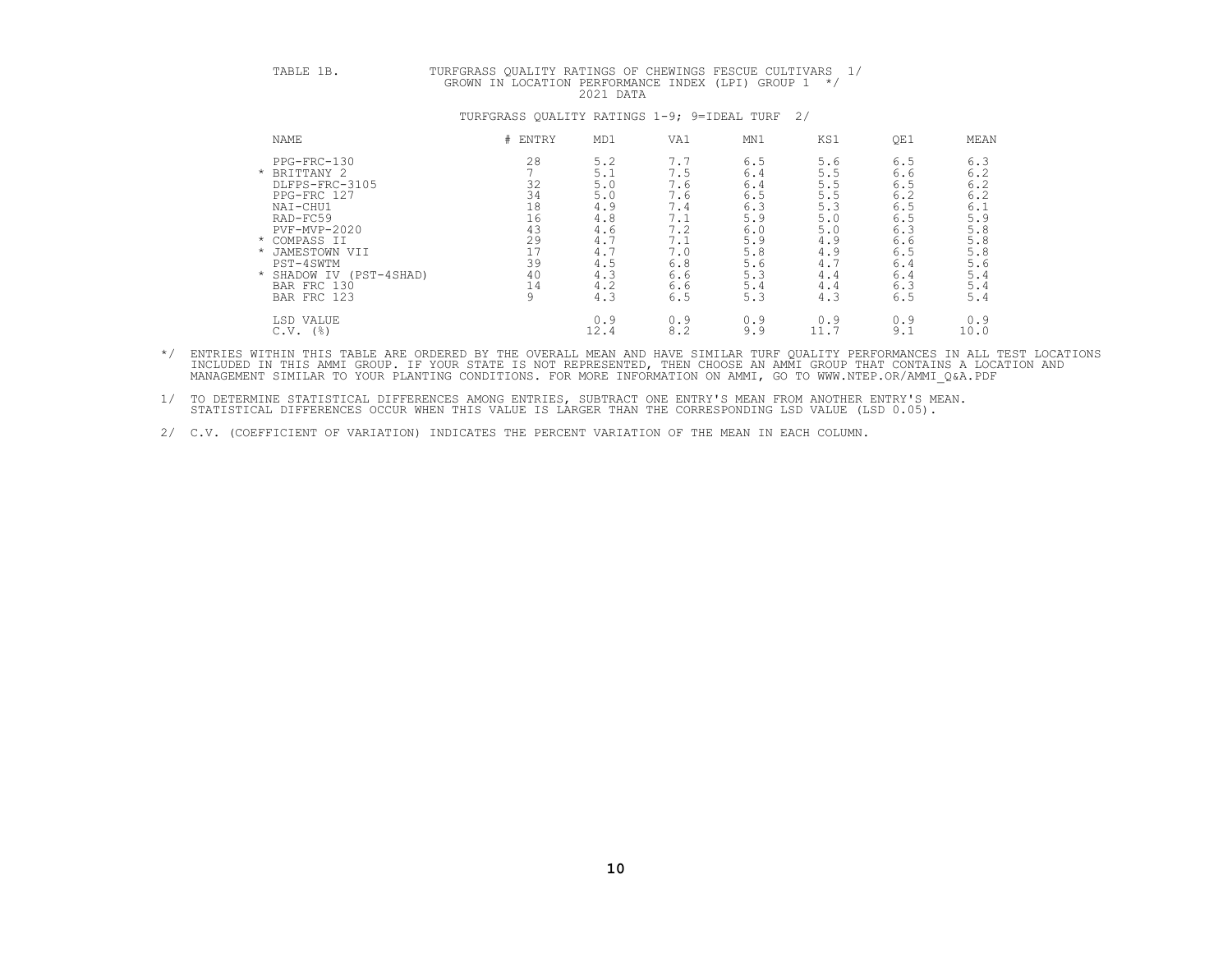# TABLE 1C. TURFGRASS QUALITY RATINGS OF STRONG CREEPING RED FESCUE CULTIVARS 1/<br>GROWN IN LOCATION PERFORMANCE INDEX (LPI) GROUP 1 \*/<br>2021 DATA

| <b>NAME</b>          | # ENTRY | MD1  | VA1 | MN1  | KS1  | QE1 | MEAN |
|----------------------|---------|------|-----|------|------|-----|------|
| <b>BYE</b>           | 25      | 4.7  | 7.2 | 6.0  | 5.0  | 6.4 | 5.8  |
| PPG-FRR-134          | 30      | 4.5  | 7.1 | 5.8  | 4.8  | 6.4 | 5.7  |
| PVF-HSY+             | 42      | 4.4  | 6.9 | 5.7  | 4.7  | 6.4 | 5.6  |
| PPG-FRR 127          | 37      | 4.4  | 7.0 | 5.8  | 4.7  | 6.3 | 5.6  |
| 525                  | 24      | 4.4  | 6.9 | 5.7  | 4.7  | 6.3 | 5.6  |
| PPG-FRR 132          | 35      | 4.3  | 6.8 | 5.6  | 4.6  | 6.2 | 5.5  |
| STB1                 | 23      | 4.2  | 6.8 | 5.6  | 4.5  | 6.2 | 5.5  |
| 522                  | 22      | 4.2  | 6.8 | 5.5  | 4.4  | 6.3 | 5.4  |
| * CARDINAL II        | 31      | 4.3  | 6.6 | 5.4  | 4.4  | 6.4 | 5.4  |
| KEVIN<br>$\star$     | 15      | 4.2  | 6.5 | 5.1  | 4.2  | 6.5 | 5.3  |
| DLF-FRR-3128         | 26      | 4.1  | 6.4 | 5.2  | 4.2  | 6.1 | 5.2  |
| RAD-FR64             | 21      | 3.8  | 6.2 | 5.0  | 3.9  | 6.0 | 5.0  |
| FOXFIRE 2<br>$\star$ | 8       | 3.7  | 6.1 | 4.9  | 3.8  | 5.8 | 4.9  |
| * BOREAL             | 27      | 3.5  | 5.4 | 4.1  | 3.3  | 6.0 | 4.4  |
| LSD VALUE            |         | 0.9  | 0.9 | 0.9  | 0.9  | 0.9 | 0.9  |
| $C.V.$ (%)           |         | 14.0 | 8.8 | 10.9 | 13.4 | 9.4 | 10.9 |

- \*/ ENTRIES WITHIN THIS TABLE ARE ORDERED BY THE OVERALL MEAN AND HAVE SIMILAR TURF QUALITY PERFORMANCES IN ALL TEST LOCATIONS<br>INCLUDED IN THIS AMMI GROUP. IF YOUR STATE IS NOT REPRESENTED, THEN CHOOSE AN AMMI GROUP THAT CO
- 1/ TO DETERMINE STATISTICAL DIFFERENCES AMONG ENTRIES, SUBTRACT ONE ENTRY'S MEAN FROM ANOTHER ENTRY'S MEAN.<br>STATISTICAL DIFFERENCES OCCUR WHEN THIS VALUE IS LARGER THAN THE CORRESPONDING LSD VALUE (LSD 0.05).
- 2/ C.V. (COEFFICIENT OF VARIATION) INDICATES THE PERCENT VARIATION OF THE MEAN IN EACH COLUMN.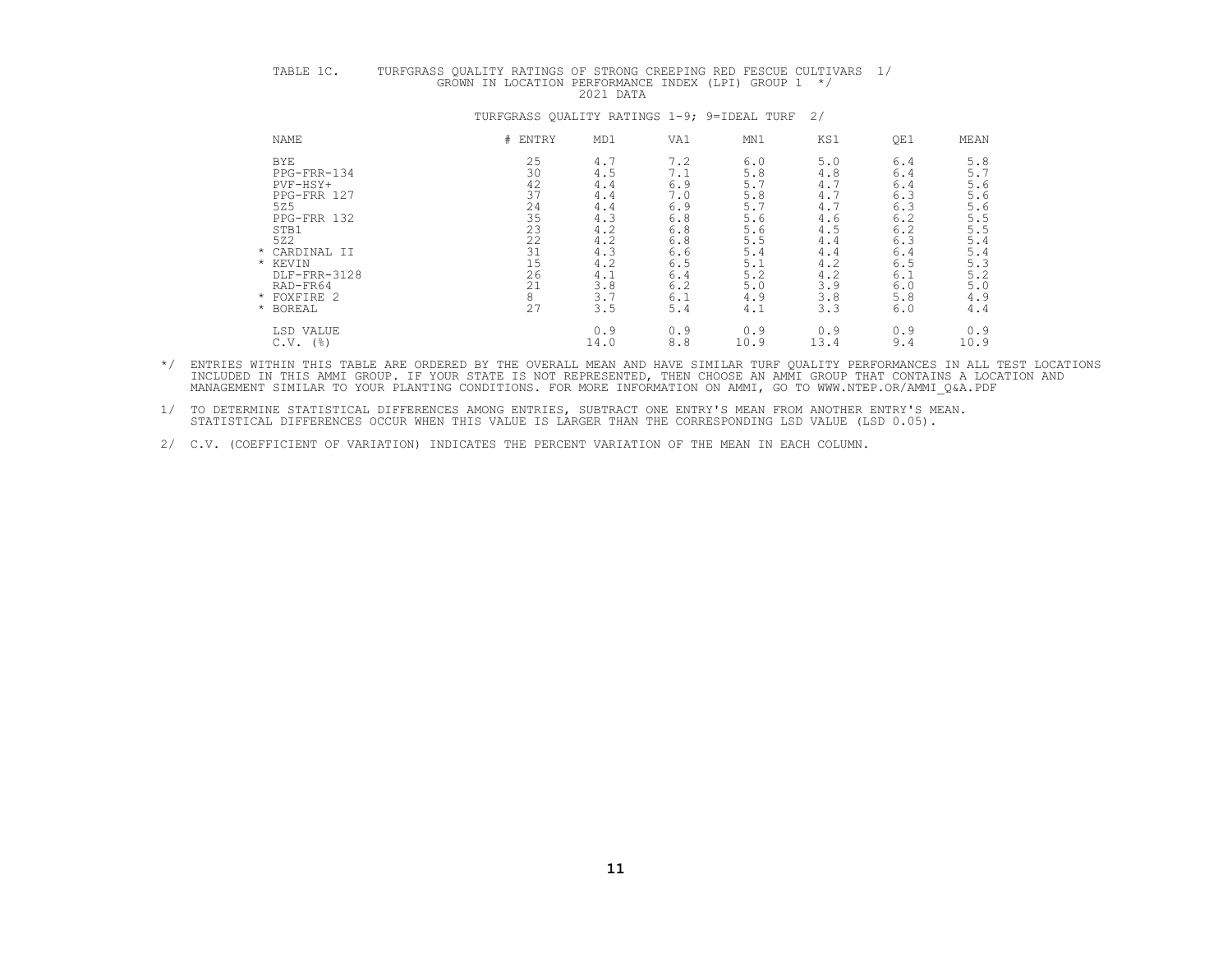# TABLE 1D. TURFGRASS QUALITY RATINGS OF HARD FESCUE CULTIVARS 1/<br>GROWN IN LOCATION PERFORMANCE INDEX (LPI) GROUP 1 \*/

| NAME                                                                                                                                                                              | # ENTRY                          | MD1                                                                      | VA1                                                                       | MN1                                                                       | KS1                                                                       | QE1                                                                       | MEAN                                                                      |
|-----------------------------------------------------------------------------------------------------------------------------------------------------------------------------------|----------------------------------|--------------------------------------------------------------------------|---------------------------------------------------------------------------|---------------------------------------------------------------------------|---------------------------------------------------------------------------|---------------------------------------------------------------------------|---------------------------------------------------------------------------|
| PPG-FL 128<br>DLFPS-FL-3104<br>PVF-PDB-2020<br>* TENACIOUS (NAI-HTB2)<br>* SWORD II (NAI-HAQ1+2)<br>$SPHD-20$<br>BAR FT 135<br>* RESOLUTE<br>BAR FT 132<br>* GLADIATOR<br>DA5-RHF | 36<br>41<br>20<br>19<br>12<br>38 | 6.1<br>5.<br>5.6<br>5.5<br>5.6<br>5.5<br>5.5<br>5.3<br>5.3<br>5.2<br>5.0 | 7.7<br>1.4<br>7.5<br>7.4<br>7.2<br>7.2<br>7.1<br>7.0<br>6.9<br>6.9<br>7.0 | 6.6<br>6.3<br>6.4<br>6.3<br>6.0<br>6.0<br>6.0<br>5.8<br>5.7<br>5.6<br>5.9 | 6.2<br>5.8<br>5.8<br>5.7<br>5.6<br>5.6<br>5.5<br>5.4<br>5.3<br>5.1<br>5.2 | 7.1<br>6.8<br>6.6<br>6.6<br>6.9<br>6.7<br>6.7<br>6.6<br>6.8<br>6.9<br>6.5 | 6.8<br>6.4<br>6.4<br>6.3<br>6.2<br>6.2<br>6.1<br>6.0<br>6.0<br>6.0<br>5.9 |
| VALUE<br>LSD<br>C.V.<br>(%)                                                                                                                                                       |                                  | 0.9<br>10.7                                                              | 0.9<br>8.1                                                                | 0.9<br>9.1                                                                | 0.9<br>10.5                                                               | 0.9<br>8.7                                                                | 0.9<br>9.4                                                                |

#### TURFGRASS QUALITY RATINGS 1-9; 9=IDEAL TURF 2/

\*/ ENTRIES WITHIN THIS TABLE ARE ORDERED BY THE OVERALL MEAN AND HAVE SIMILAR TURF QUALITY PERFORMANCES IN ALL TEST LOCATIONS<br>INCLUDED IN THIS AMMI GROUP. IF YOUR STATE IS NOT REPRESENTED, THEN CHOOSE AN AMMI GROUP THAT CO

1/ TO DETERMINE STATISTICAL DIFFERENCES AMONG ENTRIES, SUBTRACT ONE ENTRY'S MEAN FROM ANOTHER ENTRY'S MEAN.<br>STATISTICAL DIFFERENCES OCCUR WHEN THIS VALUE IS LARGER THAN THE CORRESPONDING LSD VALUE (LSD 0.05).

2/ C.V. (COEFFICIENT OF VARIATION) INDICATES THE PERCENT VARIATION OF THE MEAN IN EACH COLUMN.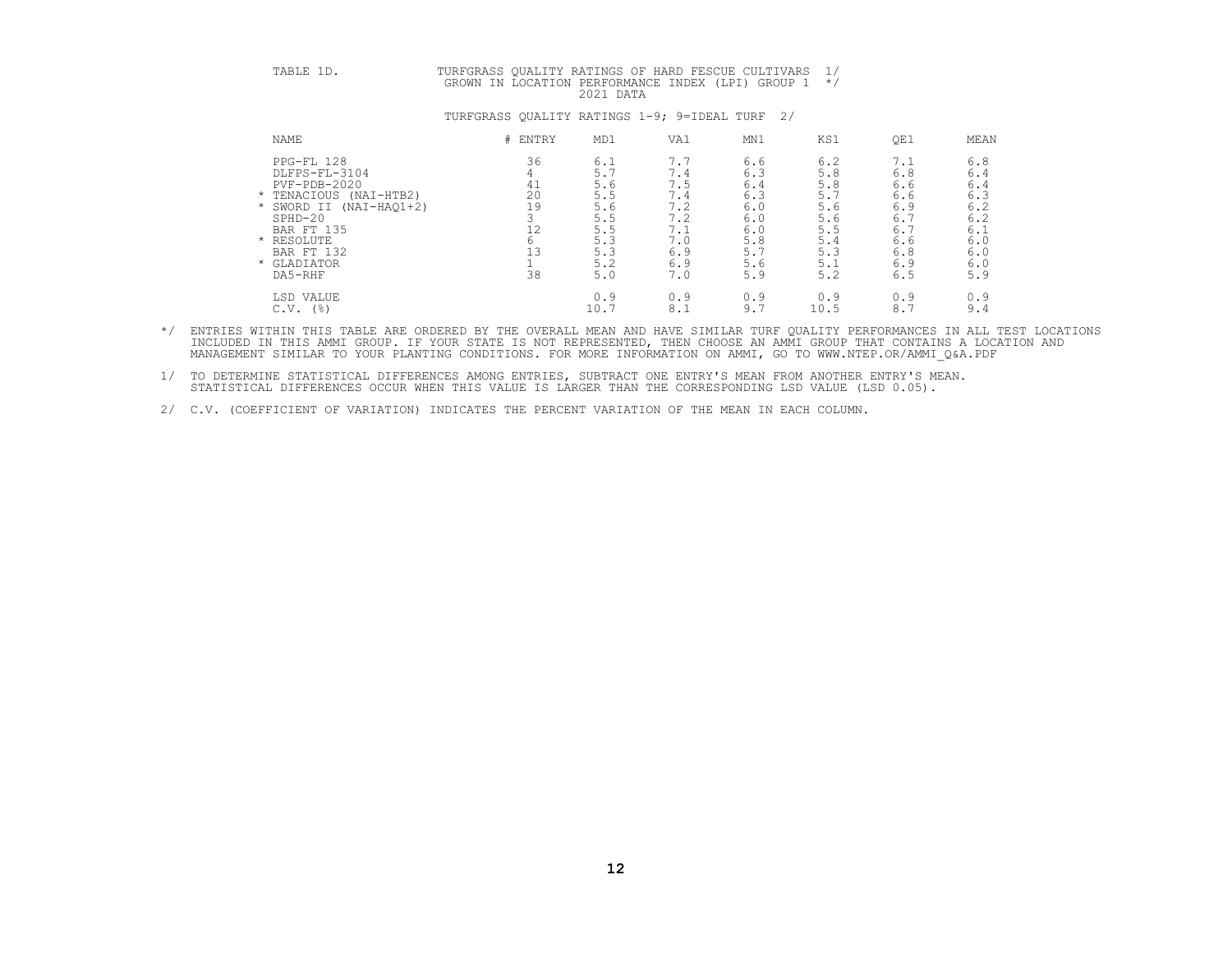# TABLE 1E. TURFGRASS QUALITY RATINGS OF SHEEP FESCUE CULTIVARS 1/<br>GROWN IN LOCATION PERFORMANCE INDEX (LPI) GROUP 1 \*/

#### TURFGRASS QUALITY RATINGS 1-9; 9=IDEAL TURF 2/

| NAME                                             | # ENTRY       | MD1               | VA1               | MN1               | KS1         | QE1               | MEAN              |
|--------------------------------------------------|---------------|-------------------|-------------------|-------------------|-------------|-------------------|-------------------|
| BLUE HORNET (PPG-FO-102)<br>OUATRO<br>BAR FO 131 | ろう<br>ت<br>10 | 4.8<br>4.5<br>4.2 | 6.6<br>6.2<br>6.3 | 5.4<br>4.9<br>5.1 | 4.8<br>4.4  | 6.4<br>6.3<br>6.2 | 5.6<br>5.3<br>5.2 |
| LSD VALUE<br>$($ $\frac{6}{6}$ $)$<br>C.V.       |               | 0.9<br>12.9       | 0.9<br>9.2        | 0.9<br>11.4       | 0.9<br>13.0 | 0.9<br>9.3        | 0.9<br>10.9       |

\*/ ENTRIES WITHIN THIS TABLE ARE ORDERED BY THE OVERALL MEAN AND HAVE SIMILAR TURF QUALITY PERFORMANCES IN ALL TEST LOCATIONS<br>INCLUDED IN THIS AMMI GROUP. IF YOUR STATE IS NOT REPRESENTED, THEN CHOOSE AN AMMI GROUP THAT CO

1/ TO DETERMINE STATISTICAL DIFFERENCES AMONG ENTRIES, SUBTRACT ONE ENTRY'S MEAN FROM ANOTHER ENTRY'S MEAN.<br>STATISTICAL DIFFERENCES OCCUR WHEN THIS VALUE IS LARGER THAN THE CORRESPONDING LSD VALUE (LSD 0.05).

2/ C.V. (COEFFICIENT OF VARIATION) INDICATES THE PERCENT VARIATION OF THE MEAN IN EACH COLUMN.

## TABLE 1F. TURFGRASS QUALITY RATINGS OF SLENDER CREEPING RED FESCUE CULTIVARS 1/<br>GROWN IN LOCATION PERFORMANCE INDEX (LPI) GROUP 1 \*/<br>2021 DATA

| NAME                        | ENTRY   | MD1         | VA1        | MN1                      | KS1                | QE1                         | MEAN                         |
|-----------------------------|---------|-------------|------------|--------------------------|--------------------|-----------------------------|------------------------------|
| BAR FRL 122<br>SEABREEZE GT | ᆂᆂ<br>∼ | 4.J<br>4.2  | 6.6<br>6.5 | 5.3<br>52<br><u>.</u>    | 4.4<br>4.3         | 6.3<br>$\sim$ $\sim$<br>6.2 | 5.4<br>E <sub>2</sub><br>J.J |
| LSD VALUE<br>(응)<br>C.V.    |         | 0.9<br>13.9 | 0.9<br>9.0 | 0.9<br>. .<br><b>+++</b> | 0.9<br>-15<br>10.J | 0.9<br>9.4                  | 0.9<br>11.0                  |

- \*/ ENTRIES WITHIN THIS TABLE ARE ORDERED BY THE OVERALL MEAN AND HAVE SIMILAR TURF QUALITY PERFORMANCES IN ALL TEST LOCATIONS<br>INCLUDED IN THIS AMMI GROUP. IF YOUR STATE IS NOT REPRESENTED, THEN CHOOSE AN AMMI GROUP THAT CO MANAGEMENT SIMILAR TO YOUR PLANTING CONDITIONS. FOR MORE INFORMATION ON AMMI, GO TO WWW.NTEP.OR/AMMI\_Q&A.PDF
- 1/ TO DETERMINE STATISTICAL DIFFERENCES AMONG ENTRIES, SUBTRACT ONE ENTRY'S MEAN FROM ANOTHER ENTRY'S MEAN.<br>STATISTICAL DIFFERENCES OCCUR WHEN THIS VALUE IS LARGER THAN THE CORRESPONDING LSD VALUE (LSD 0.05).
- 2/ C.V. (COEFFICIENT OF VARIATION) INDICATES THE PERCENT VARIATION OF THE MEAN IN EACH COLUMN.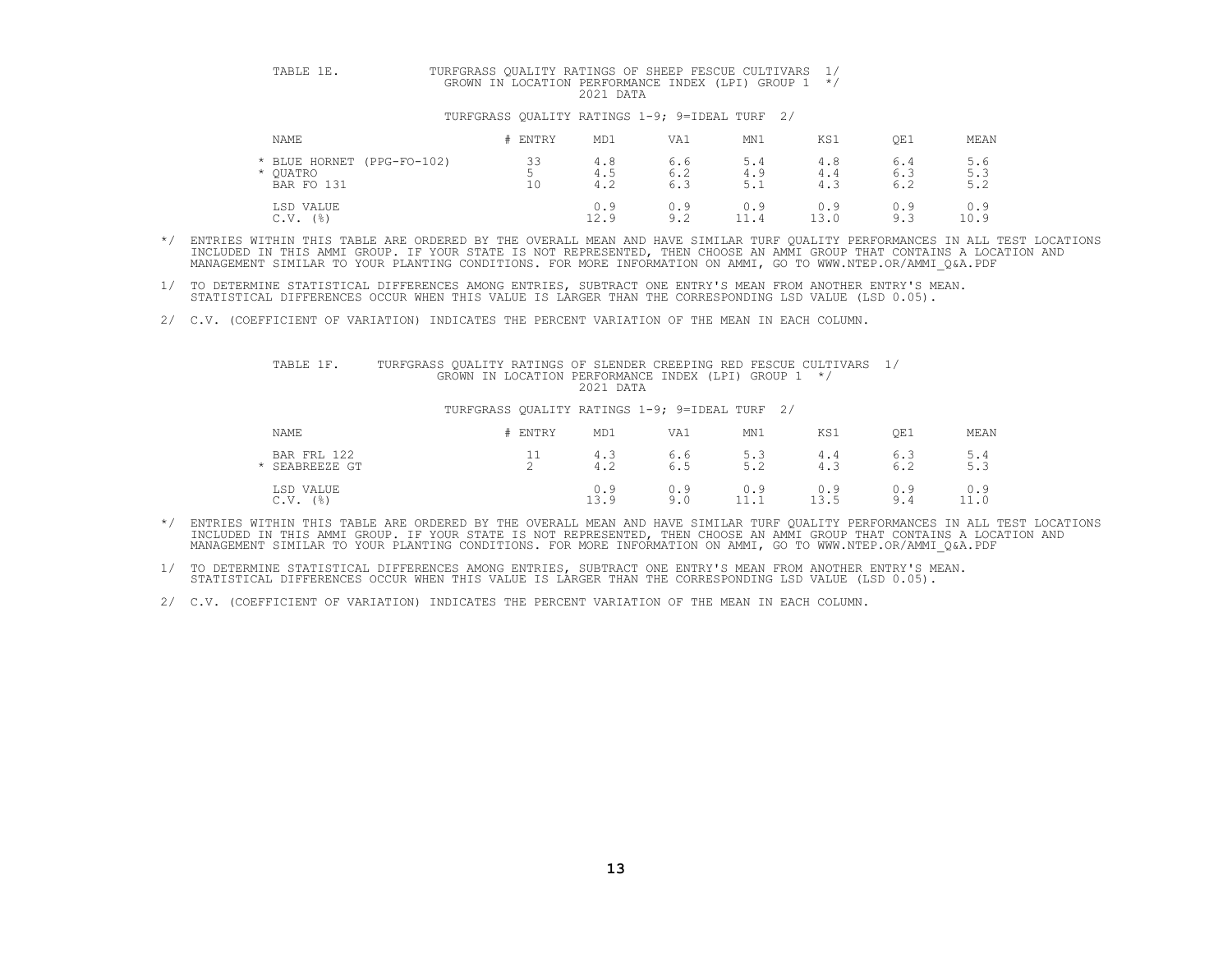# TABLE 2A. TURFGRASS QUALITY RATINGS OF FINELEAF FESCUE CULTIVARS 1/<br>GROWN IN LOCATION PERFORMANCE INDEX (LPI) GROUP 2 \*/<br>2021 DATA

| <b>NAME</b>                                                                                                                                                                                                                                                                                                                                           | #<br>ENTRY                                                                                                                                         | NJ1                                                                                                                                                                                                         | NJ2                                                                                                                                                                                                        | MI <sub>2</sub>                                                                                                                                                                | MEAN                                                                                                                                                                                                     |
|-------------------------------------------------------------------------------------------------------------------------------------------------------------------------------------------------------------------------------------------------------------------------------------------------------------------------------------------------------|----------------------------------------------------------------------------------------------------------------------------------------------------|-------------------------------------------------------------------------------------------------------------------------------------------------------------------------------------------------------------|------------------------------------------------------------------------------------------------------------------------------------------------------------------------------------------------------------|--------------------------------------------------------------------------------------------------------------------------------------------------------------------------------|----------------------------------------------------------------------------------------------------------------------------------------------------------------------------------------------------------|
| PPG-FRC 127<br>PPG-FRC-130<br>DLFPS-FRC-3105<br>BRITTANY 2<br>NAI-CHU1<br>PVF-MVP-2020<br><b>BYE</b><br>PPG-FRR-134<br>PPG-FRR 127<br>COMPASS II<br>STB1<br>525<br>PVF-HSY+<br>PPG-FRR 132<br>RAD-FC59<br>522<br>$PVF - PDB - 2020$<br>JAMESTOWN VII<br>PST-4SWTM<br>TENACIOUS<br>$(NAI-HTB2)$<br>PPG-FL 128<br>BAR FRC 130<br>CARDINAL II<br>DA5-RHF | 34<br>28<br>32<br>7<br>18<br>43<br>25<br>30<br>37<br>29<br>23<br>24<br>42<br>35<br>16<br>22<br>41<br>17<br>39<br>$\frac{20}{36}$<br>14<br>31<br>38 | 6.6<br>6.3<br>$6.2\,$<br>5.9<br>5.9<br>5.8<br>5.6<br>5.4<br>$5.4\,$<br>5.3<br>5.2<br>$\frac{5 \cdot 2}{5 \cdot 2}$<br>5.2<br>5.1<br>$5.0$<br>5.2<br>$5.0$<br>$4.7$<br>$4.8\,$<br>$4.7$<br>4.6<br>4.4<br>4.5 | 6.8<br>6.5<br>$6.4\,$<br>$6.2$<br>$6.0$<br>$5.8\,$<br>5.7<br>$5.4\,$<br>$5.3$<br>5.3<br>$5.0$<br>$5.1$<br>$5.1\,$<br>5.1<br>5.3<br>$4.8\,$<br>$6.1\,$<br>5.2<br>$4\,.8$<br>5.9<br>6.1<br>4.6<br>4.5<br>5.2 | 6.0<br>5.9<br>5.9<br>5.8<br>5.9<br>$6.0$<br>5.8<br>5.8<br>5.8<br>5.8<br>5.9<br>5.8<br>5.7<br>5.6<br>5.3<br>5.9<br>4.4<br>5.4<br>5.3<br>$4\,$ . $0$<br>3.9<br>5.4<br>5.3<br>4.4 | 6.4<br>6.2<br>6.2<br>6.0<br>5.9<br>$\frac{5.8}{5.7}$<br>$\frac{5.6}{5.5}$<br>$5.4$<br>5.4<br>$5.4$<br>5.3<br>5.3<br>$5.2$<br>$5.2$<br>$5.2$<br>5.2<br>$5.0$<br>4.9<br>4.9<br>$4.8$<br>$4.7\,$<br>$4.7\,$ |
| BAR FRL 122<br>DLF-FRR-3128<br>SHADOW IV (PST-4SHAD)<br>DLFPS-FL-3104<br>RAD-FR64<br>SEABREEZE GT                                                                                                                                                                                                                                                     | 11<br>26<br>40<br>4<br>21<br>$\overline{c}$                                                                                                        | 4.4<br>4.3<br>4.3<br>4.4<br>4.2<br>4.2                                                                                                                                                                      | 4.5<br>4.3<br>4.3<br>5.6<br>4.0<br>4.3                                                                                                                                                                     | 5.1<br>5.2<br>5.2<br>3.8<br>5.3<br>5.0                                                                                                                                         | 4.6<br>$4.6$<br>$4\,.6$<br>$4.6\,$<br>4.5<br>4.5                                                                                                                                                         |
|                                                                                                                                                                                                                                                                                                                                                       |                                                                                                                                                    |                                                                                                                                                                                                             |                                                                                                                                                                                                            |                                                                                                                                                                                |                                                                                                                                                                                                          |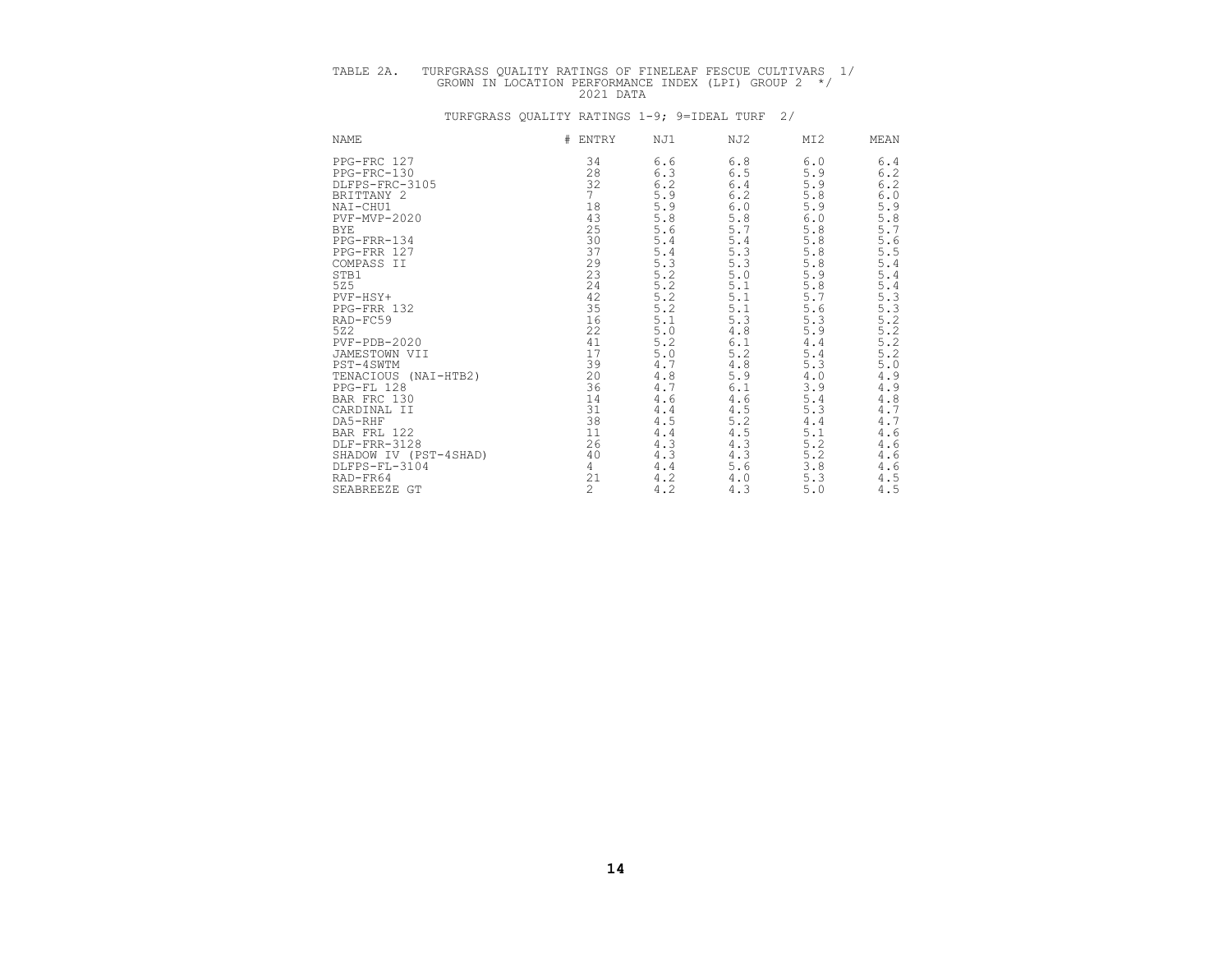# TABLE 2A. TURFGRASS QUALITY RATINGS OF FINELEAF FESCUE CULTIVARS 1/<br>(CONT'D) GROWN IN LOCATION PERFORMANCE INDEX (LPI) GROUP 2 \*/<br>2021 DATA

| <b>NAME</b>                        | #<br>ENTRY | NJ1  | NJ2  | MI <sub>2</sub> | MEAN |
|------------------------------------|------------|------|------|-----------------|------|
| BAR FRC 123                        | Q          | 4.1  | 4.2  | 5.1             | 4.5  |
| FOXFIRE 2                          |            | 4.2  | 4.0  | 5.1             | 4.5  |
| KEVIN                              | 15         | 3.9  | 3.9  | 5.2             | 4.3  |
| BAR FT 135                         | 12         | 4.1  | 5.2  | 3.6             | 4.3  |
| $SPHD-20$                          |            | 4.1  | 5.3  | 3.5             | 4.3  |
| SWORD II<br>$(NAI-HAO1+2)$         | 19         | 3.9  | 5.1  | 3.6             | 4.2  |
| RESOLUTE                           |            | 3.9  | 5.0  | 3.5             | 4.1  |
| BAR FO 131                         | 10         | 3.7  | 4.1  | 4.4             | 4.1  |
| (PPG-FO-102)<br><b>BLUE HORNET</b> | 33         | 3.6  | 4.4  | 3.8             | 3.9  |
| GLADIATOR                          |            | 3.5  | 4.4  | 3.9             | 3.9  |
| BAR FT 132                         | 13         | 3.5  | 4.6  | 3.4             | 3.8  |
| QUATRO                             |            | 2.6  | 3.5  | 3.2             | 3.1  |
| <b>BOREAL</b>                      | 27         | 2.2  | 2.3  | 4.0             | 2.8  |
| LSD VALUE                          |            | 0.9  | 0.9  | 0.9             | 0.9  |
| (응)<br>C.V.                        |            | 12.6 | 11.7 | 11.8            | 12.0 |

- \*/ ENTRIES WITHIN THIS TABLE ARE ORDERED BY THE OVERALL MEAN AND HAVE SIMILAR TURF QUALITY PERFORMANCES IN ALL TEST LOCATIONS<br>INCLUDED IN THIS AMMI GROUP. IF YOUR STATE IS NOT REPRESENTED, THEN CHOOSE AN AMMI GROUP THAT CO
- 1/ TO DETERMINE STATISTICAL DIFFERENCES AMONG ENTRIES, SUBTRACT ONE ENTRY'S MEAN FROM ANOTHER ENTRY'S MEAN.<br>STATISTICAL DIFFERENCES OCCUR WHEN THIS VALUE IS LARGER THAN THE CORRESPONDING LSD VALUE (LSD 0.05).
- 2/ C.V. (COEFFICIENT OF VARIATION) INDICATES THE PERCENT VARIATION OF THE MEAN IN EACH COLUMN.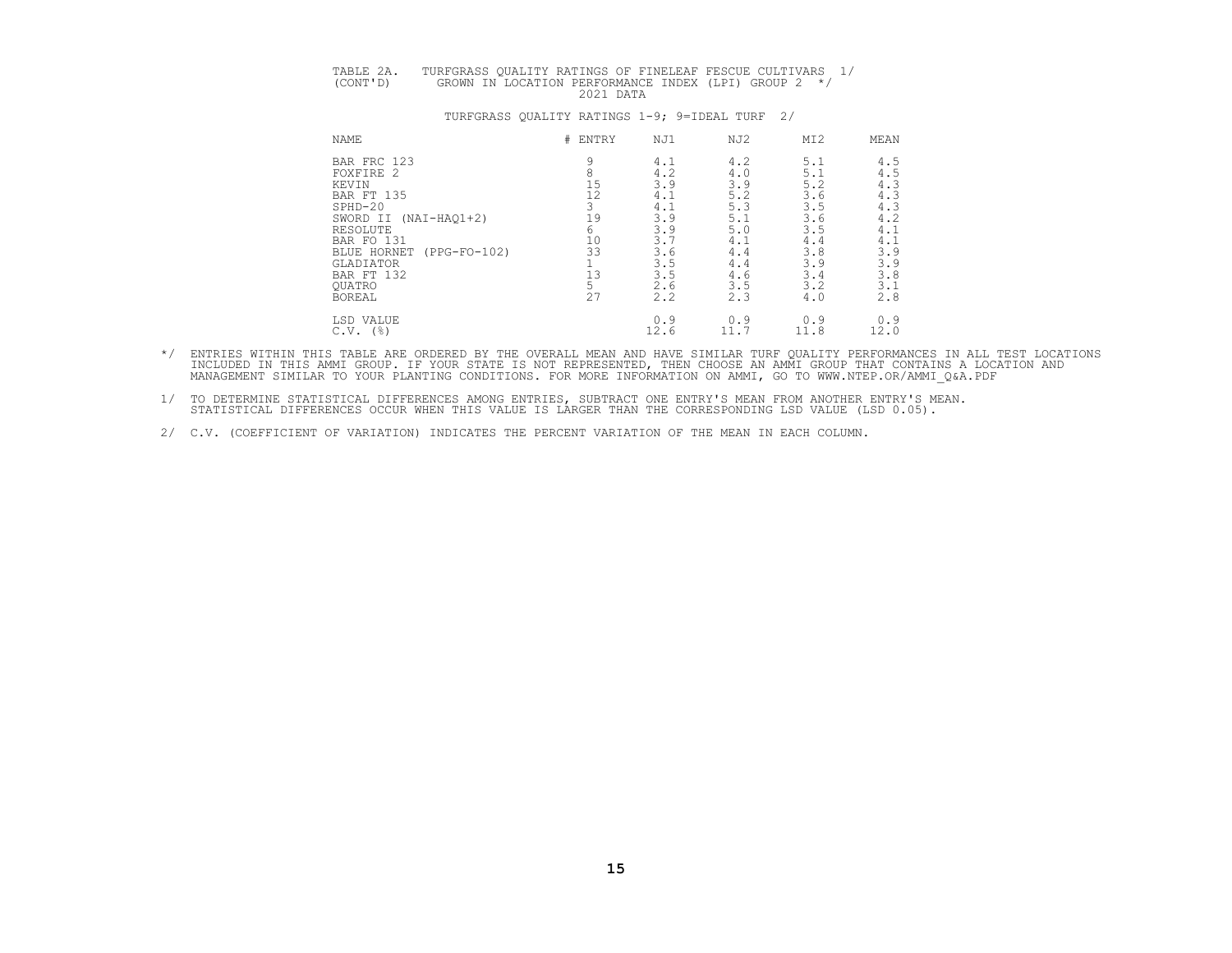# TABLE 2B. TURFGRASS QUALITY RATINGS OF CHEWINGS FESCUE CULTIVARS 1/<br>GROWN IN LOCATION PERFORMANCE INDEX (LPI) GROUP 2 \*/<br>2021 DATA

| NAME                     | ENTRY<br># | NJ1  | NJ2  | MI <sub>2</sub> | MEAN |
|--------------------------|------------|------|------|-----------------|------|
| PPG-FRC 127              | 34         | 6.6  | 6.8  | 6.0             | 6.4  |
| PPG-FRC-130              | 28         | 6.3  | 6.5  | 5.9             | 6.2  |
| DLFPS-FRC-3105           | 32         | 6.2  | 6.4  | 5.9             | 6.2  |
| BRITTANY 2               |            | 5.9  | 6.2  | 5.8             | 6.0  |
| NAI-CHU1                 | 18         | 5.9  | 6.0  | 5.9             | 5.9  |
| PVF-MVP-2020             | 43         | 5.8  | 5.8  | 6.0             | 5.8  |
| COMPASS II               | 29         | 5.3  | 5.3  | 5.8             | 5.4  |
| RAD-FC59                 | 16         | 5.1  | 5.3  | 5.3             | 5.2  |
| JAMESTOWN VII            |            | 5.0  | 5.2  | 5.4             | 5.2  |
| PST-4SWTM                | 39         | 4.7  | 4.8  | 5.3             | 5.0  |
| BAR FRC 130              | 14         | 4.6  | 4.6  | 5.4             | 4.8  |
| (PST-4SHAD)<br>SHADOW IV | 40         | 4.3  | 4.3  | 5.2             | 4.6  |
| BAR FRC 123              |            | 4.1  | 4.2  | 5.1             | 4.5  |
| LSD VALUE                |            | 0.9  | 0.9  | 0.9             | 0.9  |
| (%)<br>C.V.              |            | 10.9 | 10.7 | 10.4            | 10.7 |
|                          |            |      |      |                 |      |

- \*/ ENTRIES WITHIN THIS TABLE ARE ORDERED BY THE OVERALL MEAN AND HAVE SIMILAR TURF QUALITY PERFORMANCES IN ALL TEST LOCATIONS<br>INCLUDED IN THIS AMMI GROUP. IF YOUR STATE IS NOT REPRESENTED, THEN CHOOSE AN AMMI GROUP THAT CO
- 1/ TO DETERMINE STATISTICAL DIFFERENCES AMONG ENTRIES, SUBTRACT ONE ENTRY'S MEAN FROM ANOTHER ENTRY'S MEAN.<br>STATISTICAL DIFFERENCES OCCUR WHEN THIS VALUE IS LARGER THAN THE CORRESPONDING LSD VALUE (LSD 0.05).
- 2/ C.V. (COEFFICIENT OF VARIATION) INDICATES THE PERCENT VARIATION OF THE MEAN IN EACH COLUMN.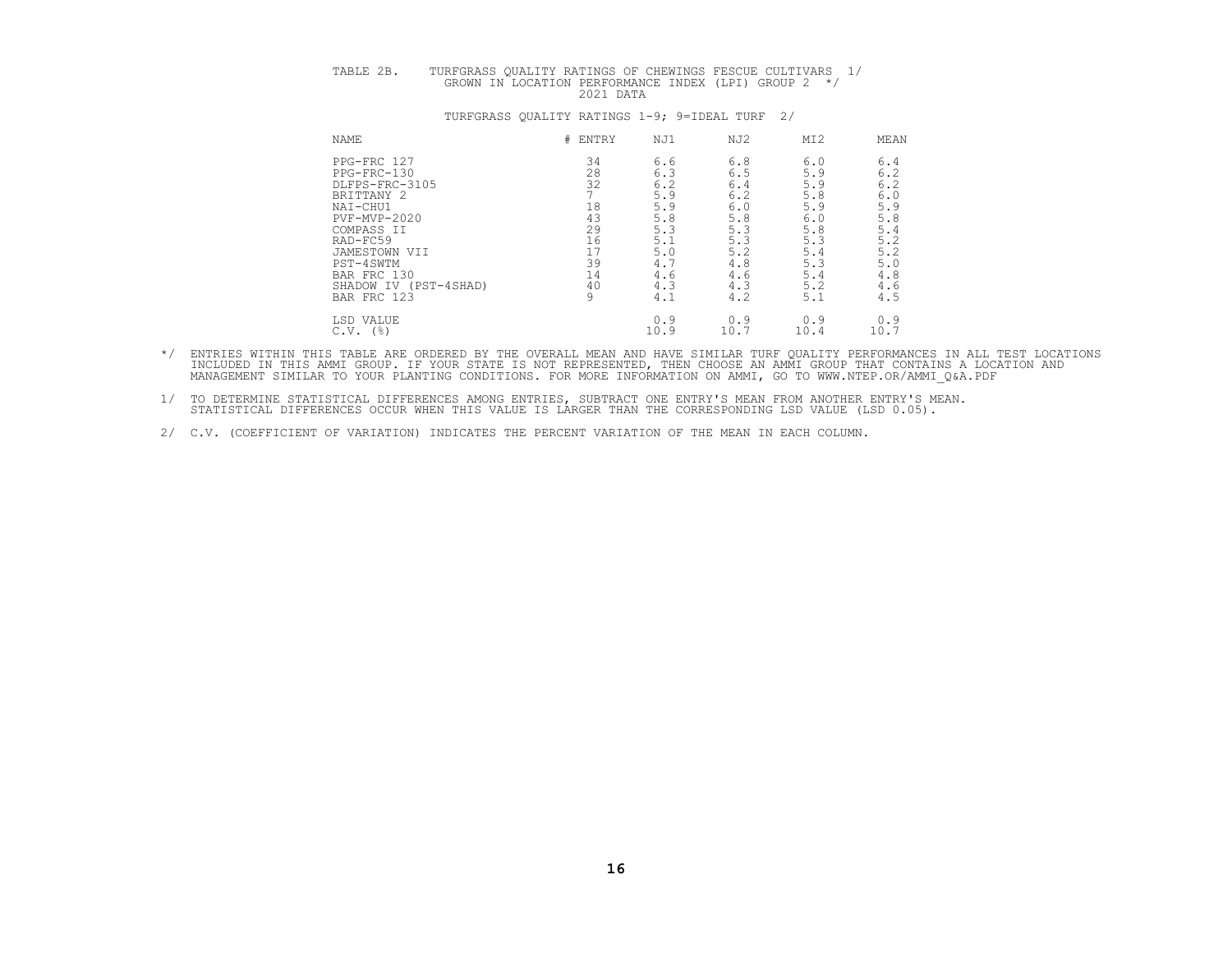# TABLE 2C. TURFGRASS QUALITY RATINGS OF STRONG CREEPING RED FESCUE CULTIVARS 1/<br>GROWN IN LOCATION PERFORMANCE INDEX (LPI) GROUP 2 \*/<br>2021 DATA

| <b>NAME</b>   |              | # ENTRY | NJ1  | NJ2 | MI <sub>2</sub> | MEAN                          |
|---------------|--------------|---------|------|-----|-----------------|-------------------------------|
| <b>BYE</b>    |              | 25      | 5.6  | 5.7 | 5.8             | 5.7                           |
|               | PPG-FRR-134  | 30      | 5.4  | 5.4 | 5.8             | 5.6                           |
|               | PPG-FRR 127  | 37      | 5.4  | 5.3 | 5.8             | 5.5                           |
| STB1          |              | 23      | 5.2  | 5.0 | 5.9             |                               |
| 525           |              | 24      | 5.2  | 5.1 | 5.8             | $\frac{5 \cdot 4}{5 \cdot 4}$ |
| PVF-HSY+      |              | 42      | 5.2  | 5.1 | 5.7             | 5.3                           |
|               | PPG-FRR 132  | 35      | 5.2  | 5.1 | 5.6             | 5.3                           |
| 522           |              | 22      | 5.0  | 4.8 | 5.9             | 5.2                           |
|               | CARDINAL II  | 31      | 4.4  | 4.5 | 5.3             | 4.7                           |
|               | DLF-FRR-3128 | 26      | 4.3  | 4.3 | 5.2             | 4.6                           |
| RAD-FR64      |              | 21      | 4.2  | 4.0 | 5.3             | 4.5                           |
| FOXFIRE 2     |              | 8       | 4.2  | 4.0 | 5.1             | 4.5                           |
| KEVIN         |              | 15      | 3.9  | 3.9 | 5.2             | 4.3                           |
| <b>BOREAL</b> |              | 27      | 2.2  | 2.3 | 4.0             | 2.8                           |
| LSD VALUE     |              |         | 0.9  | 0.9 | 0.9             | 0.9                           |
| C.V.          | (응)          |         | 12.5 | 12. | 10.7            | 11.9                          |

- \*/ ENTRIES WITHIN THIS TABLE ARE ORDERED BY THE OVERALL MEAN AND HAVE SIMILAR TURF QUALITY PERFORMANCES IN ALL TEST LOCATIONS<br>INCLUDED IN THIS AMMI GROUP. IF YOUR STATE IS NOT REPRESENTED, THEN CHOOSE AN AMMI GROUP THAT CO
- 1/ TO DETERMINE STATISTICAL DIFFERENCES AMONG ENTRIES, SUBTRACT ONE ENTRY'S MEAN FROM ANOTHER ENTRY'S MEAN.<br>STATISTICAL DIFFERENCES OCCUR WHEN THIS VALUE IS LARGER THAN THE CORRESPONDING LSD VALUE (LSD 0.05).
- 2/ C.V. (COEFFICIENT OF VARIATION) INDICATES THE PERCENT VARIATION OF THE MEAN IN EACH COLUMN.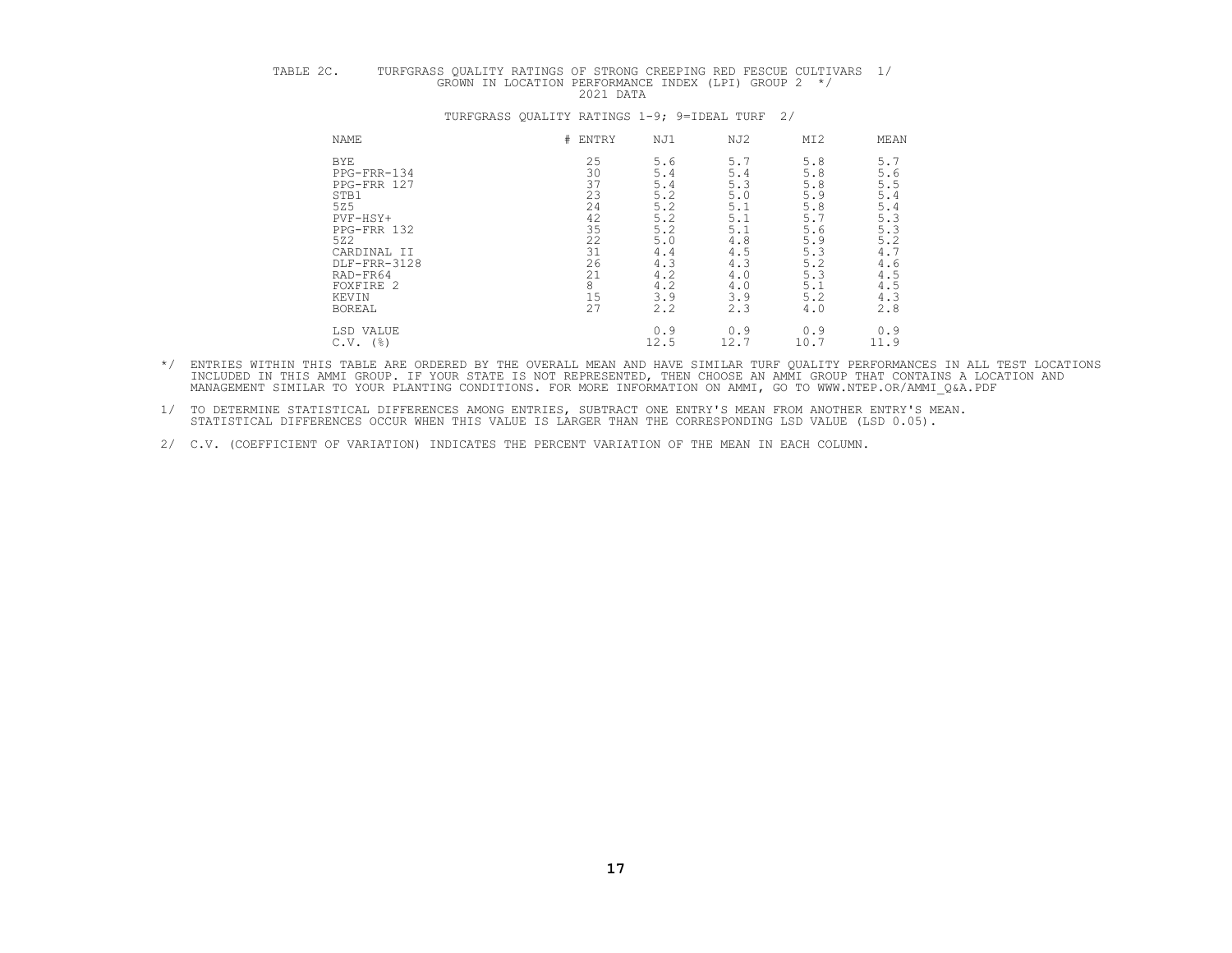# TABLE 2D. TURFGRASS QUALITY RATINGS OF HARD FESCUE CULTIVARS 1/<br>GROWN IN LOCATION PERFORMANCE INDEX (LPI) GROUP 2 \*/<br>2021 DATA

| NAME                                                                                                                                                               | ENTRY<br>#                                                         | NJ1                                                                       | NJ2                                                                       | MI <sub>2</sub>                                                           | MEAN                                                                      |
|--------------------------------------------------------------------------------------------------------------------------------------------------------------------|--------------------------------------------------------------------|---------------------------------------------------------------------------|---------------------------------------------------------------------------|---------------------------------------------------------------------------|---------------------------------------------------------------------------|
| $PVF - PDB - 2020$<br>TENACIOUS (NAI-HTB2)<br>PPG-FL 128<br>DA5-RHF<br>DLFPS-FL-3104<br>BAR FT 135<br>$SPHD-20$<br>SWORD II<br>RESOLUTE<br>GLADIATOR<br>BAR FT 132 | 41<br>20<br>36<br>38<br>12<br>$\sim$<br>19<br>$(NAI-HAQ1+2)$<br>13 | 5.2<br>4.8<br>4.7<br>4.5<br>4.4<br>4.1<br>4.1<br>3.9<br>3.9<br>3.5<br>3.5 | 6.1<br>5.9<br>6.1<br>5.2<br>5.6<br>5.2<br>5.3<br>5.1<br>5.0<br>4.4<br>4.6 | 4.4<br>4.0<br>3.9<br>4.4<br>3.8<br>3.6<br>3.5<br>3.6<br>3.5<br>3.9<br>3.4 | 5.2<br>4.9<br>4.9<br>4.7<br>4.6<br>4.3<br>4.3<br>4.2<br>4.1<br>3.9<br>3.8 |
| LSD VALUE<br>(%)<br>C.V.                                                                                                                                           |                                                                    | 0.9<br>13.8                                                               | 0.9<br>11.0                                                               | 0.9<br>15.4                                                               | 0.9<br>13.2                                                               |

- \*/ ENTRIES WITHIN THIS TABLE ARE ORDERED BY THE OVERALL MEAN AND HAVE SIMILAR TURF QUALITY PERFORMANCES IN ALL TEST LOCATIONS<br>INCLUDED IN THIS AMMI GROUP. IF YOUR STATE IS NOT REPRESENTED, THEN CHOOSE AN AMMI GROUP THAT CO
- 1/ TO DETERMINE STATISTICAL DIFFERENCES AMONG ENTRIES, SUBTRACT ONE ENTRY'S MEAN FROM ANOTHER ENTRY'S MEAN.<br>STATISTICAL DIFFERENCES OCCUR WHEN THIS VALUE IS LARGER THAN THE CORRESPONDING LSD VALUE (LSD 0.05).
- 2/ C.V. (COEFFICIENT OF VARIATION) INDICATES THE PERCENT VARIATION OF THE MEAN IN EACH COLUMN.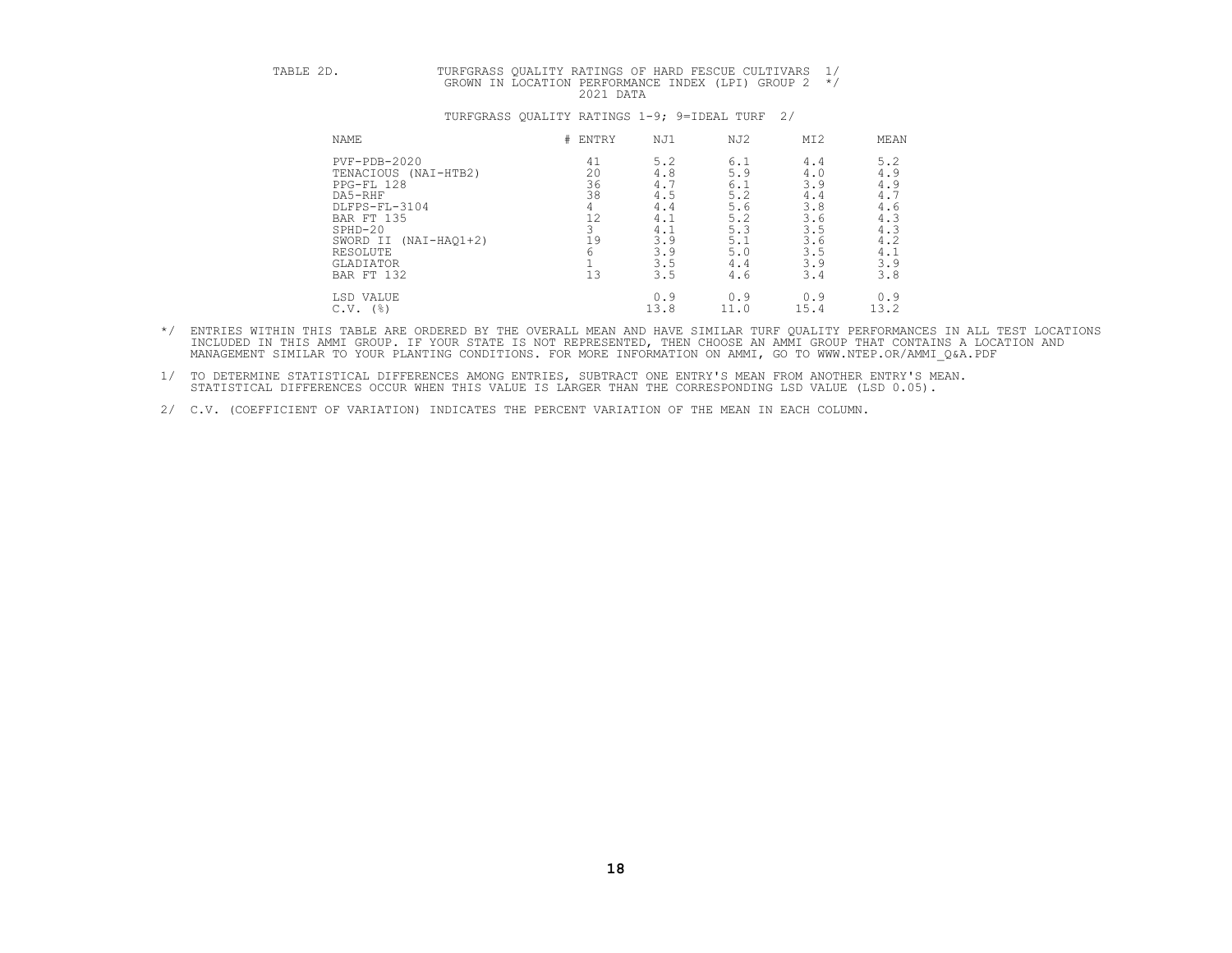# TABLE 2E. TURFGRASS QUALITY RATINGS OF SHEEP FESCUE CULTIVARS 1/<br>GROWN IN LOCATION PERFORMANCE INDEX (LPI) GROUP 2 \*/

#### TURFGRASS QUALITY RATINGS 1-9; 9=IDEAL TURF 2/

| <b>NAME</b>                                                  | # ENTRY                   | NJ1              | NJ2               | MI <sub>2</sub>   | MEAN              |
|--------------------------------------------------------------|---------------------------|------------------|-------------------|-------------------|-------------------|
| BAR FO 131<br>$(PPG-FO-102)$<br>BLUE HORNET<br><b>OUATRO</b> | 10<br>ささ<br>ں ر<br>$\sim$ | з.<br>3.6<br>2.6 | 4.1<br>4.4<br>3.5 | 4.4<br>3.8<br>3.2 | 4.1<br>3.9<br>ہ د |
| LSD VALUE<br>(%)<br>C.V.                                     |                           | 0.9<br>.7.6      | 0.9<br>14.7       | 0.9<br>15.4       | 0.9<br>15.8       |

- \*/ ENTRIES WITHIN THIS TABLE ARE ORDERED BY THE OVERALL MEAN AND HAVE SIMILAR TURF QUALITY PERFORMANCES IN ALL TEST LOCATIONS<br>INCLUDED IN THIS AMMI GROUP. IF YOUR STATE IS NOT REPRESENTED, THEN CHOOSE AN AMMI GROUP THAT CO
- 1/ TO DETERMINE STATISTICAL DIFFERENCES AMONG ENTRIES, SUBTRACT ONE ENTRY'S MEAN FROM ANOTHER ENTRY'S MEAN.<br>STATISTICAL DIFFERENCES OCCUR WHEN THIS VALUE IS LARGER THAN THE CORRESPONDING LSD VALUE (LSD 0.05).
- 2/ C.V. (COEFFICIENT OF VARIATION) INDICATES THE PERCENT VARIATION OF THE MEAN IN EACH COLUMN.

## TABLE 2F. TURFGRASS QUALITY RATINGS OF SLENDER CREEPING RED FESCUE CULTIVARS 1/<br>GROWN IN LOCATION PERFORMANCE INDEX (LPI) GROUP 2 \*/<br>2021 DATA

#### TURFGRASS QUALITY RATINGS 1-9; 9=IDEAL TURF 2/

| NAME                                       | # ENTRY                  | NJ1         | NJ2         | MI <sub>2</sub> | MEAN        |
|--------------------------------------------|--------------------------|-------------|-------------|-----------------|-------------|
| BAR FRL 122<br>SEABREEZE GT                | 11<br>$\mathcal{D}$<br>∠ | 4.4<br>4.2  | 4.5<br>4.3  | 5.1<br>5.0      | 4.6<br>4.5  |
| MEAN                                       |                          | 4.3         | 4.4         | 5.0             | 4.6         |
| LSD VALUE<br>$($ $\frac{6}{6}$ $)$<br>C.V. |                          | 0.9<br>13.7 | 0.9<br>13.4 | 0.9<br>11.6     | 0.9<br>12.8 |

- \*/ ENTRIES WITHIN THIS TABLE ARE ORDERED BY THE OVERALL MEAN AND HAVE SIMILAR TURF QUALITY PERFORMANCES IN ALL TEST LOCATIONS<br>INCLUDED IN THIS AMMI GROUP. IF YOUR STATE IS NOT REPRESENTED, THEN CHOOSE AN AMMI GROUP THAT CO MANAGEMENT SIMILAR TO YOUR PLANTING CONDITIONS. FOR MORE INFORMATION ON AMMI, GO TO WWW.NTEP.OR/AMMI\_Q&A.PDF
- 1/ TO DETERMINE STATISTICAL DIFFERENCES AMONG ENTRIES, SUBTRACT ONE ENTRY'S MEAN FROM ANOTHER ENTRY'S MEAN.<br>STATISTICAL DIFFERENCES OCCUR WHEN THIS VALUE IS LARGER THAN THE CORRESPONDING LSD VALUE (LSD 0.05).

2/ C.V. (COEFFICIENT OF VARIATION) INDICATES THE PERCENT VARIATION OF THE MEAN IN EACH COLUMN.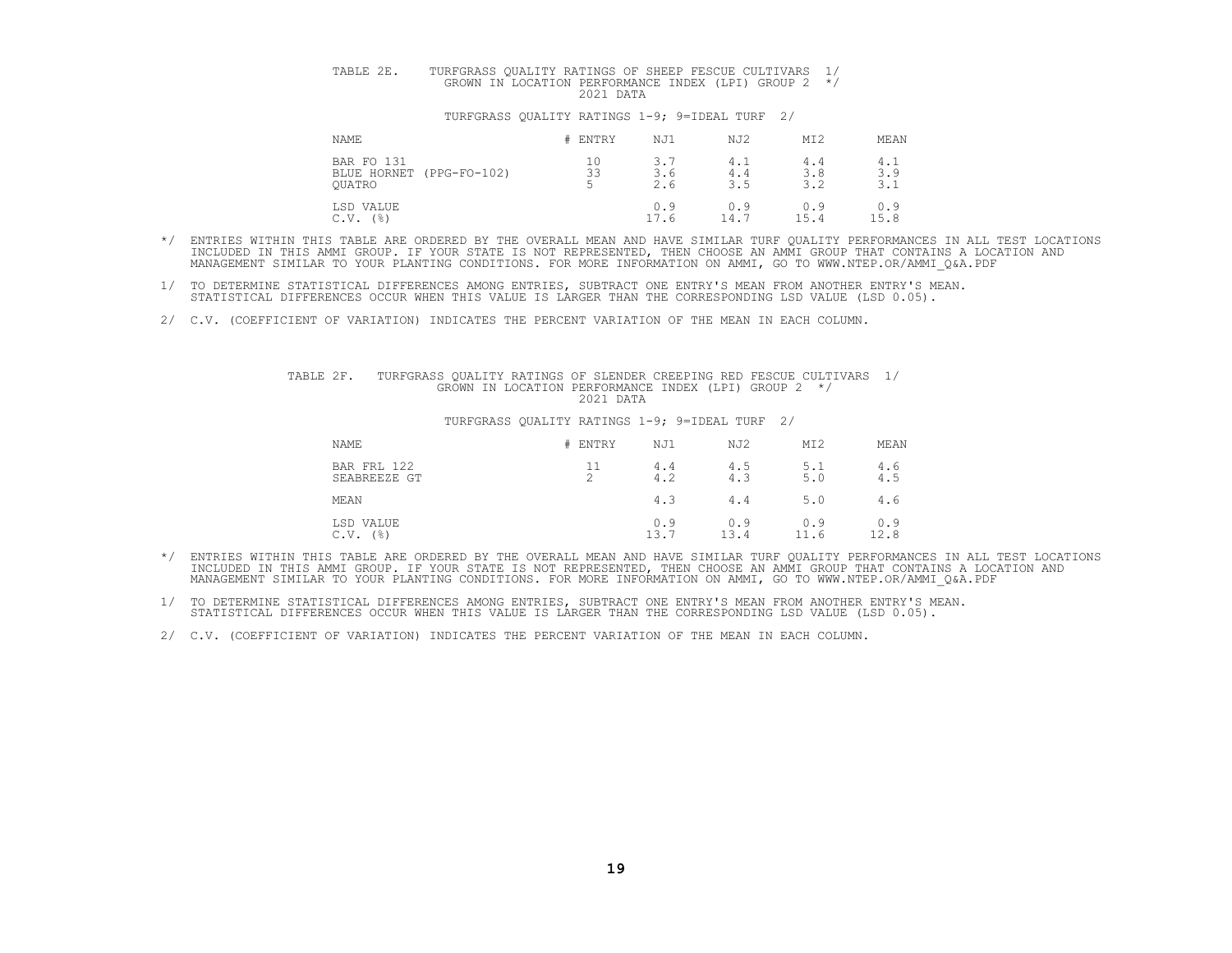# TABLE 3A. TURFGRASS QUALITY RATINGS OF FINELEAF FESCUE CULTIVARS 1/<br>GROWN IN LOCATION PERFORMANCE INDEX (LPI) GROUP 3 \*/<br>2021 DATA

| NAME                  | #<br>ENTRY      | PA <sub>2</sub> | IA1   | MEAN  |
|-----------------------|-----------------|-----------------|-------|-------|
| GLADIATOR             |                 | 6.8             | 6.9   | 6.9   |
| PPG-FL 128            | 36              | 6.8             | 6.8   | 6.8   |
| KEVIN                 | 15              | $6.7$           | 6.9   | $6.8$ |
| COMPASS II            | 29              | 6.8             | $6.8$ | 6.8   |
| BRITTANY 2            | $7\phantom{.0}$ | 6.7             | 6.7   | 6.7   |
| SWORD II (NAI-HAQ1+2) | 19              | 6.7             | 6.7   | 6.7   |
| BAR FRC 123           | 9               | 6.6             | 6.7   | 6.7   |
| SHADOW IV (PST-4SHAD) | 40              | $6.6$           | 6.7   | 6.7   |
| NAI-CHU1              | 18              | 6.7             | 6.7   | 6.7   |
| RAD-FC59              | 16              | 6.6             | 6.7   | 6.6   |
| PST-4SWTM             | 39              | 6.6             | 6.7   | 6.6   |
| CARDINAL II           | 31              | 6.6             | 6.7   | 6.6   |
| DLFPS-FL-3104         | 4               | 6.6             | 6.6   | 6.6   |
| JAMESTOWN VII         | 17              | 6.6             | $6.6$ | 6.6   |
| 522                   | 22              | $6.6$           | $6.6$ | 6.6   |
| PPG-FRC-130           | 28              | 6.6             | 6.6   | 6.6   |
| BAR FT 132            | 13              | 6.6             | $6.6$ | 6.6   |
| PVF-HSY+              | 42              | 6.5             | $6.6$ | 6.6   |
| PPG-FRR-134           | 30              | 6.6             | $6.6$ | 6.6   |
| 525                   |                 | 6.5             | 6.6   | 6.6   |
| DLFPS-FRC-3105        | $\frac{24}{32}$ | 6.6             | 6.5   | 6.6   |
| BYE                   | 25              | 6.6             | $6.6$ | 6.6   |
| PVF-MVP-2020          | 43              | 6.5             | $6.5$ | 6.5   |
| BAR FRC 130           | 14              | 6.5             | $6.6$ | 6.5   |
| PPG-FRR 127           | 37              | 6.5             | 6.5   | 6.5   |
| STB1                  | 23              | $6.5$           | 6.5   | 6.5   |
| $PVF - PDB - 2020$    | 41              | 6.5             | 6.5   | 6.5   |
| BAR FT 135            | 12              | 6.4             | 6.5   | 6.5   |
| $SPHD-20$             | 3               | 6.4             | $6.5$ | 6.5   |
| BAR FRL 122           | 11              | 6.4             | 6.5   | 6.5   |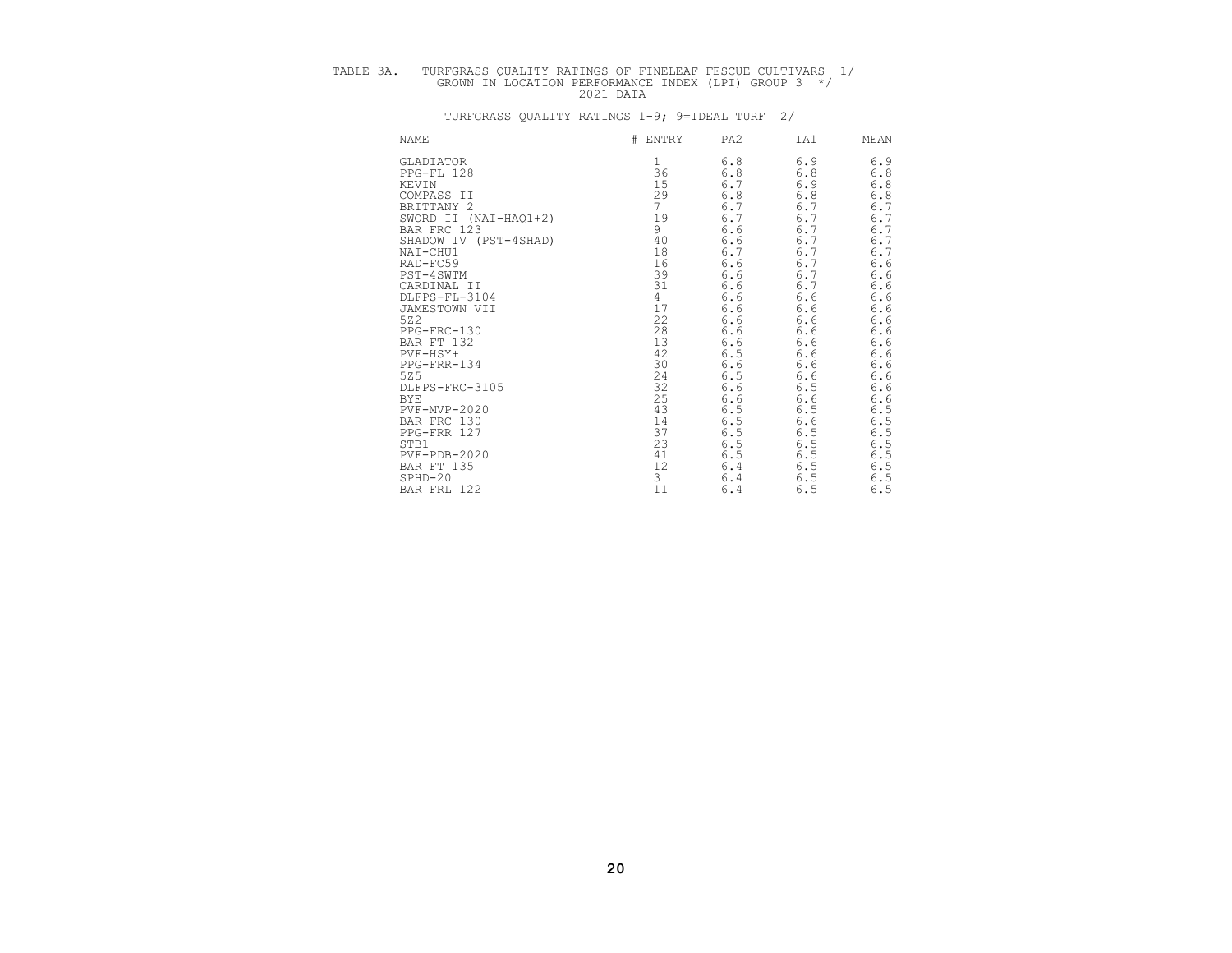| TABLE 3A. | TURFGRASS OUALITY RATINGS OF FINELEAF FESCUE CULTIVARS 1/         |
|-----------|-------------------------------------------------------------------|
| (CONT'D)  | GROWN IN LOCATION PERFORMANCE INDEX (LPI) GROUP 3 */<br>2021 DATA |
|           |                                                                   |

| NAME                        | # ENTRY | PA <sub>2</sub> | IA1 | MEAN |
|-----------------------------|---------|-----------------|-----|------|
| DA5-RHF                     | 38      | 6.4             | 6.5 | 6.5  |
| RESOLUTE                    |         | 6.4             | 6.5 | 6.5  |
| SEABREEZE GT                |         | 6.4             | 6.5 | 6.4  |
| TENACIOUS<br>(NAI-HTB2)     | 20      | 6.4             | 6.4 | 6.4  |
| PPG-FRR 132                 | 35      | 6.4             | 6.4 | 6.4  |
| DLF-FRR-3128                | 26      | 6.3             | 6.4 | 6.4  |
| BLUE HORNET<br>(PPG-FO-102) | 33      | 6.3             | 6.4 | 6.4  |
| RAD-FR64                    | 21      | 6.3             | 6.4 | 6.3  |
| PPG-FRC 127                 | 34      | 6.4             | 6.3 | 6.3  |
| <b>OUATRO</b>               |         | 6.2             | 6.4 | 6.3  |
| BAR FO 131                  | 10      | 6.2             | 6.4 | 6.3  |
| <b>BOREAL</b>               | 27      | 6.2             | 6.4 | 6.3  |
| FOXFIRE 2                   | 8       | 6.0             | 6.1 | 6.1  |
| LSD VALUE                   |         | 0.9             | 0.9 | 0.9  |
| (%)<br>C.V.                 |         | 9.0             | 8.9 | 9.0  |

- \*/ ENTRIES WITHIN THIS TABLE ARE ORDERED BY THE OVERALL MEAN AND HAVE SIMILAR TURF QUALITY PERFORMANCES IN ALL TEST LOCATIONS<br>INCLUDED IN THIS AMMI GROUP. IF YOUR STATE IS NOT REPRESENTED, THEN CHOOSE AN AMMI GROUP THAT CO MANAGEMENT SIMILAR TO YOUR PLANTING CONDITIONS. FOR MORE INFORMATION ON AMMI, GO TO WWW.NTEP.OR/AMMI\_Q&A.PDF
- 1/ TO DETERMINE STATISTICAL DIFFERENCES AMONG ENTRIES, SUBTRACT ONE ENTRY'S MEAN FROM ANOTHER ENTRY'S MEAN.<br>STATISTICAL DIFFERENCES OCCUR WHEN THIS VALUE IS LARGER THAN THE CORRESPONDING LSD VALUE (LSD 0.05).
- 2/ C.V. (COEFFICIENT OF VARIATION) INDICATES THE PERCENT VARIATION OF THE MEAN IN EACH COLUMN.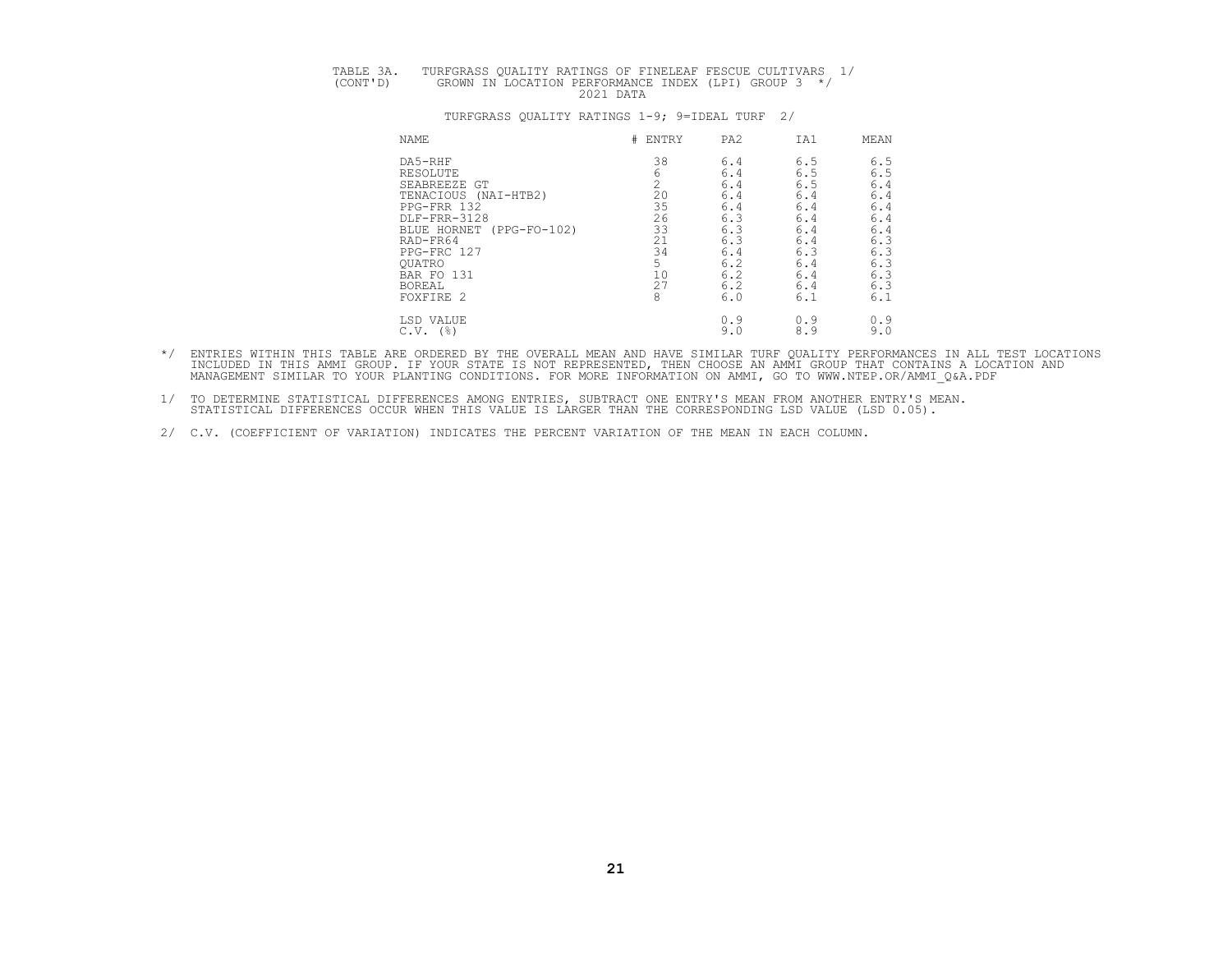| TABLE<br>$\sim$ $\sim$ | TURFGRASS<br><b>FESCUE</b><br>CHEWINGS<br>IVARS<br>OF<br>RATINGS<br>OTTA T.<br>TERV<br>$\sim$<br>$\sim$ $\sim$ $\sim$ $\sim$ $\sim$ $\sim$ |
|------------------------|--------------------------------------------------------------------------------------------------------------------------------------------|
|                        | GROUP<br>T.PT<br><b>TNDEY</b><br>GROWN<br>PERFORMANCE<br>⊤ ∖⊺<br>LOCATION<br>クハク<br>DATZ<br>-----                                          |

| <b>NAME</b>              | # ENTRY | PA <sub>2</sub> | IA1 | MEAN |
|--------------------------|---------|-----------------|-----|------|
| COMPASS II               | 29      | 6.8             | 6.8 | 6.8  |
| BRITTANY 2               |         | 6.7             | 6.7 | 6.7  |
| BAR FRC 123              |         | 6.6             | 6.  | 6.7  |
| (PST-4SHAD)<br>SHADOW IV | 40      | 6.6             | 6.  | 6.7  |
| NAI-CHU1                 | 18      | 6.7             | 6.  | 6.7  |
| RAD-FC59                 | 16      | 6.6             | 6.7 | 6.6  |
| PST-4SWTM                | 39      | 6.6             | 6:  | 6.6  |
| JAMESTOWN VII            | 17      | 6.6             | 6.6 | 6.6  |
| PPG-FRC-130              | 28      | 6.6             | 6.6 | 6.6  |
| DLFPS-FRC-3105           | 32      | 6.6             | 6.5 | 6.6  |
| PVF-MVP-2020             | 43      | 6.5             | 6.5 | 6.5  |
| BAR FRC 130              | 14      | 6.5             | 6.6 | 6.5  |
| PPG-FRC 127              | 34      | 6.4             | 6.3 | 6.3  |
| LSD VALUE                |         | 0.9             | 0.9 | 0.9  |
| (%)<br>C.V.              |         | 8.9             | 8.8 | 8.9  |

- \*/ ENTRIES WITHIN THIS TABLE ARE ORDERED BY THE OVERALL MEAN AND HAVE SIMILAR TURF QUALITY PERFORMANCES IN ALL TEST LOCATIONS<br>INCLUDED IN THIS AMMI GROUP. IF YOUR STATE IS NOT REPRESENTED, THEN CHOOSE AN AMMI GROUP THAT CO
- 1/ TO DETERMINE STATISTICAL DIFFERENCES AMONG ENTRIES, SUBTRACT ONE ENTRY'S MEAN FROM ANOTHER ENTRY'S MEAN.<br>STATISTICAL DIFFERENCES OCCUR WHEN THIS VALUE IS LARGER THAN THE CORRESPONDING LSD VALUE (LSD 0.05).
- 2/ C.V. (COEFFICIENT OF VARIATION) INDICATES THE PERCENT VARIATION OF THE MEAN IN EACH COLUMN.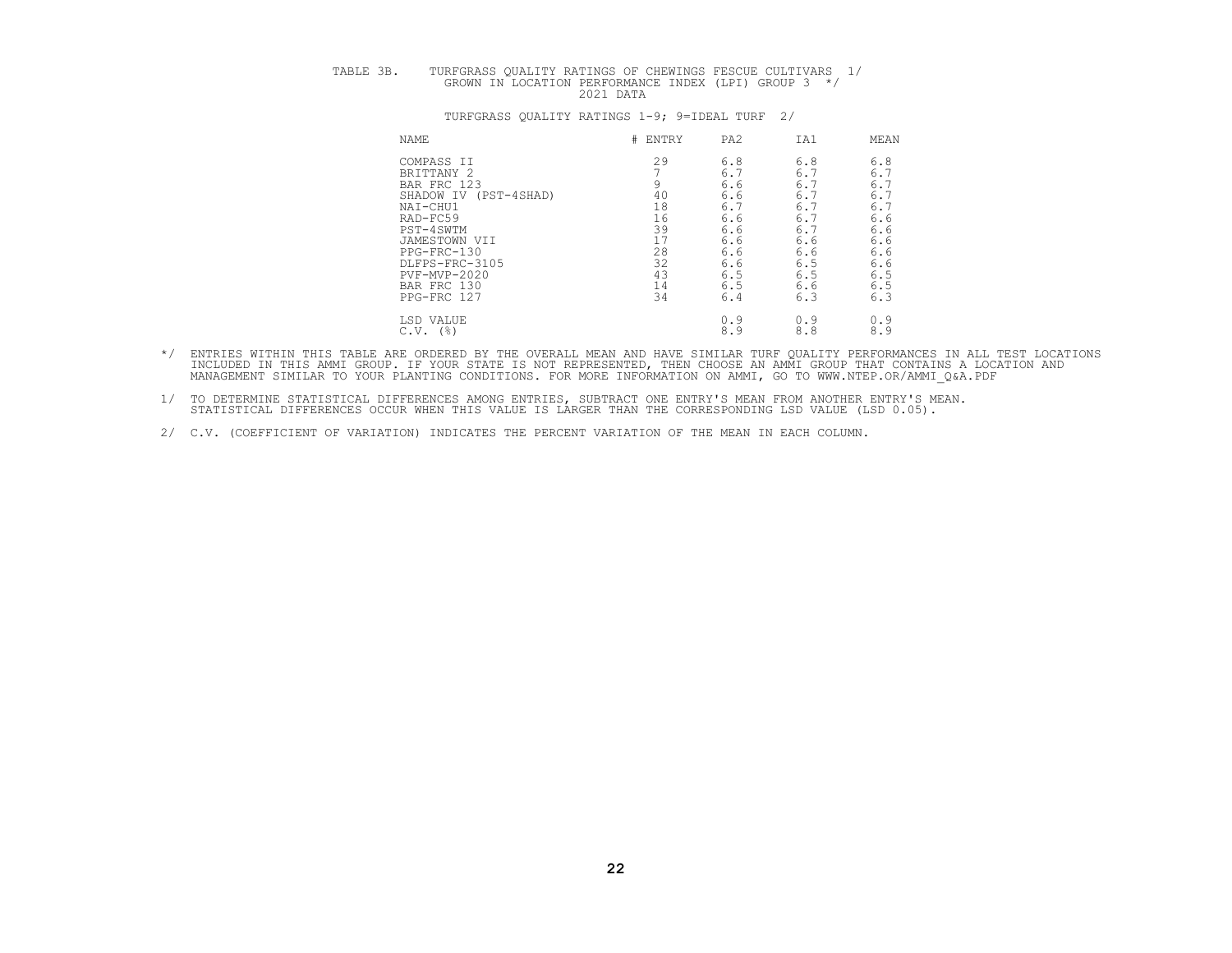# TABLE 3C. TURFGRASS QUALITY RATINGS OF STRONG CREEPING RED FESCUE CULTIVARS 1/<br>GROWN IN LOCATION PERFORMANCE INDEX (LPI) GROUP 3 \*/<br>2021 DATA

| NAME          | # ENTRY | PA <sub>2</sub> | IA1 | MEAN |
|---------------|---------|-----------------|-----|------|
| KEVIN         | 15      | 6.7             | 6.9 | 6.8  |
| CARDINAL II   | 31      | 6.6             | 6.7 | 6.6  |
| 522           | 22      | 6.6             | 6.6 | 6.6  |
| PVF-HSY+      | 42      | 6.5             | 6.6 | 6.6  |
| PPG-FRR-134   | 30      | 6.6             | 6.6 | 6.6  |
| 525           | 24      | 6.5             | 6.6 | 6.6  |
| <b>BYE</b>    | 25      | 6.6             | 6.6 | 6.6  |
| PPG-FRR 127   | 37      | 6.5             | 6.5 | 6.5  |
| STB1          | 23      | 6.5             | 6.5 | 6.5  |
| PPG-FRR 132   | 35      | 6.4             | 6.4 | 6.4  |
| DLF-FRR-3128  | 26      | 6.3             | 6.4 | 6.4  |
| RAD-FR64      | 21      | 6.3             | 6.4 | 6.3  |
| <b>BOREAL</b> | 27      | 6.2             | 6.4 | 6.3  |
| FOXFIRE 2     | 8       | 6.0             | 6.1 | 6.1  |
| LSD VALUE     |         | 0.9             | 0.9 | 0.9  |
| (%)<br>C.V.   |         | 9.1             | 9.0 | 9.0  |

- \*/ ENTRIES WITHIN THIS TABLE ARE ORDERED BY THE OVERALL MEAN AND HAVE SIMILAR TURF QUALITY PERFORMANCES IN ALL TEST LOCATIONS<br>INCLUDED IN THIS AMMI GROUP. IF YOUR STATE IS NOT REPRESENTED, THEN CHOOSE AN AMMI GROUP THAT CO
- 1/ TO DETERMINE STATISTICAL DIFFERENCES AMONG ENTRIES, SUBTRACT ONE ENTRY'S MEAN FROM ANOTHER ENTRY'S MEAN.<br>STATISTICAL DIFFERENCES OCCUR WHEN THIS VALUE IS LARGER THAN THE CORRESPONDING LSD VALUE (LSD 0.05).
- 2/ C.V. (COEFFICIENT OF VARIATION) INDICATES THE PERCENT VARIATION OF THE MEAN IN EACH COLUMN.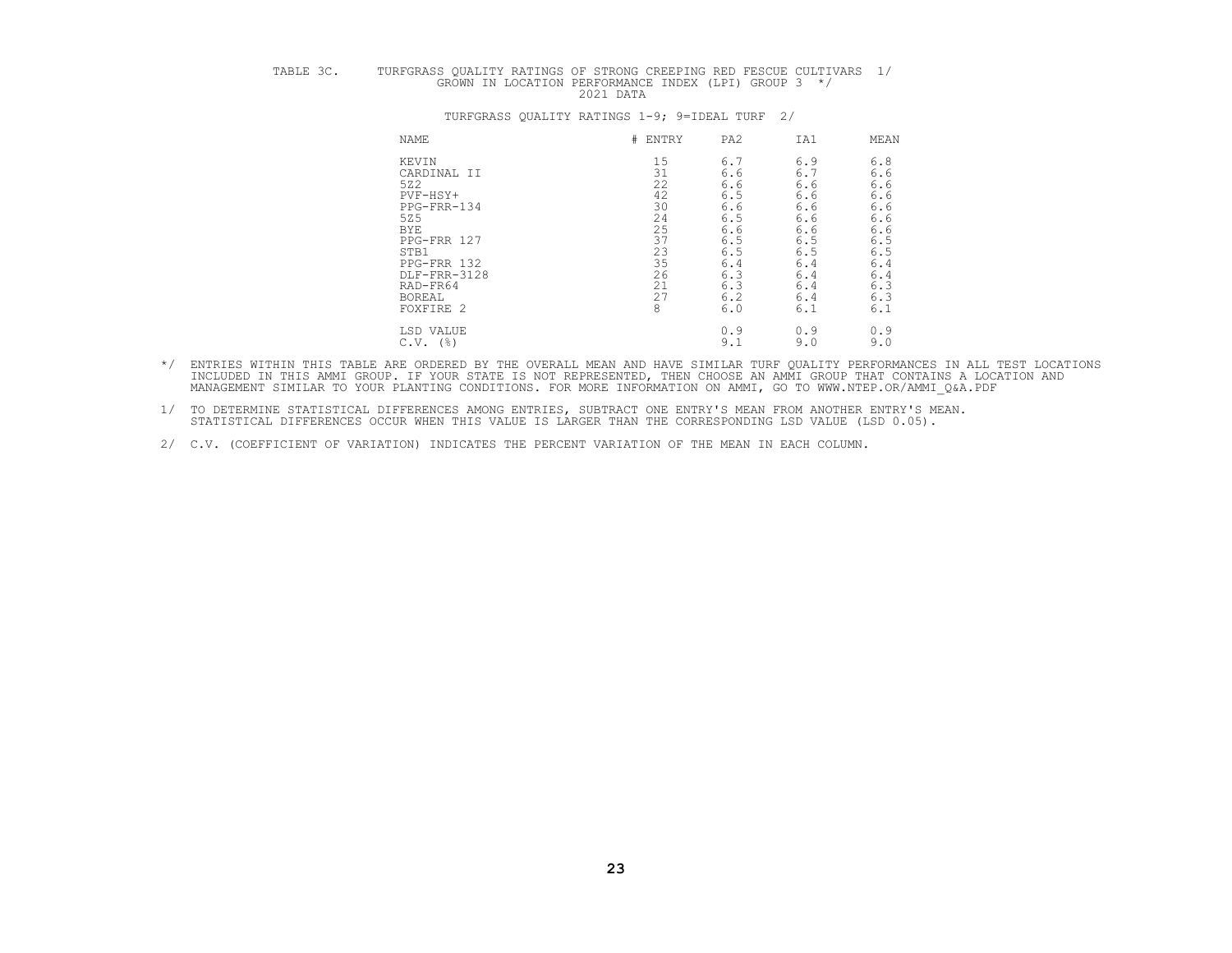# TABLE 3D. TURFGRASS QUALITY RATINGS OF HARD FESCUE CULTIVARS 1/<br>GROWN IN LOCATION PERFORMANCE INDEX (LPI) GROUP 3 \*/<br>2021 DATA

| NAME                      | ENTRY<br>#⊢ | PA <sub>2</sub> | IA1 | MEAN |
|---------------------------|-------------|-----------------|-----|------|
| GLADIATOR                 |             | 6.8             | 6.9 | 6.9  |
| PPG-FL 128                | 36          | 6.8             | 6.8 | 6.8  |
| SWORD II (NAI-HAO1+2)     | 19          | 6.1             | 6.7 | 6.7  |
| DLFPS-FL-3104             |             | 6.6             | 6.6 | 6.6  |
| BAR FT 132                | 1 २<br>ᅩ⊃   | 6.6             | 6.6 | 6.6  |
| PVF-PDB-2020              | 41          | 6.5             | 6.5 | 6.5  |
| BAR FT 135                | 12<br>∸∸    | 6.4             | 6.5 | 6.5  |
| $SPHD-20$                 |             | 6.4             | 6.5 | 6.5  |
| DA5-RHF                   | 38          | 6.4             | 6.5 | 6.5  |
| RESOLUTE                  | 6           | 6.4             | 6.5 | 6.5  |
| TENACIOUS<br>(NAI-HTB2)   | 20          | 6.4             | 6.4 | 6.4  |
| LSD VALUE                 |             | 0.9             | 0.9 | 0.9  |
| $($ $\frac{6}{3}$<br>C.V. |             | 8.9             | 8.9 | 8.9  |
|                           |             |                 |     |      |

- \*/ ENTRIES WITHIN THIS TABLE ARE ORDERED BY THE OVERALL MEAN AND HAVE SIMILAR TURF QUALITY PERFORMANCES IN ALL TEST LOCATIONS<br>INCLUDED IN THIS AMMI GROUP. IF YOUR STATE IS NOT REPRESENTED, THEN CHOOSE AN AMMI GROUP THAT CO MANAGEMENT SIMILAR TO YOUR PLANTING CONDITIONS. FOR MORE INFORMATION ON AMMI, GO TO WWW.NTEP.OR/AMMI\_Q&A.PDF
- 1/ TO DETERMINE STATISTICAL DIFFERENCES AMONG ENTRIES, SUBTRACT ONE ENTRY'S MEAN FROM ANOTHER ENTRY'S MEAN.<br>STATISTICAL DIFFERENCES OCCUR WHEN THIS VALUE IS LARGER THAN THE CORRESPONDING LSD VALUE (LSD 0.05).
- 2/ C.V. (COEFFICIENT OF VARIATION) INDICATES THE PERCENT VARIATION OF THE MEAN IN EACH COLUMN.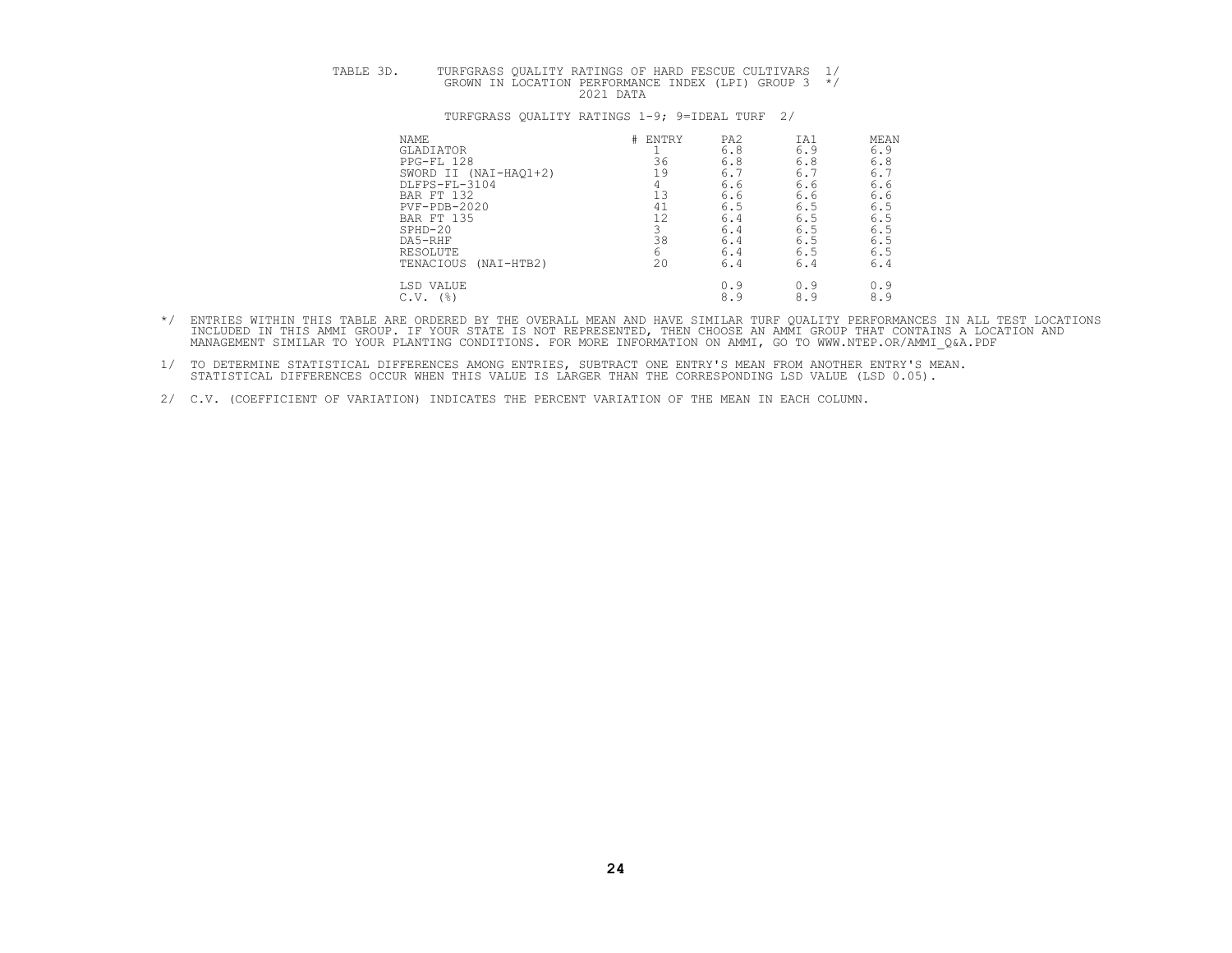# TABLE 3E. TURFGRASS QUALITY RATINGS OF SHEEP FESCUE CULTIVARS 1/<br>GROWN IN LOCATION PERFORMANCE INDEX (LPI) GROUP 3 \*/<br>2021 DATA

#### TURFGRASS QUALITY RATINGS 1-9; 9=IDEAL TURF 2/

| <b>NAME</b>                                      | ENTRY                     | PA <sub>2</sub>   | IA1               | MEAN              |
|--------------------------------------------------|---------------------------|-------------------|-------------------|-------------------|
| BLUE HORNET (PPG-FO-102)<br>OUATRO<br>BAR FO 131 | ささ<br>ں ں<br>$\sim$<br>10 | 6.3<br>6.2<br>6.2 | 6.4<br>6.4<br>6.4 | 6.4<br>6.3<br>6.3 |
| LSD VALUE<br>(%)<br>C.V.                         |                           | 0.9<br>9.3        | N.9<br>9.2        | 0.9<br>9.3        |

- \*/ ENTRIES WITHIN THIS TABLE ARE ORDERED BY THE OVERALL MEAN AND HAVE SIMILAR TURF QUALITY PERFORMANCES IN ALL TEST LOCATIONS<br>INCLUDED IN THIS AMMI GROUP. IF YOUR STATE IS NOT REPRESENTED, THEN CHOOSE AN AMMI GROUP THAT CO
- 1/ TO DETERMINE STATISTICAL DIFFERENCES AMONG ENTRIES, SUBTRACT ONE ENTRY'S MEAN FROM ANOTHER ENTRY'S MEAN.<br>STATISTICAL DIFFERENCES OCCUR WHEN THIS VALUE IS LARGER THAN THE CORRESPONDING LSD VALUE (LSD 0.05).
- 2/ C.V. (COEFFICIENT OF VARIATION) INDICATES THE PERCENT VARIATION OF THE MEAN IN EACH COLUMN.

## TABLE 3F. TURFGRASS QUALITY RATINGS OF SLENDER CREEPING RED FESCUE CULTIVARS 1/<br>GROWN IN LOCATION PERFORMANCE INDEX (LPI) GROUP 3 \*/<br>2021 DATA

| NAME                        | ENTRY               | PA <sub>2</sub> | IA1        | MEAN                        |
|-----------------------------|---------------------|-----------------|------------|-----------------------------|
| BAR FRL 122<br>SEABREEZE GT | <b>__</b><br>∽<br>∼ | 6.4<br>6.4      | 6.5<br>6.5 | 6.5<br>6.4                  |
| LSD VALUE<br>(%)<br>C.V.    |                     | 0.9<br>9.2      | 0.9<br>9.0 | 0.9<br>$\alpha$<br><u>.</u> |

- \*/ ENTRIES WITHIN THIS TABLE ARE ORDERED BY THE OVERALL MEAN AND HAVE SIMILAR TURF QUALITY PERFORMANCES IN ALL TEST LOCATIONS<br>INCLUDED IN THIS AMMI GROUP. IF YOUR STATE IS NOT REPRESENTED, THEN CHOOSE AN AMMI GROUP THAT CO
- 1/ TO DETERMINE STATISTICAL DIFFERENCES AMONG ENTRIES, SUBTRACT ONE ENTRY'S MEAN FROM ANOTHER ENTRY'S MEAN.<br>STATISTICAL DIFFERENCES OCCUR WHEN THIS VALUE IS LARGER THAN THE CORRESPONDING LSD VALUE (LSD 0.05).
- 2/ C.V. (COEFFICIENT OF VARIATION) INDICATES THE PERCENT VARIATION OF THE MEAN IN EACH COLUMN.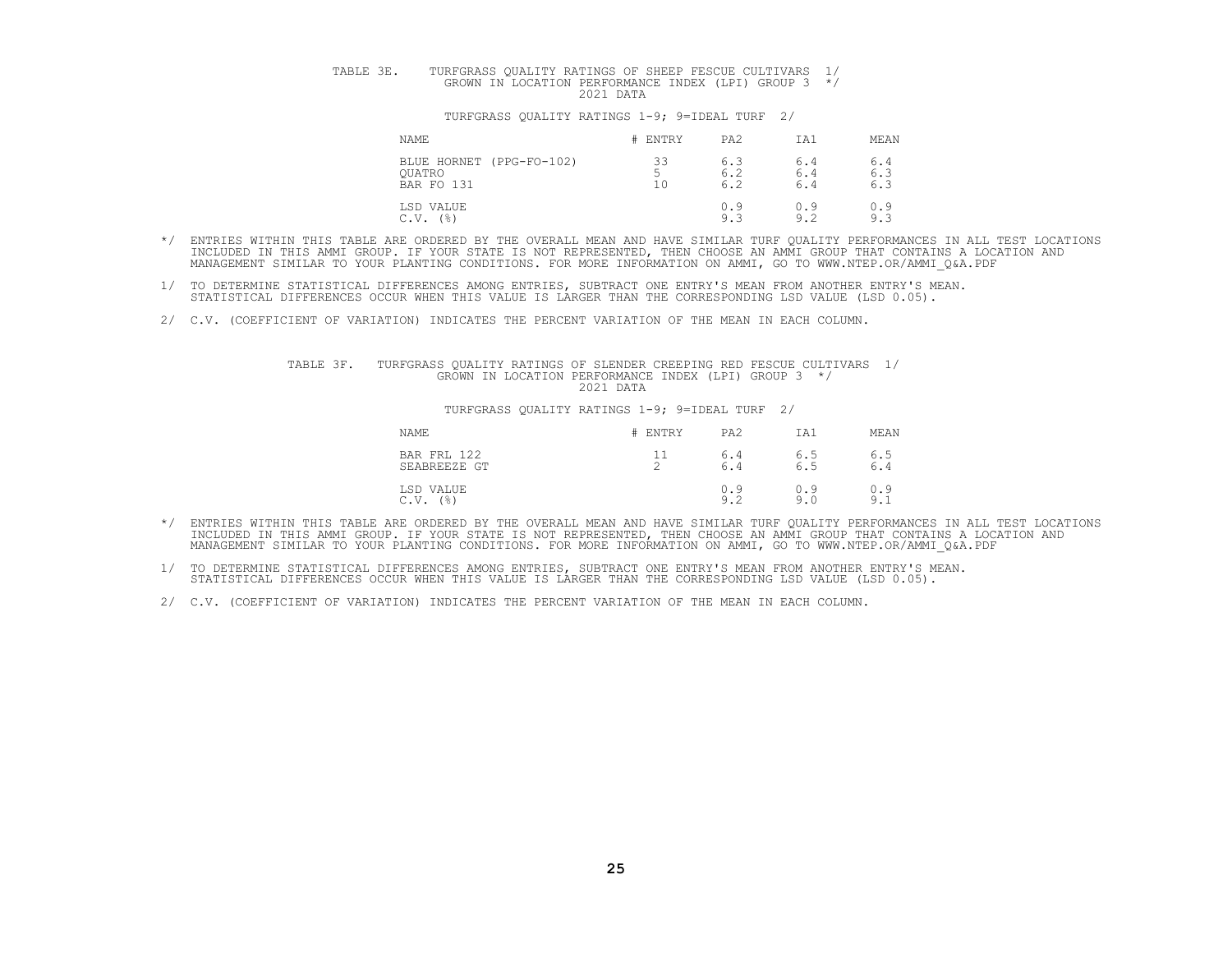# TABLE 4A. TURFGRASS QUALITY RATINGS OF FINELEAF FESCUE CULTIVARS 1/<br>GROWN IN LOCATION PERFORMANCE INDEX (LPI) GROUP 4 \*/<br>2021 DATA

| NAME       |                       | #<br>ENTRY      | IN1     | WA1     | MEAN                          |
|------------|-----------------------|-----------------|---------|---------|-------------------------------|
|            | DLFPS-FRC-3105        | 32              | 5.9     | 5.0     | 5.5                           |
|            | PPG-FRC-130           | 28              | 5.9     | 5.0     | 5.5                           |
|            | PPG-FRC 127           | 34              | 5.9     | $5.0$   | 5.4                           |
|            | NAI-CHU1              |                 | 5.9     | 5.0     |                               |
|            | BRITTANY 2            | $\frac{1}{7}$ 8 | 5.9     | $5.0$   | $\frac{5 \cdot 4}{5 \cdot 4}$ |
|            | PVF-MVP-2020          | 43              | 5.9     | 4.9     |                               |
|            | COMPASS II            | 29              | 5.8     | 4.9     | $\frac{5.4}{5.3}$             |
| <b>BYE</b> |                       | 25              | 5.8     | 4.9     |                               |
|            | PPG-FRR-134           | 30              | 5.8     | 4.8     | $\frac{5 \cdot 3}{5 \cdot 3}$ |
| STB1       |                       | 23              | 5.8     | $4.8$   |                               |
|            | PPG-FRR 127           | 37              | 5.7     | $4.8$   | $\frac{5}{5}$ . 3             |
| 522        |                       | 22              | 5.7     | $4.8$   | 5.3                           |
| 525        |                       | 24              | 5.7     | $4.8$   | 5.2                           |
|            | $PVF-HSY+$            | 42              | 5.7     | 4.7     | $\overline{5.2}$              |
|            | PPG-FRR 132           | 35              | 5.6     | 4.6     | $5.1$                         |
|            | RAD-FC59              | 16              | 5.5     | 4.6     | $5.0$                         |
|            | JAMESTOWN VII         | 17              | 5.5     | 4.6     | $5.0$                         |
|            | PST-4SWTM             | 39              | 5.4     | 4.5     | $5.0$                         |
|            | BAR FRC 130           | 14              | 5.4     | 4.5     | 4.9                           |
|            | CARDINAL II           | 31              | 5.4     | 4.5     | 4.9                           |
|            | SHADOW IV (PST-4SHAD) | 40              | 5.3     | 4.4     | 4.9                           |
| KEVIN      |                       | 15              | 5.3     | 4.4     | 4.9                           |
|            | BAR FRC 123           | 9               | 5.3     | $4.4$   | 4.8                           |
|            | RAD-FR64              | 21              | 5.2     | 4.3     | $4\,.8$                       |
|            | DLF-FRR-3128          | 26              | $5.2\,$ | 4.3     | 4.8                           |
|            | BAR FRL 122           | 11              | 5.2     | 4.3     | 4.7                           |
|            | SEABREEZE GT          |                 | 5.1     | 4.2     | 4.7                           |
|            | FOXFIRE 2             | $_8^2$          | 5.1     | 4.1     | 4.6                           |
|            | $PVF - PDB - 2020$    | 41              | 5.0     | $4.1\,$ | 4.5                           |
|            | DA5-RHF               | 38              | 4.9     | 4.0     | $4.5\,$                       |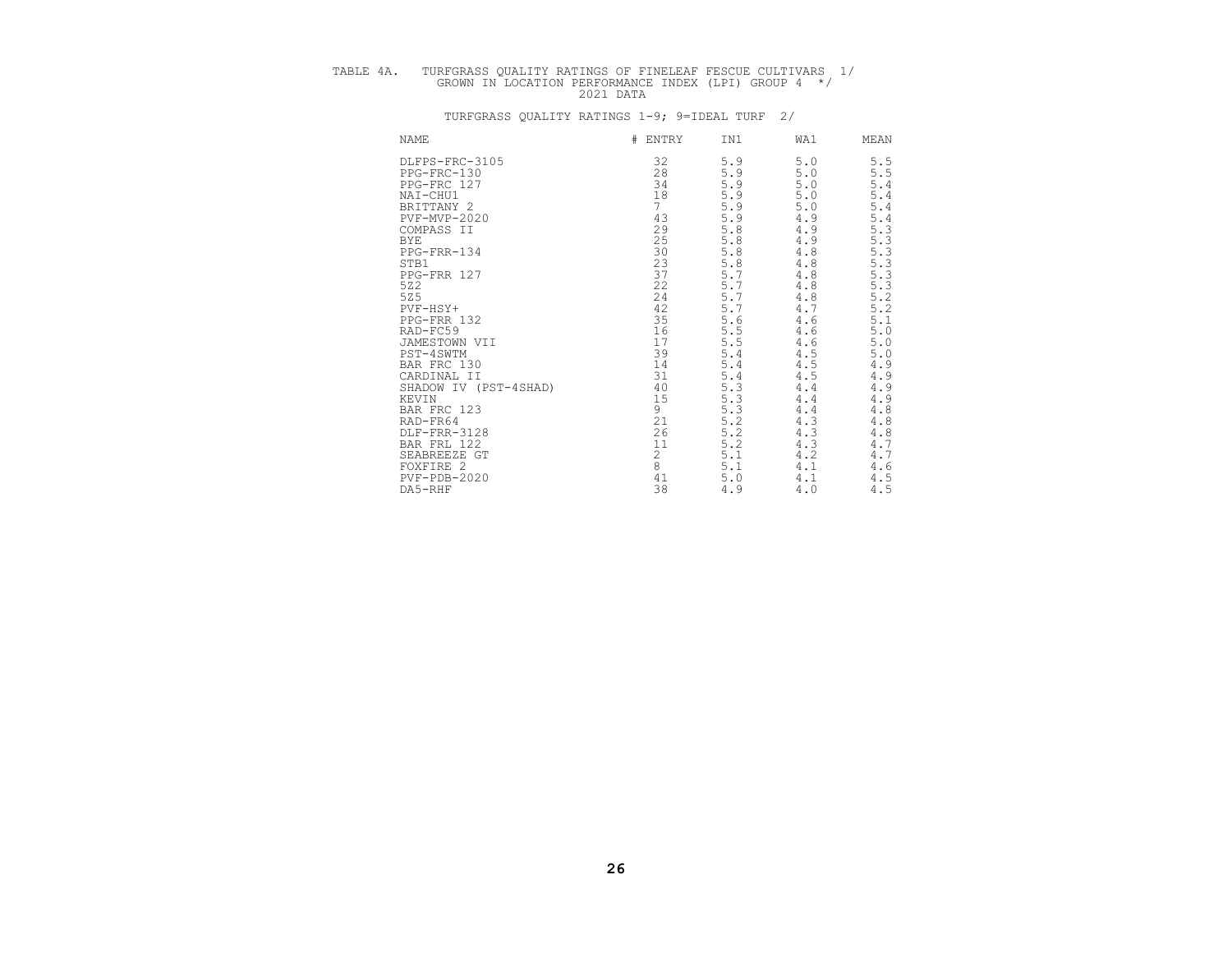# TABLE 4A. TURFGRASS QUALITY RATINGS OF FINELEAF FESCUE CULTIVARS 1/<br>(CONT'D) GROWN IN LOCATION PERFORMANCE INDEX (LPI) GROUP 4 \*/<br>2021 DATA

| NAME                          | #<br>ENTRY | IN1  | WA1  | MEAN |
|-------------------------------|------------|------|------|------|
| PPG-FL 128                    | 36         | 4.8  | 4.0  | 4.4  |
| TENACIOUS<br>(NAI-HTB2)       | 20         | 4.7  | 3.9  | 4.3  |
| BAR FO 131                    | 10         | 4.7  | 3.8  | 4.3  |
| GLADIATOR                     |            | 4.6  | 3.8  | 4.2  |
| DLFPS-FL-3104                 |            | 4.6  | 3.8  | 4.2  |
| SWORD II (NAI-HAQ1+2)         | 19         | 4.5  | 3.7  | 4.1  |
| BAR FT 135                    | 12         | 4.4  | 3.6  | 4.0  |
| $(PPG-FO-102)$<br>BLUE HORNET | 33         | 4.4  | 3.6  | 4.0  |
| $SPHD-20$                     |            | 4.4  | 3.5  | 4.0  |
| RESOLUTE                      | 6          | 4.4  | 3.5  | 3.9  |
| BAR FT 132                    | 13         | 4.3  | 3.5  | 3.9  |
| <b>BOREAL</b>                 | 27         | 4.2  | 3.4  | 3.8  |
| <b>OUATRO</b>                 | 5          | 3.9  | 3.1  | 3.5  |
| LSD VALUE                     |            | 0.9  | 0.9  | 0.9  |
| $C.V.$ (%)                    |            | 11.3 | 13.6 | 12.3 |

- \*/ ENTRIES WITHIN THIS TABLE ARE ORDERED BY THE OVERALL MEAN AND HAVE SIMILAR TURF QUALITY PERFORMANCES IN ALL TEST LOCATIONS<br>INCLUDED IN THIS AMMI GROUP. IF YOUR STATE IS NOT REPRESENTED, THEN CHOOSE AN AMMI GROUP THAT CO
- 1/ TO DETERMINE STATISTICAL DIFFERENCES AMONG ENTRIES, SUBTRACT ONE ENTRY'S MEAN FROM ANOTHER ENTRY'S MEAN.<br>STATISTICAL DIFFERENCES OCCUR WHEN THIS VALUE IS LARGER THAN THE CORRESPONDING LSD VALUE (LSD 0.05).
- 2/ C.V. (COEFFICIENT OF VARIATION) INDICATES THE PERCENT VARIATION OF THE MEAN IN EACH COLUMN.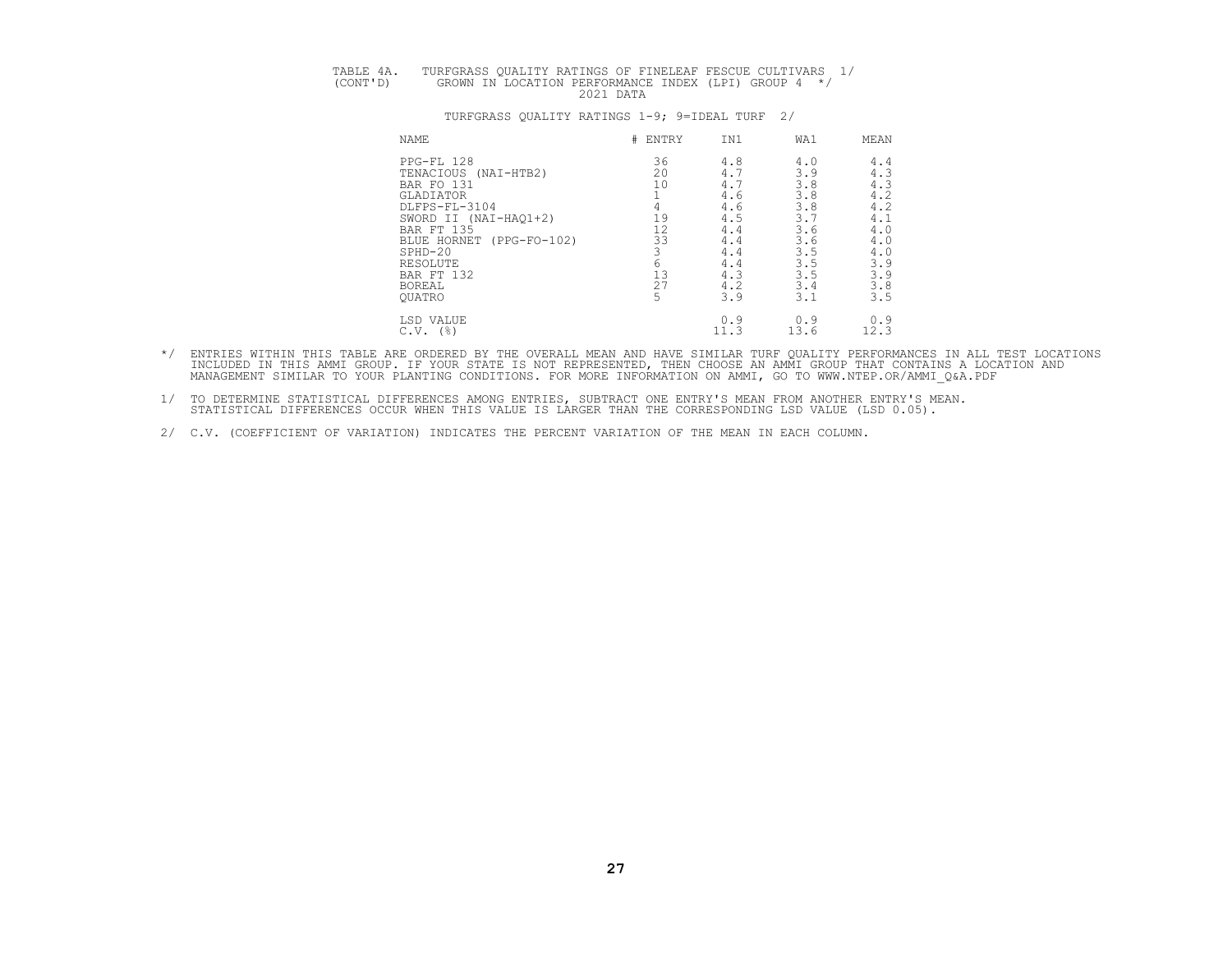| $\sim$ 1 | IR FILR V G G<br>T ATLE ATLAND<br>$\sim$ $\sim$ $\sim$ $\sim$ $\sim$ | OTTA T.<br>гmv<br>$\sim$ | RATINGS                          | ™⊂ S<br>CHEW.<br>∩F        | FESCUE  | IVARS<br>$\cap$ TIL.   |  |
|----------|----------------------------------------------------------------------|--------------------------|----------------------------------|----------------------------|---------|------------------------|--|
|          | GROWN<br>TNL.                                                        | ACATION                  | PERFORMANCE<br>へへへ<br>$\sqrt{2}$ | "NDEX"<br><b>DATZ</b><br>. | (T.P.T) | GROUP<br>∣ ⊢<br>17an t |  |

|  | TURFGRASS OUALITY RATINGS 1-9; 9=IDEAL TURF 2/ |  |  |  |  |  |
|--|------------------------------------------------|--|--|--|--|--|
|--|------------------------------------------------|--|--|--|--|--|

| <b>NAME</b>              | # ENTRY | IN1  | WA1  | MEAN |
|--------------------------|---------|------|------|------|
| DLFPS-FRC-3105           | 32      | 5.9  | 5.0  | 5.5  |
| PPG-FRC-130              | 28      | 5.9  | 5.0  | 5.5  |
| PPG-FRC 127              | 34      | 5.9  | 5.0  | 5.4  |
| NAI-CHU1                 | 18      | 5.9  | 5.0  | 5.4  |
| BRITTANY 2               |         | 5.9  | 5.0  | 5.4  |
| $PVF-MVP-2020$           | 43      | 5.9  | 4.9  | 5.4  |
| COMPASS II               | 29      | 5.8  | 4.9  | 5.3  |
| RAD-FC59                 | 16      | 5.5  | 4.6  | 5.0  |
| JAMESTOWN VII            | 17      | 5.5  | 4.6  | 5.0  |
| PST-4SWTM                | 39      | 5.4  | 4.5  | 5.0  |
| BAR FRC 130              | 14      | 5.4  | 4.5  | 4.9  |
| SHADOW IV<br>(PST-4SHAD) | 40      | 5.3  | 4.4  | 4.9  |
| BAR FRC 123              | 9       | 5.3  | 4.4  | 4.8  |
| LSD VALUE                |         | 0.9  | 0.9  | 0.9  |
| (%)<br>C.V.              |         | 10.3 | 12.4 | 11.3 |

- \*/ ENTRIES WITHIN THIS TABLE ARE ORDERED BY THE OVERALL MEAN AND HAVE SIMILAR TURF QUALITY PERFORMANCES IN ALL TEST LOCATIONS<br>INCLUDED IN THIS AMMI GROUP. IF YOUR STATE IS NOT REPRESENTED, THEN CHOOSE AN AMMI GROUP THAT CO
- 1/ TO DETERMINE STATISTICAL DIFFERENCES AMONG ENTRIES, SUBTRACT ONE ENTRY'S MEAN FROM ANOTHER ENTRY'S MEAN.<br>STATISTICAL DIFFERENCES OCCUR WHEN THIS VALUE IS LARGER THAN THE CORRESPONDING LSD VALUE (LSD 0.05).
- 2/ C.V. (COEFFICIENT OF VARIATION) INDICATES THE PERCENT VARIATION OF THE MEAN IN EACH COLUMN.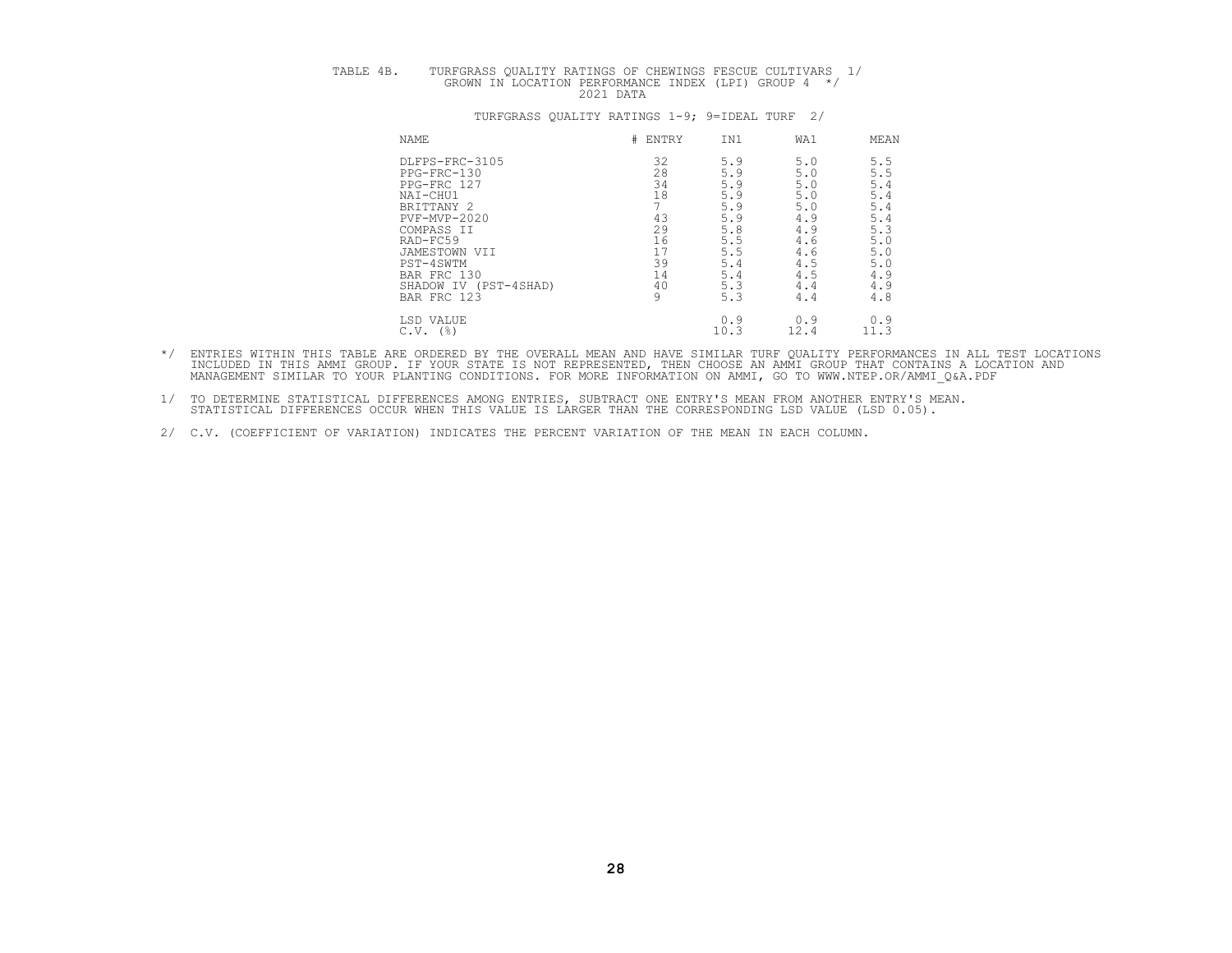# TABLE 4C. TURFGRASS QUALITY RATINGS OF STRONG CREEPING RED FESCUE CULTIVARS 1/<br>GROWN IN LOCATION PERFORMANCE INDEX (LPI) GROUP 4 \*/<br>2021 DATA

# NAME NERVET HENTRY IN1 WA1 MEAN BYE 25 5.8 4.9 5.3<br>
PPG-FRR-134 30 5.8 4.8 5.3<br>
PPG-FRR 127 37 5.7 4.8 5.3<br>
525 22 5.7 4.8 5.3<br>
PVF-HSY+ 42 5.7 4.8 5.3<br>
PVF-HSY+ 42 5.7 4.7 5.2 PPG-FRR 132 35 5.6 4.6 5.1<br>CARDINAL II 31 5.4 4.5 4.9 KEVIN 15 5.3 4.4 4.9<br>
RAD-FR64 21 5.2 4.3 4.8<br>
DLF-FRR-3128 26 5.2 4.3 4.8<br>
FOXFIRE 2 8 5.1 4.1 4.6<br>
BOREAL 27 4.2 3.4 3.8 LSD VALUE 0.9 0.9 0.9 C.V. (%) 10.8 13.0 11.8

- \*/ ENTRIES WITHIN THIS TABLE ARE ORDERED BY THE OVERALL MEAN AND HAVE SIMILAR TURF QUALITY PERFORMANCES IN ALL TEST LOCATIONS<br>INCLUDED IN THIS AMMI GROUP. IF YOUR STATE IS NOT REPRESENTED, THEN CHOOSE AN AMMI GROUP THAT CO
- 1/ TO DETERMINE STATISTICAL DIFFERENCES AMONG ENTRIES, SUBTRACT ONE ENTRY'S MEAN FROM ANOTHER ENTRY'S MEAN. STATISTICAL DIFFERENCES OCCUR WHEN THIS VALUE IS LARGER THAN THE CORRESPONDING LSD VALUE (LSD 0.05).
	- 2/ C.V. (COEFFICIENT OF VARIATION) INDICATES THE PERCENT VARIATION OF THE MEAN IN EACH COLUMN.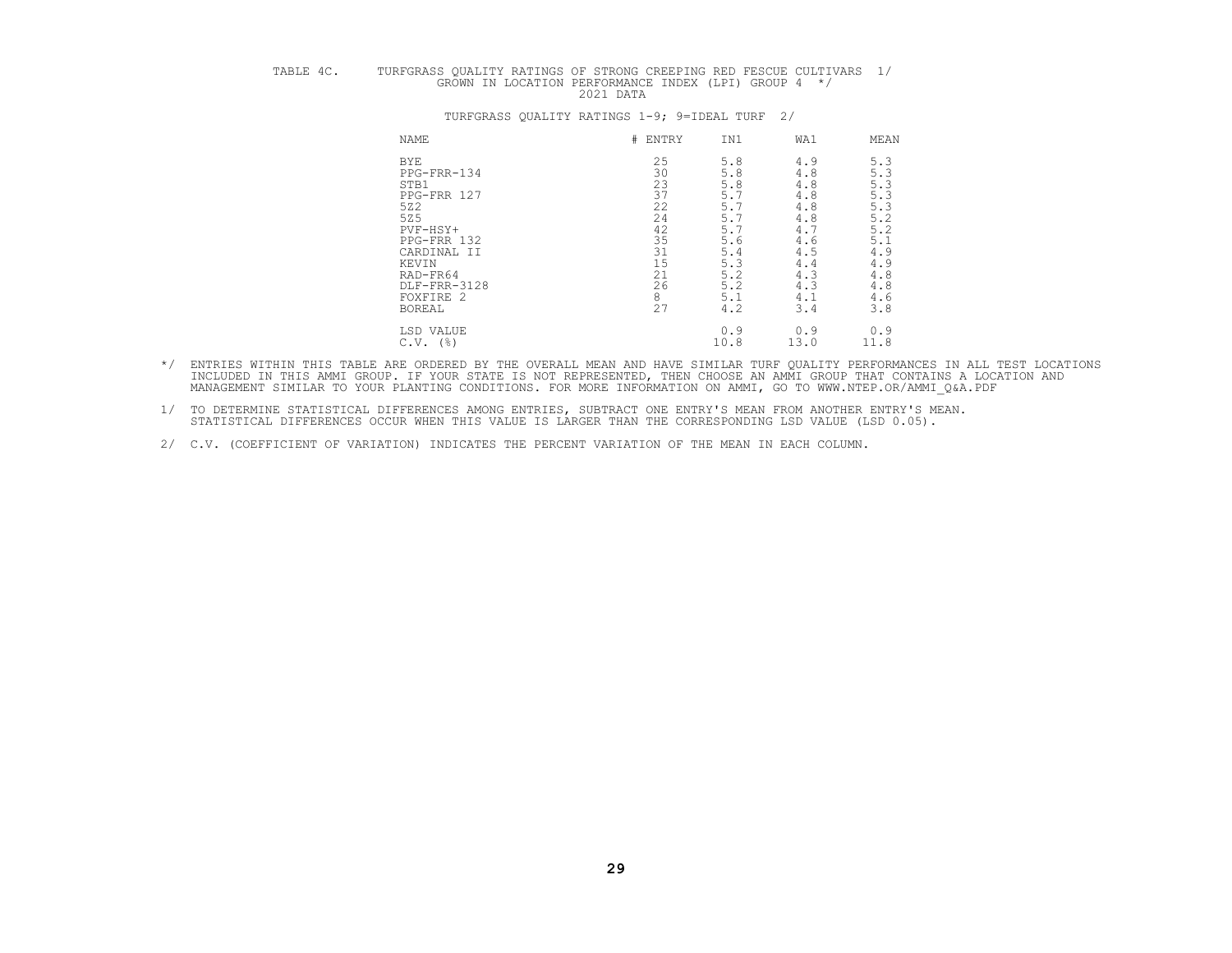# TABLE 4D. TURFGRASS QUALITY RATINGS OF HARD FESCUE CULTIVARS 1/<br>GROWN IN LOCATION PERFORMANCE INDEX (LPI) GROUP 4 \*/<br>2021 DATA

|            |                                                                                                                                                                                                 | IN1                       | WA1                                                   | MEAN                                                  |
|------------|-------------------------------------------------------------------------------------------------------------------------------------------------------------------------------------------------|---------------------------|-------------------------------------------------------|-------------------------------------------------------|
|            | 41                                                                                                                                                                                              | 5.0                       | 4.1                                                   | 4.5                                                   |
|            |                                                                                                                                                                                                 |                           |                                                       | 4.5                                                   |
|            | 36                                                                                                                                                                                              | 4.8                       | 4.0                                                   | 4.4                                                   |
| (NAI-HTB2) | 20                                                                                                                                                                                              | 4.7                       | 3.9                                                   | 4.3                                                   |
|            |                                                                                                                                                                                                 | 4.6                       | 3.8                                                   | 4.2                                                   |
|            |                                                                                                                                                                                                 |                           |                                                       | 4.2                                                   |
|            |                                                                                                                                                                                                 |                           |                                                       | 4.1                                                   |
|            |                                                                                                                                                                                                 |                           |                                                       | 4.0                                                   |
|            |                                                                                                                                                                                                 |                           |                                                       | 4.0                                                   |
|            |                                                                                                                                                                                                 |                           |                                                       |                                                       |
|            | 13                                                                                                                                                                                              | 4.3                       | 3.5                                                   | $3.9$<br>$3.9$                                        |
|            |                                                                                                                                                                                                 |                           |                                                       | 0.9                                                   |
| (%)        |                                                                                                                                                                                                 |                           |                                                       | 14.0                                                  |
|            | NAME<br>$PVF - PDB - 2020$<br>DA5-RHF<br>PPG-FL 128<br>TENACIOUS<br>GLADIATOR<br>DLFPS-FL-3104<br>SWORD II (NAI-HAQ1+2)<br>BAR FT 135<br>SPHD-20<br>RESOLUTE<br>BAR FT 132<br>LSD VALUE<br>C.V. | # ENTRY<br>38<br>19<br>12 | 4.9<br>4.6<br>4.5<br>4.4<br>4.4<br>4.4<br>0.9<br>12.8 | 4.0<br>3.8<br>3.7<br>3.6<br>3.5<br>3.5<br>0.9<br>15.6 |

- \*/ ENTRIES WITHIN THIS TABLE ARE ORDERED BY THE OVERALL MEAN AND HAVE SIMILAR TURF QUALITY PERFORMANCES IN ALL TEST LOCATIONS<br>INCLUDED IN THIS AMMI GROUP. IF YOUR STATE IS NOT REPRESENTED, THEN CHOOSE AN AMMI GROUP THAT CO
- 1/ TO DETERMINE STATISTICAL DIFFERENCES AMONG ENTRIES, SUBTRACT ONE ENTRY'S MEAN FROM ANOTHER ENTRY'S MEAN.<br>STATISTICAL DIFFERENCES OCCUR WHEN THIS VALUE IS LARGER THAN THE CORRESPONDING LSD VALUE (LSD 0.05).
- 2/ C.V. (COEFFICIENT OF VARIATION) INDICATES THE PERCENT VARIATION OF THE MEAN IN EACH COLUMN.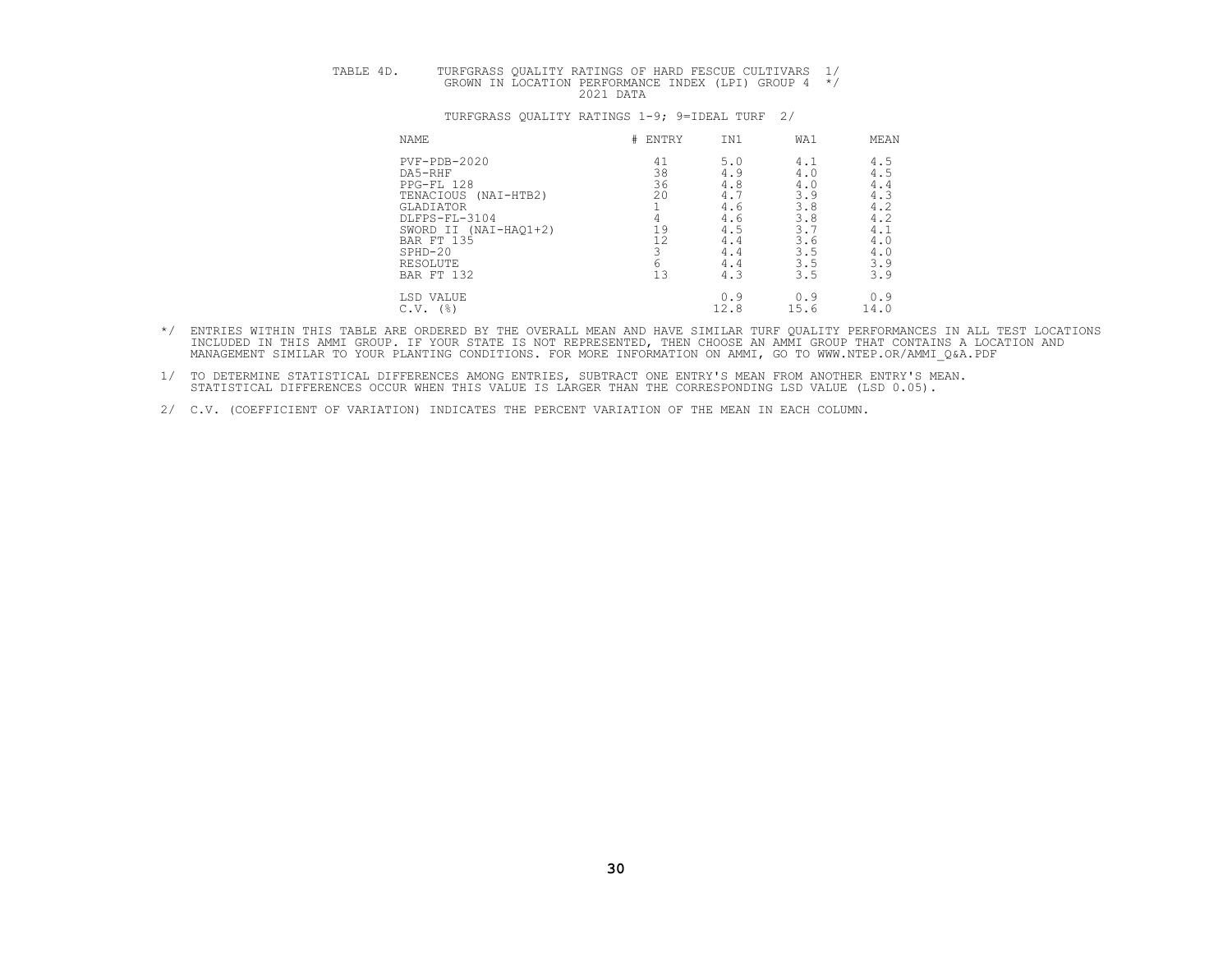# TABLE 4E. TURFGRASS QUALITY RATINGS OF SHEEP FESCUE CULTIVARS 1/<br>GROWN IN LOCATION PERFORMANCE INDEX (LPI) GROUP 4 \*/

#### TURFGRASS QUALITY RATINGS 1-9; 9=IDEAL TURF 2/

| NAME                                                    | # ENTRY  | IN1               | WA1               | MEAN              |
|---------------------------------------------------------|----------|-------------------|-------------------|-------------------|
| BAR FO 131<br>BLUE HORNET (PPG-FO-102)<br><b>OUATRO</b> | 10<br>33 | 4.1<br>4.4<br>3.9 | 3.8<br>3.6<br>3.1 | 4.3<br>4.0<br>3.5 |
| LSD VALUE<br>(%)<br>C.V.                                |          | 0.9<br>13.4       | 0.9<br>16.1       | 0.9<br>14.9       |

- \*/ ENTRIES WITHIN THIS TABLE ARE ORDERED BY THE OVERALL MEAN AND HAVE SIMILAR TURF QUALITY PERFORMANCES IN ALL TEST LOCATIONS<br>INCLUDED IN THIS AMMI GROUP. IF YOUR STATE IS NOT REPRESENTED, THEN CHOOSE AN AMMI GROUP THAT CO MANAGEMENT SIMILAR TO YOUR PLANTING CONDITIONS. FOR MORE INFORMATION ON AMMI, GO TO WWW.NTEP.OR/AMMI\_Q&A.PDF
- 1/ TO DETERMINE STATISTICAL DIFFERENCES AMONG ENTRIES, SUBTRACT ONE ENTRY'S MEAN FROM ANOTHER ENTRY'S MEAN.<br>STATISTICAL DIFFERENCES OCCUR WHEN THIS VALUE IS LARGER THAN THE CORRESPONDING LSD VALUE (LSD 0.05).
- 2/ C.V. (COEFFICIENT OF VARIATION) INDICATES THE PERCENT VARIATION OF THE MEAN IN EACH COLUMN.

## TABLE 4F. TURFGRASS QUALITY RATINGS OF SLENDER CREEPING RED FESCUE CULTIVARS 1/<br>GROWN IN LOCATION PERFORMANCE INDEX (LPI) GROUP 4 \*/<br>2021 DATA

| NAME                                       | ENTRY          | IN1                   | WA1         | MEAN                |
|--------------------------------------------|----------------|-----------------------|-------------|---------------------|
| 122<br>BAR FRL<br>SEABREEZE GT             | <b>__</b><br>∼ | 5.2<br>$-$<br>5.1     | 4.3<br>4.2  | 4.7<br>$\sim$<br>4. |
| LSD VALUE<br>$($ $\frac{6}{3}$ $)$<br>C.V. |                | 0.9<br>$\sim$<br>11.4 | 0.9<br>12 Q | 0.9<br>ົາ<br>12.4   |

- \*/ ENTRIES WITHIN THIS TABLE ARE ORDERED BY THE OVERALL MEAN AND HAVE SIMILAR TURF QUALITY PERFORMANCES IN ALL TEST LOCATIONS<br>INCLUDED IN THIS AMMI GROUP. IF YOUR STATE IS NOT REPRESENTED, THEN CHOOSE AN AMMI GROUP THAT CO
- 1/ TO DETERMINE STATISTICAL DIFFERENCES AMONG ENTRIES, SUBTRACT ONE ENTRY'S MEAN FROM ANOTHER ENTRY'S MEAN.<br>STATISTICAL DIFFERENCES OCCUR WHEN THIS VALUE IS LARGER THAN THE CORRESPONDING LSD VALUE (LSD 0.05).
- 2/ C.V. (COEFFICIENT OF VARIATION) INDICATES THE PERCENT VARIATION OF THE MEAN IN EACH COLUMN.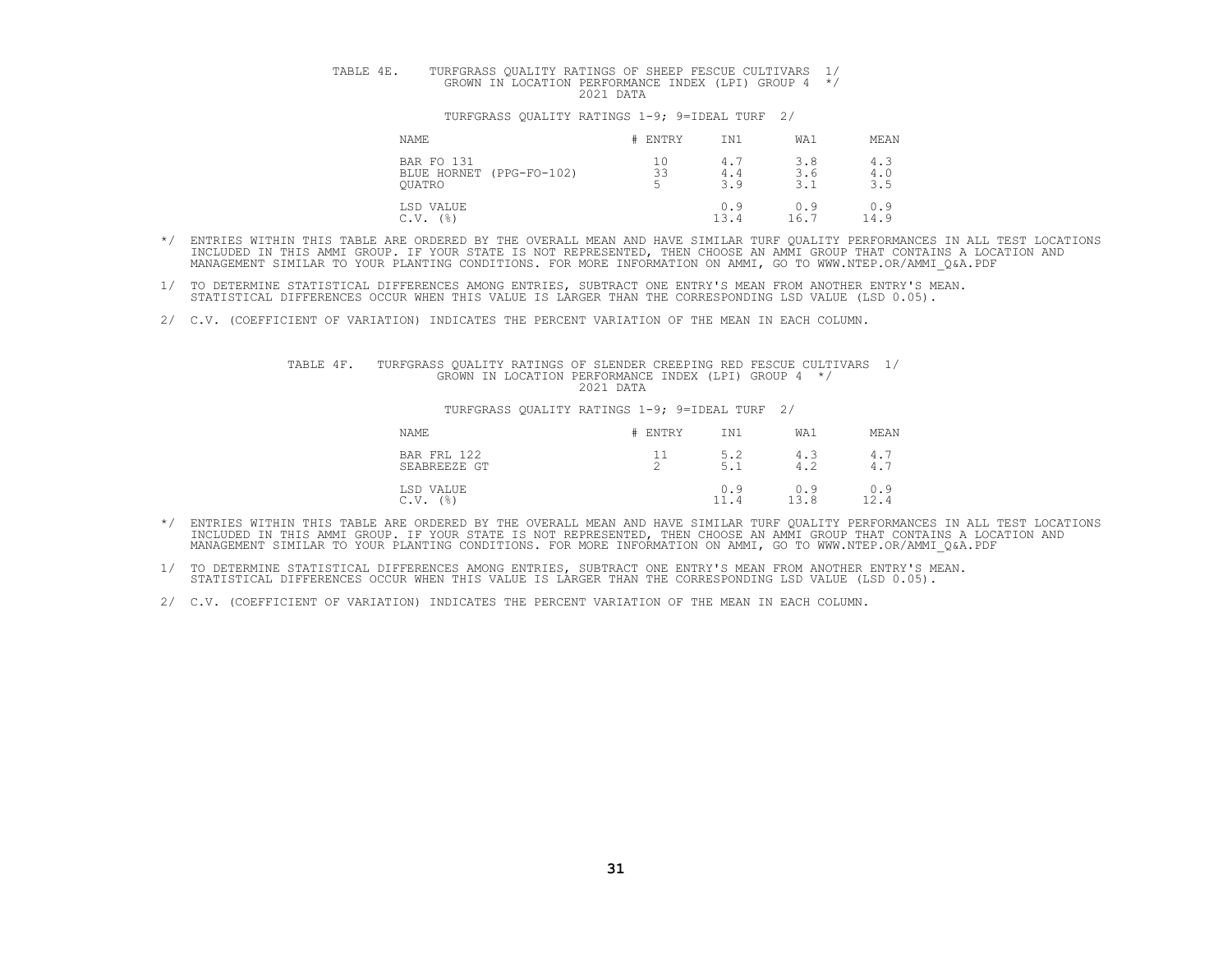# TABLE 5A. TURFGRASS QUALITY RATINGS OF FINELEAF FESCUE CULTIVARS 1/<br>GROWN IN LOCATION PERFORMANCE INDEX (LPI) GROUP 5 \*/<br>2021 DATA

| NAME                  | #<br>ENTRY     | CT1   | OR1     | MEAN       |
|-----------------------|----------------|-------|---------|------------|
| 522                   | 22             | 6.0   | 5.1     | 5.5        |
| STB1                  | 23             | 5.9   | 5.1     | 5.<br>5    |
| COMPASS II            | 29             | 6.0   | 5.0     | 5.<br>5    |
| PPG-FRR-134           | 30             | 5.8   | 5.0     | 5.4        |
| PPG-FRR 127           | 37             | 5.8   | 5.0     | 5.4        |
| PVF-MVP-2020          | 43             | 5.8   | 5.0     | 5.4        |
| 525                   | 24             | 5.8   | 4.9     | 5.4        |
| NAI-CHU1              | 18             | 5.8   | 4.9     | $5$ .<br>4 |
| PVF-HSY+              | 42             | 5.8   | 4.9     | 5.3        |
| BYE                   | 25             | 5.8   | 4.9     | $5$ .<br>3 |
| KEVIN                 | 15             | 5.8   | $4\,.8$ | 5.<br>3    |
| BRITTANY 2            | $\overline{7}$ | 5.8   | $4\,.8$ | 5.3        |
| DLFPS-FRC-3105        | 32             | 5.7   | $4\,.8$ | 5.3        |
| PPG-FRC-130           | 28             | 5.7   | 4.7     | 5.2        |
| CARDINAL II           | 31             | 5.7   | 4.7     | 5.2        |
| SHADOW IV (PST-4SHAD) | 40             | 5.7   | 4.7     | 5.2        |
| BAR FRC 130           | 14             | 5.6   | 4.7     | 5.2        |
| PPG-FRR 132           | 35             | 5.6   | 4.7     | 5.2        |
| RAD-FR64              | 21             | 5.6   | 4.7     | 5.2        |
| PST-4SWTM             | 39             | 5.6   | 4.7     | 5.1        |
| BAR FRC 123           | 9              | 5.6   | 4.7     | 5.1        |
| PPG-FRC 127           | 34             | 5.6   | 4.7     | 5.1        |
| JAMESTOWN VII         | 17             | 5.6   | 4.6     | 5.1        |
| DLF-FRR-3128          | 26             | 5.5   | 4.6     | 5.0        |
| RAD-FC59              | 16             | 5.5   | 4.5     | 5.0        |
| BAR FRL 122           | 11             | 5.4   | 4.5     | 4.9        |
| FOXFIRE 2             | 8              | 5.3   | 4.5     | 4.9        |
| SEABREEZE GT          | $\overline{c}$ | 5.4   | 4.4     | 4.9        |
| BAR FO 131            | 10             | $5.0$ | 3.9     | 4.4        |
| <b>BOREAL</b>         | 27             | 4.9   | 3.9     | 4.4        |
|                       |                |       |         |            |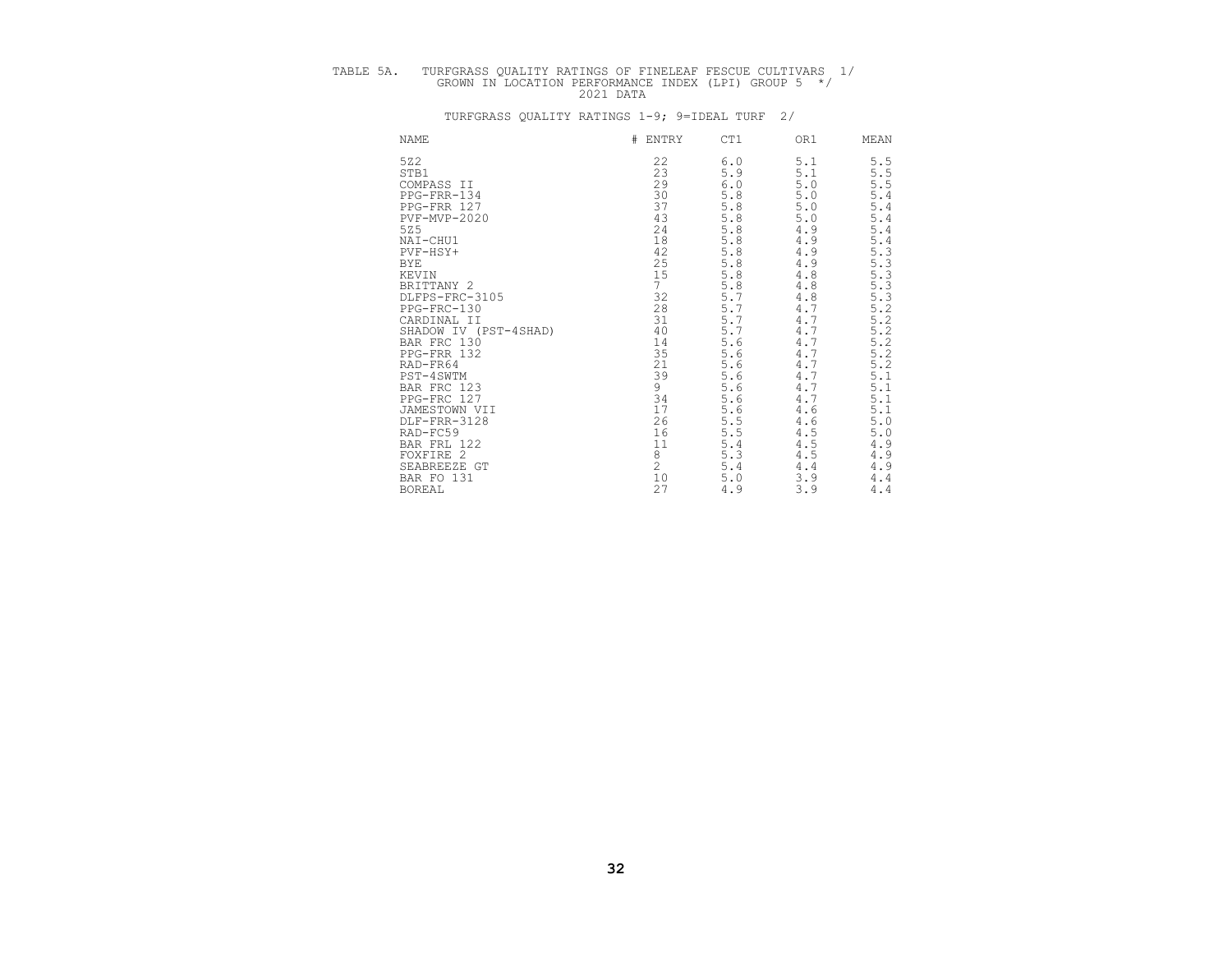# TABLE 5A. TURFGRASS QUALITY RATINGS OF FINELEAF FESCUE CULTIVARS 1/<br>(CONT'D) GROWN IN LOCATION PERFORMANCE INDEX (LPI) GROUP 5 \*/<br>2021 DATA

| NAME                                                                                                                                                                                                                                   | #<br>ENTRY                                             | CT1                                                                                     | OR1                                                                                     | MEAN                                                                                      |
|----------------------------------------------------------------------------------------------------------------------------------------------------------------------------------------------------------------------------------------|--------------------------------------------------------|-----------------------------------------------------------------------------------------|-----------------------------------------------------------------------------------------|-------------------------------------------------------------------------------------------|
| DA5-RHF<br>GLADIATOR<br>$PVF - PDB - 2020$<br>BLUE HORNET<br>$(PPG-FO-102)$<br>PPG-FL 128<br>TENACIOUS<br>$(NAI-HTB2)$<br>SWORD II (NAI-HAQ1+2)<br>DLFPS-FL-3104<br>BAR FT 132<br>BAR FT 135<br>RESOLUTE<br><b>OUATRO</b><br>$SPHD-20$ | 38<br>41<br>33<br>36<br>20<br>19<br>4<br>13<br>12<br>h | 4.9<br>4.9<br>4.7<br>4.6<br>4.6<br>4.5<br>4.5<br>4.5<br>4.4<br>4.4<br>4.3<br>4.3<br>4.3 | 3.7<br>3.5<br>3.4<br>3.3<br>3.1<br>3.2<br>3.1<br>3.0<br>3.0<br>2.9<br>2.9<br>2.9<br>2.8 | 4.3<br>4.2<br>4.1<br>3.9<br>3.8<br>3.8<br>3.8<br>$3.8$<br>3.7<br>3.7<br>3.6<br>3.6<br>3.5 |
| MEAN                                                                                                                                                                                                                                   |                                                        | 5.3                                                                                     | 4.2                                                                                     | 4.8                                                                                       |
| LSD VALUE<br>(응)<br>C.V.                                                                                                                                                                                                               |                                                        | 0.9<br>11.0                                                                             | 0.9<br>13.8                                                                             | 0.9<br>12.3                                                                               |

- \*/ ENTRIES WITHIN THIS TABLE ARE ORDERED BY THE OVERALL MEAN AND HAVE SIMILAR TURF QUALITY PERFORMANCES IN ALL TEST LOCATIONS<br>INCLUDED IN THIS AMMI GROUP. IF YOUR STATE IS NOT REPRESENTED, THEN CHOOSE AN AMMI GROUP THAT CO
- 1/ TO DETERMINE STATISTICAL DIFFERENCES AMONG ENTRIES, SUBTRACT ONE ENTRY'S MEAN FROM ANOTHER ENTRY'S MEAN.<br>STATISTICAL DIFFERENCES OCCUR WHEN THIS VALUE IS LARGER THAN THE CORRESPONDING LSD VALUE (LSD 0.05).
- 2/ C.V. (COEFFICIENT OF VARIATION) INDICATES THE PERCENT VARIATION OF THE MEAN IN EACH COLUMN.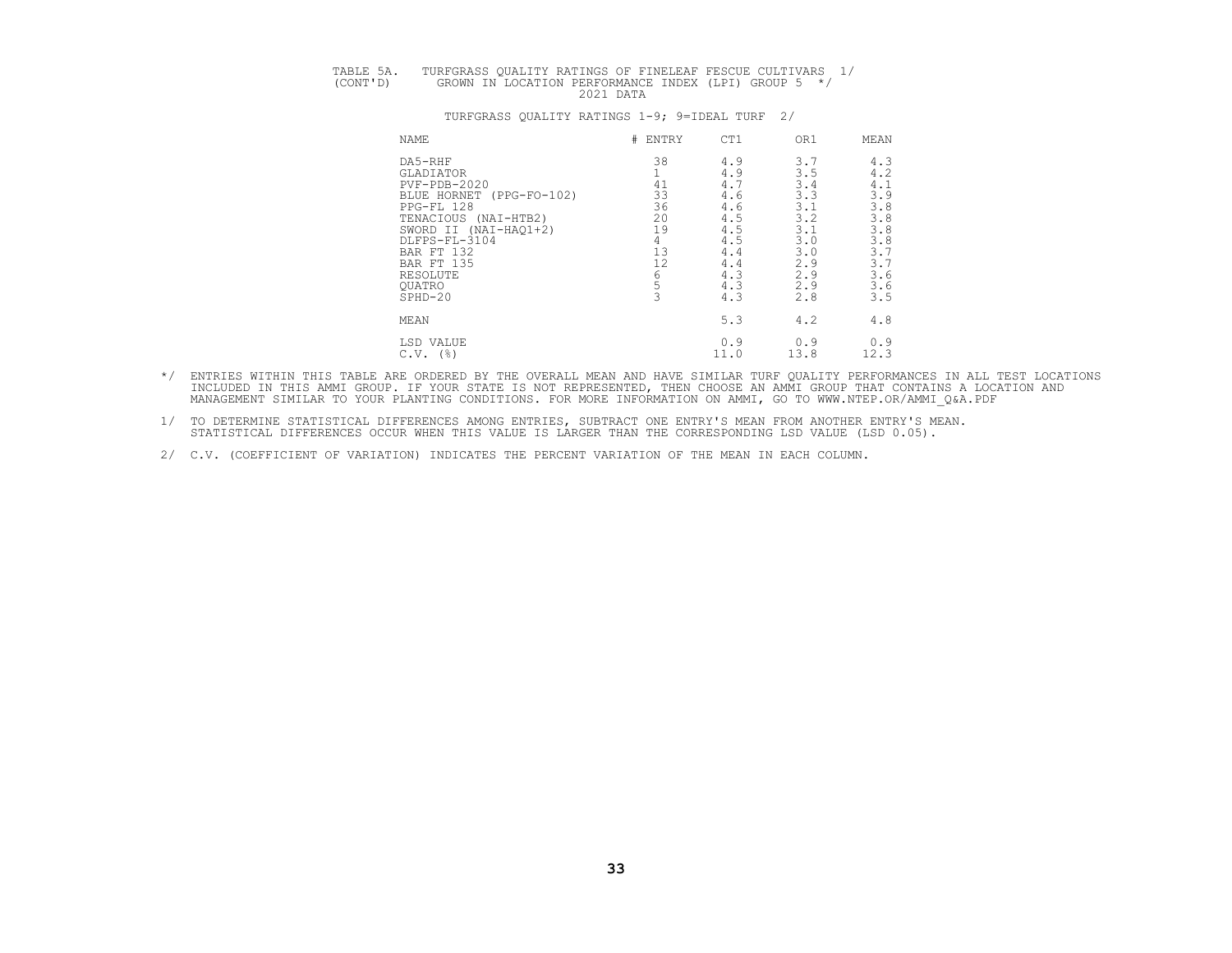| ™ ⊷ !<br>. ABLE<br>ັ<br>$\sim$ $\sim$ | TURFGRASS<br>FFSCIIF.<br>OHEM.<br>∩UALITY<br>RATINGS<br>OF<br>NGS.<br>. RATI'<br>IVARS<br>$\sim$<br>$\sim$ $\sim$ $\sim$ $\sim$ $\sim$                                                        |
|---------------------------------------|-----------------------------------------------------------------------------------------------------------------------------------------------------------------------------------------------|
|                                       | $ -$<br>GROUP<br><b>TNDEX</b><br>GROWN<br>PERFORMANCE<br>⊤∩ங<br>$\cdot$ . $\mapsto$ $\cdot$<br>÷д.,<br>the contract of the contract of the contract of<br>$\cap$ $\cap$<br>)ATA<br>$\sqrt{2}$ |

| <b>NAME</b>               | # ENTRY   | CT1  | OR1  | MEAN |
|---------------------------|-----------|------|------|------|
| COMPASS II                | 29        | 6.0  | 5.0  | 5.5  |
| PVF-MVP-2020              | 43        | 5.8  | 5.0  | 5.4  |
| NAI-CHU1                  | 18        | 5.8  | 4.9  | 5.4  |
| BRITTANY 2                |           | 5.8  | 4.8  | 5.3  |
| DLFPS-FRC-3105            | 32        | 5.7  | 4.8  | 5.3  |
| PPG-FRC-130               | 28        | 5.7  | 4.7  | 5.2  |
| SHADOW IV (PST-4SHAD)     | 40        | 5.7  | 4.7  | 5.2  |
| BAR FRC 130               | 14        | 5.6  | 4.1  | 5.2  |
| PST-4SWTM                 | 39        | 5.6  | 4.   | 5.1  |
| BAR FRC 123               |           | 5.6  | 4.   | 5.1  |
| PPG-FRC 127               | 34        | 5.6  | 4.1  | 5.1  |
| JAMESTOWN VII             | $-1$<br>∸ | 5.6  | 4.6  | 5.1  |
| RAD-FC59                  | 16        | 5.5  | 4.5  | 5.0  |
| LSD VALUE                 |           | 0.9  | 0.9  | 0.9  |
| $($ $\frac{6}{6}$<br>C.V. |           | 10.3 | 12.3 | 11.2 |

- \*/ ENTRIES WITHIN THIS TABLE ARE ORDERED BY THE OVERALL MEAN AND HAVE SIMILAR TURF QUALITY PERFORMANCES IN ALL TEST LOCATIONS<br>INCLUDED IN THIS AMMI GROUP. IF YOUR STATE IS NOT REPRESENTED, THEN CHOOSE AN AMMI GROUP THAT CO
- 1/ TO DETERMINE STATISTICAL DIFFERENCES AMONG ENTRIES, SUBTRACT ONE ENTRY'S MEAN FROM ANOTHER ENTRY'S MEAN.<br>STATISTICAL DIFFERENCES OCCUR WHEN THIS VALUE IS LARGER THAN THE CORRESPONDING LSD VALUE (LSD 0.05).
- 2/ C.V. (COEFFICIENT OF VARIATION) INDICATES THE PERCENT VARIATION OF THE MEAN IN EACH COLUMN.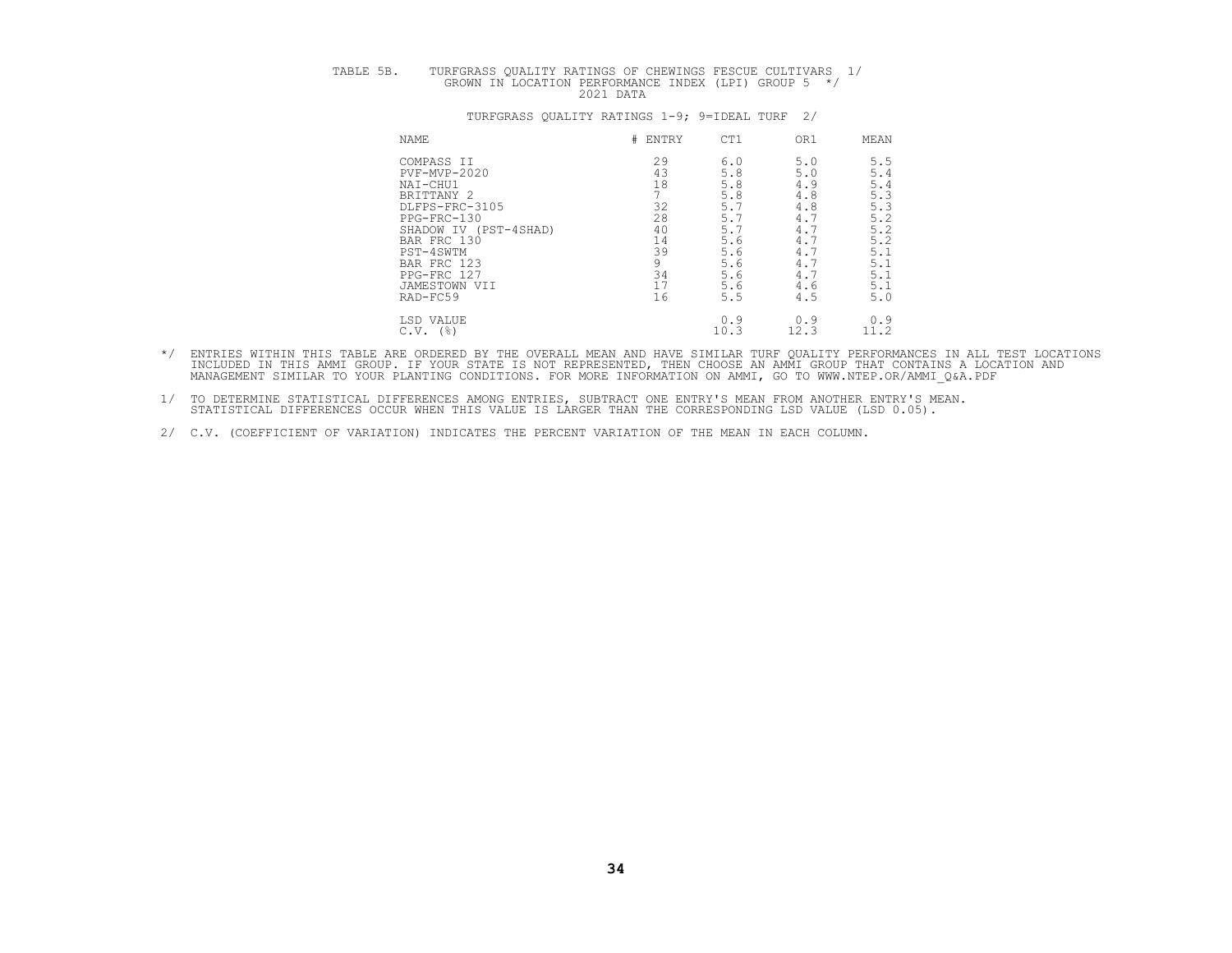# TABLE 5C. TURFGRASS QUALITY RATINGS OF STRONG CREEPING RED FESCUE CULTIVARS 1/<br>GROWN IN LOCATION PERFORMANCE INDEX (LPI) GROUP 5 \*/<br>2021 DATA

# NAME NERVET FRAME THE SERVICE THE SERVICE OR MEAN 5721<br>
STB1<br>
PEG-FRR-134<br>
PEG-FRR 127<br>
PEG-FRR 127<br>
ST5<br>
ST5.8<br>
ST5.8<br>
ST6.8<br>
ST6.8<br>
ST6.8<br>
ST6.8<br>
ST6.8<br>
ST6.8<br>
4.9<br>
ST6.8<br>
4.9<br>
ST6.8<br>
4.9<br>
5.3<br>
ST6.8<br>
4.9<br>
5.3<br>
4.9<br>
5.3<br>
4.9<br>
5.3<br>
AND-FRR 132<br>
RAD-FR64<br>
RAD-FR64<br>
PEG-FR LSD VALUE 0.9 0.9 0.9 C.V. (%) 10.3 12.3 11.2

- \*/ ENTRIES WITHIN THIS TABLE ARE ORDERED BY THE OVERALL MEAN AND HAVE SIMILAR TURF QUALITY PERFORMANCES IN ALL TEST LOCATIONS<br>INCLUDED IN THIS AMMI GROUP. IF YOUR STATE IS NOT REPRESENTED, THEN CHOOSE AN AMMI GROUP THAT CO
- 1/ TO DETERMINE STATISTICAL DIFFERENCES AMONG ENTRIES, SUBTRACT ONE ENTRY'S MEAN FROM ANOTHER ENTRY'S MEAN.<br>STATISTICAL DIFFERENCES OCCUR WHEN THIS VALUE IS LARGER THAN THE CORRESPONDING LSD VALUE (LSD 0.05).
- 2/ C.V. (COEFFICIENT OF VARIATION) INDICATES THE PERCENT VARIATION OF THE MEAN IN EACH COLUMN.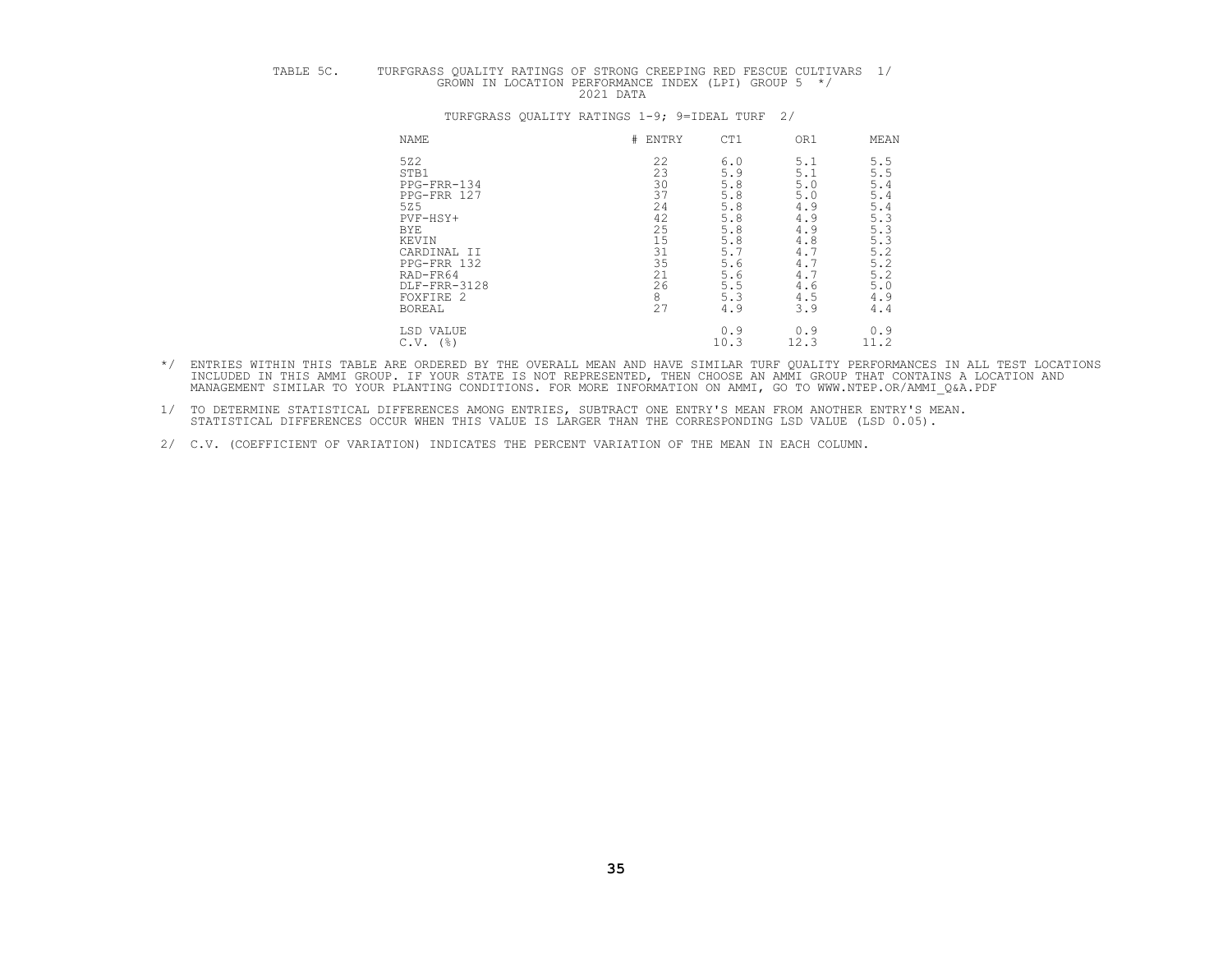# TABLE 5D. TURFGRASS QUALITY RATINGS OF HARD FESCUE CULTIVARS 1/<br>GROWN IN LOCATION PERFORMANCE INDEX (LPI) GROUP 5 \*/<br>2021 DATA

| NAME                      | # ENTRY | CT1  | OR1  | MEAN |
|---------------------------|---------|------|------|------|
| DA5-RHF                   | 38      | 4.9  | 3.7  | 4.3  |
| GLADIATOR                 |         | 4.9  | 3.5  | 4.2  |
| PVF-PDB-2020              | 41      | 4.7  | 3.4  | 4.1  |
| PPG-FL 128                | 36      | 4.6  | 3.1  | 3.8  |
| $(NAI-HTB2)$<br>TENACIOUS | 20      | 4.5  | 3.2  | 3.8  |
| SWORD II (NAI-HAQ1+2)     | 19      | 4.5  | 3.1  | 3.8  |
| DLFPS-FL-3104             |         | 4.5  | 3.0  | 3.8  |
| BAR FT 132                | 13      | 4.4  | 3.0  | 3.1  |
| BAR FT 135                | 12      | 4.4  | 2.9  | 3.1  |
| RESOLUTE                  |         | 4.3  | 2.9  | 3.6  |
| $SPHD-20$                 |         | 4.3  | 2.8  | 3.5  |
| LSD VALUE                 |         | 0.9  | 0.9  | 0.9  |
| (%)<br>C.V.               |         | 12.9 | 18.6 | 15.3 |

- \*/ ENTRIES WITHIN THIS TABLE ARE ORDERED BY THE OVERALL MEAN AND HAVE SIMILAR TURF QUALITY PERFORMANCES IN ALL TEST LOCATIONS<br>INCLUDED IN THIS AMMI GROUP. IF YOUR STATE IS NOT REPRESENTED, THEN CHOOSE AN AMMI GROUP THAT CO
- 1/ TO DETERMINE STATISTICAL DIFFERENCES AMONG ENTRIES, SUBTRACT ONE ENTRY'S MEAN FROM ANOTHER ENTRY'S MEAN.<br>STATISTICAL DIFFERENCES OCCUR WHEN THIS VALUE IS LARGER THAN THE CORRESPONDING LSD VALUE (LSD 0.05).
- 2/ C.V. (COEFFICIENT OF VARIATION) INDICATES THE PERCENT VARIATION OF THE MEAN IN EACH COLUMN.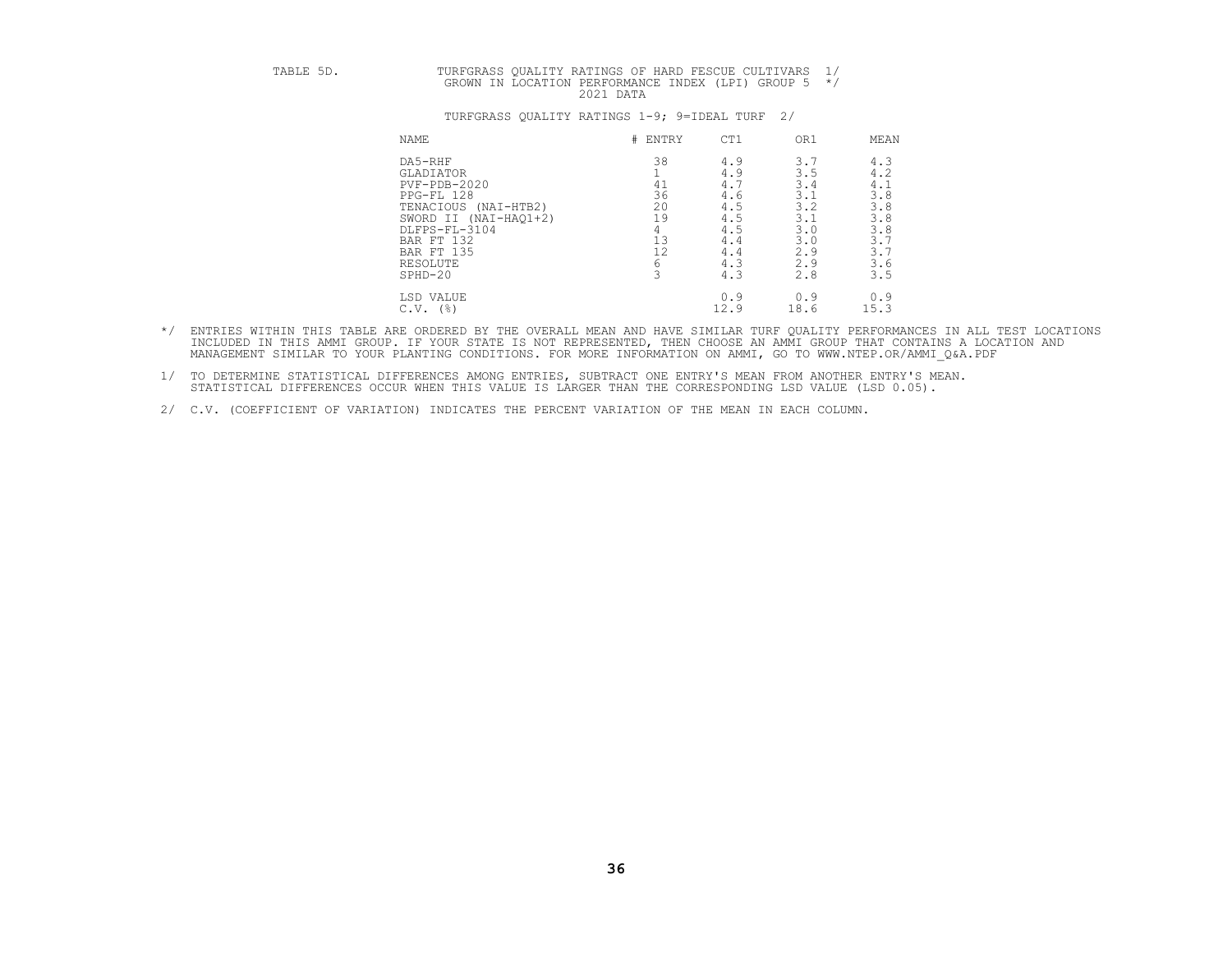# TABLE 5E. TURFGRASS QUALITY RATINGS OF SHEEP FESCUE CULTIVARS 1/<br>GROWN IN LOCATION PERFORMANCE INDEX (LPI) GROUP 5 \*/

#### TURFGRASS QUALITY RATINGS 1-9; 9=IDEAL TURF 2/

| NAME                                                    | # ENTRY  | CT1               | OR1               | MEAN              |
|---------------------------------------------------------|----------|-------------------|-------------------|-------------------|
| BAR FO 131<br>BLUE HORNET (PPG-FO-102)<br><b>OUATRO</b> | 10<br>33 | 5.0<br>4.6<br>4.3 | 3.9<br>3.3<br>2.9 | 4.4<br>3.9<br>3.6 |
| LSD VALUE<br>(%)<br>C.V.                                |          | 0.9<br>12.7       | 0.9<br>17.4       | 0.9<br>14.7       |

- \*/ ENTRIES WITHIN THIS TABLE ARE ORDERED BY THE OVERALL MEAN AND HAVE SIMILAR TURF QUALITY PERFORMANCES IN ALL TEST LOCATIONS<br>INCLUDED IN THIS AMMI GROUP. IF YOUR STATE IS NOT REPRESENTED, THEN CHOOSE AN AMMI GROUP THAT CO
- 1/ TO DETERMINE STATISTICAL DIFFERENCES AMONG ENTRIES, SUBTRACT ONE ENTRY'S MEAN FROM ANOTHER ENTRY'S MEAN.<br>STATISTICAL DIFFERENCES OCCUR WHEN THIS VALUE IS LARGER THAN THE CORRESPONDING LSD VALUE (LSD 0.05).
- 2/ C.V. (COEFFICIENT OF VARIATION) INDICATES THE PERCENT VARIATION OF THE MEAN IN EACH COLUMN.

## TABLE 5F. TURFGRASS QUALITY RATINGS OF SLENDER CREEPING RED FESCUE CULTIVARS 1/<br>GROWN IN LOCATION PERFORMANCE INDEX (LPI) GROUP 5 \*/<br>2021 DATA

| NAME                        | ENTRY               | CT1         | OR1         | MEAN        |
|-----------------------------|---------------------|-------------|-------------|-------------|
| BAR FRL 122<br>SEABREEZE GT | <b>__</b><br>⌒<br>∼ | 5.4<br>5.4  | 4.5<br>4.4  | 4.9<br>4.9  |
| LSD VALUE<br>(%)<br>C.V.    |                     | 0.9<br>10.8 | 0.9<br>13.2 | 0.9<br>11.9 |

- \*/ ENTRIES WITHIN THIS TABLE ARE ORDERED BY THE OVERALL MEAN AND HAVE SIMILAR TURF QUALITY PERFORMANCES IN ALL TEST LOCATIONS<br>INCLUDED IN THIS AMMI GROUP. IF YOUR STATE IS NOT REPRESENTED, THEN CHOOSE AN AMMI GROUP THAT CO
- 1/ TO DETERMINE STATISTICAL DIFFERENCES AMONG ENTRIES, SUBTRACT ONE ENTRY'S MEAN FROM ANOTHER ENTRY'S MEAN.<br>STATISTICAL DIFFERENCES OCCUR WHEN THIS VALUE IS LARGER THAN THE CORRESPONDING LSD VALUE (LSD 0.05).
- 2/ C.V. (COEFFICIENT OF VARIATION) INDICATES THE PERCENT VARIATION OF THE MEAN IN EACH COLUMN.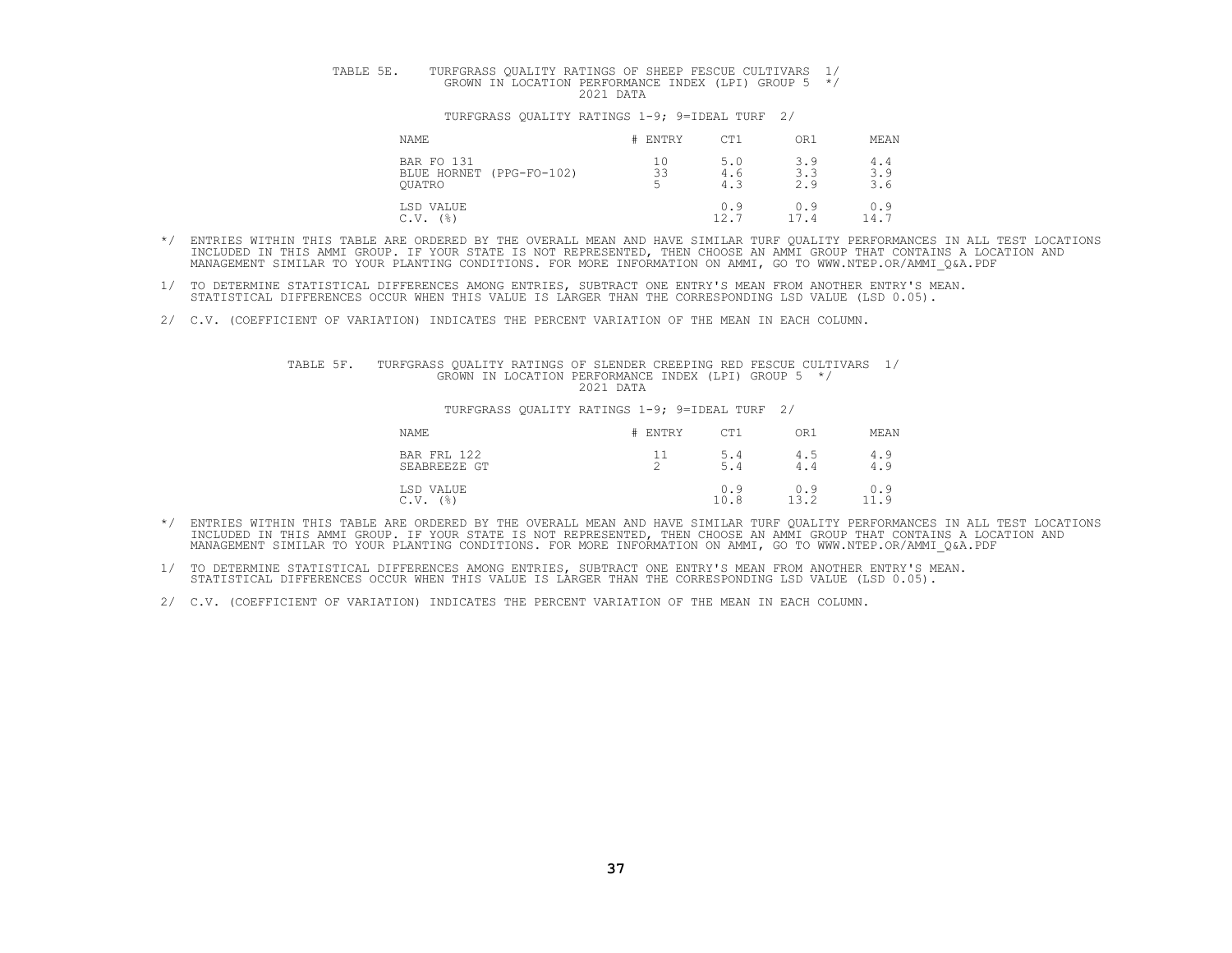# TABLE 6A. TURFGRASS QUALITY RATINGS OF FINELEAF FESCUE CULTIVARS 1/<br>GROWN IN LOCATION PERFORMANCE INDEX (LPI) GROUP 6 \*/<br>2021 DATA

| NAME                     | #<br>ENTRY                              | NC1   | MI1   | MEAN                   |
|--------------------------|-----------------------------------------|-------|-------|------------------------|
| STB1                     | 23                                      | 5.2   | 7.5   | 6.3                    |
| 522                      | 22                                      | 5.2   | 7.4   | 6.3                    |
| PVF-MVP-2020             | 43                                      | 5.2   | 7.3   |                        |
| PPG-FRR 127              | 37                                      | $5.1$ | 7.3   | $6.2$<br>$6.2$         |
| PPG-FRR-134              | 30                                      | 5.1   | 7.2   | 6.2                    |
| COMPASS II               | 29                                      | 5.1   | 7.1   | 6.1                    |
| NAI-CHU1                 | 18                                      | 5.1   | 7.1   | 6.1                    |
| DLFPS-FRC-3105           | $32$<br>$24$<br>$25$                    | 5.1   | 7.1   | 6.1                    |
| 525                      |                                         | $5.0$ | 7.1   | 6.1                    |
| <b>BYE</b>               |                                         | 5.1   | 7.1   | 6.1                    |
| PPG-FRC 127              | 34                                      | 5.1   | 7.1   | 6.1                    |
| $PVF-HSY+$               | 42                                      | $5.0$ | $7.0$ | $6.0\,$                |
| PPG-FRC-130              | 28                                      | $5.0$ | 6.9   | 6.0                    |
| BRITTANY 2               | 7                                       | $5.0$ | $6.8$ | 5.9                    |
| PPG-FRR 132              | $\begin{array}{c} 35 \\ 21 \end{array}$ | 4.9   | 6.9   | 5.9                    |
| RAD-FR64                 |                                         | 4.7   | $6.8$ | $5.7$<br>$5.7$         |
| BAR FRC 130              | 14                                      | 4.7   | $6.7$ |                        |
| CARDINAL II              | 31                                      | 4.7   | $6.6$ | 5.6                    |
| PST-4SWTM                | 39                                      | 4.7   | 6.5   | 5.6                    |
| KEVIN                    | 15                                      | 4.7   | 6.5   | 5.6                    |
| SHADOW IV<br>(PST-4SHAD) | 40                                      | 4.7   | 6.5   | 5.6                    |
| FOXFIRE 2                | 8                                       | 4.5   | $6.6$ | 5<br>$\frac{5.5}{5.5}$ |
| DLF-FRR-3128             | 26                                      | 4.6   | 6.5   |                        |
| JAMESTOWN VII            | 17                                      | 4.7   | $6.4$ | 5.5                    |
| RAD-FC59                 | 16                                      | 4.6   | 6.3   | 5.5                    |
| BAR FRC 123              | 9                                       | 4.6   | 6.3   | 5.4                    |
| BAR FRL 122              | 11                                      | 4.5   | 6.2   | 5.<br>. 3              |
| SEABREEZE GT             | $\overline{c}$                          | 4.4   | 6.2   | 5.3                    |
| BAR FO 131               | 10                                      | 3.9   | 5.3   | 4.6                    |
| <b>BOREAL</b>            | 27                                      | 3.6   | $5.0$ | 4.3                    |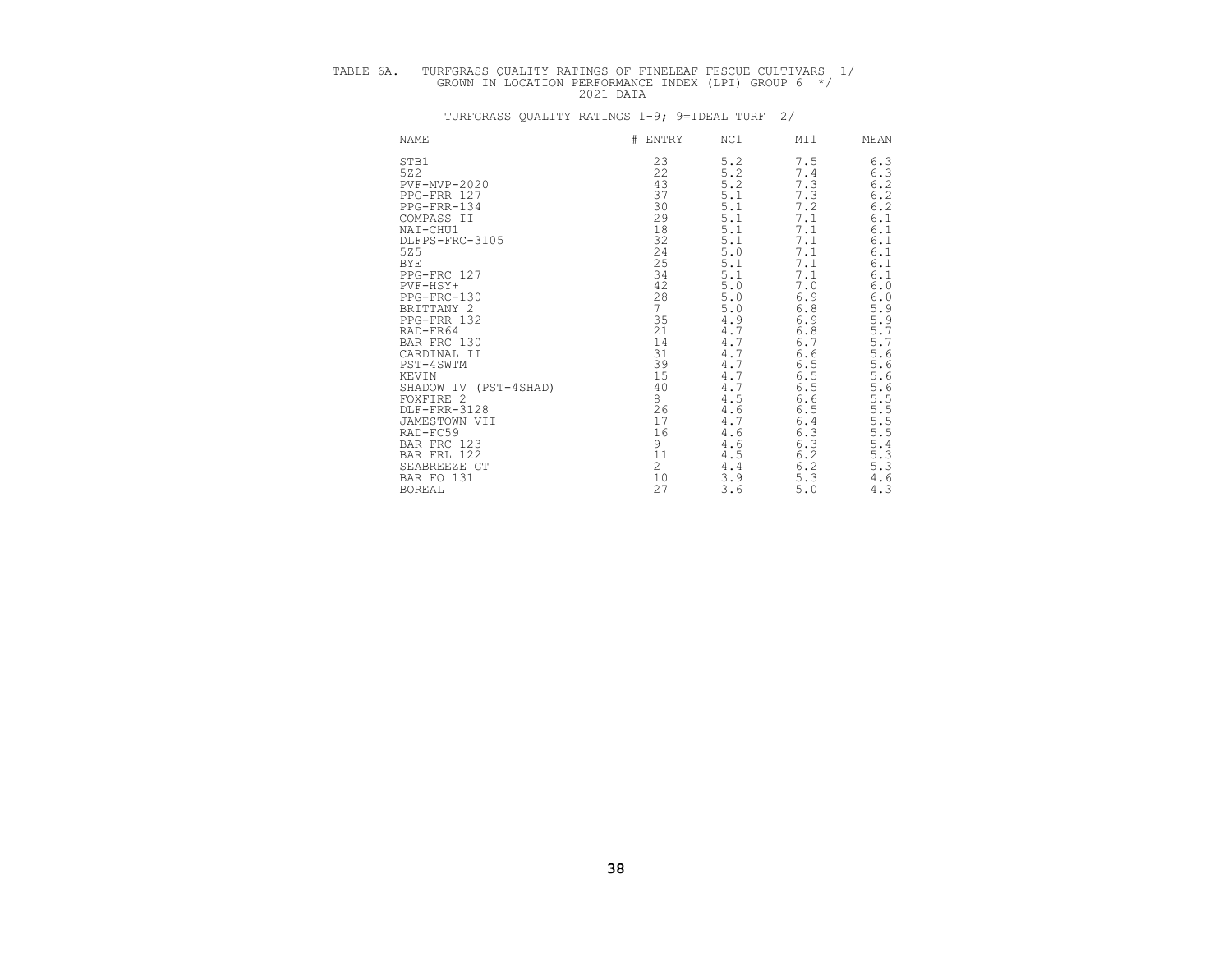# TABLE 6A. TURFGRASS QUALITY RATINGS OF FINELEAF FESCUE CULTIVARS 1/<br>(CONT'D) GROWN IN LOCATION PERFORMANCE INDEX (LPI) GROUP 6 \*/<br>2021 DATA

| NAME                     | #<br>ENTRY | NC1  | MI1  | MEAN |
|--------------------------|------------|------|------|------|
| DA5-RHF                  | 38         | 3.8  | 4.8  | 4.3  |
| $PVF - PDB - 2020$       | 41         | 3.7  | 4.4  | 4.1  |
| GLADIATOR                |            | 3.4  | 3.9  | 3.1  |
| (NAI-HTB2)<br>TENACIOUS  | 20         | 3.4  | 4.0  | 3.   |
| BLUE HORNET (PPG-FO-102) | 33         | 3.3  | 4.0  | 3.   |
| PPG-FL 128               | 36         | 3.3  | 3.4  | 3.4  |
| DLFPS-FL-3104            | 4          | 3.2  | 3.5  | 3.3  |
| SWORD II (NAI-HAO1+2)    | 19         | 3.2  | 3.4  | 3.3  |
| BAR FT 135               | 12         | 3.1  | 3.4  | 3.2  |
| RESOLUTE                 |            | 3.0  | 3.4  | 3.2  |
| $SPHD-20$                |            | 3.0  | 3.2  | 3.1  |
| BAR FT 132               | 13         | 3.0  | 3.2  | 3.1  |
| <b>OUATRO</b>            | 5          | 2.8  | 3.3  | 3.0  |
| LSD VALUE                |            | 0.9  | 0.9  | 0.9  |
| (%)<br>C.V.              |            | 13.6 | 10.1 | 11.6 |

- \*/ ENTRIES WITHIN THIS TABLE ARE ORDERED BY THE OVERALL MEAN AND HAVE SIMILAR TURF QUALITY PERFORMANCES IN ALL TEST LOCATIONS<br>INCLUDED IN THIS AMMI GROUP. IF YOUR STATE IS NOT REPRESENTED, THEN CHOOSE AN AMMI GROUP THAT CO
- 1/ TO DETERMINE STATISTICAL DIFFERENCES AMONG ENTRIES, SUBTRACT ONE ENTRY'S MEAN FROM ANOTHER ENTRY'S MEAN.<br>STATISTICAL DIFFERENCES OCCUR WHEN THIS VALUE IS LARGER THAN THE CORRESPONDING LSD VALUE (LSD 0.05).
- 2/ C.V. (COEFFICIENT OF VARIATION) INDICATES THE PERCENT VARIATION OF THE MEAN IN EACH COLUMN.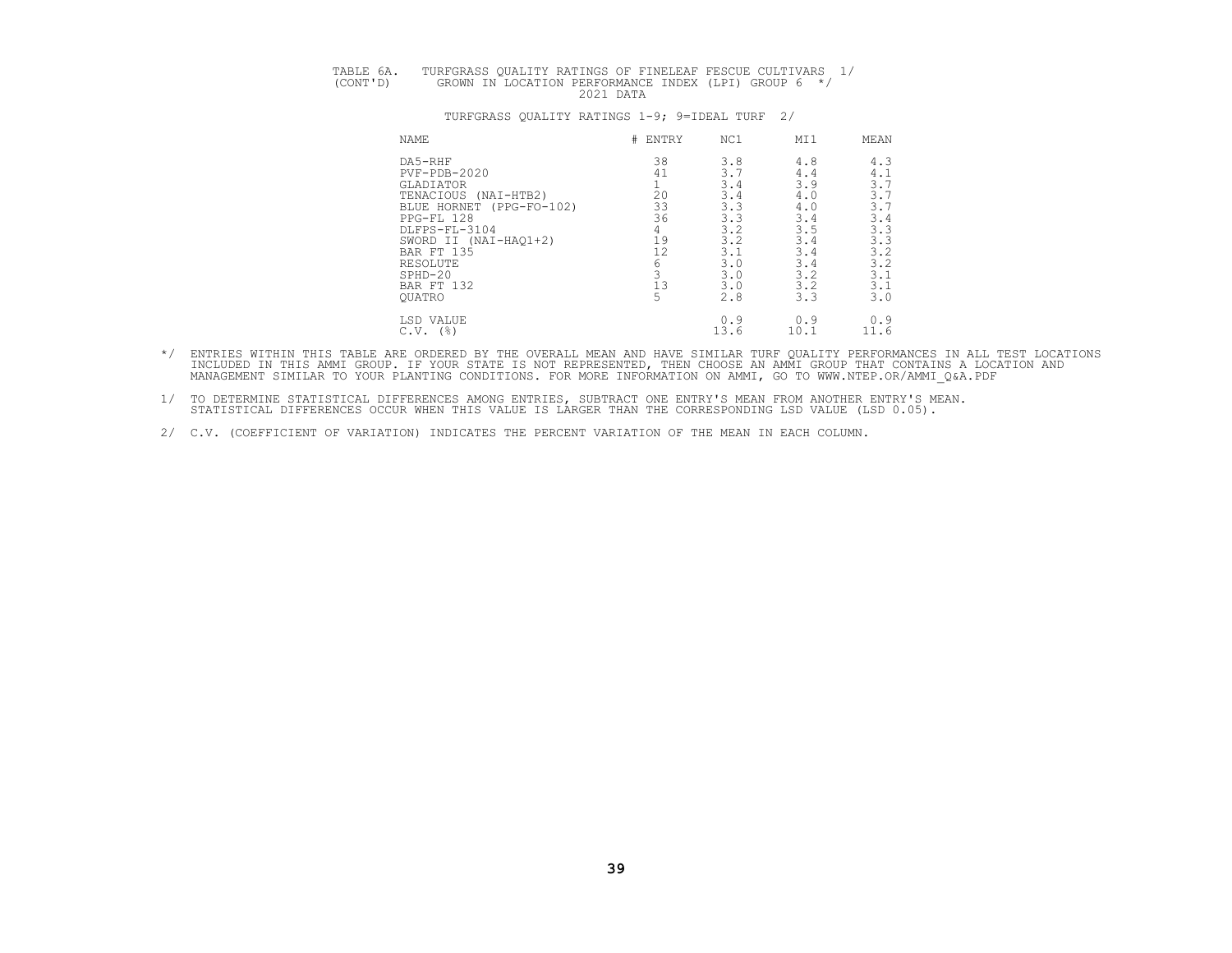# TABLE 6B. TURFGRASS QUALITY RATINGS OF CHEWINGS FESCUE CULTIVARS 1/<br>GROWN IN LOCATION PERFORMANCE INDEX (LPI) GROUP 6 \*/<br>2021 DATA

| <b>NAME</b>              | # ENTRY | NC1  | MI1 | MEAN |
|--------------------------|---------|------|-----|------|
| PVF-MVP-2020             | 43      | 5.2  | 7.3 | 6.2  |
| COMPASS II               | 29      | 5.1  | 7.1 | 6.1  |
| NAI-CHU1                 | 18      | 5.1  | 7.1 | 6.1  |
| DLFPS-FRC-3105           | 32      | 5.1  | 7.1 | 6.1  |
| PPG-FRC 127              | 34      | 5.1  | 7.1 | 6.1  |
| PPG-FRC-130              | 28      | 5.0  | 6.9 | 6.0  |
| BRITTANY 2               |         | 5.0  | 6.8 | 5.9  |
| BAR FRC 130              | 14      | 4.7  | 6.7 | 5.7  |
| PST-4SWTM                | 39      | 4.   | 6.5 | 5.6  |
| (PST-4SHAD)<br>SHADOW IV | 40      | 4.1  | 6.5 | 5.6  |
| JAMESTOWN VII            | 17      | 4.7  | 6.4 | 5.5  |
| RAD-FC59                 | 16      | 4.6  | 6.3 | 5.5  |
| BAR FRC 123              | 9       | 4.6  | 6.3 | 5.4  |
| LSD VALUE                |         | 0.9  | 0.9 | 0.9  |
| $C.V.$ (%)               |         | 12.0 | 8.1 | 10.0 |

- \*/ ENTRIES WITHIN THIS TABLE ARE ORDERED BY THE OVERALL MEAN AND HAVE SIMILAR TURF QUALITY PERFORMANCES IN ALL TEST LOCATIONS<br>INCLUDED IN THIS AMMI GROUP. IF YOUR STATE IS NOT REPRESENTED, THEN CHOOSE AN AMMI GROUP THAT CO MANAGEMENT SIMILAR TO YOUR PLANTING CONDITIONS. FOR MORE INFORMATION ON AMMI, GO TO WWW.NTEP.OR/AMMI\_Q&A.PDF
- 1/ TO DETERMINE STATISTICAL DIFFERENCES AMONG ENTRIES, SUBTRACT ONE ENTRY'S MEAN FROM ANOTHER ENTRY'S MEAN.<br>STATISTICAL DIFFERENCES OCCUR WHEN THIS VALUE IS LARGER THAN THE CORRESPONDING LSD VALUE (LSD 0.05).
- 2/ C.V. (COEFFICIENT OF VARIATION) INDICATES THE PERCENT VARIATION OF THE MEAN IN EACH COLUMN.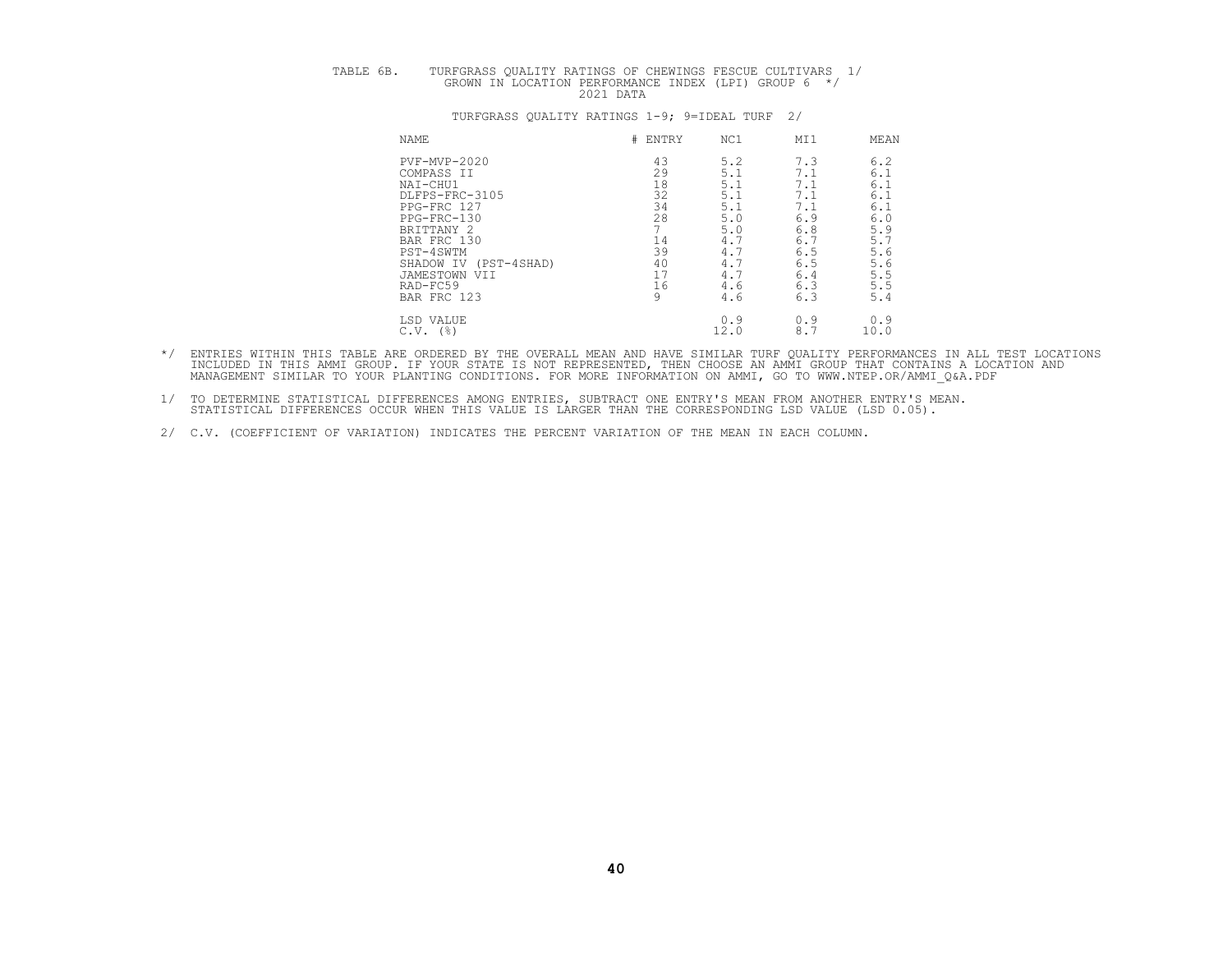# TABLE 6C. TURFGRASS QUALITY RATINGS OF STRONG CREEPING RED FESCUE CULTIVARS 1/<br>GROWN IN LOCATION PERFORMANCE INDEX (LPI) GROUP 6 \*/<br>2021 DATA

# NAME NERVET HENTRY NC1 MI1 MEAN STB1 23 5.2 7.5 6.3<br>
5Z2 7.5 6.3<br>
PPG-FRR 127<br>
PPG-FRR-134 30 5.1 7.3 6.2<br>
5Z5 24 5.0 7.1 6.1<br>
SZ5 5.1 7.1 6.1<br>
PVF-HSY+ 22 5.0 7.0 6.0 PPG-FRR 132 35 4.9 6.9 5.9<br>
RAD-FR64 11 CARDINAL II 31 4.7 6.6 5.7.6<br>
KEVIN 15 4.7 6.5 5.5<br>
FOXFIRE 2 8 4.5 6.6 5.5.6<br>
DLF-FRR-3128 26 4.6 6.5 5.5<br>
BOREAL 27 3.6 5.0 4.3 LSD VALUE 0.9 0.9 0.9 C.V. (%) 12.2 8.6 10.1

- \*/ ENTRIES WITHIN THIS TABLE ARE ORDERED BY THE OVERALL MEAN AND HAVE SIMILAR TURF QUALITY PERFORMANCES IN ALL TEST LOCATIONS<br>INCLUDED IN THIS AMMI GROUP. IF YOUR STATE IS NOT REPRESENTED, THEN CHOOSE AN AMMI GROUP THAT CO
	- 1/ TO DETERMINE STATISTICAL DIFFERENCES AMONG ENTRIES, SUBTRACT ONE ENTRY'S MEAN FROM ANOTHER ENTRY'S MEAN.<br>STATISTICAL DIFFERENCES OCCUR WHEN THIS VALUE IS LARGER THAN THE CORRESPONDING LSD VALUE (LSD 0.05).
	- 2/ C.V. (COEFFICIENT OF VARIATION) INDICATES THE PERCENT VARIATION OF THE MEAN IN EACH COLUMN.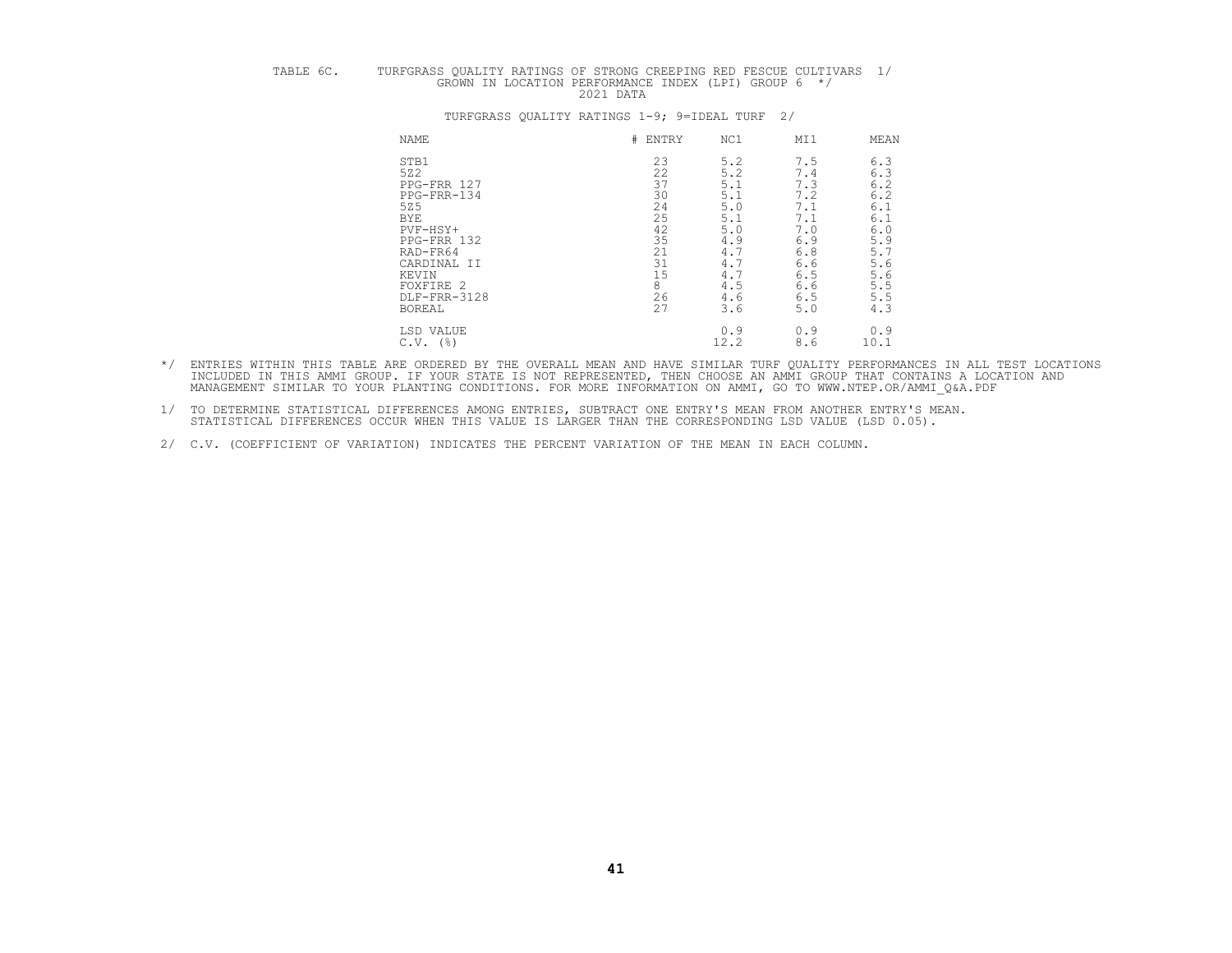# TABLE 6D. TURFGRASS QUALITY RATINGS OF HARD FESCUE CULTIVARS 1/<br>GROWN IN LOCATION PERFORMANCE INDEX (LPI) GROUP 6 \*/

| <b>NAME</b>                | #<br>ENTRY | NC1  | MI1  | MEAN |
|----------------------------|------------|------|------|------|
| DA5-RHF                    | 38         | 3.8  | 4.8  | 4.3  |
| $PVF - PDB - 2020$         | 41         | 3.7  | 4.4  | 4.1  |
| GLADIATOR                  |            | 3.4  | 3.9  | 3.7  |
| TENACIOUS<br>$(NAI-HTB2)$  | 20         | 3.4  | 4.0  | 3.7  |
| PPG-FL 128                 | 36         | 3.3  | 3.4  | 3.4  |
| DLFPS-FL-3104              |            | 3.2  | 3.5  | 3.3  |
| $(NAI-HAQ1+2)$<br>SWORD II | 19         | 3.2  | 3.4  | 3.3  |
| BAR FT 135                 | 12         | 3.1  | 3.4  | 3.2  |
| RESOLUTE                   |            | 3.0  | 3.4  | 3.2  |
| $SPHD-20$                  |            | 3.0  | 3.2  | 3.1  |
| BAR FT 132                 | 13         | 3.0  | 3.2  | 3.1  |
| LSD VALUE                  |            | 0.9  | 0.9  | 0.9  |
| C.V.<br>(%)                |            | 17.9 | 15.9 | 16.8 |

- \*/ ENTRIES WITHIN THIS TABLE ARE ORDERED BY THE OVERALL MEAN AND HAVE SIMILAR TURF QUALITY PERFORMANCES IN ALL TEST LOCATIONS<br>INCLUDED IN THIS AMMI GROUP. IF YOUR STATE IS NOT REPRESENTED, THEN CHOOSE AN AMMI GROUP THAT CO
	- 1/ TO DETERMINE STATISTICAL DIFFERENCES AMONG ENTRIES, SUBTRACT ONE ENTRY'S MEAN FROM ANOTHER ENTRY'S MEAN.<br>STATISTICAL DIFFERENCES OCCUR WHEN THIS VALUE IS LARGER THAN THE CORRESPONDING LSD VALUE (LSD 0.05).
	- 2/ C.V. (COEFFICIENT OF VARIATION) INDICATES THE PERCENT VARIATION OF THE MEAN IN EACH COLUMN.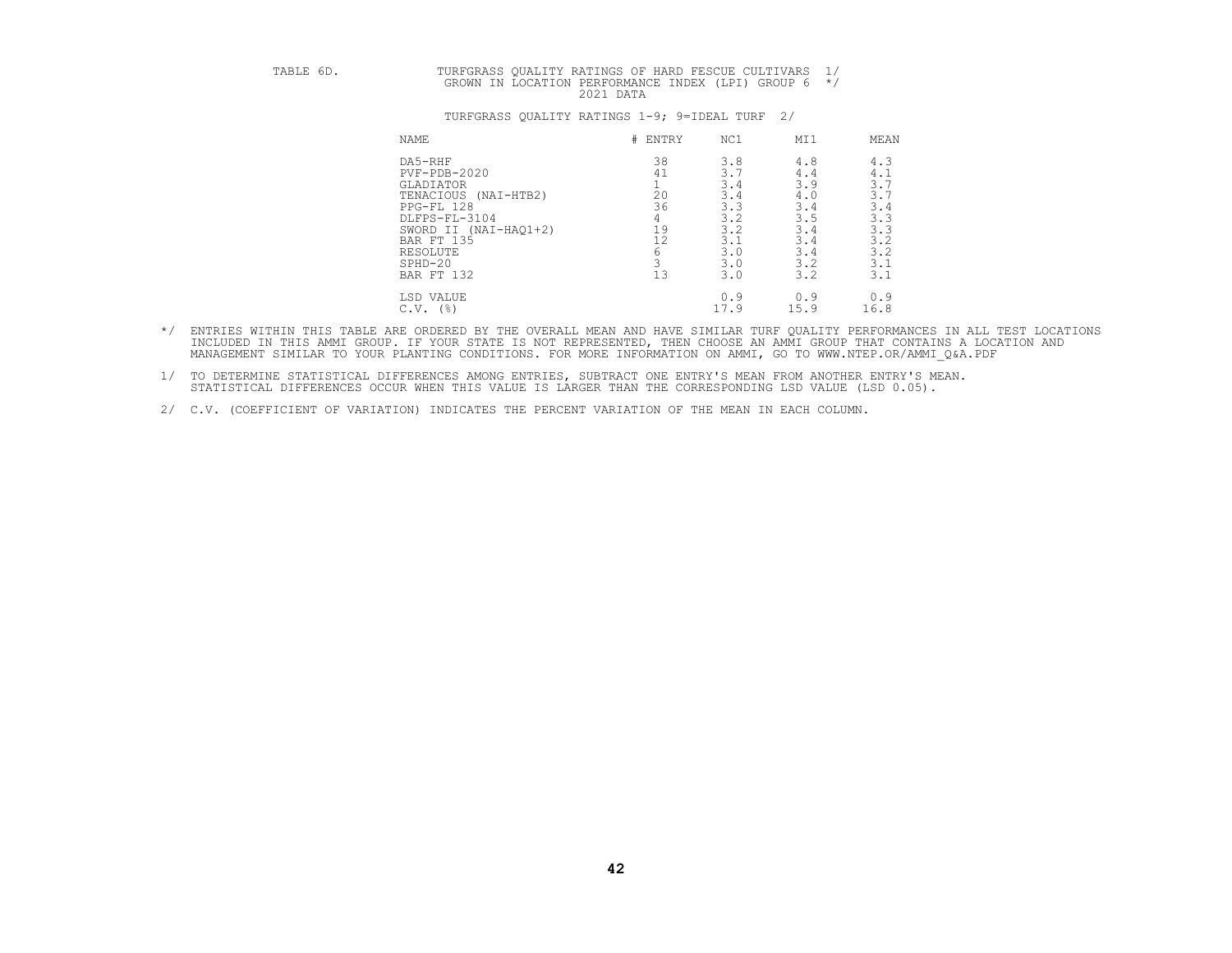# TABLE 6E. TURFGRASS QUALITY RATINGS OF SHEEP FESCUE CULTIVARS 1/<br>GROWN IN LOCATION PERFORMANCE INDEX (LPI) GROUP 6 \*/

#### TURFGRASS QUALITY RATINGS 1-9; 9=IDEAL TURF 2/

| NAME                                                    | # ENTRY  | NC1               | MI1               | MEAN                                     |
|---------------------------------------------------------|----------|-------------------|-------------------|------------------------------------------|
| BAR FO 131<br>BLUE HORNET (PPG-FO-102)<br><b>OUATRO</b> | 10<br>33 | 3.9<br>3.3<br>2.8 | 5.3<br>4.0<br>3.3 | 4.6<br>3 <sub>7</sub><br><u>.</u><br>3.0 |
| LSD VALUE<br>(%)<br>C.V.                                |          | 0.9<br>17.6       | 0.9<br>14.0       | 0.9<br>15.6                              |

- \*/ ENTRIES WITHIN THIS TABLE ARE ORDERED BY THE OVERALL MEAN AND HAVE SIMILAR TURF QUALITY PERFORMANCES IN ALL TEST LOCATIONS<br>INCLUDED IN THIS AMMI GROUP. IF YOUR STATE IS NOT REPRESENTED, THEN CHOOSE AN AMMI GROUP THAT CO
- 1/ TO DETERMINE STATISTICAL DIFFERENCES AMONG ENTRIES, SUBTRACT ONE ENTRY'S MEAN FROM ANOTHER ENTRY'S MEAN.<br>STATISTICAL DIFFERENCES OCCUR WHEN THIS VALUE IS LARGER THAN THE CORRESPONDING LSD VALUE (LSD 0.05).
- 2/ C.V. (COEFFICIENT OF VARIATION) INDICATES THE PERCENT VARIATION OF THE MEAN IN EACH COLUMN.

TABLE 6F. TURFGRASS QUALITY RATINGS OF SLENDER CREEPING RED FESCUE CULTIVARS 1/<br>GROWN IN LOCATION PERFORMANCE INDEX (LPI) GROUP 6 \*/<br>2021 DATA

| NAME                                       | # ENTRY       | NC1                | MI1        | MEAN              |
|--------------------------------------------|---------------|--------------------|------------|-------------------|
| BAR FRL 122<br>SEABREEZE GT                | <u>_</u><br>∼ | 4.5<br>4.4         | 6.2<br>6.2 | $\frac{5.3}{5.3}$ |
| LSD VALUE<br>C.V.<br>$($ $\frac{6}{6}$ $)$ |               | 0.9<br>122<br>10.Z | 0.9<br>9.5 | 0.9<br>11.0       |

- \*/ ENTRIES WITHIN THIS TABLE ARE ORDERED BY THE OVERALL MEAN AND HAVE SIMILAR TURF QUALITY PERFORMANCES IN ALL TEST LOCATIONS<br>INCLUDED IN THIS AMMI GROUP. IF YOUR STATE IS NOT REPRESENTED, THEN CHOOSE AN AMMI GROUP THAT CO
- 1/ TO DETERMINE STATISTICAL DIFFERENCES AMONG ENTRIES, SUBTRACT ONE ENTRY'S MEAN FROM ANOTHER ENTRY'S MEAN.<br>STATISTICAL DIFFERENCES OCCUR WHEN THIS VALUE IS LARGER THAN THE CORRESPONDING LSD VALUE (LSD 0.05).
- 2/ C.V. (COEFFICIENT OF VARIATION) INDICATES THE PERCENT VARIATION OF THE MEAN IN EACH COLUMN.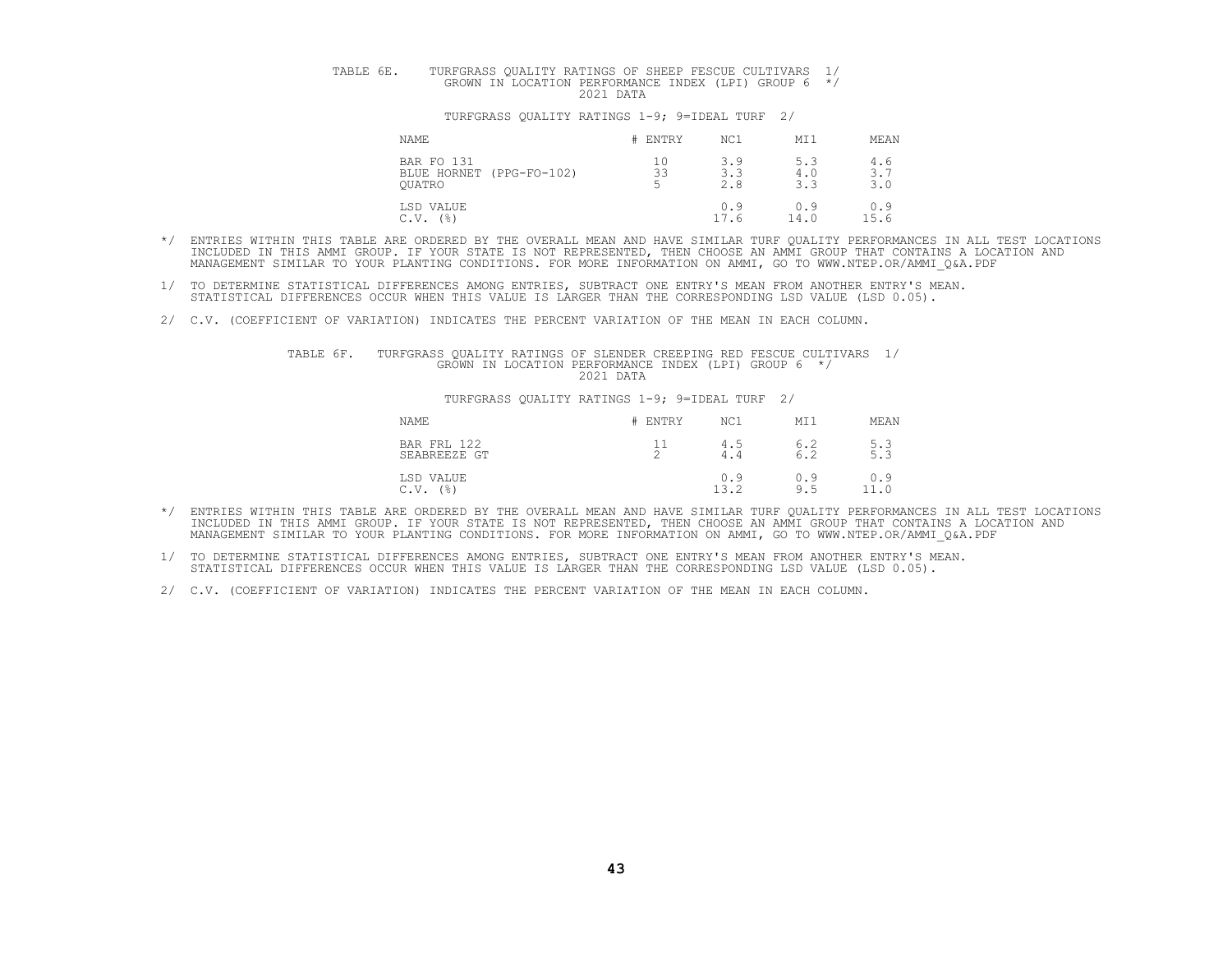# TABLE 7A. TURFGRASS QUALITY RATINGS OF FINELEAF FESCUE CULTIVARS 1/<br>GROWN IN LOCATION PERFORMANCE INDEX (LPI) GROUP 7 \*/<br>2021 DATA

| <b>NAME</b>               | # ENTRY | WI1            | UT1   | MEAN           |
|---------------------------|---------|----------------|-------|----------------|
| BRITTANY 2                |         | 6.6            | 6.5   | 6.6            |
| PPG-FRC-130               | 28      | 6.6            | 6.5   | 6.5            |
| DLFPS-FRC-3105            | 32      | 6.6            | 6.4   | 6.5            |
| NAI-CHU1                  | 18      |                | 6.5   | 6.5            |
| COMPASS II                | 29      | $6.5$<br>$6.5$ | $6.5$ | 6.5            |
| PPG-FRC 127               | 34      | 6.5            | 6.3   | $6.4$          |
| PVF-MVP-2020              | 43      | 6.4            | $6.4$ | 6.4            |
| <b>BYE</b>                | 25      | $6.4$          | 6.3   | 6.4            |
| PPG-FRR-134               | 30      | $6.4$          | 6.3   | 6.3            |
| PPG-FRR 127               | 37      | 6.3            | 6.3   | 6.3            |
| 525                       | 24      | 6.3            | 6.3   | 6.3            |
| 522                       | 22      | 6.3            | 6.3   | $6.3$<br>$6.3$ |
| PVF-HSY+                  | 42      | $6.3$          | 6.3   |                |
| RAD-FC59                  | 16      | 6.3            | 6.3   | 6.3            |
| STB1                      | 23      | 6.3            | 6.3   | 6.3            |
| JAMESTOWN VII             | 17      | 6.3            | 6.2   | $6.2$<br>$6.2$ |
| PPG-FL 128                | 36      | 6.3            | 6.1   |                |
| PST-4SWTM                 | 39      | $6.2\,$        | 6.2   | $6.2$<br>$6.2$ |
| KEVIN                     | 15      | 6.1            | $6.2$ |                |
| PPG-FRR 132               | 35      | $6.2$          | 6.1   | $6.2$<br>$6.1$ |
| CARDINAL II               | 31      | 6.1            | 6.2   |                |
| SHADOW IV (PST-4SHAD)     | 40      | 6.1            | $6.2$ | $6.1\,$        |
| BAR FRC 130               | 14      | 6.1            | 6.1   | $6.1$          |
| BAR FRC 123               | 9       | 6.1            | 6.1   | $6.1$          |
| $PVF - PDB - 2020$        | 41      | $6.2\,$        | 6.0   | $6.1$<br>$6.0$ |
| GLADIATOR                 |         | 6.0            | $6.0$ |                |
| DLFPS-FL-3104             | 4       | 6.1            | 5.9   | $6.0$          |
| BAR FRL 122               | 11      | 6.0            | $6.0$ | 6.0            |
| DA5-RHF                   | 38      | 6.0            | 5.9   | $6.0$          |
| TENACIOUS<br>$(NAI-HTB2)$ | 20      | 6.1            | 5.8   | $6.0$          |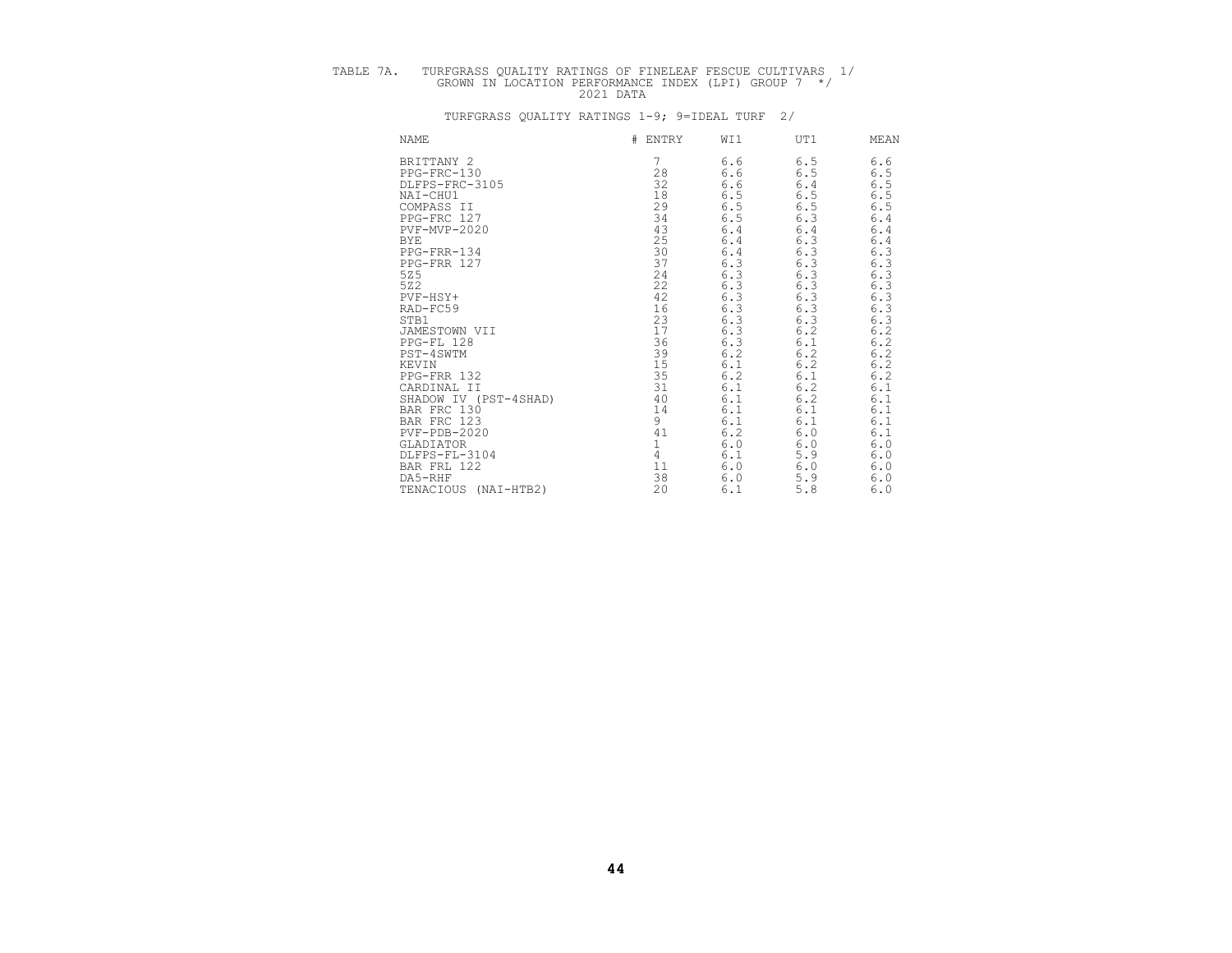| TABLE 7A. | TURFGRASS OUALITY RATINGS OF FINELEAF FESCUE CULTIVARS 1/         |
|-----------|-------------------------------------------------------------------|
| (CONT'D)  | GROWN IN LOCATION PERFORMANCE INDEX (LPI) GROUP 7 */<br>2021 DATA |

| NAME                          | # ENTRY | WI1 | UT1 | MEAN |
|-------------------------------|---------|-----|-----|------|
| SWORD II (NAI-HAQ1+2)         | 19      | 6.0 | 5.9 | 6.0  |
| DLF-FRR-3128                  | 26      | 5.9 | 6.0 | 5.9  |
| SEABREEZE GT                  |         | 5.9 | 5.9 | 5.9  |
| RAD-FR64                      | 21      | 5.8 | 5.9 | 5.9  |
| BAR FT 135                    | 12      | 5.9 | 5.7 | 5.8  |
| SPHD-20                       |         | 5.9 | 5.  | 5.8  |
| BAR FT 132                    | 13      | 5.8 | 5.  | 5.8  |
| RESOLUTE                      | 'n      | 5.8 | 5.7 | 5.8  |
| BAR FO 131                    | 10      | 5.  | 5.7 | 5.7  |
| FOXFIRE 2                     | 8       | 5.1 | 5.7 | 5.7  |
| BLUE HORNET<br>$(PPG-FO-102)$ | 33      | 5.1 | 5.6 | 5.7  |
| <b>OUATRO</b>                 |         | 5.4 | 5.4 | 5.4  |
| <b>BOREAL</b>                 | 27      | 5.2 | 5.4 | 5.3  |
| LSD VALUE                     |         | 0.9 | 0.9 | 0.9  |
| $C.V.$ (%)                    |         | 9.6 | 9.6 | 9.6  |

- \*/ ENTRIES WITHIN THIS TABLE ARE ORDERED BY THE OVERALL MEAN AND HAVE SIMILAR TURF QUALITY PERFORMANCES IN ALL TEST LOCATIONS<br>INCLUDED IN THIS AMMI GROUP. IF YOUR STATE IS NOT REPRESENTED, THEN CHOOSE AN AMMI GROUP THAT CO MANAGEMENT SIMILAR TO YOUR PLANTING CONDITIONS. FOR MORE INFORMATION ON AMMI, GO TO WWW.NTEP.OR/AMMI\_Q&A.PDF
- 1/ TO DETERMINE STATISTICAL DIFFERENCES AMONG ENTRIES, SUBTRACT ONE ENTRY'S MEAN FROM ANOTHER ENTRY'S MEAN.<br>STATISTICAL DIFFERENCES OCCUR WHEN THIS VALUE IS LARGER THAN THE CORRESPONDING LSD VALUE (LSD 0.05).
- 2/ C.V. (COEFFICIENT OF VARIATION) INDICATES THE PERCENT VARIATION OF THE MEAN IN EACH COLUMN.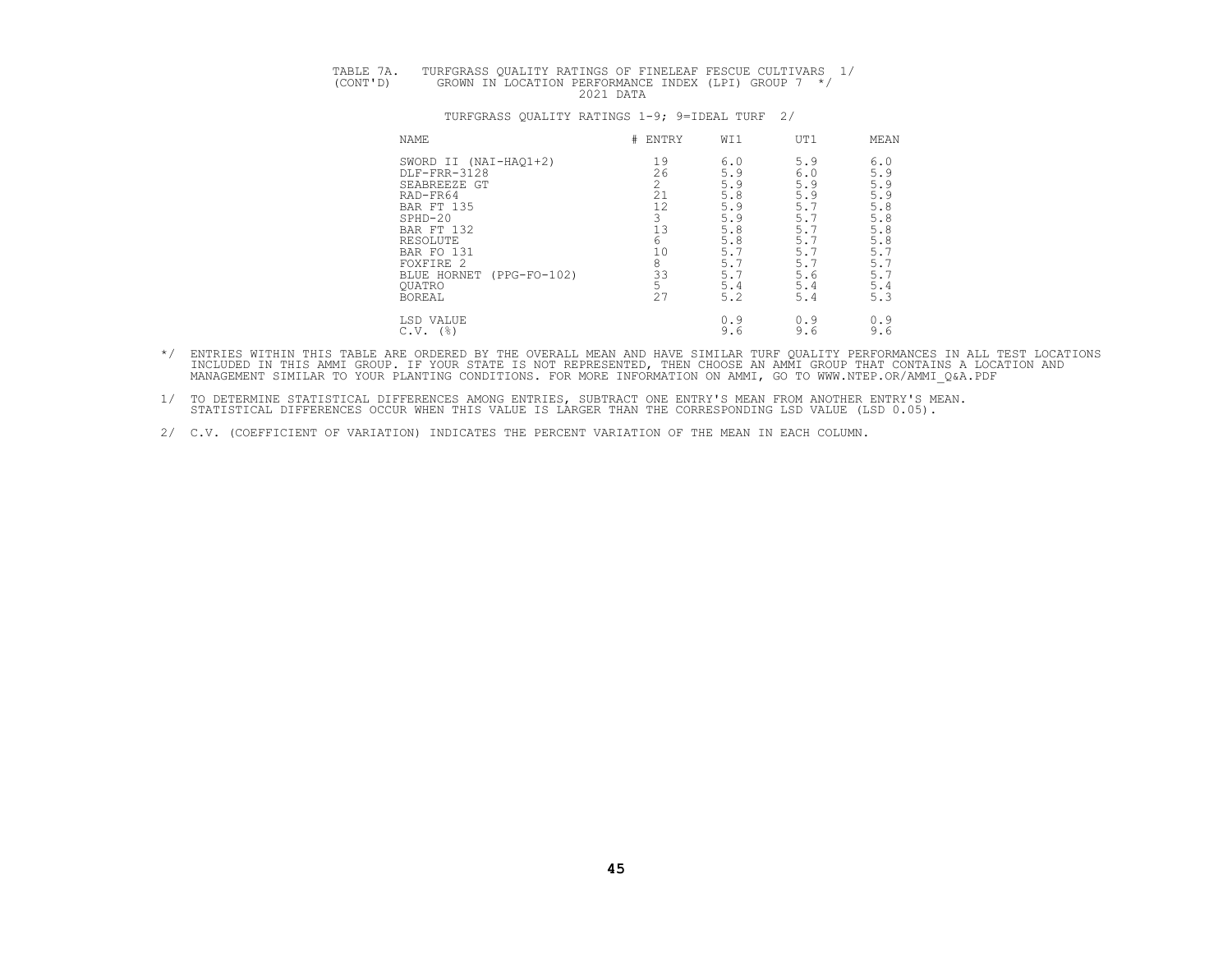# TABLE 7B. TURFGRASS QUALITY RATINGS OF CHEWINGS FESCUE CULTIVARS 1/<br>GROWN IN LOCATION PERFORMANCE INDEX (LPI) GROUP 7 \*/<br>2021 DATA

| <b>NAME</b>              | # ENTRY | WI1 | UT1 | MEAN |
|--------------------------|---------|-----|-----|------|
| BRITTANY 2               |         | 6.6 | 6.5 | 6.6  |
| PPG-FRC-130              | 28      | 6.6 | 6.5 | 6.5  |
| DLFPS-FRC-3105           | 32      | 6.6 | 6.4 | 6.5  |
| NAI-CHU1                 | 18      | 6.5 | 6.5 | 6.5  |
| COMPASS II               | 29      | 6.5 | 6.5 | 6.5  |
| PPG-FRC 127              | 34      | 6.5 | 6.3 | 6.4  |
| PVF-MVP-2020             | 43      | 6.4 | 6.4 | 6.4  |
| RAD-FC59                 | 16      | 6.3 | 6.3 | 6.3  |
| JAMESTOWN VII            | 17      | 6.3 | 6.2 | 6.2  |
| PST-4SWTM                | 39      | 6.2 | 6.2 | 6.2  |
| (PST-4SHAD)<br>SHADOW IV | 40      | 6.1 | 6.2 | 6.1  |
| BAR FRC 130              | 14      | 6.1 | 6.1 | 6.1  |
| BAR FRC 123              | 9       | 6.1 | 6.1 | 6.1  |
| LSD VALUE                |         | 0.9 | 0.9 | 0.9  |
| $C.V.$ (%)               |         | 9.2 | 9.3 | 9.2  |

- \*/ ENTRIES WITHIN THIS TABLE ARE ORDERED BY THE OVERALL MEAN AND HAVE SIMILAR TURF QUALITY PERFORMANCES IN ALL TEST LOCATIONS<br>INCLUDED IN THIS AMMI GROUP. IF YOUR STATE IS NOT REPRESENTED, THEN CHOOSE AN AMMI GROUP THAT CO
- 1/ TO DETERMINE STATISTICAL DIFFERENCES AMONG ENTRIES, SUBTRACT ONE ENTRY'S MEAN FROM ANOTHER ENTRY'S MEAN.<br>STATISTICAL DIFFERENCES OCCUR WHEN THIS VALUE IS LARGER THAN THE CORRESPONDING LSD VALUE (LSD 0.05).
- 2/ C.V. (COEFFICIENT OF VARIATION) INDICATES THE PERCENT VARIATION OF THE MEAN IN EACH COLUMN.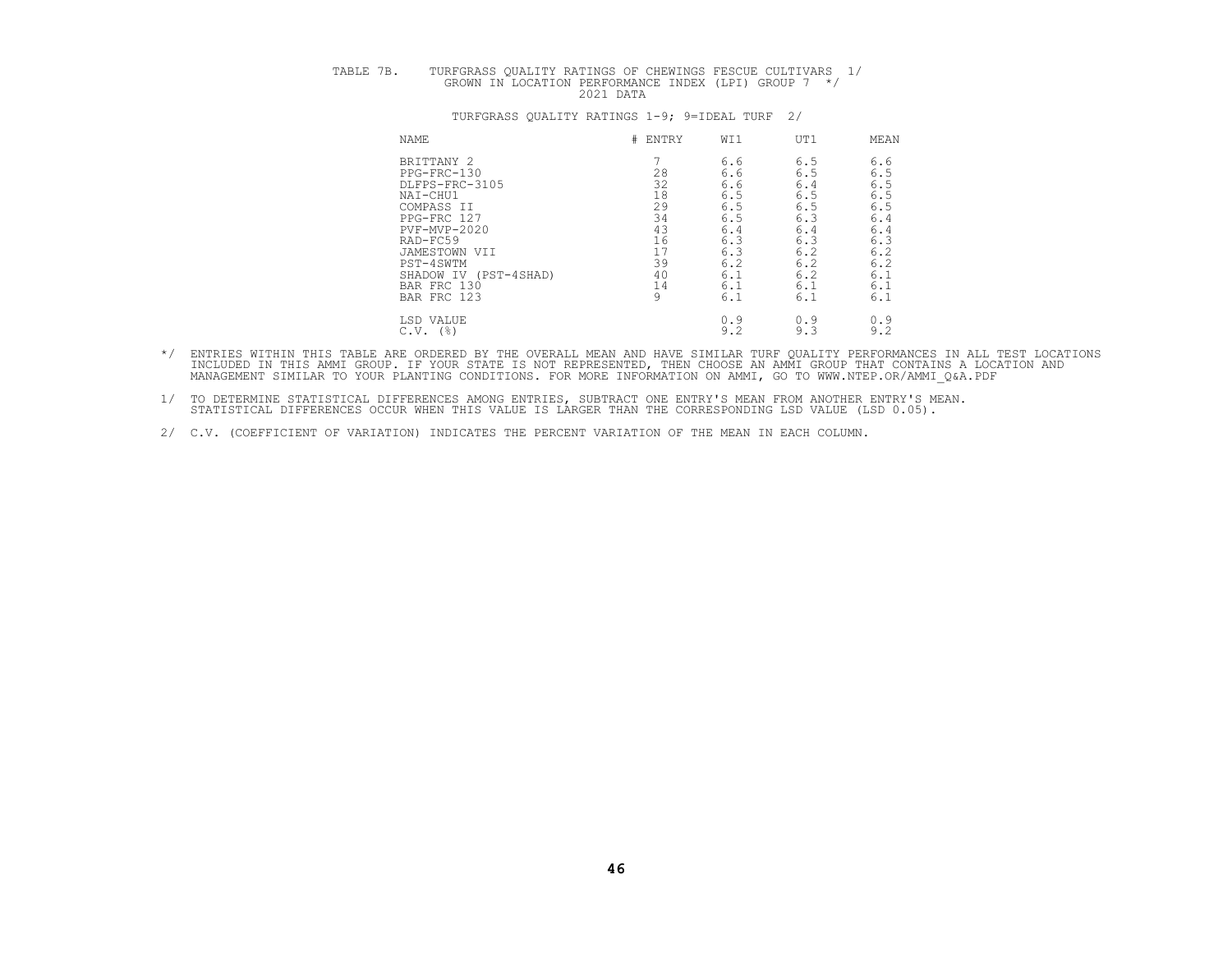# TABLE 7C. TURFGRASS QUALITY RATINGS OF STRONG CREEPING RED FESCUE CULTIVARS 1/<br>GROWN IN LOCATION PERFORMANCE INDEX (LPI) GROUP 7 \*/<br>2021 DATA

# NAME NERVET FRAME A LIGATION OF THE MEAN WALL TO MEAN BYE 25 6.4 6.3 6.4 PPG-FRR-134 30 6.4 6.3 6.3 PPG-FRR 127 37 6.3 6.3 6.3 5Z5 24 6.3 6.3 6.3 5Z2 22 6.3 6.3 6.3 PVF-HSY+ 42 6.3 6.3 6.3 STB1 23 6.3 6.3 6.3 KEVIN 15 6.1 6.2 6.2 PPG-FRR 132 35 6.2 6.1 6.2 CARDINAL II 31 6.1 6.2 6.1 DLF-FRR-3128 26 5.9 6.0 5.9 RAD-FR64 21 5.8 5.9 5.9 FOXFIRE 2 8 5.7 5.7 5.7 BOREAL 27 5.2 5.4 5.3 LSD VALUE 0.9 0.9 0.9 C.V. (%) 9.6 9.6 9.6

- \*/ ENTRIES WITHIN THIS TABLE ARE ORDERED BY THE OVERALL MEAN AND HAVE SIMILAR TURF QUALITY PERFORMANCES IN ALL TEST LOCATIONS<br>INCLUDED IN THIS AMMI GROUP. IF YOUR STATE IS NOT REPRESENTED, THEN CHOOSE AN AMMI GROUP THAT CO
	- 1/ TO DETERMINE STATISTICAL DIFFERENCES AMONG ENTRIES, SUBTRACT ONE ENTRY'S MEAN FROM ANOTHER ENTRY'S MEAN.<br>STATISTICAL DIFFERENCES OCCUR WHEN THIS VALUE IS LARGER THAN THE CORRESPONDING LSD VALUE (LSD 0.05).
	- 2/ C.V. (COEFFICIENT OF VARIATION) INDICATES THE PERCENT VARIATION OF THE MEAN IN EACH COLUMN.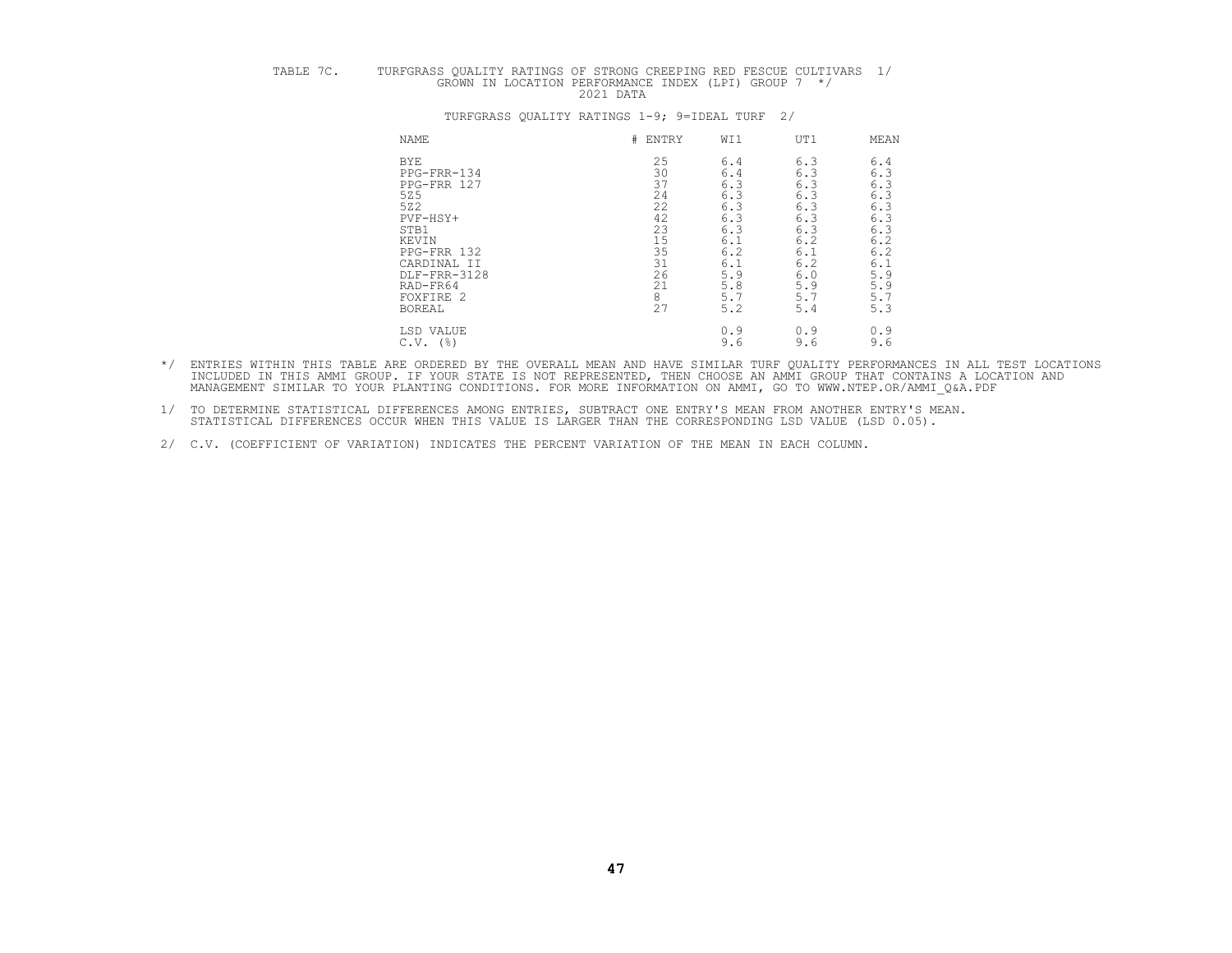# TABLE 7D. TURFGRASS QUALITY RATINGS OF HARD FESCUE CULTIVARS 1/<br>GROWN IN LOCATION PERFORMANCE INDEX (LPI) GROUP 7 \*/

| <b>NAME</b>                                                                                                                                                                    | # ENTRY                                | WI1                                                                       | UT1                                                                      | MEAN                                                                      |
|--------------------------------------------------------------------------------------------------------------------------------------------------------------------------------|----------------------------------------|---------------------------------------------------------------------------|--------------------------------------------------------------------------|---------------------------------------------------------------------------|
| PPG-FL 128<br>PVF-PDB-2020<br>GLADIATOR<br>DLFPS-FL-3104<br>DA5-RHF<br>TENACIOUS<br>$(NAI-HTB2)$<br>SWORD II (NAI-HAQ1+2)<br>BAR FT 135<br>$SPHD-20$<br>BAR FT 132<br>RESOLUTE | 36<br>41<br>38<br>20<br>19<br>12<br>13 | 6.3<br>6.2<br>6.0<br>6.1<br>6.0<br>6.1<br>6.0<br>5.9<br>5.9<br>5.8<br>5.8 | 6.1<br>6.0<br>6.0<br>5.9<br>5.9<br>5.8<br>5.9<br>5.7<br>5.<br>5.7<br>5.7 | 6.2<br>6.1<br>6.0<br>6.0<br>6.0<br>6.0<br>6.0<br>5.8<br>5.8<br>5.8<br>5.8 |
| LSD VALUE                                                                                                                                                                      | b                                      | 0.9<br>9.7                                                                | 0.9                                                                      | 0.9<br>9.9                                                                |
| (응)<br>C.V.                                                                                                                                                                    |                                        |                                                                           | 10.0                                                                     |                                                                           |

- \*/ ENTRIES WITHIN THIS TABLE ARE ORDERED BY THE OVERALL MEAN AND HAVE SIMILAR TURF QUALITY PERFORMANCES IN ALL TEST LOCATIONS<br>INCLUDED IN THIS AMMI GROUP. IF YOUR STATE IS NOT REPRESENTED, THEN CHOOSE AN AMMI GROUP THAT CO
- 1/ TO DETERMINE STATISTICAL DIFFERENCES AMONG ENTRIES, SUBTRACT ONE ENTRY'S MEAN FROM ANOTHER ENTRY'S MEAN.<br>STATISTICAL DIFFERENCES OCCUR WHEN THIS VALUE IS LARGER THAN THE CORRESPONDING LSD VALUE (LSD 0.05).
- 2/ C.V. (COEFFICIENT OF VARIATION) INDICATES THE PERCENT VARIATION OF THE MEAN IN EACH COLUMN.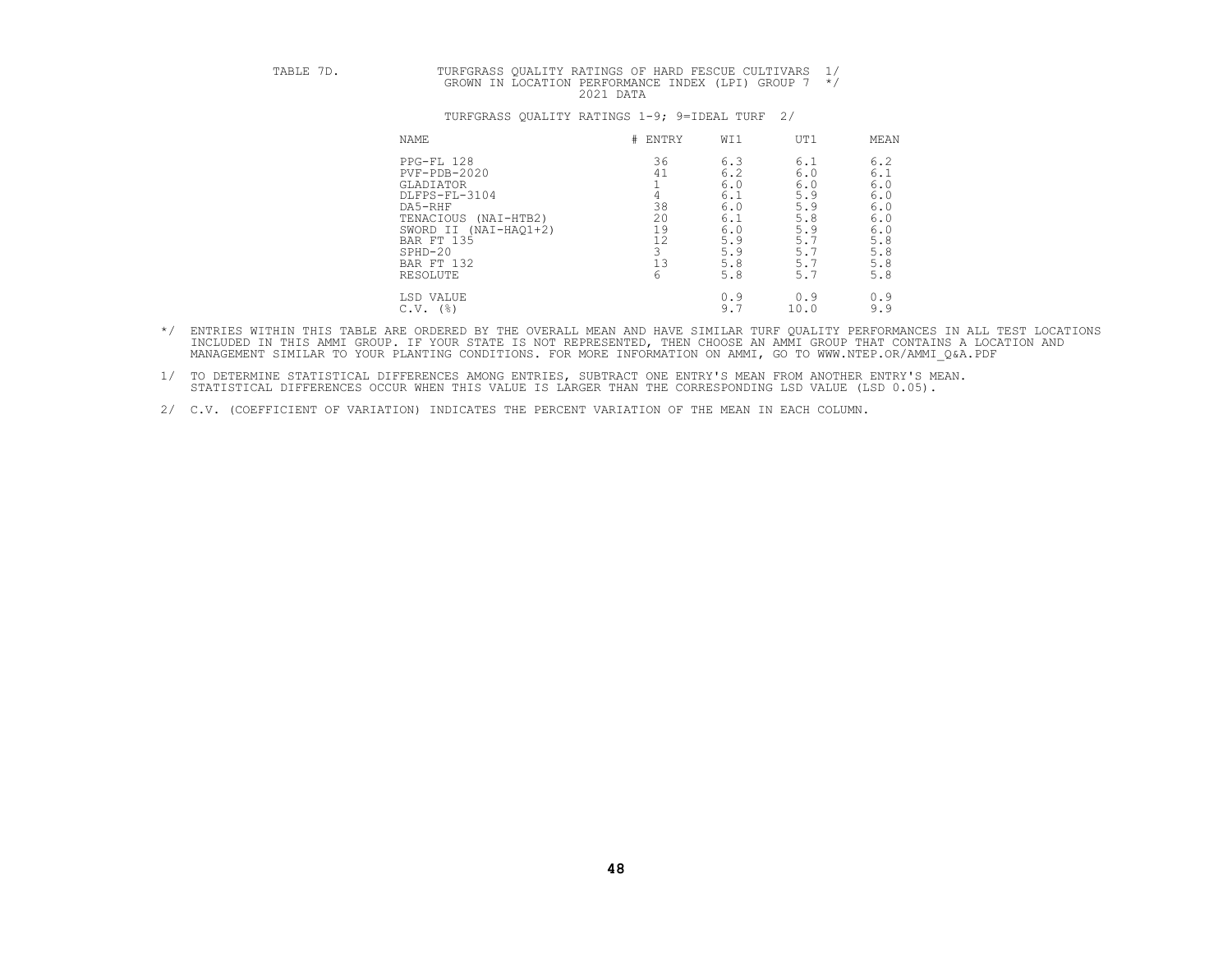## TABLE 7E. TURFGRASS QUALITY RATINGS OF SHEEP FESCUE CULTIVARS 1/<br>GROWN IN LOCATION PERFORMANCE INDEX (LPI) GROUP 7 \*/

#### TURFGRASS QUALITY RATINGS 1-9; 9=IDEAL TURF 2/

| NAME                                                    | # ENTRY  | WI1             | UT1              | MEAN                                           |
|---------------------------------------------------------|----------|-----------------|------------------|------------------------------------------------|
| BAR FO 131<br>BLUE HORNET (PPG-FO-102)<br><b>OUATRO</b> | 10<br>33 | 5.<br>5.<br>5.4 | 5.<br>5.6<br>5.4 | Б.<br>$\overline{\phantom{a}}$ .<br>5.7<br>5.4 |
| LSD VALUE<br>(%)<br>C.V.                                |          | 0.9<br>10.5     | 0.9<br>10.5      | 0.9<br>10.5                                    |

- \*/ ENTRIES WITHIN THIS TABLE ARE ORDERED BY THE OVERALL MEAN AND HAVE SIMILAR TURF QUALITY PERFORMANCES IN ALL TEST LOCATIONS<br>INCLUDED IN THIS AMMI GROUP. IF YOUR STATE IS NOT REPRESENTED, THEN CHOOSE AN AMMI GROUP THAT CO
- 1/ TO DETERMINE STATISTICAL DIFFERENCES AMONG ENTRIES, SUBTRACT ONE ENTRY'S MEAN FROM ANOTHER ENTRY'S MEAN.<br>STATISTICAL DIFFERENCES OCCUR WHEN THIS VALUE IS LARGER THAN THE CORRESPONDING LSD VALUE (LSD 0.05).
- 2/ C.V. (COEFFICIENT OF VARIATION) INDICATES THE PERCENT VARIATION OF THE MEAN IN EACH COLUMN.

## TABLE 7F. TURFGRASS QUALITY RATINGS OF SLENDER CREEPING RED FESCUE CULTIVARS 1/<br>GROWN IN LOCATION PERFORMANCE INDEX (LPI) GROUP 7 \*/<br>2021 DATA

| NAME                                       | ENTRY                | WI1        | UT1        | MEAN         |
|--------------------------------------------|----------------------|------------|------------|--------------|
| BAR FRL 122<br>SEABREEZE GT                | <u>_</u><br><u>_</u> | 6.0<br>5.9 | 6.0<br>5.9 | $6.0$<br>5.9 |
| LSD VALUE<br>$($ $\frac{6}{3}$ $)$<br>C.V. |                      | 0.9<br>9.9 | 0.9<br>9.8 | 0.9<br>9.8   |

- \*/ ENTRIES WITHIN THIS TABLE ARE ORDERED BY THE OVERALL MEAN AND HAVE SIMILAR TURF QUALITY PERFORMANCES IN ALL TEST LOCATIONS<br>INCLUDED IN THIS AMMI GROUP. IF YOUR STATE IS NOT REPRESENTED, THEN CHOOSE AN AMMI GROUP THAT CO
- 1/ TO DETERMINE STATISTICAL DIFFERENCES AMONG ENTRIES, SUBTRACT ONE ENTRY'S MEAN FROM ANOTHER ENTRY'S MEAN.<br>STATISTICAL DIFFERENCES OCCUR WHEN THIS VALUE IS LARGER THAN THE CORRESPONDING LSD VALUE (LSD 0.05).
- 2/ C.V. (COEFFICIENT OF VARIATION) INDICATES THE PERCENT VARIATION OF THE MEAN IN EACH COLUMN.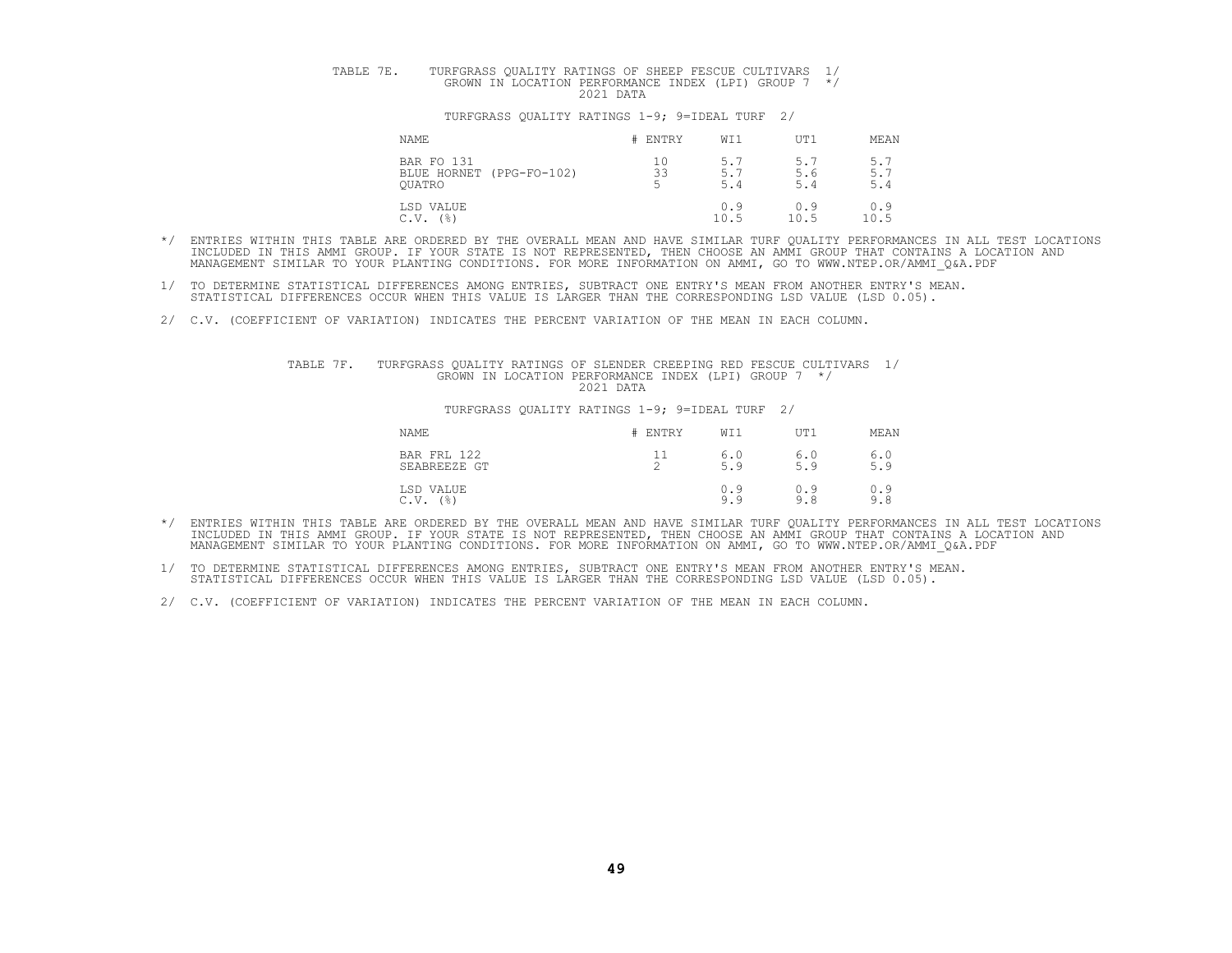# TABLE 8A. MEAN TURFGRASS QUALITY AND OTHER RATINGS OF FINELEAF FESCUE CULTIVARS GROWN ON A FAIRWAY AT ST. PAUL, MN 1/<br>2021 DATA TURFGRASS QUALITY AND OTHER RATINGS 1-9; 9=BEST 2/

|                                                                                                                                                                                                                                                                                                       | GENETIC        | FALL    | PERCENT GROUND |      |      |            | QUALITY RATINGS |      |       |                                                                    |
|-------------------------------------------------------------------------------------------------------------------------------------------------------------------------------------------------------------------------------------------------------------------------------------------------------|----------------|---------|----------------|------|------|------------|-----------------|------|-------|--------------------------------------------------------------------|
| <b>NAME</b>                                                                                                                                                                                                                                                                                           | COLOR          | DENSITY | COVER FALL     | MAY  | JUN  | <b>JUL</b> | AUG             | SEP  | OCT   | MEAN                                                               |
| PPG-FRC 127<br>PPG-FRC 127<br>BAR FRC 130<br>SINTTANY 2<br>NAI-CHU1<br>SWORD II (NAI-HAQ1+2)<br>4.3<br>DLFPS-FRC-3105<br>PDG-FRC-130<br>PPG-FRC-130<br>PPG-FRC-130<br>PPG-FRC-130<br>SEABREEZE GT<br>5.0<br>DRR FRL 122<br>3.0<br>GLADIATOR<br>BAR FRL 128<br>5.0<br>SEABREEZE GT                     | 4.0            | 6.0     | 83.7           | 7.3  | 8.3  | 7.0        | 6.3             | 6.3  | 6.3   | 6.9                                                                |
|                                                                                                                                                                                                                                                                                                       |                | 5.0     | 70.3           | 7.7  | 7.7  | 6.7        | 6.3             | 7.0  | 5.7   | 6.8                                                                |
|                                                                                                                                                                                                                                                                                                       |                | 6.0     | 82.3           | 8.0  | 7.7  | 6.3        | 6.3             | 5.7  | 6.0   | 6.7                                                                |
|                                                                                                                                                                                                                                                                                                       |                | 6.0     | 83.0           | 7.3  | 7.3  | 6.7        | 6.0             | 6.0  | 6.7   | 6.7                                                                |
|                                                                                                                                                                                                                                                                                                       |                | 6.0     | 83.3           | 6.3  | 7.0  | 7.0        | 7.0             | 6.7  | 6.0   | 6.7                                                                |
|                                                                                                                                                                                                                                                                                                       |                | 5.7     | 78.0           | 6.7  | 8.0  | 6.3        | 6.3             | 6.0  | 5.3   | 6.4                                                                |
|                                                                                                                                                                                                                                                                                                       |                | 6.0     | 82.7           | 6.7  | 7.3  | 6.0        | 6.3             | 6.0  | 6.3   | $6.4$                                                              |
|                                                                                                                                                                                                                                                                                                       |                | 6.0     | 75.7           | 7.0  | 7.3  | 6.3        | 5.7             | 5.7  | $5.7$ |                                                                    |
|                                                                                                                                                                                                                                                                                                       |                | 6.0     | 86.7           | 5.7  | 6.3  | 6.7        | 6.0             | 6.3  | 6.7   | $6.3$<br>$6.3$<br>$6.3$                                            |
|                                                                                                                                                                                                                                                                                                       |                | 6.0     | 86.7           | 7.3  | 6.0  | 6.3        | 6.0             | 6.0  | 6.0   |                                                                    |
|                                                                                                                                                                                                                                                                                                       |                | 6.3     | 89.3           | 6.0  | 7.0  | 6.7        | 6.0             | 6.0  | 5.7   |                                                                    |
|                                                                                                                                                                                                                                                                                                       |                | 5.7     | 82.0           | 5.7  | 7.0  | 6.3        | 6.3             | 6.0  | 6.0   | $6.2$<br>$6.2$<br>$6.2$<br>$6.2$                                   |
|                                                                                                                                                                                                                                                                                                       |                | 6.0     | 88.7           | 5.7  | 6.3  | 6.0        | 6.3             | 6.0  | 6.7   |                                                                    |
|                                                                                                                                                                                                                                                                                                       |                | 6.0     | 87.7           | 5.3  | 6.3  | 6.7        | 6.7             | 5.7  | 6.3   |                                                                    |
|                                                                                                                                                                                                                                                                                                       |                | 6.0     | 76.7           | 6.7  | 6.3  | 6.0        | 5.7             | 5.7  | 6.0   | $6.1$                                                              |
|                                                                                                                                                                                                                                                                                                       |                | 6.0     | 88.7           | 4.7  | 5.7  | 7.0        | 6.0             | 6.3  | 6.7   | $6.1$                                                              |
|                                                                                                                                                                                                                                                                                                       |                | 5.7     | 78.0           | 6.0  | 6.3  | 6.0        | 6.0             | 5.7  | 5.3   |                                                                    |
|                                                                                                                                                                                                                                                                                                       |                | 6.0     | 82.3           | 6.0  | 6.0  | 6.0        | 5.7             | 5.7  | 6.0   |                                                                    |
|                                                                                                                                                                                                                                                                                                       |                | 6.3     | 86.0           | 5.0  | 6.3  | 6.3        | 5.7             | 5.7  | 5.7   | $5.9$<br>$5.9$<br>$5.8$<br>$5.7$                                   |
|                                                                                                                                                                                                                                                                                                       |                | 6.0     | 77.0           | 7.0  | 6.0  | 6.0        | 5.0             | 5.3  | 5.0   |                                                                    |
|                                                                                                                                                                                                                                                                                                       |                | 6.0     | 88.7           | 5.0  | 6.3  | 6.0        | 6.0             | 5.7  | 5.3   | $5.7\,$                                                            |
|                                                                                                                                                                                                                                                                                                       |                | 6.0     | 79.0           | 6.0  | 6.0  | 5.7        | 5.0             | 5.7  | 5.3   | 5.6                                                                |
|                                                                                                                                                                                                                                                                                                       |                | 4.7     | 75.7           | 6.0  | 5.0  | 5.0        | 6.0             | 6.0  | 5.7   |                                                                    |
|                                                                                                                                                                                                                                                                                                       |                | 6.0     | 84.3           | 4.3  | 5.3  | 6.3        | 5.7             | 5.7  | 5.7   | $\frac{5.6}{5.5}$<br>5.4                                           |
|                                                                                                                                                                                                                                                                                                       |                | 5.7     | 79.0           | 6.3  | 5.0  | 5.7        | 5.3             | 5.0  | 5.3   |                                                                    |
|                                                                                                                                                                                                                                                                                                       |                | 5.0     | 78.3           | 7.0  | 6.3  | 5.7        | 5.0             | 4.7  | 4.0   | 5.4                                                                |
|                                                                                                                                                                                                                                                                                                       |                | 6.0     | 80.0           | 5.3  | 6.3  | 5.3        | 5.0             | 5.0  | 5.3   | 5.4                                                                |
|                                                                                                                                                                                                                                                                                                       |                | 4.0     | 78.0           | 5.3  | 5.7  | 5.3        | 5.3             | 5.3  | 5.0   | 5.3                                                                |
|                                                                                                                                                                                                                                                                                                       |                | 6.0     | 78.7           | 5.7  | 5.3  | 5.0        | 4.7             | 5.3  | 5.3   | 5.2                                                                |
|                                                                                                                                                                                                                                                                                                       |                | 6.0     | 89.3           | 5.0  | 5.0  | 5.3        | 5.0             | 4.7  | 5.7   | 5.1                                                                |
|                                                                                                                                                                                                                                                                                                       |                | 5.7     | 73.3           | 5.3  | 5.0  | 5.0        | 5.0             | 5.3  | 5.0   |                                                                    |
|                                                                                                                                                                                                                                                                                                       |                | 6.0     | 71.7           | 6.0  | 4.7  | 5.0        | 5.3             | 5.0  | 4.3   |                                                                    |
|                                                                                                                                                                                                                                                                                                       |                | 6.0     | 63.3           | 5.0  | 5.7  | 5.3        | 5.0             | 4.7  | 4.3   | $\begin{array}{c} 5 \cdot 1 \\ 5 \cdot 1 \\ 5 \cdot 0 \end{array}$ |
|                                                                                                                                                                                                                                                                                                       |                | 6.0     | 72.7           | 5.3  | 4.7  | 4.7        | 5.0             | 5.3  | 5.0   | 5.0                                                                |
| 525 5.0<br>PST-4SWTM 4.3<br>RAD-FC59 4.3<br>PPG-FRR-134 7.7<br>PPG-FRR-134 7.3<br>BLUE HORNET (PPG-FO-102) 7.3<br>DPG-FRR 127 5.3<br>PVF-HSY+ 5.0<br>BAR FO 131 5.7<br>ERR FO 131 5.7<br>FRR FT 135 6.7<br>PPG-FRR 132 5.0<br>PPG-FRR 132 5.0<br>DLF-FRR<br>$6.7$<br>$7.0$<br>$5.0$<br>$5.3$<br>$6.3$ |                | 5.7     | 79.3           | 4.3  | 5.0  | 4.7        | 4.7             | 4.7  | 4.7   | 4.7                                                                |
|                                                                                                                                                                                                                                                                                                       |                | 6.0     | 69.7           | 6.3  | 5.0  | 4.0        | 4.7             | 4.0  | 4.3   | 4.7                                                                |
|                                                                                                                                                                                                                                                                                                       |                | 5.7     | 66.7           | 4.7  | 5.0  | 4.3        | 4.3             | 4.7  | 4.3   | 4.6                                                                |
| QUATRO                                                                                                                                                                                                                                                                                                |                | 6.3     | 88.7           | 4.3  | 4.7  | 4.7        | 4.3             | 4.3  | 5.0   |                                                                    |
| 522                                                                                                                                                                                                                                                                                                   | $6.0$<br>$5.3$ | 6.0     | 74.7           | 4.7  | 5.0  | 4.7        | 4.3             | 4.3  | 4.0   | $\frac{4.6}{4.5}$                                                  |
| BAR FT 132                                                                                                                                                                                                                                                                                            | $5.3$<br>7.0   | 6.0     | 79.0           | 5.0  | 5.0  | 4.3        | 4.0             | 4.0  | 3.7   | 4.3                                                                |
| FOXFIRE 2                                                                                                                                                                                                                                                                                             | 5.0            | 6.0     | 76.0           | 4.7  | 4.3  | 4.3        | 4.0             | 4.0  | 4.7   |                                                                    |
| CARDINAL II                                                                                                                                                                                                                                                                                           | 7.3            | 6.0     | 71.7           | 4.7  | 4.0  | 3.7        | 4.3             | 4.7  | 4.0   | $\frac{4 \cdot 3}{4 \cdot 2}$                                      |
| <b>BOREAL</b>                                                                                                                                                                                                                                                                                         | 2.0            | 4.0     | 48.0           | 5.0  | 3.3  | 3.7        | 3.0             | 2.7  | 2.3   | 3.3                                                                |
|                                                                                                                                                                                                                                                                                                       |                |         |                |      |      |            |                 |      |       |                                                                    |
| LSD VALUE                                                                                                                                                                                                                                                                                             | 1.1            | 1.0     | 8.1            | 1.4  | 1.0  | 1.0        | 1.1             | 0.9  | 1.1   | 0.7                                                                |
| $C.V.$ (%)                                                                                                                                                                                                                                                                                            | 13.8           | 9.1     | 6.6            | 14.6 | 11.0 | 11.1       | 12.6            | 11.1 | 13.2  | 8.4                                                                |

1/ TO DETERMINE STATISTICAL DIFFERENCES AMONG ENTRIES, SUBTRACT ONE ENTRY'S MEAN FROM ANOTHER ENTRY'S MEAN.<br>STATISTICAL DIFFERENCES OCCUR WHEN THIS VALUE IS LARGER THAN THE CORRESPONDING LSD VALUE (LSD 0.05).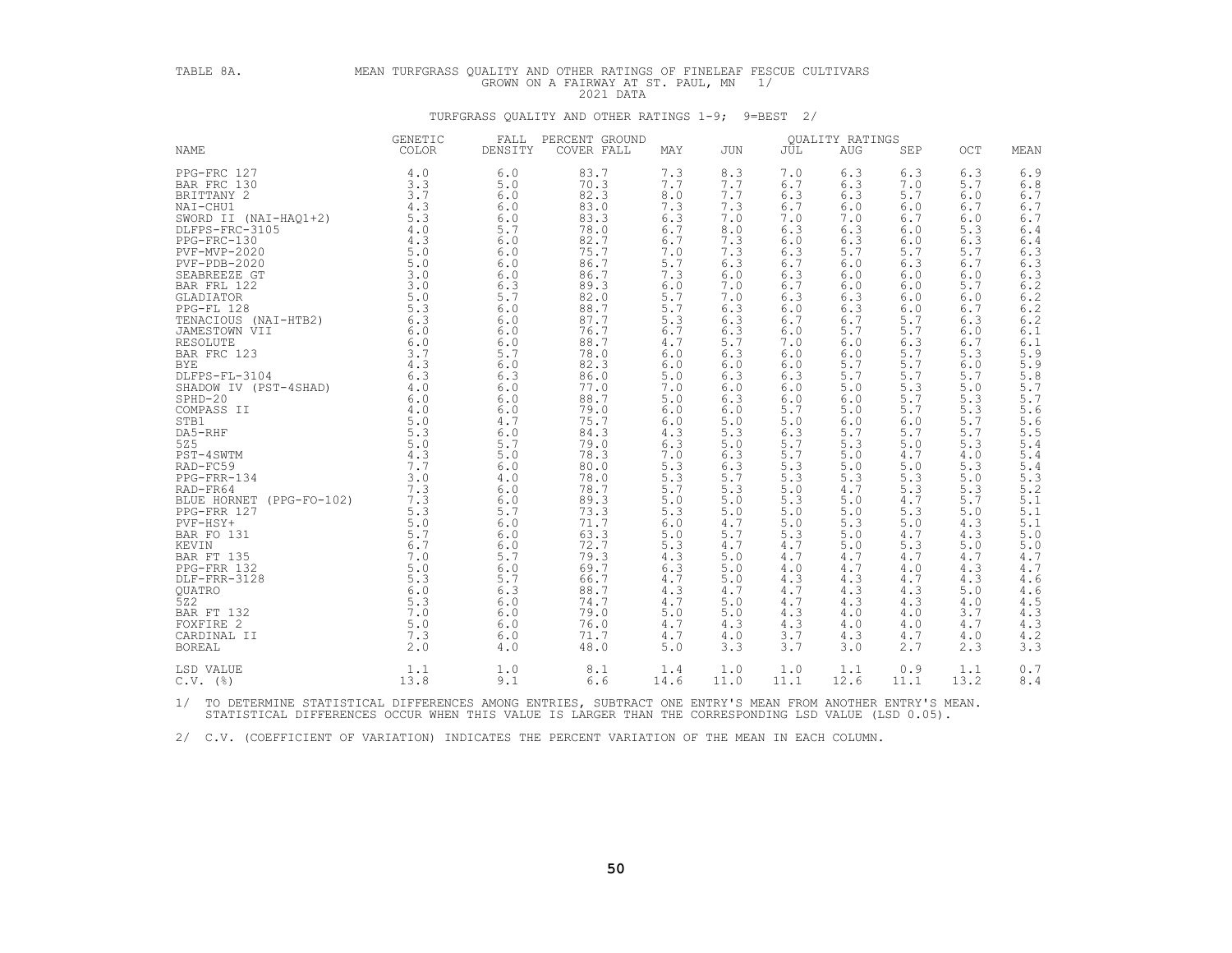| TABLE 8B.                                                                                                                                                                                             | MEAN TURFGRASS QUALITY AND OTHER RATINGS OF CHEWINGS FESCUE CULTIVARS                   |                                                                                             | GROWN ON A FAIRWAY AT ST. PAUL, MN<br>2021 DATA                                                      |                                                                                         |                                                                                         | 1/                                                                                      |                                                                                         |                                                                                         |                                                                                         |                                                                                           |
|-------------------------------------------------------------------------------------------------------------------------------------------------------------------------------------------------------|-----------------------------------------------------------------------------------------|---------------------------------------------------------------------------------------------|------------------------------------------------------------------------------------------------------|-----------------------------------------------------------------------------------------|-----------------------------------------------------------------------------------------|-----------------------------------------------------------------------------------------|-----------------------------------------------------------------------------------------|-----------------------------------------------------------------------------------------|-----------------------------------------------------------------------------------------|-------------------------------------------------------------------------------------------|
|                                                                                                                                                                                                       |                                                                                         |                                                                                             | TURFGRASS QUALITY AND OTHER RATINGS 1-9;                                                             |                                                                                         |                                                                                         | 9=BEST<br>2/                                                                            |                                                                                         |                                                                                         |                                                                                         |                                                                                           |
|                                                                                                                                                                                                       | GENETIC                                                                                 | FALL                                                                                        | PERCENT GROUND                                                                                       |                                                                                         |                                                                                         |                                                                                         | <b>OUALITY RATINGS</b>                                                                  |                                                                                         |                                                                                         |                                                                                           |
| NAME                                                                                                                                                                                                  | <b>COLOR</b>                                                                            | DENSITY                                                                                     | COVER FALL                                                                                           | MAY                                                                                     | JUN                                                                                     | JUL                                                                                     | AUG                                                                                     | SEP                                                                                     | OCT                                                                                     | MEAN                                                                                      |
| PPG-FRC 127<br>BAR FRC 130<br>BRITTANY 2<br>NAI-CHU1<br>DLFPS-FRC-3105<br>PPG-FRC-130<br>PVF-MVP-2020<br>JAMESTOWN VII<br>BAR FRC 123<br>SHADOW IV (PST-4SHAD)<br>COMPASS II<br>PST-4SWTM<br>RAD-FC59 | 4.0<br>3.3<br>3.7<br>4.3<br>4.0<br>4.3<br>5.0<br>6.0<br>3.7<br>4.0<br>4.0<br>4.3<br>7.7 | 6.0<br>5.0<br>$6.0$<br>6.0<br>5.7<br>6.0<br>6.0<br>$6.0$<br>5.7<br>6.0<br>6.0<br>5.0<br>6.0 | 83.7<br>70.3<br>82.3<br>83.0<br>78.0<br>82.7<br>75.7<br>76.7<br>78.0<br>77.0<br>79.0<br>78.3<br>80.0 | 7.3<br>7.7<br>8.0<br>7.3<br>6.7<br>6.7<br>7.0<br>6.7<br>6.0<br>7.0<br>6.0<br>7.0<br>5.3 | 8.3<br>7.7<br>7.7<br>7.3<br>8.0<br>7.3<br>7.3<br>6.3<br>6.3<br>6.0<br>6.0<br>6.3<br>6.3 | 7.0<br>6.7<br>6.3<br>6.7<br>6.3<br>6.0<br>6.3<br>6.0<br>6.0<br>6.0<br>5.7<br>5.7<br>5.3 | 6.3<br>6.3<br>6.3<br>6.0<br>6.3<br>6.3<br>5.7<br>5.7<br>6.0<br>5.0<br>5.0<br>5.0<br>5.0 | 6.3<br>7.0<br>5.7<br>6.0<br>6.0<br>6.0<br>5.7<br>5.7<br>5.7<br>5.3<br>5.7<br>4.7<br>5.0 | 6.3<br>5.7<br>6.0<br>6.7<br>5.3<br>6.3<br>5.7<br>6.0<br>5.3<br>5.0<br>5.3<br>4.0<br>5.3 | 6.9<br>$6.8$<br>6.7<br>6.7<br>6.4<br>6.4<br>6.3<br>6.1<br>5.9<br>5.7<br>5.6<br>5.4<br>5.4 |
| LSD VALUE<br>$C.V.$ (%)                                                                                                                                                                               | 1.1<br>14.8                                                                             | 0.7<br>6.4                                                                                  | 9.6<br>5.6                                                                                           | 2.0<br>13.4                                                                             | 1.4<br>11.0                                                                             | 1.8<br>11.8                                                                             | 2.0<br>14.2                                                                             | 1.2<br>10.8                                                                             | 1.1<br>11.1                                                                             | 1.0<br>8.6                                                                                |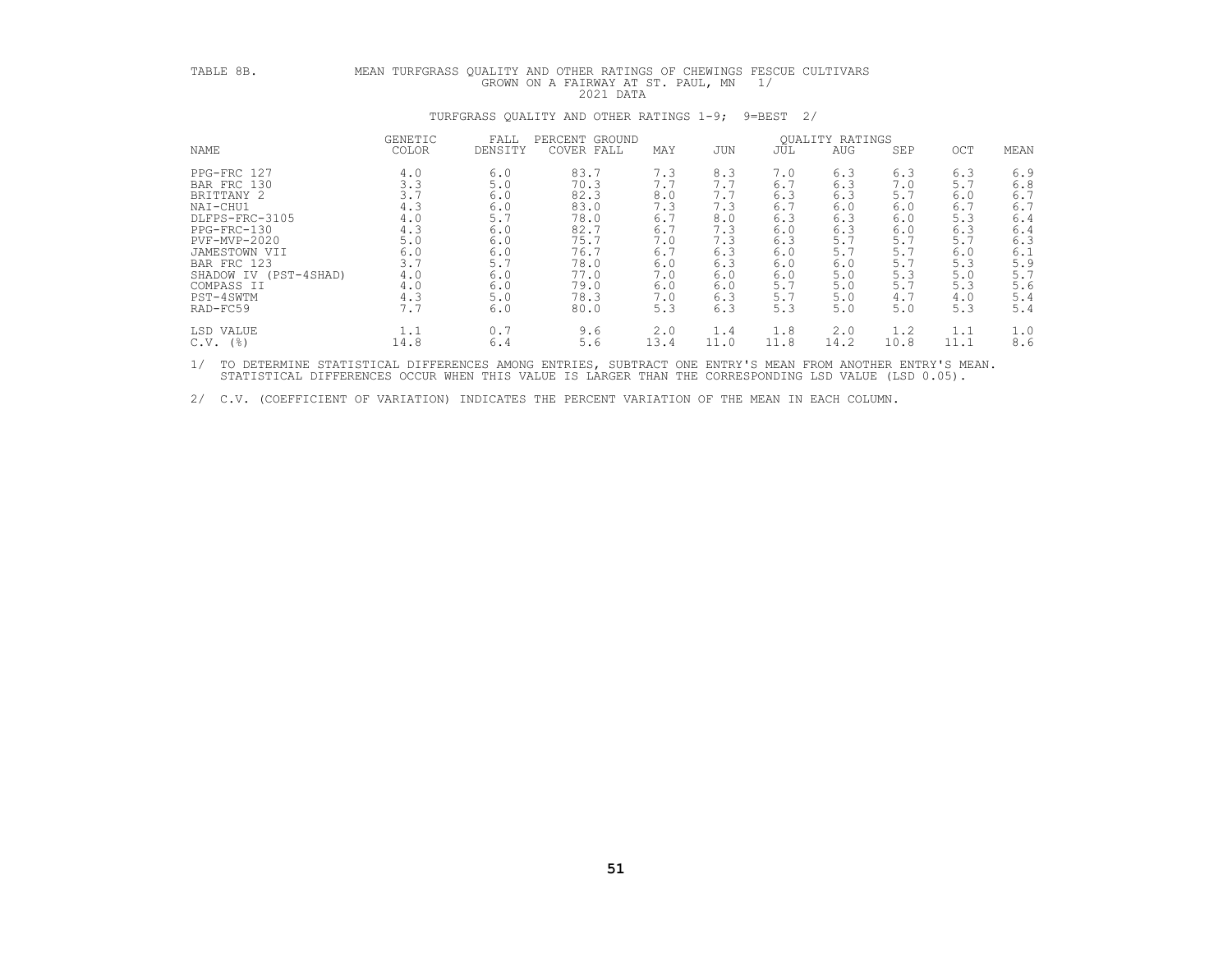| TABLE 8C.                                                                                                                                                                   | MEAN TURFGRASS QUALITY AND OTHER RATINGS OF STRONG CREEPING RED FESCUE CULTIVARS<br>GROWN ON A FAIRWAY AT ST. PAUL, MN<br>1/<br>2021 DATA |                                                                                                |                                                                                                              |                                                                                                |                                                                                                |                                                                                                |                                                                                                |                                                                                                |                                                                                                |                                                                                                      |  |  |
|-----------------------------------------------------------------------------------------------------------------------------------------------------------------------------|-------------------------------------------------------------------------------------------------------------------------------------------|------------------------------------------------------------------------------------------------|--------------------------------------------------------------------------------------------------------------|------------------------------------------------------------------------------------------------|------------------------------------------------------------------------------------------------|------------------------------------------------------------------------------------------------|------------------------------------------------------------------------------------------------|------------------------------------------------------------------------------------------------|------------------------------------------------------------------------------------------------|------------------------------------------------------------------------------------------------------|--|--|
|                                                                                                                                                                             | TURFGRASS QUALITY AND OTHER RATINGS 1-9;<br>9=BEST<br>2/                                                                                  |                                                                                                |                                                                                                              |                                                                                                |                                                                                                |                                                                                                |                                                                                                |                                                                                                |                                                                                                |                                                                                                      |  |  |
| NAME                                                                                                                                                                        | GENETIC<br><b>COLOR</b>                                                                                                                   | FALL<br>DENSITY                                                                                | PERCENT GROUND<br>COVER FALL                                                                                 | MAY                                                                                            | JUN                                                                                            | JUL                                                                                            | QUALITY RATINGS<br><b>AUG</b>                                                                  | SEP                                                                                            | OCT                                                                                            | MEAN                                                                                                 |  |  |
| <b>BYE</b><br>STB1<br>525<br>PPG-FRR-134<br>RAD-FR64<br>PPG-FRR 127<br>PVF-HSY+<br>KEVIN<br>PPG-FRR 132<br>DLF-FRR-3128<br>522<br>FOXFIRE 2<br>CARDINAL II<br><b>BOREAL</b> | 4.3<br>5.0<br>5.0<br>3.0<br>7.3<br>5.3<br>5.0<br>6.7<br>5.0<br>5.3<br>5.3<br>5.0<br>7.3<br>2.0                                            | 6.0<br>4.7<br>5.7<br>4.0<br>6.0<br>5.7<br>6.0<br>6.0<br>6.0<br>5.7<br>6.0<br>6.0<br>6.0<br>4.0 | 82.3<br>75.7<br>79.0<br>78.0<br>78.7<br>73.3<br>71.7<br>72.7<br>69.7<br>66.7<br>74.7<br>76.0<br>71.7<br>48.0 | 6.0<br>6.0<br>6.3<br>5.3<br>5.7<br>5.3<br>6.0<br>5.3<br>6.3<br>4.7<br>4.7<br>4.7<br>4.7<br>5.0 | 6.0<br>5.0<br>5.0<br>5.7<br>5.3<br>5.0<br>4.7<br>4.7<br>5.0<br>5.0<br>5.0<br>4.3<br>4.0<br>3.3 | 6.0<br>5.0<br>5.7<br>5.3<br>5.0<br>5.0<br>5.0<br>4.7<br>4.0<br>4.3<br>4.7<br>4.3<br>3.7<br>3.7 | 5.7<br>6.0<br>5.3<br>5.3<br>4.7<br>5.0<br>5.3<br>5.0<br>4.7<br>4.3<br>4.3<br>4.0<br>4.3<br>3.0 | 5.7<br>6.0<br>5.0<br>5.3<br>5.3<br>5.3<br>5.0<br>5.3<br>4.0<br>4.7<br>4.3<br>4.0<br>4.7<br>2.7 | 6.0<br>5.7<br>5.3<br>5.0<br>5.3<br>5.0<br>4.3<br>5.0<br>4.3<br>4.3<br>4.0<br>4.7<br>4.0<br>2.3 | 5.9<br>5.6<br>5.4<br>5.3<br>5.2<br>5.1<br>5.1<br>$5.0$<br>4.7<br>4.6<br>$4.5\,$<br>4.3<br>4.2<br>3.3 |  |  |
| LSD VALUE<br>$C.V.$ (%)                                                                                                                                                     | 1.0<br>13.1                                                                                                                               | 1.4<br>13.4                                                                                    | 11.4<br>9.1                                                                                                  | 1.7<br>14.3                                                                                    | 0.8<br>9.8                                                                                     | 1.0<br>12.0                                                                                    | 1.2<br>13.9                                                                                    | 1.0<br>12.9                                                                                    | 1.5<br>17.5                                                                                    | 0.7<br>9.0                                                                                           |  |  |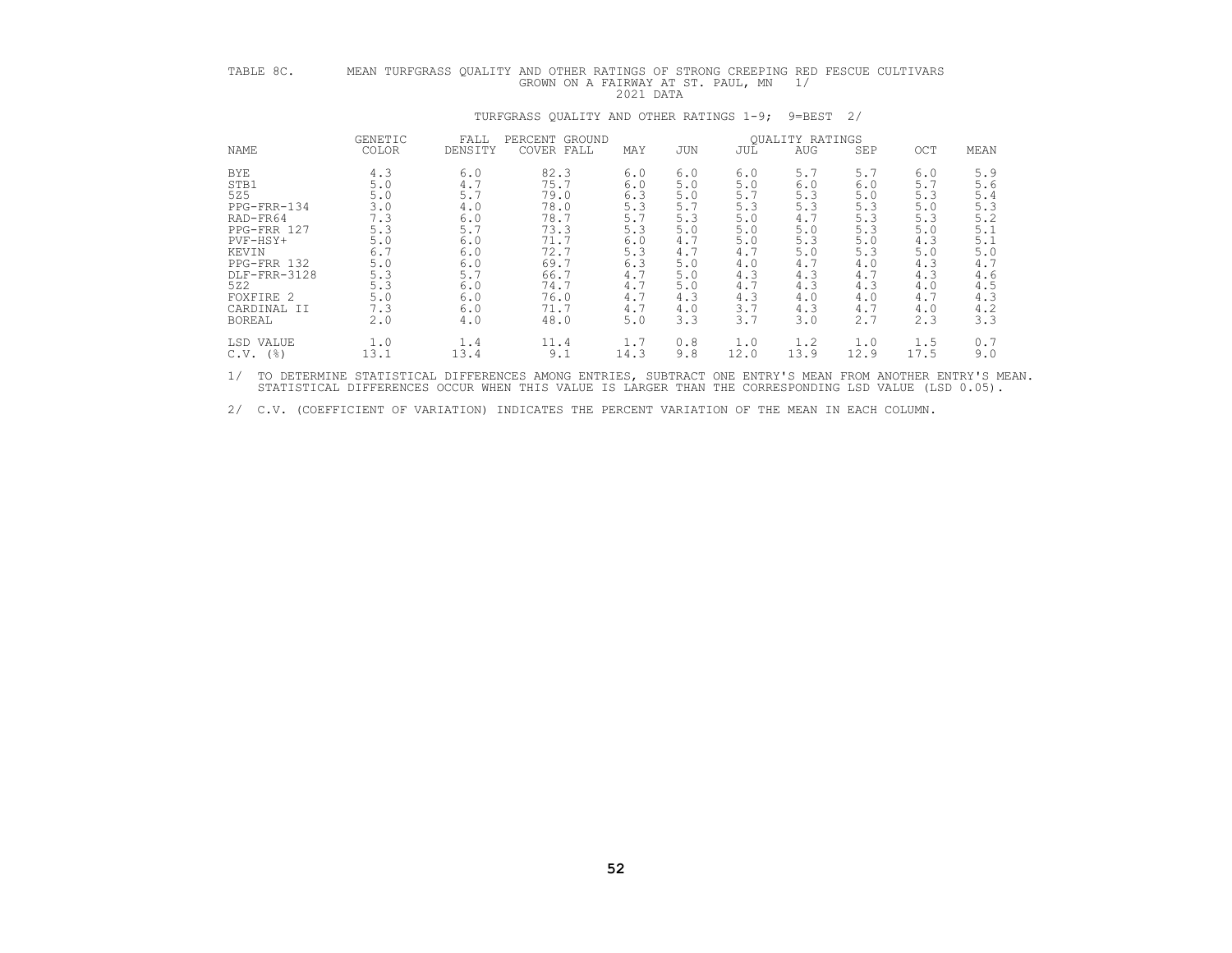| TABLE 8D.                                                                                                                                                                              | MEAN TURFGRASS QUALITY AND OTHER RATINGS OF HARD FESCUE CULTIVARS<br>GROWN ON A FAIRWAY AT ST. PAUL, MN<br>1/<br>2021 DATA |                                                                           |                                                                                      |                                                                             |                                                                           |                                                                           |                                                                           |                                                                           |                                                                           |                                                                           |  |  |  |  |
|----------------------------------------------------------------------------------------------------------------------------------------------------------------------------------------|----------------------------------------------------------------------------------------------------------------------------|---------------------------------------------------------------------------|--------------------------------------------------------------------------------------|-----------------------------------------------------------------------------|---------------------------------------------------------------------------|---------------------------------------------------------------------------|---------------------------------------------------------------------------|---------------------------------------------------------------------------|---------------------------------------------------------------------------|---------------------------------------------------------------------------|--|--|--|--|
|                                                                                                                                                                                        | TURFGRASS QUALITY AND OTHER RATINGS 1-9; 9=BEST 2/                                                                         |                                                                           |                                                                                      |                                                                             |                                                                           |                                                                           |                                                                           |                                                                           |                                                                           |                                                                           |  |  |  |  |
| NAME                                                                                                                                                                                   | GENETIC<br>COLOR                                                                                                           | FALL<br>DENSITY                                                           | PERCENT GROUND<br>COVER FALL                                                         | MAY                                                                         | JUN                                                                       | JUL                                                                       | <b>OUALITY RATINGS</b><br><b>AUG</b>                                      | SEP                                                                       | OCT                                                                       | MEAN                                                                      |  |  |  |  |
| SWORD II (NAI-HAQ1+2)<br>$PVF - PDB - 2020$<br>GLADIATOR<br>PPG-FL 128<br>TENACIOUS (NAI-HTB2)<br>RESOLUTE<br>DLFPS-FL-3104<br>$SPHD-20$<br>DA5-RHF<br><b>BAR FT 135</b><br>BAR FT 132 | 5.3<br>5.0<br>5.0<br>5.3<br>6.3<br>6.0<br>6.3<br>6.0<br>5.3<br>7.0<br>7.0                                                  | 6.0<br>6.0<br>5.7<br>6.0<br>6.0<br>6.0<br>6.3<br>6.0<br>6.0<br>5.7<br>6.0 | 83.3<br>86.7<br>82.0<br>88.7<br>87.7<br>88.7<br>86.0<br>88.7<br>84.3<br>79.3<br>79.0 | 6.3<br>$5.7$<br>5.7<br>5.7<br>5.3<br>4.7<br>5.0<br>5.0<br>4.3<br>4.3<br>5.0 | 7.0<br>6.3<br>7.0<br>6.3<br>6.3<br>5.7<br>6.3<br>6.3<br>5.3<br>5.0<br>5.0 | 7.0<br>6.7<br>6.3<br>6.0<br>6.7<br>7.0<br>6.3<br>6.0<br>6.3<br>4.7<br>4.3 | 7.0<br>6.0<br>6.3<br>6.3<br>6.7<br>6.0<br>5.7<br>6.0<br>5.7<br>4.7<br>4.0 | 6.7<br>6.3<br>6.0<br>6.0<br>5.7<br>6.3<br>5.7<br>5.7<br>5.7<br>4.7<br>4.0 | 6.0<br>6.7<br>6.0<br>6.7<br>6.3<br>6.7<br>5.7<br>5.3<br>5.7<br>4.7<br>3.7 | 6.7<br>6.3<br>6.2<br>6.2<br>6.2<br>6.1<br>5.8<br>5.7<br>5.5<br>4.7<br>4.3 |  |  |  |  |
| LSD VALUE<br>$C.V.$ (%)                                                                                                                                                                | 2.0<br>15.4                                                                                                                | 0.8<br>5.2                                                                | 9.3<br>5.1                                                                           | 2, 2<br>17.6                                                                | 1.3<br>11.5                                                               | 1.0<br>9.6                                                                | 0.8<br>8.4                                                                | 1.0<br>9.8                                                                | 1.2<br>12.2                                                               | 0.8<br>8.2                                                                |  |  |  |  |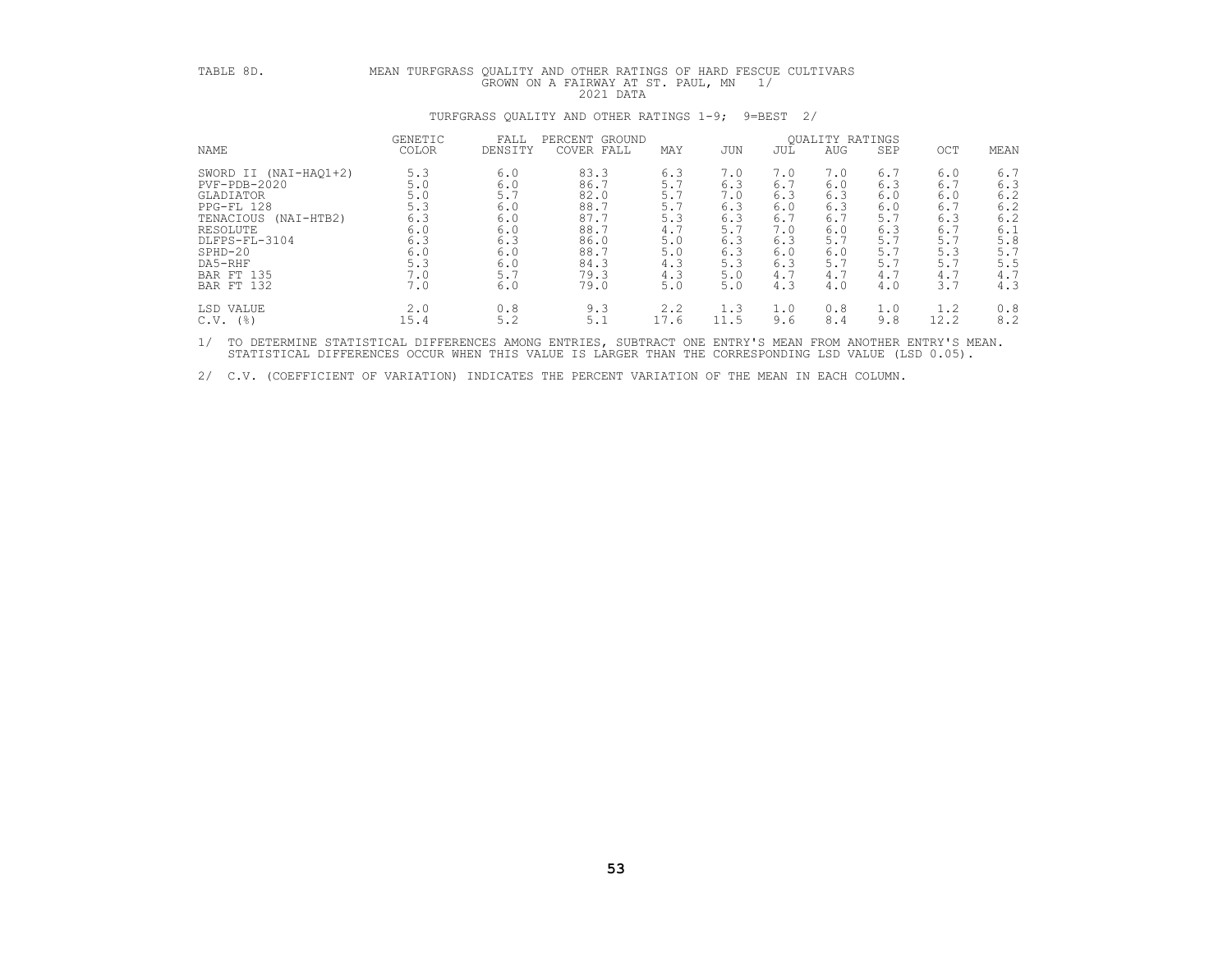| TABLE 8E.                                        | MEAN TURFGRASS OUALITY AND OTHER RATINGS OF SHEEP FESCUE CULTIVARS<br>GROWN ON A FAIRWAY AT ST. PAUL, MN<br>2021 DATA |                   |                                                    |                   |                   |                   |                   |                               |                   |                   |  |  |  |
|--------------------------------------------------|-----------------------------------------------------------------------------------------------------------------------|-------------------|----------------------------------------------------|-------------------|-------------------|-------------------|-------------------|-------------------------------|-------------------|-------------------|--|--|--|
|                                                  |                                                                                                                       |                   | TURFGRASS QUALITY AND OTHER RATINGS 1-9; 9=BEST 2/ |                   |                   |                   |                   |                               |                   |                   |  |  |  |
| NAME                                             | <b>GENETIC</b><br>COLOR                                                                                               | FALL<br>DENSITY   | PERCENT GROUND<br>COVER FALL                       | MAY               | JUN               | JUL               | AUG               | <b>OUALITY RATINGS</b><br>SEP | OCT               | MEAN              |  |  |  |
| BLUE HORNET (PPG-FO-102)<br>BAR FO 131<br>OUATRO | 7.3<br>5.7<br>6.0                                                                                                     | 6.0<br>6.0<br>6.3 | 89.3<br>63.3<br>88.7                               | 5.0<br>5.0<br>4.3 | 5.0<br>5.7<br>4.7 | 5.3<br>5.3<br>4.7 | 5.0<br>5.0<br>4.3 | 4.7<br>4.7<br>4.3             | 5.7<br>4.3<br>5.0 | 5.1<br>5.0<br>4.6 |  |  |  |
| LSD VALUE<br>$($ $\frac{6}{6}$                   | 0.9<br>6.4                                                                                                            | 0.8               | 11.4<br>6.1                                        | 0.8               | 0.8<br>6.5        | 0.8<br>6.5        | 0.8<br>7.0        | 0.8<br>7.3                    | 0.9<br>8.2        | 0.2<br>1.4        |  |  |  |

2/ C.V. (COEFFICIENT OF VARIATION) INDICATES THE PERCENT VARIATION OF THE MEAN IN EACH COLUMN.

# TABLE 8F. MEAN TURFGRASS QUALITY AND OTHER RATINGS OF SLENDER CREEPING RED FESCUE CULTIVARS<br>GROWN ON A FAIRWAY AT ST. PAUL, MN 1/<br>2021 DATA

#### TURFGRASS QUALITY AND OTHER RATINGS 1-9; 9=BEST 2/

| NAME                           | <b>GENETIC</b><br>COLOR | FALL<br>DENSITY   | PERCENT GROUND<br>COVER FALL | MAY | JUN         | JUL         | <b>OUALITY RATINGS</b><br>AUG | SEP         | OCT         | MEAN       |
|--------------------------------|-------------------------|-------------------|------------------------------|-----|-------------|-------------|-------------------------------|-------------|-------------|------------|
| SEABREEZE GT<br>122<br>BAR FRL | 3.0<br>3.0              | 6.0<br>6.3        | 86.7<br>89.3                 | 6.0 | 6.0<br>7.0  | 6.3<br>6.7  | 6.0<br>6.0                    | 6.0<br>6.0  | 6.0<br>5.7  | 6.3<br>6.2 |
| LSD VALUE<br>$($ % )<br>C.V.   | 0.9                     | 0.8<br>- -<br>7.5 | 7.9                          | 6.1 | 0.8<br>10.9 | 0.8<br>12.6 | 0.8<br>20.4                   | 0.8<br>11.8 | 0.9<br>18.5 | 0.2        |

1/ TO DETERMINE STATISTICAL DIFFERENCES AMONG ENTRIES, SUBTRACT ONE ENTRY'S MEAN FROM ANOTHER ENTRY'S MEAN.<br>STATISTICAL DIFFERENCES OCCUR WHEN THIS VALUE IS LARGER THAN THE CORRESPONDING LSD VALUE (LSD 0.05).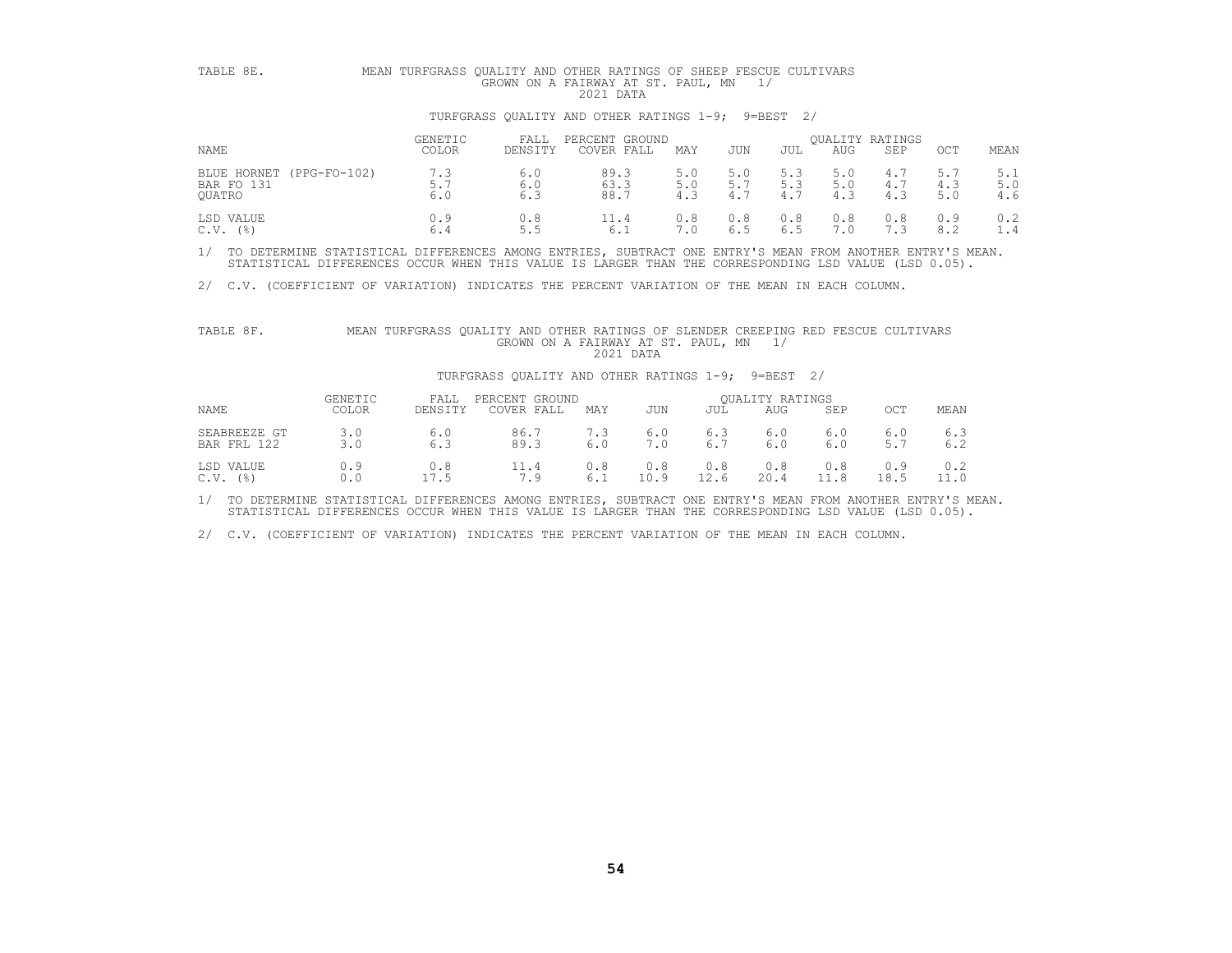# TABLE 9A. MEAN TURFGRASS QUALITY AND OTHER RATINGS OF FINELEAF FESCUE CULTIVARS GROWN UNDER TRAFFIC STRESS AT AMHERST, MA 1/<br>2021 DATA 2021 DATA TURFGRASS QUALITY AND OTHER RATINGS 1-9; 9=BEST 2/

|                          | PERCENT       | WEAR TOLERANCE |             |                | QUALITY RATINGS |     |            |     |            |     |     |            |                         |
|--------------------------|---------------|----------------|-------------|----------------|-----------------|-----|------------|-----|------------|-----|-----|------------|-------------------------|
| <b>NAME</b>              | ESTABLISHMENT | MAY            | <b>JULY</b> | <b>OCTOBER</b> | APR             | MAY | <b>JUN</b> | JUL | <b>AUG</b> | SEP | OCT | <b>NOV</b> | MEAN                    |
| PPG-FRC 127              | 71.7          | 5.0            | 5.0         | 5.0            | 6.7             | 6.3 | 5.7        | 6.3 | 6.7        | 6.3 | 6.0 | 6.0        | 6.3                     |
| GLADIATOR                | 46.7          | 6.0            | 6.0         | 6.0            | 5.3             | 6.3 | 5.3        | 6.3 | 6.7        | 6.3 | 6.3 | 6.0        | 6.1                     |
| PPG-FRC-130              | 66.7          | 5.0            | 5.0         | 4.7            | 6.0             | 5.7 | 6.0        | 6.7 | 5.7        | 6.7 | 6.3 | 6.0        | 6.1                     |
| DLFPS-FL-3104            | 53.3          | 5.7            | 6.7         | 6.3            | 5.7             | 6.3 | 5.7        | 6.7 | 5.7        | 5.7 | 6.0 | 6.0        | 6.0                     |
| PPG-FL 128               | 53.3          | 6.7            | 6.7         | 6.7            | 5.3             | 5.3 | 5.7        | 6.0 | 6.3        | 6.3 | 6.3 | 6.0        | 5.9                     |
| PVF-PDB-2020             | 60.0          | 5.3            | 6.3         | 6.0            | 5.7             | 5.7 | 6.0        | 6.3 | 5.7        | 6.0 | 6.0 | 6.0        | 5.9                     |
| SWORD II (NAI-HAQ1+2)    | 43.3          | 6.3            | 6.0         | 6.0            | 5.0             | 5.7 | 6.0        | 6.3 | 5.7        | 6.3 | 6.3 | 5.7        | 5.9                     |
| BRITTANY 2               | 66.7          | 5.0            | 4.7         | 5.0            | 6.3             | 5.7 | 5.3        | 5.7 | 6.0        | 6.0 | 6.0 | 5.3        | $5.8\,$                 |
| NAI-CHU1                 | 70.0          | 5.0            | 5.0         | 5.0            | 5.7             | 5.0 | 5.7        | 6.7 | 6.0        | 6.3 | 6.0 | 5.3        | $5.8$                   |
| TENACIOUS (NAI-HTB2)     | 56.7          | 6.0            | 6.0         | 6.0            | 5.7             | 6.0 | 5.7        | 6.3 | 5.3        | 5.3 | 6.0 | 5.7        | 5.8                     |
| DA5-RHF                  | 66.7          | 6.0            | 6.0         | 5.7            | 4.3             | 5.3 | 6.0        | 6.0 | 5.3        | 6.0 | 6.3 | 5.7        | 5.6                     |
| DLFPS-FRC-3105           | 56.7          | 4.7            | 5.3         | 5.0            | 5.3             | 5.0 | 6.0        | 5.7 | 5.3        | 5.7 | 6.0 | 6.0        | 5.6                     |
| FOXFIRE 2                | 56.7          | 5.3            | 5.7         | 5.0            | 5.0             | 5.7 | 5.7        | 6.0 | 5.3        | 5.7 | 6.0 | 5.3        | 5.6                     |
| 525                      | 53.3          | 5.3            | 5.0         | 4.7            | 5.3             | 5.7 | 5.0        | 6.0 | 5.7        | 5.7 | 5.7 | 5.0        |                         |
| <b>BYE</b>               | 56.7          | 4.7            | 4.7         | 5.0            | 5.3             | 5.7 | 5.3        | 6.0 | 5.7        | 5.7 | 5.7 | 5.0        |                         |
| COMPASS II               | 46.7          | 4.0            | 3.7         | 4.0            | 6.0             | 5.3 | 5.3        | 6.0 | 5.3        | 5.3 | 5.3 | 5.0        | $5.5$<br>$5.5$<br>$5.5$ |
| PPG-FRR 127              | 46.7          | 5.0            | 4.7         | 4.7            | 5.7             | 5.7 | 5.3        | 5.3 | 6.0        | 5.3 | 5.3 | 5.3        | $\frac{5}{5}$ . 5       |
| PPG-FRR 132              | 50.0          | 4.3            | 4.3         | 4.3            | 5.3             | 5.7 | 5.3        | 5.7 | 5.3        | 5.7 | 5.3 | 5.3        |                         |
| PVF-MVP-2020             | 70.0          | 5.3            | 5.3         | 5.0            | 6.3             | 5.0 | 5.3        | 5.7 | 5.0        | 5.0 | 6.0 | 6.0        |                         |
| RESOLUTE                 | 60.0          | 5.7            | 5.3         | 6.0            | 5.3             | 5.3 | 5.3        | 6.3 | 5.7        | 5.7 | 5.7 | 5.0        | $\frac{5.5}{5.5}$       |
| BAR FRC 123              | 60.0          | 4.3            | 4.7         | 4.0            | 6.3             | 4.7 | 5.3        | 5.7 | 5.0        | 5.3 | 5.3 | 5.3        | 5.4                     |
| $SPHD-20$                | 56.7          | 5.7            | 5.3         | 5.3            | 4.7             | 5.7 | 5.0        | 5.3 | 5.7        | 5.7 | 5.7 | 5.3        | 5.4                     |
| BAR FT 135               | 46.7          | 5.3            | 5.3         | 4.3            | 5.3             | 6.0 | 4.3        | 5.3 | 5.3        | 5.3 | 5.3 | 5.3        | 5.3                     |
| BLUE HORNET (PPG-FO-102) | 45.0          | 5.7            | 5.3         | 5.7            | 4.7             | 5.7 | 5.0        | 5.0 | 5.7        | 5.3 | 5.7 | 5.3        | 5.3                     |
| <b>OUATRO</b>            | 70.0          | 5.7            | 5.7         | 5.3            | 5.3             | 6.0 | 4.7        | 5.3 | 5.0        | 5.3 | 5.3 | 5.7        | 5.3                     |
| RAD-FC59                 | 70.0          | 4.3            | 4.7         | 4.3            | 5.7             | 5.3 | 5.0        | 6.0 | 5.3        | 5.0 | 5.3 | 5.0        | 5.3                     |
| RAD-FR64                 | 53.3          | 4.3            | 3.7         | 3.3            | 6.0             | 5.3 | 4.7        | 5.3 | 5.3        | 5.7 | 5.3 | 4.7        | 5.3                     |
| BAR FRC 130              | 56.7          | 4.3            | 4.0         | 3.7            | 5.0             | 4.7 | 5.0        | 5.7 | 5.7        | 5.3 | 5.3 | 5.0        | 5.2                     |
| BAR FT 132               | 50.0          | 5.0            | 5.7         | 5.7            | 5.0             | 5.3 | 5.0        | 5.3 | 5.3        | 5.0 | 5.7 | 4.7        | $\frac{5.2}{5.2}$       |
| CARDINAL II              | 50.0          | 5.0            | 4.3         | 4.7            | 6.0             | 5.7 | 4.7        | 5.0 | 5.0        | 5.3 | 5.3 | 4.7        |                         |
| DLF-FRR-3128             | 63.3          | 3.7            | 3.7         | 3.3            | 5.0             | 5.0 | 4.7        | 5.3 | 5.3        | 5.7 | 5.3 | 5.0        | $\frac{5}{5}$ . 2       |
| SHADOW IV (PST-4SHAD)    | 56.7          | 4.3            | 4.0         | 4.0            | 6.3             | 4.0 | 4.7        | 5.7 | 5.7        | 5.0 | 5.3 | 5.0        |                         |
| 522                      | 53.3          | 4.7            | 4.0         | 4.0            | 4.7             | 5.3 | 4.3        | 5.3 | 5.3        | 5.3 | 5.3 | 5.3        | 5.1                     |
| JAMESTOWN VII            | 46.7          | 5.0            | 4.3         | 4.3            | 6.3             | 5.0 | 4.7        | 5.0 | 5.3        | 4.3 | 5.3 | 4.7        | 5.1                     |
| PPG-FRR-134              | 46.7          | 4.7            | 5.0         | 5.0            | 5.0             | 5.7 | 5.0        | 5.3 | 5.7        | 4.7 | 4.7 | 4.7        | 5.1                     |
| PVF-HSY+                 | 56.7          | 3.3            | 4.0         | 3.7            | 5.0             | 5.7 | 4.7        | 5.0 | 5.3        | 5.3 | 5.0 | 5.0        | 5.1                     |
| BAR FRL 122              | 61.7          | 5.0            | 4.3         | 4.3            | 5.0             | 5.0 | 5.0        | 5.0 | 4.7        | 5.0 | 5.0 | 5.0        | 5.0                     |
| KEVIN                    | 56.7          | 3.7            | 4.3         | 4.0            | 5.3             | 5.7 | 5.0        | 5.0 | 4.7        | 5.3 | 5.0 | 4.0        | 5.0                     |
| SEABREEZE GT             | 63.3<br>76.7  | 4.0            | 4.7         | 4.7            | 5.7             | 4.7 | 4.3        | 4.7 | 5.3        | 5.3 | 5.0 | 5.0        | 5.0                     |
| STB1                     |               | 4.7            | 4.7         | 4.7            | 6.0             | 4.7 | 4.7        | 5.0 | 4.7        | 5.3 | 5.0 | 5.0        | 5.0                     |
| PST-4SWTM                | 56.7          | 4.0            | 4.0         | 3.7            | 4.3             | 5.0 | 4.7        | 5.0 | 5.0        | 5.0 | 5.0 | 5.0        | 4.9                     |
| BAR FO 131               | 56.7          | 3.7            | 3.7         | 3.7            | 4.3             | 4.3 | 4.7        | 5.0 | 5.0        | 5.0 | 5.0 | 5.0        | 4.8                     |
| <b>BOREAL</b>            | 50.0          | 3.3            | 4.0         | 4.0            | 5.7             | 5.7 | 4.0        | 4.7 | 4.7        | 4.0 | 4.0 | 3.7        | 4.5                     |
| LSD VALUE                | 14.7          | 0.9            | 0.8         | 0.7            | 1.3             | 0.9 | 0.8        | 0.8 | 1.0        | 0.8 | 0.8 | 0.6        | 0.5                     |
| $C.V.$ (%)               | 14.5          | 11.8           | 10.3        | 10.0           | 12.2            | 9.2 | 9.1        | 8.2 | 9.5        | 9.1 | 8.1 | 7.6        | 5.4                     |

1/ TO DETERMINE STATISTICAL DIFFERENCES AMONG ENTRIES, SUBTRACT ONE ENTRY'S MEAN FROM ANOTHER ENTRY'S MEAN.<br>STATISTICAL DIFFERENCES OCCUR WHEN THIS VALUE IS LARGER THAN THE CORRESPONDING LSD VALUE (LSD 0.05).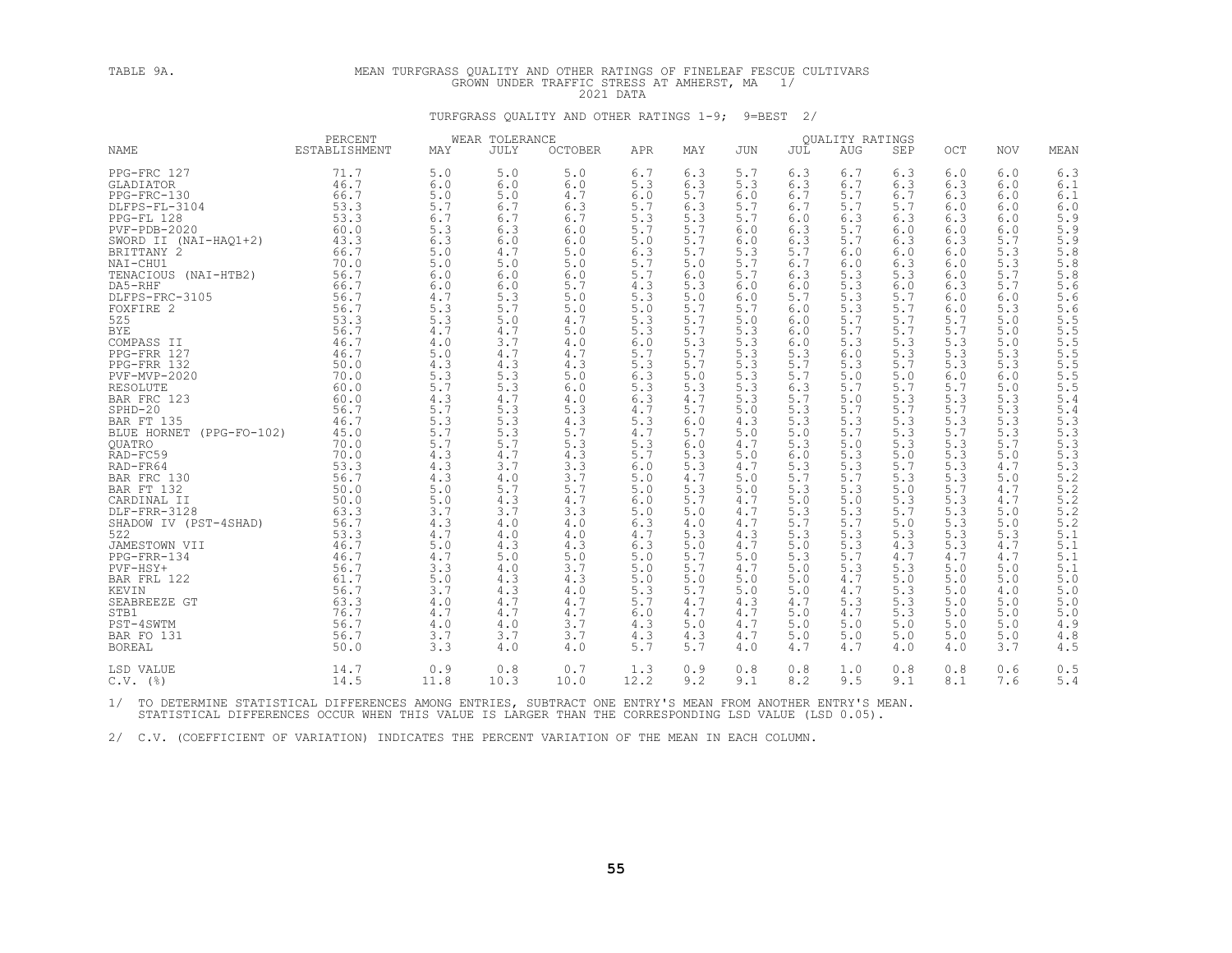# TABLE 9B. MEAN TURFGRASS QUALITY AND OTHER RATINGS OF CHEWINGS FESCUE CULTIVARS GROWN UNDER TRAFFIC STRESS AT AMHERST, MA 1/<br>2021 DATA 2021 DATA 2021 DATA TURFGRASS OUALITY AND OTHER RATINGS 1-9; 9=BEST 2/

|                       | PERCENT       |      | WEAR TOLERANCE |                | <b>OUALITY RATINGS</b> |     |     |     |            |            |     |            |      |
|-----------------------|---------------|------|----------------|----------------|------------------------|-----|-----|-----|------------|------------|-----|------------|------|
| <b>NAME</b>           | ESTABLISHMENT | MAY  | JULY           | <b>OCTOBER</b> | APR                    | MAY | JUN | JUL | <b>AUG</b> | <b>SEP</b> | OCT | <b>NOV</b> | MEAN |
| PPG-FRC 127           | 71.7          | 5.0  | 5.0            | 5.0            | 6.7                    | 6.3 | 5.7 | 6.3 | 6.7        | 6.3        | 6.0 | 6.0        | 6.3  |
| PPG-FRC-130           | 66.7          | 5.0  | 5.0            | 4.7            | 6.0                    | 5.7 | 6.0 | 6.7 | 5.7        | 6.7        | 6.3 | 6.0        | 6.1  |
| BRITTANY 2            | 66.7          | 5.0  | 4.7            | 5.0            | 6.3                    | 5.7 | 5.3 | 5.7 | 6.0        | 6.0        | 6.0 | 5.3        | 5.8  |
| NAI-CHU1              | 70.0          | 5.0  | 5.0            | 5.0            | 5.7                    | 5.0 | 5.7 | 6.7 | 6.0        | 6.3        | 6.0 | 5.3        | 5.8  |
| DLFPS-FRC-3105        | 56.7          | 4.7  | 5.3            | 5.0            | 5.3                    | 5.0 | 6.0 | 5.7 | 5.3        | 5.7        | 6.0 | 6.0        | 5.6  |
| COMPASS II            | 46.7          | 4.0  | 3.7            | 4.0            | 6.0                    | 5.3 | 5.3 | 6.0 | 5.3        | 5.3        | 5.3 | 5.0        | 5.5  |
| $PVF-MVP-2020$        | 70.0          | 5.3  | 5.3            | 5.0            | 6.3                    | 5.0 | 5.3 | 5.7 | 5.0        | 5.0        | 6.0 | 6.0        | 5.5  |
| BAR FRC 123           | 60.0          | 4.3  | 4.7            | 4.0            | 6.3                    | 4.7 | 5.3 | 5.7 | 5.0        | 5.3        | 5.3 | 5.3        | 5.4  |
| RAD-FC59              | 70.0          | 4.3  | 4.7            | 4.3            | 5.7                    | 5.3 | 5.0 | 6.0 | 5.3        | 5.0        | 5.3 | 5.0        | 5.3  |
| BAR FRC 130           | 56.7          | 4.3  | 4.0            | 3.7            | 5.0                    | 4.7 | 5.0 | 5.7 | 5.7        | 5.3        | 5.3 | 5.0        | 5.2  |
| SHADOW IV (PST-4SHAD) | 56.7          | 4.3  | 4.0            | 4.0            | 6.3                    | 4.0 | 4.7 | 5.7 |            | 5.0        | 5.3 | 5.0        | 5.2  |
| JAMESTOWN VII         | 46.7          | 5.0  | 4.3            | 4.3            | 6.3                    | 5.0 | 4.7 | 5.0 | 5.3        | 4.3        | 5.3 | 4.7        | 5.1  |
| PST-4SWTM             | 56.7          | 4.0  | 4.0            | 3.7            | 4.3                    | 5.0 | 4.7 | 5.0 | 5.0        | 5.0        | 5.0 | 5.0        | 4.9  |
| LSD VALUE             | 18.2          | 0.9  | 0.9            | 0.8            | 1.0                    | 0.7 | 1.0 | 0.9 | 0.9        | 0.8        | 0.7 | 0.6        | 0.3  |
| C.V.<br>(응)           | 15.0          | 10.2 | 10.3           | 9.9            | 9.8                    | 8.3 | 9.2 | 8.6 | 8.4        | 8.3        | 7.0 | 6.2        | 3.9  |
|                       |               |      |                |                |                        |     |     |     |            |            |     |            |      |

1/ TO DETERMINE STATISTICAL DIFFERENCES AMONG ENTRIES, SUBTRACT ONE ENTRY'S MEAN FROM ANOTHER ENTRY'S MEAN.<br>STATISTICAL DIFFERENCES OCCUR WHEN THIS VALUE IS LARGER THAN THE CORRESPONDING LSD VALUE (LSD 0.05).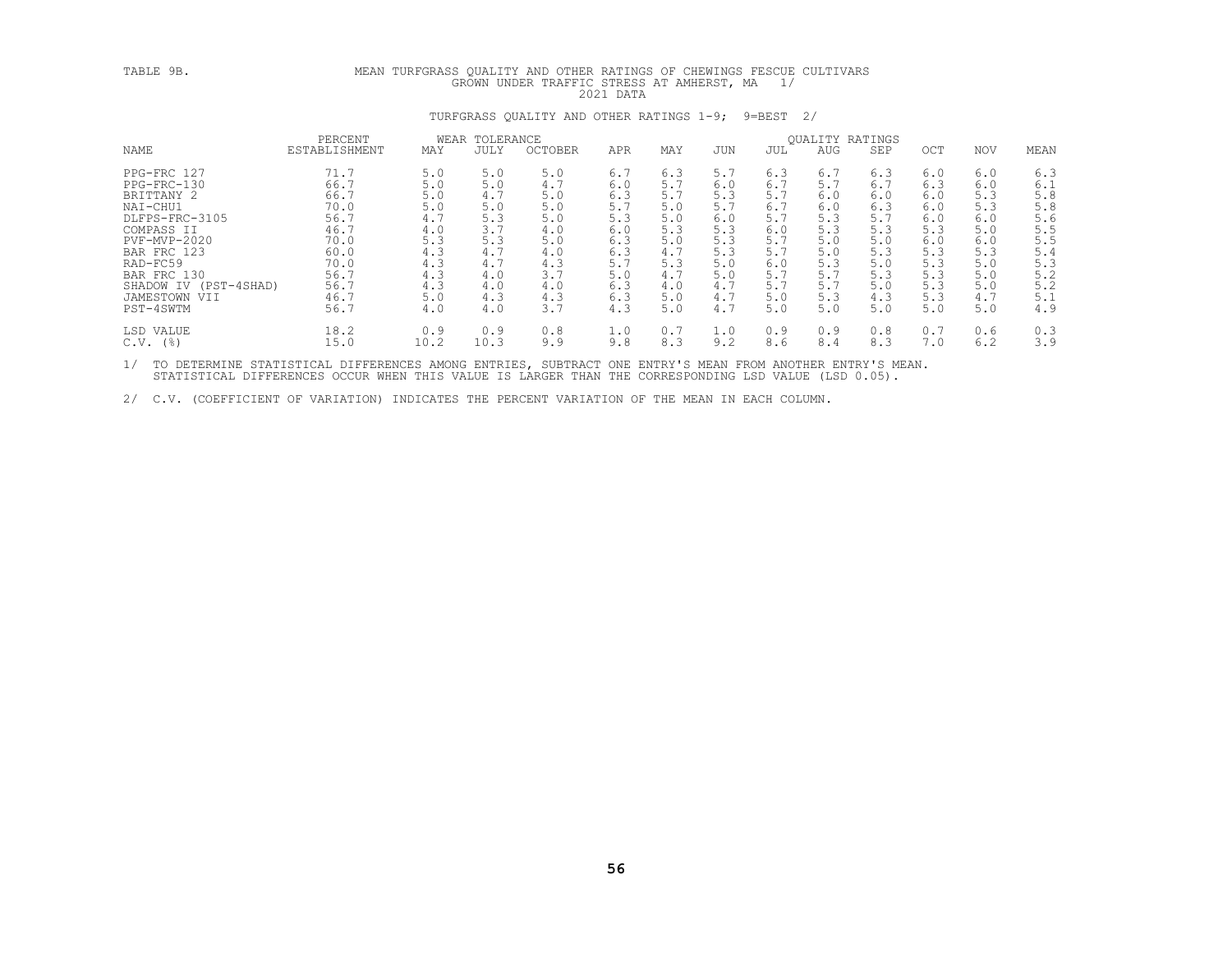# TABLE 9C. MEAN TURFGRASS QUALITY AND OTHER RATINGS OF STRONG CREEPING RED FESCUE CULTIVARS GROWN UNDER TRAFFIC STRESS AT AMHERST, MA 1/<br>2021 DATA<br>TURFGRASS OUALITY AND OTHER RATINGS 1-9; 9=BEST 2/

|                                                                                                                                                                             | PERCENT                                                                                                      |                                                                                                | WEAR TOLERANCE                                                                                 |                                                                                                | <b>OUALITY RATINGS</b>                                                                         |                                                                                                |                                                                                                |                                                                                                |                                                                                                |                                                                                                |                                                                                                |                                                                                                |                                                                                                |
|-----------------------------------------------------------------------------------------------------------------------------------------------------------------------------|--------------------------------------------------------------------------------------------------------------|------------------------------------------------------------------------------------------------|------------------------------------------------------------------------------------------------|------------------------------------------------------------------------------------------------|------------------------------------------------------------------------------------------------|------------------------------------------------------------------------------------------------|------------------------------------------------------------------------------------------------|------------------------------------------------------------------------------------------------|------------------------------------------------------------------------------------------------|------------------------------------------------------------------------------------------------|------------------------------------------------------------------------------------------------|------------------------------------------------------------------------------------------------|------------------------------------------------------------------------------------------------|
| NAME                                                                                                                                                                        | ESTABLISHMENT                                                                                                | MAY                                                                                            | JULY                                                                                           | <b>OCTOBER</b>                                                                                 | APR                                                                                            | MAY                                                                                            | <b>JUN</b>                                                                                     | JUL                                                                                            | <b>AUG</b>                                                                                     | SEP                                                                                            | OCT                                                                                            | <b>NOV</b>                                                                                     | MEAN                                                                                           |
| FOXFIRE 2<br>525<br><b>BYE</b><br>PPG-FRR 127<br>PPG-FRR 132<br>RAD-FR64<br>CARDINAL II<br>DLF-FRR-3128<br>522<br>PPG-FRR-134<br>PVF-HSY+<br>KEVIN<br>STB1<br><b>BOREAL</b> | 56.7<br>53.3<br>56.7<br>46.7<br>50.0<br>53.3<br>50.0<br>63.3<br>53.3<br>46.7<br>56.7<br>56.7<br>76.7<br>50.0 | 5.3<br>5.3<br>4.7<br>5.0<br>4.3<br>4.3<br>5.0<br>3.7<br>4.7<br>4.7<br>3.3<br>3.7<br>4.7<br>3.3 | 5.7<br>5.0<br>4.7<br>4.7<br>4.3<br>3.7<br>4.3<br>3.7<br>4.0<br>5.0<br>4.0<br>4.3<br>4.7<br>4.0 | 5.0<br>4.7<br>5.0<br>4.7<br>4.3<br>3.3<br>4.7<br>3.3<br>4.0<br>5.0<br>3.7<br>4.0<br>4.7<br>4.0 | 5.0<br>5.3<br>5.3<br>5.7<br>5.3<br>6.0<br>6.0<br>5.0<br>4.7<br>5.0<br>5.0<br>5.3<br>6.0<br>5.7 | 5.7<br>5.7<br>5.7<br>5.7<br>5.7<br>5.3<br>5.7<br>5.0<br>5.3<br>5.7<br>5.7<br>5.7<br>4.7<br>5.7 | 5.7<br>5.0<br>5.3<br>5.3<br>5.3<br>4.7<br>4.7<br>4.7<br>4.3<br>5.0<br>4.7<br>5.0<br>4.7<br>4.0 | 6.0<br>6.0<br>6.0<br>5.3<br>5.7<br>5.3<br>5.0<br>5.3<br>5.3<br>5.3<br>5.0<br>5.0<br>5.0<br>4.7 | 5.3<br>5.7<br>5.7<br>6.0<br>5.3<br>5.3<br>5.0<br>5.3<br>5.3<br>5.7<br>5.3<br>4.7<br>4.7<br>4.7 | 5.7<br>5.7<br>5.7<br>5.3<br>5.7<br>5.7<br>5.3<br>5.7<br>5.3<br>4.7<br>5.3<br>5.3<br>5.3<br>4.0 | 6.0<br>5.7<br>5.7<br>5.3<br>5.3<br>5.3<br>5.3<br>5.3<br>5.3<br>4.7<br>5.0<br>5.0<br>5.0<br>4.0 | 5.3<br>5.0<br>5.0<br>5.3<br>5.3<br>4.7<br>4.7<br>5.0<br>5.3<br>4.7<br>5.0<br>4.0<br>5.0<br>3.7 | 5.6<br>5.5<br>5.5<br>5.5<br>5.5<br>5.3<br>5.2<br>5.2<br>5.1<br>5.1<br>5.1<br>5.0<br>5.0<br>4.5 |
| VALUE<br>LSD<br>C.V.<br>(응)                                                                                                                                                 | 12.4<br>12.5                                                                                                 | 1.1<br>14.1                                                                                    | 0.9<br>11.2                                                                                    | 0.7<br>10.2                                                                                    | 1.9<br>13.3                                                                                    | 1.6<br>10.4                                                                                    | 0.9<br>9.6                                                                                     | 0.8<br>7.9                                                                                     | 1.2<br>10.1                                                                                    | 1.1<br>10.1                                                                                    | 0.9<br>8.9                                                                                     | 0.8<br>9.2                                                                                     | 0.7<br>6.2                                                                                     |
|                                                                                                                                                                             |                                                                                                              |                                                                                                |                                                                                                |                                                                                                |                                                                                                |                                                                                                |                                                                                                |                                                                                                |                                                                                                |                                                                                                |                                                                                                |                                                                                                |                                                                                                |

1/ TO DETERMINE STATISTICAL DIFFERENCES AMONG ENTRIES, SUBTRACT ONE ENTRY'S MEAN FROM ANOTHER ENTRY'S MEAN.<br>STATISTICAL DIFFERENCES OCCUR WHEN THIS VALUE IS LARGER THAN THE CORRESPONDING LSD VALUE (LSD 0.05).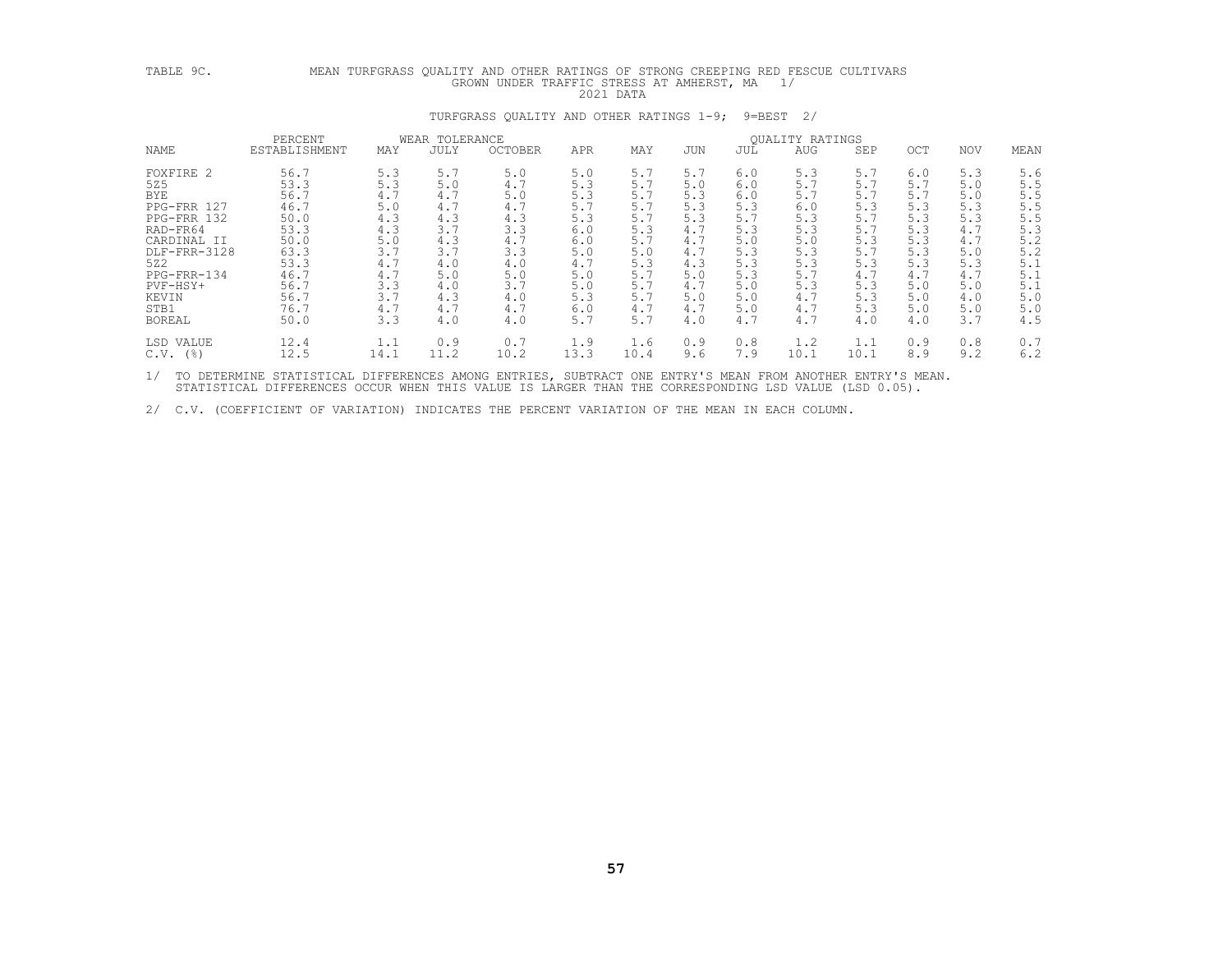# TABLE 9D. MEAN TURFGRASS QUALITY AND OTHER RATINGS OF HARD FESCUE CULTIVARS GROWN UNDER TRAFFIC STRESS AT AMHERST, MA 1/<br>2021 DATA 2021 DATA TURFGRASS OUALITY AND OTHER RATINGS 1-9; 9=BEST 2/

|                                                                                                                                                                              | PERCENT                                                                              |                                                                           | WEAR TOLERANCE                                                            |                                                                           |                                                                           |                                                                           |                                                                           |                                                                           | QUALITY RATINGS                                                           |                                                                    |                                                                    |                                                                    |                                                                           |
|------------------------------------------------------------------------------------------------------------------------------------------------------------------------------|--------------------------------------------------------------------------------------|---------------------------------------------------------------------------|---------------------------------------------------------------------------|---------------------------------------------------------------------------|---------------------------------------------------------------------------|---------------------------------------------------------------------------|---------------------------------------------------------------------------|---------------------------------------------------------------------------|---------------------------------------------------------------------------|--------------------------------------------------------------------|--------------------------------------------------------------------|--------------------------------------------------------------------|---------------------------------------------------------------------------|
| <b>NAME</b>                                                                                                                                                                  | ESTABLISHMENT                                                                        | MAY                                                                       | <b>JULY</b>                                                               | <b>OCTOBER</b>                                                            | APR                                                                       | MAY                                                                       | JUN                                                                       | JUL                                                                       | <b>AUG</b>                                                                | SEP                                                                | OCT.                                                               | <b>NOV</b>                                                         | MEAN                                                                      |
| GLADIATOR<br>DLFPS-FL-3104<br>PPG-FL 128<br>PVF-PDB-2020<br>SWORD II (NAI-HAO1+2)<br>TENACIOUS<br>(NAI-HTB2)<br>DA5-RHF<br>RESOLUTE<br>$SPHD-20$<br>BAR FT 135<br>BAR FT 132 | 46.7<br>53.3<br>53.3<br>60.0<br>43.3<br>56.7<br>66.7<br>60.0<br>56.7<br>46.7<br>50.0 | 6.0<br>5.7<br>6.7<br>5.3<br>6.3<br>6.0<br>6.0<br>5.7<br>5.7<br>5.3<br>5.0 | 6.0<br>6.7<br>6.7<br>6.3<br>6.0<br>6.0<br>6.0<br>5.3<br>5.3<br>5.3<br>5.7 | 6.0<br>6.3<br>6.7<br>6.0<br>6.0<br>6.0<br>5.7<br>6.0<br>5.3<br>4.3<br>5.7 | 5.3<br>5.7<br>5.3<br>5.7<br>5.0<br>5.7<br>4.3<br>5.3<br>4.7<br>5.3<br>5.0 | 6.3<br>6.3<br>5.3<br>5.7<br>5.7<br>6.0<br>5.3<br>5.3<br>5.7<br>6.0<br>5.3 | 5.3<br>5.7<br>5.7<br>6.0<br>6.0<br>5.7<br>6.0<br>5.3<br>5.0<br>4.3<br>5.0 | 6.3<br>6.7<br>6.0<br>6.3<br>6.3<br>6.3<br>6.0<br>6.3<br>5.3<br>5.3<br>5.3 | 6.7<br>5.7<br>6.3<br>5.7<br>5.7<br>5.3<br>5.3<br>5.7<br>5.7<br>5.3<br>5.3 | 6.3<br>5.7<br>6.3<br>6.0<br>6.3<br>5.3<br>6.0<br>5.7<br>5.3<br>5.0 | 6.3<br>6.0<br>6.3<br>6.0<br>6.3<br>6.0<br>6.3<br>5.7<br>5.3<br>5.7 | 6.0<br>6.0<br>6.0<br>6.0<br>5.7<br>5.7<br>5.7<br>5.0<br>5.3<br>4.7 | 6.1<br>6.0<br>5.9<br>5.9<br>5.9<br>5.8<br>5.6<br>5.5<br>5.4<br>5.3<br>5.2 |
| LSD VALUE<br>$C.V.$ (%)                                                                                                                                                      | 19.3<br>16.2                                                                         | 1.2<br>9.8                                                                | 0.9<br>8.1                                                                | 0.9<br>8.8                                                                | 1.9<br>13.8                                                               | 1.3<br>9.4                                                                | 0.8<br>8.0                                                                | 1.1<br>9.0                                                                | 1.2<br>9.8                                                                | 1.0<br>8.6                                                         | 1.2<br>8.3                                                         | 0.9<br>8.0                                                         | 0.8<br>6.7                                                                |

1/ TO DETERMINE STATISTICAL DIFFERENCES AMONG ENTRIES, SUBTRACT ONE ENTRY'S MEAN FROM ANOTHER ENTRY'S MEAN.<br>STATISTICAL DIFFERENCES OCCUR WHEN THIS VALUE IS LARGER THAN THE CORRESPONDING LSD VALUE (LSD 0.05).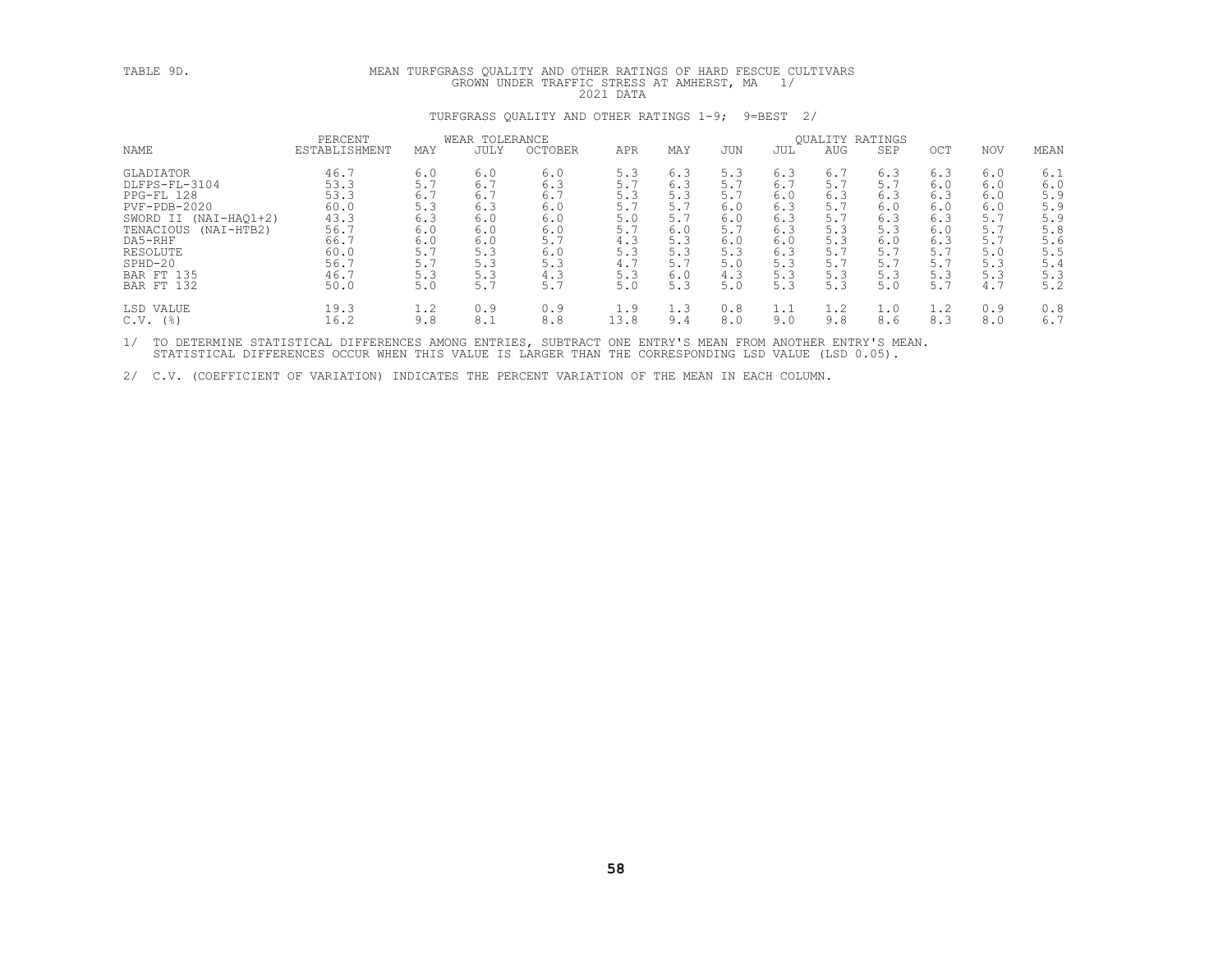| TABLE 9E.                                           |                          |     |                        | MEAN TURFGRASS QUALITY AND OTHER RATINGS OF SHEEP FESCUE CULTIVARS<br>GROWN UNDER TRAFFIC STRESS AT AMHERST, MA |                   | 2021 DATA         |                   |                   |                                      |                   |                   |                   |                   |
|-----------------------------------------------------|--------------------------|-----|------------------------|-----------------------------------------------------------------------------------------------------------------|-------------------|-------------------|-------------------|-------------------|--------------------------------------|-------------------|-------------------|-------------------|-------------------|
|                                                     |                          |     |                        | TURFGRASS OUALITY AND OTHER RATINGS 1-9;                                                                        |                   |                   |                   | $9 = BEST$ 2/     |                                      |                   |                   |                   |                   |
| NAME                                                | PERCENT<br>ESTABLISHMENT | MAY | WEAR TOLERANCE<br>JULY | OCTOBER                                                                                                         | APR               | MAY               | JUN               | JUL               | <b>OUALITY RATINGS</b><br><b>AUG</b> | SEP               | OCT               | <b>NOV</b>        | MEAN              |
| (PPG-FO-102)<br>BLUE HORNET<br>OUATRO<br>BAR FO 131 | 45.0<br>70.0<br>56.7     | 3.7 | 5.3<br>5.7<br>3.7      | 5.7<br>5.3<br>3.7                                                                                               | 4.7<br>5.3<br>4.3 | 5.7<br>6.0<br>4.3 | 5.0<br>4.7<br>4.7 | 5.0<br>5.3<br>5.0 | 5.7<br>5.0<br>5.0                    | 5.3<br>5.3<br>5.0 | 5.7<br>5.3<br>5.0 | 5.3<br>5.7<br>5.0 | 5.3<br>5.3<br>4.8 |
| LSD VALUE<br>$C.V.$ (%)                             | 22.6<br>17.0             | l.3 | $\cdot$ 2<br>10.8      | 1.5<br>13.6                                                                                                     | 0.8<br>7.0        | 1.3<br>10.8       | 1.2               | 0.8<br>6.5        | 0.8<br>6.4                           | 1.2<br>10.        | 0.9               | 0.9               | 0.5<br>4.1        |

# 2/ C.V. (COEFFICIENT OF VARIATION) INDICATES THE PERCENT VARIATION OF THE MEAN IN EACH COLUMN.<br>TABLE 9F. MEAN TURFGRASS QUALITY AND OTHER RATINGS OF SLENDER CREEPING RED FESCUE CULTIVARS<br>GROWN UNDER TRAFFIC STRESS AT AMHE

### TURFGRASS QUALITY AND OTHER RATINGS 1-9; 9=BEST 2/

| <b>NAME</b>                 | PERCENT<br>ESTABLISHMENT | MAY        | WEAR TOLERANCE<br>JULY | <b>OCTOBER</b> | APR         | MAY                                         | JUN        | JUL        | <b>OUALITY RATINGS</b><br>AUG | SEP        | OCT        | NOV        | MEAN       |
|-----------------------------|--------------------------|------------|------------------------|----------------|-------------|---------------------------------------------|------------|------------|-------------------------------|------------|------------|------------|------------|
| BAR FRL 122<br>SEABREEZE GT | 61.7<br>63.3             | 5.0<br>4.0 |                        | 4.3<br>4.7     | - -         | $\sim$ $\sim$                               | 5.0<br>4.3 | 5.0<br>4.7 | 4.7<br>5.3                    | 5.0<br>5.3 | 5.0<br>5.0 | 5 0        | 5.0<br>5.0 |
| LSD VALUE<br>' 응 )<br>C.V.  | 22.6<br>19.9             | 15.7       | 1 . Z<br>a<br><u>.</u> | 9.1            | 0.8<br>$ -$ | 1.3<br>$\begin{matrix} 8 \\ 4 \end{matrix}$ | 1.2<br>8.7 | 0.8<br>8.4 | 0.8<br>16.3                   | 1.2<br>7.9 | 0.9<br>0.0 | 0.9<br>0.0 | 0.5        |

1/ TO DETERMINE STATISTICAL DIFFERENCES AMONG ENTRIES, SUBTRACT ONE ENTRY'S MEAN FROM ANOTHER ENTRY'S MEAN.<br>STATISTICAL DIFFERENCES OCCUR WHEN THIS VALUE IS LARGER THAN THE CORRESPONDING LSD VALUE (LSD 0.05).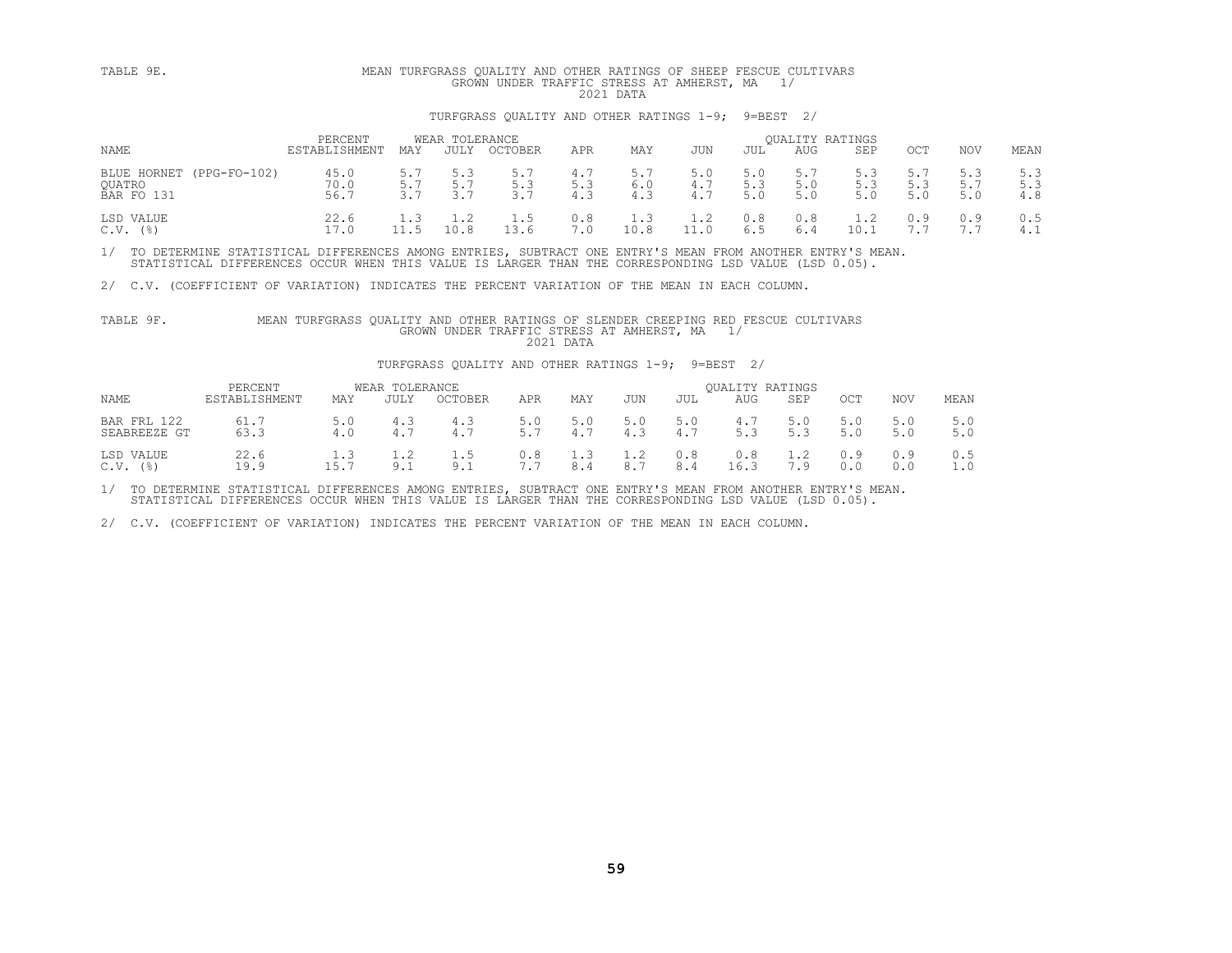# TABLE 10A. MEAN TURFGRASS QUALITY AND OTHER RATINGS OF FINELEAF FESCUE CULTIVARS FOR SALT TOLERANCE STUDY AT FORT COLLINS, CO 1/<br>2021 DATA TURFGRASS QUALITY AND OTHER RATINGS 1-9; 9=BEST 2/

|                          | <b>GENETIC</b> | SPRING         | LEAF    | SUMMER  | COLOR           | MOW     |      |      | QUALITY RATINGS |      |                               |
|--------------------------|----------------|----------------|---------|---------|-----------------|---------|------|------|-----------------|------|-------------------------------|
| <b>NAME</b>              | COLOR          | <b>GREENUP</b> | TEXTURE | DENSITY | <b>NOVEMBER</b> | OUALITY | APR  | MAY  | <b>JUN</b>      | JUL  | MEAN                          |
| BLUE HORNET (PPG-FO-102) | 6.0            | 5.7            | 8.3     | 7.0     | 6.0             | 6.0     | 3.0  | 4.3  | 6.0             | 6.3  | 4.9                           |
| DA5-RHF                  | 6.3            | 7.0            | 7.3     | 7.0     | 6.3             | 6.3     | 3.3  | 4.0  | 5.7             | 6.3  | 4.8                           |
| DLFPS-FL-3104            | 7.0            | 6.3            | 7.3     | 6.7     | 6.3             | 6.3     | 3.3  | 3.7  | 6.0             | 6.0  | $4.8$                         |
| $SPHD-20$                | 6.7            | 6.3            | 8.0     | 6.7     | 6.3             | 7.0     | 2.7  | 4.0  | 6.0             | 6.7  | $4\ .\ 8$                     |
| TENACIOUS (NAI-HTB2)     | 6.3            | 7.3            | 7.7     | 6.7     | 6.7             | 6.7     | 3.0  | 3.3  | 6.0             | 6.7  | $\frac{4}{4}$ . $\frac{8}{6}$ |
| BAR FRC 123              | 6.0            | 6.3            | 8.7     | 7.0     | 6.0             | 6.7     | 2.7  | 3.7  | 6.7             | 5.3  |                               |
| COMPASS II               | 6.0            | 6.3            | 7.3     | 6.7     | 6.0             | 7.3     | 2.7  | 3.3  | 6.0             | 6.0  | $4\,.5$                       |
| $PVF - PDB - 2020$       | 6.0            | 7.3            | 8.3     | 5.7     | 5.7             | 6.7     | 3.0  | 3.3  | 6.0             | 5.7  | $4\,.5$                       |
| SHADOW IV (PST-4SHAD)    | 6.0            | 7.0            | 7.3     | 6.3     | 6.0             | 7.3     | 2.7  | 3.3  | 6.3             | 5.7  | $4.5\,$                       |
| SWORD II (NAI-HAQ1+2)    | 6.0            | 7.0            | 7.7     | 6.3     | 6.0             | 7.3     | 3.3  | 4.7  | 4.7             | 5.0  | 4.4                           |
| BAR FRC 130              | 5.0            | 5.0            | $8.0$   | $6.7$   | 6.0             | 7.0     | 2.0  | 2.7  | 6.3             | 6.3  | $4\,.3$                       |
| BAR FT 132               | 6.7            | 6.7            | 7.7     | 7.0     | 6.0             | 6.7     | 2.7  | 3.3  | 5.7             | 5.7  | 4.3                           |
| BAR FT 135               | 6.0            | 7.0            | 6.3     | 6.0     | 5.7             | 6.0     | 3.3  | 3.7  | 4.7             | 5.3  | 4.3                           |
| GLADIATOR                | 6.7            | 6.0            | 7.7     | 6.0     | 5.3             | 6.7     | 2.3  | 3.7  | 5.7             | 5.7  | 4.3                           |
| NAI-CHU1                 | 5.7            | 6.3            | 7.7     | 6.3     | 5.7             | 6.3     | 2.7  | 3.0  | 6.3             | 5.3  | $\frac{4.3}{4.3}$             |
| PPG-FRC-130              | 6.3            | 6.3            | 8.0     | 6.0     | 5.7             | 7.7     | 2.7  | 3.3  | 5.7             | 5.3  |                               |
| PVF-HSY+                 | 6.0            | 7.3            | 7.0     | 5.3     | 6.3             | 7.3     | 3.0  | 3.3  | 5.7             | 5.3  | $\frac{4 \cdot 3}{4 \cdot 2}$ |
| 525                      | 6.7            | 7.0            | 7.0     | 6.3     | 6.7             | 6.3     | 2.3  | 3.0  | 5.7             | 5.7  |                               |
| PST-4SWTM                | 5.3            | 7.3            | 7.7     | 6.3     | 5.7             | 7.7     | 2.7  | 3.0  | 5.7             | 5.3  | 4.2                           |
| QUATRO                   | 6.7            | 5.3            | 8.0     | 6.3     | 6.0             | 6.7     | 2.7  | 3.7  | 5.7             | 4.7  | 4.2                           |
| PPG-FRC 127              | 5.7            | 6.0            | 7.0     | 5.3     | 6.3             | 6.3     | 2.3  | 3.3  | 5.7             | 5.0  | 4.1                           |
| $PPG-FRR-134$            | 6.0            | 6.7            | 7.0     | 6.0     | 6.0             | 7.0     | 2.3  | 2.7  | 5.7             | 5.7  | 4.1                           |
| STB1                     | 6.0            | 6.7            | 7.3     | 4.7     | 6.0             | 7.3     | 2.3  | 3.0  | 6.0             | 5.0  | 4.1                           |
| BRITTANY 2               | 6.0            | 5.3            | 7.3     | 7.0     | 6.7             | 7.3     | 2.0  | 3.3  | 6.0             | 4.7  | $4.0$                         |
| PVF-MVP-2020             | 5.7            | 5.7            | 7.3     | 6.0     | 6.3             | 7.0     | 2.0  | 3.0  | 5.7             | 5.0  | 3.9                           |
| RAD-FC59                 | 6.7            | 5.7            | 7.3     | 6.0     | 6.7             | 6.7     | 2.0  | 2.7  | 5.7             | 5.3  | 3.9                           |
| RAD-FR64                 | 7.0            | 7.3            | 7.3     | 6.3     | 5.7             | 6.3     | 2.3  | 3.0  | 5.0             | 5.3  | 3.9                           |
| DLF-FRR-3128             | 6.3            | 6.3            | 7.0     | 5.3     | 6.3             | 6.7     | 2.3  | 2.7  | 5.3             | 4.7  | 3.8                           |
| DLFPS-FRC-3105           | 5.0            | 6.7            | 7.3     | 6.3     | 5.0             | 5.7     | 2.7  | 3.3  | 4.3             | 5.0  | 3.8                           |
| PPG-FL 128               | 6.3            | 6.3            | 7.3     | 5.7     | 6.7             | 7.3     | 2.3  | 3.3  | 4.7             | 5.0  | 3.8                           |
| PPG-FRR 127              | 6.3            | 6.7            | 7.3     | 5.3     | 6.3             | 6.7     | 2.7  | 3.0  | 4.7             | 4.7  | $3.8\,$                       |
| PPG-FRR 132              | 6.0            | 7.0            | 6.3     | 5.3     | 6.7             | 6.7     | 2.3  | 3.0  | 5.0             | 5.0  | $3.8\,$                       |
| <b>RESOLUTE</b>          | 6.7            | 6.3            | 7.3     | 6.0     | 6.0             | 7.0     | 2.3  | 3.0  | 4.7             | 5.0  | 3.8                           |
| FOXFIRE 2                | 6.3            | 7.3            | 7.0     | 5.0     | 6.7             | 7.3     | 2.3  | 2.3  | 5.3             | 4.7  | 3.7                           |
| JAMESTOWN VII            | 6.0            | 5.0            | 7.3     | 5.3     | 6.0             | 6.0     | 2.0  | 3.0  | 4.7             | 5.0  | 3.7                           |
| SEABREEZE GT             | 5.0            | 6.7            | 7.3     | 6.7     | 5.0             | 5.3     | 3.0  | 3.0  | 4.7             | 4.0  | 3.7                           |
| BAR FO 131               | 7.0            | 5.3            | 7.3     | 6.7     | 5.7             | 5.7     | 2.0  | 2.7  | 4.7             | 5.0  | 3.6                           |
| <b>BYE</b>               | 5.7            | 6.7            | 7.7     | 5.0     | 6.0             | 6.7     | 2.0  | 2.7  | 5.0             | 4.7  | 3.6                           |
| 522                      | 6.7            | 6.3            | 6.7     | 5.3     | 6.0             | 7.0     | 2.0  | 3.0  | 4.3             | 4.7  | $\frac{3.5}{3.5}$             |
| CARDINAL II              | 5.7            | 6.7            | 7.0     | 4.7     | 6.0             | 6.3     | 2.0  | 2.7  | 5.0             | 4.3  |                               |
| KEVIN                    | 6.0            | 5.3            | 6.7     | 5.3     | 6.7             | 6.7     | 2.0  | 3.0  | 4.3             | 4.3  | 3.4                           |
| BAR FRL 122              | 6.0            | 5.7            | 7.3     | 5.7     | 5.3             | 6.0     | 2.0  | 2.7  | 4.3             | 4.3  | 3.3                           |
| <b>BOREAL</b>            | 3.7            | 5.7            | 6.7     | 3.7     | 6.3             | 6.0     | 2.3  | 3.3  | 4.3             | 3.3  | 3.3                           |
| LSD VALUE                | 1.3            | 2.1            | 2.1     | 2.8     | 2.7             | 2.4     | 0.9  | 1.2  | 3.4             | 3.6  | 1.4                           |
| $C.V.$ (%)               | 11.5           | 14.1           | 10.2    | 18.0    | 12.5            | 12.6    | 18.8 | 18.3 | 19.8            | 21.6 | 14.2                          |
|                          |                |                |         |         |                 |         |      |      |                 |      |                               |

1/ TO DETERMINE STATISTICAL DIFFERENCES AMONG ENTRIES, SUBTRACT ONE ENTRY'S MEAN FROM ANOTHER ENTRY'S MEAN.<br>STATISTICAL DIFFERENCES OCCUR WHEN THIS VALUE IS LARGER THAN THE CORRESPONDING LSD VALUE (LSD 0.05).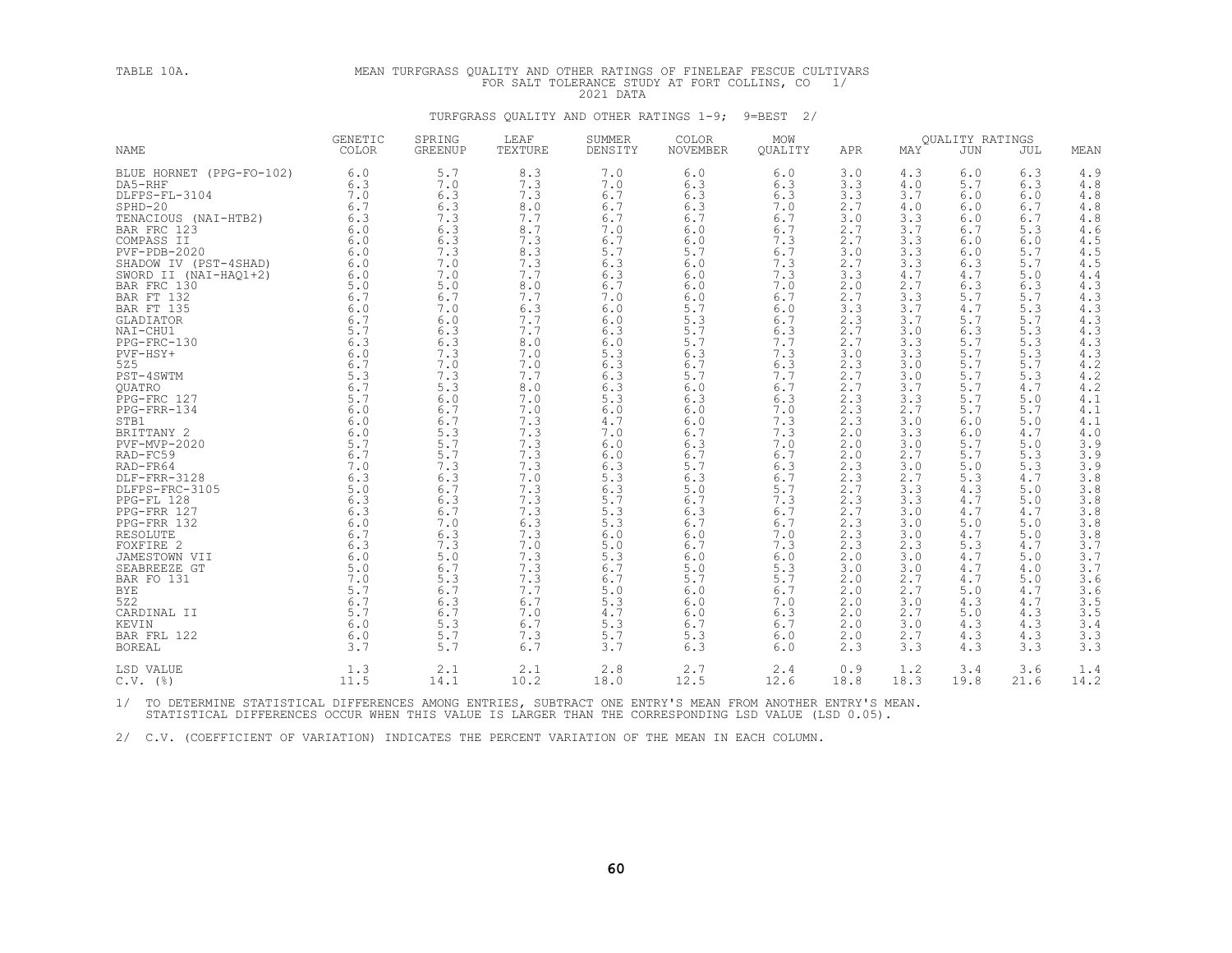# TABLE 10B.<br>
MEAN TURFGRASS QUALITY AND OTHER NOTES STUDY AT FORT COLLINS, CO 1/<br>
TURFGRASS QUALITY AND TOLES SULTIVE TO STUDY AT FORT COLLINS, CO 1/<br>
TURFGRASS IS<br>
NAME COLLOR GREENUP TEXTURE DENSITY NOVEMBER QUALITY AFT M LSD VALUE 1.7 2.0 2.3 2.2 2.3 1.7 1.2 1.7 2.0 3.2 1.5 C.V. (%) 12.0 14.8 10.7 13.7 13.7 11.2 20.1 18.3 15.2 19.6 12.6

1/ TO DETERMINE STATISTICAL DIFFERENCES AMONG ENTRIES, SUBTRACT ONE ENTRY'S MEAN FROM ANOTHER ENTRY'S MEAN.<br>STATISTICAL DIFFERENCES OCCUR WHEN THIS VALUE IS LARGER THAN THE CORRESPONDING LSD VALUE (LSD 0.05).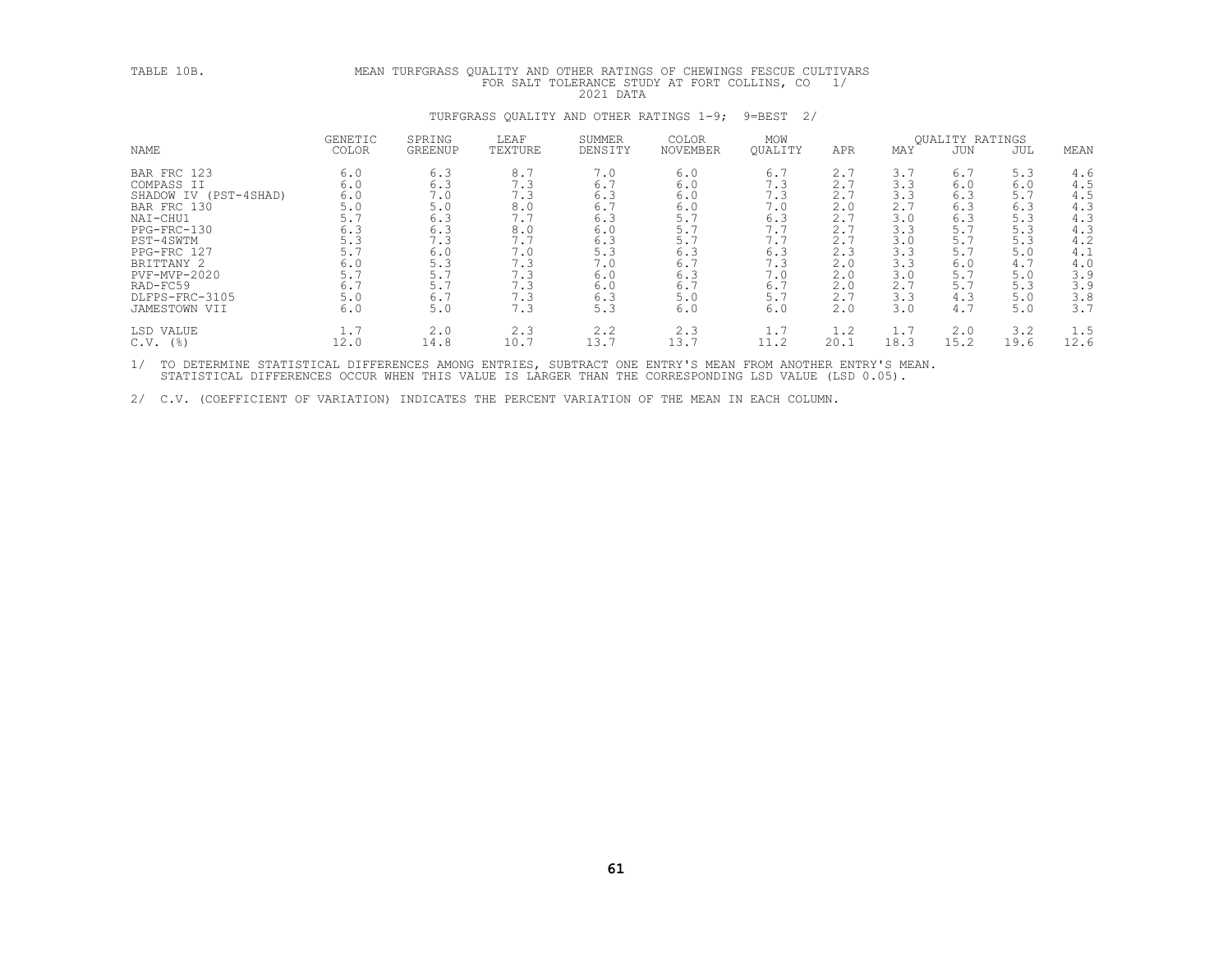| TABLE 10C.                                                                                                                                                                                             |                                                                                                               |                                                                                                               |                                                                                                               |                                                                                                                 | MEAN TURFGRASS QUALITY AND OTHER RATINGS OF STRONG CREEPING RED FESCUE CULTIVARS<br>FOR SALT TOLERANCE STUDY AT FORT COLLINS, CO<br>2021 DATA |                                                                                                                 |                                                                                                               | 1/                                                                                                            |                                                                                                               |                                                                                                               |                                                                                                                 |
|--------------------------------------------------------------------------------------------------------------------------------------------------------------------------------------------------------|---------------------------------------------------------------------------------------------------------------|---------------------------------------------------------------------------------------------------------------|---------------------------------------------------------------------------------------------------------------|-----------------------------------------------------------------------------------------------------------------|-----------------------------------------------------------------------------------------------------------------------------------------------|-----------------------------------------------------------------------------------------------------------------|---------------------------------------------------------------------------------------------------------------|---------------------------------------------------------------------------------------------------------------|---------------------------------------------------------------------------------------------------------------|---------------------------------------------------------------------------------------------------------------|-----------------------------------------------------------------------------------------------------------------|
|                                                                                                                                                                                                        |                                                                                                               |                                                                                                               |                                                                                                               |                                                                                                                 | TURFGRASS QUALITY AND OTHER RATINGS 1-9; 9=BEST                                                                                               |                                                                                                                 | 2/                                                                                                            |                                                                                                               |                                                                                                               |                                                                                                               |                                                                                                                 |
| NAME                                                                                                                                                                                                   | GENETIC<br>COLOR                                                                                              | SPRING<br>GREENUP                                                                                             | LEAF<br>TEXTURE                                                                                               | SUMMER<br>DENSITY                                                                                               | COLOR<br>NOVEMBER                                                                                                                             | MOW<br><b>OUALITY</b>                                                                                           | APR                                                                                                           | MAY                                                                                                           | QUALITY RATINGS<br>JUN                                                                                        | JUL                                                                                                           | MEAN                                                                                                            |
| PVF-HSY+<br>525<br>PPG-FRR-134<br>STB1<br>RAD-FR64<br>DLF-FRR-3128<br>PPG-FRR 127<br>PPG-FRR 132<br>FOXFIRE 2<br><b>BYE</b><br>522<br>CARDINAL II<br>KEVIN<br><b>BOREAL</b><br>LSD VALUE<br>$C.V.$ (%) | 6.0<br>6.7<br>6.0<br>6.0<br>7.0<br>6.3<br>6.3<br>6.0<br>6.3<br>5.7<br>6.7<br>5.7<br>6.0<br>3.7<br>1.4<br>12.6 | 7.3<br>7.0<br>6.7<br>6.7<br>7.3<br>6.3<br>6.7<br>7.0<br>7.3<br>6.7<br>6.3<br>6.7<br>5.3<br>5.7<br>2.2<br>13.3 | 7.0<br>7.0<br>7.0<br>7.3<br>7.3<br>7.0<br>7.3<br>6.3<br>7.0<br>7.7<br>6.7<br>7.0<br>6.7<br>6.7<br>2.2<br>10.4 | 5.3<br>6.3<br>6.0<br>4.7<br>6.3<br>5.3<br>5.3<br>5.3<br>$5.0$<br>5.0<br>5.3<br>4.7<br>5.3<br>3.7<br>3.0<br>21.6 | 6.3<br>6.7<br>$6.0$<br>6.0<br>5.7<br>6.3<br>6.3<br>6.7<br>6.7<br>$6.0$<br>6.0<br>6.0<br>6.7<br>6.3<br>2.9<br>14.1                             | 7.3<br>6.3<br>$7.0$<br>7.3<br>6.3<br>6.7<br>6.7<br>6.7<br>7.3<br>6.7<br>7.0<br>6.3<br>6.7<br>6.0<br>3.2<br>14.9 | 3.0<br>2.3<br>2.3<br>2.3<br>2.3<br>2.3<br>2.7<br>2.3<br>2.3<br>2.0<br>2.0<br>2.0<br>2.0<br>2.3<br>1.2<br>19.4 | 3.3<br>3.0<br>2.7<br>3.0<br>3.0<br>2.7<br>3.0<br>3.0<br>2.3<br>2.7<br>3.0<br>2.7<br>3.0<br>3.3<br>1.0<br>14.1 | 5.7<br>5.7<br>5.7<br>6.0<br>5.0<br>5.3<br>4.7<br>5.0<br>5.3<br>5.0<br>4.3<br>5.0<br>4.3<br>4.3<br>2.9<br>19.9 | 5.3<br>5.7<br>5.7<br>5.0<br>5.3<br>4.7<br>4.7<br>5.0<br>4.7<br>4.7<br>4.7<br>4.3<br>4.3<br>3.3<br>1.9<br>16.8 | 4.3<br>4.2<br>4.1<br>4.1<br>3.9<br>3.8<br>3.8<br>$3.8$<br>3.7<br>3.6<br>3.5<br>3.5<br>3.4<br>3.3<br>1.3<br>12.7 |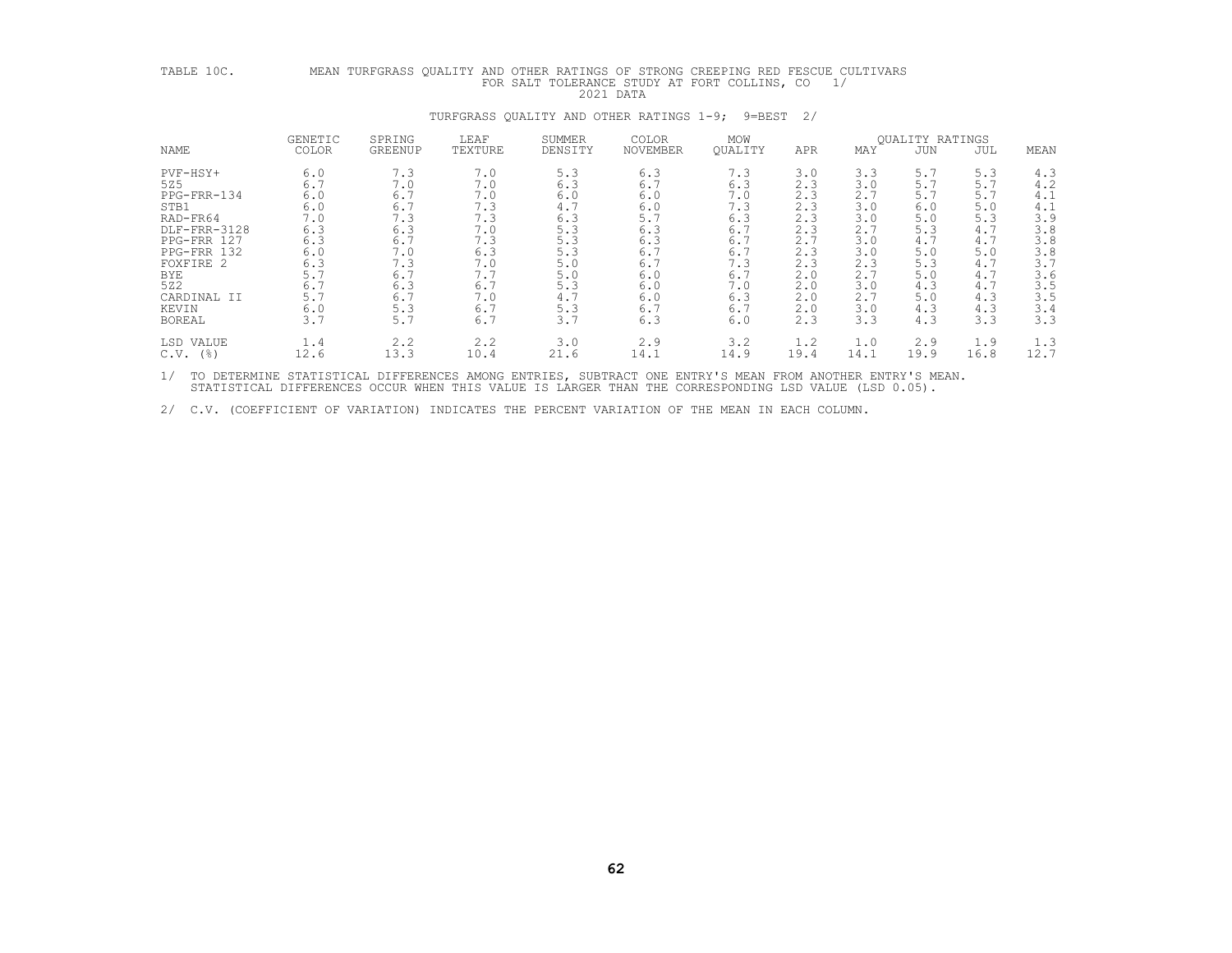| TABLE 10D.                                                                                                                                                                       |                                                                           | MEAN TURFGRASS QUALITY AND OTHER RATINGS OF HARD FESCUE CULTIVARS<br>FOR SALT TOLERANCE STUDY AT FORT COLLINS, CO<br>1/<br>2021 DATA |                                                                           |                                                                           |                                                                           |                                                                           |                                                                           |                                                                           |                                                                           |                                                                           |                                                                             |  |  |  |  |
|----------------------------------------------------------------------------------------------------------------------------------------------------------------------------------|---------------------------------------------------------------------------|--------------------------------------------------------------------------------------------------------------------------------------|---------------------------------------------------------------------------|---------------------------------------------------------------------------|---------------------------------------------------------------------------|---------------------------------------------------------------------------|---------------------------------------------------------------------------|---------------------------------------------------------------------------|---------------------------------------------------------------------------|---------------------------------------------------------------------------|-----------------------------------------------------------------------------|--|--|--|--|
|                                                                                                                                                                                  |                                                                           |                                                                                                                                      |                                                                           |                                                                           | TURFGRASS OUALITY AND OTHER RATINGS 1-9;                                  | 2/<br>9=BEST                                                              |                                                                           |                                                                           |                                                                           |                                                                           |                                                                             |  |  |  |  |
| NAME                                                                                                                                                                             | GENETIC<br>COLOR                                                          | SPRING<br>GREENUP                                                                                                                    | LEAF<br>TEXTURE                                                           | SUMMER<br>DENSITY                                                         | <b>COLOR</b><br>NOVEMBER                                                  | MOW<br>OUALITY                                                            | APR                                                                       | MAY                                                                       | <b>OUALITY RATINGS</b><br>JUN                                             | JUL                                                                       | MEAN                                                                        |  |  |  |  |
| DA5-RHF<br>DLFPS-FL-3104<br>$SPHD-20$<br>TENACIOUS (NAI-HTB2)<br>PVF-PDB-2020<br>SWORD II (NAI-HAO1+2)<br>BAR FT 132<br><b>BAR FT 135</b><br>GLADIATOR<br>PPG-FL 128<br>RESOLUTE | 6.3<br>7.0<br>6.7<br>6.3<br>6.0<br>6.0<br>6.7<br>6.0<br>6.7<br>6.3<br>6.7 | 7.0<br>6.3<br>6.3<br>7.3<br>7.3<br>7.0<br>6.7<br>7.0<br>6.0<br>6.3<br>6.3                                                            | 7.3<br>7.3<br>8.0<br>7.7<br>8.3<br>7.7<br>7.7<br>6.3<br>7.7<br>7.3<br>7.3 | 7.0<br>6.7<br>6.7<br>6.7<br>5.7<br>6.3<br>7.0<br>6.0<br>6.0<br>5.7<br>6.0 | 6.3<br>6.3<br>6.3<br>6.7<br>5.7<br>6.0<br>6.0<br>5.7<br>5.3<br>6.7<br>6.0 | 6.3<br>6.3<br>7.0<br>6.7<br>6.7<br>7.3<br>6.7<br>6.0<br>6.7<br>7.3<br>7.0 | 3.3<br>3.3<br>2.7<br>3.0<br>3.0<br>3.3<br>2.7<br>3.3<br>2.3<br>2.3<br>2.3 | 4.0<br>3.7<br>4.0<br>3.3<br>3.3<br>4.7<br>3.3<br>3.7<br>3.7<br>3.3<br>3.0 | 5.7<br>6.0<br>6.0<br>6.0<br>6.0<br>4.7<br>5.7<br>4.7<br>5.7<br>4.7<br>4.7 | 6.3<br>6.0<br>6.7<br>6.7<br>5.7<br>5.0<br>5.7<br>5.3<br>5.7<br>5.0<br>5.0 | 4.8<br>4.8<br>4.8<br>$4.8$<br>4.5<br>4.4<br>4.3<br>4.3<br>4.3<br>3.8<br>3.8 |  |  |  |  |
| LSD VALUE<br>$C.V.$ (%)                                                                                                                                                          | 2.0<br>10.9                                                               | 3.1<br>15.8                                                                                                                          | 2.0<br>10.4                                                               | 3.6<br>19.3                                                               | 1.6<br>10.8                                                               | 2.5<br>13.2                                                               | 1.0<br>17.1                                                               | 1.5<br>17.8                                                               | 3.7<br>24.2                                                               | 4.5<br>26.8                                                               | 2.0<br>16.3                                                                 |  |  |  |  |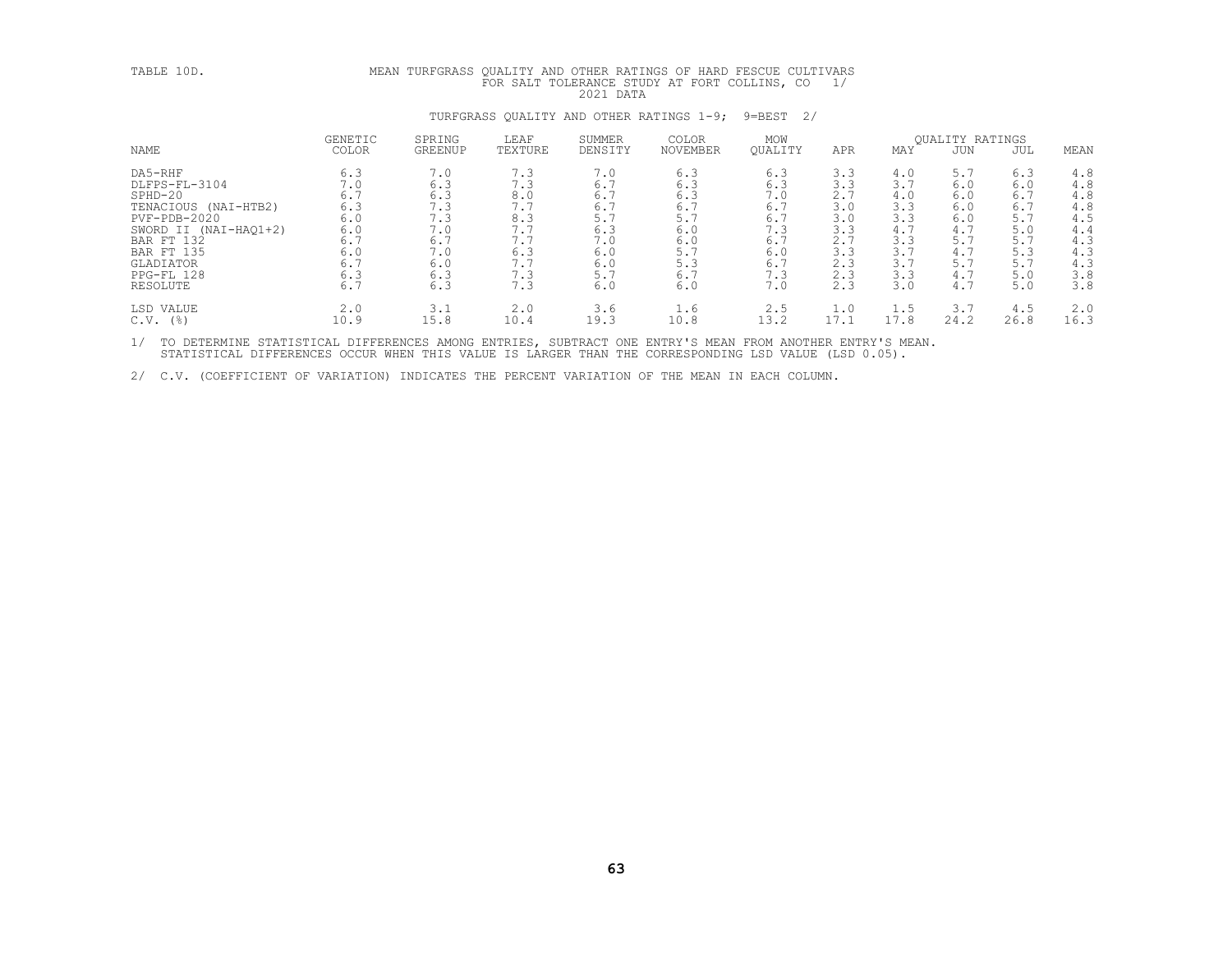| TABLE 10E.                                       | MEAN TURFGRASS OUALITY AND OTHER RATINGS OF SHEEP FESCUE CULTIVARS<br>FOR SALT TOLERANCE STUDY AT FORT COLLINS, CO<br>1/<br>2021 DATA |                   |                   |                                                    |                                 |                   |                   |                   |                               |                   |                   |  |  |
|--------------------------------------------------|---------------------------------------------------------------------------------------------------------------------------------------|-------------------|-------------------|----------------------------------------------------|---------------------------------|-------------------|-------------------|-------------------|-------------------------------|-------------------|-------------------|--|--|
|                                                  |                                                                                                                                       |                   |                   | TURFGRASS OUALITY AND OTHER RATINGS 1-9; 9=BEST 2/ |                                 |                   |                   |                   |                               |                   |                   |  |  |
| NAME                                             | <b>GENETIC</b><br><b>COLOR</b>                                                                                                        | SPRING<br>GREENUP | LEAF<br>TEXTURE   | SUMMER<br>DENSITY                                  | <b>COLOR</b><br><b>NOVEMBER</b> | MOW<br>OUALITY    | APR               | MAY               | <b>OUALITY RATINGS</b><br>JUN | JUL               | MEAN              |  |  |
| BLUE HORNET (PPG-FO-102)<br>OUATRO<br>BAR FO 131 | 6.0<br>6.7<br>7.0                                                                                                                     | 5.7<br>5.3<br>5.3 | 8.3<br>8.0<br>7.3 | 1.0<br>6.3<br>6.7                                  | 6.0<br>6.0<br>5.7               | 6.0<br>6.7<br>5.7 | 3.0<br>2.7<br>2.0 | 4.3<br>3.7<br>2.7 | 6.0<br>4.7                    | 6.3<br>4.7<br>5.0 | 4.9<br>4.2<br>3.6 |  |  |
| LSD VALUE<br>$C.V.$ ( $\frac{8}{6}$ )            | 1.5<br>10.2                                                                                                                           | 1.2<br>9.7        | 1.5<br>8.5        | 2.7<br>17.3                                        | 1.8<br>13.3                     | 0.8               | 1.5<br>26.1       | 2.0<br>24.8       | 2.0<br>16.2                   | 2.7<br>21.7       | 1.4<br>14.6       |  |  |

2/ C.V. (COEFFICIENT OF VARIATION) INDICATES THE PERCENT VARIATION OF THE MEAN IN EACH COLUMN.

### TABLE 10F. MEAN TURFGRASS QUALITY AND OTHER RATINGS OF SLENDER CREEPING RED FESCUE CULTIVARS<br>FOR SALT TOLERANCE STUDY AT FORT COLLINS, CO 1/<br>2021 DATA

### TURFGRASS QUALITY AND OTHER RATINGS 1-9; 9=BEST 2/

| NAME |                                | GENETIC<br><b>COLOR</b> | SPRING<br>GREENUP | LEAF<br>TEXTURE | <b>SUMMER</b><br>DENSITY | COLOR<br>NOVEMBER | MOW<br>OUALITY | APR                   | MAY         | <b>OUALITY RATINGS</b><br>JUN | JUL  | MEAN        |
|------|--------------------------------|-------------------------|-------------------|-----------------|--------------------------|-------------------|----------------|-----------------------|-------------|-------------------------------|------|-------------|
|      | SEABREEZE GT<br>122<br>BAR FRL | 5.0<br>6.0              | 6.<br>$\sim$      | 7.3             | 6.<br>- -<br>5.7         | 5.0<br>- -<br>5.3 | 5.3<br>6.0     | 3.0<br>2 <sub>0</sub> | 3 U<br>2.7  | 4.1<br>4.3                    | 4.3  | 3.7<br>3.3  |
| C.V  | LSD VALUE<br>$($ %)            | t.5<br>12.9             | 11.5              | l.5<br>0.0      | 22.9                     | 1.8<br>7.9        | 0.8<br>7.2     | t.5                   | 2.0<br>14.4 | 2.0<br>32.7                   | 39.2 | 1.4<br>23.9 |

1/ TO DETERMINE STATISTICAL DIFFERENCES AMONG ENTRIES, SUBTRACT ONE ENTRY'S MEAN FROM ANOTHER ENTRY'S MEAN.<br>STATISTICAL DIFFERENCES OCCUR WHEN THIS VALUE IS LARGER THAN THE CORRESPONDING LSD VALUE (LSD 0.05).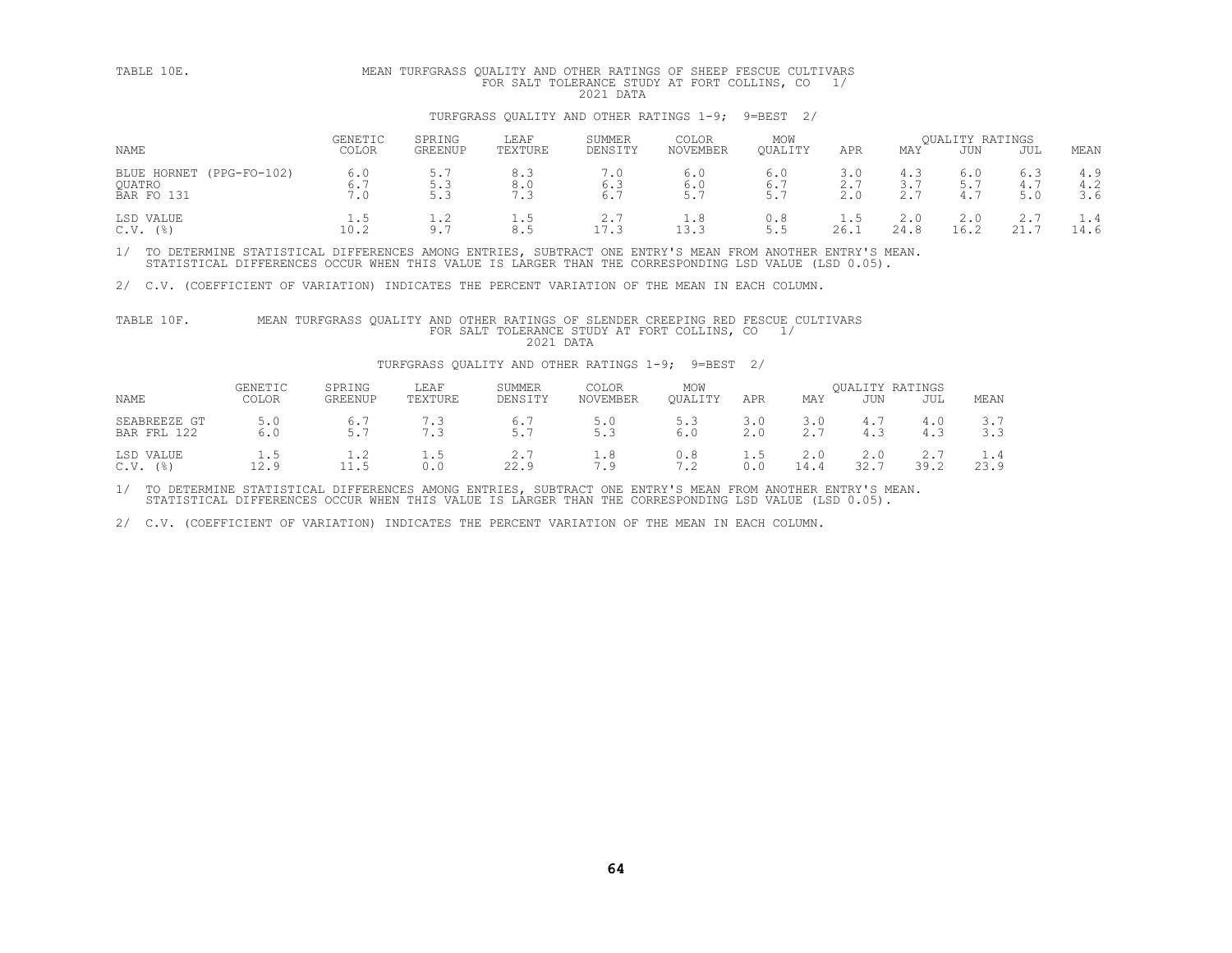| TABLE 11A.                                                                                                                                                                                                                                                                                     | MEAN TURFGRASS QUALITY RATINGS OF FINELEAF FESCUE CULTIVARS |                                                                                                                                   |                                                                                                                                                                                                                                                                                                           | GROWN UNDER SHADE AT NEWARK, DE<br>2021 DATA                                                                                                                                                                                                                                                              |                                                                                                                                                                                                                                                                                                           | 1/                                                                                                                                                                                                                                                                                                        |                                                                                                                                                                                                                                                                                                           |                                                                                                                                                                                                                                                                                                                          |                                                                                                                                                                                                                                                                                                                 |
|------------------------------------------------------------------------------------------------------------------------------------------------------------------------------------------------------------------------------------------------------------------------------------------------|-------------------------------------------------------------|-----------------------------------------------------------------------------------------------------------------------------------|-----------------------------------------------------------------------------------------------------------------------------------------------------------------------------------------------------------------------------------------------------------------------------------------------------------|-----------------------------------------------------------------------------------------------------------------------------------------------------------------------------------------------------------------------------------------------------------------------------------------------------------|-----------------------------------------------------------------------------------------------------------------------------------------------------------------------------------------------------------------------------------------------------------------------------------------------------------|-----------------------------------------------------------------------------------------------------------------------------------------------------------------------------------------------------------------------------------------------------------------------------------------------------------|-----------------------------------------------------------------------------------------------------------------------------------------------------------------------------------------------------------------------------------------------------------------------------------------------------------|--------------------------------------------------------------------------------------------------------------------------------------------------------------------------------------------------------------------------------------------------------------------------------------------------------------------------|-----------------------------------------------------------------------------------------------------------------------------------------------------------------------------------------------------------------------------------------------------------------------------------------------------------------|
|                                                                                                                                                                                                                                                                                                |                                                             |                                                                                                                                   |                                                                                                                                                                                                                                                                                                           |                                                                                                                                                                                                                                                                                                           |                                                                                                                                                                                                                                                                                                           | TURFGRASS OUALITY RATINGS 1-9; 9=BEST 2/                                                                                                                                                                                                                                                                  |                                                                                                                                                                                                                                                                                                           |                                                                                                                                                                                                                                                                                                                          |                                                                                                                                                                                                                                                                                                                 |
| NAME                                                                                                                                                                                                                                                                                           | MAY                                                         | JUN                                                                                                                               | JUL                                                                                                                                                                                                                                                                                                       | AUG                                                                                                                                                                                                                                                                                                       | SEP                                                                                                                                                                                                                                                                                                       | OCT                                                                                                                                                                                                                                                                                                       | <b>NOV</b>                                                                                                                                                                                                                                                                                                | DEC                                                                                                                                                                                                                                                                                                                      | MEAN                                                                                                                                                                                                                                                                                                            |
| PPG-FL 128<br>PPG-FL 128 6.7<br>DLFPS-FRC-3105 6.7<br>BAR FT 135<br>PEG-FRC-130 5.7<br>PPG-FRC-130 5.7<br>PPG-FRC-130 6.3<br>PPG-FRR 132 6.3<br>PVF-MVP-2020 6.3<br>BAR FO 131 7.0<br>STB1 7.0<br>STB1 6.3<br>BAR FRL 122 6.3<br>POKFIRE 2 6.3<br>POKFIRE 2 6.3<br>PRG-F<br>RAD-FC59<br>BOREAL | 6.7<br>5.7<br>4.7                                           | 7.7<br>6.7<br>6.7<br>6.0<br>7.3<br>6.7<br>7.0<br>6.7<br>6.3<br>6.7<br>6.0<br>6.3<br>7.0<br>6.3<br>6.7<br>6.3<br>6.0<br>5.7<br>5.0 | 7.7<br>6.3<br>6.7<br>6.0<br>6.7<br>6.3<br>6.3<br>6.7<br>6.7<br>6.3<br>6.3<br>5.7<br>7.3<br>5.7<br>6.0<br>6.3<br>6.0<br>5.7<br>5.7<br>6.0<br>5.0<br>5.7<br>5.3<br>5.7<br>6.0<br>5.3<br>5.7<br>5.3<br>5.3<br>5.3<br>5.7<br>6.0<br>4.7<br>4.7<br>5.0<br>4.7<br>6.0<br>4.7<br>5.3<br>5.0<br>6.0<br>5.3<br>5.3 | 7.3<br>7.0<br>6.3<br>6.0<br>6.0<br>6.0<br>6.0<br>6.3<br>6.0<br>5.7<br>5.3<br>6.0<br>4.7<br>5.7<br>5.3<br>5.7<br>5.0<br>5.7<br>5.3<br>5.3<br>5.3<br>5.3<br>5.0<br>5.0<br>4.3<br>4.3<br>4.7<br>4.3<br>6.0<br>5.3<br>4.0<br>5.3<br>5.3<br>5.0<br>4.7<br>4.7<br>4.0<br>4.7<br>4.7<br>3.3<br>4.0<br>3.3<br>3.7 | 7.7<br>7.3<br>5.7<br>7.0<br>6.7<br>6.7<br>6.0<br>6.3<br>5.7<br>6.0<br>6.3<br>5.3<br>5.7<br>7.0<br>6.0<br>6.0<br>5.3<br>6.0<br>6.0<br>6.0<br>6.0<br>6.3<br>6.0<br>5.3<br>5.3<br>5.7<br>5.3<br>5.0<br>5.0<br>5.7<br>4.7<br>4.7<br>5.7<br>5.0<br>5.3<br>5.0<br>4.3<br>4.7<br>4.7<br>4.7<br>4.3<br>3.3<br>3.7 | 7.7<br>7.0<br>7.3<br>7.3<br>6.3<br>7.0<br>7.0<br>6.3<br>6.3<br>6.0<br>6.7<br>6.7<br>5.7<br>7.0<br>6.7<br>6.7<br>6.3<br>6.3<br>5.7<br>6.3<br>6.0<br>6.3<br>5.7<br>6.0<br>6.0<br>5.3<br>5.3<br>6.3<br>4.7<br>5.7<br>5.7<br>5.3<br>6.0<br>5.3<br>5.3<br>5.0<br>4.3<br>5.7<br>4.7<br>4.7<br>4.7<br>3.7<br>3.3 | 7.3<br>7.3<br>7.3<br>7.3<br>6.0<br>7.3<br>6.7<br>6.3<br>6.7<br>6.3<br>6.7<br>7.0<br>6.0<br>6.7<br>6.7<br>6.0<br>6.3<br>6.3<br>5.3<br>6.3<br>6.0<br>6.0<br>5.3<br>5.7<br>5.3<br>5.0<br>5.7<br>5.7<br>5.3<br>5.3<br>5.7<br>4.7<br>5.3<br>6.0<br>5.3<br>5.0<br>4.0<br>4.7<br>4.7<br>5.0<br>4.3<br>3.3<br>3.3 | 7.0<br>6.0<br>7.0<br>6.7<br>6.0<br>6.0<br>6.3<br>5.7<br>6.0<br>6.0<br>6.0<br>6.3<br>5.7<br>6.0<br>6.0<br>5.3<br>$\overline{5}$ . 7<br>5.3<br>5.3<br>5.7<br>5.3<br>5.3<br>4.7<br>5.0<br>5.3<br>5.0<br>4.7<br>5.3<br>4.7<br>4.3<br>5.0<br>4.3<br>5.0<br>5.0<br>4.3<br>5.0<br>3.7<br>4.3<br>4.3<br>4.7<br>4.3<br>3.0<br>3.3 | 7.4<br>6.8<br>$6\,.7$<br>$6.5$<br>$6.5$<br>$6.5$<br>$6.5$<br>$6.3$<br>$6.3$<br>$6.2$<br>$6.2$<br>$6.2$<br>$6.1$<br>5.7<br>$\frac{5.6}{5.6}$<br>$5.65$<br>$5.5$<br>$5.4$<br>$5.4\,$<br>$5.3$<br>$5.3$<br>$5.3$<br>$5.1$<br>$5.1$<br>$5.1\,$<br>$5.0$<br>4.9<br>4.9<br>$\frac{4.9}{4.9}$<br>$4.6\,$<br>4.2<br>4.0 |
| LSD VALUE<br>$C.V.$ ( $\S$ )                                                                                                                                                                                                                                                                   | 2.5<br>16.5                                                 | 3.3<br>17.1                                                                                                                       | 5.8<br>23.8                                                                                                                                                                                                                                                                                               | 6.0<br>31.1                                                                                                                                                                                                                                                                                               | 7.0<br>31.2                                                                                                                                                                                                                                                                                               | 5.7<br>27.9                                                                                                                                                                                                                                                                                               | 5.3<br>28.4                                                                                                                                                                                                                                                                                               | 5.7<br>29.9                                                                                                                                                                                                                                                                                                              | 4.7<br>22.2                                                                                                                                                                                                                                                                                                     |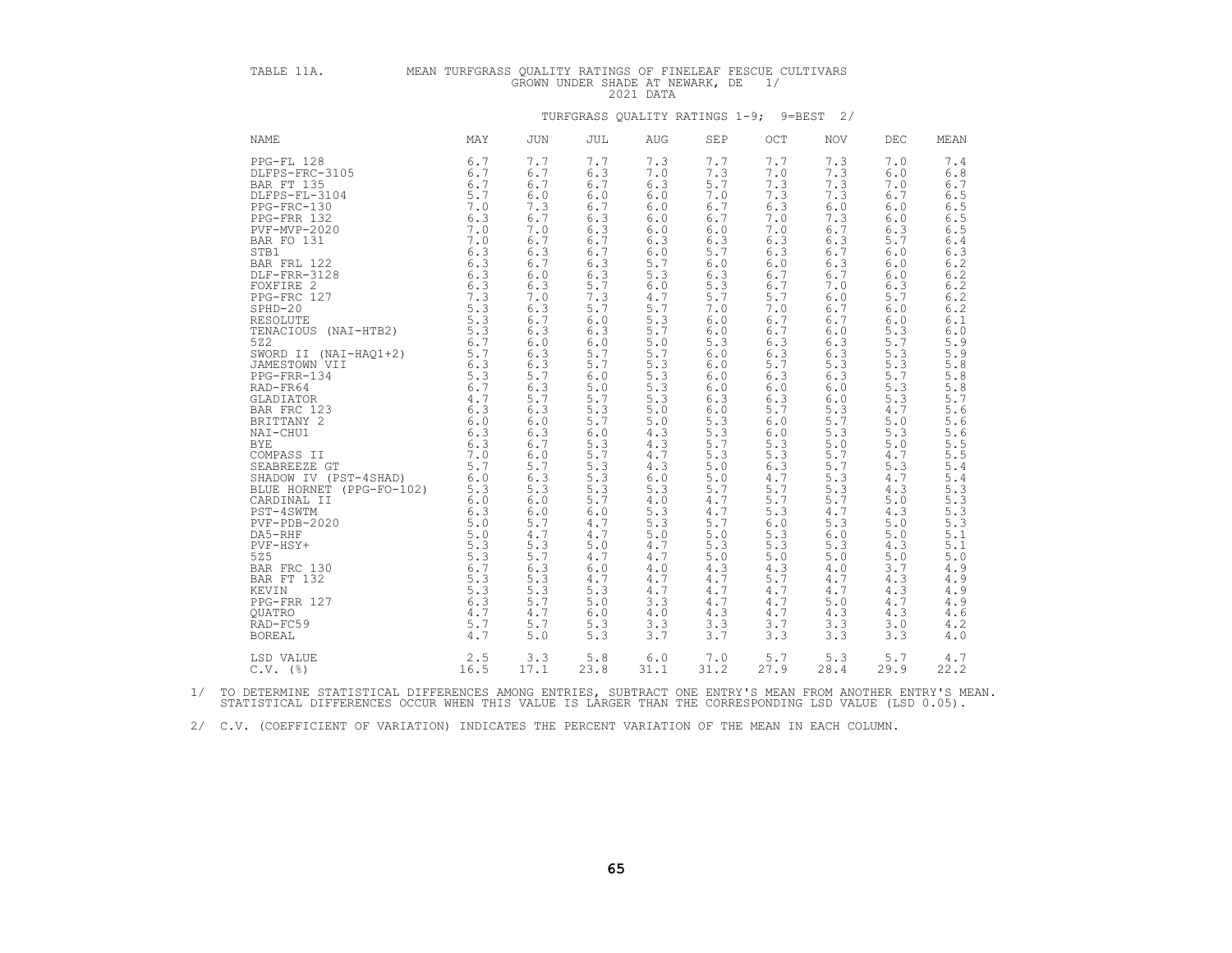| TABLE 11B.                                                                                                                                                                                                 | MEAN TURFGRASS QUALITY RATINGS OF CHEWINGS FESCUE CULTIVARS                             | TURFGRASS QUALITY RATINGS 1-9;                                                          | 2021 DATA                                                                               |                                                                                         | GROWN UNDER SHADE AT NEWARK, DE                                                         | 1/<br>$9 = BEST$ 2/                                                                     |                                                                                         |                                                                                           |                                                                                         |
|------------------------------------------------------------------------------------------------------------------------------------------------------------------------------------------------------------|-----------------------------------------------------------------------------------------|-----------------------------------------------------------------------------------------|-----------------------------------------------------------------------------------------|-----------------------------------------------------------------------------------------|-----------------------------------------------------------------------------------------|-----------------------------------------------------------------------------------------|-----------------------------------------------------------------------------------------|-------------------------------------------------------------------------------------------|-----------------------------------------------------------------------------------------|
| NAME                                                                                                                                                                                                       | MAY                                                                                     | JUN                                                                                     | JUL                                                                                     | AUG                                                                                     | SEP                                                                                     | OCT                                                                                     | <b>NOV</b>                                                                              | DEC                                                                                       | MEAN                                                                                    |
| DLFPS-FRC-3105<br>$PPG-FRC-130$<br>PVF-MVP-2020<br>PPG-FRC 127<br>JAMESTOWN VII<br>BAR FRC 123<br>BRITTANY 2<br>NAI-CHU1<br>COMPASS II<br>SHADOW IV<br>(PST-4SHAD)<br>PST-4SWTM<br>BAR FRC 130<br>RAD-FC59 | 6.7<br>7.0<br>7.0<br>7.3<br>6.3<br>6.3<br>6.0<br>6.3<br>7.0<br>6.0<br>6.3<br>6.7<br>5.7 | 6.7<br>7.3<br>7.0<br>7.0<br>6.3<br>6.3<br>6.0<br>6.3<br>6.0<br>6.3<br>6.0<br>6.3<br>5.7 | 6.3<br>6.7<br>6.3<br>7.3<br>5.7<br>5.3<br>5.7<br>6.0<br>5.7<br>5.3<br>6.0<br>6.0<br>5.3 | 7.0<br>6.0<br>6.0<br>4.7<br>5.3<br>5.0<br>5.0<br>4.3<br>4.7<br>6.0<br>5.3<br>4.0<br>3.3 | 7.3<br>6.7<br>6.0<br>5.7<br>6.0<br>6.0<br>5.3<br>5.3<br>5.3<br>5.0<br>4.7<br>4.3<br>3.3 | 7.0<br>6.3<br>7.0<br>5.7<br>5.7<br>5.7<br>6.0<br>6.0<br>5.3<br>4.7<br>5.3<br>4.3<br>3.7 | 7.3<br>6.0<br>6.7<br>6.0<br>5.3<br>5.3<br>5.7<br>5.3<br>5.7<br>5.3<br>4.7<br>4.0<br>3.3 | 6.0<br>6.0<br>6.3<br>$5.7$<br>5.3<br>4.7<br>5.0<br>5.3<br>4.7<br>4.7<br>4.3<br>3.7<br>3.0 | 6.8<br>6.5<br>6.5<br>6.2<br>5.8<br>5.6<br>5.6<br>5.6<br>5.5<br>5.4<br>5.3<br>4.9<br>4.2 |
| LSD VALUE<br>$C.V.$ (%)                                                                                                                                                                                    | 2.8<br>14.7                                                                             | 2.5<br>13.9                                                                             | 4.6<br>24.5                                                                             | 4.2<br>31.2                                                                             | 5.2<br>34.2                                                                             | 5.0<br>31.7                                                                             | 4.5<br>31.4                                                                             | 4.1<br>31.4                                                                               | 3.3<br>21.4                                                                             |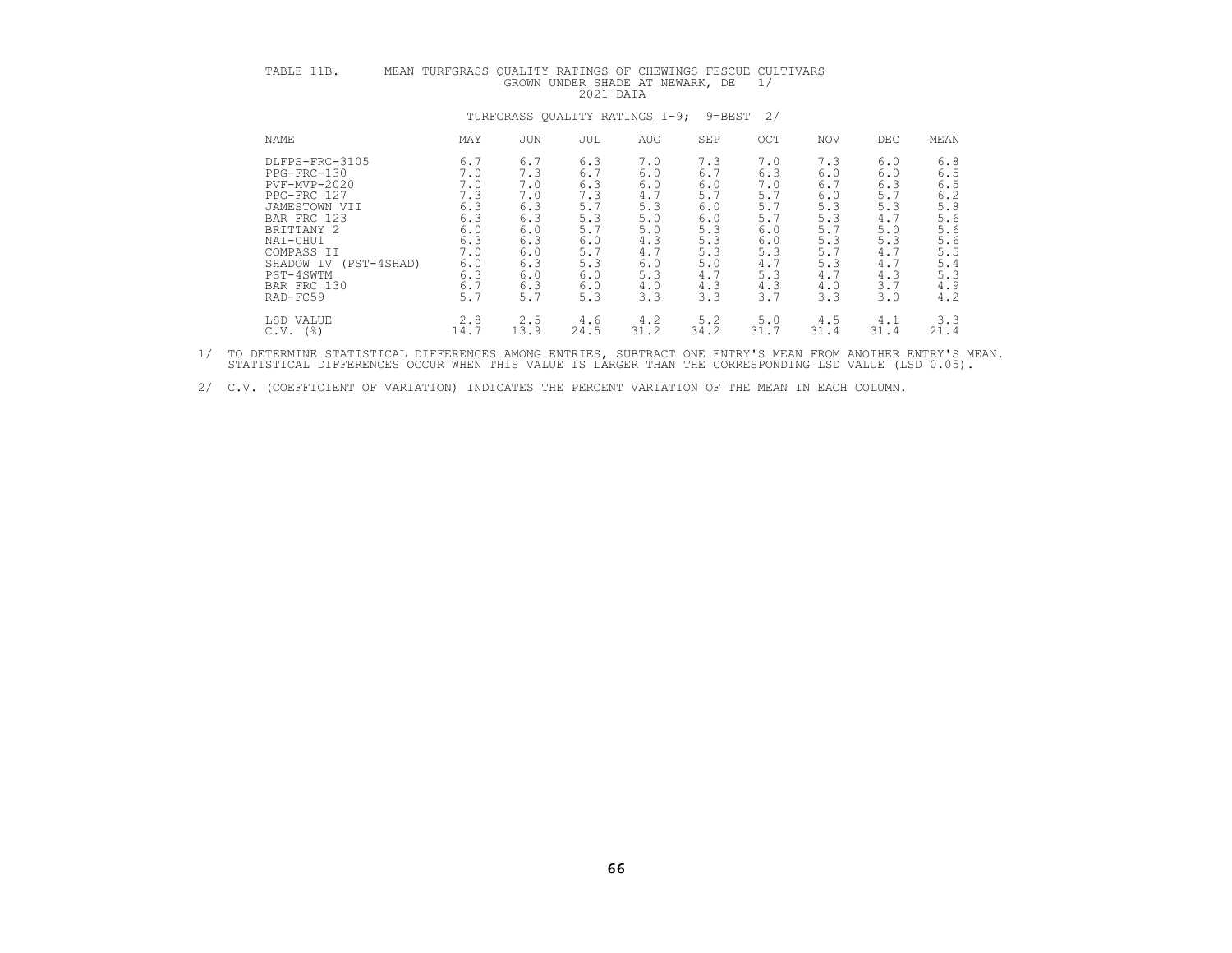| TABLE 11C. | MEAN TURFGRASS QUALITY RATINGS OF STRONG CREEPING RED FESCUE CULTIVARS IN THE                                                                                               |                                                                                                | 2020 NATIONAL FINELEAF FESCUE TEST AT NEWARK, DE                                                 |                                                                                                | 2021 DATA                                                                                      |                                                                                                |                                                                                                | 1/                                                                                             |                                                                                                |                                                                                                |
|------------|-----------------------------------------------------------------------------------------------------------------------------------------------------------------------------|------------------------------------------------------------------------------------------------|--------------------------------------------------------------------------------------------------|------------------------------------------------------------------------------------------------|------------------------------------------------------------------------------------------------|------------------------------------------------------------------------------------------------|------------------------------------------------------------------------------------------------|------------------------------------------------------------------------------------------------|------------------------------------------------------------------------------------------------|------------------------------------------------------------------------------------------------|
|            |                                                                                                                                                                             |                                                                                                | TURFGRASS QUALITY RATINGS 1-9;                                                                   |                                                                                                |                                                                                                |                                                                                                | 9=BEST                                                                                         | 2/                                                                                             |                                                                                                |                                                                                                |
|            | NAME                                                                                                                                                                        | MAY                                                                                            | <b>JUN</b>                                                                                       | JUL                                                                                            | AUG                                                                                            | SEP                                                                                            | OCT                                                                                            | <b>NOV</b>                                                                                     | <b>DEC</b>                                                                                     | MEAN                                                                                           |
|            | PPG-FRR 132<br>STB1<br>DLF-FRR-3128<br>FOXFIRE 2<br>522<br>PPG-FRR-134<br>RAD-FR64<br><b>BYE</b><br>CARDINAL II<br>PVF-HSY+<br>525<br>KEVIN<br>PPG-FRR 127<br><b>BOREAL</b> | 6.3<br>6.3<br>6.3<br>6.3<br>6.7<br>5.3<br>6.7<br>6.3<br>6.0<br>5.3<br>5.3<br>5.3<br>6.3<br>4.7 | 6.7<br>6.3<br>6.0<br>6.3<br>6.0<br>5.7<br>6.3<br>6.7<br>6.0<br>5.3<br>$5.7$<br>5.3<br>5.7<br>5.0 | 6.3<br>6.7<br>6.3<br>5.7<br>6.0<br>6.0<br>5.0<br>5.3<br>5.7<br>5.0<br>4.7<br>5.3<br>5.0<br>5.3 | 6.0<br>6.0<br>5.3<br>6.0<br>5.0<br>5.3<br>5.3<br>4.3<br>4.0<br>4.7<br>4.7<br>4.7<br>3.3<br>3.7 | 6.7<br>5.7<br>6.3<br>5.3<br>5.3<br>6.0<br>6.0<br>5.7<br>4.7<br>5.3<br>5.0<br>4.7<br>4.7<br>3.7 | 7.0<br>6.3<br>6.7<br>6.7<br>6.3<br>6.3<br>6.0<br>5.3<br>5.7<br>5.3<br>5.0<br>4.7<br>4.7<br>3.3 | 7.3<br>6.7<br>6.7<br>7.0<br>6.3<br>6.3<br>6.0<br>5.0<br>5.7<br>5.3<br>5.0<br>4.7<br>5.0<br>3.3 | 6.0<br>6.0<br>6.0<br>6.3<br>5.7<br>5.7<br>5.3<br>5.0<br>5.0<br>4.3<br>5.0<br>4.3<br>4.7<br>3.3 | 6.5<br>6.3<br>6.2<br>6.2<br>5.9<br>5.8<br>5.8<br>5.5<br>5.3<br>5.1<br>5.0<br>4.9<br>4.9<br>4.0 |
|            | LSD VALUE<br>$C.V.$ (%)                                                                                                                                                     | 2.3<br>15.4                                                                                    | 3.2<br>18.0                                                                                      | 3.4<br>20.9                                                                                    | 3.6<br>28.2                                                                                    | 4.2<br>27.4                                                                                    | 3.5<br>25.3                                                                                    | 3.4<br>25.6                                                                                    | 3.4<br>25.2                                                                                    | 3.0<br>20.4                                                                                    |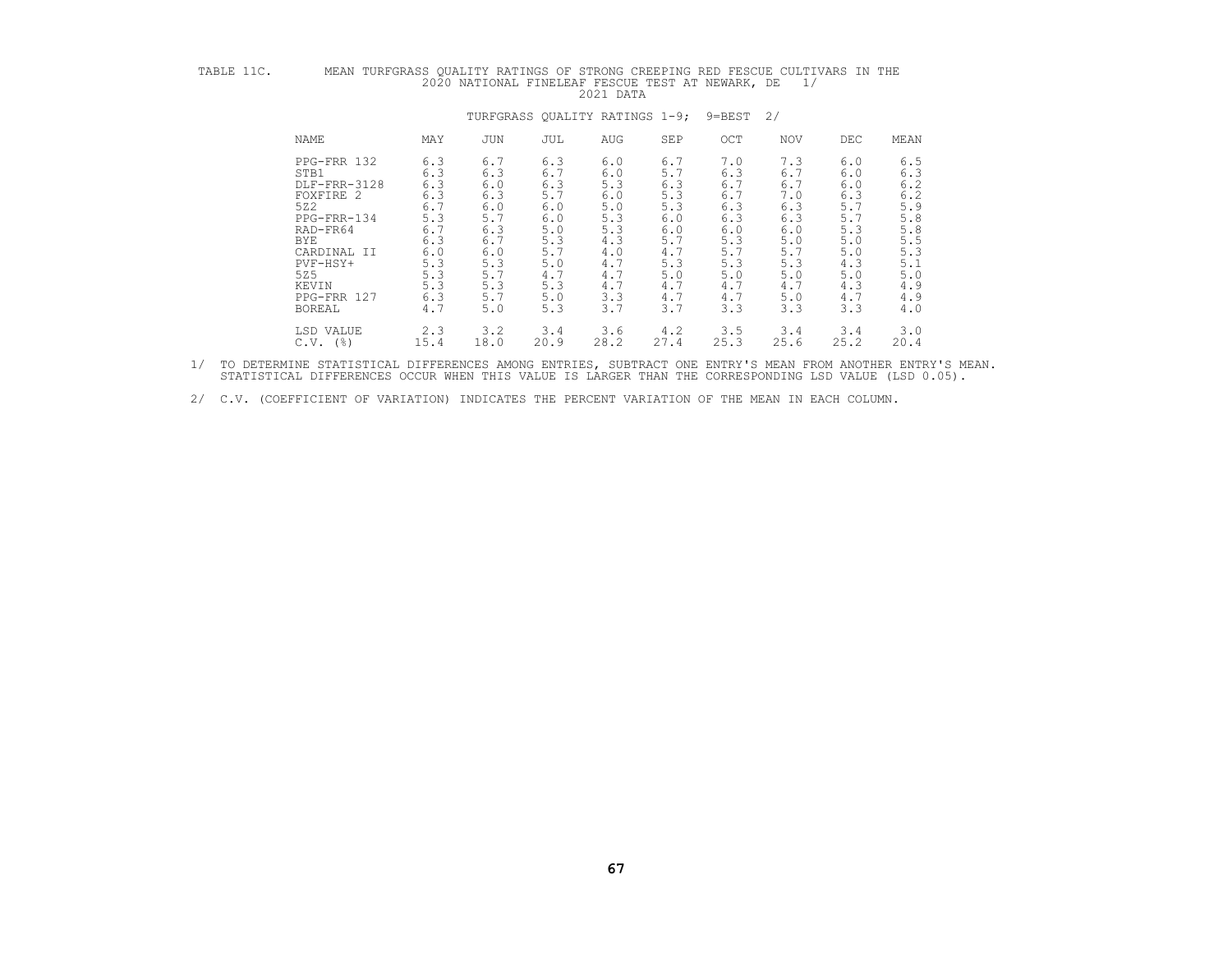| TABLE 11D.                                                                                                                                  | MEAN TURFGRASS QUALITY RATINGS OF HARD FESCUE CULTIVARS                                                            | GROWN UNDER SHADE AT NEWARK, DE                                           | 2021 DATA                                                                 |                                                                           |                                                                           | 1/                                                                        |                                                                           |                                                                           |                                                                           |
|---------------------------------------------------------------------------------------------------------------------------------------------|--------------------------------------------------------------------------------------------------------------------|---------------------------------------------------------------------------|---------------------------------------------------------------------------|---------------------------------------------------------------------------|---------------------------------------------------------------------------|---------------------------------------------------------------------------|---------------------------------------------------------------------------|---------------------------------------------------------------------------|---------------------------------------------------------------------------|
|                                                                                                                                             |                                                                                                                    | TURFGRASS OUALITY RATINGS 1-9;                                            |                                                                           |                                                                           |                                                                           | $9 = BEST$ 2/                                                             |                                                                           |                                                                           |                                                                           |
| NAME                                                                                                                                        | MAY                                                                                                                | <b>JUN</b>                                                                | JUL                                                                       | AUG                                                                       | SEP                                                                       | OCT                                                                       | NOV                                                                       | DEC                                                                       | MEAN                                                                      |
| PPG-FL 128<br>BAR FT 135<br>DLFPS-FL-3104<br>$SPHD-20$<br>RESOLUTE<br>TENACIOUS<br>GLADIATOR<br>$PVF - PDB - 2020$<br>DA5-RHF<br>BAR FT 132 | 6.7<br>6.7<br>5.7<br>5.3<br>5.3<br>5.3<br>$(NAI-HTB2)$<br>5.7<br>SWORD II (NAI-HAO1+2)<br>4.7<br>5.0<br>5.0<br>5.3 | 7.7<br>6.7<br>6.0<br>6.3<br>6.7<br>6.3<br>6.3<br>5.7<br>5.7<br>4.7<br>5.3 | 7.7<br>6.7<br>6.0<br>5.7<br>6.0<br>6.3<br>5.7<br>5.7<br>4.7<br>4.7<br>4.7 | 7.3<br>6.3<br>6.0<br>5.7<br>5.3<br>5.7<br>5.7<br>5.3<br>5.3<br>5.0<br>4.7 | 7.7<br>5.7<br>7.0<br>7.0<br>6.0<br>6.0<br>6.0<br>6.3<br>5.7<br>5.0<br>4.7 | 7.7<br>7.3<br>7.3<br>7.0<br>6.7<br>6.7<br>6.3<br>6.3<br>6.0<br>5.3<br>5.7 | 7.3<br>7.3<br>7.3<br>6.7<br>6.7<br>6.0<br>6.3<br>6.0<br>5.3<br>6.0<br>4.7 | 7.0<br>7.0<br>6.7<br>6.0<br>6.0<br>5.3<br>5.3<br>5.3<br>5.0<br>5.0<br>4.3 | 7.4<br>6.7<br>6.5<br>6.2<br>6.1<br>6.0<br>5.9<br>5.7<br>5.3<br>5.1<br>4.9 |
| LSD VALUE<br>$C.V.$ (%)                                                                                                                     | 1.9<br>15.3                                                                                                        | 2.1<br>15.8                                                               | 3.6<br>24.7                                                               | 4.8<br>29.2                                                               | 4.3<br>26.2                                                               | 3.8<br>21.2                                                               | 3.7<br>22.7                                                               | 4.1<br>26.9                                                               | 3.2<br>20.7                                                               |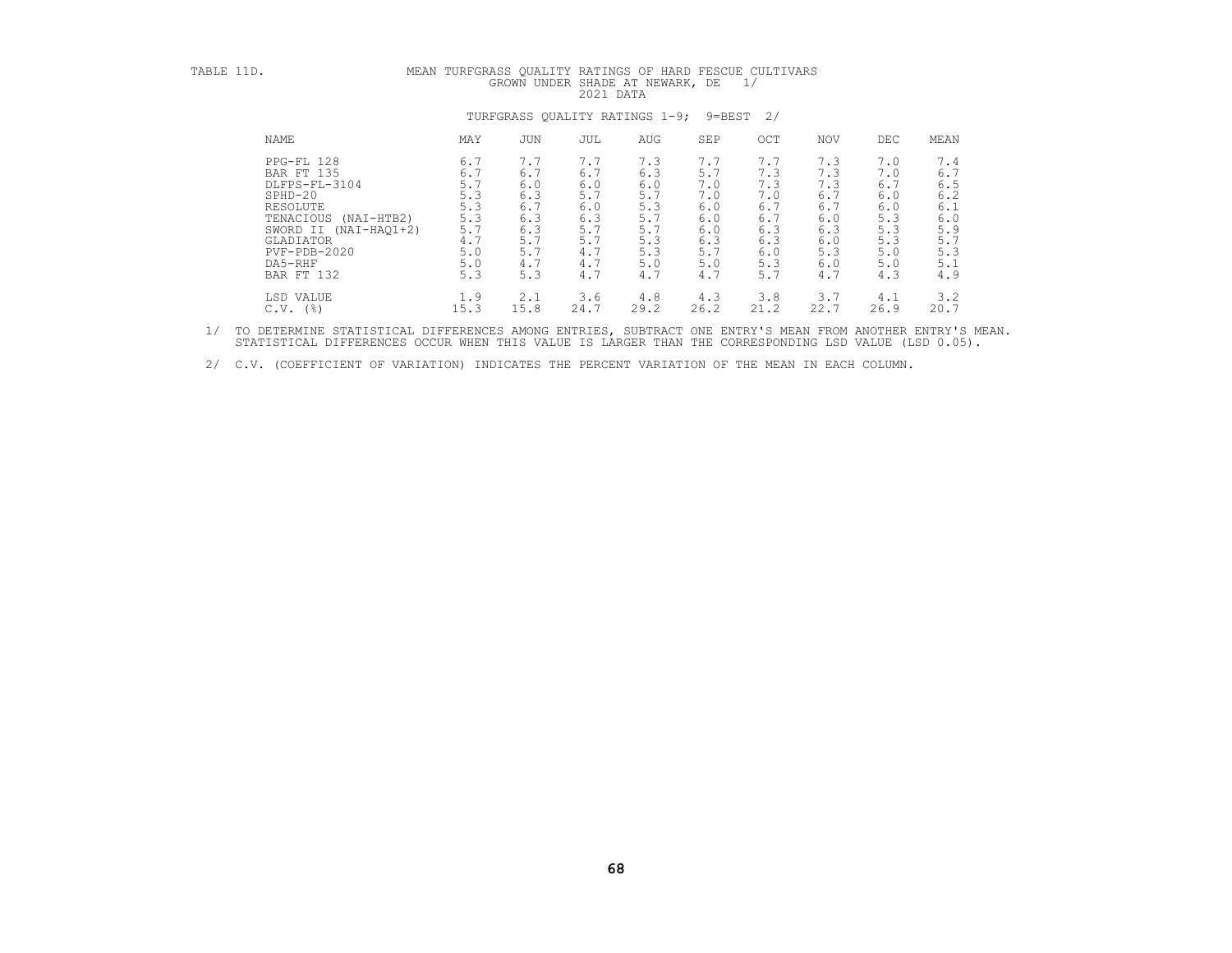| TABLE 11E. |                                                       | MEAN TURFGRASS QUALITY RATINGS OF SHEEP FESCUE CULTIVARS<br>GROWN UNDER SHADE AT NEWARK, DE<br>$\frac{1}{2}$<br>2021 DATA |                   |                                          |                   |                   |                   |                   |                   |                   |
|------------|-------------------------------------------------------|---------------------------------------------------------------------------------------------------------------------------|-------------------|------------------------------------------|-------------------|-------------------|-------------------|-------------------|-------------------|-------------------|
|            |                                                       |                                                                                                                           |                   | TURFGRASS OUALITY RATINGS 1-9; 9=BEST 2/ |                   |                   |                   |                   |                   |                   |
|            | NAME                                                  | MAY                                                                                                                       | JUN               | JUL                                      | AUG               | SEP               | OCT               | <b>NOV</b>        | DEC.              | MEAN              |
|            | BAR FO 131<br>$(PPG-FO-102)$<br>BLUE HORNET<br>OUATRO | 7.0<br>5.3<br>4.7                                                                                                         | 6.7<br>5.3<br>4.7 | 6.7<br>5.3<br>6.0                        | 6.3<br>5.3<br>4.0 | 6.3<br>5.7<br>4.3 | 6.3<br>5.7<br>4.7 | 6.3<br>5.3<br>4.3 | 5.7<br>4.3<br>4.3 | 6.4<br>5.3<br>4.6 |
|            | LSD VALUE<br>C.V.<br>(응)                              | 3.8<br>28.8                                                                                                               | 3.6<br>28.1       | 3.4<br>24.5                              | 4.9<br>40.4       | 4.1<br>32.4       | 4.7<br>36.5       | 5.4<br>43.3       | 6.2<br>55.8       | 4.2<br>33.3       |

2/ C.V. (COEFFICIENT OF VARIATION) INDICATES THE PERCENT VARIATION OF THE MEAN IN EACH COLUMN.

| TABLE 11F. |                                           | MEAN TURFGRASS QUALITY RATINGS OF SLENDER CREEPING RED FESCUE CULTIVARS | GROWN UNDER SHADE AT NEWARK, DE | 2021 DATA   |              | 1/             |              |             |             |
|------------|-------------------------------------------|-------------------------------------------------------------------------|---------------------------------|-------------|--------------|----------------|--------------|-------------|-------------|
|            |                                           | TURFGRASS OUALITY RATINGS 1-9; 9=BEST 2/                                |                                 |             |              |                |              |             |             |
|            | NAME<br>MAY                               | JUN                                                                     | JUL                             | AUG         | SEP          | OCT            | NOV          | DEC.        | MEAN        |
|            | BAR FRL 122<br>6.3<br>5.7<br>SEABREEZE GT | 6.7                                                                     | $6.3$<br>$5.3$                  | 5.7<br>4.3  | $6.0$<br>5.0 | $6.0$<br>$6.3$ | $6.3$<br>5.7 | 6.0         | 6.2<br>5.4  |
|            | 3.8<br>LSD VALUE<br>6.8<br>$C.V.$ (%)     | 3.6<br>11.5                                                             | 3.4<br>24.2                     | 4.9<br>21.6 | 4.1<br>12.9  | 4.7<br>13.2    | 5.4<br>13.6  | 6.2<br>14.4 | 4.2<br>11.5 |

1/ TO DETERMINE STATISTICAL DIFFERENCES AMONG ENTRIES, SUBTRACT ONE ENTRY'S MEAN FROM ANOTHER ENTRY'S MEAN.<br>STATISTICAL DIFFERENCES OCCUR WHEN THIS VALUE IS LARGER THAN THE CORRESPONDING LSD VALUE (LSD 0.05).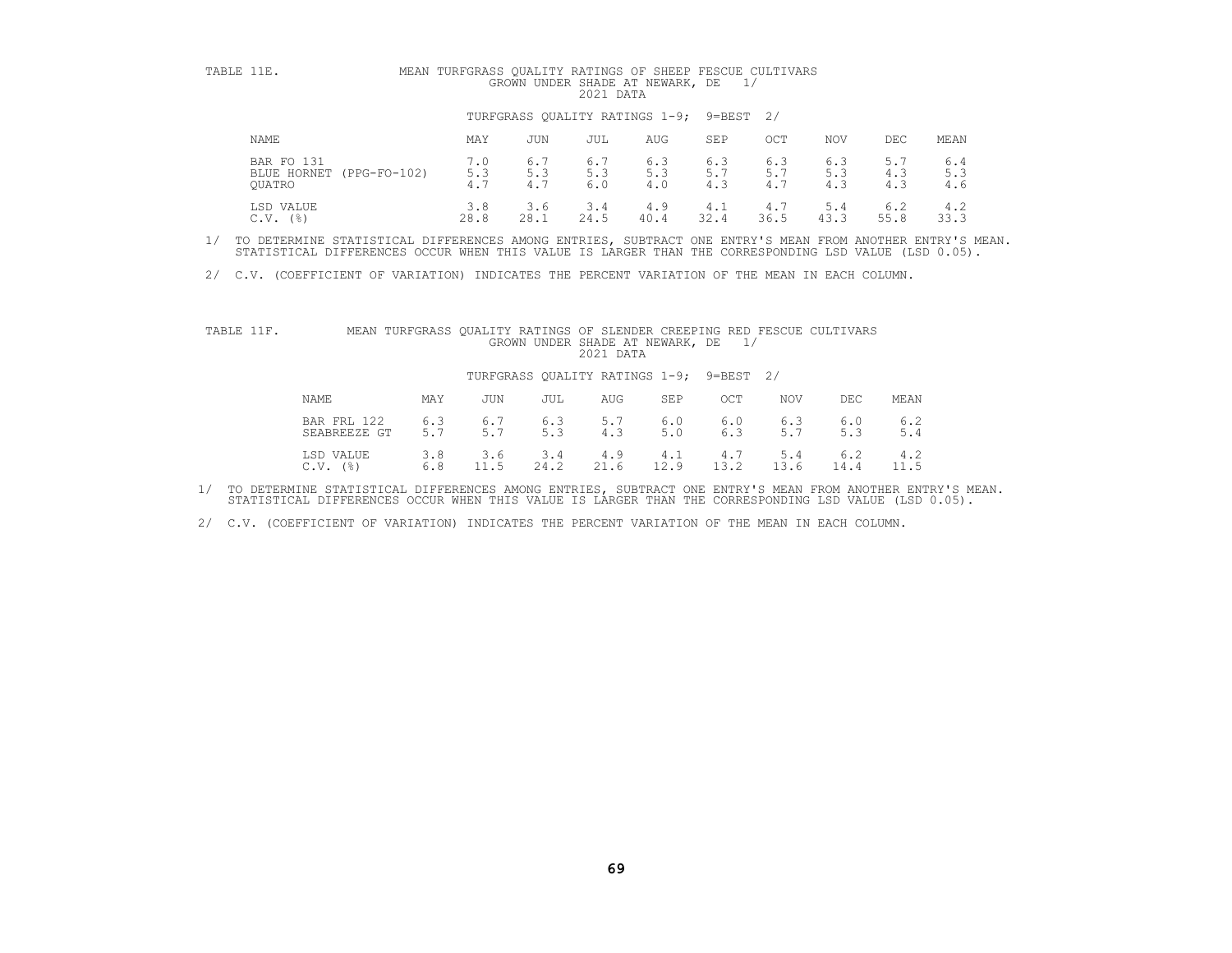# TABLE 12A. MEAN TURFGRASS QUALITY AND OTHER RATINGS OF FINELEAF FESCUE CULTIVARS GROWN UNDER SHADE AT AMES, IA 1/<br>2021 DATA TURFGRASS QUALITY AND OTHER RATINGS 1-9; 9=BEST 2/

|                                                                                                                                                                                                                                                                                                                                                                                                                                                                                                                                                                                                                                                                                       | <b>GENETIC</b>                                                                                                                                                                                                                                                                                                   | SPRING                                                                                                                                                                                                                                                                                                           | SPRING                                                                                                                                                                                                                                                                                                           | <b>SUMMER</b>                                                                                                                                                                                                                                                                                                    | FALL                                                                                                                                                                                                                                                                                                             |                                                                                                                                                                                                                                                                                                                  |                                                                                                                                                                                                                                                                                                                  |                                                                                                                                                                                                                                                                                                                  |                                                                                                                                                                                                                                                                                                                  |                                                                                                                                                                                                                                                                                                                  | <b>OUALITY RATINGS</b>                                                                                                                                                                                                                                                                                           |                                                                                                                                                                                                                                                                                                                  |                                                                                                                                                                                                                                                                                                                  |                                                                                                                                                                                                                                                                                                                  |
|---------------------------------------------------------------------------------------------------------------------------------------------------------------------------------------------------------------------------------------------------------------------------------------------------------------------------------------------------------------------------------------------------------------------------------------------------------------------------------------------------------------------------------------------------------------------------------------------------------------------------------------------------------------------------------------|------------------------------------------------------------------------------------------------------------------------------------------------------------------------------------------------------------------------------------------------------------------------------------------------------------------|------------------------------------------------------------------------------------------------------------------------------------------------------------------------------------------------------------------------------------------------------------------------------------------------------------------|------------------------------------------------------------------------------------------------------------------------------------------------------------------------------------------------------------------------------------------------------------------------------------------------------------------|------------------------------------------------------------------------------------------------------------------------------------------------------------------------------------------------------------------------------------------------------------------------------------------------------------------|------------------------------------------------------------------------------------------------------------------------------------------------------------------------------------------------------------------------------------------------------------------------------------------------------------------|------------------------------------------------------------------------------------------------------------------------------------------------------------------------------------------------------------------------------------------------------------------------------------------------------------------|------------------------------------------------------------------------------------------------------------------------------------------------------------------------------------------------------------------------------------------------------------------------------------------------------------------|------------------------------------------------------------------------------------------------------------------------------------------------------------------------------------------------------------------------------------------------------------------------------------------------------------------|------------------------------------------------------------------------------------------------------------------------------------------------------------------------------------------------------------------------------------------------------------------------------------------------------------------|------------------------------------------------------------------------------------------------------------------------------------------------------------------------------------------------------------------------------------------------------------------------------------------------------------------|------------------------------------------------------------------------------------------------------------------------------------------------------------------------------------------------------------------------------------------------------------------------------------------------------------------|------------------------------------------------------------------------------------------------------------------------------------------------------------------------------------------------------------------------------------------------------------------------------------------------------------------|------------------------------------------------------------------------------------------------------------------------------------------------------------------------------------------------------------------------------------------------------------------------------------------------------------------|------------------------------------------------------------------------------------------------------------------------------------------------------------------------------------------------------------------------------------------------------------------------------------------------------------------|
| <b>NAME</b>                                                                                                                                                                                                                                                                                                                                                                                                                                                                                                                                                                                                                                                                           | COLOR                                                                                                                                                                                                                                                                                                            | <b>GREENUP</b>                                                                                                                                                                                                                                                                                                   | DENSITY                                                                                                                                                                                                                                                                                                          | DENSITY                                                                                                                                                                                                                                                                                                          | DENSITY                                                                                                                                                                                                                                                                                                          | APR                                                                                                                                                                                                                                                                                                              | MAY                                                                                                                                                                                                                                                                                                              | <b>JUN</b>                                                                                                                                                                                                                                                                                                       | JUL                                                                                                                                                                                                                                                                                                              | AUG                                                                                                                                                                                                                                                                                                              | SEP                                                                                                                                                                                                                                                                                                              | OCT                                                                                                                                                                                                                                                                                                              | <b>NOV</b>                                                                                                                                                                                                                                                                                                       | MEAN                                                                                                                                                                                                                                                                                                             |
| 522<br><b>BYE</b><br>FOXFIRE 2<br>PPG-FRR 127<br>PPG-FRR 132<br>PST-4SWTM<br>RAD-FC59<br>RAD-FR64<br>525<br>KEVIN<br>SWORD II (NAI-HAO1+2)<br>BAR FT 135<br><b>BOREAL</b><br>CARDINAL II<br>DA5-RHF<br>DLF-FRR-3128<br>JAMESTOWN VII<br>PPG-FRR-134<br>PVF-MVP-2020<br>$PVF - PDB - 2020$<br><b>RESOLUTE</b><br>SEABREEZE GT<br>SHADOW IV (PST-4SHAD)<br>STB1<br>BAR FO 131<br>BAR FT 132<br>DLFPS-FRC-3105<br>PVF-HSY+<br>TENACIOUS (NAI-HTB2)<br>BAR FRC 123<br>BLUE HORNET (PPG-FO-102)<br>BRITTANY 2<br>COMPASS II<br>GLADIATOR<br>NAI-CHU1<br>PPG-FRC 127<br>PPG-FRC-130<br><b>OUATRO</b><br>$SPHD-20$<br>DLFPS-FL-3104<br>PPG-FL 128<br>BAR FRC 130<br>BAR FRL 122<br>LSD VALUE | 7.3<br>7.0<br>7.0<br>7.7<br>6.3<br>6.7<br>7.7<br>7.0<br>6.7<br>7.3<br>7.0<br>6.0<br>6.3<br>8.0<br>5.7<br>7.7<br>5.3<br>7.0<br>6.7<br>6.3<br>5.7<br>5.7<br>5.7<br>6.3<br>7.3<br>5.7<br>4.7<br>8.0<br>6.0<br>5.7<br>6.7<br>5.0<br>5.3<br>6.7<br>4.7<br>5.3<br>6.0<br>6.7<br>5.7<br>5.7<br>4.7<br>4.3<br>5.3<br>1.3 | 6.3<br>8.0<br>6.7<br>7.0<br>7.3<br>5.3<br>6.0<br>6.7<br>7.3<br>7.3<br>6.0<br>4.3<br>6.0<br>8.0<br>6.0<br>7.0<br>6.0<br>7.3<br>5.3<br>5.3<br>6.0<br>6.7<br>5.3<br>6.3<br>6.7<br>6.0<br>6.0<br>7.3<br>5.3<br>5.7<br>6.0<br>6.0<br>5.7<br>6.0<br>5.7<br>6.0<br>6.7<br>5.3<br>6.3<br>6.0<br>5.7<br>5.0<br>5.3<br>1.4 | 5.3<br>6.7<br>7.3<br>5.7<br>5.7<br>5.0<br>4.3<br>6.3<br>6.7<br>5.7<br>5.7<br>6.0<br>5.3<br>6.7<br>5.3<br>7.0<br>4.7<br>5.7<br>4.7<br>5.3<br>7.0<br>6.3<br>6.3<br>5.0<br>6.7<br>6.3<br>5.7<br>5.7<br>6.0<br>5.0<br>6.0<br>5.3<br>5.3<br>5.7<br>4.7<br>5.0<br>6.0<br>5.7<br>5.3<br>5.0<br>6.0<br>5.7<br>5.0<br>4.6 | 7.0<br>6.3<br>7.3<br>7.0<br>6.3<br>6.3<br>6.0<br>7.0<br>6.0<br>5.7<br>6.7<br>6.7<br>7.7<br>7.0<br>7.0<br>6.0<br>6.7<br>6.7<br>5.7<br>5.3<br>6.3<br>7.0<br>7.3<br>7.0<br>6.7<br>7.7<br>6.7<br>7.3<br>6.3<br>7.0<br>6.0<br>6.3<br>6.3<br>5.3<br>6.0<br>6.3<br>5.7<br>6.7<br>6.3<br>5.0<br>7.7<br>4.7<br>6.0<br>3.3 | 5.7<br>6.3<br>6.7<br>6.0<br>6.0<br>7.7<br>6.7<br>6.0<br>6.0<br>6.3<br>6.7<br>7.0<br>6.0<br>6.0<br>6.7<br>7.0<br>7.3<br>5.7<br>5.7<br>6.7<br>6.7<br>7.0<br>6.7<br>6.0<br>6.0<br>5.0<br>7.7<br>5.0<br>6.7<br>6.7<br>7.7<br>7.3<br>6.7<br>6.7<br>5.7<br>6.0<br>6.0<br>7.0<br>6.7<br>7.0<br>7.0<br>8.3<br>7.0<br>2.7 | 6.3<br>7.0<br>7.0<br>6.0<br>6.7<br>6.3<br>6.0<br>7.0<br>7.0<br>6.7<br>6.3<br>6.0<br>6.0<br>6.7<br>6.3<br>6.7<br>6.0<br>6.3<br>6.3<br>6.0<br>7.0<br>6.7<br>6.3<br>6.3<br>6.7<br>6.3<br>6.7<br>6.7<br>6.7<br>6.0<br>6.3<br>6.3<br>6.3<br>7.0<br>6.0<br>6.3<br>6.3<br>6.0<br>6.7<br>6.3<br>7.0<br>6.3<br>6.0<br>1.7 | 7.3<br>7.0<br>7.0<br>7.0<br>7.3<br>6.7<br>7.0<br>7.0<br>7.0<br>7.0<br>7.0<br>7.3<br>7.0<br>7.3<br>6.7<br>7.3<br>6.3<br>7.0<br>7.0<br>6.3<br>6.3<br>7.0<br>7.0<br>6.7<br>7.0<br>6.7<br>6.3<br>7.0<br>6.7<br>7.0<br>6.7<br>6.0<br>6.3<br>7.3<br>6.0<br>6.3<br>6.7<br>7.0<br>6.3<br>6.7<br>6.0<br>5.7<br>7.0<br>1.2 | 7.0<br>7.0<br>7.0<br>7.0<br>7.0<br>7.0<br>7.0<br>7.0<br>7.0<br>7.0<br>6.7<br>7.0<br>7.0<br>6.7<br>6.3<br>6.3<br>6.7<br>6.7<br>6.7<br>6.7<br>6.3<br>7.0<br>7.0<br>6.7<br>6.3<br>7.0<br>6.7<br>6.3<br>6.7<br>6.7<br>6.3<br>6.7<br>7.0<br>6.0<br>6.7<br>6.7<br>7.0<br>6.0<br>7.0<br>6.3<br>6.0<br>6.7<br>6.7<br>1.5 | 7.0<br>6.7<br>7.0<br>7.0<br>6.7<br>6.3<br>6.7<br>6.7<br>6.7<br>6.7<br>6.7<br>7.0<br>6.7<br>7.0<br>7.3<br>6.3<br>6.7<br>6.3<br>6.3<br>6.3<br>6.7<br>7.0<br>7.0<br>6.7<br>6.7<br>7.0<br>6.7<br>6.3<br>6.7<br>6.7<br>7.0<br>6.7<br>6.3<br>6.0<br>6.7<br>6.7<br>6.7<br>7.0<br>6.3<br>6.0<br>7.0<br>6.0<br>6.3<br>1.8 | 6.3<br>6.7<br>6.7<br>6.7<br>6.0<br>6.7<br>6.7<br>6.3<br>6.3<br>6.7<br>6.0<br>6.7<br>6.7<br>6.0<br>6.3<br>6.7<br>6.3<br>6.7<br>6.3<br>6.3<br>6.7<br>6.0<br>6.0<br>6.7<br>6.7<br>6.0<br>6.0<br>6.3<br>6.7<br>6.0<br>6.0<br>6.3<br>6.3<br>6.3<br>6.7<br>6.0<br>6.3<br>6.7<br>6.3<br>6.3<br>6.3<br>6.0<br>6.0<br>2.0 | 6.3<br>6.0<br>6.0<br>6.7<br>6.3<br>6.3<br>6.3<br>6.0<br>6.0<br>6.0<br>6.7<br>5.7<br>5.3<br>5.7<br>6.3<br>6.0<br>6.7<br>6.0<br>6.0<br>7.0<br>6.7<br>6.0<br>6.3<br>6.0<br>5.7<br>6.3<br>6.0<br>5.7<br>6.3<br>5.7<br>5.7<br>5.7<br>6.3<br>6.3<br>6.0<br>6.0<br>6.3<br>5.7<br>6.0<br>6.0<br>5.0<br>5.3<br>5.7<br>2.1 | 7.0<br>6.7<br>6.3<br>6.7<br>6.3<br>7.0<br>6.7<br>6.7<br>6.0<br>6.3<br>6.7<br>6.3<br>6.3<br>6.0<br>6.0<br>6.3<br>6.7<br>6.3<br>7.0<br>6.7<br>6.3<br>6.3<br>6.7<br>6.3<br>6.3<br>5.7<br>6.3<br>6.3<br>6.0<br>6.0<br>6.7<br>6.3<br>6.3<br>5.7<br>6.3<br>6.0<br>5.7<br>6.0<br>5.7<br>6.0<br>6.0<br>6.7<br>6.0<br>2.0 | 6.7<br>7.0<br>7.0<br>7.0<br>7.0<br>7.0<br>7.0<br>7.0<br>6.7<br>6.3<br>6.7<br>6.0<br>6.7<br>7.0<br>6.7<br>6.3<br>7.0<br>6.3<br>6.7<br>7.0<br>5.7<br>6.3<br>6.0<br>6.7<br>6.0<br>6.3<br>6.3<br>6.3<br>5.7<br>6.3<br>5.7<br>6.0<br>5.7<br>6.0<br>6.0<br>6.3<br>5.7<br>6.0<br>5.7<br>6.0<br>6.3<br>6.3<br>5.3<br>2.1 | 6.8<br>6.8<br>6.8<br>6.8<br>6.7<br>6.7<br>6.7<br>6.7<br>6.6<br>6.6<br>6.6<br>6.5<br>6.5<br>6.5<br>6.5<br>6.5<br>6.5<br>6.5<br>6.5<br>6.5<br>6.5<br>6.5<br>6.5<br>6.5<br>6.4<br>6.4<br>6.4<br>6.4<br>6.4<br>6.3<br>6.3<br>6.3<br>6.3<br>6.3<br>6.3<br>6.3<br>6.3<br>6.3<br>6.3<br>6.2<br>6.2<br>6.1<br>6.1<br>0.5 |
| $C.V.$ (%)                                                                                                                                                                                                                                                                                                                                                                                                                                                                                                                                                                                                                                                                            | 12.9                                                                                                                                                                                                                                                                                                             | 12.6                                                                                                                                                                                                                                                                                                             | 21.9                                                                                                                                                                                                                                                                                                             | 16.9                                                                                                                                                                                                                                                                                                             | 15.6                                                                                                                                                                                                                                                                                                             | 8.4                                                                                                                                                                                                                                                                                                              | 7.9                                                                                                                                                                                                                                                                                                              | 7.3                                                                                                                                                                                                                                                                                                              | 7.8                                                                                                                                                                                                                                                                                                              | 8.0                                                                                                                                                                                                                                                                                                              | 10.7                                                                                                                                                                                                                                                                                                             | 9.4                                                                                                                                                                                                                                                                                                              | 11.5                                                                                                                                                                                                                                                                                                             | 3.5                                                                                                                                                                                                                                                                                                              |

1/ TO DETERMINE STATISTICAL DIFFERENCES AMONG ENTRIES, SUBTRACT ONE ENTRY'S MEAN FROM ANOTHER ENTRY'S MEAN.<br>STATISTICAL DIFFERENCES OCCUR WHEN THIS VALUE IS LARGER THAN THE CORRESPONDING LSD VALUE (LSD 0.05).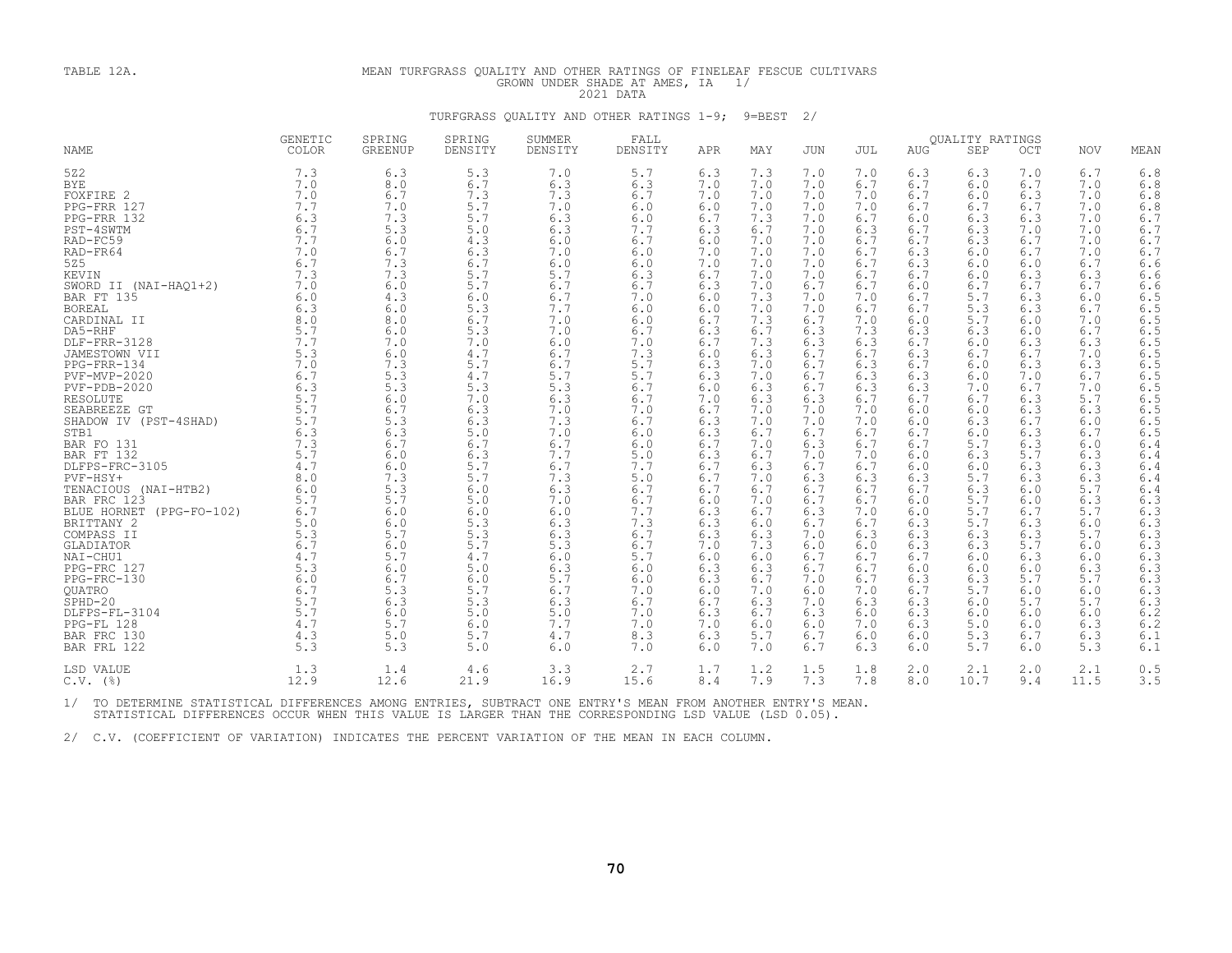### TABLE 12A. MEAN TURFGRASS QUALITY AND OTHER RATINGS OF FINELEAF FESCUE CULTIVARS (CONT'D)<br>(CONT'D) GROWN UNDER SHADE AT AMES, IA 1/<br>TURFGRASS QUALITY AND OTHER RATINGS 1-9; 9=BEST 2/

| <b>NAME</b>                                                                                                                                                                                                                                                                                                                                                                                                                                                                                                                                                                                                                                                     | <b>DOLLAR</b><br>SPOT                                                                                                                                                                                                                                                                              | COLOR<br>SEPTEMBER                                                                                                                                                                                                                                                                                                   | COLOR<br><b>OCTOBER</b>                                                                                                                                                                                                                                                                                    | <b>COLOR</b><br><b>NOVEMBER</b>                                                                                                                                                                                                                                                                            | APRIL                                                                                                                                                                                                                                                                                                                                                                      | MAY                                                                                                                                                                                                                                                                                                                                                                         | <b>JULY</b>                                                                                                                                                                                                                                                                                                                                                                                         | PERCENT GROUND COVER FROM APRIL-OCTOBER<br><b>AUGUST</b>                                                                                                                                                                                                                                                                                                             | SEPTEMBER                                                                                                                                                                                                                                                                                                                                                   | <b>OCTOBER</b>                                                                                                                                                                                                                                                                                                                                 |
|-----------------------------------------------------------------------------------------------------------------------------------------------------------------------------------------------------------------------------------------------------------------------------------------------------------------------------------------------------------------------------------------------------------------------------------------------------------------------------------------------------------------------------------------------------------------------------------------------------------------------------------------------------------------|----------------------------------------------------------------------------------------------------------------------------------------------------------------------------------------------------------------------------------------------------------------------------------------------------|----------------------------------------------------------------------------------------------------------------------------------------------------------------------------------------------------------------------------------------------------------------------------------------------------------------------|------------------------------------------------------------------------------------------------------------------------------------------------------------------------------------------------------------------------------------------------------------------------------------------------------------|------------------------------------------------------------------------------------------------------------------------------------------------------------------------------------------------------------------------------------------------------------------------------------------------------------|----------------------------------------------------------------------------------------------------------------------------------------------------------------------------------------------------------------------------------------------------------------------------------------------------------------------------------------------------------------------------|-----------------------------------------------------------------------------------------------------------------------------------------------------------------------------------------------------------------------------------------------------------------------------------------------------------------------------------------------------------------------------|-----------------------------------------------------------------------------------------------------------------------------------------------------------------------------------------------------------------------------------------------------------------------------------------------------------------------------------------------------------------------------------------------------|----------------------------------------------------------------------------------------------------------------------------------------------------------------------------------------------------------------------------------------------------------------------------------------------------------------------------------------------------------------------|-------------------------------------------------------------------------------------------------------------------------------------------------------------------------------------------------------------------------------------------------------------------------------------------------------------------------------------------------------------|------------------------------------------------------------------------------------------------------------------------------------------------------------------------------------------------------------------------------------------------------------------------------------------------------------------------------------------------|
| 522<br><b>BYE</b><br>FOXFIRE 2<br>PPG-FRR 127<br>PPG-FRR 132<br>PST-4SWTM<br>RAD-FC59<br>RAD-FR64<br>525<br>KEVIN<br>SWORD II (NAI-HAQ1+2)<br>BAR FT 135<br><b>BOREAL</b><br>CARDINAL II<br>DA5-RHF<br>DLF-FRR-3128<br>JAMESTOWN VII<br>PPG-FRR-134<br>PVF-MVP-2020<br>$PVF - PDB - 2020$<br>RESOLUTE<br>SEABREEZE GT<br>SHADOW IV (PST-4SHAD)<br>STB1<br>BAR FO 131<br>BAR FT 132<br>DLFPS-FRC-3105<br>PVF-HSY+<br>TENACIOUS (NAI-HTB2)<br>BAR FRC 123<br>BLUE HORNET (PPG-FO-102)<br>BRITTANY 2<br>COMPASS II<br><b>GLADIATOR</b><br>NAI-CHU1<br>PPG-FRC 127<br>PPG-FRC-130<br>QUATRO<br>$\overline{SPHD} - 20$<br>DLFPS-FL-3104<br>PPG-FL 128<br>BAR FRC 130 | 7.0<br>4.0<br>5.0<br>5.3<br>4.7<br>5.7<br>5.7<br>6.7<br>6.7<br>4.3<br>7.7<br>3.0<br>4.7<br>4.0<br>3.3<br>5.0<br>3.7<br>6.3<br>7.0<br>4.7<br>3.3<br>6.7<br>6.7<br>5.0<br>4.7<br>4.3<br>4.0<br>7.0<br>9.0<br>5.0<br>5.0<br>3.7<br>6.0<br>3.7<br>8.3<br>6.7<br>5.0<br>6.0<br>2.0<br>2.7<br>3.0<br>3.3 | 5.3<br>6.7<br>6.0<br>6.7<br>7.3<br>6.7<br>6.0<br>6.7<br>6.3<br>6.7<br>6.7<br>6.0<br>5.7<br>6.0<br>7.7<br>6.3<br>7.0<br>5.3<br>$6.0$<br>7.0<br>7.7<br>6.0<br>6.3<br>6.3<br>$\overline{5}$ .0<br>7.0<br>5.3<br>5.7<br>$5.7$<br>5.3<br>6.0<br>5.3<br>5.7<br>6.7<br>5.0<br>5.0<br>6.0<br>5.7<br>7.3<br>7.0<br>5.7<br>4.7 | 6.0<br>6.3<br>7.0<br>6.3<br>5.7<br>7.0<br>6.7<br>6.3<br>5.0<br>$6.0$<br>$6.0$<br>6.3<br>5.3<br>5.7<br>6.7<br>5.3<br>6.7<br>5.7<br>$6.3$<br>$6.3$<br>6.7<br>5.3<br>5.3<br>6.0<br>7.0<br>5.3<br>5.7<br>5.0<br>5.7<br>5.3<br>5.7<br>6.3<br>5.7<br>4.3<br>5.0<br>4.3<br>5.0<br>5.0<br>5.7<br>6.7<br>6.3<br>5.7 | 5.7<br>6.3<br>6.3<br>6.0<br>6.0<br>7.0<br>6.0<br>6.7<br>6.0<br>$6.0$<br>5.3<br>6.3<br>5.7<br>5.7<br>6.0<br>5.3<br>$6.0$<br>5.0<br>$6.0$<br>6.3<br>5.3<br>5.3<br>5.7<br>5.3<br>6.3<br>6.0<br>6.3<br>5.3<br>$5.0$<br>6.3<br>5.0<br>6.3<br>5.3<br>6.0<br>5.0<br>5.0<br>5.3<br>6.3<br>5.7<br>6.3<br>6.7<br>5.3 | 99.0<br>$99.0$<br>99.0<br>98.3<br>$99.0$<br>99.0<br>$99.0$<br>99.0<br>99.0<br>98.7<br>97.7<br>99.0<br>99.0<br>$98.7$<br>$98.3$<br>$98.3$<br>99.0<br>99.0<br>$99.0$<br>98.7<br>99.0<br>99.0<br>$99.0$<br>99.0<br>98.7<br>$99.0$<br>$99.0$<br>$94.7$<br>99.0<br>99.0<br>$98.0$<br>99.0<br>99.0<br>$99.0$<br>$99.0$<br>$99.0$<br>99.0<br>98.3<br>99.0<br>99.0<br>99.0<br>99.0 | 92.0<br>$\frac{95.3}{89.7}$<br>95.3<br>93.3<br>99.0<br>97.7<br>95.0<br>88.7<br>76.0<br>94.7<br>98.0<br>69.7<br>$79.3$<br>98.7<br>$93.0$<br>98.7<br>97.7<br>$96.0$<br>$96.7$<br>$99.0$<br>85.7<br>$95.7$<br>92.3<br>93.7<br>$93.0$<br>99.0<br>75.3<br>98.3<br>97.7<br>$91.7$<br>95.7<br>97.0<br>$99.0$<br>$99.0$<br>$98.7$<br>97.3<br>91.0<br>$99.0$<br>99.0<br>98.7<br>98.3 | 81.3<br>$\frac{93.3}{82.3}$<br>93.3<br>$\frac{92.3}{97.0}$<br>$\frac{94.3}{77.7}$<br>88.3<br>81.7<br>96.0<br>88.3<br>49.7<br>$85.0$<br>$88.3$<br>91.0<br>93.0<br>95.0<br>$\frac{96.0}{92.7}$<br>97.7<br>91.7<br>$\frac{93.0}{78.7}$<br>89.7<br>71.0<br>$\frac{94.3}{76.0}$<br>97.3<br>92.0<br>87.7<br>94.7<br>95.7<br>97.7<br>$\frac{97.0}{95.3}$<br>94.7<br>89.0<br>$98.0$<br>97.7<br>80.7<br>97.0 | 91.7<br>$\frac{96.7}{89.0}$<br>95.7<br>96.7<br>98.3<br>95.3<br>$\frac{98.0}{92.3}$<br>85.0<br>$98.3$<br>90.3<br>86.3<br>97.0<br>92.0<br>94.0<br>97.7<br>$99.0$<br>$96.0$<br>$96.7$<br>94.7<br>96.7<br>98.7<br>95.0<br>88.3<br>72.3<br>98.7<br>88.3<br>98.0<br>98.7<br>91.0<br>97.0<br>99.0<br>98.3<br>97.7<br>$99.0$<br>98.7<br>86.0<br>91.0<br>92.7<br>89.7<br>96.0 | 82.0<br>$^{68.0}_{54.0}$<br>80.0<br>64.3<br>54.3<br>$66.0$<br>77.3<br>61.0<br>57.0<br>78.7<br>34.7<br>60.7<br>$65.0$<br>34.0<br>67.3<br>53.7<br>71.0<br>83.0<br>50.0<br>35.3<br>68.0<br>83.7<br>70.7<br>61.3<br>55.3<br>38.7<br>86.3<br>55.3<br>58.3<br>55.3<br>50.7<br>61.3<br>44.7<br>$\frac{81.0}{70.3}$<br>61.7<br>54.0<br>19.7<br>35.0<br>31.0<br>42.7 | 91.0<br>$75.3$<br>69.0<br>93.3<br>74.0<br>73.0<br>79.7<br>85.7<br>80.3<br>70.7<br>95.0<br>41.0<br>71.3<br>68.0<br>49.0<br>75.0<br>77.7<br>82.0<br>91.7<br>65.0<br>43.7<br>81.0<br>96.0<br>83.7<br>54.7<br>57.7<br>55.7<br>87.7<br>69.3<br>67.0<br>61.0<br>56.7<br>68.3<br>49.7<br>97.0<br>83.3<br>65.3<br>59.7<br>37.0<br>39.3<br>37.3<br>58.7 |
| BAR FRL 122<br>LSD VALUE<br>$C.V.$ (%)                                                                                                                                                                                                                                                                                                                                                                                                                                                                                                                                                                                                                          | 6.0<br>6.5<br>45.6                                                                                                                                                                                                                                                                                 | 5.7<br>5.0<br>22.0                                                                                                                                                                                                                                                                                                   | 5.3<br>4.3<br>20.5                                                                                                                                                                                                                                                                                         | 4.7<br>3.3<br>16.4                                                                                                                                                                                                                                                                                         | 99.0<br>1.3<br>0.7                                                                                                                                                                                                                                                                                                                                                         | 94.7<br>10.2<br>6.5                                                                                                                                                                                                                                                                                                                                                         | 97.0<br>17.0<br>10.5                                                                                                                                                                                                                                                                                                                                                                                | 98.3<br>14.6<br>7.1                                                                                                                                                                                                                                                                                                                                                  | 63.7<br>68.1<br>40.6                                                                                                                                                                                                                                                                                                                                        | 68.3<br>61.7<br>34.2                                                                                                                                                                                                                                                                                                                           |
|                                                                                                                                                                                                                                                                                                                                                                                                                                                                                                                                                                                                                                                                 |                                                                                                                                                                                                                                                                                                    |                                                                                                                                                                                                                                                                                                                      |                                                                                                                                                                                                                                                                                                            |                                                                                                                                                                                                                                                                                                            |                                                                                                                                                                                                                                                                                                                                                                            |                                                                                                                                                                                                                                                                                                                                                                             |                                                                                                                                                                                                                                                                                                                                                                                                     |                                                                                                                                                                                                                                                                                                                                                                      |                                                                                                                                                                                                                                                                                                                                                             |                                                                                                                                                                                                                                                                                                                                                |

1/ TO DETERMINE STATISTICAL DIFFERENCES AMONG ENTRIES, SUBTRACT ONE ENTRY'S MEAN FROM ANOTHER ENTRY'S MEAN.<br>STATISTICAL DIFFERENCES OCCUR WHEN THIS VALUE IS LARGER THAN THE CORRESPONDING LSD VALUE (LSD 0.05).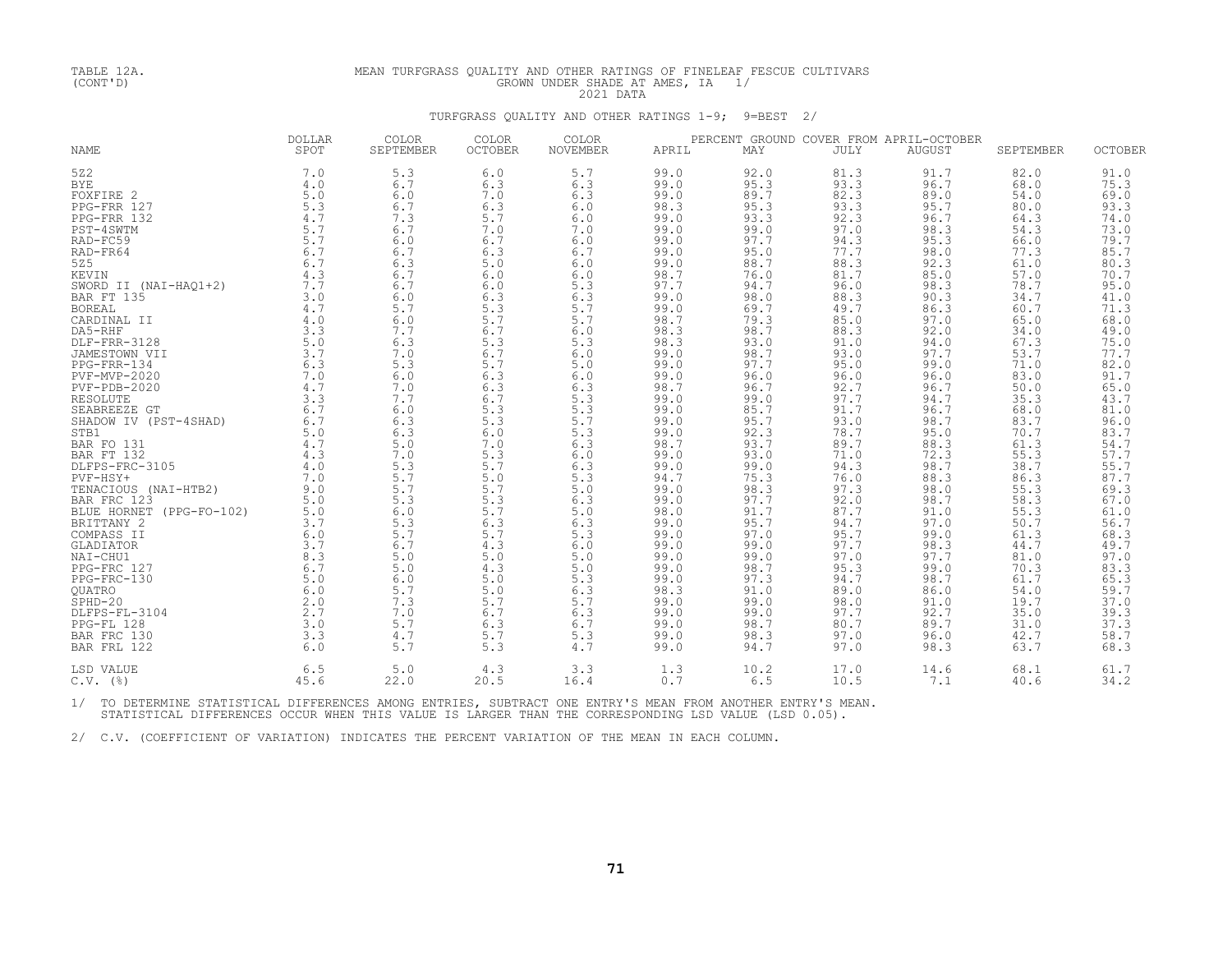| TABLE 12B.                                                                                                                                                                                            |                                                                                         |                                                                                         |                                                                                         | MEAN TURFGRASS QUALITY AND OTHER RATINGS OF CHEWINGS FESCUE CULTIVARS<br>GROWN UNDER SHADE AT AMES, IA<br>1/ |                                                                                         |                                                                                         |                                                                                         |                                                                                         |                                                                                         |                                                                                         |                                                                                         |                                                                                         |                                                                                         |                                                                                         |
|-------------------------------------------------------------------------------------------------------------------------------------------------------------------------------------------------------|-----------------------------------------------------------------------------------------|-----------------------------------------------------------------------------------------|-----------------------------------------------------------------------------------------|--------------------------------------------------------------------------------------------------------------|-----------------------------------------------------------------------------------------|-----------------------------------------------------------------------------------------|-----------------------------------------------------------------------------------------|-----------------------------------------------------------------------------------------|-----------------------------------------------------------------------------------------|-----------------------------------------------------------------------------------------|-----------------------------------------------------------------------------------------|-----------------------------------------------------------------------------------------|-----------------------------------------------------------------------------------------|-----------------------------------------------------------------------------------------|
|                                                                                                                                                                                                       |                                                                                         |                                                                                         |                                                                                         | TURFGRASS OUALITY AND OTHER RATINGS 1-9;                                                                     |                                                                                         |                                                                                         |                                                                                         | $9 = BEST$ 2/                                                                           |                                                                                         |                                                                                         |                                                                                         |                                                                                         |                                                                                         |                                                                                         |
| NAME                                                                                                                                                                                                  | <b>GENETIC</b><br><b>COLOR</b>                                                          | SPRING<br>GREENUP                                                                       | SPRING<br>DENSITY                                                                       | SUMMER<br>DENSITY                                                                                            | FALL<br>DENSITY                                                                         | APR                                                                                     | MAY                                                                                     | JUN                                                                                     | JUL                                                                                     | AUG                                                                                     | QUALITY RATINGS<br><b>SEP</b>                                                           | OCT                                                                                     | <b>NOV</b>                                                                              | MEAN                                                                                    |
| PST-4SWTM<br>RAD-FC59<br>JAMESTOWN VII<br>PVF-MVP-2020<br>SHADOW IV (PST-4SHAD)<br>DLFPS-FRC-3105<br>BAR FRC 123<br>BRITTANY 2<br>COMPASS II<br>NAI-CHU1<br>PPG-FRC 127<br>PPG-FRC-130<br>BAR FRC 130 | 6.7<br>7.7<br>5.3<br>6.7<br>5.7<br>4.7<br>5.7<br>5.0<br>5.3<br>4.7<br>5.3<br>6.0<br>4.3 | 5.3<br>6.0<br>6.0<br>5.3<br>5.3<br>6.0<br>5.7<br>6.0<br>5.7<br>5.7<br>6.0<br>6.7<br>5.0 | 5.0<br>4.3<br>4.7<br>4.7<br>6.3<br>5.7<br>5.0<br>5.3<br>5.3<br>4.7<br>5.0<br>6.0<br>5.7 | 6.3<br>6.0<br>6.7<br>5.7<br>7.3<br>6.7<br>7.0<br>6.3<br>6.3<br>6.0<br>6.3<br>5.7<br>4.7                      | 7.7<br>6.7<br>7.3<br>5.7<br>6.7<br>7.7<br>6.7<br>7.3<br>6.7<br>5.7<br>6.0<br>6.0<br>8.3 | 6.3<br>6.0<br>6.0<br>6.3<br>6.3<br>6.7<br>6.0<br>6.3<br>6.3<br>6.0<br>6.3<br>6.3<br>6.3 | 6.7<br>7.0<br>6.3<br>7.0<br>7.0<br>6.3<br>7.0<br>6.0<br>6.3<br>6.0<br>6.3<br>6.7<br>5.7 | 7.0<br>7.0<br>6.7<br>6.7<br>7.0<br>6.7<br>6.7<br>6.7<br>7.0<br>6.7<br>6.7<br>7.0<br>6.7 | 6.3<br>6.7<br>6.7<br>6.3<br>7.0<br>6.7<br>6.7<br>6.7<br>6.3<br>6.7<br>6.7<br>6.7<br>6.0 | 6.7<br>6.7<br>6.3<br>6.3<br>6.0<br>6.0<br>6.0<br>6.3<br>6.3<br>6.7<br>6.0<br>6.3<br>6.0 | 6.3<br>6.3<br>6.7<br>6.0<br>6.3<br>6.0<br>5.7<br>5.7<br>6.3<br>6.0<br>6.0<br>6.3<br>5.3 | 7.0<br>6.7<br>6.7<br>7.0<br>6.7<br>6.3<br>6.0<br>6.3<br>6.3<br>6.3<br>6.0<br>5.7<br>6.7 | 7.0<br>7.0<br>7.0<br>6.7<br>6.0<br>6.3<br>6.3<br>6.0<br>5.7<br>6.0<br>6.3<br>5.7<br>6.3 | 6.7<br>6.7<br>6.5<br>6.5<br>6.5<br>6.4<br>6.3<br>6.3<br>6.3<br>6.3<br>6.3<br>6.3<br>6.1 |
| LSD VALUE<br>$C.V.$ (%)                                                                                                                                                                               | 1.7<br>16.0                                                                             | 2.1<br>13.4                                                                             | 3.7<br>23.9                                                                             | 2.4<br>15.8                                                                                                  | 2.6<br>16.6                                                                             | 1.6<br>8.0                                                                              | 1.4<br>9.1                                                                              | 1.3<br>6.0                                                                              | 1.2<br>6.8                                                                              | 1.2<br>7.0                                                                              | 2.4<br>13.2                                                                             | 1.4<br>8.9                                                                              | 1.4<br>9.8                                                                              | 0.5<br>3.6                                                                              |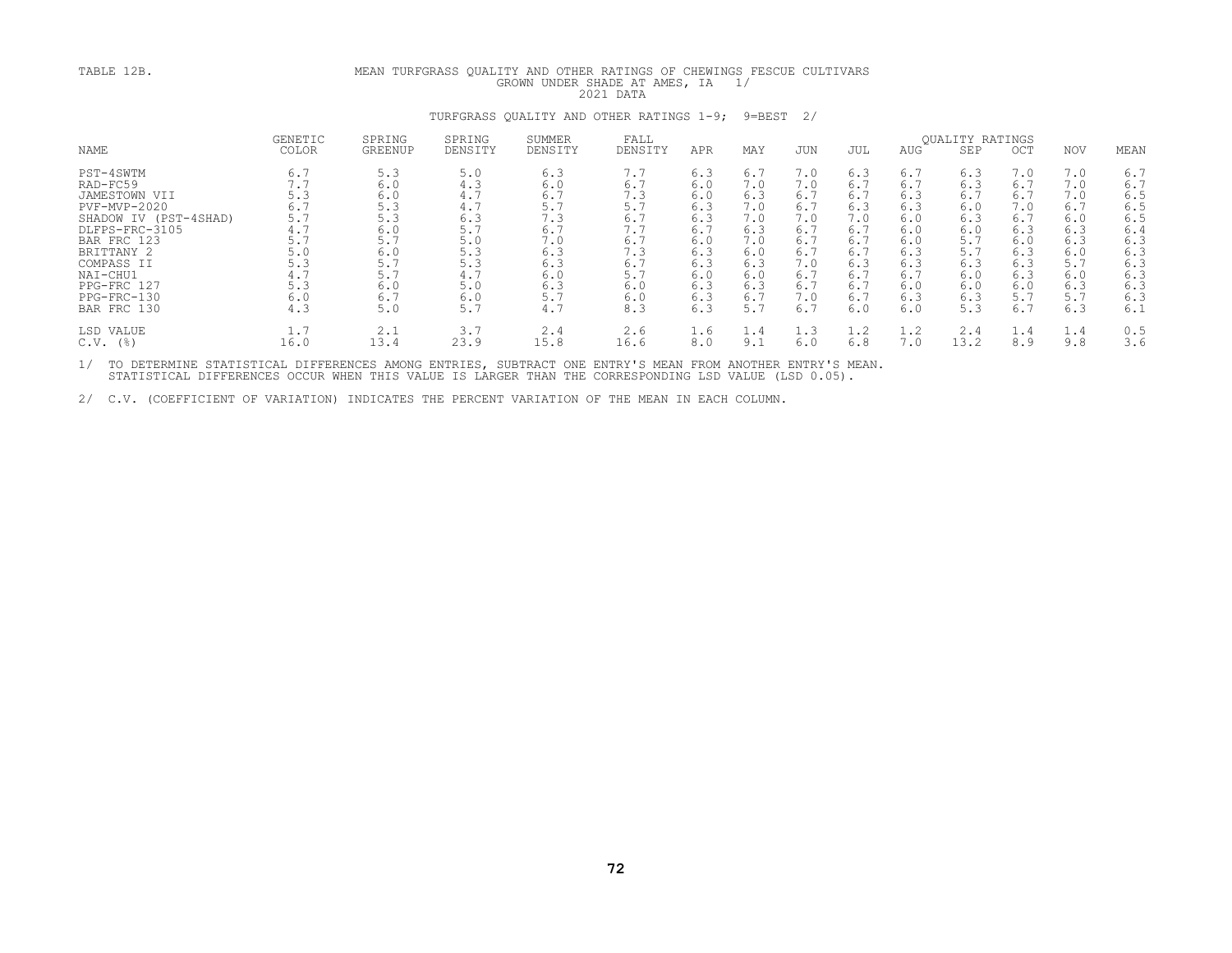| TABLE 12B.<br>(CONT' D)                                                                                                                                                                                 | MEAN TURFGRASS QUALITY AND OTHER RATINGS OF CHEWINGS FESCUE CULTIVARS<br>1/<br>GROWN UNDER SHADE AT AMES, IA<br>2021 DATA |                                                                                         |                                                                                         |                                                                                         |                                                                            |                                                                                                      |                                                                                                      |                                                                                                      |                                                                                                      |                                                                                                             |
|---------------------------------------------------------------------------------------------------------------------------------------------------------------------------------------------------------|---------------------------------------------------------------------------------------------------------------------------|-----------------------------------------------------------------------------------------|-----------------------------------------------------------------------------------------|-----------------------------------------------------------------------------------------|----------------------------------------------------------------------------|------------------------------------------------------------------------------------------------------|------------------------------------------------------------------------------------------------------|------------------------------------------------------------------------------------------------------|------------------------------------------------------------------------------------------------------|-------------------------------------------------------------------------------------------------------------|
|                                                                                                                                                                                                         |                                                                                                                           |                                                                                         |                                                                                         | TURFGRASS QUALITY AND OTHER RATINGS 1-9;                                                |                                                                            | 9=BEST                                                                                               | 2/                                                                                                   |                                                                                                      |                                                                                                      |                                                                                                             |
| NAME                                                                                                                                                                                                    | <b>DOLLAR</b><br>SPOT                                                                                                     | <b>COLOR</b><br>SEPTEMBER                                                               | COLOR<br><b>OCTOBER</b>                                                                 | <b>COLOR</b><br>NOVEMBER                                                                | APRIL                                                                      | PERCENT<br>GROUND<br>MAY                                                                             | <b>JULY</b>                                                                                          | COVER FROM APRIL-OCTOBER<br>AUGUST                                                                   | SEPTEMBER                                                                                            | <b>OCTOBER</b>                                                                                              |
| PST-4SWTM<br>RAD-FC59<br>JAMESTOWN VII<br>PVF-MVP-2020<br>SHADOW IV (PST-4SHAD)<br>DLFPS-FRC-3105<br>BAR FRC 123<br>BRITTANY 2<br>COMPASS II<br>NAI-CHU1<br>PPG-FRC 127<br>$PPG-FRC-130$<br>BAR FRC 130 | 5.7<br>5.7<br>3.7<br>7.0<br>6.7<br>4.0<br>5.0<br>3.7<br>6.0<br>8.3<br>6.7<br>5.0<br>3.3                                   | 6.7<br>6.0<br>7.0<br>6.0<br>6.3<br>5.3<br>5.3<br>5.3<br>5.7<br>5.0<br>5.0<br>6.0<br>4.7 | 7.0<br>6.7<br>6.7<br>6.3<br>5.3<br>5.7<br>5.3<br>6.3<br>5.7<br>5.0<br>4.3<br>5.0<br>5.7 | 7.0<br>6.0<br>6.0<br>6.0<br>5.7<br>6.3<br>6.3<br>6.3<br>5.3<br>5.0<br>5.0<br>5.3<br>5.3 | 99<br>99<br>99<br>99<br>99<br>99<br>99<br>99<br>99<br>99<br>99<br>99<br>99 | 99.0<br>97.7<br>98.7<br>96.0<br>95.7<br>99.0<br>97.7<br>95.7<br>97.0<br>99.0<br>98.7<br>97.3<br>98.3 | 97.0<br>94.3<br>93.0<br>96.0<br>93.0<br>94.3<br>92.0<br>94.7<br>95.7<br>97.0<br>95.3<br>94.7<br>97.0 | 98.3<br>95.3<br>97.7<br>96.0<br>98.7<br>98.7<br>98.7<br>97.0<br>99.0<br>97.7<br>99.0<br>98.7<br>96.0 | 54.3<br>66.0<br>53.7<br>83.0<br>83.7<br>38.7<br>58.3<br>50.7<br>61.3<br>81.0<br>70.3<br>61.7<br>42.7 | 73.0<br>79.7<br>77.7<br>91.7<br>96.0<br>55.7<br>67.0<br>$\frac{56.7}{68.3}$<br>97.0<br>83.3<br>65.3<br>58.7 |
| LSD VALUE<br>$C.V.$ (%)                                                                                                                                                                                 | 6.0<br>43.3                                                                                                               | 4.8<br>27.6                                                                             | 3.4<br>22.2                                                                             | 1.8<br>13.5                                                                             |                                                                            | 5.5<br>2.1                                                                                           | 6.4<br>2.6                                                                                           | 6.5<br>2.4                                                                                           | 61.5<br>38.0                                                                                         | 60.2<br>31.0                                                                                                |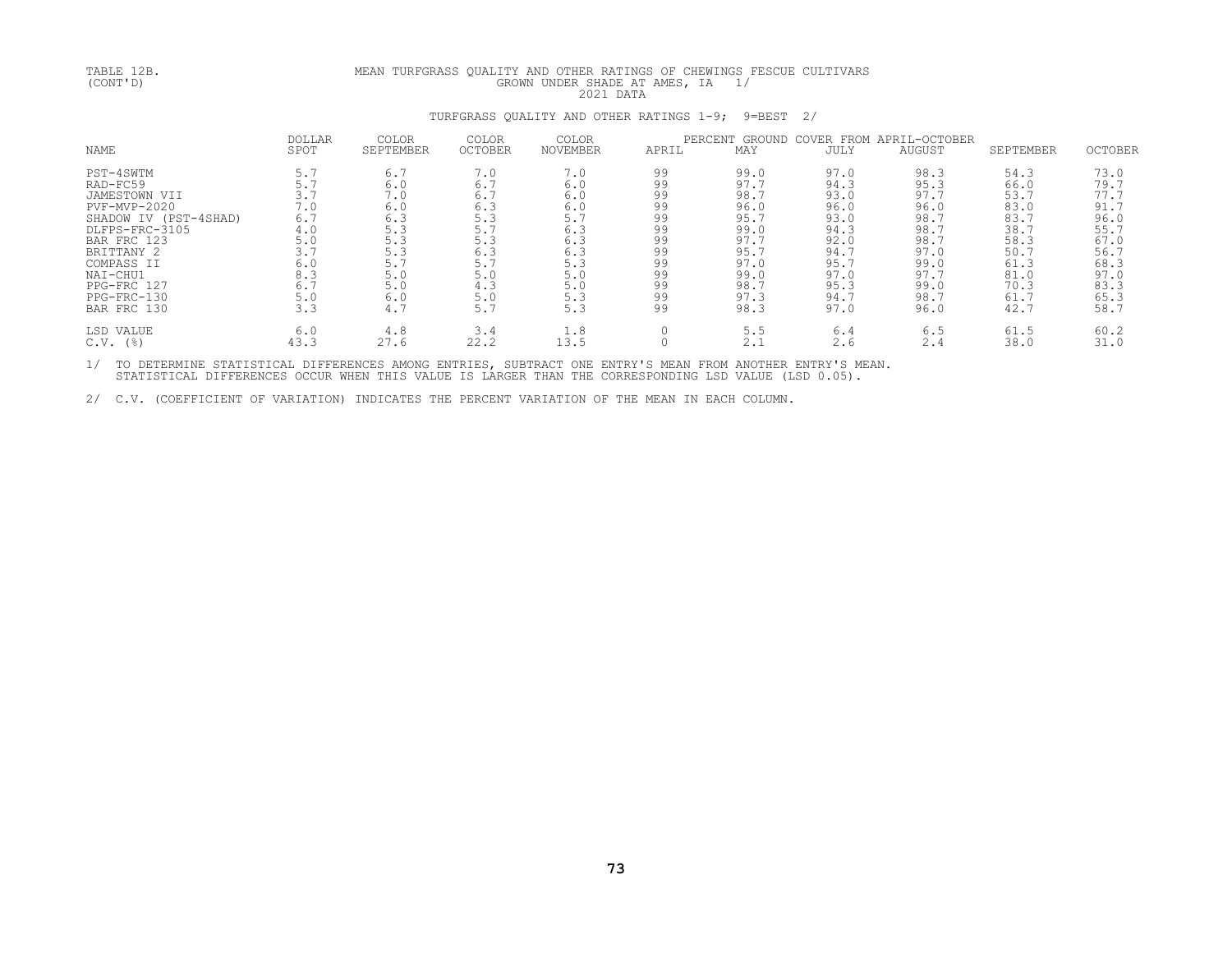| TABLE 12C.                                                                                                                                                                  | TURFGRASS QUALITY AND OTHER RATINGS OF STRONG CREEPING RED FESCUE CULTIVARS<br>MEAN<br>GROWN UNDER SHADE AT AMES, IA<br>1/<br>2021 DATA |                                                                                                  |                                                                                                |                                                                                                |                                                                                                |                                                                                                |                                                                                                |                                                                                                |                                                                                                |                                                                                                |                                                                                                |                                                                                                |                                                                                                |                                                                                                |
|-----------------------------------------------------------------------------------------------------------------------------------------------------------------------------|-----------------------------------------------------------------------------------------------------------------------------------------|--------------------------------------------------------------------------------------------------|------------------------------------------------------------------------------------------------|------------------------------------------------------------------------------------------------|------------------------------------------------------------------------------------------------|------------------------------------------------------------------------------------------------|------------------------------------------------------------------------------------------------|------------------------------------------------------------------------------------------------|------------------------------------------------------------------------------------------------|------------------------------------------------------------------------------------------------|------------------------------------------------------------------------------------------------|------------------------------------------------------------------------------------------------|------------------------------------------------------------------------------------------------|------------------------------------------------------------------------------------------------|
|                                                                                                                                                                             |                                                                                                                                         |                                                                                                  |                                                                                                | TURFGRASS QUALITY AND OTHER RATINGS 1-9;                                                       |                                                                                                |                                                                                                |                                                                                                | 9=BEST                                                                                         | 2/                                                                                             |                                                                                                |                                                                                                |                                                                                                |                                                                                                |                                                                                                |
| NAME                                                                                                                                                                        | GENETIC<br>COLOR                                                                                                                        | SPRING<br>GREENUP                                                                                | SPRING<br>DENSITY                                                                              | SUMMER<br>DENSITY                                                                              | FALL<br>DENSITY                                                                                | APR                                                                                            | MAY                                                                                            | JUN                                                                                            | JUL                                                                                            | AUG                                                                                            | QUALITY RATINGS<br>SEP                                                                         | OCT                                                                                            | NOV                                                                                            | MEAN                                                                                           |
| 522<br><b>BYE</b><br>FOXFIRE 2<br>PPG-FRR 127<br>PPG-FRR 132<br>RAD-FR64<br>525<br>KEVIN<br><b>BOREAL</b><br>CARDINAL II<br>DLF-FRR-3128<br>PPG-FRR-134<br>STB1<br>PVF-HSY+ | 7.3<br>7.0<br>7.0<br>7.7<br>6.3<br>7.0<br>6.7<br>7.3<br>6.3<br>8.0<br>7.7<br>7.0<br>6.3<br>8.0                                          | 6.3<br>8.0<br>6.7<br>7.0<br>7.3<br>6.7<br>7.3<br>7.3<br>6.0<br>$8.0$<br>7.0<br>7.3<br>6.3<br>7.3 | 5.3<br>6.7<br>7.3<br>5.7<br>5.7<br>6.3<br>6.7<br>5.7<br>5.3<br>6.7<br>7.0<br>5.7<br>5.0<br>5.7 | 7.0<br>6.3<br>7.3<br>7.0<br>6.3<br>7.0<br>6.0<br>5.7<br>7.7<br>7.0<br>6.0<br>6.7<br>7.0<br>7.3 | 5.7<br>6.3<br>6.7<br>6.0<br>6.0<br>6.0<br>6.0<br>6.3<br>6.0<br>6.0<br>7.0<br>5.7<br>6.0<br>5.0 | 6.3<br>7.0<br>7.0<br>6.0<br>6.7<br>7.0<br>7.0<br>6.7<br>6.0<br>6.7<br>6.7<br>6.3<br>6.3<br>6.7 | 7.3<br>7.0<br>7.0<br>7.0<br>7.3<br>7.0<br>7.0<br>7.0<br>7.0<br>7.3<br>7.3<br>7.0<br>6.7<br>7.0 | 7.0<br>7.0<br>7.0<br>7.0<br>7.0<br>7.0<br>7.0<br>7.0<br>7.0<br>6.7<br>6.3<br>6.7<br>6.7<br>6.3 | 7.0<br>6.7<br>7.0<br>7.0<br>6.7<br>6.7<br>6.7<br>6.7<br>6.7<br>7.0<br>6.3<br>6.3<br>6.7<br>6.3 | 6.3<br>6.7<br>6.7<br>6.7<br>6.0<br>6.3<br>6.3<br>6.7<br>6.7<br>6.0<br>6.7<br>6.7<br>6.7<br>6.3 | 6.3<br>6.0<br>6.0<br>6.7<br>6.3<br>6.0<br>6.0<br>6.0<br>5.3<br>5.7<br>6.0<br>6.0<br>6.0<br>5.7 | 7.0<br>6.7<br>6.3<br>6.7<br>6.3<br>6.7<br>6.0<br>6.3<br>6.3<br>6.0<br>6.3<br>6.3<br>6.3<br>6.3 | 6.7<br>7.0<br>7.0<br>7.0<br>7.0<br>7.0<br>6.7<br>6.3<br>6.7<br>7.0<br>6.3<br>6.3<br>6.7<br>6.3 | 6.8<br>6.8<br>6.8<br>6.8<br>6.7<br>6.7<br>6.6<br>6.6<br>6.5<br>6.5<br>6.5<br>6.5<br>6.5<br>6.4 |
| LSD VALUE<br>$C.V.$ (%)                                                                                                                                                     | 1.6<br>10.3                                                                                                                             | 2.1<br>12.1                                                                                      | 3.7<br>21.4                                                                                    | 4.2<br>19.8                                                                                    | 3.2<br>17.1                                                                                    | 1.2<br>7.4                                                                                     | 1.6<br>7.0                                                                                     | 1.9<br>8.6                                                                                     | 1.8<br>8.5                                                                                     | 1.9<br>9.4                                                                                     | 1.1<br>7.7                                                                                     | 1.5<br>8.1                                                                                     | 1.7<br>8.7                                                                                     | 0.6<br>3.5                                                                                     |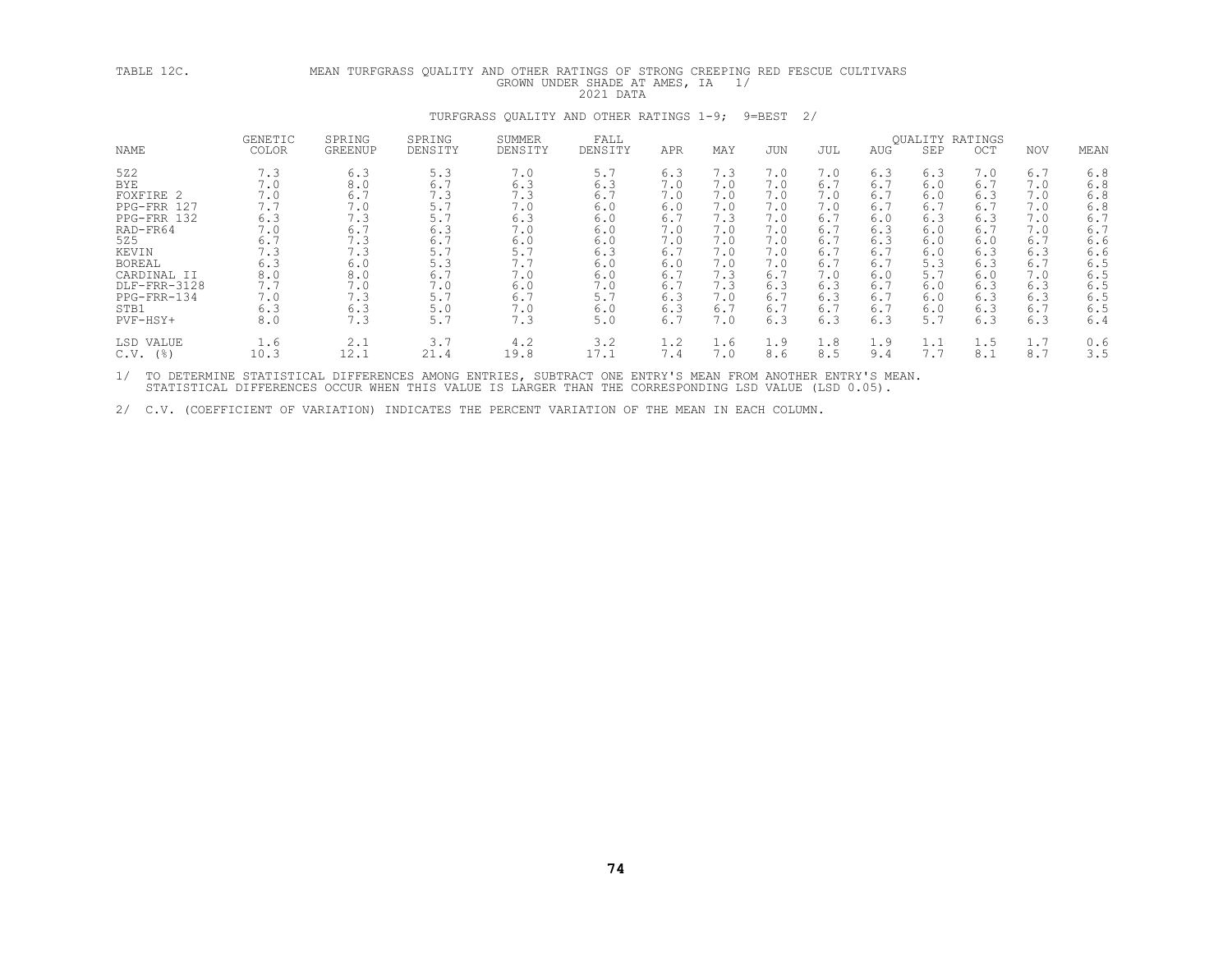| TABLE 12C.<br>(CONT' D)                                                                                                                                       |                                                                                                    | MEAN TURFGRASS QUALITY AND OTHER RATINGS OF STRONG CREEPING RED FESCUE CULTIVARS                 |                                                                                                | GROWN UNDER SHADE AT AMES, IA                                                                  | 2021 DATA                                                                                                    | 1/                                                                                                           |                                                                                                              |                                                                                                              |                                                                                                              |                                                                                                                |
|---------------------------------------------------------------------------------------------------------------------------------------------------------------|----------------------------------------------------------------------------------------------------|--------------------------------------------------------------------------------------------------|------------------------------------------------------------------------------------------------|------------------------------------------------------------------------------------------------|--------------------------------------------------------------------------------------------------------------|--------------------------------------------------------------------------------------------------------------|--------------------------------------------------------------------------------------------------------------|--------------------------------------------------------------------------------------------------------------|--------------------------------------------------------------------------------------------------------------|----------------------------------------------------------------------------------------------------------------|
|                                                                                                                                                               |                                                                                                    |                                                                                                  |                                                                                                | TURFGRASS QUALITY AND OTHER RATINGS 1-9; 9=BEST 2/                                             |                                                                                                              |                                                                                                              |                                                                                                              |                                                                                                              |                                                                                                              |                                                                                                                |
| NAME                                                                                                                                                          | <b>DOLLAR</b><br>SPOT                                                                              | <b>COLOR</b><br>SEPTEMBER                                                                        | COLOR<br>OCTOBER                                                                               | COLOR<br>NOVEMBER                                                                              | APRIL                                                                                                        | PERCENT GROUND<br>MAY                                                                                        | JULY                                                                                                         | COVER FROM APRIL-OCTOBER<br>AUGUST                                                                           | SEPTEMBER                                                                                                    | <b>OCTOBER</b>                                                                                                 |
| 522<br>BYE<br>FOXFIRE 2<br>PPG-FRR 127<br>PPG-FRR 132<br>RAD-FR64<br>525<br>KEVIN<br>BOREAL<br>CARDINAL II<br>DLF-FRR-3128<br>PPG-FRR-134<br>STB1<br>PVF-HSY+ | 7.0<br>4.0<br>5.0<br>5.3<br>4.7<br>6.7<br>6.7<br>4.3<br>4.7<br>4.0<br>$5.0$<br>6.3<br>$5.0$<br>7.0 | 5.3<br>6.7<br>6.0<br>6.7<br>7.3<br>6.7<br>6.3<br>6.7<br>5.7<br>$6.0$<br>6.3<br>5.3<br>6.3<br>5.7 | 6.0<br>6.3<br>7.0<br>6.3<br>5.7<br>6.3<br>5.0<br>6.0<br>5.3<br>5.7<br>5.3<br>5.7<br>6.0<br>5.0 | 5.7<br>6.3<br>6.3<br>6.0<br>6.0<br>6.7<br>6.0<br>6.0<br>5.7<br>5.7<br>5.3<br>5.0<br>5.3<br>5.3 | 99.0<br>99.0<br>99.0<br>98.3<br>99.0<br>99.0<br>99.0<br>98.7<br>99.0<br>98.7<br>98.3<br>99.0<br>99.0<br>94.7 | 92.0<br>95.3<br>89.7<br>95.3<br>93.3<br>95.0<br>88.7<br>76.0<br>69.7<br>79.3<br>93.0<br>97.7<br>92.3<br>75.3 | 81.3<br>93.3<br>82.3<br>93.3<br>92.3<br>77.7<br>88.3<br>81.7<br>49.7<br>85.0<br>91.0<br>95.0<br>78.7<br>76.0 | 91.7<br>96.7<br>89.0<br>95.7<br>96.7<br>98.0<br>92.3<br>85.0<br>86.3<br>97.0<br>94.0<br>99.0<br>95.0<br>88.3 | 82.0<br>68.0<br>54.0<br>80.0<br>64.3<br>77.3<br>61.0<br>57.0<br>60.7<br>65.0<br>67.3<br>71.0<br>70.7<br>86.3 | 91.0<br>75.3<br>$69.0$<br>93.3<br>74.0<br>85.7<br>80.3<br>70.7<br>71.3<br>68.0<br>75.0<br>82.0<br>83.7<br>87.7 |
| LSD VALUE<br>$C.V.$ (%)                                                                                                                                       | 8.5<br>49.3                                                                                        | 4.0<br>20.8                                                                                      | 2.7<br>16.8                                                                                    | 2.3<br>14.0                                                                                    | 1.8<br>1.0                                                                                                   | 16.7<br>10.0                                                                                                 | 25.1<br>15.1                                                                                                 | 21.0<br>8.3                                                                                                  | 64.0<br>30.3                                                                                                 | 49.4<br>21.1                                                                                                   |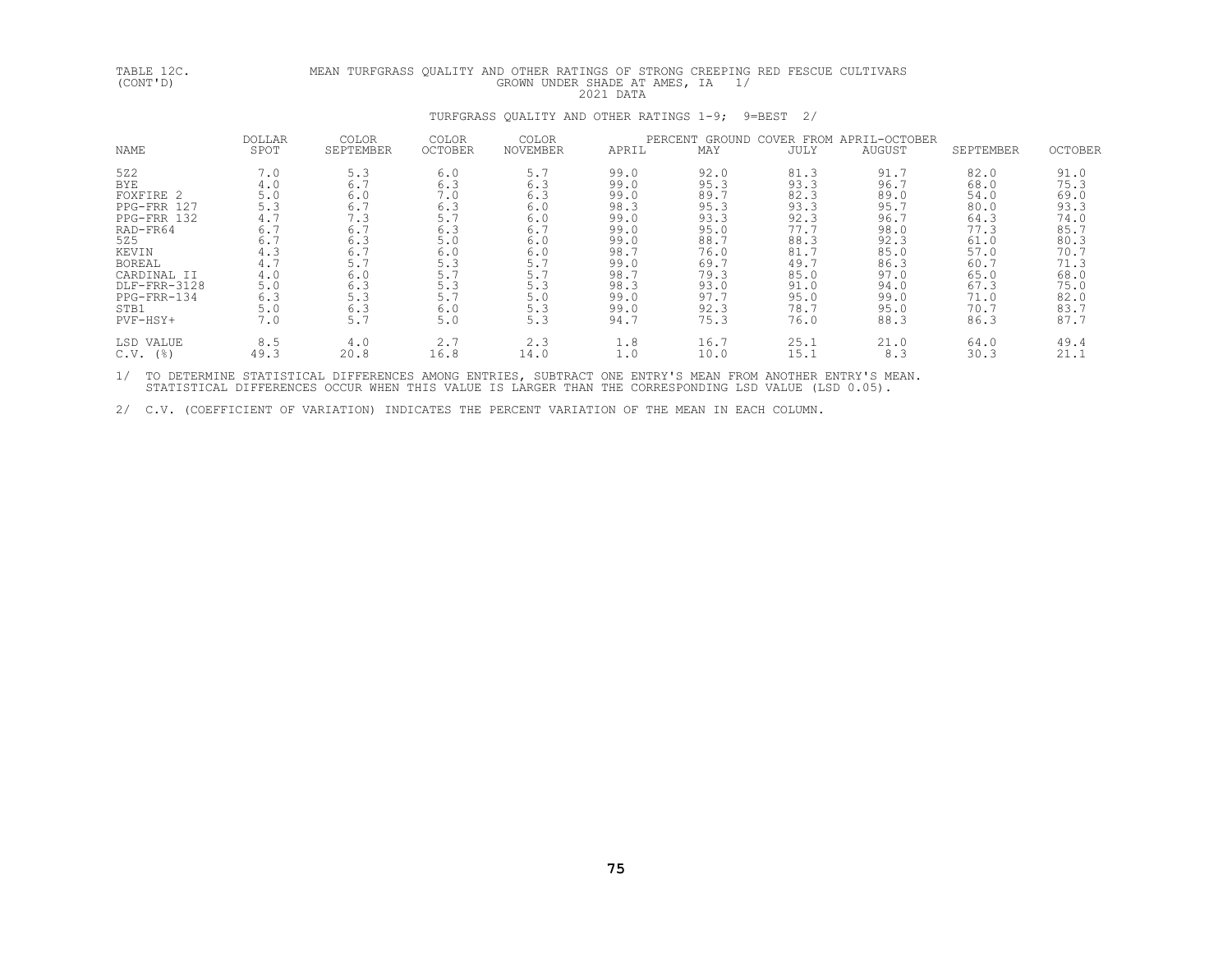| TABLE 12D.                                                                                                                                                                             | MEAN TURFGRASS QUALITY AND OTHER RATINGS OF HARD FESCUE CULTIVARS<br>GROWN UNDER SHADE AT AMES, IA<br>1/<br>2021 DATA |                                                                             |                                                                           |                                                                           |                                                                           |                                                                           |                                                                           |                                                                           |                                                                           |                                                                           |                                                                           |                                                                           |                                                                           |                                                                           |
|----------------------------------------------------------------------------------------------------------------------------------------------------------------------------------------|-----------------------------------------------------------------------------------------------------------------------|-----------------------------------------------------------------------------|---------------------------------------------------------------------------|---------------------------------------------------------------------------|---------------------------------------------------------------------------|---------------------------------------------------------------------------|---------------------------------------------------------------------------|---------------------------------------------------------------------------|---------------------------------------------------------------------------|---------------------------------------------------------------------------|---------------------------------------------------------------------------|---------------------------------------------------------------------------|---------------------------------------------------------------------------|---------------------------------------------------------------------------|
|                                                                                                                                                                                        |                                                                                                                       |                                                                             |                                                                           | TURFGRASS OUALITY AND OTHER RATINGS 1-9;                                  |                                                                           |                                                                           |                                                                           | $9 = BEST$ 2/                                                             |                                                                           |                                                                           |                                                                           |                                                                           |                                                                           |                                                                           |
| NAME                                                                                                                                                                                   | <b>GENETIC</b><br><b>COLOR</b>                                                                                        | SPRING<br>GREENUP                                                           | SPRING<br>DENSITY                                                         | SUMMER<br>DENSITY                                                         | FALL<br>DENSITY                                                           | APR                                                                       | MAY                                                                       | JUN                                                                       | JUL                                                                       | AUG                                                                       | <b>OUALITY RATINGS</b><br>SEP                                             | OCT                                                                       | <b>NOV</b>                                                                | MEAN                                                                      |
| SWORD II (NAI-HAO1+2)<br>BAR FT 135<br>DA5-RHF<br>$PVF - PDB - 2020$<br>RESOLUTE<br>BAR FT 132<br>TENACIOUS (NAI-HTB2)<br><b>GLADIATOR</b><br>$SPHD-20$<br>DLFPS-FL-3104<br>PPG-FL 128 | 7.0<br>6.0<br>5.7<br>6.3<br>5.7<br>5.7<br>6.0<br>6.7<br>5.7<br>5.7<br>4.7                                             | 6.0<br>4.3<br>$6.0$<br>5.3<br>6.0<br>6.0<br>5.3<br>6.0<br>6.3<br>6.0<br>5.7 | 5.7<br>6.0<br>5.3<br>5.3<br>7.0<br>6.3<br>6.0<br>5.7<br>5.3<br>5.0<br>6.0 | 6.7<br>6.7<br>7.0<br>5.3<br>6.3<br>7.7<br>6.3<br>5.3<br>6.3<br>5.0<br>7.7 | 6.7<br>7.0<br>6.7<br>6.7<br>6.7<br>5.0<br>6.7<br>6.7<br>6.7<br>7.0<br>7.0 | 6.3<br>6.0<br>6.3<br>6.0<br>7.0<br>6.3<br>6.7<br>7.0<br>6.7<br>6.3<br>7.0 | 7.0<br>7.3<br>6.7<br>6.3<br>6.3<br>6.7<br>6.7<br>7.3<br>6.3<br>6.7<br>6.0 | 6.7<br>7.0<br>6.3<br>6.7<br>6.3<br>7.0<br>6.7<br>6.0<br>7.0<br>6.3<br>6.0 | 6.7<br>7.0<br>7.3<br>6.3<br>6.7<br>7.0<br>6.7<br>6.0<br>6.3<br>6.0<br>7.0 | 6.0<br>6.7<br>6.3<br>6.3<br>6.7<br>6.0<br>6.7<br>6.3<br>6.3<br>6.3<br>6.3 | 6.7<br>5.7<br>6.3<br>7.0<br>6.7<br>6.3<br>6.3<br>6.3<br>6.0<br>6.0<br>5.0 | 6.7<br>6.3<br>6.0<br>6.7<br>6.3<br>5.7<br>6.0<br>5.7<br>5.7<br>6.0<br>6.0 | 6.7<br>6.0<br>6.7<br>7.0<br>5.7<br>6.3<br>5.7<br>6.0<br>5.7<br>6.0<br>6.3 | 6.6<br>6.5<br>6.5<br>6.5<br>6.5<br>6.4<br>6.4<br>6.3<br>6.3<br>6.2<br>6.2 |
| LSD VALUE<br>$C.V.$ (%)                                                                                                                                                                | 1.6<br>12.3                                                                                                           | 1.6<br>12.3                                                                 | 3.7<br>22.2                                                               | 1.7<br>13.9                                                               | 1.6<br>10.6                                                               | 1.5<br>9.1                                                                | 1.2<br>8.2                                                                | 0.9<br>6.7                                                                | 1.1<br>7.9                                                                | 1.6<br>8.5                                                                | 1.2<br>9.5                                                                | 1.6<br>10.0                                                               | 2.2<br>13.1                                                               | 0.4<br>2.6                                                                |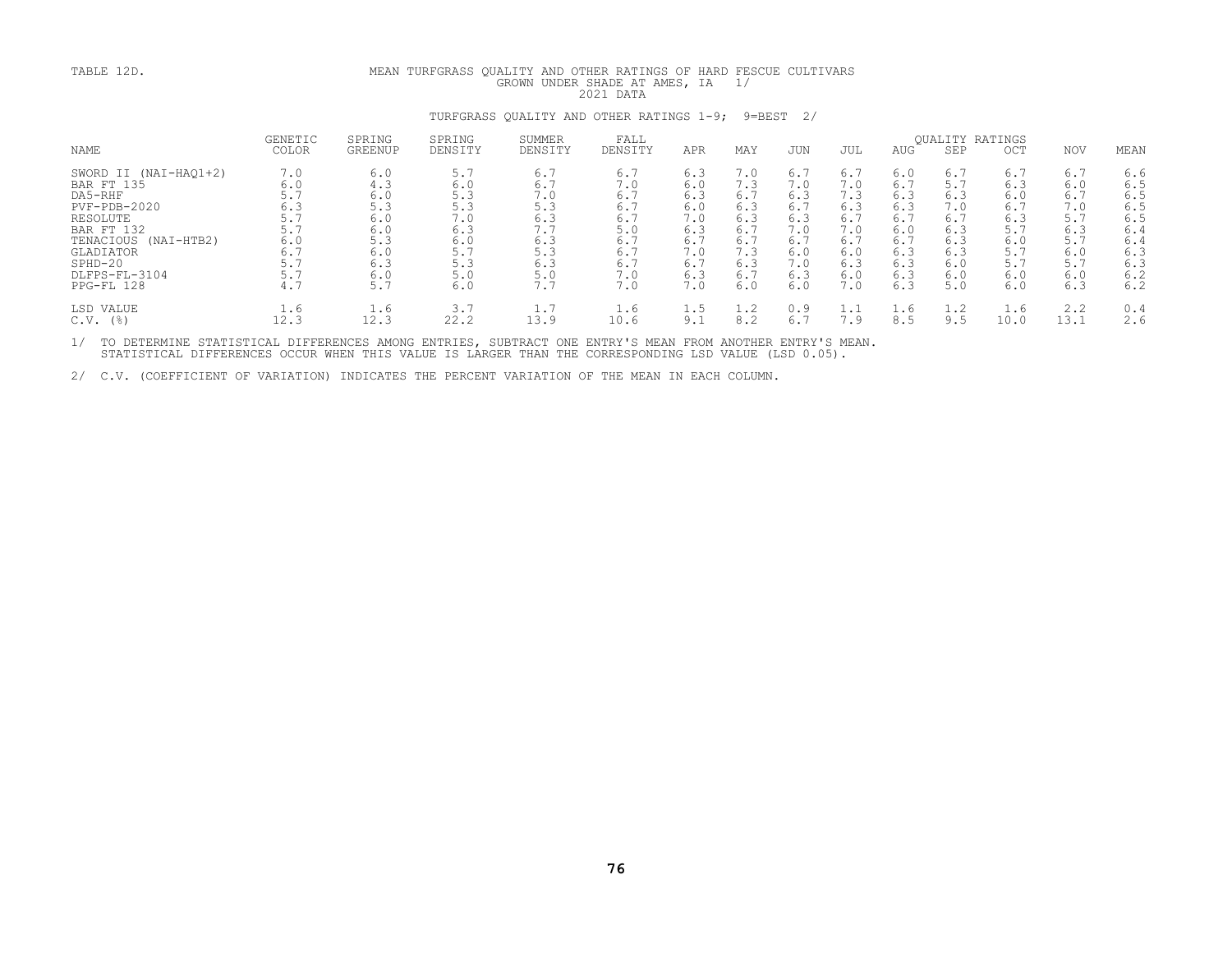| TABLE 12D.<br>(CONT' D)                                                                                                                                                   | MEAN TURFGRASS QUALITY AND OTHER RATINGS OF HARD FESCUE CULTIVARS<br>GROWN UNDER SHADE AT AMES, IA<br>1/<br>2021 DATA |                                                                           |                                                                           |                                                                           |                                                                                      |                                                                                      |                                                                                      |                                                                                      |                                                                                      |                                                                                      |
|---------------------------------------------------------------------------------------------------------------------------------------------------------------------------|-----------------------------------------------------------------------------------------------------------------------|---------------------------------------------------------------------------|---------------------------------------------------------------------------|---------------------------------------------------------------------------|--------------------------------------------------------------------------------------|--------------------------------------------------------------------------------------|--------------------------------------------------------------------------------------|--------------------------------------------------------------------------------------|--------------------------------------------------------------------------------------|--------------------------------------------------------------------------------------|
|                                                                                                                                                                           |                                                                                                                       |                                                                           |                                                                           | TURFGRASS QUALITY AND OTHER RATINGS 1-9;                                  |                                                                                      | 9=BEST                                                                               | 2/                                                                                   |                                                                                      |                                                                                      |                                                                                      |
| NAME                                                                                                                                                                      | <b>DOLLAR</b><br>SPOT                                                                                                 | COLOR<br>SEPTEMBER                                                        | COLOR<br><b>OCTOBER</b>                                                   | COLOR<br>NOVEMBER                                                         | APRIL                                                                                | PERCENT GROUND<br>MAY                                                                | <b>JULY</b>                                                                          | COVER FROM APRIL-OCTOBER<br>AUGUST                                                   | SEPTEMBER                                                                            | <b>OCTOBER</b>                                                                       |
| SWORD II (NAI-HAQ1+2)<br>BAR FT 135<br>DA5-RHF<br>PVF-PDB-2020<br>RESOLUTE<br>BAR FT 132<br>TENACIOUS (NAI-HTB2)<br>GLADIATOR<br>$SPHD-20$<br>DLFPS-FL-3104<br>PPG-FL 128 | 7.7<br>3.0<br>3.3<br>4.7<br>3.3<br>4.3<br>9.0<br>3.7<br>2.0<br>2.7<br>3.0                                             | 6.7<br>6.0<br>7.7<br>7.0<br>7.7<br>7.0<br>5.7<br>6.7<br>7.3<br>7.0<br>5.7 | 6.0<br>6.3<br>6.7<br>6.3<br>6.7<br>5.3<br>5.7<br>4.3<br>5.7<br>6.7<br>6.3 | 5.3<br>6.3<br>6.0<br>6.3<br>5.3<br>6.0<br>5.0<br>6.0<br>5.7<br>6.3<br>6.7 | 97.7<br>99.0<br>98.3<br>98.7<br>99.0<br>99.0<br>99.0<br>99.0<br>99.0<br>99.0<br>99.0 | 94.7<br>98.0<br>98.7<br>96.7<br>99.0<br>93.0<br>98.3<br>99.0<br>99.0<br>99.0<br>98.7 | 96.0<br>88.3<br>88.3<br>92.7<br>97.7<br>71.0<br>97.3<br>97.7<br>98.0<br>97.7<br>80.7 | 98.3<br>90.3<br>92.0<br>96.7<br>94.7<br>72.3<br>98.0<br>98.3<br>91.0<br>92.7<br>89.7 | 78.7<br>34.7<br>34.0<br>50.0<br>35.3<br>55.3<br>55.3<br>44.7<br>19.7<br>35.0<br>31.0 | 95.0<br>41.0<br>49.0<br>65.0<br>43.7<br>57.7<br>69.3<br>49.7<br>37.0<br>39.3<br>37.3 |
| LSD VALUE<br>$C.V.$ (%)                                                                                                                                                   | 3.1<br>41.0                                                                                                           | 2.9<br>16.8                                                               | 3.4<br>21.2                                                               | 2.9<br>17.7                                                               | 1.1<br>0.5                                                                           | 4.8<br>2.3                                                                           | 19.3<br>10.4                                                                         | 11.3<br>6.8                                                                          | 61.6<br>57.7                                                                         | 68.5<br>51.8                                                                         |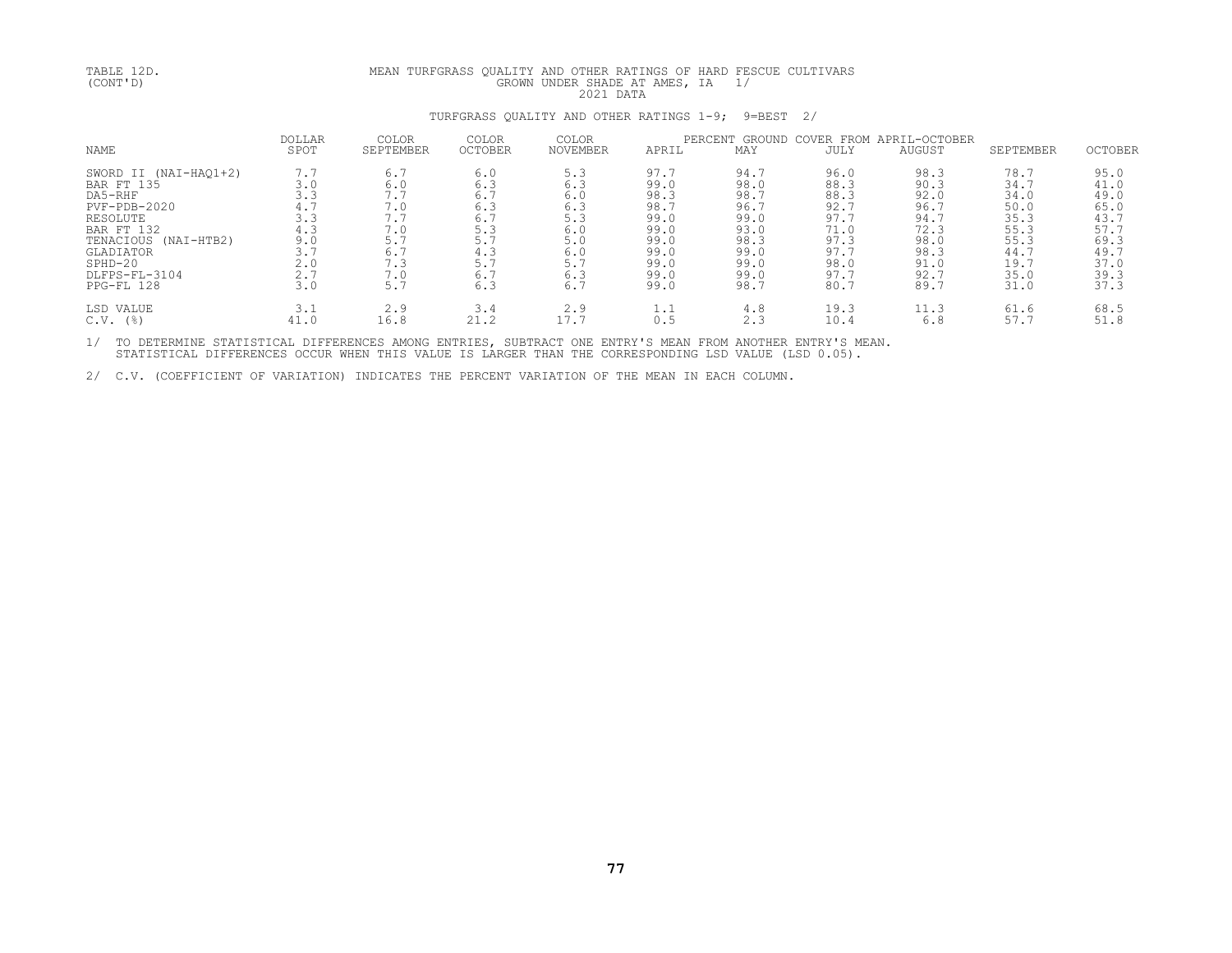### TABLE 12E. MEAN TURFGRASS QUALITY AND OTHER RATINGS OF SHEEP FESCUE CULTIVARS<br>GROWN UNDER SHADE AT AMES, IA 1/<br>TURFGRASS QUALITY AND OTHER RATINGS 1-9; 9=BEST 2/

| NAME                                                  | <b>GENETIC</b><br>COLOR | SPRING<br>GREENUP | SPRING<br>DENSITY | SUMMER<br>DENSITY | FALL<br>DENSITY                               | APR              | MAY        | JUN               | JUL             | AUG                 | <b>OUALITY RATINGS</b><br>SEP | OCT    | NOV               | MEAN              |
|-------------------------------------------------------|-------------------------|-------------------|-------------------|-------------------|-----------------------------------------------|------------------|------------|-------------------|-----------------|---------------------|-------------------------------|--------|-------------------|-------------------|
| BAR FO 131<br>BLUE HORNET<br>$(PPG-FO-102)$<br>OUATRO | 7.3<br>6.7<br>6.7       | 6.                | 6.<br>6.0<br>5.   |                   | 6.0<br>7.7<br>$\overline{\phantom{a}}$<br>7.0 | 6.<br>6.3<br>6.0 | 6.7<br>7.0 | 6.3<br>6.3<br>6.0 | 6.<br>$\cdot$ 0 | 6.<br>6.0<br>6.7    | <u>.</u><br>$-$<br>$-$<br>J . |        | 6.0<br>5.7<br>6.0 | 6.4<br>6.3<br>6.3 |
| LSD VALUE<br>C.V.<br>$($ $\frac{6}{6}$                | 0.8<br>4.8              | 9.6               | 2.0<br>14.4       | 0.8               | 2.8<br>17.4                                   | $\pm 0.9$<br>129 | 9.7        | 8.5               |                 | <b>. .</b> 4<br>8.2 | 1.3<br>10.2                   | $\sim$ | 1.5               | 0.9<br>6.0        |

1/ TO DETERMINE STATISTICAL DIFFERENCES AMONG ENTRIES, SUBTRACT ONE ENTRY'S MEAN FROM ANOTHER ENTRY'S MEAN.<br>STATISTICAL DIFFERENCES OCCUR WHEN THIS VALUE IS LARGER THAN THE CORRESPONDING LSD VALUE (LSD 0.05).

2/ C.V. (COEFFICIENT OF VARIATION) INDICATES THE PERCENT VARIATION OF THE MEAN IN EACH COLUMN.<br>TABLE 12E. MEAN TURFGRASS QUALITY AND OTHER RATINGS OF SHEEP FESCUE CULTIVARS (CONT'D)<br>2021 DATA 2021 DATA 2021 DATA

### TURFGRASS QUALITY AND OTHER RATINGS 1-9; 9=BEST 2/

| NAME                                                         | <b>DOLLAR</b><br>SPOT          | COLOR<br>SEPTEMBER | COLOR<br><b>OCTOBER</b> | COLOR<br><b>NOVEMBER</b> | APRIL               | GROUND<br>PERCENT<br>MAY | JULY                | COVER FROM APRIL-OCTOBER<br><b>AUGUST</b> | SEPTEMBER            | <b>OCTOBER</b>      |
|--------------------------------------------------------------|--------------------------------|--------------------|-------------------------|--------------------------|---------------------|--------------------------|---------------------|-------------------------------------------|----------------------|---------------------|
| BAR FO 131<br>BLUE HORNET<br>$(PPG-FO-102)$<br><b>OUATRO</b> | 4.<br><b>I</b> .<br>5.0<br>6.0 | 6.U<br><u>.</u>    | 7.0<br>5.0              | . ರ<br>6.3               | 98.<br>98.0<br>98.3 | 93.7<br>91.7<br>91.0     | 89.<br>87.7<br>89.0 | 88.3<br>91.0<br>86.0                      | 61.3<br>55.3<br>54.0 | 54.<br>61.0<br>59.7 |
| LSD VALUE<br>$C.V.$ (%)                                      | <b>1.</b><br>12.8              | 3.6<br>28.1        | 24.7                    | 2.0<br>15.0              | 1.3<br>U.6          | 17.7<br>8.3              | 17.8<br>8.6         | 26.6<br>13.0                              | 20.2<br>15.3         | 17.8<br>13.1        |

1/ TO DETERMINE STATISTICAL DIFFERENCES AMONG ENTRIES, SUBTRACT ONE ENTRY'S MEAN FROM ANOTHER ENTRY'S MEAN.<br>STATISTICAL DIFFERENCES OCCUR WHEN THIS VALUE IS LARGER THAN THE CORRESPONDING LSD VALUE (LSD 0.05).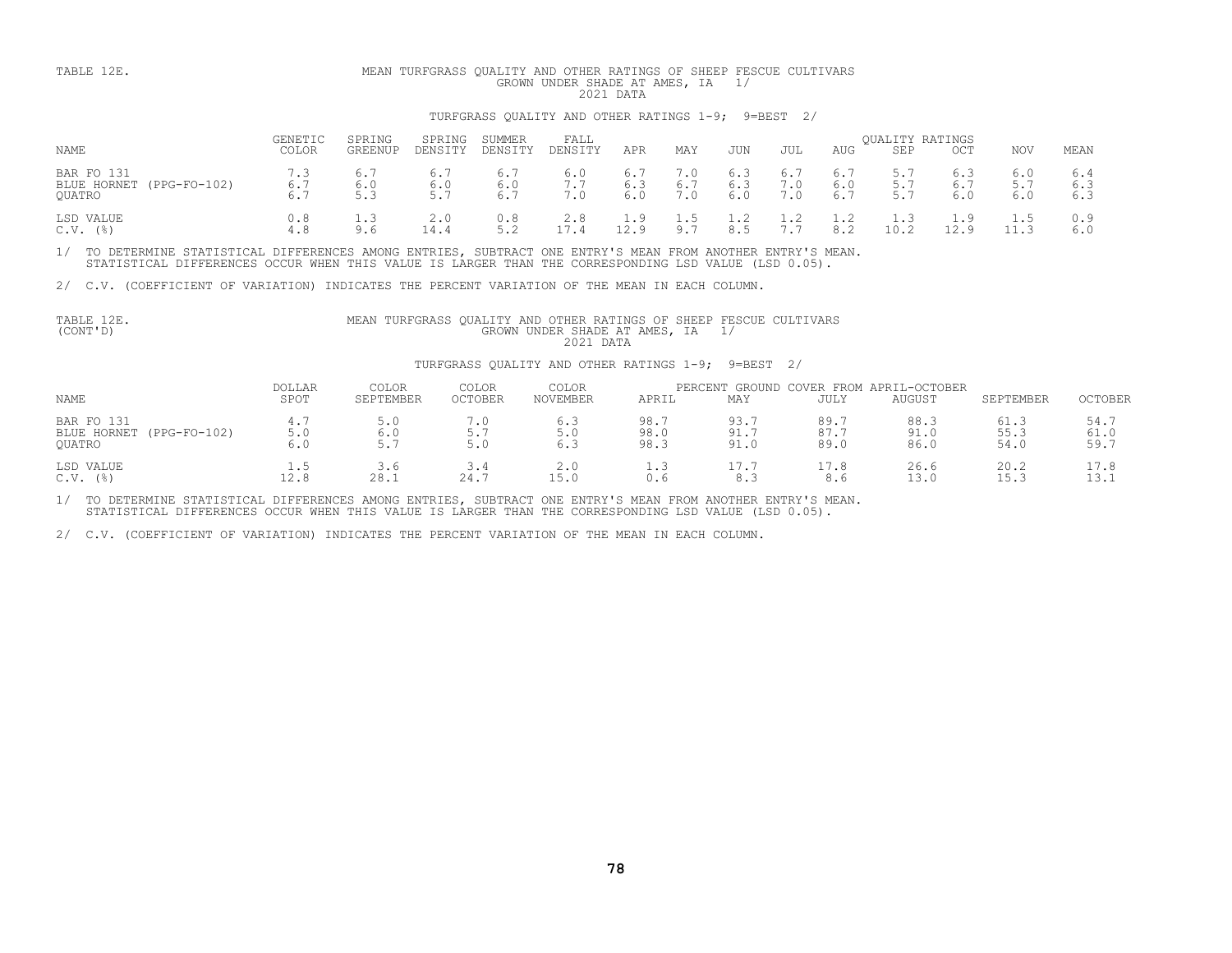# TABLE 12F. MEAN TURFGRASS QUALITY AND OTHER RATINGS OF SLENDER CREEPING RED FESCUE CULTIVARS<br>GROWN UNDER SHADE AT AMES, IA 1/<br>TURFGRASS OUALITY AND OTHER RATINGS 1-9; 9=BEST 2/

|                             | GENETIC | SPRING              | SPRING      | SUMMER       | FALL    |     |              |            |     |     | <b>OUALITY RATINGS</b> |            |                      |            |
|-----------------------------|---------|---------------------|-------------|--------------|---------|-----|--------------|------------|-----|-----|------------------------|------------|----------------------|------------|
| NAME                        | COLOR   | GREENUP             | DENSITY     | DENSITY      | DENSITY | APR | MAY          | <b>JUN</b> | JUL | AUG | SEP                    | OCT        | NOV                  | MEAN       |
| SEABREEZE GT<br>BAR FRL 122 | 5.3     | $\sqrt{2}$<br>ن . ب | 6.3<br>5.0  | . . 0<br>6.0 |         | 6.0 | 7.0          | 6.7        |     | 6.0 |                        | 6.3<br>6.0 | 6.3<br>5.3           | 6.5<br>6.1 |
| LSD VALUE<br>$C.V.$ (%)     |         | ن . ـ<br>$\prec$ h  | 2.0<br>19.1 | 0.8<br>10.9  | 10.1    | 1.9 | - 1.5<br>0.0 | 1.2<br>6.0 | 1.2 |     | .<br>14.0              | 1.9        | 1.5<br>$\sim$ $\sim$ | 0.9        |

1/ TO DETERMINE STATISTICAL DIFFERENCES AMONG ENTRIES, SUBTRACT ONE ENTRY'S MEAN FROM ANOTHER ENTRY'S MEAN.<br>STATISTICAL DIFFERENCES OCCUR WHEN THIS VALUE IS LARGER THAN THE CORRESPONDING LSD VALUE (LSD 0.05).

2/ C.V. (COEFFICIENT OF VARIATION) INDICATES THE PERCENT VARIATION OF THE MEAN IN EACH COLUMN.

### TURFGRASS QUALITY AND OTHER RATINGS 1-9; 9=BEST 2/

| <b>NAME</b>                              | <b>DOLLAR</b><br>SPOT | COLOR<br>SEPTEMBER | COLOR<br><b>OCTOBER</b> | COLOR<br><b>NOVEMBER</b> | APRIL        | GROUND<br>PERCENT<br>MAY | <b>JULY</b> | COVER FROM APRIL-OCTOBER<br><b>AUGUST</b> | SEPTEMBER    | <b>OCTOBER</b> |
|------------------------------------------|-----------------------|--------------------|-------------------------|--------------------------|--------------|--------------------------|-------------|-------------------------------------------|--------------|----------------|
| SEABREEZE GT<br>BAR FRL 122              | 6.0                   | Б. 5               |                         | 5.3<br>4.7               | 99.0<br>99.0 | 85.<br>94.               | 91.<br>97.0 | 96.7<br>98.3                              | 68.0<br>63.7 | 81.0<br>68.3   |
| LSD VALUE<br>$($ $\frac{6}{6}$ )<br>C.V. | 1.5<br>52.8           | 3.6<br>7.0         | 13.3                    | 2.0<br>8.2               |              |                          | ⊥ . ب       | 26.6<br><b>1.</b>                         | 20.2<br>22.3 | 29.8           |

1/ TO DETERMINE STATISTICAL DIFFERENCES AMONG ENTRIES, SUBTRACT ONE ENTRY'S MEAN FROM ANOTHER ENTRY'S MEAN.<br>STATISTICAL DIFFERENCES OCCUR WHEN THIS VALUE IS LARGER THAN THE CORRESPONDING LSD VALUE (LSD 0.05).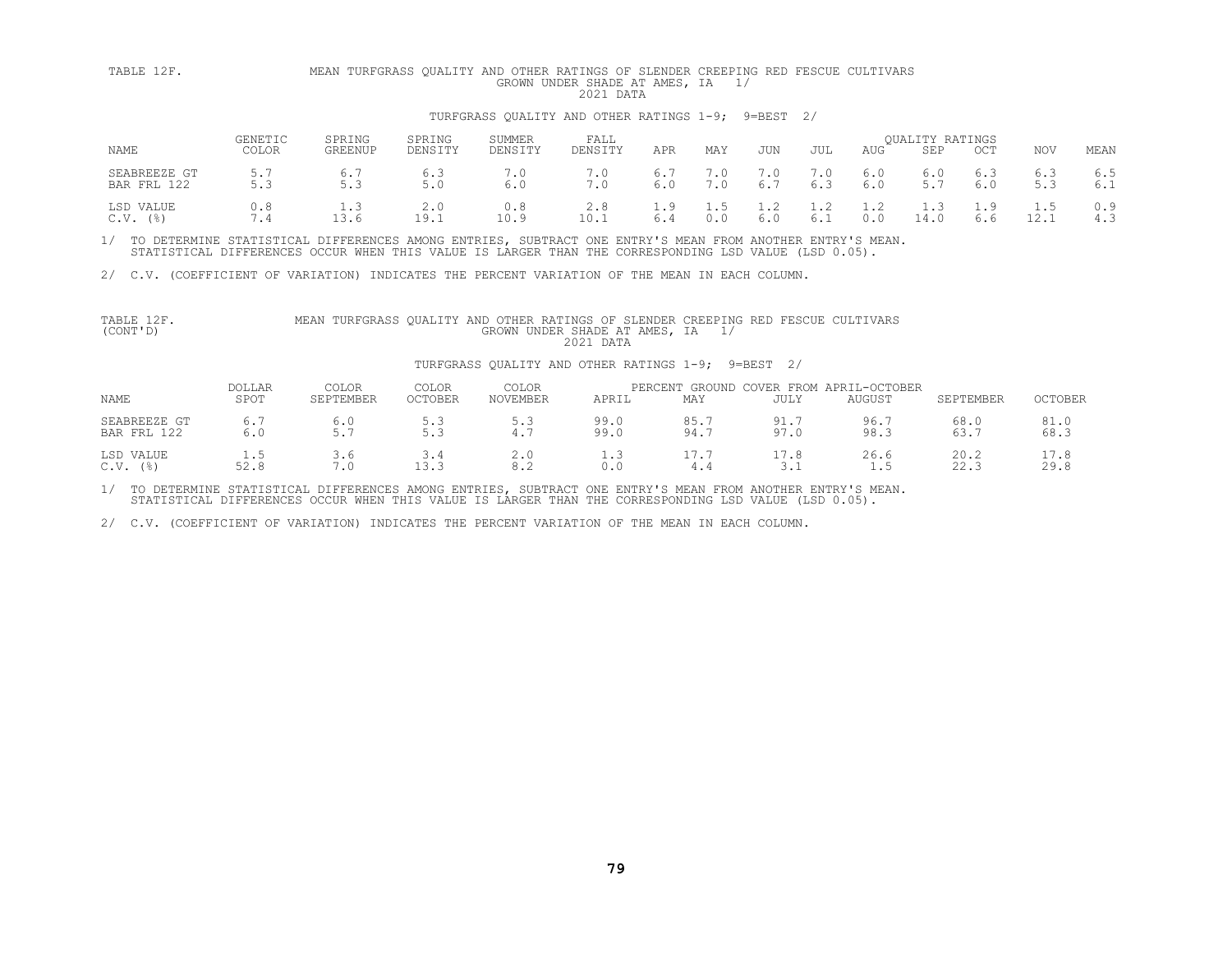| TABLE 13A.                                                                                                                                                                                                                                                                                                                                                                                                                                                                                                                                                                                                                                                                                                                                                                                                                                  |                                                                                                                                                    |                                                                                                                                                                                                                                                                                                           |                                                                                                                                                                                                                                                                                                           |                                                                                                                                                                                                                                                                                                           | GENETIC COLOR RATINGS OF FINELEAF FESCUE CULTIVARS<br>2021 DATA                                                                                                                                                                                                                                             |                                                                                                                                                                                                                                                                                                             |                                                                                                                                                                                                                                                                                                           |                                                                                                                                                                                                                                                                                                               | 1/                                                                                                                                                                                                                                                                                                        |                                                                                                                                                                                                                                                                                                                                                  |
|---------------------------------------------------------------------------------------------------------------------------------------------------------------------------------------------------------------------------------------------------------------------------------------------------------------------------------------------------------------------------------------------------------------------------------------------------------------------------------------------------------------------------------------------------------------------------------------------------------------------------------------------------------------------------------------------------------------------------------------------------------------------------------------------------------------------------------------------|----------------------------------------------------------------------------------------------------------------------------------------------------|-----------------------------------------------------------------------------------------------------------------------------------------------------------------------------------------------------------------------------------------------------------------------------------------------------------|-----------------------------------------------------------------------------------------------------------------------------------------------------------------------------------------------------------------------------------------------------------------------------------------------------------|-----------------------------------------------------------------------------------------------------------------------------------------------------------------------------------------------------------------------------------------------------------------------------------------------------------|-------------------------------------------------------------------------------------------------------------------------------------------------------------------------------------------------------------------------------------------------------------------------------------------------------------|-------------------------------------------------------------------------------------------------------------------------------------------------------------------------------------------------------------------------------------------------------------------------------------------------------------|-----------------------------------------------------------------------------------------------------------------------------------------------------------------------------------------------------------------------------------------------------------------------------------------------------------|---------------------------------------------------------------------------------------------------------------------------------------------------------------------------------------------------------------------------------------------------------------------------------------------------------------|-----------------------------------------------------------------------------------------------------------------------------------------------------------------------------------------------------------------------------------------------------------------------------------------------------------|--------------------------------------------------------------------------------------------------------------------------------------------------------------------------------------------------------------------------------------------------------------------------------------------------------------------------------------------------|
|                                                                                                                                                                                                                                                                                                                                                                                                                                                                                                                                                                                                                                                                                                                                                                                                                                             |                                                                                                                                                    |                                                                                                                                                                                                                                                                                                           |                                                                                                                                                                                                                                                                                                           |                                                                                                                                                                                                                                                                                                           | GENETIC COLOR RATINGS 1-9; 9=DARK GREEN                                                                                                                                                                                                                                                                     |                                                                                                                                                                                                                                                                                                             |                                                                                                                                                                                                                                                                                                           | 2/                                                                                                                                                                                                                                                                                                            |                                                                                                                                                                                                                                                                                                           |                                                                                                                                                                                                                                                                                                                                                  |
| <b>NAME</b>                                                                                                                                                                                                                                                                                                                                                                                                                                                                                                                                                                                                                                                                                                                                                                                                                                 | CT1                                                                                                                                                | IA1                                                                                                                                                                                                                                                                                                       | MN1                                                                                                                                                                                                                                                                                                       | NC1                                                                                                                                                                                                                                                                                                       | NJ1                                                                                                                                                                                                                                                                                                         | NJ2                                                                                                                                                                                                                                                                                                         | PA <sub>2</sub>                                                                                                                                                                                                                                                                                           | OE1                                                                                                                                                                                                                                                                                                           | UT1                                                                                                                                                                                                                                                                                                       | MEAN                                                                                                                                                                                                                                                                                                                                             |
| RAD-FC59<br>CARDINAL II<br>RAD-FR64<br>$\frac{1}{7}$ .<br>DLFPS-FL-3104<br>$SPHD-20$<br>522<br>5Z2<br>RESOLUTE (NAI-HAQ1+2) 5.3<br>DA5-RHF (NAI-HAQ1+2) 5.7<br>DLF-FRR-3128 7.0<br>DLF-FRR-3128 7.0<br>TENACIOUS (NAI-HTB2) 4.7<br>TENACIOUS (NAI-HTB2) 4.0<br>FOXFIRE 2 7.0<br>PC-FRR 127 5.7<br>REVIN 6.3<br>BAR FO 131 6.7<br>PUF-HEY+ 7.0<br>BAR<br>STB1<br>$PVF - PDB - 2020$<br>GLADIATOR<br>525<br><b>BYE</b><br>BYE<br>BLUE HORNET (PPG-FO-102) 6.7<br>PPG-FL 128 6.3<br>PPG-FRR 132 6.3<br>PST-4SWTM 6.7<br>PG-FRC-130 6.7<br>QUATRO 6.7<br>QUATRO 5.7<br>BRITTANY 2<br>PPG-FRR-134 5.7<br>PRG-FRR-134 5.7<br>JAMESTOWN VII 5.7<br>JAMESTOWN VII 6.0<br>NAI-CHU1<br>NAI-CHU1<br>DLFPS-FRC-3105<br>COMPASS II<br>PPG-FRC 127<br><b>BOREAL</b><br>BAR FRL 122<br>BAR FRC 130<br>SHADOW IV (PST-4SHAD)<br>BAR FRC 123<br>SEABREEZE GT | 7.0<br>7.7<br>6.7<br>6.0<br>5.7<br>5.7<br>6.0<br>$6.0$<br>$6.0$<br>$6.0$<br>$6.0$<br>$6.0$<br>7.7<br>6.0<br>6.0<br>$\frac{5.0}{2.7}$<br>5.3<br>6.0 | 6.7<br>7.3<br>5.0<br>6.0<br>6.7<br>6.0<br>6.3<br>6.0<br>6.3<br>7.0<br>6.3<br>7.3<br>6.7<br>7.3<br>6.3<br>5.7<br>6.7<br>5.3<br>7.3<br>5.3<br>5.0<br>6.3<br>6.3<br>4.3<br>5.3<br>7.0<br>7.0<br>5.7<br>6.3<br>6.7<br>6.7<br>5.7<br>6.3<br>4.7<br>5.7<br>6.0<br>4.3<br>4.7<br>5.3<br>5.3<br>6.3<br>4.0<br>5.7 | 5.0<br>5.0<br>4.3<br>6.0<br>5.3<br>5.0<br>5.7<br>7.0<br>6.0<br>4.3<br>5.3<br>4.3<br>4.0<br>4.0<br>3.7<br>3.0<br>4.0<br>5.3<br>4.3<br>5.3<br>7.0<br>3.7<br>4.3<br>4.7<br>5.7<br>4.3<br>3.7<br>5.0<br>5.0<br>4.7<br>3.7<br>3.7<br>3.0<br>4.0<br>4.3<br>3.3<br>5.3<br>2.3<br>3.7<br>3.3<br>3.3<br>3.7<br>2.0 | 9.0<br>8.7<br>8.3<br>9.0<br>9.0<br>8.0<br>8.3<br>8.7<br>8.3<br>8.0<br>9.0<br>8.3<br>8.0<br>8.0<br>8.3<br>8.3<br>7.7<br>8.3<br>8.7<br>8.7<br>8.7<br>8.0<br>7.7<br>8.0<br>9.0<br>8.0<br>8.0<br>8.7<br>8.3<br>8.3<br>8.0<br>8.7<br>8.0<br>8.7<br>8.3<br>8.7<br>8.0<br>8.0<br>7.3<br>7.0<br>8.0<br>7.7<br>7.0 | 6.7<br>6.0<br>7.0<br>8.3<br>8.3<br>7.0<br>8.3<br>8.7<br>8.0<br>5.7<br>8.7<br>7.7<br>5.3<br>6.3<br>6.3<br>5.3<br>5.7<br>8.0<br>5.0<br>8.7<br>8.0<br>6.3<br>6.0<br>8.0<br>7.3<br>4.3<br>5.0<br>5.0<br>7.3<br>5.0<br>5.7<br>5.0<br>4.3<br>5.3<br>4.3<br>$5.0$<br>6.0<br>4.0<br>5.0<br>3.3<br>2.3<br>2.7<br>4.7 | 8.7<br>6.7<br>8.0<br>7.0<br>5.7<br>6.0<br>7.0<br>5.3<br>$6.0$<br>6.3<br>6.3<br>6.3<br>6.3<br>6.0<br>7.0<br>8.0<br>5.7<br>4.7<br>6.0<br>4.7<br>4.0<br>5.7<br>5.7<br>5.3<br>4.3<br>6.0<br>7.3<br>4.3<br>5.0<br>4.7<br>4.7<br>4.7<br>5.3<br>5.0<br>4.3<br>4.7<br>4.3<br>6.0<br>4.3<br>6.0<br>6.0<br>5.7<br>1.0 | 6.7<br>6.7<br>7.0<br>6.3<br>6.0<br>6.3<br>6.3<br>6.0<br>6.3<br>6.3<br>5.0<br>6.3<br>6.7<br>6.0<br>6.7<br>6.0<br>6.0<br>6.3<br>6.0<br>5.7<br>5.7<br>6.0<br>5.7<br>5.7<br>5.3<br>6.0<br>6.0<br>6.0<br>5.3<br>6.0<br>6.0<br>6.0<br>5.7<br>6.0<br>5.0<br>5.3<br>5.0<br>6.0<br>5.7<br>6.0<br>5.7<br>6.0<br>5.0 | 6.7<br>7.0<br>6.7<br>6.3<br>6.3<br>6.7<br>6.0<br>6.0<br>$6.0$<br>6.3<br>6.0<br>6.7<br>7.0<br>7.0<br>6.3<br>7.0<br>6.3<br>6.7<br>6.0<br>6.0<br>6.3<br>6.3<br>6.3<br>6.7<br>6.0<br>6.3<br>5.7<br>5.7<br>6.0<br>6.0<br>5.7<br>6.0<br>6.3<br>5.3<br>$6.0$<br>5.7<br>5.0<br>5.7<br>6.0<br>6.0<br>5.3<br>6.0<br>6.0 | 8.3<br>7.0<br>7.0<br>6.7<br>5.7<br>7.7<br>6.0<br>6.0<br>6.0<br>7.0<br>6.7<br>5.7<br>6.7<br>7.3<br>6.0<br>6.7<br>7.3<br>5.3<br>6.3<br>6.0<br>5.7<br>7.3<br>7.3<br>5.7<br>5.7<br>6.7<br>5.7<br>7.3<br>4.7<br>6.3<br>7.0<br>6.7<br>6.3<br>6.0<br>7.0<br>6.0<br>6.3<br>4.7<br>5.7<br>5.7<br>5.0<br>5.7<br>4.3 | $7.2$<br>6.9<br>6.8<br>6.8<br>6.7<br>6.6<br>$6.6$<br>$6.6$<br>$6.5$<br>$6.4$<br>6.4<br>6.4<br>6.4<br>$6.4$<br>$6.3$<br>$6.3$<br>$6.3$<br>$6.3$<br>$6.6$<br>$6.6$<br>$6.1$<br>$6.1$<br>$6.1$<br>6.1<br>$6.1\,$<br>6.1<br>$6.0$<br>$6.09$<br>5.998<br>5.5.5.7<br>5.7<br>$5.7$<br>$\frac{5.6}{5.6}$<br>5.4<br>5.4<br>$5.4$<br>$5.3$<br>$5.2$<br>4.6 |
| LSD VALUE<br>$C.V.$ (%)                                                                                                                                                                                                                                                                                                                                                                                                                                                                                                                                                                                                                                                                                                                                                                                                                     | 1.9<br>19.4                                                                                                                                        | 2.0<br>20.3                                                                                                                                                                                                                                                                                               | 1.4<br>19.1                                                                                                                                                                                                                                                                                               | 0.7<br>5.1                                                                                                                                                                                                                                                                                                | 1.5<br>15.4                                                                                                                                                                                                                                                                                                 | 1.4<br>15.0                                                                                                                                                                                                                                                                                                 | 0.9<br>9.6                                                                                                                                                                                                                                                                                                | 0.7<br>6.8                                                                                                                                                                                                                                                                                                    | 1.3<br>12.4                                                                                                                                                                                                                                                                                               | $0.5$<br>13.9                                                                                                                                                                                                                                                                                                                                    |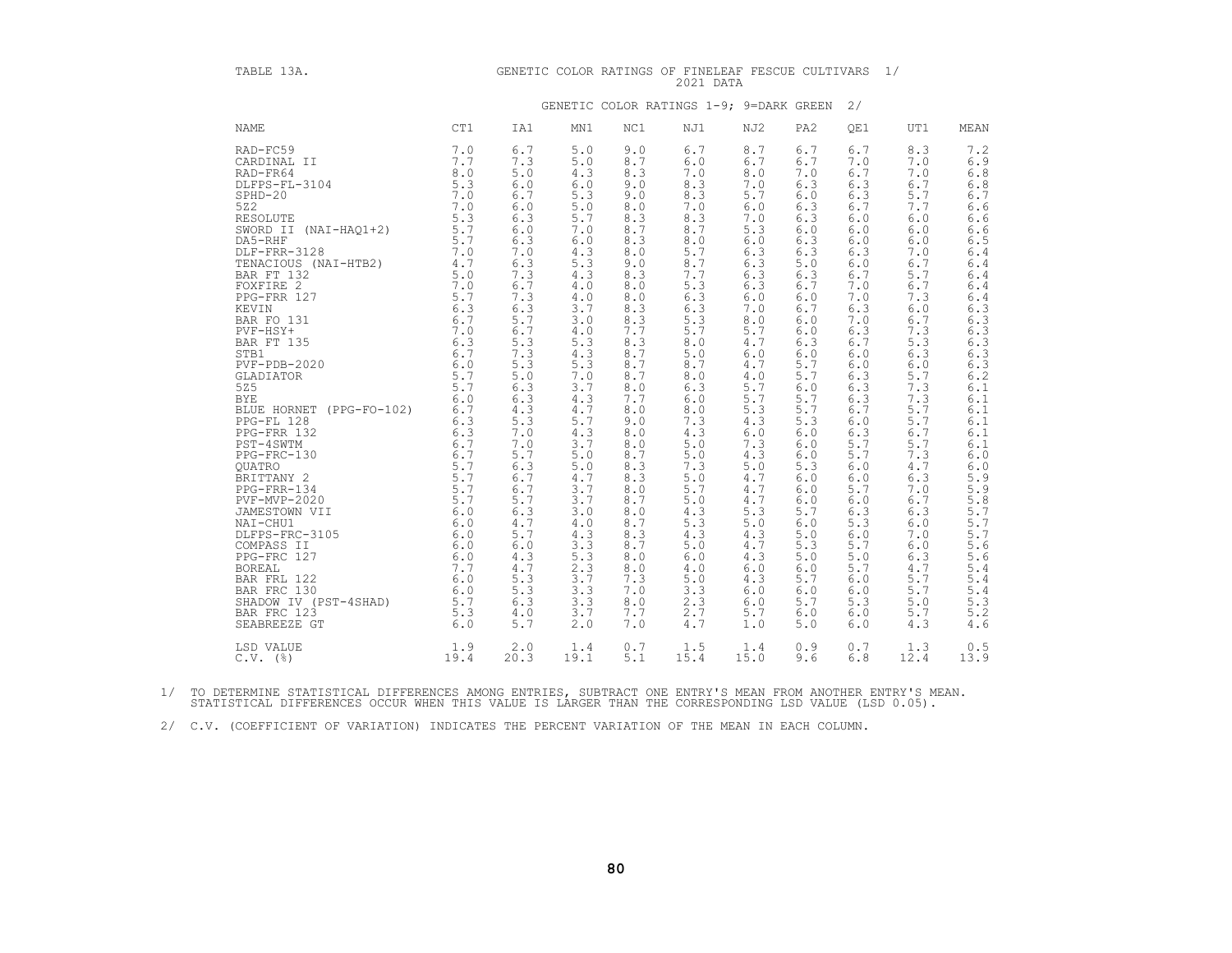| TABLE 13B.                                                                                                                                                                                                                       |                                                                                                        | GENETIC COLOR RATINGS OF CHEWINGS FESCUE CULTIVARS                                                     |                                                                                                        |                                                                                                       | 2021 DATA                                                                                              |                                                                                                        |                                                                                                        | 1/                                                                                                    |                                                                                                        |                                                                                                        |
|----------------------------------------------------------------------------------------------------------------------------------------------------------------------------------------------------------------------------------|--------------------------------------------------------------------------------------------------------|--------------------------------------------------------------------------------------------------------|--------------------------------------------------------------------------------------------------------|-------------------------------------------------------------------------------------------------------|--------------------------------------------------------------------------------------------------------|--------------------------------------------------------------------------------------------------------|--------------------------------------------------------------------------------------------------------|-------------------------------------------------------------------------------------------------------|--------------------------------------------------------------------------------------------------------|--------------------------------------------------------------------------------------------------------|
|                                                                                                                                                                                                                                  |                                                                                                        |                                                                                                        |                                                                                                        |                                                                                                       | GENETIC COLOR RATINGS 1-9; 9=DARK GREEN                                                                |                                                                                                        | 2/                                                                                                     |                                                                                                       |                                                                                                        |                                                                                                        |
| NAME                                                                                                                                                                                                                             | CT1                                                                                                    | IA1                                                                                                    | MN1                                                                                                    | NC1                                                                                                   | NJ1                                                                                                    | NJ2                                                                                                    | PA <sub>2</sub>                                                                                        | QE1                                                                                                   | UT1                                                                                                    | MEAN                                                                                                   |
| RAD-FC59<br>PST-4SWTM<br>PPG-FRC-130<br>BRITTANY 2<br>PVF-MVP-2020<br>JAMESTOWN VII<br>NAI-CHU1<br>DLFPS-FRC-3105<br>COMPASS II<br>PPG-FRC 127<br>BAR FRC 130<br>SHADOW IV (PST-4SHAD)<br>BAR FRC 123<br>LSD VALUE<br>$C.V.$ (%) | 7.0<br>6.7<br>6.7<br>5.7<br>5.7<br>6.0<br>6.0<br>6.0<br>6.0<br>6.0<br>6.0<br>5.7<br>5.3<br>1.9<br>19.4 | 6.7<br>7.0<br>5.7<br>6.7<br>5.7<br>6.3<br>4.7<br>5.7<br>6.0<br>4.3<br>5.3<br>6.3<br>4.0<br>2.0<br>21.3 | 5.0<br>3.7<br>5.0<br>4.7<br>3.7<br>3.0<br>4.0<br>4.3<br>3.3<br>5.3<br>3.3<br>3.3<br>3.7<br>1.3<br>20.7 | 9.0<br>8.0<br>8.7<br>8.3<br>8.7<br>8.0<br>8.7<br>8.3<br>8.7<br>8.0<br>7.0<br>8.0<br>7.7<br>0.7<br>5.1 | 6.7<br>5.0<br>5.0<br>5.0<br>5.0<br>4.3<br>5.3<br>4.3<br>5.0<br>6.0<br>3.3<br>2.3<br>2.7<br>1.6<br>21.1 | 8.7<br>7.3<br>4.3<br>4.7<br>4.7<br>5.3<br>5.0<br>4.3<br>4.7<br>4.3<br>6.0<br>6.0<br>5.7<br>1.4<br>15.5 | 6.7<br>6.0<br>6.0<br>6.0<br>6.0<br>5.7<br>6.0<br>5.0<br>5.3<br>5.0<br>6.0<br>5.7<br>6.0<br>1.0<br>11.1 | 6.7<br>5.7<br>5.7<br>6.0<br>6.0<br>6.3<br>5.3<br>6.0<br>5.7<br>5.0<br>6.0<br>5.3<br>6.0<br>0.7<br>7.3 | 8.3<br>5.7<br>7.3<br>6.3<br>6.7<br>6.3<br>6.0<br>7.0<br>6.0<br>6.3<br>5.7<br>5.0<br>5.7<br>1.2<br>11.6 | 7.2<br>6.1<br>6.0<br>5.9<br>5.8<br>5.7<br>5.7<br>5.7<br>5.6<br>5.6<br>5.4<br>5.3<br>5.2<br>0.5<br>14.7 |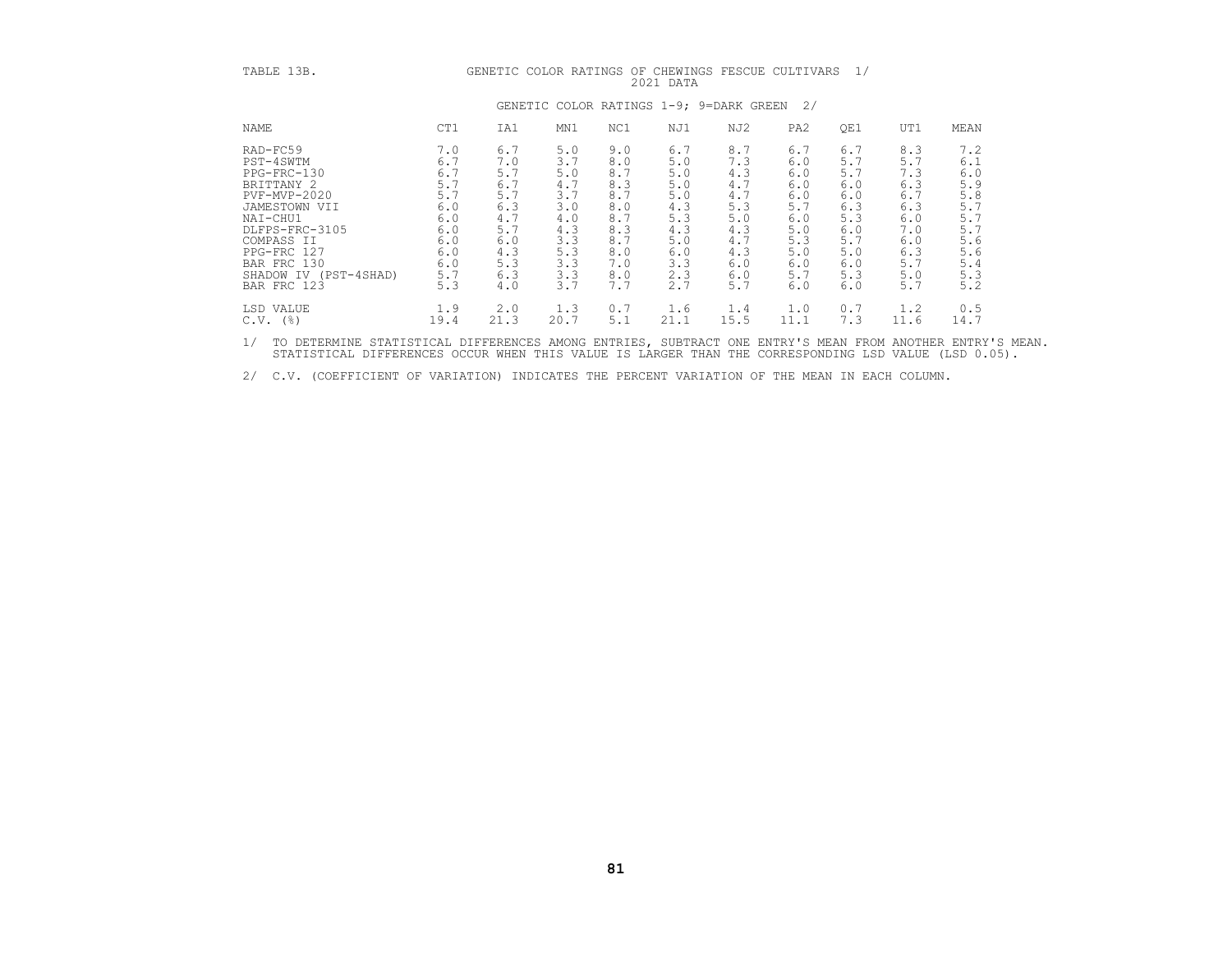| TABLE 13C.                                                                                                                                                                  |                                                                                                | GENETIC COLOR RATINGS OF                                                                       |                                                                                                | 2021 DATA                                                                                      |                                                                                                | STRONG CREEPING RED FESCUE CULTIVARS                                                           |                                                                                                |                                                                                                | 1/                                                                                             |                                                                                                |
|-----------------------------------------------------------------------------------------------------------------------------------------------------------------------------|------------------------------------------------------------------------------------------------|------------------------------------------------------------------------------------------------|------------------------------------------------------------------------------------------------|------------------------------------------------------------------------------------------------|------------------------------------------------------------------------------------------------|------------------------------------------------------------------------------------------------|------------------------------------------------------------------------------------------------|------------------------------------------------------------------------------------------------|------------------------------------------------------------------------------------------------|------------------------------------------------------------------------------------------------|
|                                                                                                                                                                             |                                                                                                |                                                                                                |                                                                                                |                                                                                                |                                                                                                | GENETIC COLOR RATINGS 1-9; 9=DARK GREEN                                                        | 2/                                                                                             |                                                                                                |                                                                                                |                                                                                                |
| NAME                                                                                                                                                                        | CT1                                                                                            | IA1                                                                                            | MN1                                                                                            | NC1                                                                                            | NJ1                                                                                            | NJ2                                                                                            | PA <sub>2</sub>                                                                                | QE1                                                                                            | UT1                                                                                            | MEAN                                                                                           |
| CARDINAL II<br>RAD-FR64<br>522<br>DLF-FRR-3128<br>FOXFIRE 2<br>PPG-FRR 127<br>KEVIN<br>PVF-HSY+<br>STB1<br>525<br><b>BYE</b><br>PPG-FRR 132<br>PPG-FRR-134<br><b>BOREAL</b> | 7.7<br>8.0<br>7.0<br>7.0<br>7.0<br>5.7<br>6.3<br>7.0<br>6.7<br>5.7<br>6.0<br>6.3<br>5.7<br>7.7 | 7.3<br>5.0<br>6.0<br>7.0<br>6.7<br>7.3<br>6.3<br>6.7<br>7.3<br>6.3<br>6.3<br>7.0<br>6.7<br>4.7 | 5.0<br>4.3<br>5.0<br>4.3<br>4.0<br>4.0<br>3.7<br>4.0<br>4.3<br>3.7<br>4.3<br>4.3<br>3.7<br>2.3 | 8.7<br>8.3<br>8.0<br>8.0<br>8.0<br>8.0<br>8.3<br>7.7<br>8.7<br>8.0<br>7.7<br>8.0<br>8.0<br>8.0 | 6.0<br>7.0<br>7.0<br>5.7<br>5.3<br>6.3<br>6.3<br>5.7<br>5.0<br>6.3<br>6.0<br>4.3<br>5.7<br>4.0 | 6.7<br>8.0<br>6.0<br>6.3<br>6.3<br>6.0<br>7.0<br>5.7<br>6.0<br>5.7<br>5.7<br>6.0<br>4.7<br>6.0 | 6.7<br>7.0<br>6.3<br>6.3<br>6.7<br>6.0<br>6.7<br>6.0<br>6.0<br>6.0<br>5.7<br>6.0<br>6.0<br>6.0 | 7.0<br>6.7<br>6.7<br>6.3<br>7.0<br>7.0<br>6.3<br>6.3<br>6.0<br>6.3<br>6.3<br>6.3<br>5.7<br>5.7 | 7.0<br>7.0<br>7.7<br>7.0<br>6.7<br>7.3<br>6.0<br>7.3<br>6.3<br>7.3<br>7.3<br>6.7<br>7.0<br>4.7 | 6.9<br>6.8<br>6.6<br>6.4<br>6.4<br>6.4<br>6.3<br>6.3<br>6.3<br>6.1<br>6.1<br>6.1<br>5.9<br>5.4 |
| LSD VALUE<br>$C.V.$ (%)                                                                                                                                                     | 2.0<br>19.0                                                                                    | 1.7<br>16.7                                                                                    | 1.1<br>17.4                                                                                    | 0.6<br>4.7                                                                                     | 1.6<br>17.8                                                                                    | 1.2<br>12.6                                                                                    | 0.7<br>7.4                                                                                     | 0.8<br>7.6                                                                                     | 1.1<br>10.4                                                                                    | 0.4<br>13.0                                                                                    |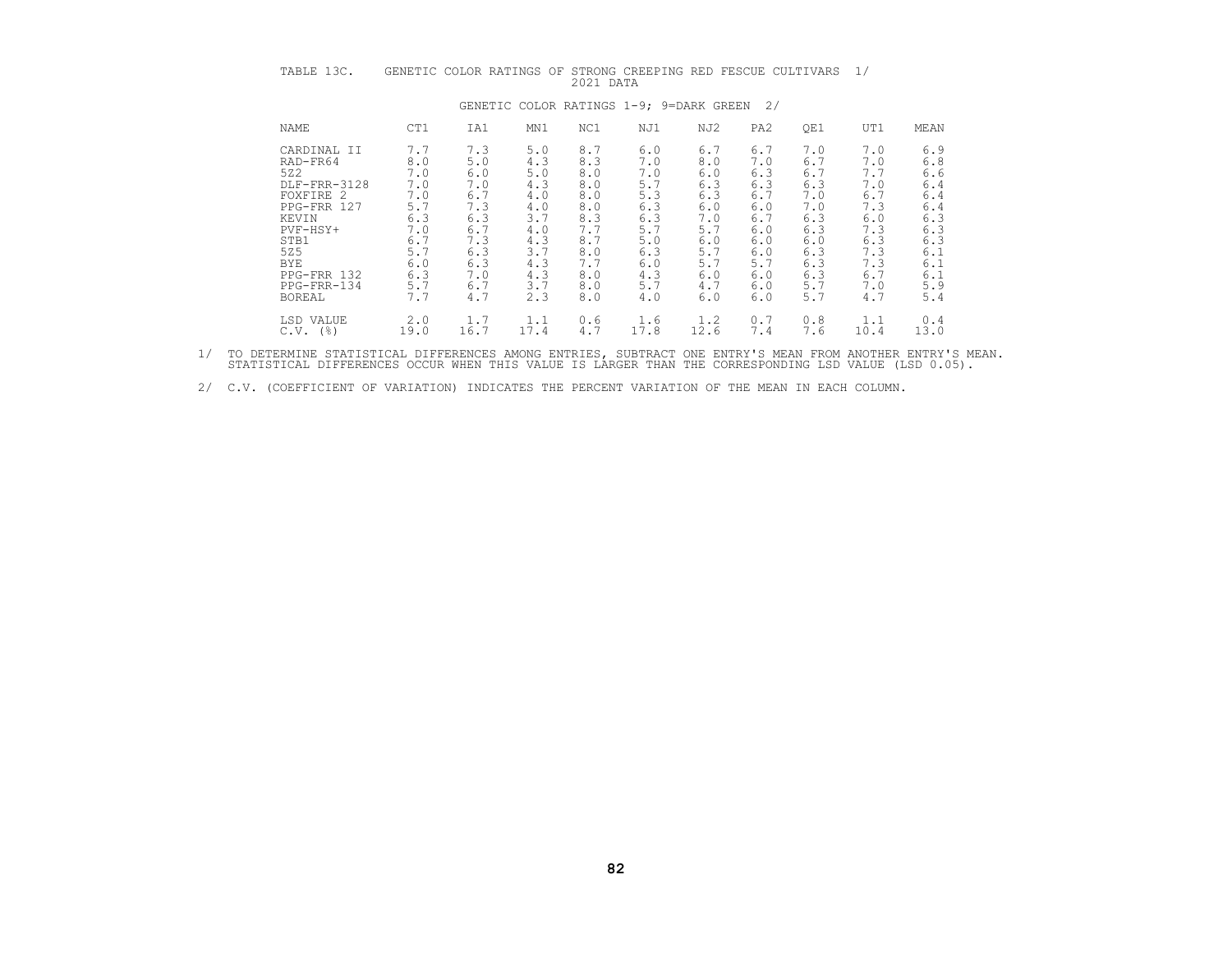| TABLE 13D.                                                                                                                                                                        |                                                                           |                                                                           |                                                                           | 2021 DATA                                                                 |                                                                           | GENETIC COLOR RATINGS OF HARD FESCUE CULTIVARS                            | 1/                                                                        |                                                                           |                                                                           |                                                                           |
|-----------------------------------------------------------------------------------------------------------------------------------------------------------------------------------|---------------------------------------------------------------------------|---------------------------------------------------------------------------|---------------------------------------------------------------------------|---------------------------------------------------------------------------|---------------------------------------------------------------------------|---------------------------------------------------------------------------|---------------------------------------------------------------------------|---------------------------------------------------------------------------|---------------------------------------------------------------------------|---------------------------------------------------------------------------|
|                                                                                                                                                                                   |                                                                           |                                                                           | GENETIC COLOR RATINGS 1-9; 9=DARK GREEN                                   |                                                                           |                                                                           |                                                                           | 2/                                                                        |                                                                           |                                                                           |                                                                           |
| NAME                                                                                                                                                                              | CT1                                                                       | IA1                                                                       | MN1                                                                       | NC1                                                                       | NJ1                                                                       | NJ2                                                                       | PA <sub>2</sub>                                                           | QE1                                                                       | UT1                                                                       | MEAN                                                                      |
| DLFPS-FL-3104<br>$SPHD-20$<br>RESOLUTE<br>$(NAI-HAQ1+2)$<br>SWORD II<br>DA5-RHF<br>TENACIOUS<br>(NAI-HTB2)<br>BAR FT 132<br>BAR FT 135<br>PVF-PDB-2020<br>GLADIATOR<br>PPG-FL 128 | 5.3<br>7.0<br>5.3<br>5.7<br>5.7<br>4.7<br>5.0<br>6.3<br>6.0<br>5.7<br>6.3 | 6.0<br>6.7<br>6.3<br>6.0<br>6.3<br>6.3<br>7.3<br>5.3<br>5.3<br>5.0<br>5.3 | 6.0<br>5.3<br>5.7<br>7.0<br>6.0<br>5.3<br>4.3<br>5.3<br>5.3<br>7.0<br>5.7 | 9.0<br>9.0<br>8.3<br>8.7<br>8.3<br>9.0<br>8.3<br>8.3<br>8.7<br>8.7<br>9.0 | 8.3<br>8.3<br>8.3<br>8.7<br>8.0<br>8.7<br>7.7<br>8.0<br>8.7<br>8.0<br>7.3 | 7.0<br>5.7<br>7.0<br>5.3<br>6.0<br>6.3<br>6.3<br>4.7<br>4.7<br>4.0<br>4.3 | 6.3<br>6.0<br>6.3<br>6.0<br>6.3<br>5.0<br>6.3<br>6.3<br>5.7<br>5.7<br>5.3 | 6.3<br>6.3<br>6.0<br>6.0<br>6.0<br>6.0<br>6.7<br>6.7<br>6.0<br>6.3<br>6.0 | 6.7<br>5.7<br>6.0<br>6.0<br>6.0<br>6.7<br>5.7<br>5.3<br>6.0<br>5.7<br>5.7 | 6.8<br>6.7<br>6.6<br>6.6<br>6.5<br>6.4<br>6.4<br>6.3<br>6.3<br>6.2<br>6.1 |
| LSD VALUE<br>$C.V.$ (%)                                                                                                                                                           | 1.7<br>18.0                                                               | 1.9<br>19.2                                                               | 1.5<br>16.1                                                               | 0.7<br>5.3                                                                | 1.2<br>8.8                                                                | 1.6<br>18.2                                                               | 1.0<br>11.0                                                               | 0.6<br>6.3                                                                | 1.4<br>14.7                                                               | 0.4<br>13.0                                                               |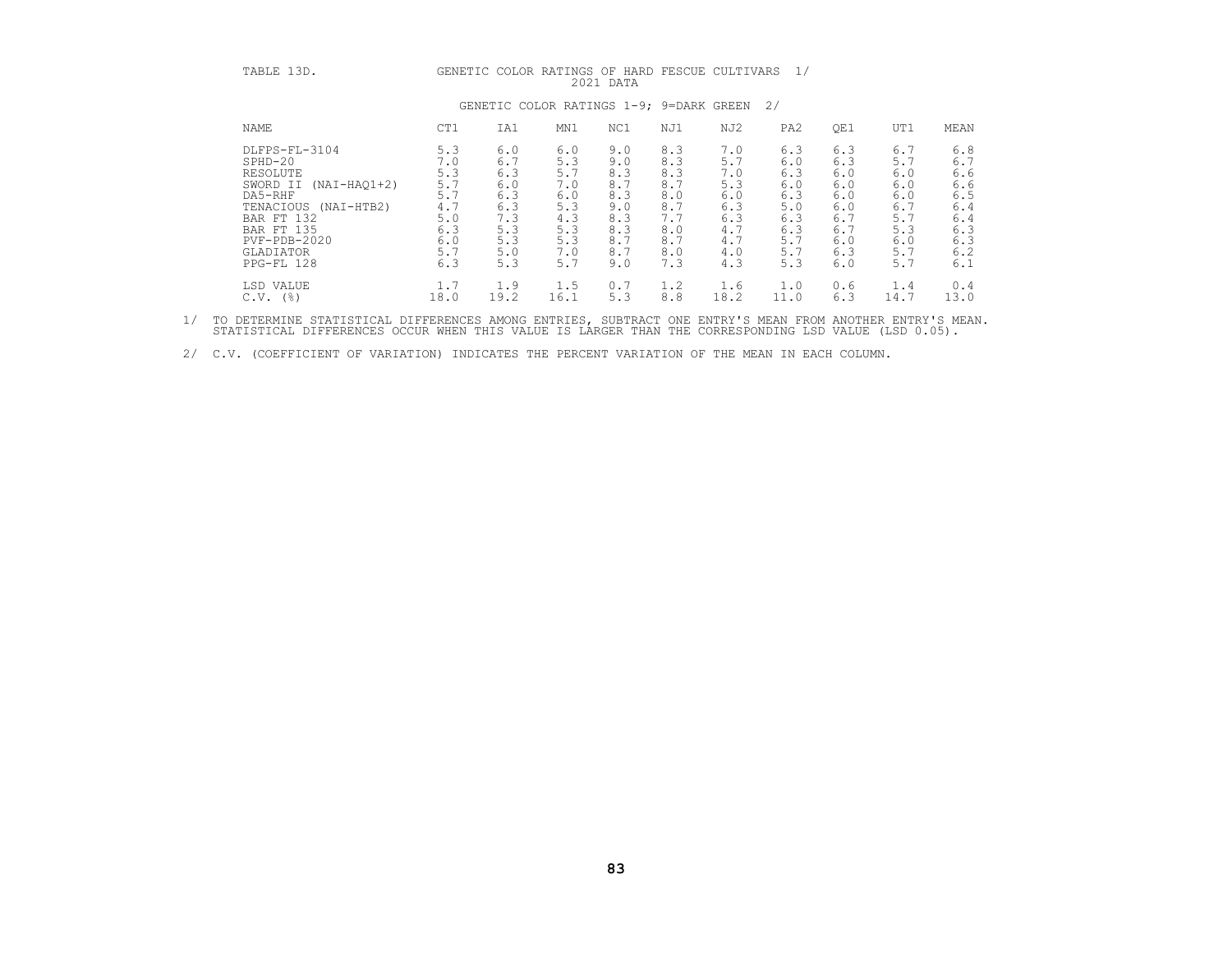| TABLE 13E.                                          |                           |                   | 2021 DATA         |                   | GENETIC COLOR RATINGS OF SHEEP FESCUE CULTIVARS |                   |                   |                   |                   |                   |
|-----------------------------------------------------|---------------------------|-------------------|-------------------|-------------------|-------------------------------------------------|-------------------|-------------------|-------------------|-------------------|-------------------|
|                                                     |                           |                   |                   |                   | GENETIC COLOR RATINGS 1-9; 9=DARK GREEN         | 2/                |                   |                   |                   |                   |
| NAME                                                | CT1                       | IA1               | MN1               | NC1               | NJ1                                             | NJ2               | PA2               | QE1               | UT1               | MEAN              |
| BAR FO 131<br>BLUE HORNET<br>(PPG-FO-102)<br>OUATRO | 6.7<br>6.7<br>5.7         | 5.7<br>4.3<br>6.3 | 3.0<br>4.7<br>5.0 | 8.3<br>8.0<br>8.3 | 5.3<br>8.0<br>7.3                               | 8.0<br>5.3<br>5.0 | 6.0<br>5.7<br>5.3 | 7.0<br>6.7<br>6.0 | 6.7<br>5.7<br>4.7 | 6.3<br>6.1<br>6.0 |
| LSD VALUE<br>$($ $\frac{6}{6}$ $)$<br>C.V.          | $\overline{1}$ .9<br>18.2 | 2.8<br>31.8       | 1.9<br>28.5       | 0.8<br>5.7        | 1.5<br>13.7                                     | 1.1<br>10.9       | 0.8<br>8.3        | 0.5<br>5.1        | 1.6<br>.7.6       | 0.5<br>16.0       |

2/ C.V. (COEFFICIENT OF VARIATION) INDICATES THE PERCENT VARIATION OF THE MEAN IN EACH COLUMN.

| TABLE 13F. |  |  |           |  | GENETIC COLOR RATINGS OF SLENDER CREEPING RED FESCUE CULTIVARS |  |
|------------|--|--|-----------|--|----------------------------------------------------------------|--|
|            |  |  | 2021 DATA |  |                                                                |  |

| TABLE 13F. |                                                 |             | GENETIC COLOR RATINGS OF SLENDER CREEPING RED FESCUE CULTIVARS 1/ |             | 2021 DATA  |                                            |             |                 |                      |            |             |
|------------|-------------------------------------------------|-------------|-------------------------------------------------------------------|-------------|------------|--------------------------------------------|-------------|-----------------|----------------------|------------|-------------|
|            |                                                 |             |                                                                   |             |            | GENETIC COLOR RATINGS 1-9; 9=DARK GREEN 2/ |             |                 |                      |            |             |
|            | NAME                                            | CT1         | IA1                                                               | MN1         | NC1        | NJ1                                        | NJ2         | PA <sub>2</sub> | OE1                  | UT1        | MEAN        |
|            | BAR FRL 122<br>SEABREEZE GT                     | 6.0<br>6.0  | 5.3<br>5.7                                                        | 3.7<br>2.0  | 7.3<br>7.0 | 5.0<br>4.7                                 | 4.3<br>1.0  | 5.7<br>5.0      | 6<br>$6\overline{6}$ | 5.7<br>4.3 | 5.4<br>4.6  |
|            | VALUE<br>T.SD.<br>$($ $\frac{6}{6}$ $)$<br>C.V. | 2.8<br>28.9 | 2.5<br>27.8                                                       | 1.3<br>28.8 | 0.7<br>5.7 | 1.7<br>22.3                                | 0.7<br>15.3 | 0.7             | 0<br>$\Omega$        | 0.9        | 0.5<br>18.7 |

1/ TO DETERMINE STATISTICAL DIFFERENCES AMONG ENTRIES, SUBTRACT ONE ENTRY'S MEAN FROM ANOTHER ENTRY'S MEAN.<br>STATISTICAL DIFFERENCES OCCUR WHEN THIS VALUE IS LARGER THAN THE CORRESPONDING LSD VALUE (LSD 0.05).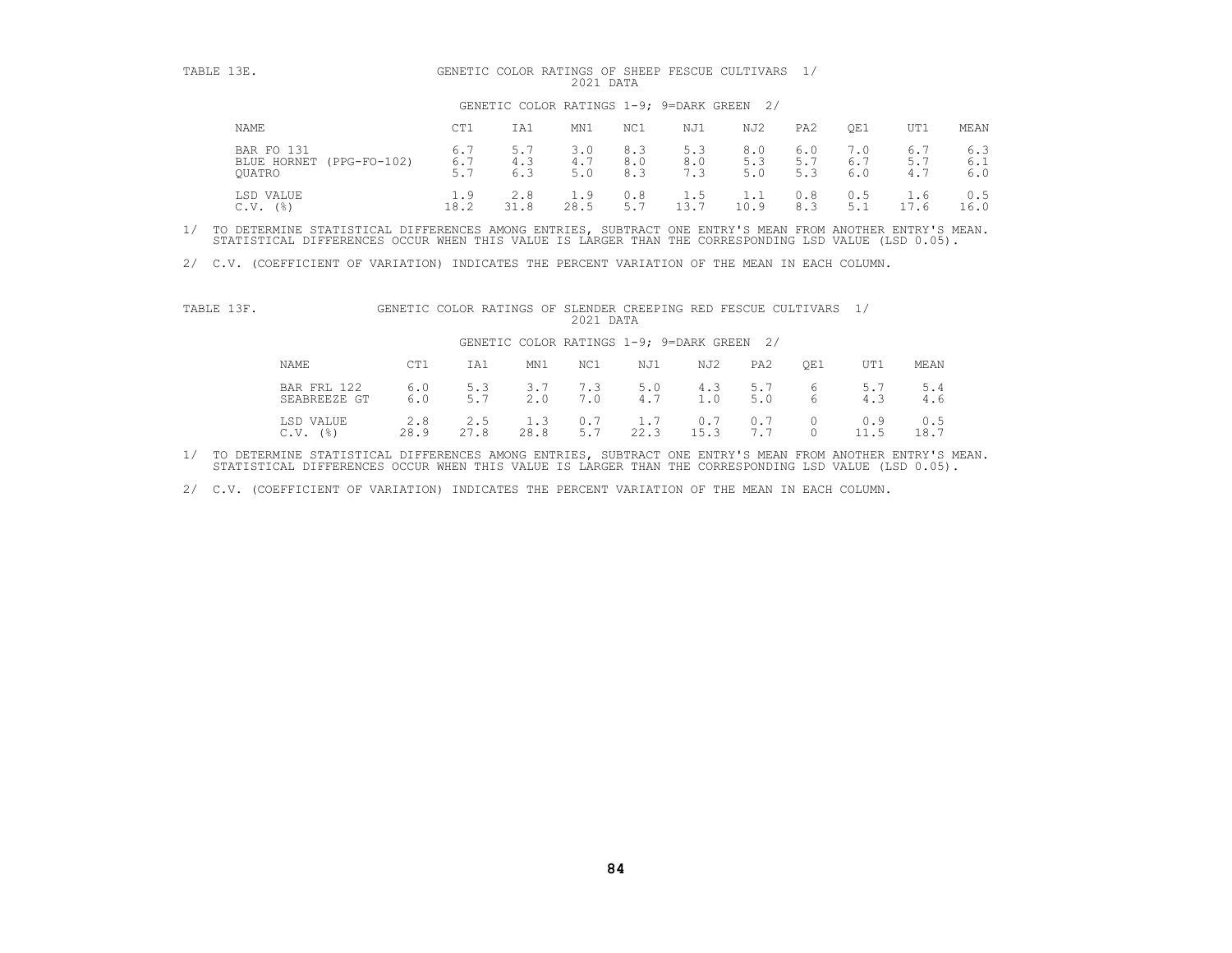| т<br>$\mathbf{z}$<br>ı<br>٦<br>ı<br>∍<br>i<br>г<br>٠<br>١<br>٠<br>. .<br>۱<br>z |
|---------------------------------------------------------------------------------|
|---------------------------------------------------------------------------------|

### SPRING GREENUP RATINGS OF FINELEAF FESCUE CULTIVARS 1/<br>2021 DATA 3PRING GREENUP RATINGS 1-9; 9=COMPLETELY GREEN 2/

| <b>NAME</b>                                                                                                                                                                                                                                                                                                                                                                                                                      | IA1 | NJ1  | PA <sub>2</sub>                                                                                                                                                                                                                                                                                              | MEAN                                                                                                                                                                                                                                                                                                                                      |
|----------------------------------------------------------------------------------------------------------------------------------------------------------------------------------------------------------------------------------------------------------------------------------------------------------------------------------------------------------------------------------------------------------------------------------|-----|------|--------------------------------------------------------------------------------------------------------------------------------------------------------------------------------------------------------------------------------------------------------------------------------------------------------------|-------------------------------------------------------------------------------------------------------------------------------------------------------------------------------------------------------------------------------------------------------------------------------------------------------------------------------------------|
| $\begin{tabular}{l c c c} \multicolumn{1}{l}{\textbf{NAME}} & \multicolumn{1}{l}{\textbf{1}} & \multicolumn{1}{l}{\textbf{NJ1}} \\ \multicolumn{1}{l}{\textbf{BAR FRC 130}} & 7,7 & 8,0 \\ \multicolumn{1}{l}{\textbf{SABADON IV IV (PST-4SHAD)}} & 7,3 & 6,0 \\ \multicolumn{1}{l}{\textbf{SADBON IV V (PST-4SHAD)}} & 7,3 & 6,0 \\ \multicolumn{1}{l}{\textbf{CSPG-FRC 127}} & 6,7 & 6,0 \\ \multicolumn{1}{l}{\$<br>LSD VALUE |     | 1.6  | 4.7<br>4.0<br>$4.730777700$<br>$4.4770030$<br>$4.55400300000$<br>$4.55400000$<br>$5.6000$<br>$\frac{4.7}{4.3}$<br>4.7<br>4.7<br>4.3<br>4.7<br>5.0<br>4.0<br>$4.7$<br>$4.7$<br>$5.0$<br>$4.0$<br>$4.3$<br>$4.7$<br>$4.3$<br>$5.0$<br>$4.3$<br>$4.0$<br>$4.7$<br>4.3<br>4.3<br>4.0<br>4.0<br>3.7<br>4.3<br>1.0 | 6.8<br>6.2<br>5.9<br>5.8<br>$5.8$<br>$5.8$<br>5.7<br>5.7<br>5.6<br>5.6<br>5.6<br>$5.6$<br>5.4<br>$5.4\,$<br>$\overline{5}$ . 3<br>5.3<br>5.2<br>5.1<br>5.1<br>5.0<br>5.0<br>5.0<br>5.0<br>4.9<br>4.8<br>4.8<br>4.7<br>4.6<br>4.6<br>4.6<br>4.6<br>4.4<br>4.1<br>4.1<br>4.1<br>4.0<br>4.0<br>4.0<br>3.9<br>3.8<br>3.8<br>3.7<br>3.7<br>1.0 |
| $\frac{2.2}{22.1}$<br>$C.V.$ (%)                                                                                                                                                                                                                                                                                                                                                                                                 |     | 26.1 | 13.6                                                                                                                                                                                                                                                                                                         | 21.5                                                                                                                                                                                                                                                                                                                                      |

1/ TO DETERMINE STATISTICAL DIFFERENCES AMONG ENTRIES, SUBTRACT ONE ENTRY'S MEAN FROM ANOTHER ENTRY'S MEAN.<br>STATISTICAL DIFFERENCES OCCUR WHEN THIS VALUE IS LARGER THAN THE CORRESPONDING LSD VALUE (LSD 0.05).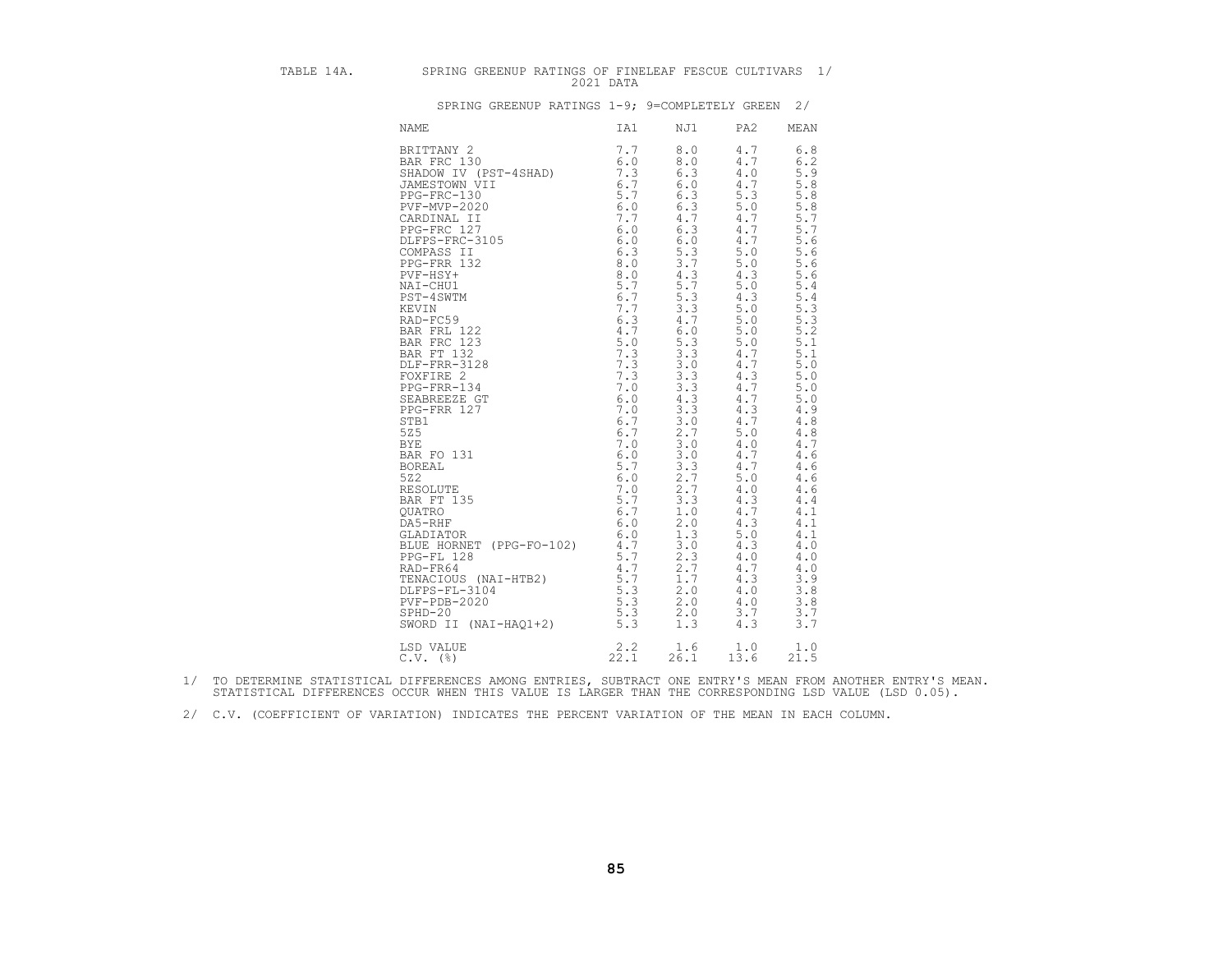| ABLE 14B. |  |  |             | SPRING GREENUP RATINGS OF CHEWINGS FESCUE CULTIVARS |  |
|-----------|--|--|-------------|-----------------------------------------------------|--|
|           |  |  | $2021$ DATA |                                                     |  |

| TABLE 14B. | SPRING GREENUP RATINGS OF CHEWINGS FESCUE CULTIVARS 1/                                                                                                                                                  | 2021 DATA                                                                               |                                                                                         |                                                                                         |                                                                                         |
|------------|---------------------------------------------------------------------------------------------------------------------------------------------------------------------------------------------------------|-----------------------------------------------------------------------------------------|-----------------------------------------------------------------------------------------|-----------------------------------------------------------------------------------------|-----------------------------------------------------------------------------------------|
|            | SPRING GREENUP RATINGS 1-9; 9=COMPLETELY GREEN                                                                                                                                                          |                                                                                         |                                                                                         |                                                                                         | 2.1                                                                                     |
|            | NAME                                                                                                                                                                                                    | IA1                                                                                     | NJ1                                                                                     | PA2                                                                                     | MEAN                                                                                    |
|            | BRITTANY 2<br>BAR FRC 130<br>SHADOW IV (PST-4SHAD)<br>JAMESTOWN VII<br>PPG-FRC-130<br>$PVF-MVP-2020$<br>PPG-FRC 127<br>DLFPS-FRC-3105<br>COMPASS II<br>NAI-CHU1<br>PST-4SWTM<br>RAD-FC59<br>BAR FRC 123 | 7.7<br>6.0<br>7.3<br>6.7<br>5.7<br>6.0<br>6.0<br>6.0<br>6.3<br>5.7<br>6.7<br>6.3<br>5.0 | 8.0<br>8.0<br>6.3<br>6.0<br>6.3<br>6.3<br>6.3<br>6.0<br>5.3<br>5.7<br>5.3<br>4.7<br>5.3 | 4.7<br>4.7<br>4.0<br>4.7<br>5.3<br>5.0<br>4.7<br>4.7<br>5.0<br>5.0<br>4.3<br>5.0<br>5.0 | 6.8<br>6.2<br>5.9<br>5.8<br>5.8<br>5.8<br>5.7<br>5.6<br>5.6<br>5.4<br>5.4<br>5.3<br>5.1 |
|            | LSD VALUE<br>$C.V.$ (%)                                                                                                                                                                                 | 2.5<br>24.5                                                                             | 1.5<br>15.0                                                                             | 0.9<br>12.1                                                                             | 1.0<br>19.0                                                                             |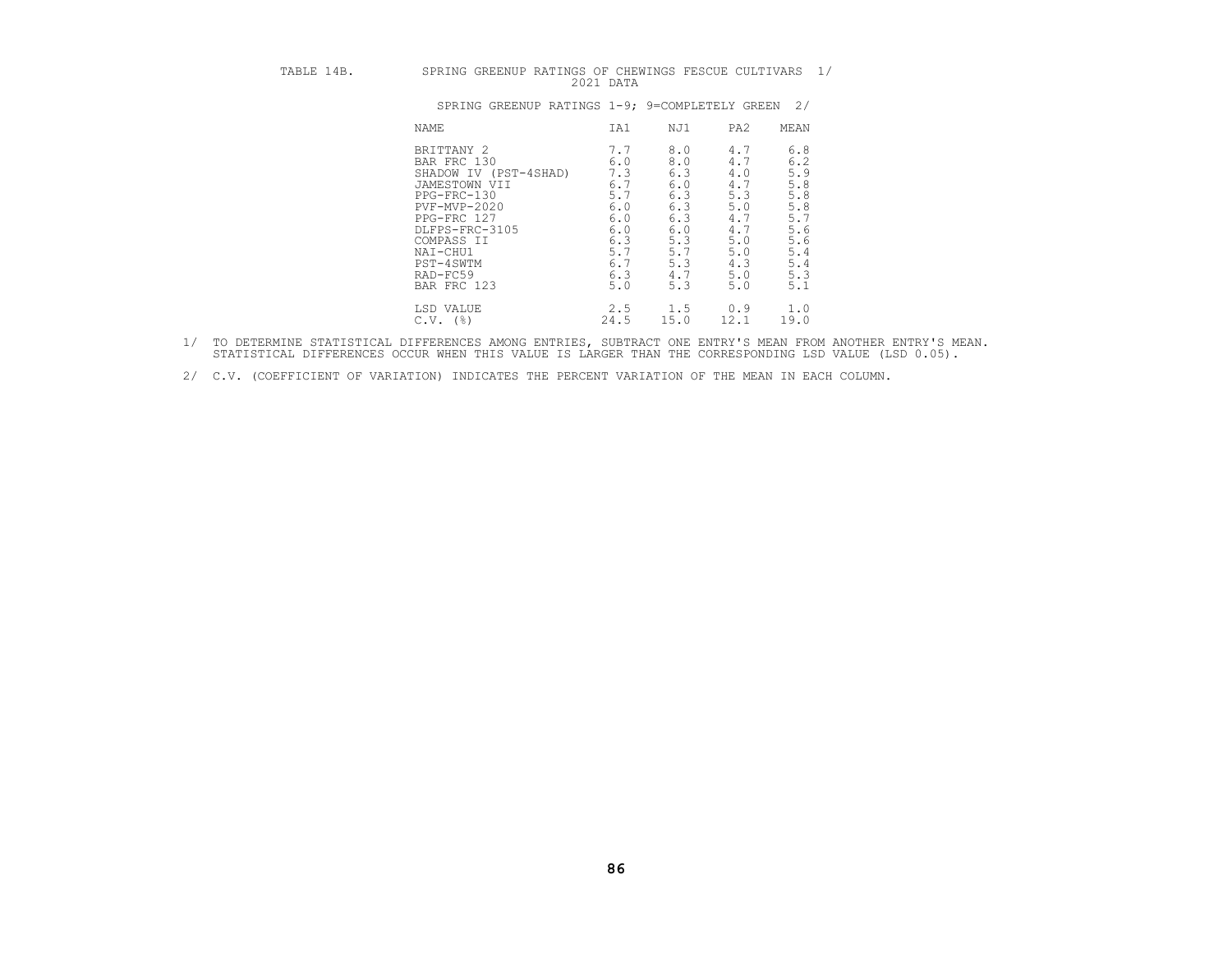| TABLE 14C. | SPRING GREENUP RATINGS OF STRONG CREEPING RED FESCUE CULTIVARS 1/                                                                                                             | 2021 DATA                                                                                                |                                                                                                |                                                                                                |                                                                                                |  |
|------------|-------------------------------------------------------------------------------------------------------------------------------------------------------------------------------|----------------------------------------------------------------------------------------------------------|------------------------------------------------------------------------------------------------|------------------------------------------------------------------------------------------------|------------------------------------------------------------------------------------------------|--|
|            | SPRING GREENUP RATINGS 1-9; 9=COMPLETELY GREEN 2/                                                                                                                             |                                                                                                          |                                                                                                |                                                                                                |                                                                                                |  |
|            | NAME                                                                                                                                                                          | IA1                                                                                                      | NJ1                                                                                            | PA <sub>2</sub>                                                                                | MEAN                                                                                           |  |
|            | CARDINAL II<br>PPG-FRR 132<br>$PVF-HSY+$<br>KEVIN<br>DLF-FRR-3128<br>FOXFIRE 2<br>PPG-FRR-134<br>PPG-FRR 127<br>STB1<br>525<br><b>BYE</b><br><b>BOREAL</b><br>522<br>RAD-FR64 | 7.7<br>8.0<br>8.0<br>$7.7$<br>7.3<br>7.3<br>7.0<br>7.0<br>6.7<br>6.7<br>$7 \cdot 0$<br>5.7<br>6.0<br>4.7 | 4.7<br>3.7<br>4.3<br>3.3<br>3.0<br>3.3<br>3.3<br>3.3<br>3.0<br>2.7<br>3.0<br>3.3<br>2.7<br>2.7 | 4.7<br>5.0<br>4.3<br>5.0<br>4.7<br>4.3<br>4.7<br>4.3<br>4.7<br>5.0<br>4.0<br>4.7<br>5.0<br>4.7 | 5.7<br>5.6<br>5.6<br>5.3<br>5.0<br>5.0<br>5.0<br>4.9<br>4.8<br>4.8<br>4.7<br>4.6<br>4.6<br>4.0 |  |
|            | LSD VALUE<br>$C.V.$ (%)                                                                                                                                                       | 1.6<br>14.8                                                                                              | 1.9<br>34.9                                                                                    | 1.1<br>14.1                                                                                    | 0.9<br>19.5                                                                                    |  |

- 1/ TO DETERMINE STATISTICAL DIFFERENCES AMONG ENTRIES, SUBTRACT ONE ENTRY'S MEAN FROM ANOTHER ENTRY'S MEAN.<br>STATISTICAL DIFFERENCES OCCUR WHEN THIS VALUE IS LARGER THAN THE CORRESPONDING LSD VALUE (LSD 0.05).
- 2/ C.V. (COEFFICIENT OF VARIATION) INDICATES THE PERCENT VARIATION OF THE MEAN IN EACH COLUMN.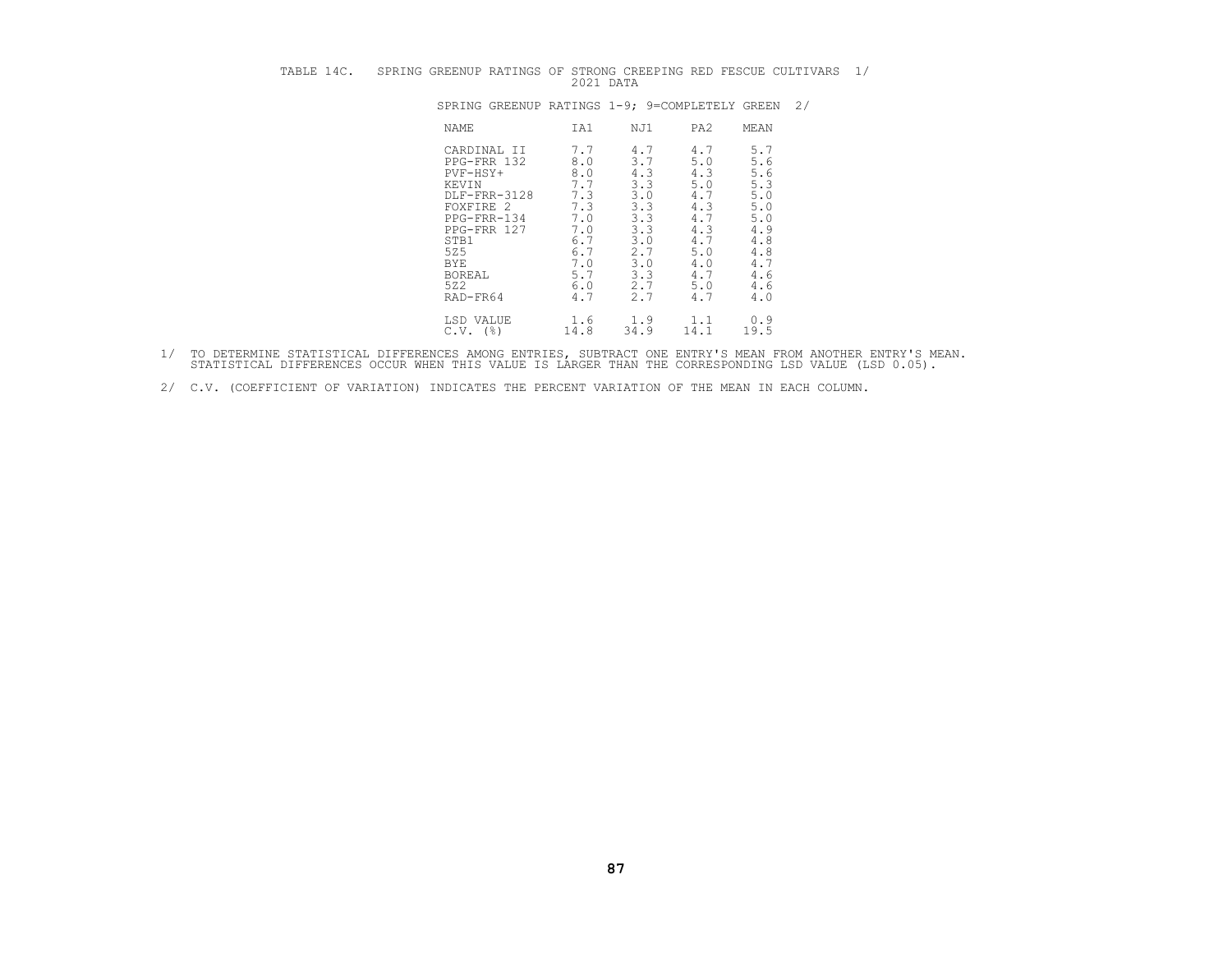| TABLE 14D. | SPRING GREENUP RATINGS OF HARD FESCUE CULTIVARS                                                                                                                                      | 2021 DATA                                                                 |                                                                                                                                                        | 1/                                                                                     |
|------------|--------------------------------------------------------------------------------------------------------------------------------------------------------------------------------------|---------------------------------------------------------------------------|--------------------------------------------------------------------------------------------------------------------------------------------------------|----------------------------------------------------------------------------------------|
|            | SPRING GREENUP RATINGS 1-9; 9=COMPLETELY GREEN                                                                                                                                       |                                                                           |                                                                                                                                                        | 2/                                                                                     |
|            | NAME                                                                                                                                                                                 | IA1                                                                       | PA <sub>2</sub><br>NJ1                                                                                                                                 | MEAN                                                                                   |
|            | BAR FT 132<br>RESOLUTE<br>BAR FT 135<br>DA5-RHF<br>GLADIATOR<br>PPG-FL 128<br>TENACIOUS (NAI-HTB2)<br>DLFPS-FL-3104<br>$PVF - PDB - 2020$<br>$SPHD-20$<br>$(NAI-HAO1+2)$<br>SWORD II | 7.3<br>7.0<br>5.7<br>6.0<br>6.0<br>5.7<br>5.7<br>5.3<br>5.3<br>5.3<br>5.3 | 3.3<br>4.7<br>2.7<br>4.0<br>3.3<br>4.3<br>4.3<br>2.0<br>5.0<br>1.3<br>2.3<br>4.0<br>1.7<br>4.3<br>2.0<br>4.0<br>2.0<br>4.0<br>3.7<br>2.0<br>1.3<br>4.3 | 5.1<br>$\frac{4.6}{4.4}$<br>4.1<br>4.1<br>4.0<br>3.9<br>$3.8$<br>$3.8$<br>$3.7$<br>3.7 |
|            | LSD VALUE<br>$C.V.$ (%)                                                                                                                                                              | 2.2<br>23.3                                                               | 1.1<br>1.0<br>31.9<br>14.2                                                                                                                             | 0.9<br>23.2                                                                            |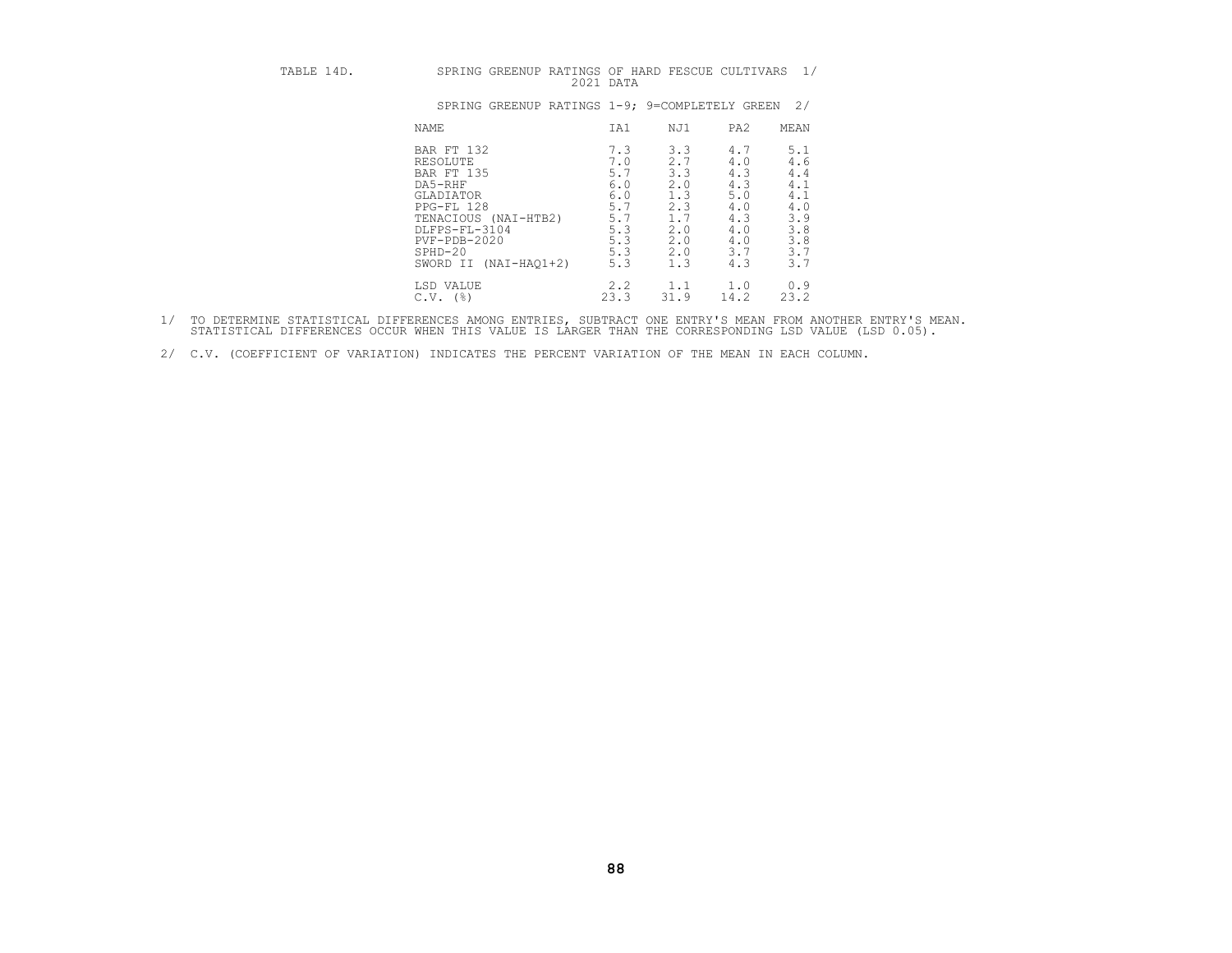| TABLE 14E. | SPRING GREENUP RATINGS OF SHEEP FESCUE CULTIVARS | 2021 DATA         |                   |                   |                   |
|------------|--------------------------------------------------|-------------------|-------------------|-------------------|-------------------|
|            | SPRING GREENUP RATINGS 1-9; 9=COMPLETELY GREEN   |                   |                   |                   | 2/                |
|            | NAME                                             | IA1               | NJ1               | PA <sub>2</sub>   | MEAN              |
|            | BAR FO 131<br>OUATRO<br>BLUE HORNET (PPG-FO-102) | 6.0<br>6.7<br>4.7 | 3.0<br>1.0<br>3.0 | 4.7<br>4.7<br>4.3 | 4.6<br>4.1<br>4.0 |
|            | LSD VALUE<br>C.V.<br>(%)                         | 2.7<br>29.4       | 1.3<br>35.0       | 0.9<br>12.7       | 1.1<br>27.0       |

- 1/ TO DETERMINE STATISTICAL DIFFERENCES AMONG ENTRIES, SUBTRACT ONE ENTRY'S MEAN FROM ANOTHER ENTRY'S MEAN.<br>STATISTICAL DIFFERENCES OCCUR WHEN THIS VALUE IS LARGER THAN THE CORRESPONDING LSD VALUE (LSD 0.05).
- 2/ C.V. (COEFFICIENT OF VARIATION) INDICATES THE PERCENT VARIATION OF THE MEAN IN EACH COLUMN.

| TABLE 14F. | SPRING GREENUP RATINGS OF SLENDER CREEPING RED FESCUE CULTIVARS 1/ | 2021 DATA   |                            |             |  |
|------------|--------------------------------------------------------------------|-------------|----------------------------|-------------|--|
|            | SPRING GREENUP RATINGS 1-9; 9=COMPLETELY GREEN 2/                  |             |                            |             |  |
|            | NAME                                                               | IA1         | NJ1<br>PA2                 | MEAN        |  |
|            | BAR FRL 122<br>SEABREEZE GT                                        | 4.7<br>6.0  | 6.0<br>5.0<br>4.3<br>4.7   | 5.2<br>5.0  |  |
|            | LSD VALUE<br>$C.V.$ ( $\frac{8}{3}$ )                              | 3.3<br>38.3 | 3.1<br>1.3<br>37.1<br>16.9 | 1.6<br>32.9 |  |

- 1/ TO DETERMINE STATISTICAL DIFFERENCES AMONG ENTRIES, SUBTRACT ONE ENTRY'S MEAN FROM ANOTHER ENTRY'S MEAN.<br>STATISTICAL DIFFERENCES OCCUR WHEN THIS VALUE IS LARGER THAN THE CORRESPONDING LSD VALUE (LSD 0.05).
- 2/ C.V. (COEFFICIENT OF VARIATION) INDICATES THE PERCENT VARIATION OF THE MEAN IN EACH COLUMN.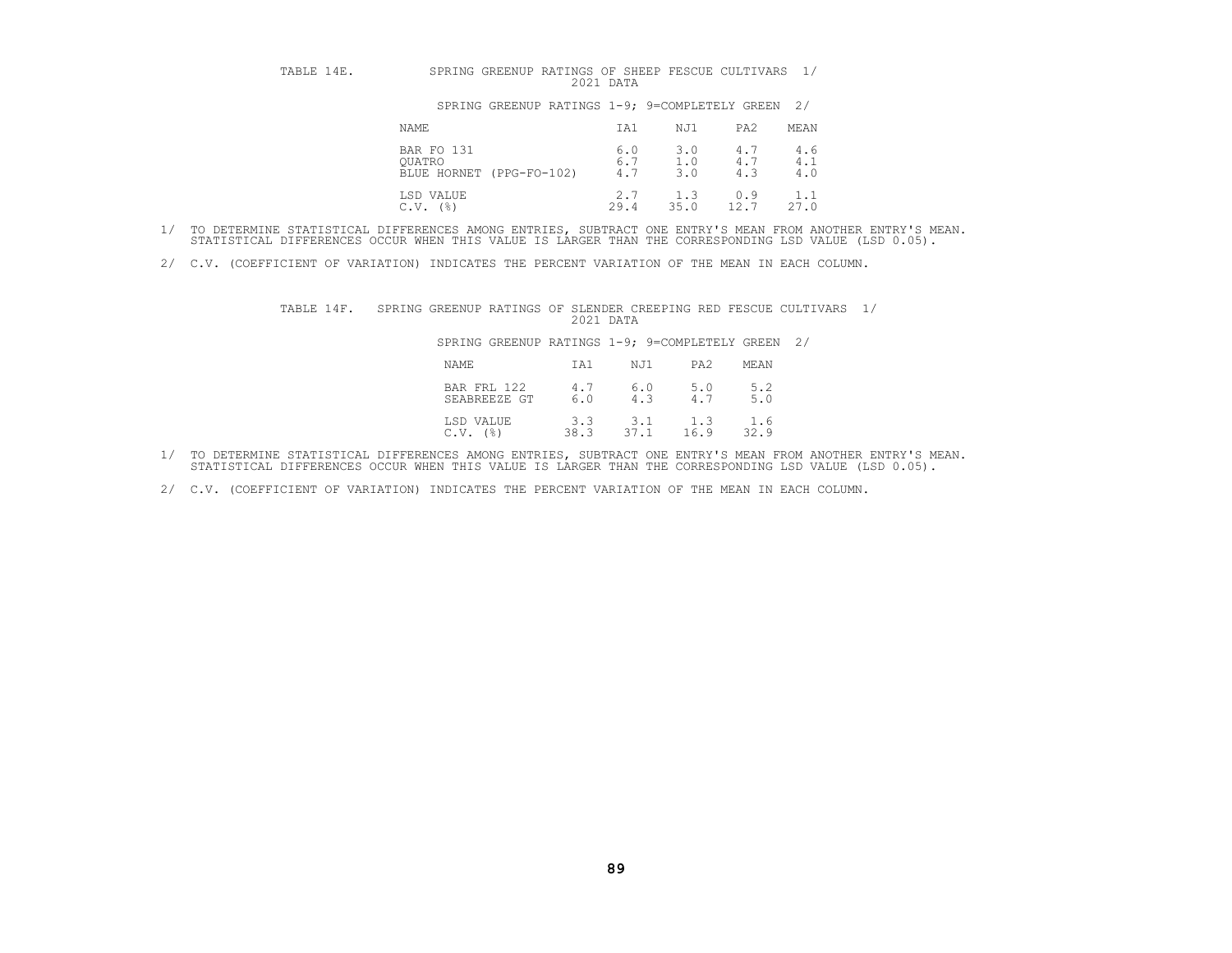|  | TABLE 15A. LEAF TEXTURE RATINGS OF FINELEAF FESCUE CULTIVARS 1/<br>2021 DATA                                                                                                                                                                             |     |  |
|--|----------------------------------------------------------------------------------------------------------------------------------------------------------------------------------------------------------------------------------------------------------|-----|--|
|  | LEAF TEXTURE RATINGS 1-9; 9=VERY FINE 2/                                                                                                                                                                                                                 |     |  |
|  | NAME                                                                                                                                                                                                                                                     | NC1 |  |
|  | NAME<br>BAR FT 132<br>9.0<br>BAR FT 135<br>9.0<br>DLEPS-FL-3104<br>GLADIATOR (PFG-FO-102) 9.0<br>CLADIATOR (NAI-HTB2) 9.0<br>RESOLUTE 9.0<br>RESOLUTE 9.0<br>RESOLUTE 9.0<br>RESOLUTE 9.0<br>BAR FRC 130 8.3<br>BAR FRC 130 8.3<br>BAR FRC 130 8.3<br>BA |     |  |
|  |                                                                                                                                                                                                                                                          |     |  |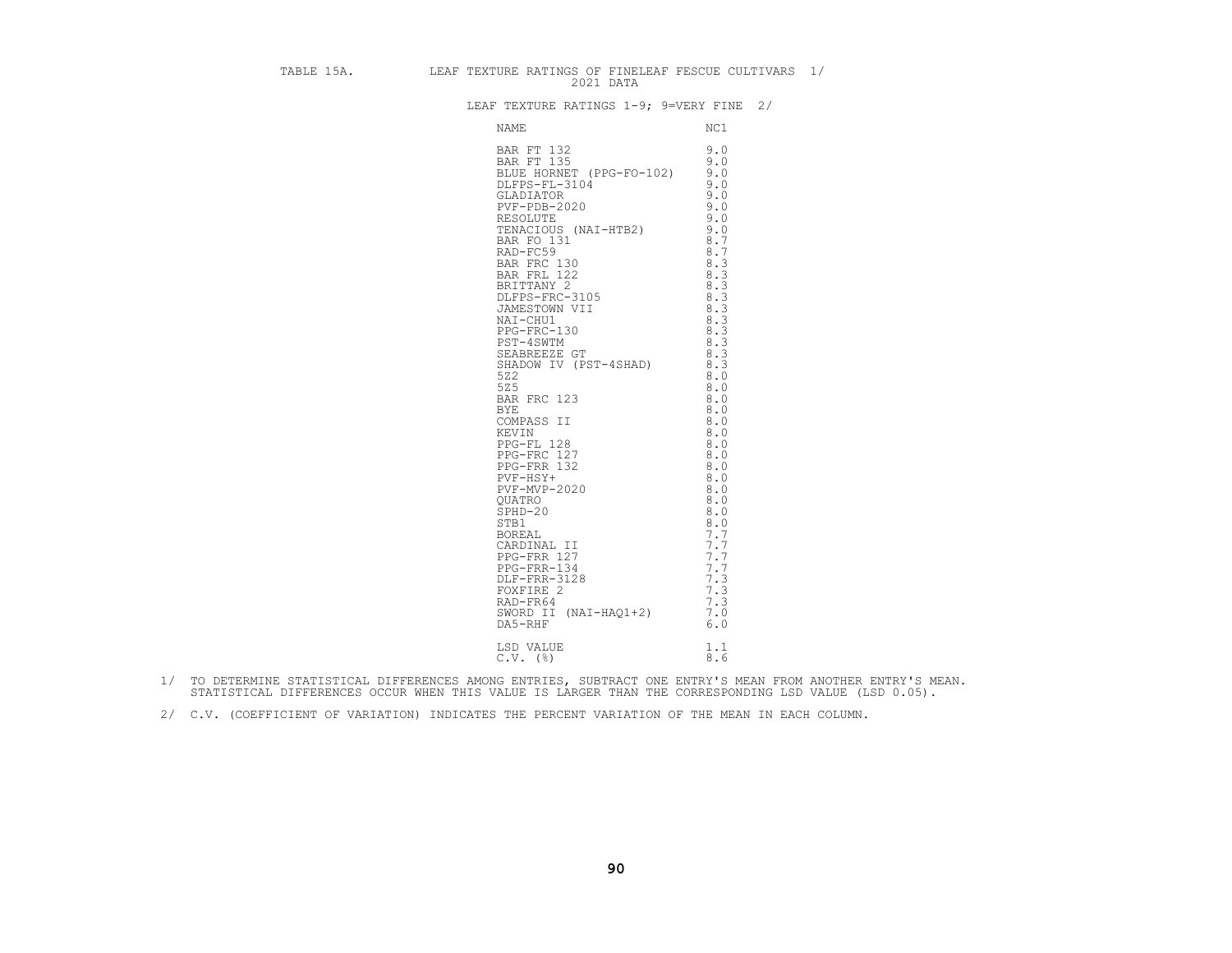| BLE 15B. |  |  |           | LEAF TEXTURE RATINGS OF CHEWINGS FESCUE CULTIVARS |  |
|----------|--|--|-----------|---------------------------------------------------|--|
|          |  |  | 2021 DATA |                                                   |  |

|  | 2021 DATA                                                                                                                                                                                             | TABLE 15B. TEAF TEXTURE RATINGS OF CHEWINGS FESCUE CULTIVARS 1/                         |
|--|-------------------------------------------------------------------------------------------------------------------------------------------------------------------------------------------------------|-----------------------------------------------------------------------------------------|
|  | LEAF TEXTURE RATINGS 1-9; 9=VERY FINE 2/                                                                                                                                                              |                                                                                         |
|  | NAME                                                                                                                                                                                                  | NC1                                                                                     |
|  | RAD-FC59<br>BAR FRC 130<br>BRITTANY 2<br>DLFPS-FRC-3105<br>JAMESTOWN VII<br>NAI-CHU1<br>PPG-FRC-130<br>PST-4SWTM<br>SHADOW IV (PST-4SHAD)<br>BAR FRC 123<br>COMPASS II<br>PPG-FRC 127<br>PVF-MVP-2020 | 8.7<br>8.3<br>8.3<br>8.3<br>8.3<br>8.3<br>8.3<br>8.3<br>8.3<br>8.0<br>8.0<br>8.0<br>8.0 |
|  | LSD VALUE<br>$C.V.$ (%)                                                                                                                                                                               | 0.9<br>6.7                                                                              |

- 1/ TO DETERMINE STATISTICAL DIFFERENCES AMONG ENTRIES, SUBTRACT ONE ENTRY'S MEAN FROM ANOTHER ENTRY'S MEAN.<br>STATISTICAL DIFFERENCES OCCUR WHEN THIS VALUE IS LARGER THAN THE CORRESPONDING LSD VALUE (LSD 0.05).
- 2/ C.V. (COEFFICIENT OF VARIATION) INDICATES THE PERCENT VARIATION OF THE MEAN IN EACH COLUMN.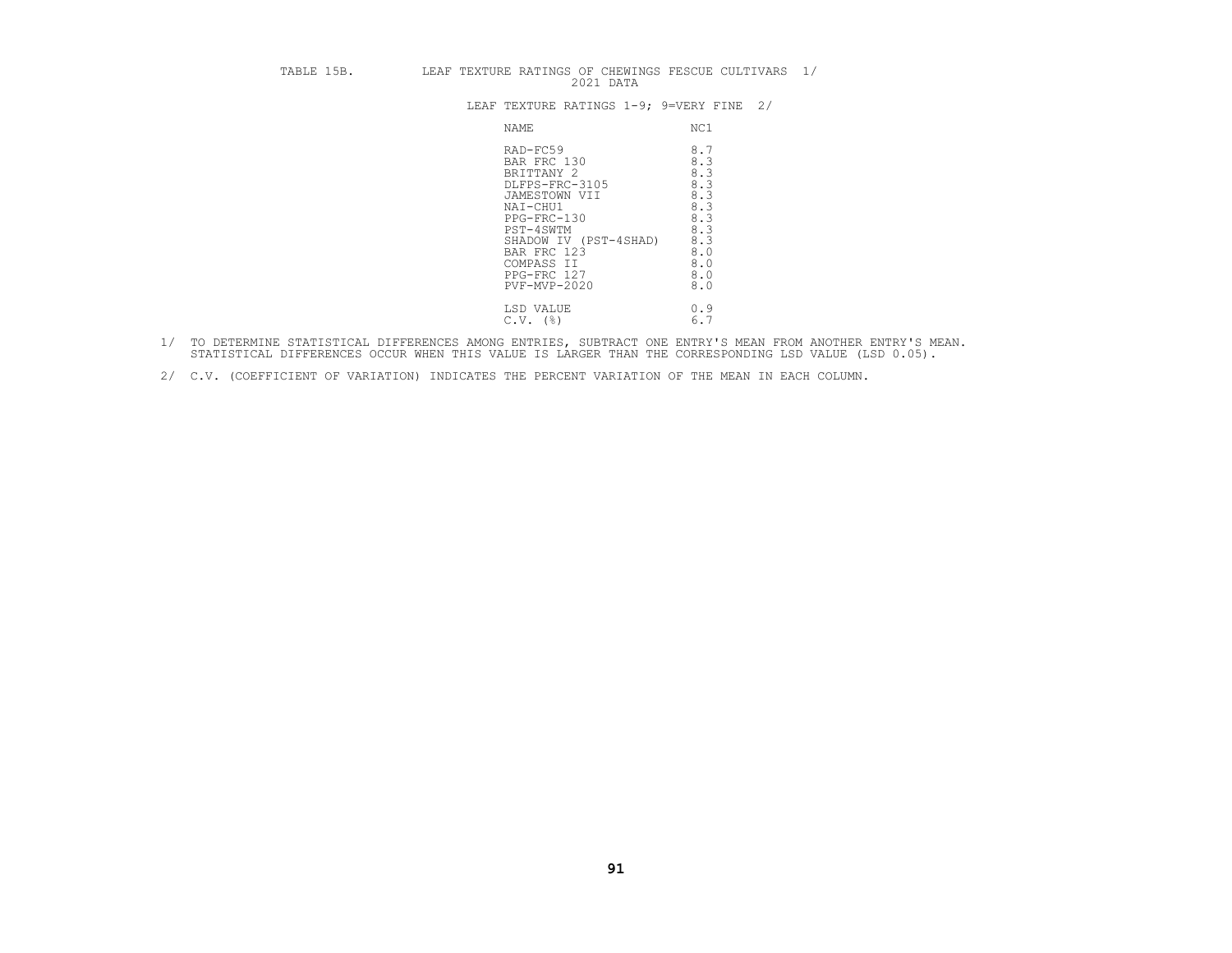| TABLE 15C. |  |  |                                           | 2021 DATA                                                                                                                      |                                                                                                | LEAF TEXTURE RATINGS OF STRONG CREEPING RED FESCUE CULTIVARS 1/ |  |
|------------|--|--|-------------------------------------------|--------------------------------------------------------------------------------------------------------------------------------|------------------------------------------------------------------------------------------------|-----------------------------------------------------------------|--|
|            |  |  |                                           | LEAF TEXTURE RATINGS 1-9; 9=VERY FINE                                                                                          |                                                                                                | 2/                                                              |  |
|            |  |  | <b>NAME</b>                               |                                                                                                                                | NC1                                                                                            |                                                                 |  |
|            |  |  | 522<br>525<br><b>BYE</b><br>KEVIN<br>STB1 | PPG-FRR 132<br>PVF-HSY+<br><b>BOREAL</b><br>CARDINAL II<br>PPG-FRR 127<br>PPG-FRR-134<br>DLF-FRR-3128<br>FOXFIRE 2<br>RAD-FR64 | 8.0<br>8.0<br>8.0<br>8.0<br>8.0<br>8.0<br>8.0<br>7.7<br>7.7<br>7.7<br>7.7<br>7.3<br>7.3<br>7.3 |                                                                 |  |
|            |  |  |                                           | LSD VALUE<br>$C.V.$ (%)                                                                                                        | 0.9<br>7.2                                                                                     |                                                                 |  |

- 1/ TO DETERMINE STATISTICAL DIFFERENCES AMONG ENTRIES, SUBTRACT ONE ENTRY'S MEAN FROM ANOTHER ENTRY'S MEAN.<br>STATISTICAL DIFFERENCES OCCUR WHEN THIS VALUE IS LARGER THAN THE CORRESPONDING LSD VALUE (LSD 0.05).
- 2/ C.V. (COEFFICIENT OF VARIATION) INDICATES THE PERCENT VARIATION OF THE MEAN IN EACH COLUMN.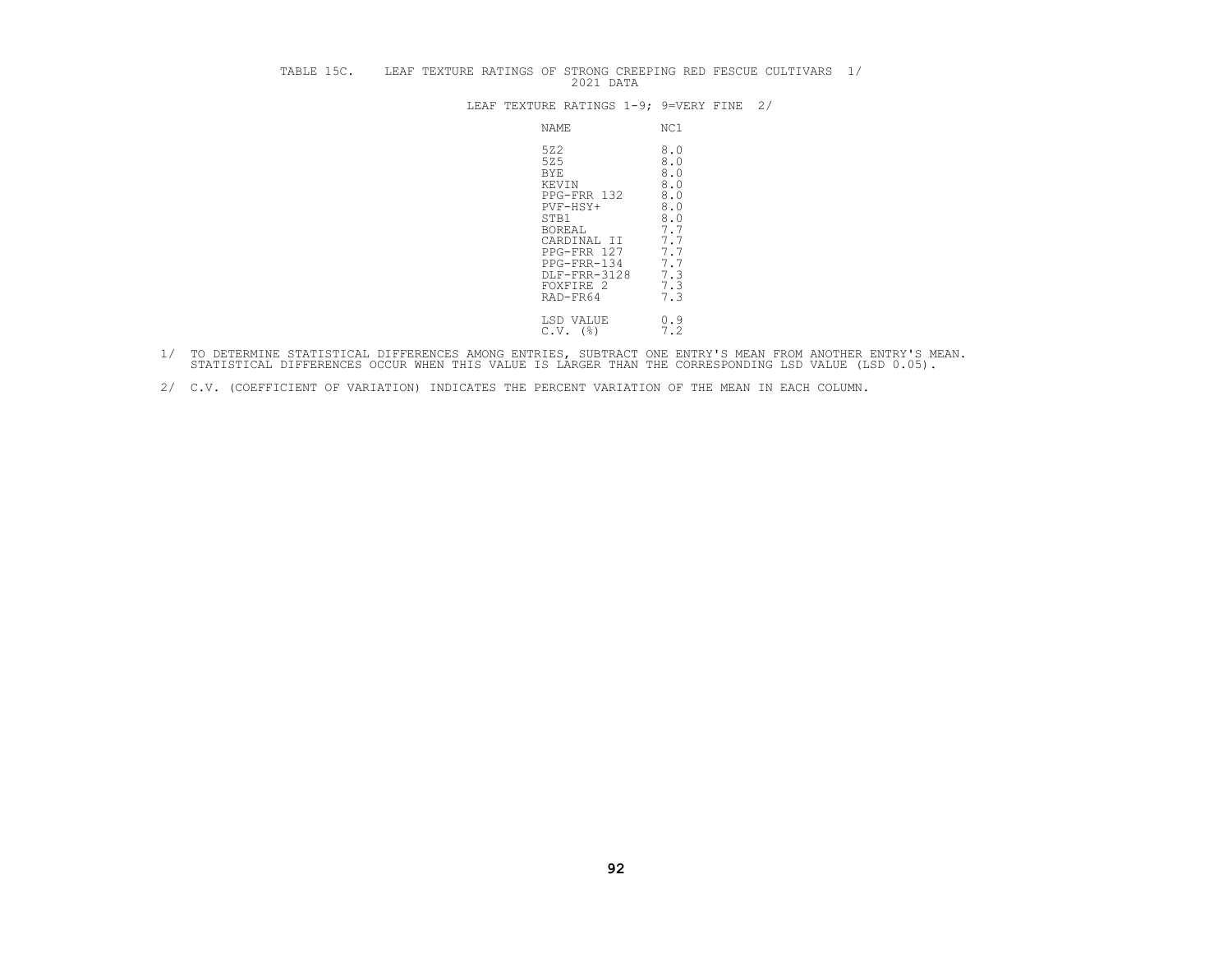| TABLE 15D. | LEAF TEXTURE RATINGS OF HARD FESCUE CULTIVARS<br>2021 DATA                                                                                                                                                                                                         | 1/ |
|------------|--------------------------------------------------------------------------------------------------------------------------------------------------------------------------------------------------------------------------------------------------------------------|----|
|            | 2/<br>LEAF TEXTURE RATINGS 1-9; 9=VERY FINE                                                                                                                                                                                                                        |    |
|            | <b>NAME</b><br>NC1                                                                                                                                                                                                                                                 |    |
|            | 9.0<br>BAR FT 132<br>9.0<br><b>BAR FT 135</b><br>9.0<br>DLFPS-FL-3104<br>9.0<br>GLADIATOR<br>9.0<br>PVF-PDB-2020<br>9.0<br>RESOLUTE<br>9.0<br>TENACIOUS (NAI-HTB2)<br>8.0<br>PPG-FL 128<br>8.0<br>$SPHD-20$<br>7.0<br>SWORD II<br>$(NAI-HAO1+2)$<br>6.0<br>DA5-RHF |    |
|            | 1.5<br>LSD VALUE<br>$C.V.$ (%)<br>10.8                                                                                                                                                                                                                             |    |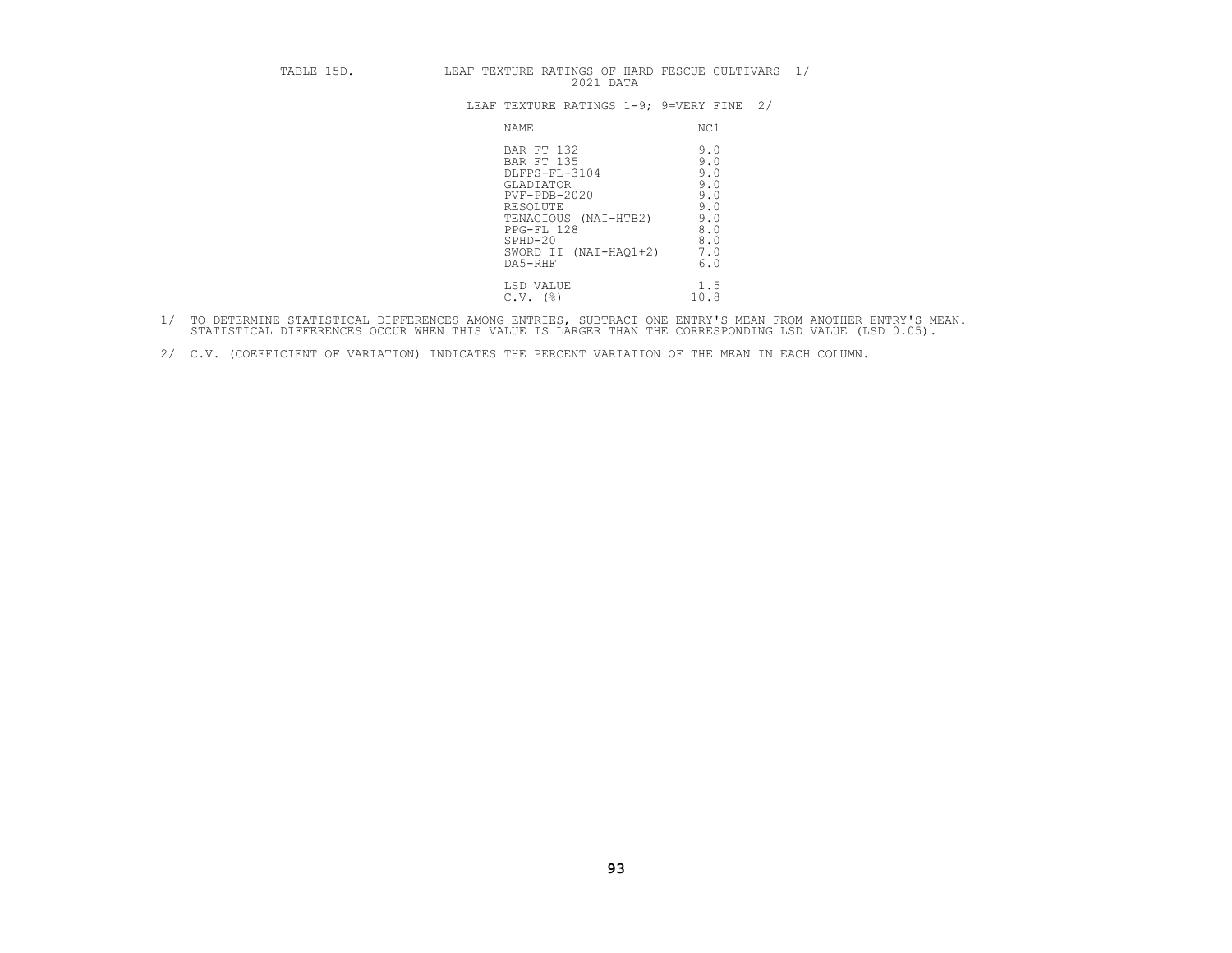| TABLE 15E. | LEAF TEXTURE RATINGS OF SHEEP FESCUE CULTIVARS 1/<br>2021 DATA |                   |  |
|------------|----------------------------------------------------------------|-------------------|--|
|            | LEAF TEXTURE RATINGS 1-9; 9=VERY FINE 2/                       |                   |  |
|            | NAME                                                           | NC1               |  |
|            | BLUE HORNET (PPG-FO-102)<br>BAR FO 131<br>OUATRO               | 9.0<br>8.7<br>8.0 |  |
|            | LSD VALUE<br>(응)<br>C.V.                                       | 12.3              |  |

- 1/ TO DETERMINE STATISTICAL DIFFERENCES AMONG ENTRIES, SUBTRACT ONE ENTRY'S MEAN FROM ANOTHER ENTRY'S MEAN.<br>STATISTICAL DIFFERENCES OCCUR WHEN THIS VALUE IS LARGER THAN THE CORRESPONDING LSD VALUE (LSD 0.05).
- 2/ C.V. (COEFFICIENT OF VARIATION) INDICATES THE PERCENT VARIATION OF THE MEAN IN EACH COLUMN.

TABLE 15F. LEAF TEXTURE RATINGS OF SLENDER CREEPING RED FESCUE CULTIVARS 1/<br>2021 DATA LEAF TEXTURE RATINGS 1-9; 9=VERY FINE 2/<br>NAME NC1 BAR FRL 122 8.3<br>SEABREEZE GT 8.3

| NAME                        | NC1        |
|-----------------------------|------------|
| BAR FRL 122<br>SEABREEZE GT | 8.3<br>8.3 |
| LSD VALUE<br>$C.V.$ (%)     | 0.9<br>6.9 |

- 1/ TO DETERMINE STATISTICAL DIFFERENCES AMONG ENTRIES, SUBTRACT ONE ENTRY'S MEAN FROM ANOTHER ENTRY'S MEAN.<br>STATISTICAL DIFFERENCES OCCUR WHEN THIS VALUE IS LARGER THAN THE CORRESPONDING LSD VALUE (LSD 0.05).
- 2/ C.V. (COEFFICIENT OF VARIATION) INDICATES THE PERCENT VARIATION OF THE MEAN IN EACH COLUMN.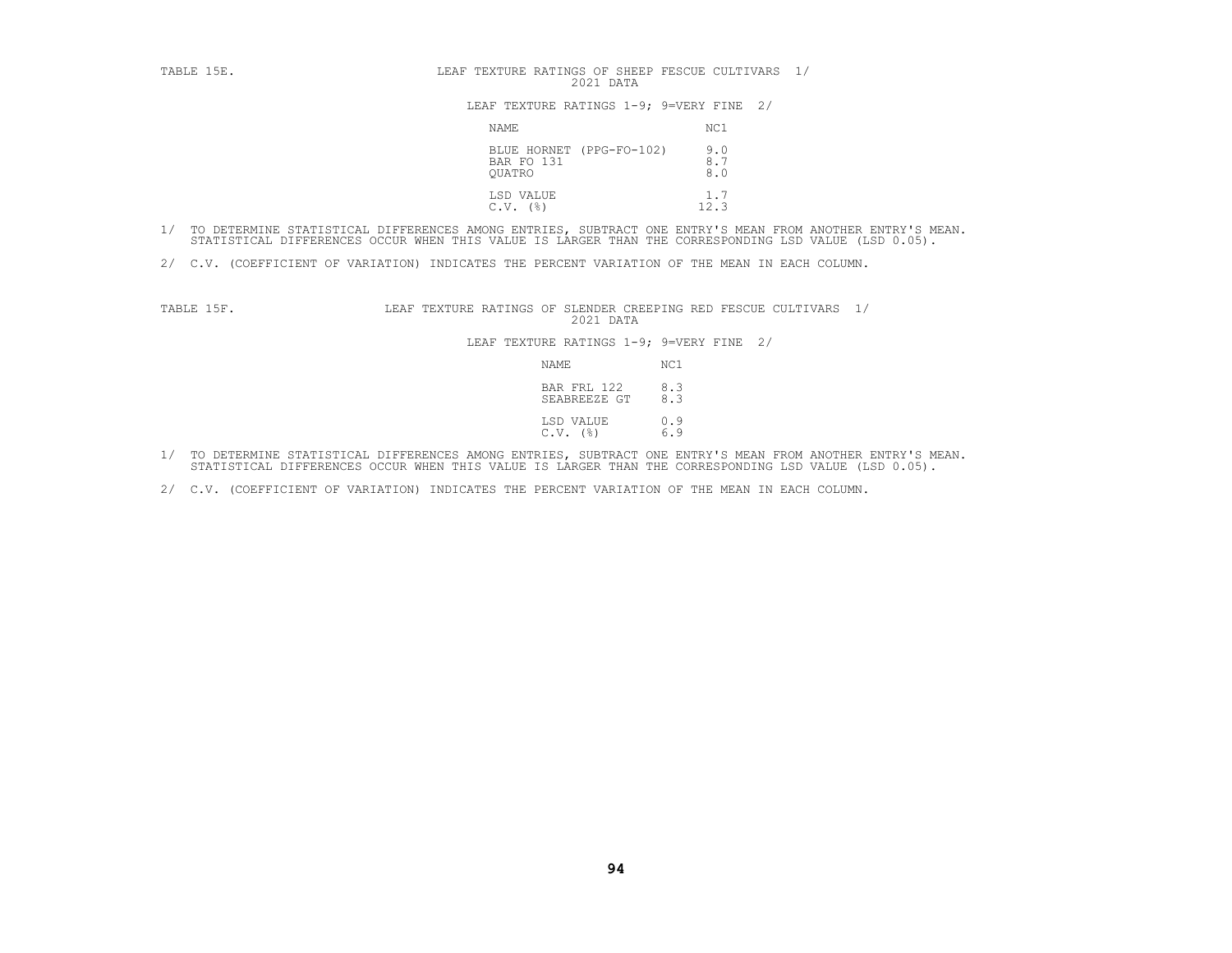# TABLE 16A. SEEDLING VIGOR RATINGS OF FINELEAF FESCUE CULTIVARS 1/<br>2021 DATA 2021 DATA SEEDLING VIGOR RATINGS 1-9; 9=MAXIMUM VIGOR 2/

| SEEDLING VIGOR RATINGS |  |  | 9=MAXIMUM VIGOR 2 |  |
|------------------------|--|--|-------------------|--|
|                        |  |  |                   |  |

| <b>NAME</b>                                                                                                                                                                                                                                                                                                                                                                                                                                                                                                                                                                                                                                                                    | IN1                                                                                                                                                                                                                                                                                                                                            | NC1                                                                                                                                                                                                                                                                                                                                                                                    | NJ2                                                                                                                                                                                                                                                                                                                                     | OR1                                                                                                                                                                                                                                                                                                              | PA <sub>2</sub>                                                                                                                                                                                                                                                                                                  | WI1                                                                                                                                                                                                                                                                                                              | MEAN                                                                                                                                                                                                                                                                                                             |
|--------------------------------------------------------------------------------------------------------------------------------------------------------------------------------------------------------------------------------------------------------------------------------------------------------------------------------------------------------------------------------------------------------------------------------------------------------------------------------------------------------------------------------------------------------------------------------------------------------------------------------------------------------------------------------|------------------------------------------------------------------------------------------------------------------------------------------------------------------------------------------------------------------------------------------------------------------------------------------------------------------------------------------------|----------------------------------------------------------------------------------------------------------------------------------------------------------------------------------------------------------------------------------------------------------------------------------------------------------------------------------------------------------------------------------------|-----------------------------------------------------------------------------------------------------------------------------------------------------------------------------------------------------------------------------------------------------------------------------------------------------------------------------------------|------------------------------------------------------------------------------------------------------------------------------------------------------------------------------------------------------------------------------------------------------------------------------------------------------------------|------------------------------------------------------------------------------------------------------------------------------------------------------------------------------------------------------------------------------------------------------------------------------------------------------------------|------------------------------------------------------------------------------------------------------------------------------------------------------------------------------------------------------------------------------------------------------------------------------------------------------------------|------------------------------------------------------------------------------------------------------------------------------------------------------------------------------------------------------------------------------------------------------------------------------------------------------------------|
| BAR FRC 123<br><b>BOREAL</b><br>SHADOW IV (PST-4SHAD)<br>PVF-HSY+<br>NAI-CHU1<br>PPG-FRC 127<br>KEVIN<br>SEABREEZE GT<br>BAR FRL 122<br>BRITTANY 2<br>STB1<br>BAR FRC 130<br>DLF-FRR-3128<br>JAMESTOWN VII<br>PPG-FRC-130<br>DLFPS-FRC-3105<br><b>BYE</b><br>522<br>525<br>PVF-MVP-2020<br>PPG-FRR 127<br>PPG-FRR-134<br>GLADIATOR<br>CARDINAL II<br>COMPASS II<br>PPG-FL 128<br>PPG-FRR 132<br>PST-4SWTM<br>RAD-FR64<br><b>OUATRO</b><br>RAD-FC59<br>DLFPS-FL-3104<br>BLUE HORNET (PPG-FO-102)<br>BAR FT 132<br>BAR FT 135<br>SWORD II (NAI-HAO1+2)<br>$PVF - PDB - 2020$<br>BAR FO 131<br>$SPHD-20$<br>TENACIOUS (NAI-HTB2)<br>RESOLUTE<br>DA5-RHF<br>FOXFIRE 2<br>LSD VALUE | 6.7<br>5.3<br>5.7<br>5.3<br>4.7<br>4.7<br>5.0<br>5.3<br>5.0<br>5.7<br>5.0<br>4.7<br>5.3<br>4.3<br>6.0<br>4.3<br>4.7<br>$4.0$<br>5.0<br>4.3<br>3.3<br>$\overline{5}$ . $\overline{3}$<br>4.0<br>3.7<br>5.3<br>4.0<br>3.7<br>4.3<br>4.7<br>4.0<br>4.3<br>4.7<br>$\frac{4}{4}$ . 7<br>4.3<br>4.3<br>3.7<br>4.0<br>3.7<br>3.3<br>3.7<br>2.7<br>1.5 | 3.3<br>4.3<br>4.3<br>5.7<br>4.7<br>4.3<br>4.7<br>3.3<br>4.3<br>3.0<br>$4\,.$ $0\,$<br>4.3<br>4.3<br>4.3<br>3.3<br>$2.7$<br>2.7<br>3.7<br>3.3<br>$3.\overline{7}$<br>3.3<br>$\overline{3}$ $\overline{3}$<br>3.7<br>4.3<br>3.3<br>2.3<br>2.3<br>3.0<br>$\frac{2.7}{3.7}$<br>3.0<br>3.0<br>2.7<br>3.7<br>3.3<br>2.7<br>$\overline{3.7}$<br>2.7<br>3.0<br>2.7<br>3.3<br>2.3<br>2.0<br>2.1 | 7.7<br>8.0<br>6.7<br>6.7<br>7.0<br>7.7<br>7.3<br>6.3<br>5.3<br>7.0<br>5.7<br>5.3<br>6.7<br>6.3<br>6.3<br>6.0<br>6.7<br>6.7<br>6.0<br>6.0<br>6.0<br>6.0<br>7.0<br>6.0<br>6.0<br>7.7<br>6.0<br>5.3<br>$\frac{5 \cdot 3}{6 \cdot 0}$<br>3.7<br>5.7<br>5.0<br>4.7<br>5.0<br>$6.3$<br>$5.3$<br>3.0<br>5.3<br>4.0<br>3.3<br>2.7<br>1.3<br>1.9 | 5.3<br>4.3<br>5.7<br>5.0<br>5.3<br>5.3<br>5.0<br>6.3<br>5.7<br>6.0<br>5.3<br>5.7<br>4.3<br>4.3<br>5.7<br>6.0<br>5.3<br>4.3<br>4.7<br>5.3<br>5.0<br>5.0<br>2.7<br>4.3<br>5.3<br>3.0<br>4.7<br>4.7<br>4.3<br>4.0<br>4.7<br>3.3<br>4.0<br>3.3<br>2.3<br>2.3<br>2.0<br>4.0<br>2.7<br>2.7<br>2.3<br>2.0<br>2.0<br>1.2 | 3.7<br>4.3<br>4.0<br>3.3<br>3.3<br>3.3<br>3.3<br>3.7<br>3.3<br>2.7<br>3.7<br>3.3<br>4.3<br>3.3<br>3.7<br>3.0<br>3.7<br>3.3<br>4.3<br>4.0<br>3.3<br>3.3<br>3.0<br>3.7<br>3.3<br>3.7<br>3.7<br>3.3<br>3.3<br>2.3<br>3.3<br>3.3<br>2.0<br>2.3<br>3.0<br>2.7<br>2.3<br>2.3<br>3.3<br>2.7<br>2.7<br>2.3<br>2.3<br>1.1 | 7.0<br>7.0<br>6.3<br>6.7<br>7.3<br>7.0<br>6.3<br>6.7<br>7.0<br>7.0<br>6.0<br>6.7<br>6.0<br>6.3<br>6.3<br>5.7<br>6.3<br>6.0<br>6.3<br>4.7<br>6.3<br>7.0<br>6.0<br>5.3<br>5.7<br>5.3<br>6.0<br>6.7<br>6.3<br>4.7<br>5.7<br>4.3<br>4.7<br>5.0<br>4.3<br>4.3<br>4.3<br>5.7<br>3.0<br>3.0<br>2.7<br>4.0<br>3.7<br>1.7 | 5.6<br>5.6<br>5.4<br>5.4<br>5.4<br>5.4<br>5.3<br>5.3<br>5.2<br>5.1<br>5.1<br>5.1<br>5.1<br>5.0<br>4.9<br>4.9<br>4.8<br>4.8<br>4.8<br>4.8<br>4.7<br>4.7<br>4.6<br>4.6<br>4.6<br>4.6<br>4.4<br>4.4<br>4.4<br>4.2<br>4.1<br>4.0<br>3.8<br>3.8<br>3.8<br>3.8<br>3.7<br>3.6<br>3.6<br>3.1<br>2.9<br>2.8<br>2.3<br>0.7 |
| $C.V.$ (%)                                                                                                                                                                                                                                                                                                                                                                                                                                                                                                                                                                                                                                                                     | 21.1                                                                                                                                                                                                                                                                                                                                           | 37.5                                                                                                                                                                                                                                                                                                                                                                                   | 20.3                                                                                                                                                                                                                                                                                                                                    | 16.6                                                                                                                                                                                                                                                                                                             | 20.7                                                                                                                                                                                                                                                                                                             | 19.0                                                                                                                                                                                                                                                                                                             | 22.4                                                                                                                                                                                                                                                                                                             |

1/ TO DETERMINE STATISTICAL DIFFERENCES AMONG ENTRIES, SUBTRACT ONE ENTRY'S MEAN FROM ANOTHER ENTRY'S MEAN.<br>STATISTICAL DIFFERENCES OCCUR WHEN THIS VALUE IS LARGER THAN THE CORRESPONDING LSD VALUE (LSD 0.05).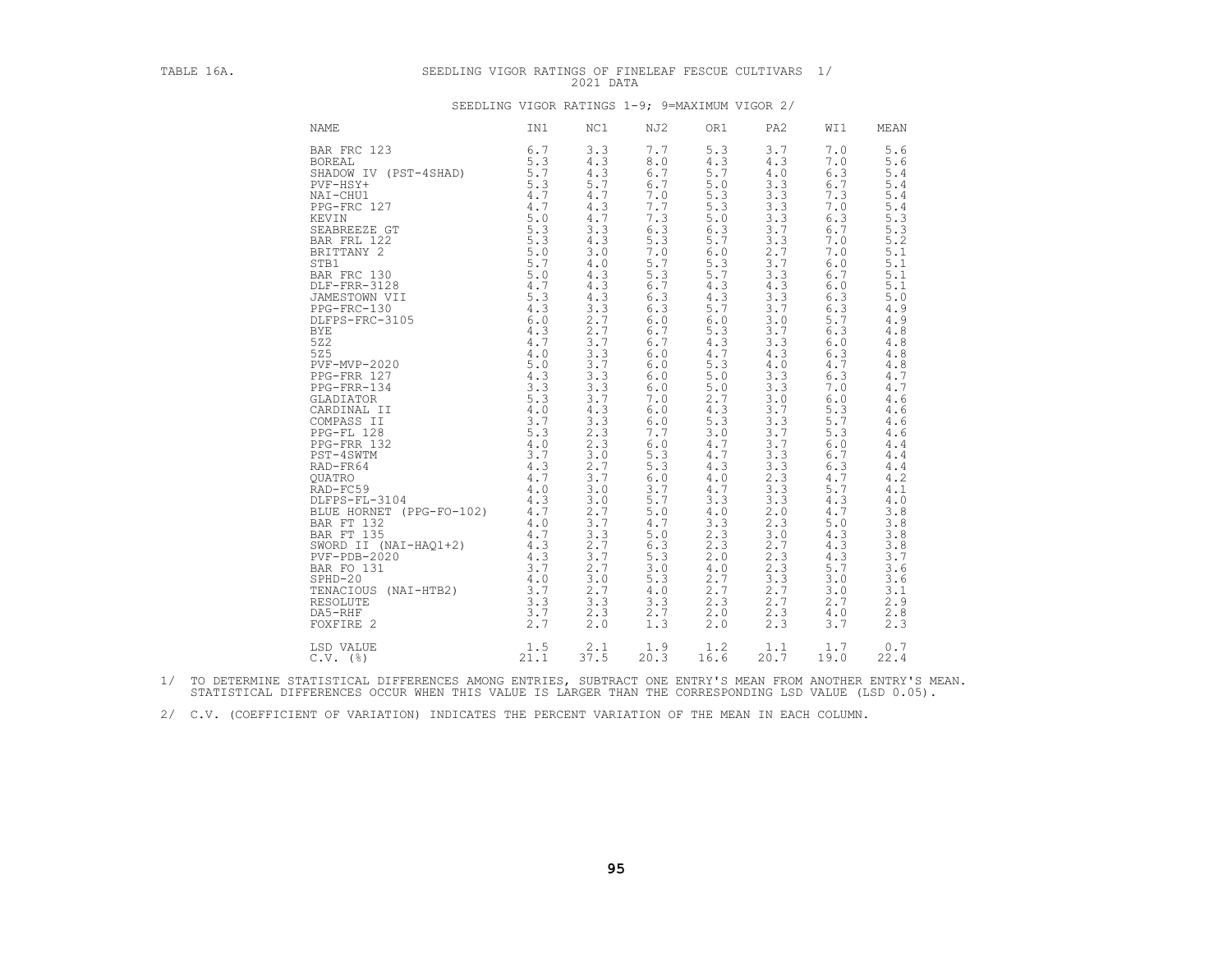| TABLE 16B. | SEEDLING VIGOR RATINGS OF CHEWINGS FESCUE CULTIVARS 1/                                                                                                                                                             |                                                                                         | 2021 DATA                                                                               |                                                                                         |                                                                                         |                                                                                         |                                                                                         |                                                                                         |
|------------|--------------------------------------------------------------------------------------------------------------------------------------------------------------------------------------------------------------------|-----------------------------------------------------------------------------------------|-----------------------------------------------------------------------------------------|-----------------------------------------------------------------------------------------|-----------------------------------------------------------------------------------------|-----------------------------------------------------------------------------------------|-----------------------------------------------------------------------------------------|-----------------------------------------------------------------------------------------|
|            |                                                                                                                                                                                                                    |                                                                                         |                                                                                         | SEEDLING VIGOR RATINGS 1-9; 9=MAXIMUM VIGOR 2/                                          |                                                                                         |                                                                                         |                                                                                         |                                                                                         |
|            | NAME                                                                                                                                                                                                               | IN1                                                                                     | NC1                                                                                     | NJ2                                                                                     | OR1                                                                                     | PA <sub>2</sub>                                                                         | WI1                                                                                     | MEAN                                                                                    |
|            | BAR FRC 123<br>SHADOW IV (PST-4SHAD)<br>NAI-CHU1<br>PPG-FRC 127<br>BRITTANY <sub>2</sub><br>BAR FRC 130<br>JAMESTOWN VII<br>PPG-FRC-130<br>DLFPS-FRC-3105<br>$PVF-MVP-2020$<br>COMPASS II<br>PST-4SWTM<br>RAD-FC59 | 6.7<br>5.7<br>4.7<br>4.7<br>5.0<br>5.0<br>5.3<br>4.3<br>6.0<br>5.0<br>3.7<br>3.7<br>4.0 | 3.3<br>4.3<br>4.7<br>4.3<br>3.0<br>4.3<br>4.3<br>3.3<br>2.7<br>3.7<br>3.3<br>3.0<br>3.0 | 7.7<br>6.7<br>7.0<br>7.7<br>7.0<br>5.3<br>6.3<br>6.3<br>6.0<br>6.0<br>6.0<br>5.3<br>3.7 | 5.3<br>5.7<br>5.3<br>5.3<br>6.0<br>5.7<br>4.3<br>5.7<br>6.0<br>5.3<br>5.3<br>4.7<br>4.7 | 3.7<br>4.0<br>3.3<br>3.3<br>2.7<br>3.3<br>3.3<br>3.7<br>3.0<br>4.0<br>3.3<br>3.3<br>3.3 | 7.0<br>6.3<br>7.3<br>7.0<br>7.0<br>6.7<br>6.3<br>6.3<br>5.7<br>4.7<br>5.7<br>6.7<br>5.7 | 5.6<br>5.4<br>5.4<br>5.4<br>5.1<br>5.1<br>5.0<br>4.9<br>4.9<br>4.8<br>4.6<br>4.4<br>4.1 |
|            | LSD VALUE<br>$C.V.$ (%)                                                                                                                                                                                            | 1.3<br>16.7                                                                             | 2.5<br>42.0                                                                             | 1.8<br>17.6                                                                             | 1.3<br>15.3                                                                             | 1.2<br>22.0                                                                             | 1.7<br>17.1                                                                             | 0.7<br>21.1                                                                             |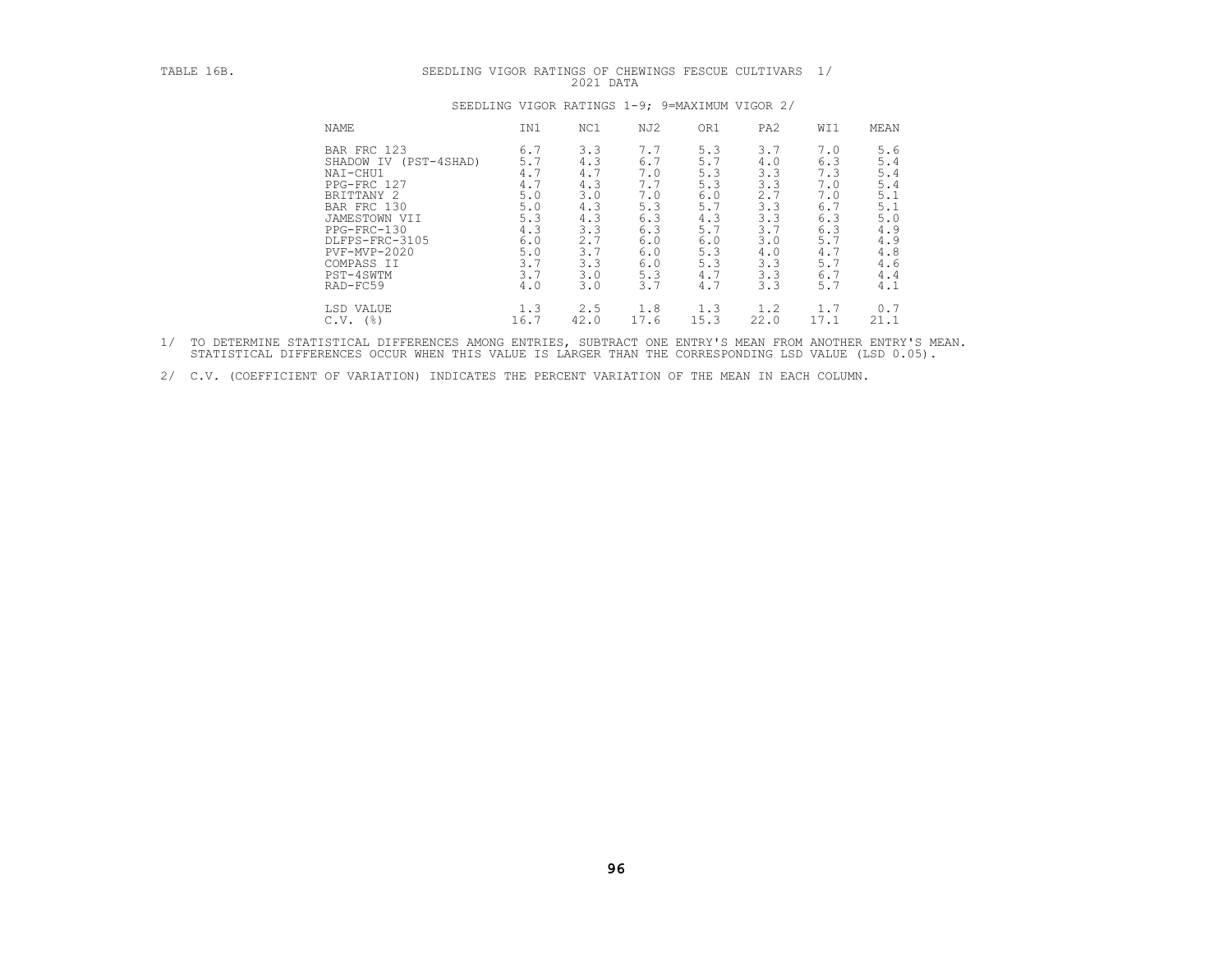| TABLE 16C. | SEEDLING VIGOR RATINGS OF                                                                                                                                            |                                                                                                |                                                                                                | STRONG CREEPING RED FESCUE CULTIVARS<br>2021 DATA                                              |                                                                                                |                                                                                                |                                                                                                | 1/                                                                                             |
|------------|----------------------------------------------------------------------------------------------------------------------------------------------------------------------|------------------------------------------------------------------------------------------------|------------------------------------------------------------------------------------------------|------------------------------------------------------------------------------------------------|------------------------------------------------------------------------------------------------|------------------------------------------------------------------------------------------------|------------------------------------------------------------------------------------------------|------------------------------------------------------------------------------------------------|
|            |                                                                                                                                                                      |                                                                                                |                                                                                                | SEEDLING VIGOR RATINGS 1-9; 9=MAXIMUM VIGOR 2/                                                 |                                                                                                |                                                                                                |                                                                                                |                                                                                                |
|            | NAME                                                                                                                                                                 | IN1                                                                                            | NC1                                                                                            | NJ2                                                                                            | OR1                                                                                            | PA <sub>2</sub>                                                                                | WI1                                                                                            | MEAN                                                                                           |
|            | <b>BOREAL</b><br>PVF-HSY+<br>KEVIN<br>STB1<br>DLF-FRR-3128<br>BYE<br>522<br>525<br>PPG-FRR 127<br>PPG-FRR-134<br>CARDINAL II<br>PPG-FRR 132<br>RAD-FR64<br>FOXFIRE 2 | 5.3<br>5.3<br>5.0<br>5.7<br>4.7<br>4.3<br>4.7<br>4.0<br>4.3<br>3.3<br>4.0<br>4.0<br>4.3<br>2.7 | 4.3<br>5.7<br>4.7<br>4.0<br>4.3<br>2.7<br>3.7<br>3.3<br>3.3<br>3.3<br>4.3<br>2.3<br>2.7<br>2.0 | 8.0<br>6.7<br>7.3<br>5.7<br>6.7<br>6.7<br>6.7<br>6.0<br>6.0<br>6.0<br>6.0<br>6.0<br>5.3<br>1.3 | 4.3<br>5.0<br>5.0<br>5.3<br>4.3<br>5.3<br>4.3<br>4.7<br>5.0<br>5.0<br>4.3<br>4.7<br>4.3<br>2.0 | 4.3<br>3.3<br>3.3<br>3.7<br>4.3<br>3.7<br>3.3<br>4.3<br>3.3<br>3.3<br>3.7<br>3.7<br>3.3<br>2.3 | 7.0<br>6.7<br>6.3<br>6.0<br>6.0<br>6.3<br>6.0<br>6.3<br>6.3<br>7.0<br>5.3<br>6.0<br>6.3<br>3.7 | 5.6<br>5.4<br>5.3<br>5.1<br>5.1<br>4.8<br>4.8<br>4.8<br>4.7<br>4.7<br>4.6<br>4.4<br>4.4<br>2.3 |
|            | LSD VALUE<br>$C.V.$ ( $\S$ )                                                                                                                                         | 1.7<br>23.8                                                                                    | 1.8<br>30.4                                                                                    | 1.9<br>19.7                                                                                    | 1.2<br>16.6                                                                                    | 1.2<br>20.7                                                                                    | 1.8<br>17.9                                                                                    | 0.7<br>21.3                                                                                    |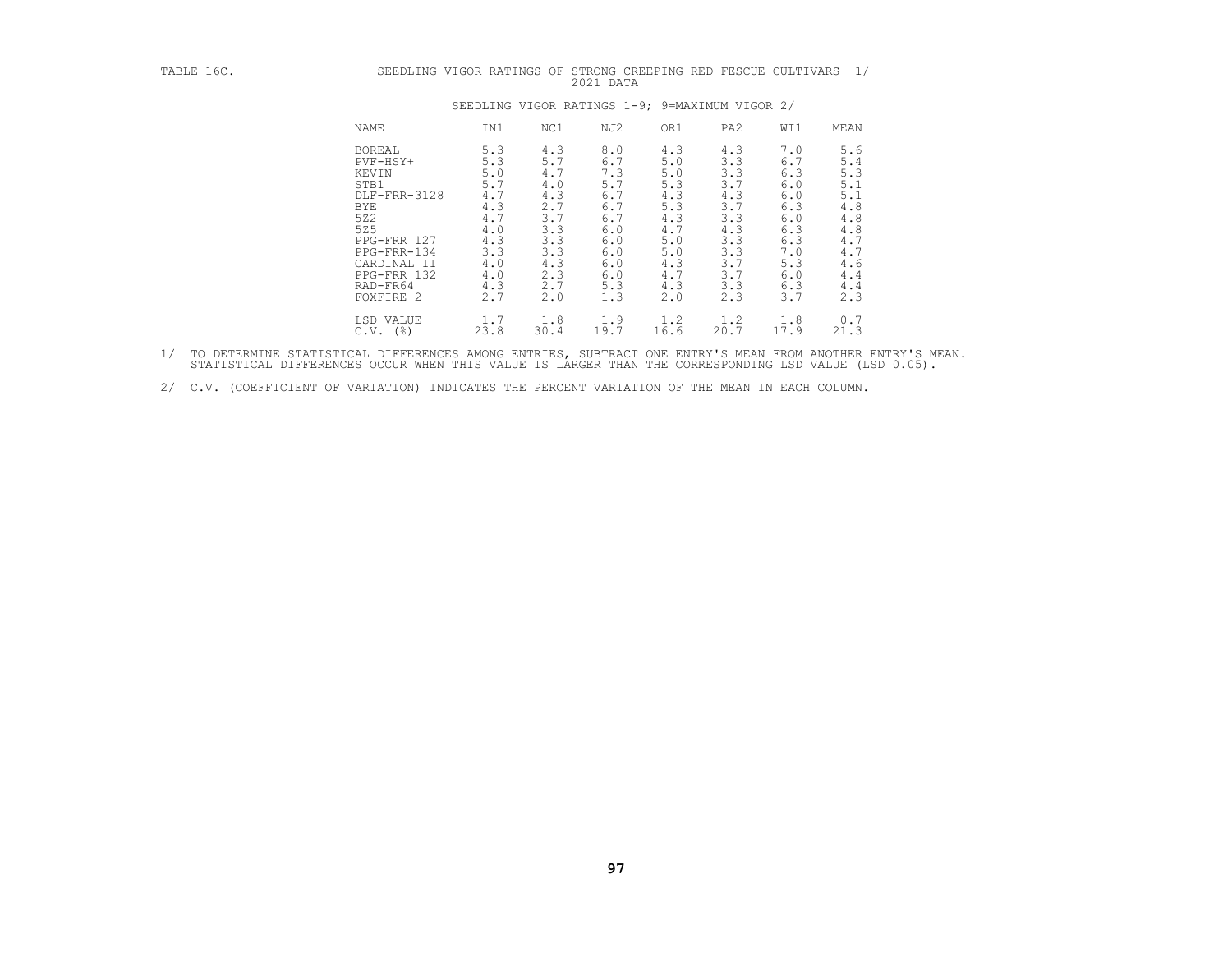| TABLE 16D. | 1/<br>SEEDLING VIGOR RATINGS OF HARD FESCUE CULTIVARS<br>2021 DATA                                                                                                                                        |                                                                           |                                                                           |                                                                             |                                                                           |                                                                           |                                                                           |                                                                           |  |
|------------|-----------------------------------------------------------------------------------------------------------------------------------------------------------------------------------------------------------|---------------------------------------------------------------------------|---------------------------------------------------------------------------|-----------------------------------------------------------------------------|---------------------------------------------------------------------------|---------------------------------------------------------------------------|---------------------------------------------------------------------------|---------------------------------------------------------------------------|--|
|            | SEEDLING VIGOR RATINGS 1-9; 9=MAXIMUM VIGOR 2/                                                                                                                                                            |                                                                           |                                                                           |                                                                             |                                                                           |                                                                           |                                                                           |                                                                           |  |
|            | <b>NAME</b>                                                                                                                                                                                               | IN1                                                                       | NC1                                                                       | NJ2                                                                         | OR1                                                                       | PA <sub>2</sub>                                                           | WI1                                                                       | MEAN                                                                      |  |
|            | <b>GLADIATOR</b><br>PPG-FL 128<br>DLFPS-FL-3104<br>BAR FT 132<br><b>BAR FT 135</b><br>SWORD II (NAI-HAQ1+2)<br>$PVF - PDB - 2020$<br>$SPHD-20$<br>TENACIOUS<br>$(NAI-HTB2)$<br><b>RESOLUTE</b><br>DA5-RHF | 5.3<br>5.3<br>4.3<br>4.0<br>4.7<br>4.3<br>4.3<br>4.0<br>3.7<br>3.3<br>3.7 | 3.7<br>2.3<br>3.0<br>3.7<br>3.3<br>2.7<br>3.7<br>3.0<br>2.7<br>3.3<br>2.3 | 7.0<br>7.7<br>5.7<br>4.7<br>$5.0$<br>6.3<br>5.3<br>5.3<br>4.0<br>3.3<br>2.7 | 2.7<br>3.0<br>3.3<br>3.3<br>2.3<br>2.3<br>2.0<br>2.7<br>2.7<br>2.3<br>2.0 | 3.0<br>3.7<br>3.3<br>2.3<br>3.0<br>2.7<br>2.3<br>3.3<br>2.7<br>2.7<br>2.3 | 6.0<br>5.3<br>4.3<br>5.0<br>4.3<br>4.3<br>4.3<br>3.0<br>3.0<br>2.7<br>4.0 | 4.6<br>4.6<br>4.0<br>3.8<br>3.8<br>3.8<br>3.7<br>3.6<br>3.1<br>2.9<br>2.8 |  |
|            | LSD VALUE<br>$C.V.$ (%)                                                                                                                                                                                   | 1.5<br>21.2                                                               | 2.2<br>45.1                                                               | 2.0<br>23.8                                                                 | 0.8<br>18.9                                                               | 0.8<br>18.3                                                               | 1.9<br>28.6                                                               | 0.7<br>27.5                                                               |  |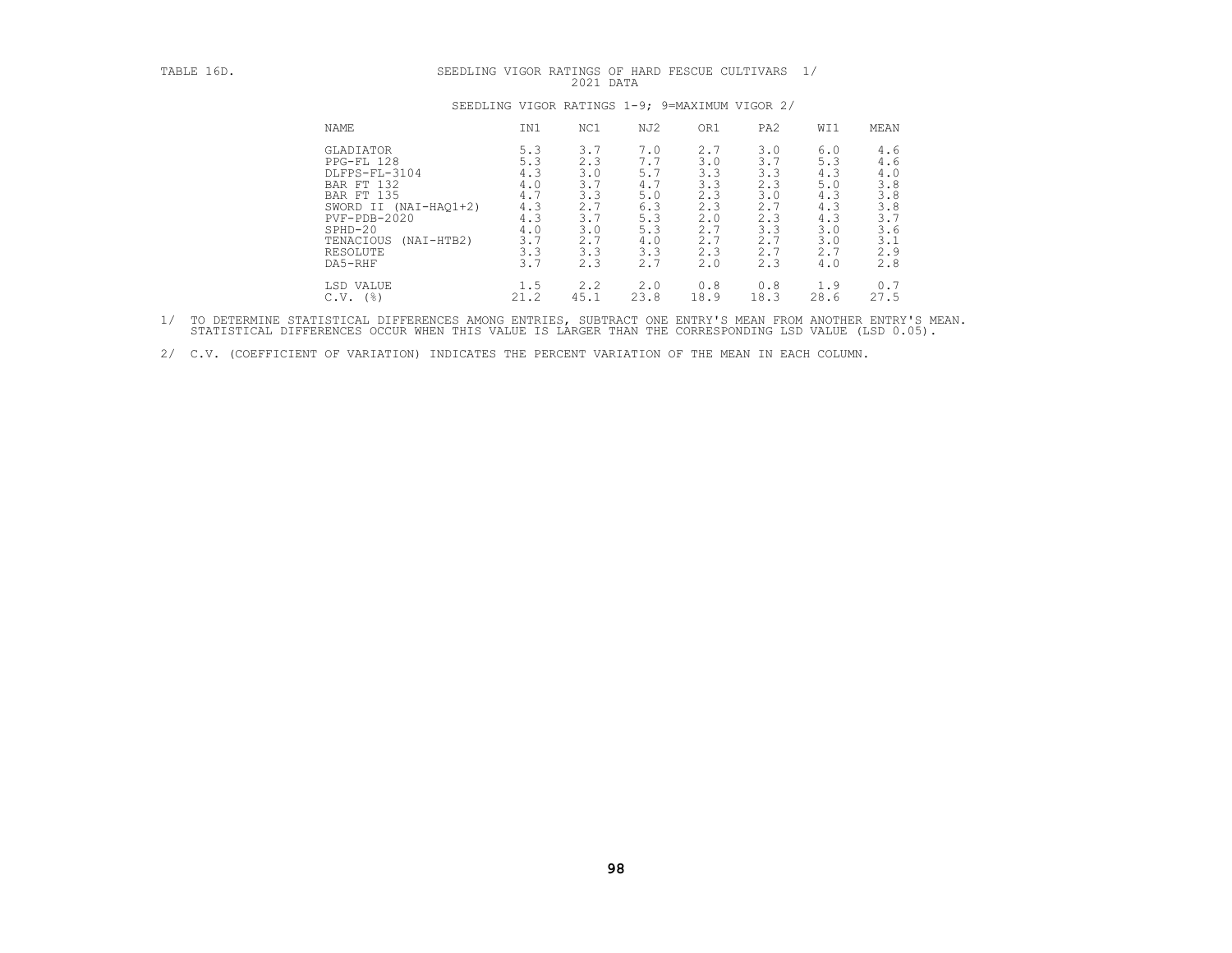| TABLE 16E. | SEEDLING VIGOR RATINGS OF SHEEP FESCUE CULTIVARS 1/<br>2021 DATA |                   |                   |                                                |                   |                   |                   |                   |  |
|------------|------------------------------------------------------------------|-------------------|-------------------|------------------------------------------------|-------------------|-------------------|-------------------|-------------------|--|
|            |                                                                  |                   |                   | SEEDLING VIGOR RATINGS 1-9; 9=MAXIMUM VIGOR 2/ |                   |                   |                   |                   |  |
|            | NAME                                                             | IN1               | NC1               | NJ2                                            | OR1               | PA <sub>2</sub>   | WI1               | MEAN              |  |
|            | <b>OUATRO</b><br>BLUE HORNET (PPG-FO-102)<br>BAR FO 131          | 4.7<br>4.7<br>3.7 | 3.7<br>2.7<br>2.7 | 6.0<br>5.0<br>3.0                              | 4.0<br>4.0<br>4.0 | 2.3<br>2.0<br>2.3 | 4.7<br>4.7<br>5.7 | 4.2<br>3.8<br>3.6 |  |
|            | LSD VALUE<br>$($ $\frac{6}{6}$ $)$<br>C.V.                       | 1.9<br>26.6       | 1.6<br>33.3       | 1.6<br>21.4                                    | 1.3<br>20.4       | 0.8<br>21.2       | 0.9<br>11.5       | 0.6<br>22.5       |  |

2/ C.V. (COEFFICIENT OF VARIATION) INDICATES THE PERCENT VARIATION OF THE MEAN IN EACH COLUMN.

| TABLE 16F. | SEEDLING VIGOR RATINGS OF SLENDER CREEPING RED FESCUE CULTIVARS |             |                                                | 2021 DATA   |            |             |            |             |  |
|------------|-----------------------------------------------------------------|-------------|------------------------------------------------|-------------|------------|-------------|------------|-------------|--|
|            |                                                                 |             | SEEDLING VIGOR RATINGS 1-9; 9=MAXIMUM VIGOR 2/ |             |            |             |            |             |  |
|            | <b>NAME</b>                                                     | IN1         | NC1                                            | NJ2         | OR1        | PA2         | WI1        | MEAN        |  |
|            | SEABREEZE GT<br>BAR FRL 122                                     | 5.3<br>5.3  | 3.3<br>4.3                                     | 6.3<br>5.3  | 6.3<br>5.7 | 3.7<br>3.3  | 6.7<br>7.0 | 5.3<br>5.2  |  |
|            | LSD VALUE<br>C.V.<br>(응)                                        | 1.9<br>21.7 | 0.9<br>15.1                                    | 2.2<br>23.2 | 0.9<br>9.6 | 0.9<br>16.5 | 0.7<br>6.0 | 0.6<br>16.3 |  |

1/ TO DETERMINE STATISTICAL DIFFERENCES AMONG ENTRIES, SUBTRACT ONE ENTRY'S MEAN FROM ANOTHER ENTRY'S MEAN.<br>STATISTICAL DIFFERENCES OCCUR WHEN THIS VALUE IS LARGER THAN THE CORRESPONDING LSD VALUE (LSD 0.05).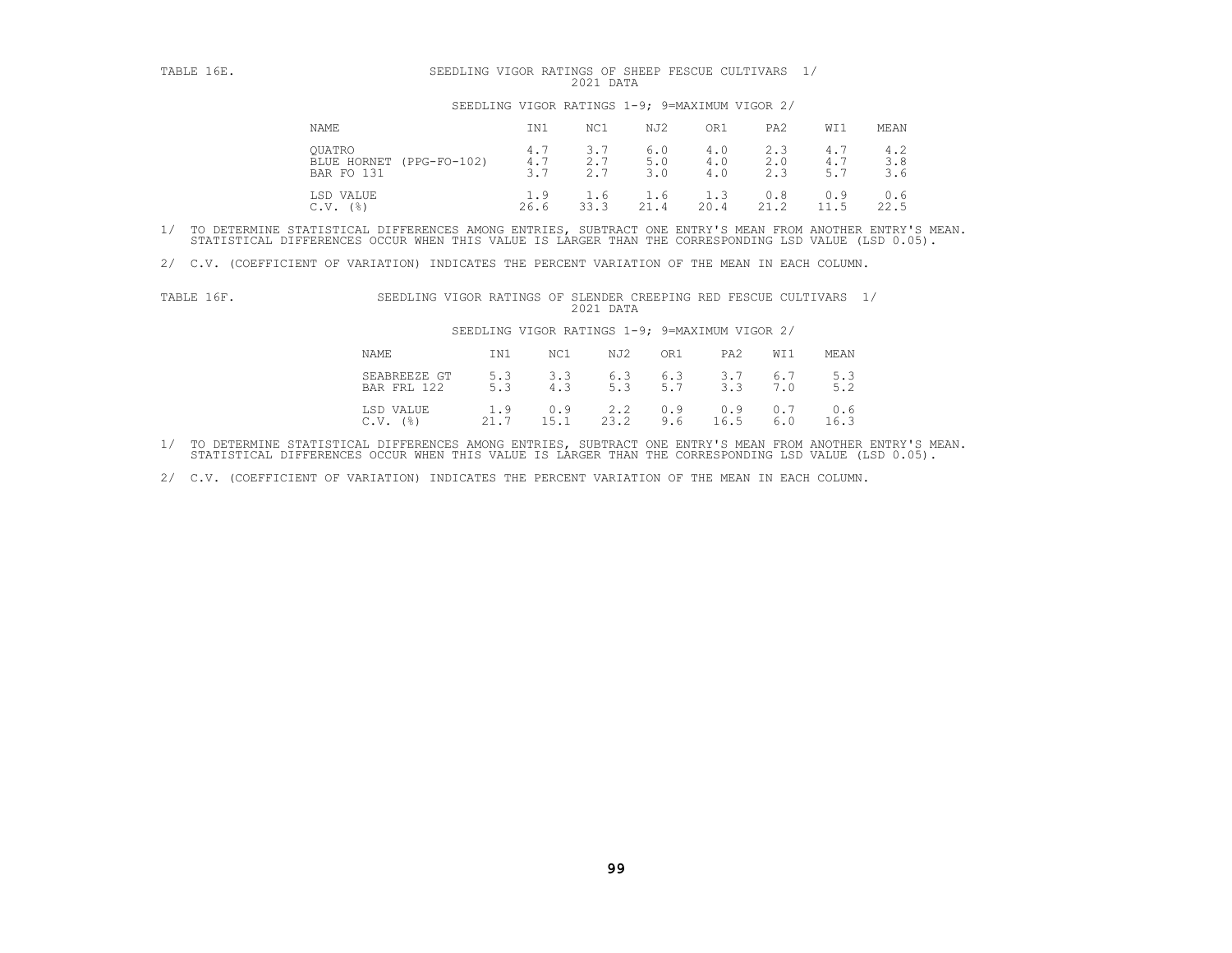| TABLE 17A. | SPRING DENSITY RATINGS OF FINELEAF FESCUE CULTIVARS 1/<br>2021 DATA |         |                                                                                                                                                                                                                                                                                                           |  |
|------------|---------------------------------------------------------------------|---------|-----------------------------------------------------------------------------------------------------------------------------------------------------------------------------------------------------------------------------------------------------------------------------------------------------------|--|
|            | DENSITY RATINGS 1-9; 9=MAXIMUM DENSITY 2/                           |         |                                                                                                                                                                                                                                                                                                           |  |
|            | NAME                                                                | IA1 NC1 | MEAN                                                                                                                                                                                                                                                                                                      |  |
|            |                                                                     |         | 7.7<br>7.3<br>7.3<br>7.3<br>7.2<br>7.0<br>7.0<br>7.0<br>6.8<br>6.8<br>6.8<br>6.8<br>6.8<br>6.7<br>6.7<br>6.7<br>6.7<br>6.7<br>6.7<br>6.7<br>6.7<br>6.7<br>6.7<br>6.5<br>6.5<br>6.5<br>6.5<br>6.5<br>6.5<br>6.5<br>6.3<br>6.3<br>6.3<br>6.3<br>6.2<br>6.2<br>6.2<br>6.2<br>6.0<br>6.0<br>5.8<br>5.7<br>5.7 |  |
|            | LSD VALUE<br>C.V. (%)<br>(3) 19.1 12.4 15.1                         |         |                                                                                                                                                                                                                                                                                                           |  |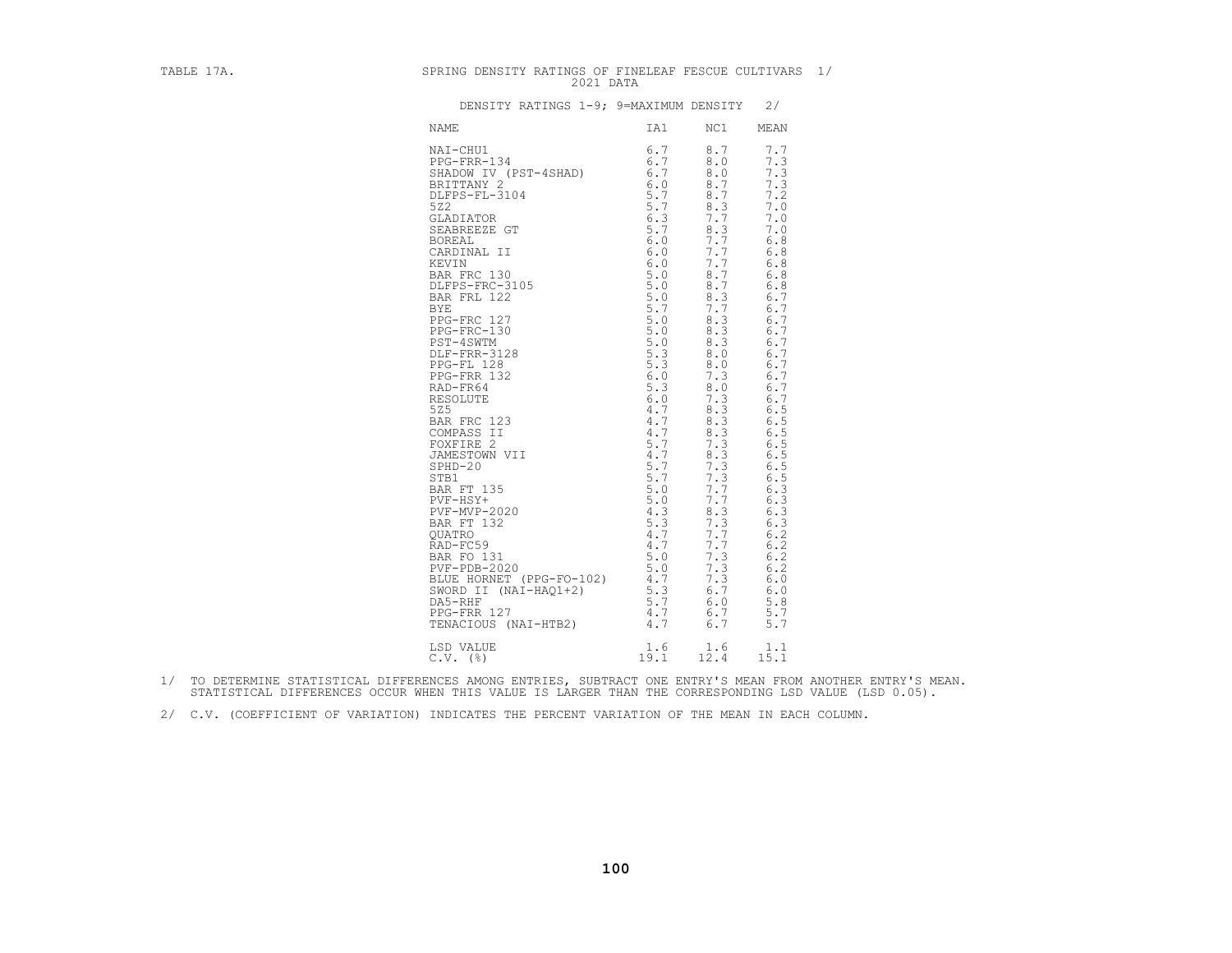| TABLE 17B. | SPRING DENSITY RATINGS OF CHEWINGS FESCUE CULTIVARS 1/<br>2021 DATA                                                                                                                                   |                                                                                           |                                                                                         |                                                                                               |
|------------|-------------------------------------------------------------------------------------------------------------------------------------------------------------------------------------------------------|-------------------------------------------------------------------------------------------|-----------------------------------------------------------------------------------------|-----------------------------------------------------------------------------------------------|
|            | DENSITY RATINGS 1-9; 9=MAXIMUM DENSITY                                                                                                                                                                |                                                                                           |                                                                                         | 2/                                                                                            |
|            | NAME                                                                                                                                                                                                  | IA1                                                                                       | NC1                                                                                     | MEAN                                                                                          |
|            | NAI-CHU1<br>SHADOW IV (PST-4SHAD)<br>BRITTANY 2<br>BAR FRC 130<br>DLFPS-FRC-3105<br>PPG-FRC 127<br>PPG-FRC-130<br>PST-4SWTM<br>BAR FRC 123<br>COMPASS II<br>JAMESTOWN VII<br>PVF-MVP-2020<br>RAD-FC59 | 6.7<br>6.7<br>6.0<br>5.0<br>$5.0$<br>5.0<br>5.0<br>5.0<br>4.7<br>4.7<br>4.7<br>4.3<br>4.7 | 8.7<br>8.0<br>8.7<br>8.7<br>8.7<br>8.3<br>8.3<br>8.3<br>8.3<br>8.3<br>8.3<br>8.3<br>7.7 | 7.7<br>7.3<br>7.3<br>$6.8$<br>$6.8$<br>$6.7$<br>6.7<br>6.7<br>6.5<br>6.5<br>6.5<br>6.3<br>6.2 |
|            | LSD VALUE<br>$C.V.$ (%)                                                                                                                                                                               | 1.6<br>18.8                                                                               | 1.5<br>11.0                                                                             | 1.1<br>14.0                                                                                   |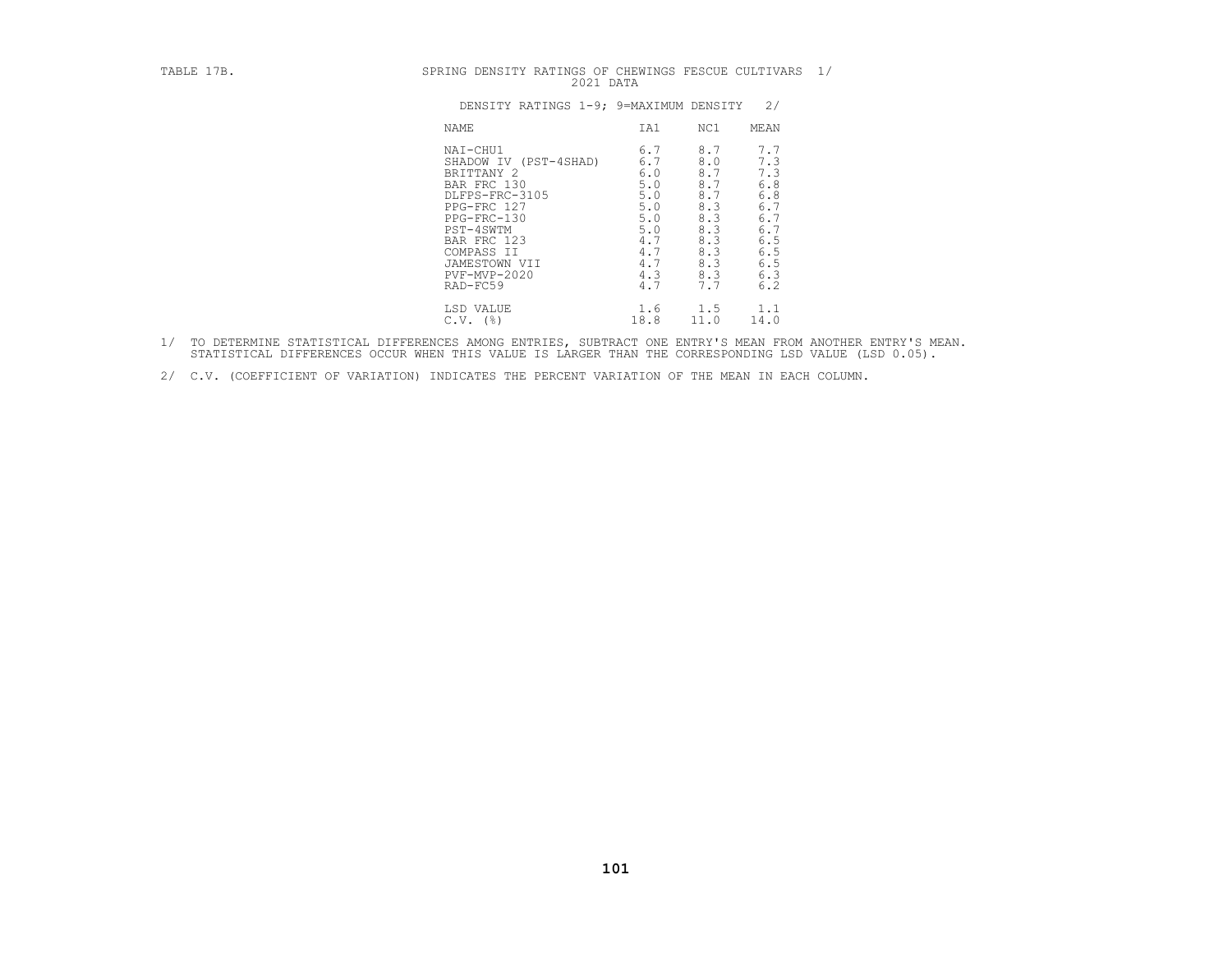|  |  |             |  | SPRING DENSITY RATINGS OF STRONG CREEPING RED FESCUE CULTIVARS |  |
|--|--|-------------|--|----------------------------------------------------------------|--|
|  |  | $2021$ DATA |  |                                                                |  |

| TABLE 17C. | SPRING DENSITY RATINGS OF STRONG CREEPING RED FESCUE CULTIVARS 1/<br>2021 DATA                                                                                                                                                                                                                                                                                                                                                                                        |
|------------|-----------------------------------------------------------------------------------------------------------------------------------------------------------------------------------------------------------------------------------------------------------------------------------------------------------------------------------------------------------------------------------------------------------------------------------------------------------------------|
|            | 2/<br>DENSITY RATINGS 1-9; 9=MAXIMUM DENSITY                                                                                                                                                                                                                                                                                                                                                                                                                          |
|            | NC1<br>NAME<br>IA1<br>MEAN                                                                                                                                                                                                                                                                                                                                                                                                                                            |
|            | 8.0<br>7.3<br>PPG-FRR-134<br>6.7<br>5.7<br>8.3<br>7.0<br>522<br>6.8<br>7.7<br>6.0<br>BOREAL<br>6.8<br>7.7<br>6.0<br>CARDINAL II<br>6.8<br>7.7<br>6.0<br>KEVIN<br>6.7<br>5.7<br>7.7<br>BYE<br>6.7<br>5.3<br>8.0<br>DLF-FRR-3128<br>6.7<br>6.0<br>7.3<br>PPG-FRR 132<br>6.7<br>5.3<br>8.0<br>RAD-FR64<br>8.3<br>4.7<br>6.5<br>525<br>7.3<br>5.7<br>6.5<br>FOXFIRE 2<br>6.5<br>5.7<br>7.3<br>STB1<br>7.7<br>6.3<br>5.0<br>$PVF-HSY+$<br>5.7<br>4.7<br>6.7<br>PPG-FRR 127 |
|            | 1.7<br>LSD VALUE<br>1.1<br>1.0<br>13.2<br>$C.V.$ (%)<br>18.5<br>9.0                                                                                                                                                                                                                                                                                                                                                                                                   |

- 1/ TO DETERMINE STATISTICAL DIFFERENCES AMONG ENTRIES, SUBTRACT ONE ENTRY'S MEAN FROM ANOTHER ENTRY'S MEAN.<br>STATISTICAL DIFFERENCES OCCUR WHEN THIS VALUE IS LARGER THAN THE CORRESPONDING LSD VALUE (LSD 0.05).
- 2/ C.V. (COEFFICIENT OF VARIATION) INDICATES THE PERCENT VARIATION OF THE MEAN IN EACH COLUMN.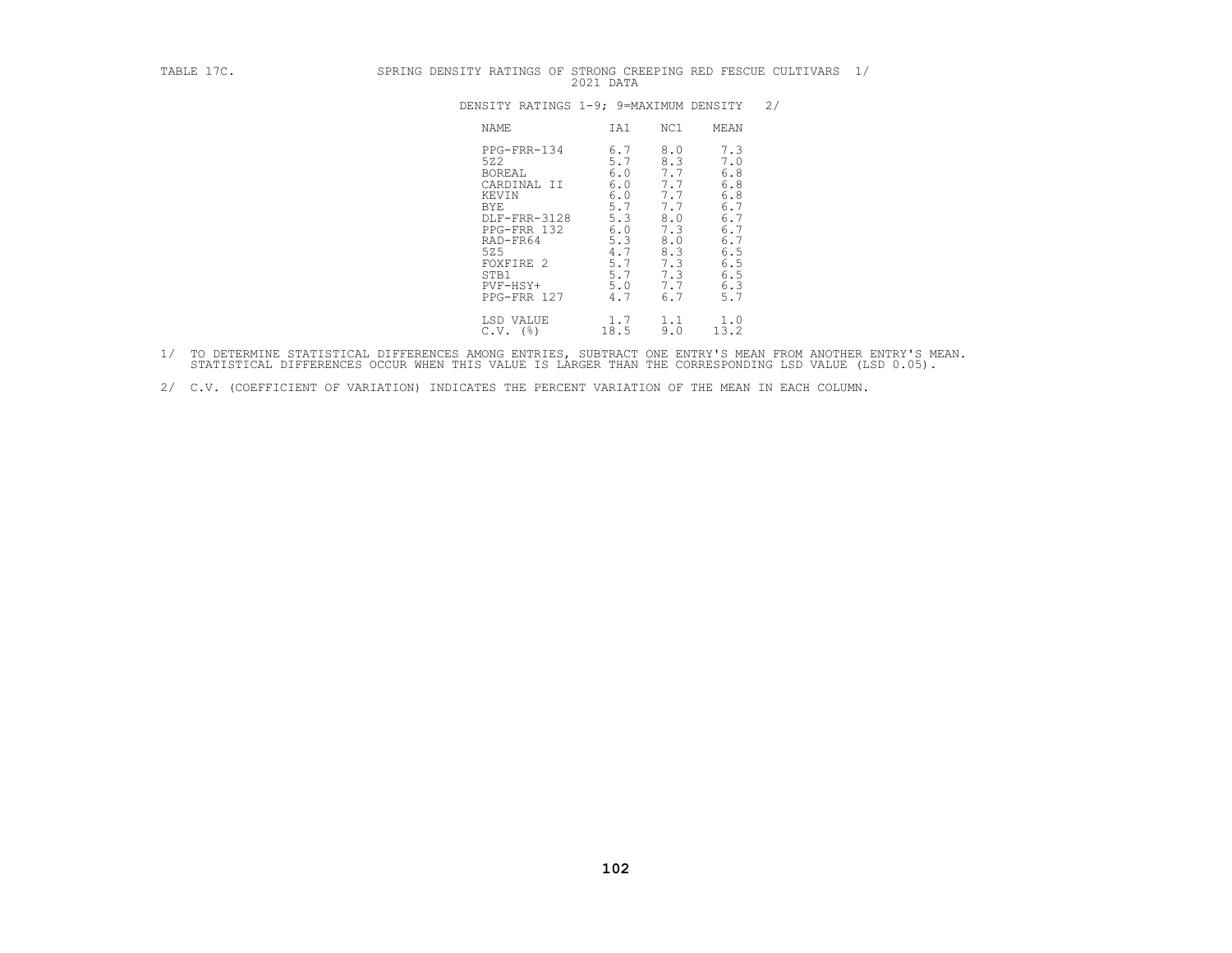|  | T<br>. אי<br>г<br>٩T<br>۹I<br>. . |  |
|--|-----------------------------------|--|
|--|-----------------------------------|--|

| TABLE 17D. | SPRING DENSITY RATINGS OF HARD FESCUE CULTIVARS<br>2021 DATA                                                                                                                                 |                                                                           |                                                                           |                                                                           | 1/ |
|------------|----------------------------------------------------------------------------------------------------------------------------------------------------------------------------------------------|---------------------------------------------------------------------------|---------------------------------------------------------------------------|---------------------------------------------------------------------------|----|
|            | DENSITY RATINGS 1-9; 9=MAXIMUM DENSITY                                                                                                                                                       |                                                                           |                                                                           | 2/                                                                        |    |
|            | NAME                                                                                                                                                                                         | IA1                                                                       | NC1                                                                       | MEAN                                                                      |    |
|            | DLFPS-FL-3104<br>GLADIATOR<br>PPG-FL 128<br>RESOLUTE<br>$SPHD-20$<br><b>BAR FT 135</b><br>BAR FT 132<br>$PVF - PDB - 2020$<br>(NAI-HAO1+2)<br>SWORD II<br>DA5-RHF<br>TENACIOUS<br>(NAI-HTB2) | 5.7<br>6.3<br>5.3<br>6.0<br>5.7<br>5.0<br>5.3<br>5.0<br>5.3<br>5.7<br>4.7 | 8.7<br>7.7<br>8.0<br>7.3<br>7.3<br>7.7<br>7.3<br>7.3<br>6.7<br>6.0<br>6.7 | 7.2<br>7.0<br>6.7<br>6.7<br>6.5<br>6.3<br>6.3<br>6.2<br>6.0<br>5.8<br>5.7 |    |
|            | LSD VALUE<br>$C.V.$ (%)                                                                                                                                                                      | 1.9<br>21.9                                                               | 2.0<br>17.0                                                               | 1.4<br>19.1                                                               |    |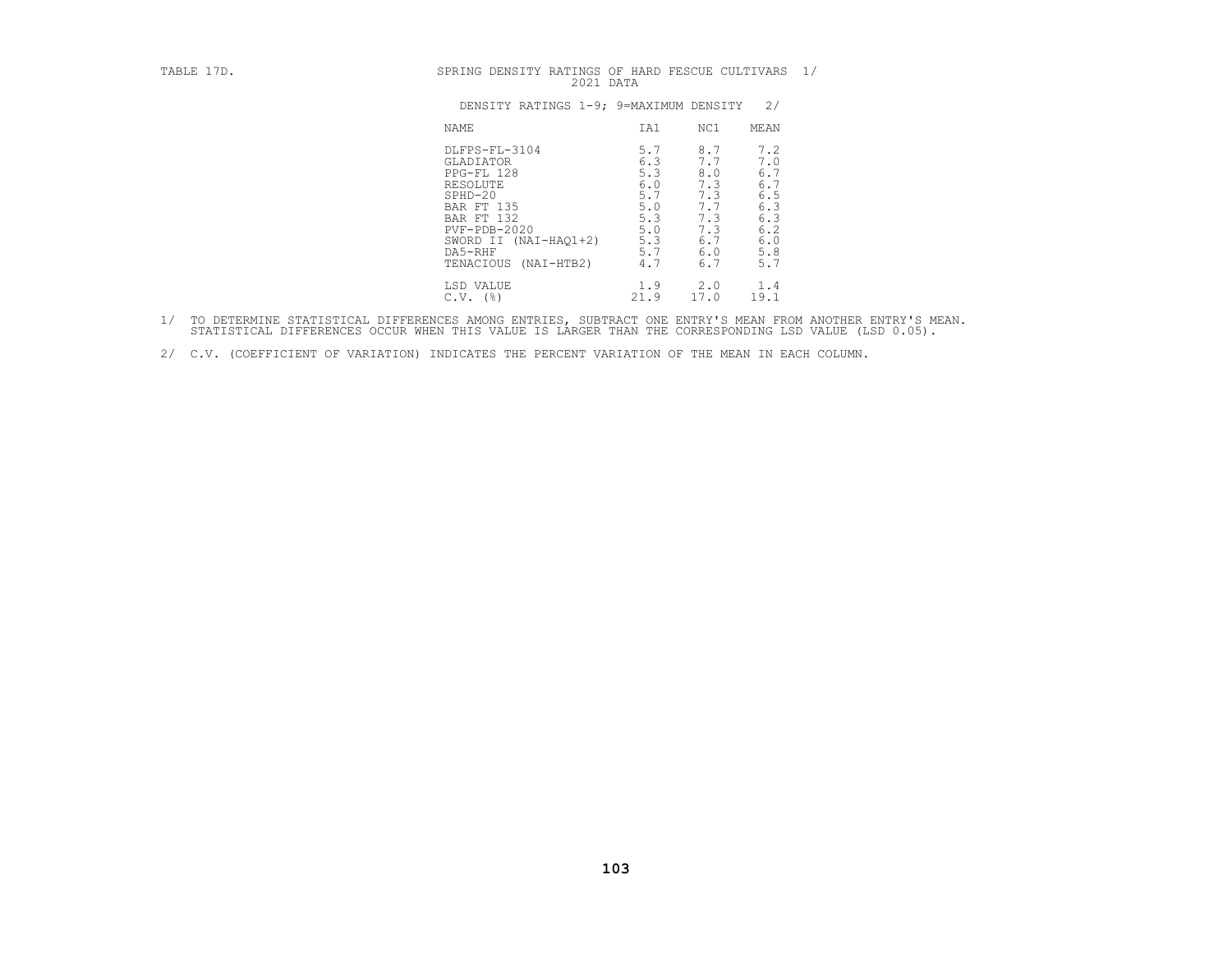| TABLE 17E. | SPRING DENSITY RATINGS OF SHEEP FESCUE CULTIVARS 1/<br>2021 DATA |                   |                   |                         |  |
|------------|------------------------------------------------------------------|-------------------|-------------------|-------------------------|--|
|            | DENSITY RATINGS 1-9; 9=MAXIMUM DENSITY                           |                   |                   | 2/                      |  |
|            | NAME                                                             | IA1               | NC1               | MEAN                    |  |
|            | OUATRO<br>BAR FO 131<br>BLUE HORNET (PPG-FO-102)                 | 4.7<br>5.0<br>4.7 | 7.7<br>7.3<br>7.3 | $6.2$<br>$6.2$<br>$6.0$ |  |
|            | LSD VALUE<br>(응)<br>C.V.                                         | 1.2<br>15.6       | 2.1<br>17.3       | 1.2<br>17.2             |  |

2/ C.V. (COEFFICIENT OF VARIATION) INDICATES THE PERCENT VARIATION OF THE MEAN IN EACH COLUMN.

TABLE 17F. SPRING DENSITY RATINGS OF SLENDER CREEPING RED FESCUE CULTIVARS 1/<br>2021 DATA DENSITY RATINGS 1-9; 9=MAXIMUM DENSITY 2/<br>NAME 1A1 NC1 MEAN SEABREEZE GT 5.7 8.3 7.0<br>BAR FRL 122 5.0 8.3 6.7

| NAME                                    | IA1              | NC1 | MEAN       |
|-----------------------------------------|------------------|-----|------------|
| SEABREEZE GT 5.7 8.3 7.0<br>BAR FRL 122 | 5.0              | 8.3 | 6.7        |
| LSD VALUE<br>$C.V.$ $(%)$               | $0.7$ 0.9<br>7.7 | 6.9 | 0.6<br>7.3 |

1/ TO DETERMINE STATISTICAL DIFFERENCES AMONG ENTRIES, SUBTRACT ONE ENTRY'S MEAN FROM ANOTHER ENTRY'S MEAN.<br>STATISTICAL DIFFERENCES OCCUR WHEN THIS VALUE IS LARGER THAN THE CORRESPONDING LSD VALUE (LSD 0.05).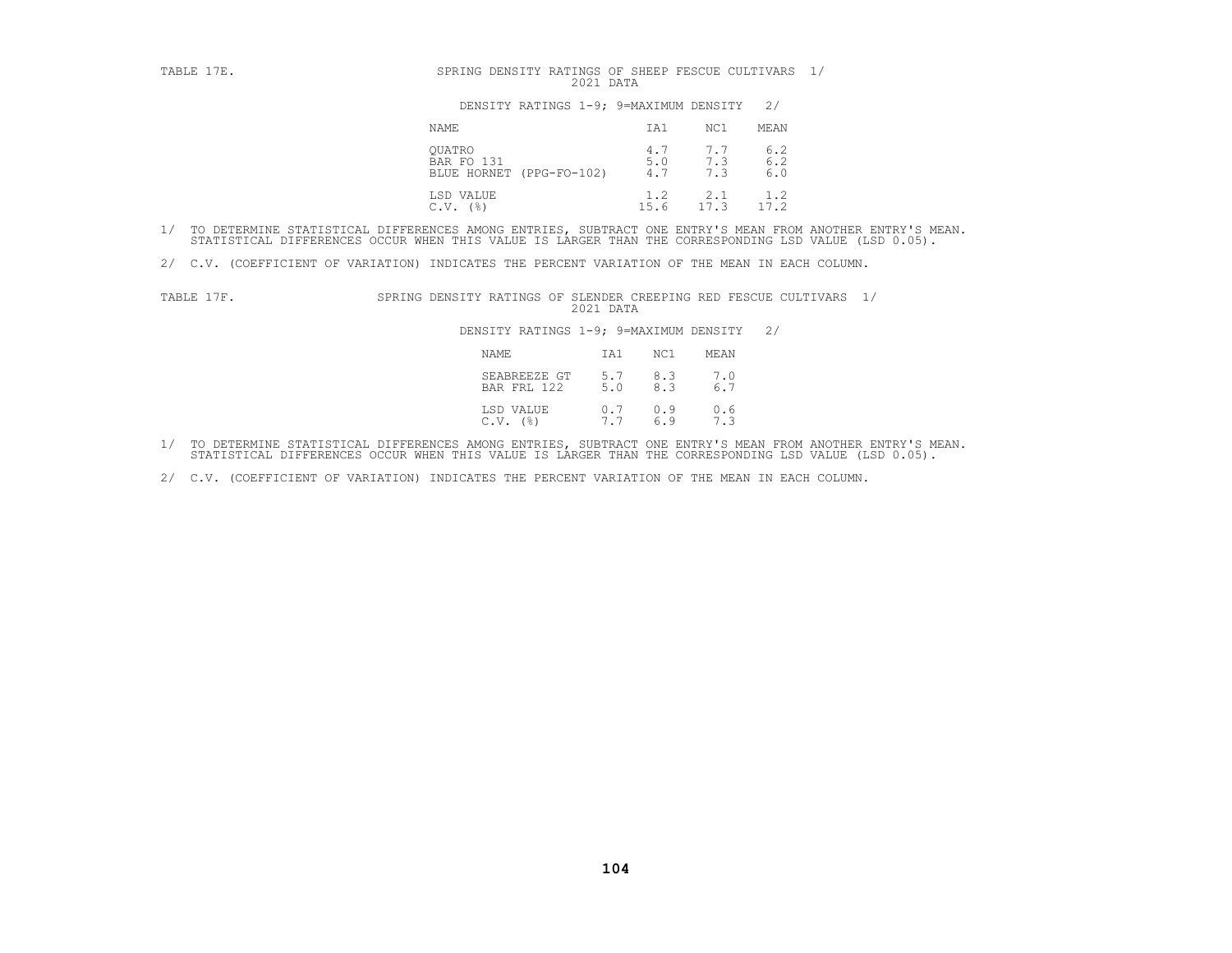| TABLE 18A. | SUMMER DENSITY RATINGS OF FINELEAF FESCUE CULTIVARS 1/ | 2021 DATA   |            |             |                                                                                                                                                                                                                                                                                                           |                                                                                                                                                                                                                                                                                                             |
|------------|--------------------------------------------------------|-------------|------------|-------------|-----------------------------------------------------------------------------------------------------------------------------------------------------------------------------------------------------------------------------------------------------------------------------------------------------------|-------------------------------------------------------------------------------------------------------------------------------------------------------------------------------------------------------------------------------------------------------------------------------------------------------------|
|            | DENSITY RATINGS 1-9; 9=MAXIMUM DENSITY                 |             |            |             | 2/                                                                                                                                                                                                                                                                                                        |                                                                                                                                                                                                                                                                                                             |
|            | NAME                                                   | IA1         | NC1        | PA2         | OE1                                                                                                                                                                                                                                                                                                       | MEAN                                                                                                                                                                                                                                                                                                        |
|            |                                                        |             |            |             | 7.0<br>7.0<br>7.0<br>7.0<br>6.0<br>6.3<br>7.0<br>7.0<br>6.7<br>7.0<br>6.0<br>7.0<br>6.3<br>6.0<br>6.7<br>6.3<br>5.7<br>6.7<br>6.0<br>6.7<br>6.7<br>6.3<br>6.0<br>6.7<br>6.3<br>6.0<br>7.0<br>6.0<br>7.0<br>6.3<br>6.0<br>5.7<br>6.0<br>7.0<br>6.0<br>5.7<br>6.0<br>6.0<br>5.3<br>5.3<br>5.7<br>6.7<br>5.3 | 7.4<br>7.4<br>7.4<br>7.3<br>7.3<br>7.2<br>7.1<br>7.1<br>7.0<br>7.0<br>7.0<br>7.0<br>7.0<br>6.9<br>6.9<br>6.9<br>6.9<br>6.9<br>6.9<br>6.9<br>6.9<br>6.8<br>$6.8$<br>6.8<br>6.8<br>6.8<br>6.8<br>6.8<br>6.8<br>6.8<br>6.7<br>6.7<br>6.7<br>6.7<br>6.7<br>6.6<br>6.6<br>6.6<br>6.5<br>6.3<br>6.3<br>6.1<br>5.5 |
|            | LSD VALUE<br>$C.V.$ (%)                                | 2.0<br>19.9 | 1.2<br>8.7 | 1.4<br>14.1 | 1.1<br>11.2                                                                                                                                                                                                                                                                                               | 0.7<br>13.5                                                                                                                                                                                                                                                                                                 |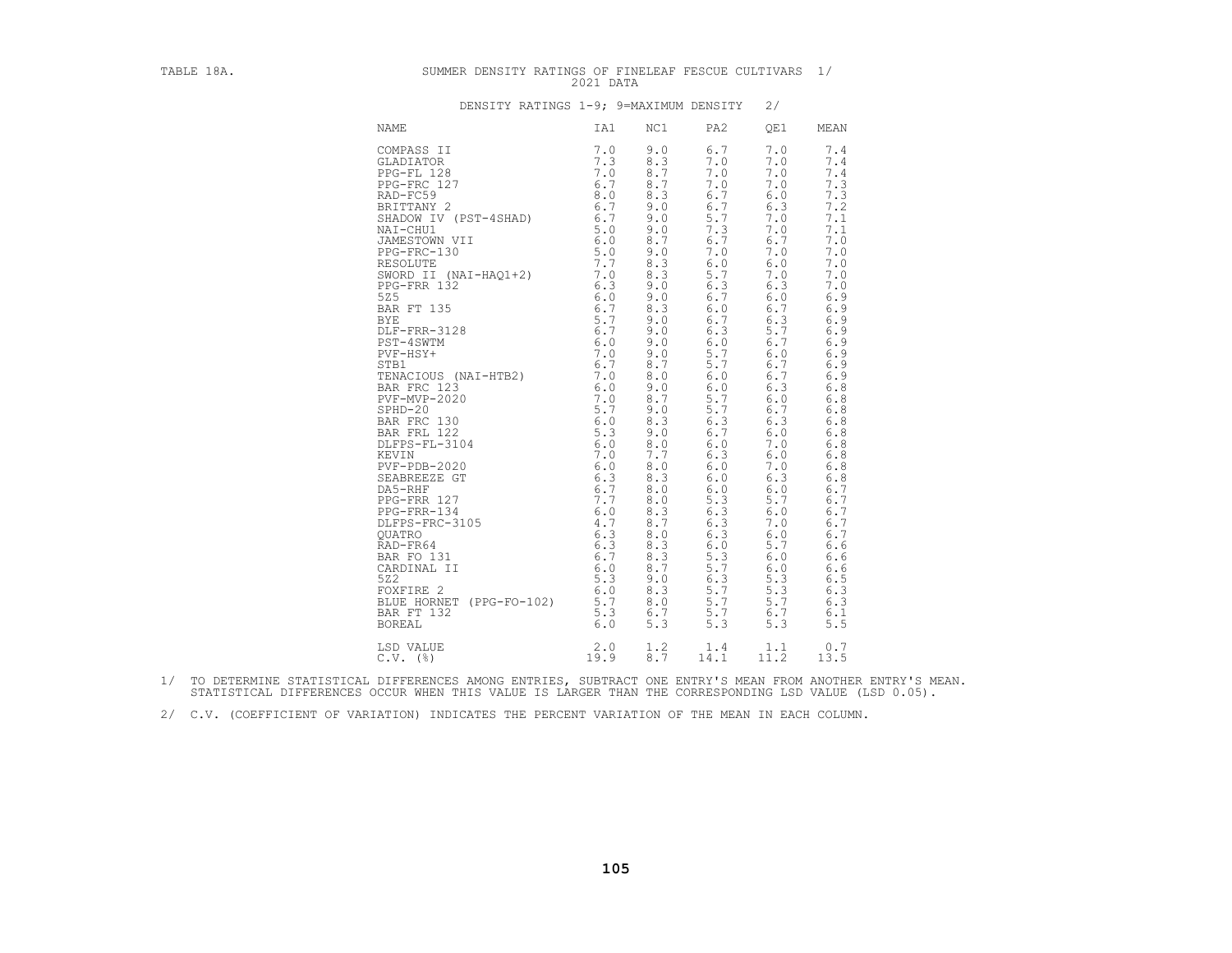| TABLE 18B. |                                                                                                                                                                                                       |  | 2021 DATA                                                                               | SUMMER DENSITY RATINGS OF CHEWINGS FESCUE CULTIVARS 1/                                  |                                                                                         |                                                                                         |                                                                                           |
|------------|-------------------------------------------------------------------------------------------------------------------------------------------------------------------------------------------------------|--|-----------------------------------------------------------------------------------------|-----------------------------------------------------------------------------------------|-----------------------------------------------------------------------------------------|-----------------------------------------------------------------------------------------|-------------------------------------------------------------------------------------------|
|            |                                                                                                                                                                                                       |  |                                                                                         | DENSITY RATINGS 1-9; 9=MAXIMUM DENSITY                                                  |                                                                                         | 2/                                                                                      |                                                                                           |
|            | NAME                                                                                                                                                                                                  |  | IA1                                                                                     | NC1                                                                                     | PA <sub>2</sub>                                                                         | QE1                                                                                     | MEAN                                                                                      |
|            | COMPASS II<br>PPG-FRC 127<br>RAD-FC59<br>BRITTANY 2<br>SHADOW IV (PST-4SHAD)<br>NAI-CHU1<br>JAMESTOWN VII<br>PPG-FRC-130<br>PST-4SWTM<br>BAR FRC 123<br>PVF-MVP-2020<br>BAR FRC 130<br>DLFPS-FRC-3105 |  | 7.0<br>6.7<br>8.0<br>6.7<br>6.7<br>5.0<br>6.0<br>5.0<br>6.0<br>6.0<br>7.0<br>6.0<br>4.7 | 9.0<br>8.7<br>8.3<br>9.0<br>9.0<br>9.0<br>8.7<br>9.0<br>9.0<br>9.0<br>8.7<br>8.3<br>8.7 | 6.7<br>7.0<br>6.7<br>6.7<br>5.7<br>7.3<br>6.7<br>7.0<br>6.0<br>6.0<br>5.7<br>6.3<br>6.3 | 7.0<br>7.0<br>6.0<br>6.3<br>7.0<br>7.0<br>6.7<br>7.0<br>6.7<br>6.3<br>6.0<br>6.3<br>7.0 | 7.4<br>7.3<br>7.3<br>7.2<br>7.1<br>7.1<br>7.0<br>7.0<br>6.9<br>$6.8$<br>6.8<br>6.8<br>6.7 |
|            | LSD VALUE<br>$C.V.$ (%)                                                                                                                                                                               |  | 2.2<br>21.6                                                                             | 0.8<br>5.5                                                                              | 1.3<br>12.9                                                                             | 1.2<br>11.6                                                                             | 0.7<br>12.9                                                                               |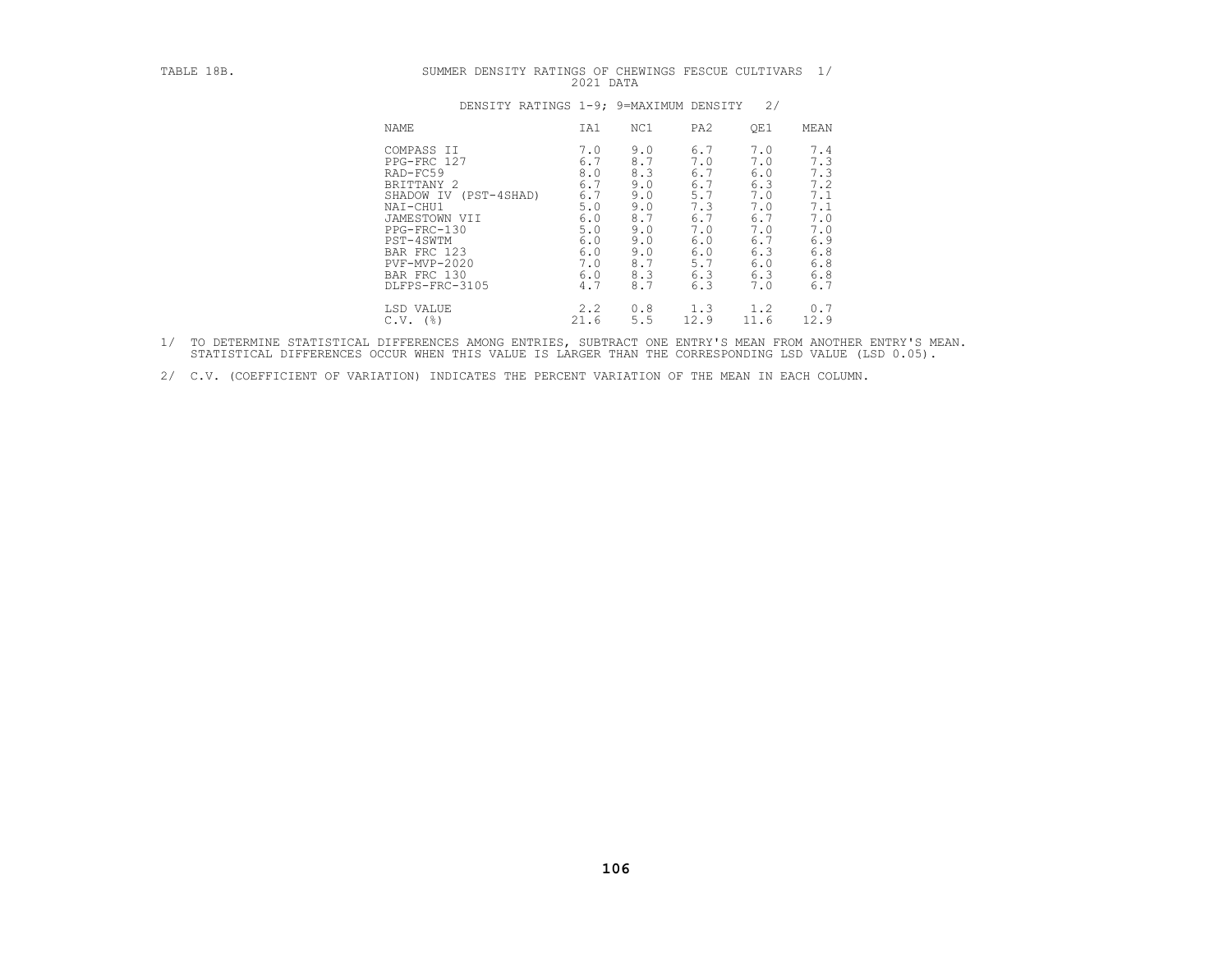| TABLE 18C. | SUMMER DENSITY RATINGS OF STRONG CREEPING RED FESCUE CULTIVARS 1/                                                                                                           |                                                                                                | 2021 DATA                                                                                      |                                                                                                |                                                                                                |                                                                                                |  |
|------------|-----------------------------------------------------------------------------------------------------------------------------------------------------------------------------|------------------------------------------------------------------------------------------------|------------------------------------------------------------------------------------------------|------------------------------------------------------------------------------------------------|------------------------------------------------------------------------------------------------|------------------------------------------------------------------------------------------------|--|
|            |                                                                                                                                                                             |                                                                                                | DENSITY RATINGS 1-9; 9=MAXIMUM DENSITY                                                         |                                                                                                |                                                                                                | 2/                                                                                             |  |
|            | NAME                                                                                                                                                                        | IA1                                                                                            | NC1                                                                                            | PA <sub>2</sub>                                                                                | QE1                                                                                            | <b>MEAN</b>                                                                                    |  |
|            | PPG-FRR 132<br>525<br><b>BYE</b><br>DLF-FRR-3128<br>PVF-HSY+<br>STB1<br>KEVIN<br>PPG-FRR 127<br>PPG-FRR-134<br>RAD-FR64<br>CARDINAL II<br>522<br>FOXFIRE 2<br><b>BOREAL</b> | 6.3<br>6.0<br>5.7<br>6.7<br>7.0<br>6.7<br>7.0<br>7.7<br>6.0<br>6.3<br>6.0<br>5.3<br>6.0<br>6.0 | 9.0<br>9.0<br>9.0<br>9.0<br>9.0<br>8.7<br>7.7<br>8.0<br>8.3<br>8.3<br>8.7<br>9.0<br>8.3<br>5.3 | 6.3<br>6.7<br>6.7<br>6.3<br>5.7<br>5.7<br>6.3<br>5.3<br>6.3<br>6.0<br>5.7<br>6.3<br>5.7<br>5.3 | 6.3<br>6.0<br>6.3<br>5.7<br>6.0<br>6.7<br>6.0<br>5.7<br>6.0<br>5.7<br>6.0<br>5.3<br>5.3<br>5.3 | 7.0<br>6.9<br>6.9<br>6.9<br>6.9<br>6.9<br>6.8<br>6.7<br>6.7<br>6.6<br>6.6<br>6.5<br>6.3<br>5.5 |  |
|            | LSD VALUE<br>$C.V.$ ( $\S$ )                                                                                                                                                | 1.9<br>19.0                                                                                    | 1.2<br>8.6                                                                                     | 1.4<br>14.9                                                                                    | 1.3<br>13.6                                                                                    | 0.7<br>13.9                                                                                    |  |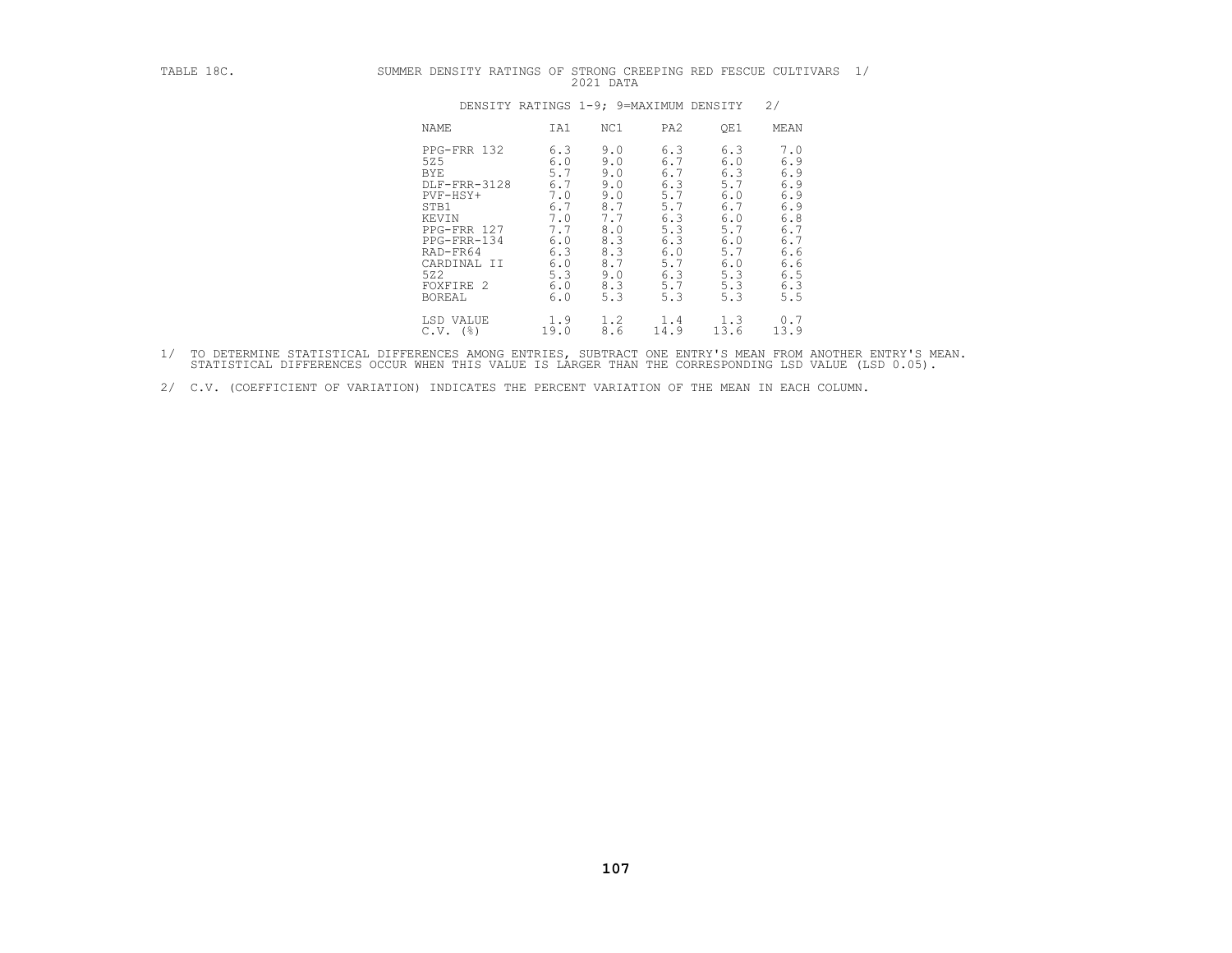| TABLE 18D. | SUMMER DENSITY RATINGS OF HARD FESCUE CULTIVARS                                                                                                                                      | 2021 DATA                                                                 |                                                                           |                                                                           |                                                                           | 1/                                                                        |
|------------|--------------------------------------------------------------------------------------------------------------------------------------------------------------------------------------|---------------------------------------------------------------------------|---------------------------------------------------------------------------|---------------------------------------------------------------------------|---------------------------------------------------------------------------|---------------------------------------------------------------------------|
|            | DENSITY RATINGS 1-9; 9=MAXIMUM DENSITY                                                                                                                                               |                                                                           |                                                                           |                                                                           | 2/                                                                        |                                                                           |
|            | NAME                                                                                                                                                                                 | IA1                                                                       | NC1                                                                       | PA <sub>2</sub>                                                           | QE1                                                                       | MEAN                                                                      |
|            | GLADIATOR<br>PPG-FL 128<br>RESOLUTE<br>$(NAI-HAO1+2)$<br>SWORD II<br>BAR FT 135<br>TENACIOUS (NAI-HTB2)<br>$SPHD-20$<br>DLFPS-FL-3104<br>$PVF - PDB - 2020$<br>DA5-RHF<br>BAR FT 132 | 7.3<br>7.0<br>7.7<br>7.0<br>6.7<br>7.0<br>5.7<br>6.0<br>6.0<br>6.7<br>5.3 | 8.3<br>8.7<br>8.3<br>8.3<br>8.3<br>8.0<br>9.0<br>8.0<br>8.0<br>8.0<br>6.7 | 7.0<br>7.0<br>6.0<br>5.7<br>6.0<br>6.0<br>5.7<br>6.0<br>6.0<br>6.0<br>5.7 | 7.0<br>7.0<br>6.0<br>7.0<br>6.7<br>6.7<br>6.7<br>7.0<br>7.0<br>6.0<br>6.7 | 7.4<br>7.4<br>7.0<br>7.0<br>6.9<br>6.9<br>6.8<br>6.8<br>6.8<br>6.7<br>6.1 |
|            | LSD VALUE<br>$C.V.$ (%)                                                                                                                                                              | 1.9<br>18.3                                                               | 1.6<br>12.3                                                               | 1.5<br>14.9                                                               | 0.9<br>8.2                                                                | 0.8<br>13.7                                                               |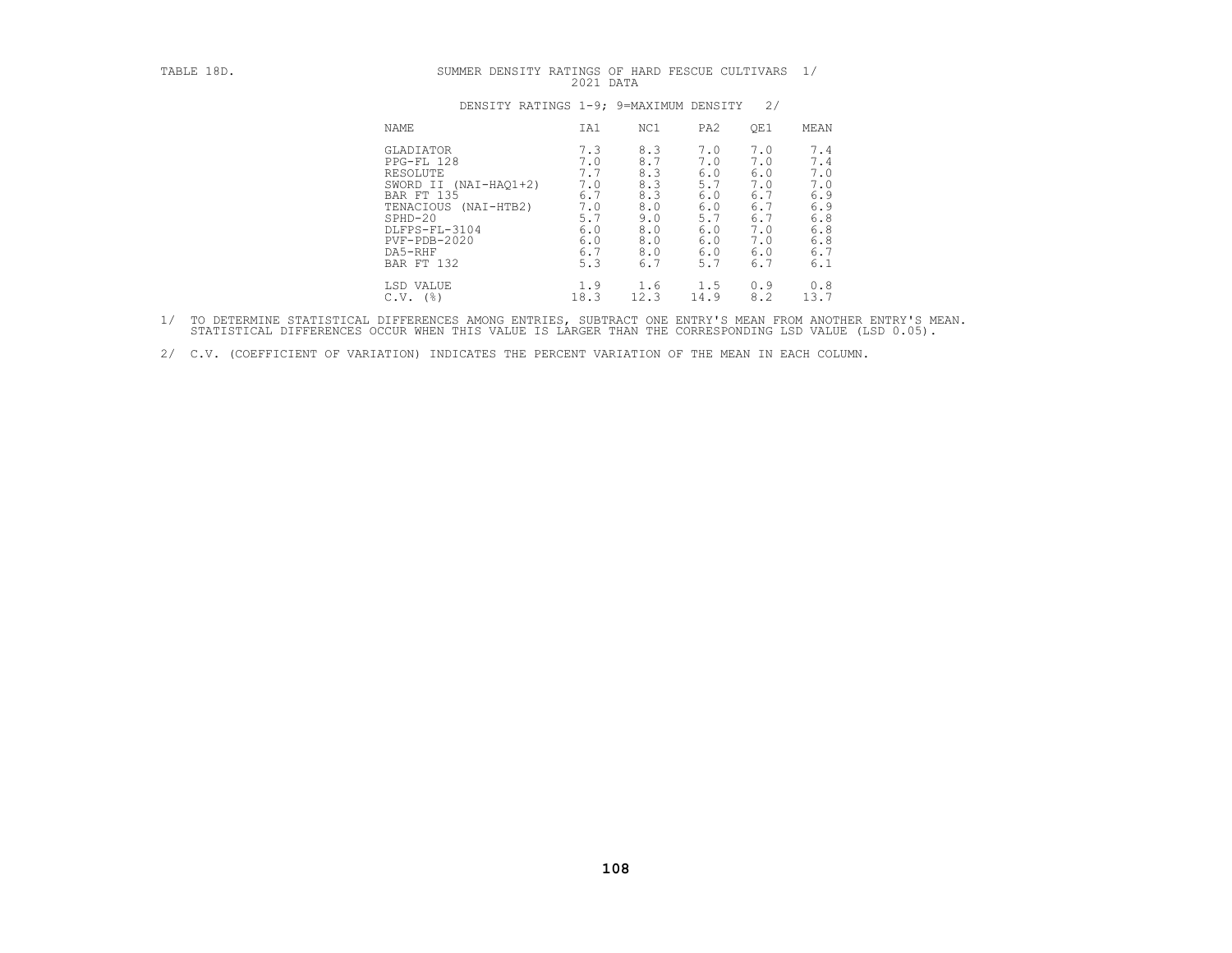| TABLE 18E. | DENSITY RATINGS OF SHEEP FESCUE CULTIVARS<br>SUMMER<br>2021 DATA |                   |                   |                   |                   |                   |
|------------|------------------------------------------------------------------|-------------------|-------------------|-------------------|-------------------|-------------------|
|            | DENSITY RATINGS 1-9; 9=MAXIMUM DENSITY                           |                   |                   |                   | 2/                |                   |
|            | NAME                                                             | IA1               | NC1               | PA2               | OE1               | MEAN              |
|            | <b>OUATRO</b><br>BAR FO 131<br>BLUE HORNET<br>$(PPG-FO-102)$     | 6.3<br>6.7<br>5.7 | 8.0<br>8.3<br>8.0 | 6.3<br>5.3<br>5.7 | 6.0<br>6.0<br>5.7 | 6.7<br>6.6<br>6.3 |
|            | LSD VALUE<br>(%)<br>C.V.                                         | 1.9<br>18.6       | 1.1<br>8.2        | 1.3<br>14.1       | 1.1               | 0.7<br>13.1       |

2/ C.V. (COEFFICIENT OF VARIATION) INDICATES THE PERCENT VARIATION OF THE MEAN IN EACH COLUMN.

| TABLE 18F. | SUMMER DENSITY RATINGS OF SLENDER CREEPING RED FESCUE CULTIVARS 1/ |             | 2021 DATA  |             |            |               |  |
|------------|--------------------------------------------------------------------|-------------|------------|-------------|------------|---------------|--|
|            | DENSITY RATINGS 1-9; 9=MAXIMUM DENSITY                             |             |            |             |            | $\frac{2}{3}$ |  |
|            | NAME                                                               | IA1         | NC1        | PA2         | OE1        | MEAN          |  |
|            | BAR FRL 122<br>SEABREEZE GT                                        | 5.3<br>6.3  | 9.0<br>8.3 | 6.7<br>6.0  | 6.0<br>6.3 | 6.8<br>6.8    |  |
|            | LSD VALUE<br>(응)<br>C.V.                                           | 2.5<br>26.2 | 0.7<br>4.7 | 1.3<br>12.9 | 0.7<br>6.6 | 0.7<br>13.5   |  |

1/ TO DETERMINE STATISTICAL DIFFERENCES AMONG ENTRIES, SUBTRACT ONE ENTRY'S MEAN FROM ANOTHER ENTRY'S MEAN.<br>STATISTICAL DIFFERENCES OCCUR WHEN THIS VALUE IS LARGER THAN THE CORRESPONDING LSD VALUE (LSD 0.05).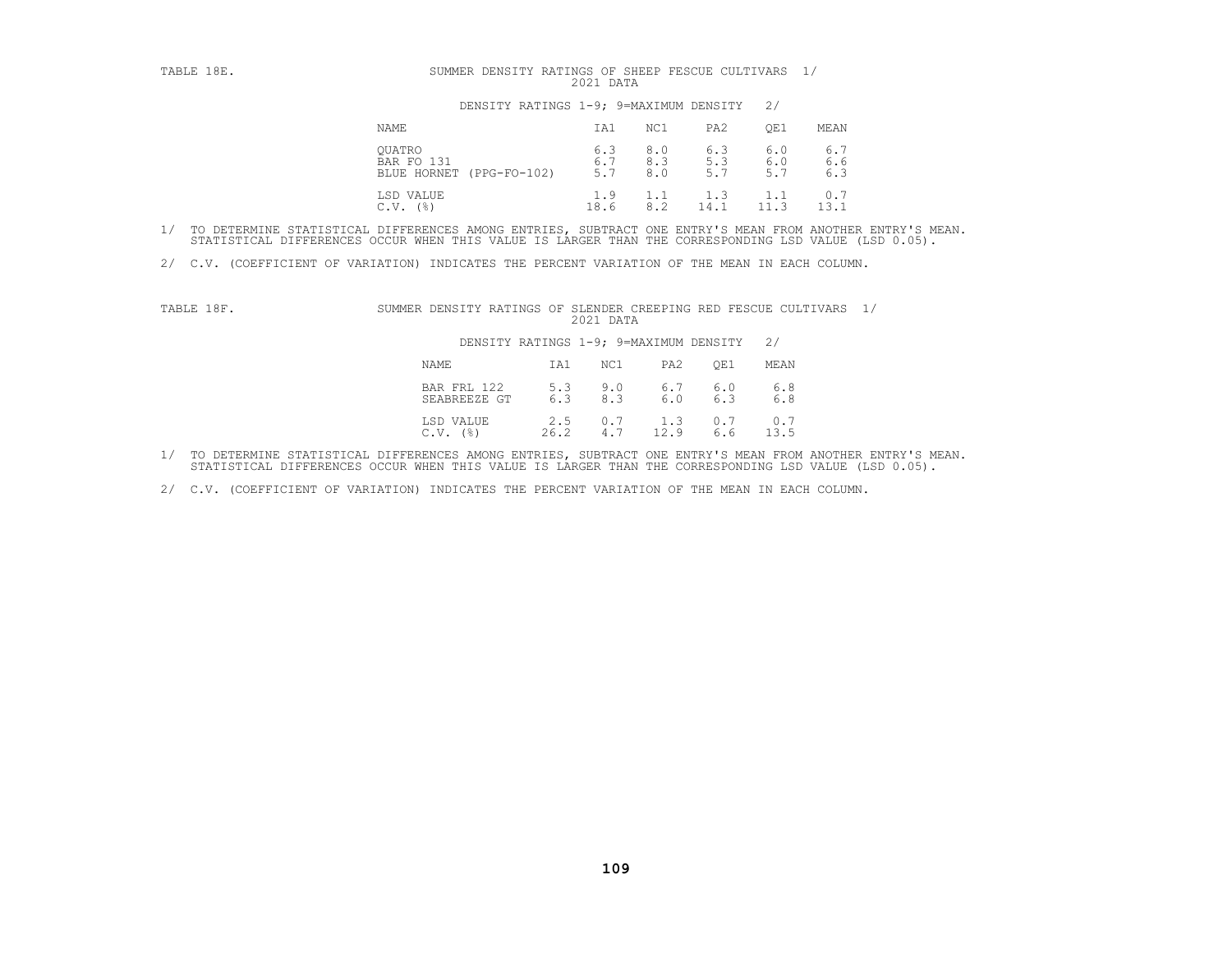| TABLE 19A. | FALL DENSITY RATINGS OF FINELEAF FESCUE CULTIVARS                                                                                                                                                                                                                                                                                                                                                                                                                                                                                                                                                                                                          |                                                                                                                                                                                                                                                                                                                         | 2021 DATA                                                                                                                                                                                                                                                                                                         |                                                                                                                                                                                                                                                                                                           |                                                                                                                                                                                                                                                                                                           |                                                                                                                                                                                                                                                                                                             | 1/                                                                                                                                                                                                                                                                                                          |                                                                                                                                                                                                                                                                                                                          |
|------------|------------------------------------------------------------------------------------------------------------------------------------------------------------------------------------------------------------------------------------------------------------------------------------------------------------------------------------------------------------------------------------------------------------------------------------------------------------------------------------------------------------------------------------------------------------------------------------------------------------------------------------------------------------|-------------------------------------------------------------------------------------------------------------------------------------------------------------------------------------------------------------------------------------------------------------------------------------------------------------------------|-------------------------------------------------------------------------------------------------------------------------------------------------------------------------------------------------------------------------------------------------------------------------------------------------------------------|-----------------------------------------------------------------------------------------------------------------------------------------------------------------------------------------------------------------------------------------------------------------------------------------------------------|-----------------------------------------------------------------------------------------------------------------------------------------------------------------------------------------------------------------------------------------------------------------------------------------------------------|-------------------------------------------------------------------------------------------------------------------------------------------------------------------------------------------------------------------------------------------------------------------------------------------------------------|-------------------------------------------------------------------------------------------------------------------------------------------------------------------------------------------------------------------------------------------------------------------------------------------------------------|--------------------------------------------------------------------------------------------------------------------------------------------------------------------------------------------------------------------------------------------------------------------------------------------------------------------------|
|            |                                                                                                                                                                                                                                                                                                                                                                                                                                                                                                                                                                                                                                                            | DENSITY RATINGS 1-9; 9=MAXIMUM DENSITY                                                                                                                                                                                                                                                                                  |                                                                                                                                                                                                                                                                                                                   |                                                                                                                                                                                                                                                                                                           |                                                                                                                                                                                                                                                                                                           | 2/                                                                                                                                                                                                                                                                                                          |                                                                                                                                                                                                                                                                                                             |                                                                                                                                                                                                                                                                                                                          |
|            | <b>NAME</b>                                                                                                                                                                                                                                                                                                                                                                                                                                                                                                                                                                                                                                                | CT1                                                                                                                                                                                                                                                                                                                     | IA1                                                                                                                                                                                                                                                                                                               | MN1                                                                                                                                                                                                                                                                                                       | NC1                                                                                                                                                                                                                                                                                                       | NJ2                                                                                                                                                                                                                                                                                                         | WA1                                                                                                                                                                                                                                                                                                         | MEAN                                                                                                                                                                                                                                                                                                                     |
|            | PPG-FL 128<br>BRITTANY 2<br>$PVF - PDB - 2020$<br>TENACIOUS (NAI-HTB2)<br>SWORD II (NAI-HAO1+2)<br>BAR FT 132<br>QUATRO<br>DA5-RHF<br>RESOLUTE<br>DLFPS-FL-3104<br>NAI-CHU1<br>PPG-FRC 127<br>PPG-FRR 132<br>BAR FRC 123<br>GLADIATOR<br>DLFPS-FRC-3105<br>CARDINAL II<br>BAR FRC 130<br>PPG-FRC-130<br>PPG-FRR-134<br>$SPHD-20$<br>522<br>BLUE HORNET (PPG-FO-102)<br>PVF-HSY+<br>JAMESTOWN VII<br>BAR FT 135<br><b>BYE</b><br>STB1<br>COMPASS II<br>PVF-MVP-2020<br>RAD-FC59<br>PPG-FRR 127<br>SHADOW IV (PST-4SHAD)<br>BAR FRL 122<br>PST-4SWTM<br>525<br>SEABREEZE GT<br>RAD-FR64<br>DLF-FRR-3128<br>BAR FO 131<br>KEVIN<br><b>BOREAL</b><br>FOXFIRE 2 | 7.3<br>7.0<br>6.3<br>6.0<br>7.0<br>5.7<br>7.7<br>7.3<br>6.3<br>5.7<br>7.7<br>6.7<br>7.0<br>7.3<br>6.7<br>7.0<br>7.0<br>7.0<br>6.3<br>6.0<br>5.3<br>7.3<br>5.7<br>7.0<br>7.3<br>5.0<br>7.0<br>6.7<br>7.3<br>6.7<br>6.7<br>6.7<br>$\frac{7.0}{6.3}$<br>6.3<br>6.7<br>5.7<br>5.3<br>5.3<br>5.7<br>5.7<br>5.0<br>4.3<br>5.3 | 7.0<br>7.0<br>6.7<br>5.7<br>7.0<br>7.3<br>8.0<br>5.7<br>6.3<br>$6.7$<br>6.3<br>$6.0$<br>7.0<br>6.7<br>6.3<br>$6.0$<br>6.7<br>6.3<br>6.0<br>7.0<br>6.3<br>6.0<br>6.0<br>6.7<br>6.0<br>6.0<br>6.7<br>6.3<br>$5.0$<br>5.7<br>6.0<br>7.0<br>7.3<br>6.7<br>5.7<br>6.3<br>5.3<br>6.7<br>6.0<br>7.3<br>7.0<br>7.3<br>5.3 | 7.7<br>7.0<br>6.7<br>6.0<br>6.3<br>6.3<br>5.0<br>6.0<br>6.7<br>6.3<br>4.7<br>5.0<br>6.7<br>7.0<br>5.7<br>5.0<br>6.7<br>5.3<br>5.0<br>5.3<br>6.3<br>6.3<br>4.3<br>6.0<br>4.3<br>6.0<br>5.3<br>6.0<br>5.0<br>3.7<br>5.3<br>5.0<br>4.7<br>4.3<br>4.3<br>5.3<br>4.3<br>5.3<br>5.7<br>3.0<br>4.7<br>3.7<br>2.7 | 9.0<br>8.3<br>9.0<br>9.0<br>9.0<br>9.0<br>9.0<br>8.7<br>8.7<br>8.3<br>8.3<br>8.7<br>7.0<br>8.0<br>9.0<br>8.7<br>7.3<br>8.3<br>8.7<br>7.7<br>9.0<br>7.3<br>9.0<br>7.3<br>8.3<br>9.0<br>7.3<br>7.3<br>8.3<br>8.3<br>8.7<br>7.0<br>8.0<br>8.3<br>8.3<br>7.7<br>8.0<br>7.7<br>7.7<br>8.7<br>7.3<br>8.0<br>7.3 | 8.7<br>6.3<br>7.3<br>8.3<br>7.3<br>7.3<br>6.3<br>7.3<br>7.7<br>8.0<br>7.0<br>6.3<br>5.7<br>5.0<br>7.0<br>6.7<br>6.0<br>6.0<br>6.7<br>6.3<br>6.7<br>5.3<br>6.7<br>5.3<br>6.0<br>6.3<br>5.7<br>5.3<br>5.0<br>5.7<br>5.0<br>5.3<br>4.7<br>5.7<br>5.0<br>5.0<br>$5.0$<br>4.3<br>4.3<br>4.0<br>3.0<br>2.7<br>4.3 | 4.7<br>5.3<br>4.3<br>5.3<br>3.3<br>4.0<br>3.7<br>4.3<br>3.7<br>4.0<br>5.0<br>6.0<br>5.3<br>4.7<br>3.7<br>5.0<br>4.3<br>5.0<br>5.0<br>5.0<br>3.3<br>4.7<br>5.0<br>4.3<br>4.7<br>$4.0$<br>4.3<br>4.7<br>5.3<br>5.7<br>4.0<br>4.3<br>3.7<br>4.0<br>4.7<br>3.7<br>5.7<br>4.0<br>3.3<br>3.7<br>5.0<br>4.3<br>5.0 | 7.4<br>6.8<br>6.7<br>6.7<br>6.7<br>6.6<br>6.6<br>6.6<br>6.6<br>6.5<br>6.5<br>6.4<br>$6.4$<br>6.4<br>6.4<br>6.4<br>6.3<br>6.3<br>6.3<br>6.2<br>$6.2\,$<br>6.2<br>6.1<br>6.1<br>6.1<br>6.1<br>6.1<br>6.1<br>6.0<br>5.9<br>5.9<br>5.9<br>$5.9$<br>$\frac{5.9}{5.8}$<br>5.6<br>5.6<br>5.6<br>5.4<br>5.4<br>5.3<br>5.1<br>5.0 |
|            | LSD VALUE<br>$C.V.$ ( $\S$ )                                                                                                                                                                                                                                                                                                                                                                                                                                                                                                                                                                                                                               | 1.6<br>15.6                                                                                                                                                                                                                                                                                                             | 1.8<br>17.8                                                                                                                                                                                                                                                                                                       | 2.2<br>25.5                                                                                                                                                                                                                                                                                               | 0.8<br>6.1                                                                                                                                                                                                                                                                                                | 2.1<br>22.5                                                                                                                                                                                                                                                                                                 | 1.3<br>18.1                                                                                                                                                                                                                                                                                                 | 0.7<br>17.4                                                                                                                                                                                                                                                                                                              |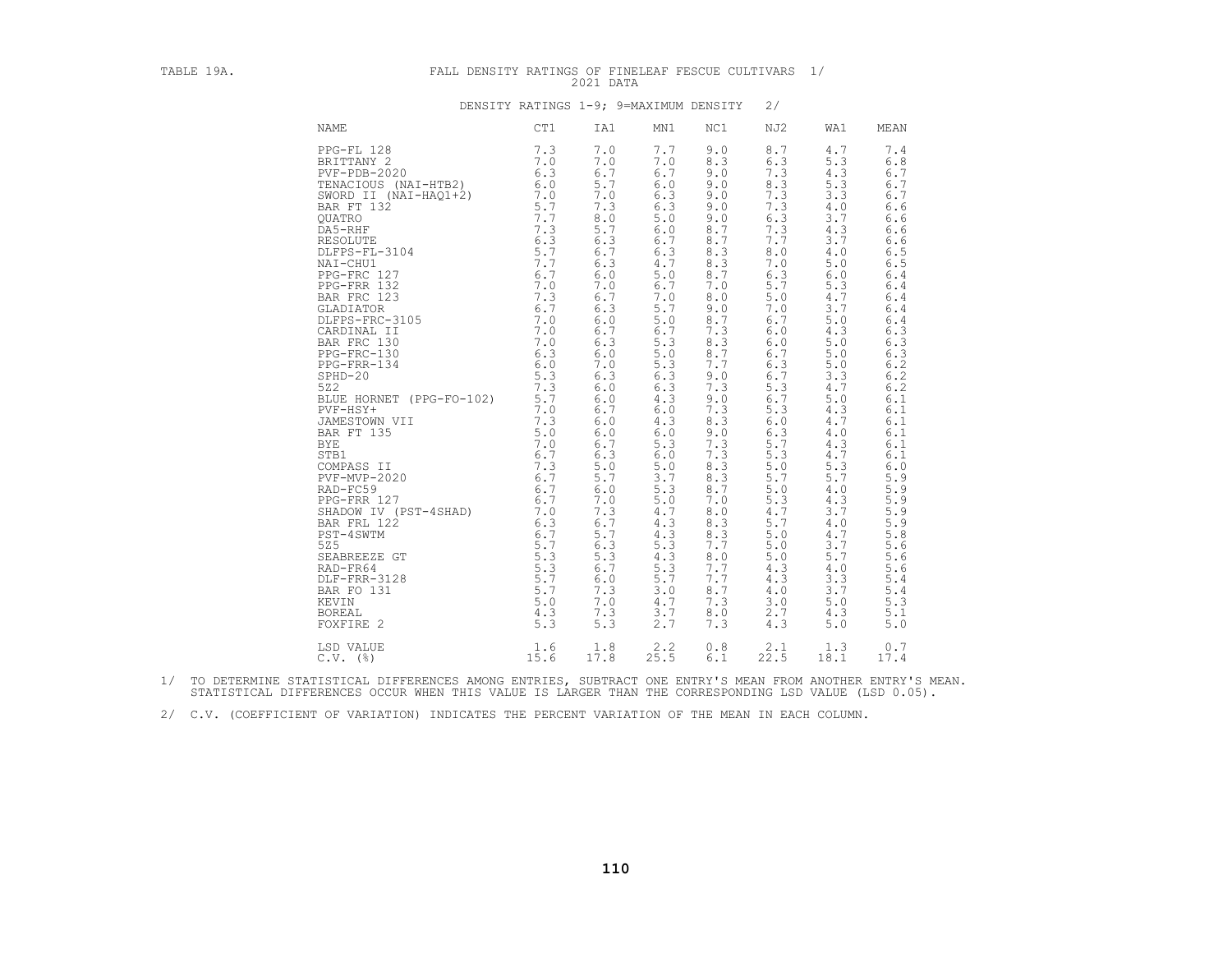| TABLE 19B. | FALL DENSITY RATINGS OF CHEWINGS FESCUE CULTIVARS 1/                                                                                                                                                  |                                                                                         | 2021 DATA                                                                               |                                                                                         |                                                                                         |                                                                                         |                                                                                         |                                                                                         |
|------------|-------------------------------------------------------------------------------------------------------------------------------------------------------------------------------------------------------|-----------------------------------------------------------------------------------------|-----------------------------------------------------------------------------------------|-----------------------------------------------------------------------------------------|-----------------------------------------------------------------------------------------|-----------------------------------------------------------------------------------------|-----------------------------------------------------------------------------------------|-----------------------------------------------------------------------------------------|
|            |                                                                                                                                                                                                       | DENSITY RATINGS 1-9; 9=MAXIMUM DENSITY                                                  |                                                                                         |                                                                                         |                                                                                         | 2/                                                                                      |                                                                                         |                                                                                         |
|            | <b>NAME</b>                                                                                                                                                                                           | CT1                                                                                     | IA1                                                                                     | MN1                                                                                     | NC1                                                                                     | NJ2                                                                                     | WA1                                                                                     | MEAN                                                                                    |
|            | BRITTANY 2<br>NAI-CHU1<br>PPG-FRC 127<br>BAR FRC 123<br>DLFPS-FRC-3105<br>BAR FRC 130<br>PPG-FRC-130<br>JAMESTOWN VII<br>COMPASS II<br>PVF-MVP-2020<br>RAD-FC59<br>SHADOW IV (PST-4SHAD)<br>PST-4SWTM | 7.0<br>7.7<br>6.7<br>7.3<br>7.0<br>7.0<br>6.3<br>7.3<br>7.3<br>6.7<br>6.7<br>7.0<br>6.7 | 7.0<br>6.3<br>6.0<br>6.7<br>6.0<br>6.3<br>6.0<br>6.0<br>5.0<br>5.7<br>6.0<br>7.3<br>5.7 | 7.0<br>4.7<br>5.0<br>7.0<br>5.0<br>5.3<br>5.0<br>4.3<br>5.0<br>3.7<br>5.3<br>4.7<br>4.3 | 8.3<br>8.3<br>8.7<br>8.0<br>8.7<br>8.3<br>8.7<br>8.3<br>8.3<br>8.3<br>8.7<br>8.0<br>8.3 | 6.3<br>7.0<br>6.3<br>5.0<br>6.7<br>6.0<br>6.7<br>6.0<br>5.0<br>5.7<br>5.0<br>4.7<br>5.0 | 5.3<br>5.0<br>6.0<br>4.7<br>5.0<br>5.0<br>5.0<br>4.7<br>5.3<br>5.7<br>4.0<br>3.7<br>4.7 | 6.8<br>6.5<br>6.4<br>6.4<br>6.4<br>6.3<br>6.3<br>6.1<br>6.0<br>5.9<br>5.9<br>5.9<br>5.8 |
|            | LSD VALUE<br>$C.V.$ (%)                                                                                                                                                                               | 1.7<br>14.9                                                                             | 1.7<br>17.5                                                                             | 1.9<br>22.6                                                                             | 1.0<br>7.1                                                                              | 1.9<br>20.3                                                                             | 1.2<br>15.3                                                                             | 0.6<br>15.9                                                                             |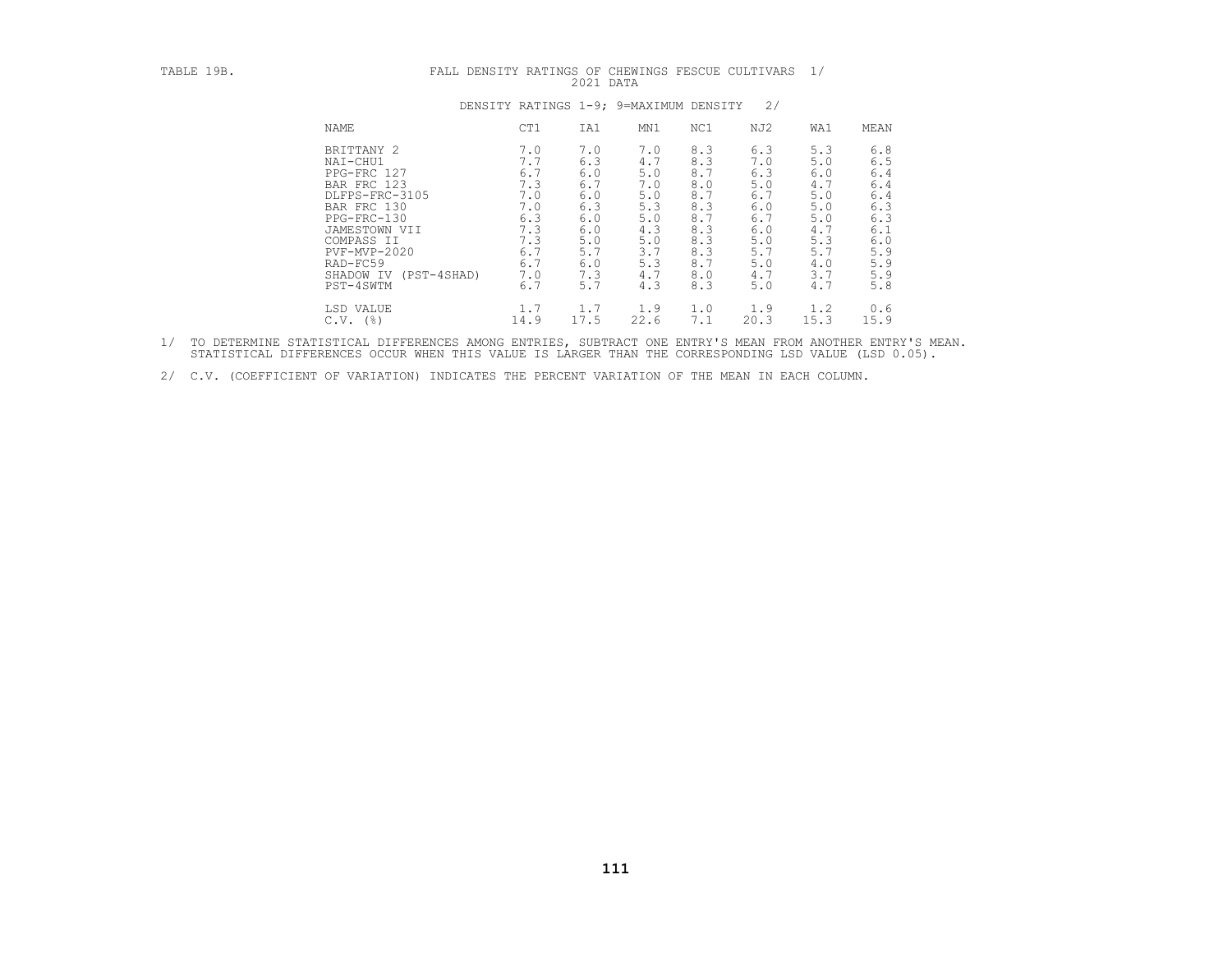| TABLE 19C. | FALL DENSITY RATINGS OF                                                                                                                                              |                                                                                                |                                                                                                | STRONG CREEPING RED FESCUE CULTIVARS<br>2021 DATA                                              |                                                                                                |                                                                                                |                                                                                                | $\frac{1}{2}$                                                                                      |
|------------|----------------------------------------------------------------------------------------------------------------------------------------------------------------------|------------------------------------------------------------------------------------------------|------------------------------------------------------------------------------------------------|------------------------------------------------------------------------------------------------|------------------------------------------------------------------------------------------------|------------------------------------------------------------------------------------------------|------------------------------------------------------------------------------------------------|----------------------------------------------------------------------------------------------------|
|            |                                                                                                                                                                      |                                                                                                |                                                                                                | DENSITY RATINGS 1-9; 9=MAXIMUM DENSITY                                                         |                                                                                                |                                                                                                | 2/                                                                                             |                                                                                                    |
|            | NAME                                                                                                                                                                 | CT1                                                                                            | IA1                                                                                            | MN1                                                                                            | NC1                                                                                            | NJ2                                                                                            | WA1                                                                                            | MEAN                                                                                               |
|            | PPG-FRR 132<br>CARDINAL II<br>PPG-FRR-134<br>522<br>PVF-HSY+<br>BYE<br>STB1<br>PPG-FRR 127<br>525<br>RAD-FR64<br>DLF-FRR-3128<br>KEVIN<br><b>BOREAL</b><br>FOXFIRE 2 | 7.0<br>7.0<br>6.0<br>7.3<br>7.0<br>7.0<br>6.7<br>6.7<br>5.7<br>5.3<br>5.7<br>5.0<br>4.3<br>5.3 | 7.0<br>6.7<br>7.0<br>6.0<br>6.7<br>6.7<br>6.3<br>7.0<br>6.3<br>6.7<br>6.0<br>7.0<br>7.3<br>5.3 | 6.7<br>6.7<br>5.3<br>6.3<br>6.0<br>5.3<br>6.0<br>5.0<br>5.3<br>5.3<br>5.7<br>4.7<br>3.7<br>2.7 | 7.0<br>7.3<br>7.7<br>7.3<br>7.3<br>7.3<br>7.3<br>7.0<br>7.7<br>7.7<br>7.7<br>7.3<br>8.0<br>7.3 | 5.7<br>6.0<br>6.3<br>5.3<br>5.3<br>5.7<br>5.3<br>5.3<br>5.0<br>4.3<br>4.3<br>3.0<br>2.7<br>4.3 | 5.3<br>4.3<br>5.0<br>4.7<br>4.3<br>4.3<br>4.7<br>4.3<br>3.7<br>4.0<br>3.3<br>5.0<br>4.3<br>5.0 | 6.4<br>6.3<br>6.2<br>6.2<br>6.1<br>6.1<br>6.1<br>5.9<br>5.6<br>5.6<br>$5.4\,$<br>5.3<br>5.1<br>5.0 |
|            | LSD VALUE<br>C.V.<br>(%)                                                                                                                                             | 1.5<br>15.5                                                                                    | 1.9<br>18.0                                                                                    | 1.7<br>19.8                                                                                    | 0.9<br>7.8                                                                                     | 2.6<br>33.4                                                                                    | 1.4<br>19.3                                                                                    | 0.7<br>18.9                                                                                        |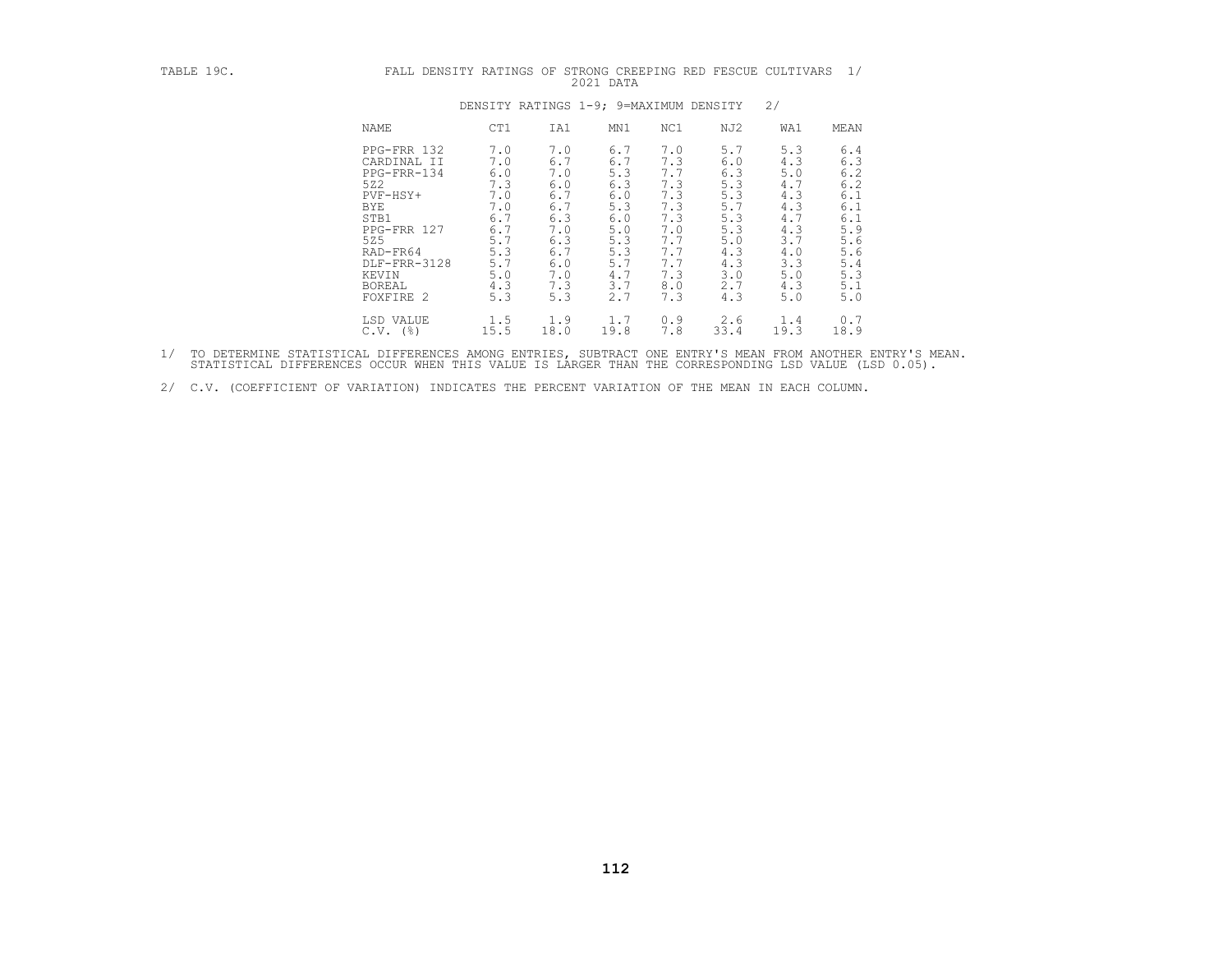| TABLE 19D. | FALL DENSITY RATINGS OF HARD FESCUE CULTIVARS 1/                                                                                                                                       |                                                                           | 2021 DATA                                                                 |                                                                           |                                                                           |                                                                           |                                                                           |                                                                           |
|------------|----------------------------------------------------------------------------------------------------------------------------------------------------------------------------------------|---------------------------------------------------------------------------|---------------------------------------------------------------------------|---------------------------------------------------------------------------|---------------------------------------------------------------------------|---------------------------------------------------------------------------|---------------------------------------------------------------------------|---------------------------------------------------------------------------|
|            | DENSITY RATINGS 1-9; 9=MAXIMUM DENSITY                                                                                                                                                 |                                                                           |                                                                           |                                                                           |                                                                           | 2/                                                                        |                                                                           |                                                                           |
|            | NAME                                                                                                                                                                                   | CT1                                                                       | IA1                                                                       | MN1                                                                       | NC1                                                                       | NJ2                                                                       | WA1                                                                       | MEAN                                                                      |
|            | PPG-FL 128<br>$PVF - PDB - 2020$<br>TENACIOUS (NAI-HTB2)<br>SWORD II (NAI-HAO1+2)<br>BAR FT 132<br>DA5-RHF<br>RESOLUTE<br>DLFPS-FL-3104<br>GLADIATOR<br>$SPHD-20$<br><b>BAR FT 135</b> | 7.3<br>6.3<br>6.0<br>7.0<br>5.7<br>7.3<br>6.3<br>5.7<br>6.7<br>5.3<br>5.0 | 7.0<br>6.7<br>5.7<br>7.0<br>7.3<br>5.7<br>6.3<br>6.7<br>6.3<br>6.3<br>6.0 | 7.7<br>6.7<br>6.0<br>6.3<br>6.3<br>6.0<br>6.7<br>6.3<br>5.7<br>6.3<br>6.0 | 9.0<br>9.0<br>9.0<br>9.0<br>9.0<br>8.7<br>8.7<br>8.3<br>9.0<br>9.0<br>9.0 | 8.7<br>7.3<br>8.3<br>7.3<br>7.3<br>7.3<br>7.7<br>8.0<br>7.0<br>6.7<br>6.3 | 4.7<br>4.3<br>5.3<br>3.3<br>4.0<br>4.3<br>3.7<br>4.0<br>3.7<br>3.3<br>4.0 | 7.4<br>6.7<br>6.7<br>6.7<br>6.6<br>6.6<br>6.6<br>6.5<br>6.4<br>6.2<br>6.1 |
|            | LSD VALUE<br>$C.V.$ (%)                                                                                                                                                                | 1.7<br>16.5                                                               | 1.7<br>16.6                                                               | 2.6<br>25.8                                                               | 0.5<br>3.4                                                                | 1.9<br>15.7                                                               | 1.3<br>19.2                                                               | 0.7<br>16.4                                                               |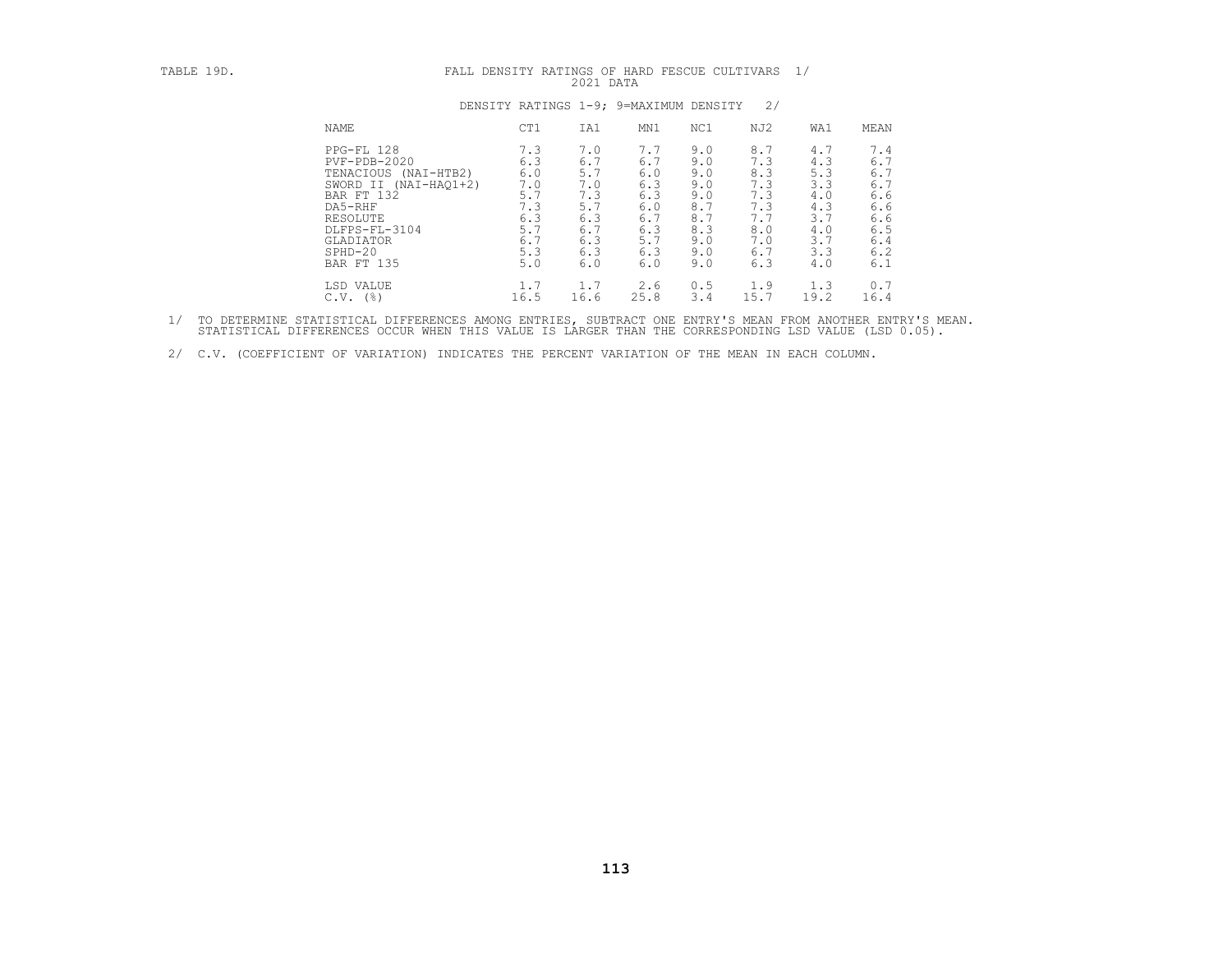| TABLE 19E. | FALL DENSITY RATINGS OF SHEEP FESCUE CULTIVARS 1/<br>2021 DATA |                   |                                        |                   |                   |                   |                   |                   |
|------------|----------------------------------------------------------------|-------------------|----------------------------------------|-------------------|-------------------|-------------------|-------------------|-------------------|
|            |                                                                |                   | DENSITY RATINGS 1-9; 9=MAXIMUM DENSITY |                   |                   | 2/                |                   |                   |
|            | NAME                                                           | CT1               | IA1                                    | MN1               | NC1               | NJ2               | WA1               | MEAN              |
|            | OUATRO<br>(PPG-FO-102)<br>BLUE HORNET<br>BAR FO 131            | 7.7<br>5.7<br>5.7 | 8.0<br>6.0<br>7.3                      | 5.0<br>4.3<br>3.0 | 9.0<br>9.0<br>8.7 | 6.3<br>6.7<br>4.0 | 3.7<br>5.0<br>3.7 | 6.6<br>6.1<br>5.4 |
|            | LSD VALUE<br>(응)<br>C.V.                                       | 1.3<br>12.9       | 2.1<br>18.8                            | 3.5<br>53.2       | 0.5<br>3.8        | 1.8<br>19.5       | 1.2<br>18.1       | 0.8<br>20.4       |

2/ C.V. (COEFFICIENT OF VARIATION) INDICATES THE PERCENT VARIATION OF THE MEAN IN EACH COLUMN.

| QF<br>-----<br>'ARI.<br>⊥പാലല<br>- - - - - | SLENDER<br>CREEPING<br>RED<br>FESCUE<br>CULTIVARS<br>RATINGS<br>OF<br>DENSITY<br>----<br>____ |  |
|--------------------------------------------|-----------------------------------------------------------------------------------------------|--|
|                                            | 2021<br>$\Gamma$ $\Delta$ T <sub>2</sub><br>-----                                             |  |

DENSITY RATINGS 1-9; 9=MAXIMUM DENSITY 2/

| NAME                        | CT1  | IA1                                               | MN1  | NC1 | NJ2  | WA1  | MEAN                                                   |
|-----------------------------|------|---------------------------------------------------|------|-----|------|------|--------------------------------------------------------|
| BAR FRL 122<br>SEABREEZE GT | 5.3  | $6.3$ $6.7$ $4.3$ $8.3$ $5.7$<br>5.3              | 4.3  | 8.0 | 5.0  |      | $\begin{array}{cc} 4.0 & 5.9 \\ 5.7 & 5.6 \end{array}$ |
| LSD VALUE<br>(응)<br>C.V.    | 19.8 | $1.9$ $2.2$ $2.5$ $0.7$ $1.3$ $1.7$ $0.7$<br>22.6 | 35.3 | 5.0 | 15.3 | 22.3 | 19.4                                                   |

1/ TO DETERMINE STATISTICAL DIFFERENCES AMONG ENTRIES, SUBTRACT ONE ENTRY'S MEAN FROM ANOTHER ENTRY'S MEAN.<br>STATISTICAL DIFFERENCES OCCUR WHEN THIS VALUE IS LARGER THAN THE CORRESPONDING LSD VALUE (LSD 0.05).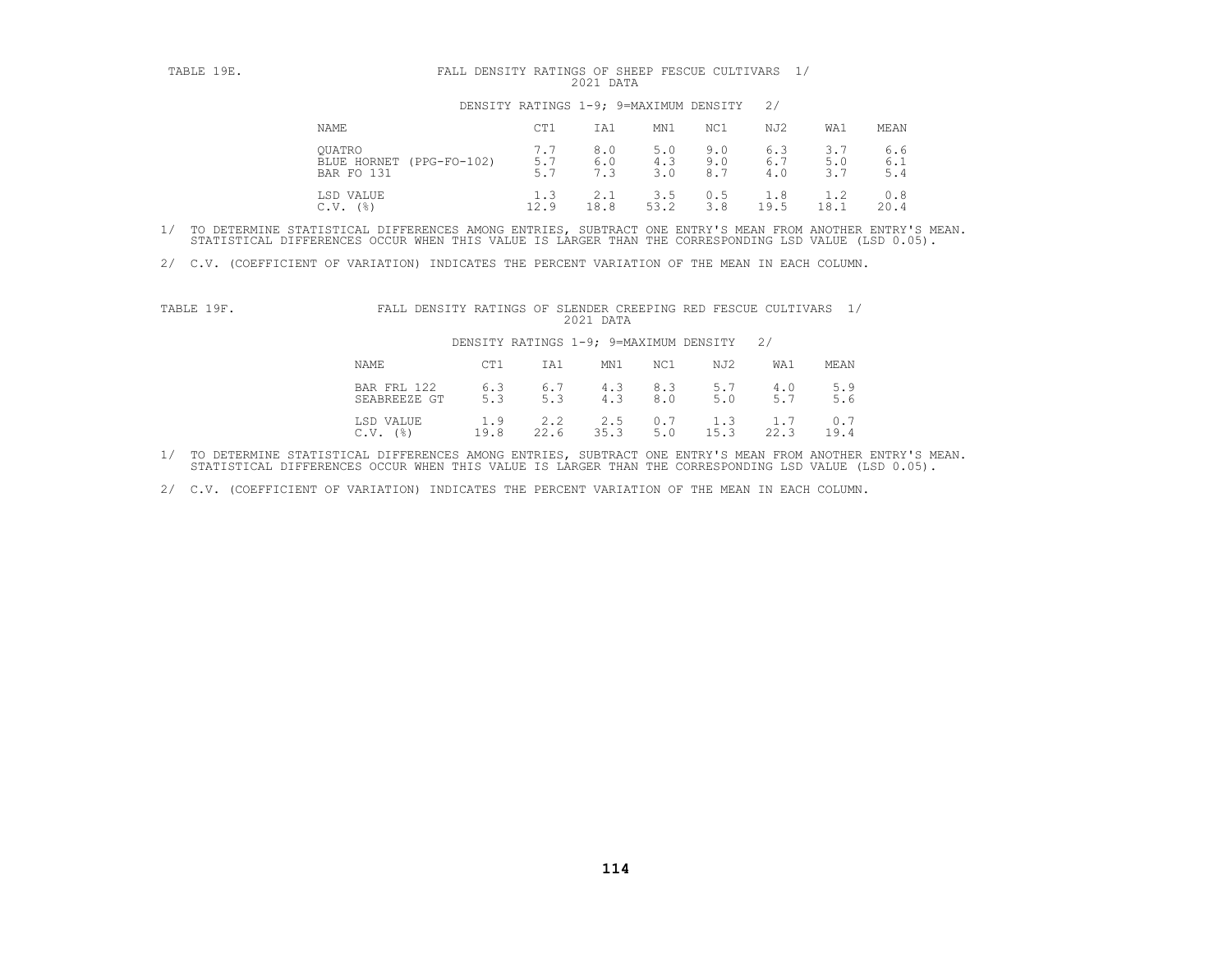| TABLE 20A. | PERCENT LIVING GROUND COVER (SPRING) RATINGS OF FINELEAF FESCUE CULTIVARS 1/                                                                                                                                                                                                                                                                                                                                                                                                                                                                                                                                                                                                                               | 2021 DATA                   |                                                                                                                                                                                                                                                                            |                                                                                                                                                                                                                                                                                                                                                             |                                                                                                                                                                                                                                                                                                                                                              |                                                                                                                                                                                                                                                                                                                                                             |  |
|------------|------------------------------------------------------------------------------------------------------------------------------------------------------------------------------------------------------------------------------------------------------------------------------------------------------------------------------------------------------------------------------------------------------------------------------------------------------------------------------------------------------------------------------------------------------------------------------------------------------------------------------------------------------------------------------------------------------------|-----------------------------|----------------------------------------------------------------------------------------------------------------------------------------------------------------------------------------------------------------------------------------------------------------------------|-------------------------------------------------------------------------------------------------------------------------------------------------------------------------------------------------------------------------------------------------------------------------------------------------------------------------------------------------------------|--------------------------------------------------------------------------------------------------------------------------------------------------------------------------------------------------------------------------------------------------------------------------------------------------------------------------------------------------------------|-------------------------------------------------------------------------------------------------------------------------------------------------------------------------------------------------------------------------------------------------------------------------------------------------------------------------------------------------------------|--|
|            | PERCENT LIVING GROUND COVER IN SPRING: LOCATIONS                                                                                                                                                                                                                                                                                                                                                                                                                                                                                                                                                                                                                                                           |                             |                                                                                                                                                                                                                                                                            |                                                                                                                                                                                                                                                                                                                                                             |                                                                                                                                                                                                                                                                                                                                                              | 2/                                                                                                                                                                                                                                                                                                                                                          |  |
|            | <b>NAME</b>                                                                                                                                                                                                                                                                                                                                                                                                                                                                                                                                                                                                                                                                                                | IA1                         | NC1                                                                                                                                                                                                                                                                        | PA2                                                                                                                                                                                                                                                                                                                                                         | VA1                                                                                                                                                                                                                                                                                                                                                          | MEAN                                                                                                                                                                                                                                                                                                                                                        |  |
|            | BAR FRC 123<br>PEG-FRC-130<br>COMPASS II 98.7<br>OUATRO 99.0<br>99.0<br>TENACIOUS (NAI-HTB2) 99.0<br>PEG-FRC 127<br>PVF-PDB-2020 98.3<br>BAR FT 135<br>BAR FT 135<br>SES<br>DLFPS-FRC-3105<br>GLADIATOR<br>GLADIATOR<br>JAMESTOWN VII 998.0<br>RASOLUTE<br>RABOLUTE<br>RAD-FR64<br>BAR FRC 130<br>BAR FRC 130<br>BAR FRC 130<br><br>JAMESTOWN VII<br>BAR FRE 130<br>SEABREEZE GT<br>STREAM PRE 130<br>STREAM PRE 130<br>STREAM PRE 130<br>STREAM PRE 130<br>PVF-MVP-2020<br>DLF-FRE 966.37<br>PTF-MVP-2020<br>DLF-FRE 986.37<br>DLF-FRE 312<br>BAR FO 131<br>BYE<br>BAR FO 131<br>BYE<br>PST-4SWTM<br>SWORD II (NAI-HAQ1+2) $89.0$<br>BLUE HORNET (PPG-FO-102) 99.0<br>FOXFIRE 2<br>$SPHD-20$<br>LSD VALUE | 99.0<br>94.0<br>87.7<br>8.2 | 99<br>99<br>99<br>99<br>99<br>99<br>99<br>99<br>99<br>99<br>99<br>99<br>99<br>99<br>99<br>99<br>99<br>99<br>99<br>99<br>99<br>99<br>99<br>99<br>99<br>99<br>99<br>99<br>99<br>99<br>99<br>99<br>99<br>99<br>99<br>99<br>99<br>99<br>99<br>99<br>99<br>99<br>99<br>$\Omega$ | 97.7<br>98.0<br>97.7<br>97.3<br>97.3<br>97.3<br>96.7<br>97.0<br>96.7<br>97.0<br>96.7<br>96.7<br>96.3<br>97.3<br>97.0<br>95.3<br>97.7<br>98.0<br>95.0<br>97.3<br>96.7<br>97.7<br>98.3<br>98.0<br>94.0<br>97.7<br>97.7<br>95.3<br>93.3<br>97.0<br>97.3<br>98.0<br>96.3<br>98.0<br>96.0<br>97.7<br>98.3<br>96.0<br>94.0<br>96.3<br>98.0<br>96.7<br>95.0<br>3.2 | 99.0<br>99.0<br>99.0<br>99.0<br>99.0<br>99.0<br>99.0<br>99.0<br>99.0<br>99.0<br>99.0<br>99.0<br>99.0<br>99.0<br>99.0<br>99.0<br>99.0<br>99.0<br>99.0<br>99.0<br>99.0<br>99.0<br>99.0<br>99.0<br>99.0<br>99.0<br>99.0<br>99.0<br>99.0<br>96.0<br>99.0<br>99.0<br>99.0<br>99.0<br>99.0<br>99.0<br>91.0<br>91.0<br>92.7<br>99.0<br>86.0<br>86.0<br>81.3<br>10.4 | 98.7<br>98.7<br>98.6<br>98.6<br>98.6<br>98.4<br>98.3<br>98.3<br>98.3<br>98.2<br>98.2<br>98.2<br>98.2<br>98.1<br>98.1<br>98.0<br>98.0<br>97.9<br>97.9<br>97.9<br>97.8<br>97.8<br>97.8<br>97.8<br>97.8<br>97.8<br>97.7<br>97.6<br>97.4<br>97.3<br>97.3<br>97.1<br>97.1<br>97.1<br>97.1<br>96.9<br>96.8<br>96.1<br>95.8<br>95.8<br>95.5<br>93.9<br>90.8<br>3.4 |  |
|            | $C.V.$ $(%)$                                                                                                                                                                                                                                                                                                                                                                                                                                                                                                                                                                                                                                                                                               | 5.3                         | $\Omega$                                                                                                                                                                                                                                                                   | 2.1                                                                                                                                                                                                                                                                                                                                                         | 6.6                                                                                                                                                                                                                                                                                                                                                          | 4.3                                                                                                                                                                                                                                                                                                                                                         |  |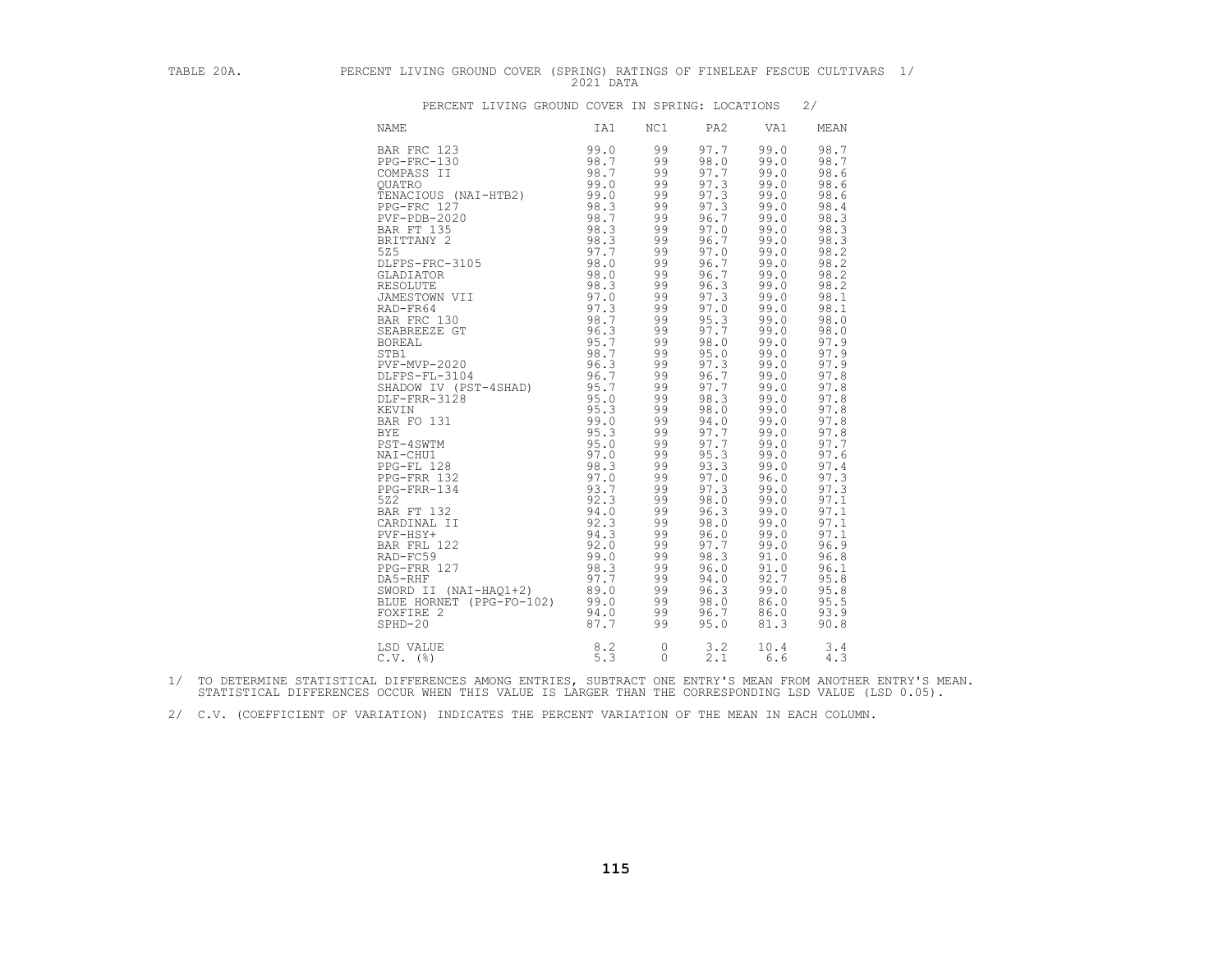| TABLE 20B. | PERCENT LIVING GROUND COVER (SPRING) RATINGS OF CHEWINGS FESCUE CULTIVARS                                                                                                                             | 2021 DATA                                                                                            |                                                                            |                                                                                                      |                                                                                                      |                                                                                                      | $\frac{1}{2}$ |
|------------|-------------------------------------------------------------------------------------------------------------------------------------------------------------------------------------------------------|------------------------------------------------------------------------------------------------------|----------------------------------------------------------------------------|------------------------------------------------------------------------------------------------------|------------------------------------------------------------------------------------------------------|------------------------------------------------------------------------------------------------------|---------------|
|            | PERCENT LIVING GROUND COVER IN SPRING: LOCATIONS                                                                                                                                                      |                                                                                                      |                                                                            |                                                                                                      |                                                                                                      | 2/                                                                                                   |               |
|            | NAME                                                                                                                                                                                                  | IA1                                                                                                  | NC1                                                                        | PA <sub>2</sub>                                                                                      | VA1                                                                                                  | MEAN                                                                                                 |               |
|            | BAR FRC 123<br>PPG-FRC-130<br>COMPASS II<br>PPG-FRC 127<br>BRITTANY 2<br>DLFPS-FRC-3105<br>JAMESTOWN VII<br>BAR FRC 130<br>PVF-MVP-2020<br>SHADOW IV (PST-4SHAD)<br>PST-4SWTM<br>NAI-CHU1<br>RAD-FC59 | 99.0<br>98.7<br>98.7<br>98.3<br>98.3<br>98.0<br>97.0<br>98.7<br>96.3<br>95.7<br>95.0<br>97.0<br>99.0 | 99<br>99<br>99<br>99<br>99<br>99<br>99<br>99<br>99<br>99<br>99<br>99<br>99 | 97.7<br>98.0<br>97.7<br>97.3<br>96.7<br>96.7<br>97.3<br>95.3<br>97.3<br>97.7<br>97.7<br>95.3<br>98.3 | 99.0<br>99.0<br>99.0<br>99.0<br>99.0<br>99.0<br>99.0<br>99.0<br>99.0<br>99.0<br>99.0<br>99.0<br>91.0 | 98.7<br>98.7<br>98.6<br>98.4<br>98.3<br>98.2<br>98.1<br>98.0<br>97.9<br>97.8<br>97.7<br>97.6<br>96.8 |               |
|            | LSD VALUE<br>$C.V.$ ( $\S$ )                                                                                                                                                                          | 3.8<br>2.4                                                                                           | 0<br>0                                                                     | 3.4<br>2.2                                                                                           | 6.2<br>3.9                                                                                           | 2.0<br>2.5                                                                                           |               |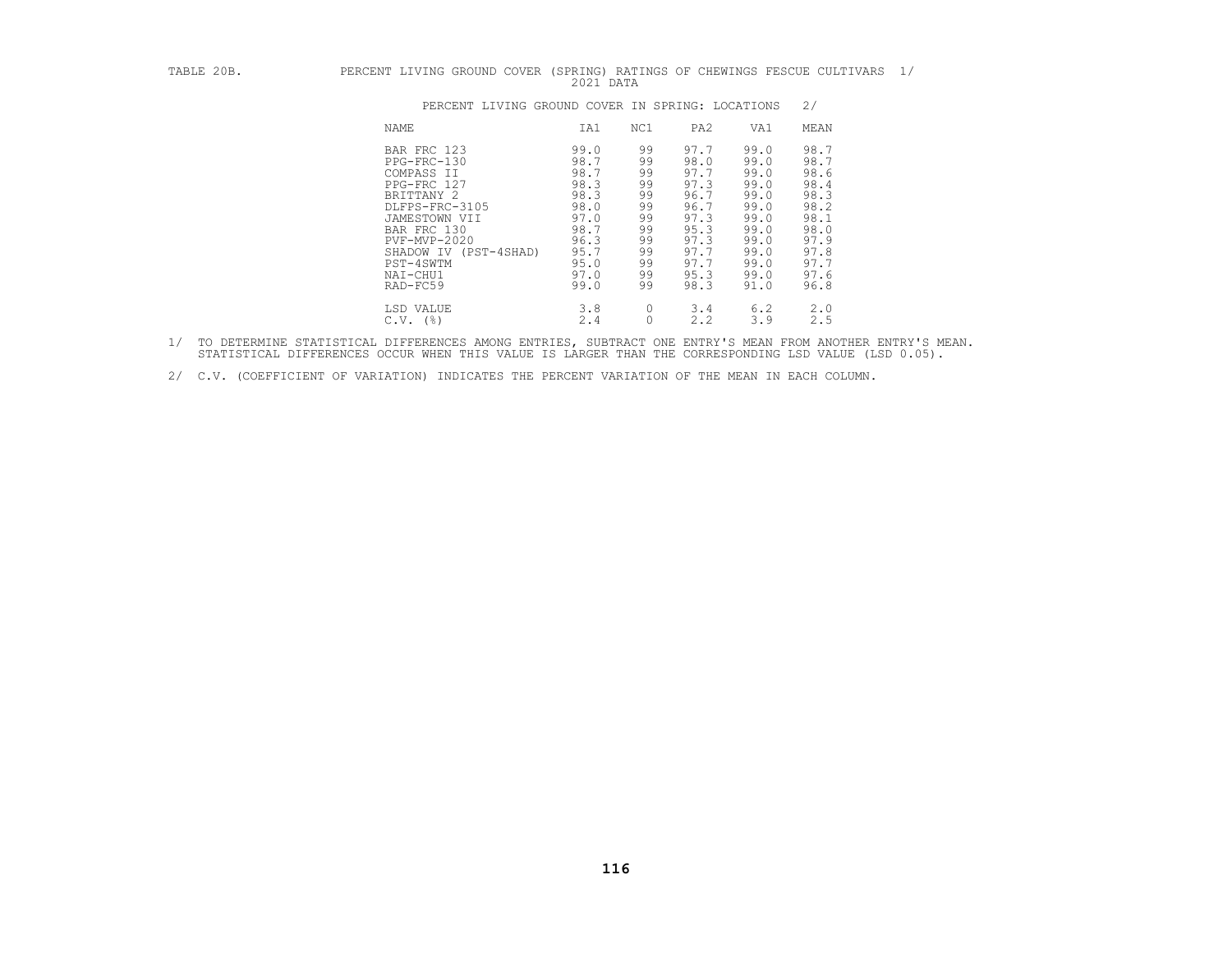| TABLE 20C. | PERCENT LIVING GROUND COVER (SPRING)                                                                                                                                        |                                                                                                              | 2021 DATA                                                                        |                                                                                                              |                                                                                                              | RATINGS OF STRONG CREEPING RED FESCUE CULTIVARS                                                              | 1/ |
|------------|-----------------------------------------------------------------------------------------------------------------------------------------------------------------------------|--------------------------------------------------------------------------------------------------------------|----------------------------------------------------------------------------------|--------------------------------------------------------------------------------------------------------------|--------------------------------------------------------------------------------------------------------------|--------------------------------------------------------------------------------------------------------------|----|
|            | PERCENT LIVING GROUND COVER IN SPRING: LOCATIONS                                                                                                                            |                                                                                                              |                                                                                  |                                                                                                              |                                                                                                              | 2/                                                                                                           |    |
|            | NAME                                                                                                                                                                        | IA1                                                                                                          | NC1                                                                              | PA <sub>2</sub>                                                                                              | VA1                                                                                                          | MEAN                                                                                                         |    |
|            | 525<br>RAD-FR64<br><b>BOREAL</b><br>STB1<br>DLF-FRR-3128<br>KEVIN<br><b>BYE</b><br>PPG-FRR 132<br>PPG-FRR-134<br>522<br>CARDINAL II<br>PVF-HSY+<br>PPG-FRR 127<br>FOXFIRE 2 | 97.7<br>97.3<br>95.7<br>98.7<br>95.0<br>95.3<br>95.3<br>97.0<br>93.7<br>92.3<br>92.3<br>94.3<br>98.3<br>94.0 | 99<br>99<br>99<br>99<br>99<br>99<br>99<br>99<br>99<br>99<br>99<br>99<br>99<br>99 | 97.0<br>97.0<br>98.0<br>95.0<br>98.3<br>98.0<br>97.7<br>97.0<br>97.3<br>98.0<br>98.0<br>96.0<br>96.0<br>96.7 | 99.0<br>99.0<br>99.0<br>99.0<br>99.0<br>99.0<br>99.0<br>96.0<br>99.0<br>99.0<br>99.0<br>99.0<br>91.0<br>86.0 | 98.2<br>98.1<br>97.9<br>97.9<br>97.8<br>97.8<br>97.8<br>97.3<br>97.3<br>97.1<br>97.1<br>97.1<br>96.1<br>93.9 |    |
|            | LSD VALUE<br>$C.V.$ (%)                                                                                                                                                     | 7.6<br>4.9                                                                                                   | 0<br>0                                                                           | 2.6<br>1.7                                                                                                   | 11.6<br>7.4                                                                                                  | 3.5<br>4.5                                                                                                   |    |

- 1/ TO DETERMINE STATISTICAL DIFFERENCES AMONG ENTRIES, SUBTRACT ONE ENTRY'S MEAN FROM ANOTHER ENTRY'S MEAN.<br>STATISTICAL DIFFERENCES OCCUR WHEN THIS VALUE IS LARGER THAN THE CORRESPONDING LSD VALUE (LSD 0.05).
- 2/ C.V. (COEFFICIENT OF VARIATION) INDICATES THE PERCENT VARIATION OF THE MEAN IN EACH COLUMN.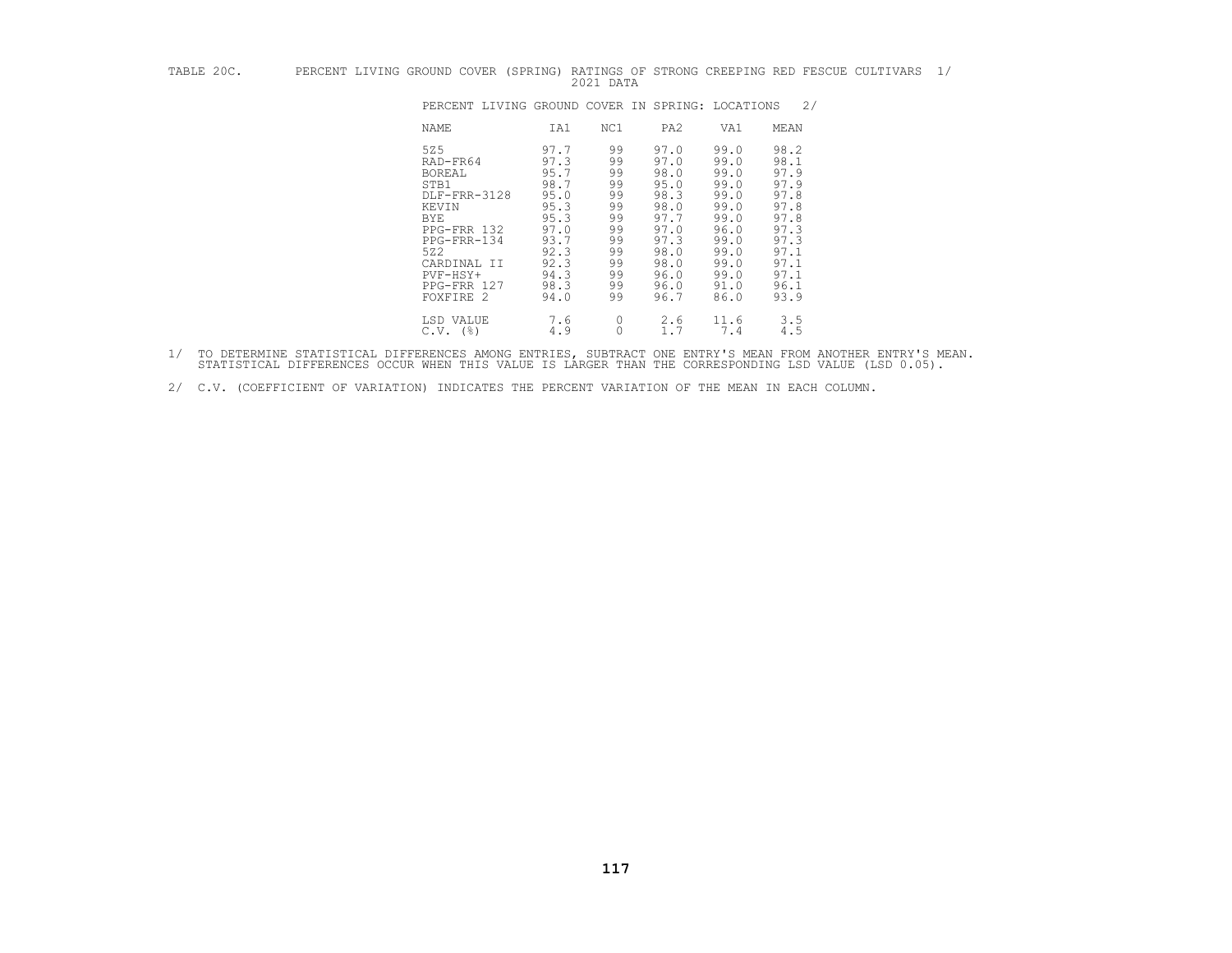| TABLE 20D. | PERCENT LIVING GROUND COVER                                                                                                                                                            | 2021 DATA                                                                            |                                                                |                                                                                      |                                                                                      | (SPRING) RATINGS OF HARD FESCUE CULTIVARS                                            | 1/ |
|------------|----------------------------------------------------------------------------------------------------------------------------------------------------------------------------------------|--------------------------------------------------------------------------------------|----------------------------------------------------------------|--------------------------------------------------------------------------------------|--------------------------------------------------------------------------------------|--------------------------------------------------------------------------------------|----|
|            | PERCENT LIVING GROUND COVER IN SPRING: LOCATIONS                                                                                                                                       |                                                                                      |                                                                |                                                                                      |                                                                                      | 2/                                                                                   |    |
|            | NAME                                                                                                                                                                                   | IA1                                                                                  | NC1                                                            | PA2                                                                                  | VA1                                                                                  | MEAN                                                                                 |    |
|            | TENACIOUS (NAI-HTB2)<br>$PVF - PDB - 2020$<br>BAR FT 135<br><b>GLADIATOR</b><br>RESOLUTE<br>DLFPS-FL-3104<br>PPG-FL 128<br>BAR FT 132<br>DA5-RHF<br>SWORD II (NAI-HAO1+2)<br>$SPHD-20$ | 99.0<br>98.7<br>98.3<br>98.0<br>98.3<br>96.7<br>98.3<br>94.0<br>97.7<br>89.0<br>87.7 | 99<br>99<br>99<br>99<br>99<br>99<br>99<br>99<br>99<br>99<br>99 | 97.3<br>96.7<br>97.0<br>96.7<br>96.3<br>96.7<br>93.3<br>96.3<br>94.0<br>96.3<br>95.0 | 99.0<br>99.0<br>99.0<br>99.0<br>99.0<br>99.0<br>99.0<br>99.0<br>92.7<br>99.0<br>81.3 | 98.6<br>98.3<br>98.3<br>98.2<br>98.2<br>97.8<br>97.4<br>97.1<br>95.8<br>95.8<br>90.8 |    |
|            | LSD VALUE<br>$C.V.$ (%)                                                                                                                                                                | 11.6<br>7.5                                                                          | 0                                                              | 3.6<br>2.3                                                                           | 9.2<br>5.9                                                                           | 3.8<br>4.9                                                                           |    |

- 1/ TO DETERMINE STATISTICAL DIFFERENCES AMONG ENTRIES, SUBTRACT ONE ENTRY'S MEAN FROM ANOTHER ENTRY'S MEAN.<br>STATISTICAL DIFFERENCES OCCUR WHEN THIS VALUE IS LARGER THAN THE CORRESPONDING LSD VALUE (LSD 0.05).
- 2/ C.V. (COEFFICIENT OF VARIATION) INDICATES THE PERCENT VARIATION OF THE MEAN IN EACH COLUMN.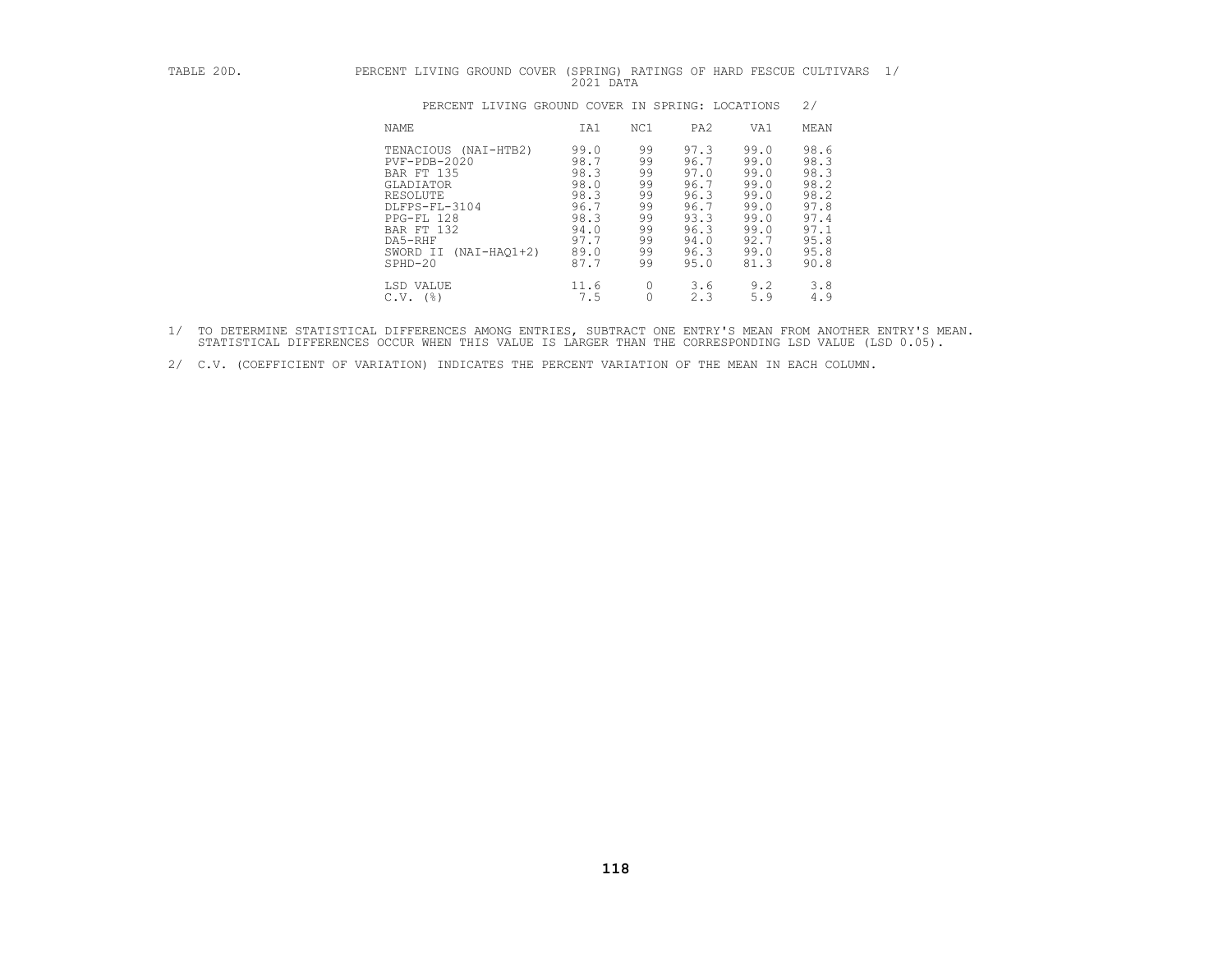| TABLE 20E. | PERCENT LIVING GROUND COVER (SPRING) RATINGS OF SHEEP FESCUE CULTIVARS | 2021 DATA      |                |                      |                      |                      |  |
|------------|------------------------------------------------------------------------|----------------|----------------|----------------------|----------------------|----------------------|--|
|            | PERCENT LIVING GROUND COVER IN SPRING: LOCATIONS                       |                |                |                      |                      | 2/                   |  |
|            | NAME                                                                   | IA1            | NC1            | PA2                  | VA1                  | MEAN                 |  |
|            | OUATRO<br>BAR FO 131<br>$(PPG-FO-102)$<br>BLUE HORNET                  | 99<br>99<br>99 | 99<br>99<br>99 | 97.3<br>94.0<br>98.0 | 99.0<br>99.0<br>86.0 | 98.6<br>97.8<br>95.5 |  |
|            | LSD VALUE<br>$($ $\frac{6}{6}$<br>C.V.                                 |                |                | 3.9<br>2.5           | 20.9<br>13.7         | 5.3<br>6.8           |  |

2/ C.V. (COEFFICIENT OF VARIATION) INDICATES THE PERCENT VARIATION OF THE MEAN IN EACH COLUMN.

TABLE 20F. PERCENT LIVING GROUND COVER (SPRING) RATINGS OF SLENDER CREEPING RED FESCUE CULTIVARS 1/ 2021 DATA

PERCENT LIVING GROUND COVER IN SPRING: LOCATIONS 2/

| NAME                        | IA1          | NC1               | PA <sub>2</sub> | VA1                       | MEAN         |
|-----------------------------|--------------|-------------------|-----------------|---------------------------|--------------|
| SEABREEZE GT<br>BAR FRL 122 | 96.3<br>92.0 | 99<br>99          | 97.7<br>97.7    | 99<br>99                  | 98.0<br>96.9 |
| LSD VALUE<br>C.V.<br>(응)    | 14.8<br>9.7  | $0 \qquad \qquad$ | 2.7             | $\overline{0}$<br>$\circ$ | 3.8<br>4.8   |

1/ TO DETERMINE STATISTICAL DIFFERENCES AMONG ENTRIES, SUBTRACT ONE ENTRY'S MEAN FROM ANOTHER ENTRY'S MEAN.<br>STATISTICAL DIFFERENCES OCCUR WHEN THIS VALUE IS LARGER THAN THE CORRESPONDING LSD VALUE (LSD 0.05).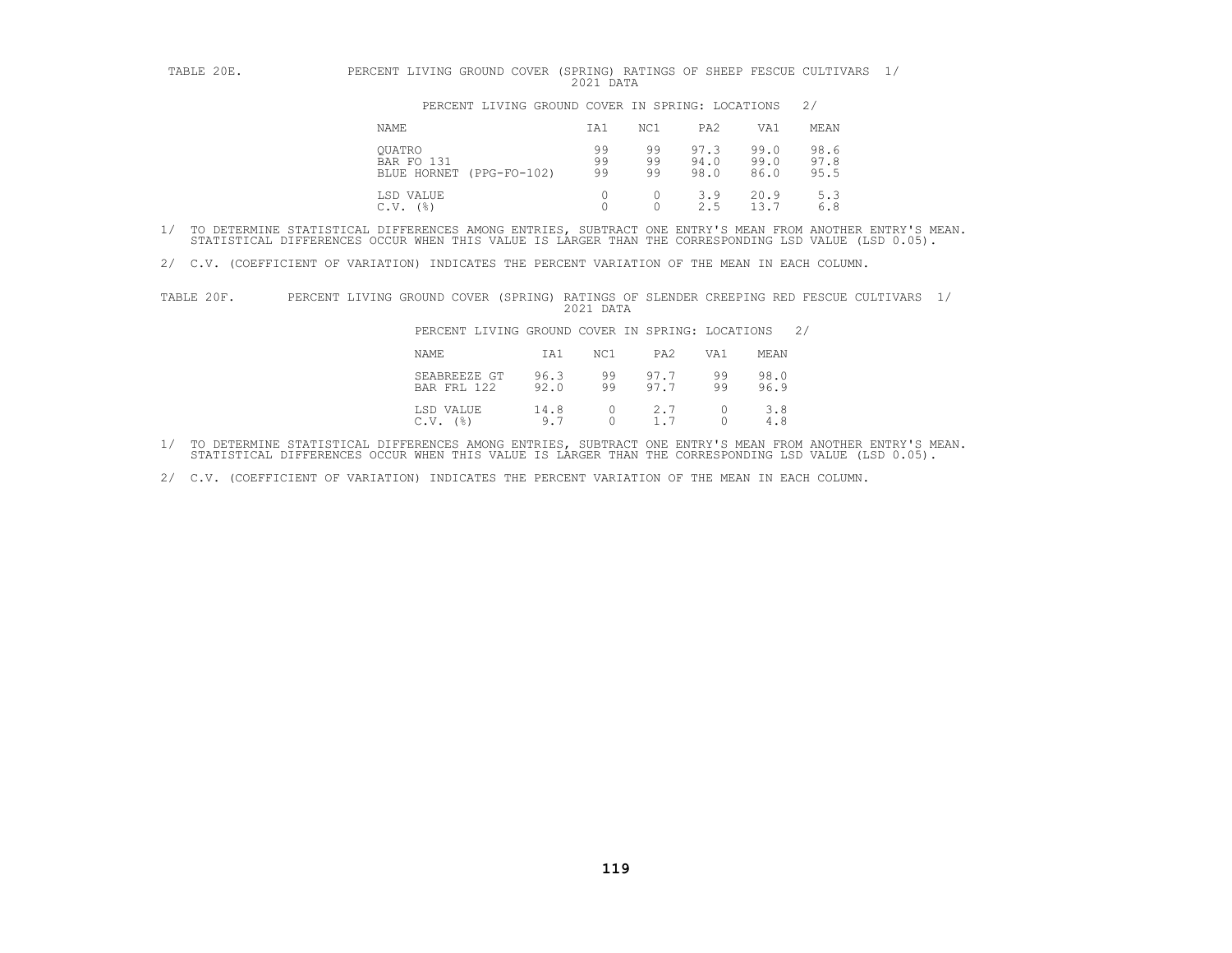| TABLE 21A. | PERCENT LIVING GROUND COVER (SUMMER) RATINGS OF FINELEAF FESCUE CULTIVARS 1/ | 2021 DATA                                                                                                                                                                                                                                                                                                                                    |                                                                                                                                                                                                                                                                                                                                                      |                                                                                                                                                                                                                                                                                                                                                          |                                                                                                                                                                                                                                                                                                                                                      |                                                                                                                                                                                                                                                                                                                                                      |  |
|------------|------------------------------------------------------------------------------|----------------------------------------------------------------------------------------------------------------------------------------------------------------------------------------------------------------------------------------------------------------------------------------------------------------------------------------------|------------------------------------------------------------------------------------------------------------------------------------------------------------------------------------------------------------------------------------------------------------------------------------------------------------------------------------------------------|----------------------------------------------------------------------------------------------------------------------------------------------------------------------------------------------------------------------------------------------------------------------------------------------------------------------------------------------------------|------------------------------------------------------------------------------------------------------------------------------------------------------------------------------------------------------------------------------------------------------------------------------------------------------------------------------------------------------|------------------------------------------------------------------------------------------------------------------------------------------------------------------------------------------------------------------------------------------------------------------------------------------------------------------------------------------------------|--|
|            | PERCENT LIVING GROUND COVER IN SUMMER: LOCATIONS                             |                                                                                                                                                                                                                                                                                                                                              |                                                                                                                                                                                                                                                                                                                                                      |                                                                                                                                                                                                                                                                                                                                                          | 2/                                                                                                                                                                                                                                                                                                                                                   |                                                                                                                                                                                                                                                                                                                                                      |  |
|            | NAME<br>IA1                                                                  | NC1                                                                                                                                                                                                                                                                                                                                          | PA2                                                                                                                                                                                                                                                                                                                                                  | QE1                                                                                                                                                                                                                                                                                                                                                      | WA1                                                                                                                                                                                                                                                                                                                                                  | MEAN                                                                                                                                                                                                                                                                                                                                                 |  |
|            |                                                                              | 99.0<br>98.3<br>94.0<br>99.0<br>96.3<br>99.0<br>99.0<br>94.3<br>99.0<br>99.0<br>99.0<br>99.0<br>99.0<br>99.0<br>99.0<br>99.0<br>99.0<br>99.0<br>99.0<br>99.0<br>99.0<br>97.7<br>99.0<br>69.3<br>99.0<br>99.0<br>92.7<br>90.0<br>98.3<br>83.3<br>75.0<br>86.7<br>88.0<br>75.0<br>80.0<br>73.3<br>70.0<br>76.7<br>73.3<br>61.7<br>66.7<br>53.3 | 99.0<br>98.7<br>99.0<br>99.0<br>98.7<br>99.0<br>99.0<br>99.0<br>99.0<br>99.0<br>99.0<br>99.0<br>99.0<br>99.0<br>99.0<br>99.0<br>97.7<br>99.0<br>99.0<br>98.7<br>99.0<br>99.0<br>99.0<br>99.0<br>99.0<br>99.0<br>99.0<br>98.3<br>99.0<br>99.0<br>99.0<br>99.0<br>99.0<br>99.0<br>99.0<br>97.7<br>98.7<br>99.0<br>97.7<br>99.0<br>99.0<br>98.7<br>99.0 | 73.3<br>66.7<br>70.0<br>71.7<br>68.3<br>71.7<br>65.0<br>68.3<br>65.0<br>70.0<br>71.7<br>70.0<br>65.0<br>71.7<br>65.0<br>68.3<br>68.3<br>61.7<br>70.0<br>66.7<br>66.7<br>65.0<br>68.3<br>$73.3$<br>$70.0$<br>65.0<br>51.7<br>66.7<br>66.7<br>55.0<br>68.3<br>66.7<br>68.3<br>60.0<br>60.0<br>65.0<br>61.7<br>63.3<br>68.3<br>61.7<br>53.3<br>48.3<br>66.7 | 68.3<br>73.3<br>78.3<br>70.0<br>60.0<br>70.0<br>61.7<br>61.7<br>61.7<br>53.3<br>56.7<br>56.7<br>65.0<br>71.7<br>71.7<br>58.3<br>50.0<br>50.0<br>56.7<br>63.3<br>53.3<br>46.7<br>56.7<br>61.7<br>53.3<br>36.7<br>55.0<br>53.3<br>38.3<br>58.3<br>56.7<br>30.0<br>35.0<br>41.7<br>33.3<br>43.3<br>43.3<br>28.3<br>16.7<br>28.3<br>41.7<br>20.0<br>15.0 | 86.9<br>86.1<br>86.1<br>84.3<br>83.9<br>83.8<br>83.5<br>83.3<br>82.7<br>82.5<br>82.2<br>82.1<br>82.1<br>81.9<br>81.0<br>80.3<br>80.1<br>79.6<br>79.5<br>79.4<br>79.1<br>78.8<br>78.5<br>78.2<br>78.1<br>77.3<br>76.8<br>76.1<br>75.9<br>75.2<br>74.3<br>73.7<br>73.6<br>72.9<br>72.5<br>71.3<br>71.1<br>70.8<br>69.8<br>68.9<br>68.3<br>61.9<br>59.9 |  |
|            | LSD VALUE 24.6<br>C.V. (%) 24.6                                              | 11.9                                                                                                                                                                                                                                                                                                                                         | $17.1$ 1.1<br>0.7                                                                                                                                                                                                                                                                                                                                    | 17.9<br>16.9                                                                                                                                                                                                                                                                                                                                             | 30.2<br>36.7                                                                                                                                                                                                                                                                                                                                         | 9.2<br>16.6                                                                                                                                                                                                                                                                                                                                          |  |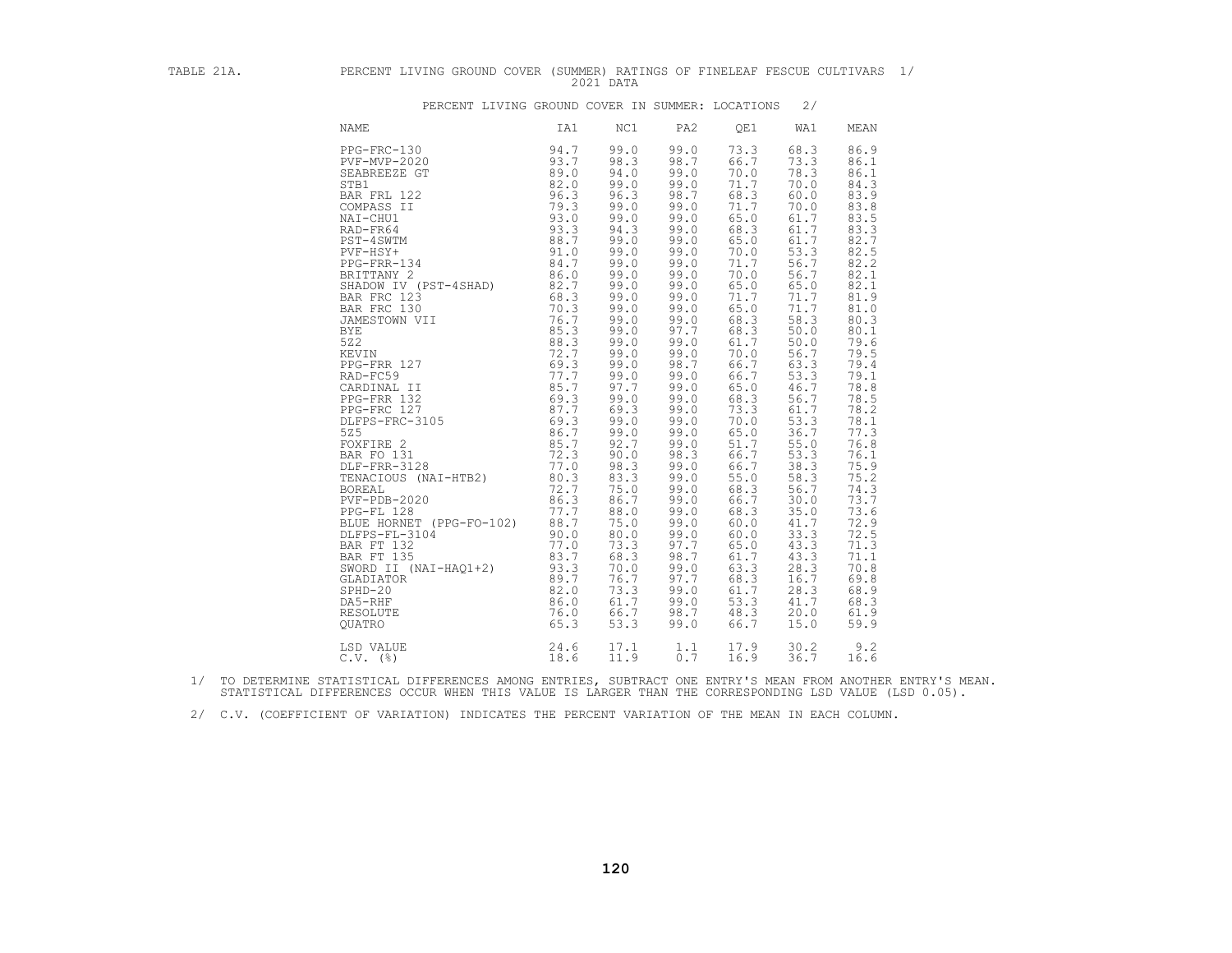| TABLE 21B. | PERCENT LIVING GROUND COVER (SUMMER) RATINGS OF CHEWINGS FESCUE CULTIVARS 1/                                                                                                                          |                                                                                                      | 2021 DATA                                                                                            |                                                                                                      |                                                                                                      |                                                                                                      |                                                                                                      |
|------------|-------------------------------------------------------------------------------------------------------------------------------------------------------------------------------------------------------|------------------------------------------------------------------------------------------------------|------------------------------------------------------------------------------------------------------|------------------------------------------------------------------------------------------------------|------------------------------------------------------------------------------------------------------|------------------------------------------------------------------------------------------------------|------------------------------------------------------------------------------------------------------|
|            | PERCENT LIVING GROUND COVER IN SUMMER: LOCATIONS                                                                                                                                                      |                                                                                                      |                                                                                                      |                                                                                                      |                                                                                                      | 2/                                                                                                   |                                                                                                      |
|            | NAME                                                                                                                                                                                                  | IA1                                                                                                  | NC1                                                                                                  | PA2                                                                                                  | QE1                                                                                                  | WA1                                                                                                  | MEAN                                                                                                 |
|            | PPG-FRC-130<br>PVF-MVP-2020<br>COMPASS II<br>NAI-CHU1<br>PST-4SWTM<br>BRITTANY 2<br>SHADOW IV (PST-4SHAD)<br>BAR FRC 123<br>BAR FRC 130<br>JAMESTOWN VII<br>RAD-FC59<br>PPG-FRC 127<br>DLFPS-FRC-3105 | 94.7<br>93.7<br>79.3<br>93.0<br>88.7<br>86.0<br>82.7<br>68.3<br>70.3<br>76.7<br>77.7<br>87.7<br>69.3 | 99.0<br>98.3<br>99.0<br>99.0<br>99.0<br>99.0<br>99.0<br>99.0<br>99.0<br>99.0<br>99.0<br>69.3<br>99.0 | 99.0<br>98.7<br>99.0<br>99.0<br>99.0<br>99.0<br>99.0<br>99.0<br>99.0<br>99.0<br>99.0<br>99.0<br>99.0 | 73.3<br>66.7<br>71.7<br>65.0<br>65.0<br>70.0<br>65.0<br>71.7<br>65.0<br>68.3<br>66.7<br>73.3<br>70.0 | 68.3<br>73.3<br>70.0<br>61.7<br>61.7<br>56.7<br>65.0<br>71.7<br>71.7<br>58.3<br>53.3<br>61.7<br>53.3 | 86.9<br>86.1<br>83.8<br>83.5<br>82.7<br>82.1<br>82.1<br>81.9<br>81.0<br>80.3<br>79.1<br>78.2<br>78.1 |
|            | LSD VALUE<br>$C.V.$ (%)                                                                                                                                                                               | 23.7<br>17.9                                                                                         | 22.9<br>14.7                                                                                         | 0.3<br>0.2                                                                                           | 19.4<br>17.5                                                                                         | 30.3<br>29.6                                                                                         | 9.8<br>16.5                                                                                          |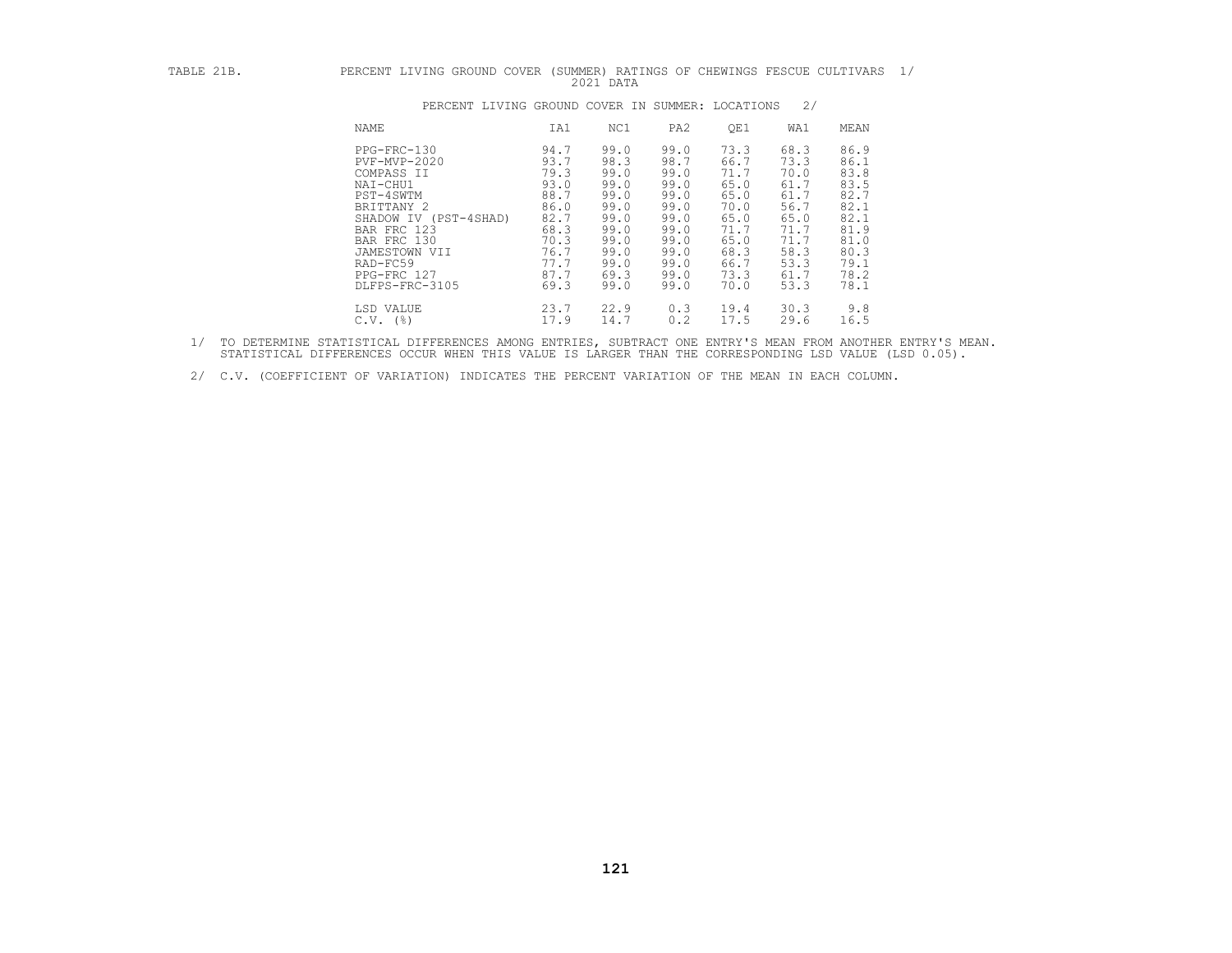| TABLE 21C. |  |  |              |  |  | PERCENT LIVING GROUND COVER (SUMMER) RATINGS OF STRONG CREEPING RED FESCUE CULTIVARS |  |
|------------|--|--|--------------|--|--|--------------------------------------------------------------------------------------|--|
|            |  |  | 2021<br>DATA |  |  |                                                                                      |  |

| TABLE 21C. | PERCENT LIVING GROUND COVER (SUMMER) RATINGS OF STRONG CREEPING RED FESCUE CULTIVARS                                                                            |                                                                                                              | 2021 DATA                                                                                                    |                                                                                                                                                                                                                              |                                                                                                              |                                                                                                              | 1/ |
|------------|-----------------------------------------------------------------------------------------------------------------------------------------------------------------|--------------------------------------------------------------------------------------------------------------|--------------------------------------------------------------------------------------------------------------|------------------------------------------------------------------------------------------------------------------------------------------------------------------------------------------------------------------------------|--------------------------------------------------------------------------------------------------------------|--------------------------------------------------------------------------------------------------------------|----|
|            |                                                                                                                                                                 | PERCENT LIVING GROUND COVER IN SUMMER: LOCATIONS                                                             |                                                                                                              |                                                                                                                                                                                                                              |                                                                                                              | 2/                                                                                                           |    |
|            | NAME                                                                                                                                                            | IA1                                                                                                          | NC1                                                                                                          | PA2<br>QE1                                                                                                                                                                                                                   | WA1                                                                                                          | MEAN                                                                                                         |    |
|            | STB1<br>RAD-FR64<br>$PVF-HSY+$<br>PPG-FRR-134<br>BYE<br>522<br>KEVIN<br>PPG-FRR 127<br>CARDINAL II<br>PPG-FRR 132<br>525<br>FOXFIRE 2<br>DLF-FRR-3128<br>BOREAL | 82.0<br>93.3<br>91.0<br>84.7<br>85.3<br>88.3<br>72.7<br>69.3<br>85.7<br>69.3<br>86.7<br>85.7<br>77.0<br>72.7 | 99.0<br>94.3<br>99.0<br>99.0<br>99.0<br>99.0<br>99.0<br>99.0<br>97.7<br>99.0<br>99.0<br>92.7<br>98.3<br>75.0 | 99.0<br>71.7<br>68.3<br>99.0<br>70.0<br>99.0<br>99.0<br>71.7<br>97.7<br>68.3<br>99.0<br>61.7<br>70.0<br>99.0<br>98.7<br>66.7<br>99.0<br>65.0<br>99.0<br>68.3<br>99.0<br>65.0<br>99.0<br>51.7<br>66.7<br>99.0<br>68.3<br>99.0 | 70.0<br>61.7<br>53.3<br>56.7<br>50.0<br>50.0<br>56.7<br>63.3<br>46.7<br>56.7<br>36.7<br>55.0<br>38.3<br>56.7 | 84.3<br>83.3<br>82.5<br>82.2<br>80.1<br>79.6<br>79.5<br>79.4<br>78.8<br>78.5<br>77.3<br>76.8<br>75.9<br>74.3 |    |
|            | LSD VALUE<br>$C.V.$ (%)                                                                                                                                         | 23.8<br>18.1                                                                                                 | 7.0<br>4.5                                                                                                   | 1.0<br>16.7<br>15.6<br>0.6                                                                                                                                                                                                   | 27.0<br>31.3                                                                                                 | 8.1<br>14.1                                                                                                  |    |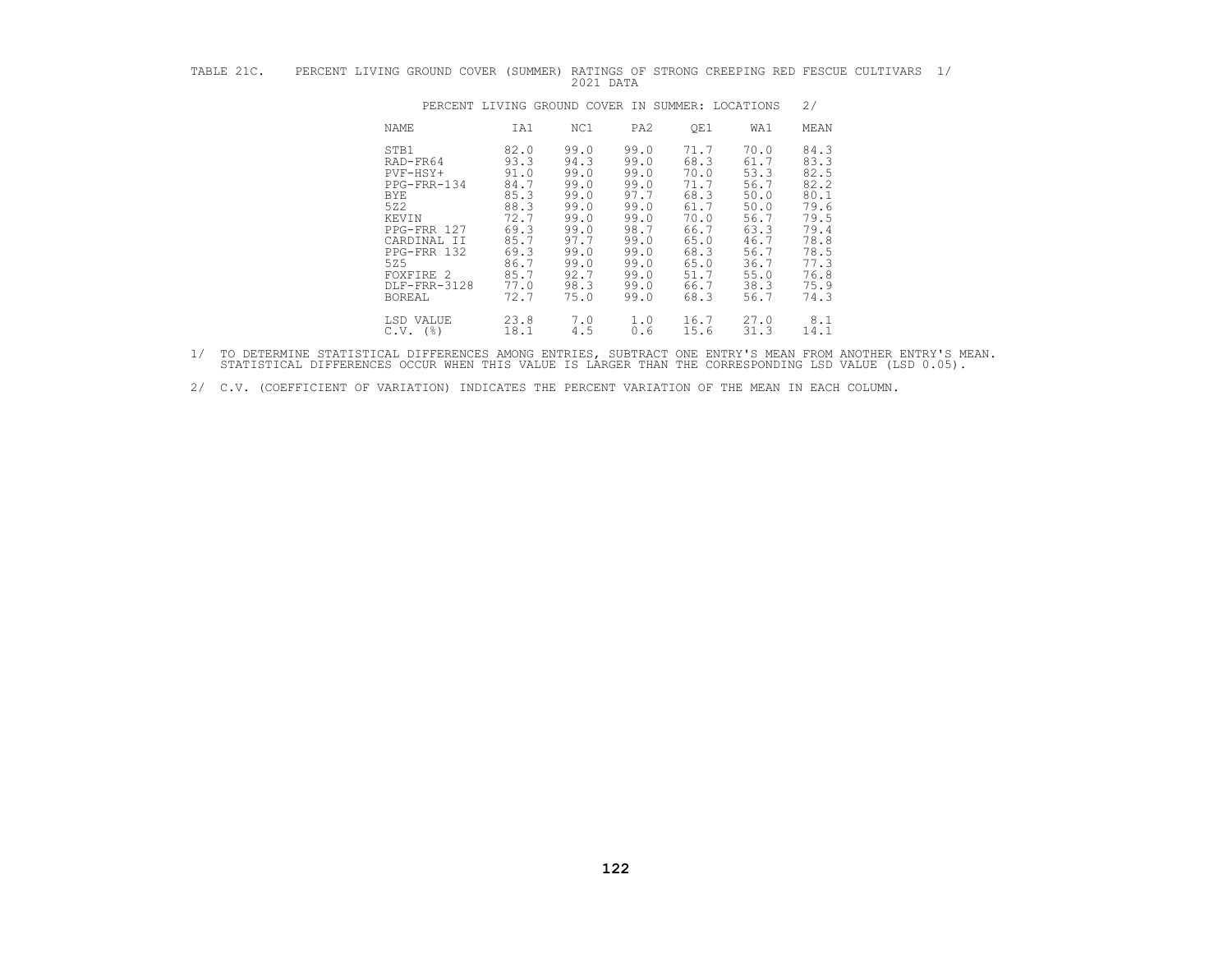|  |  |           |  |  | PERCENT LIVING GROUND COVER (SUMMER) RATINGS OF HARD FESCUE CULTIVARS |  |
|--|--|-----------|--|--|-----------------------------------------------------------------------|--|
|  |  | 2021 DATA |  |  |                                                                       |  |

| TABLE 21D. | LIVING GROUND COVER<br>PERCENT                                                                                                                                                     |                                                                                      | 2021 DATA                                                                            |                                                                                      | (SUMMER) RATINGS OF HARD FESCUE CULTIVARS                                            |                                                                                      | 1/                                                                                   |
|------------|------------------------------------------------------------------------------------------------------------------------------------------------------------------------------------|--------------------------------------------------------------------------------------|--------------------------------------------------------------------------------------|--------------------------------------------------------------------------------------|--------------------------------------------------------------------------------------|--------------------------------------------------------------------------------------|--------------------------------------------------------------------------------------|
|            | PERCENT LIVING GROUND COVER IN SUMMER: LOCATIONS                                                                                                                                   |                                                                                      |                                                                                      |                                                                                      |                                                                                      | 2/                                                                                   |                                                                                      |
|            | NAME                                                                                                                                                                               | IA1                                                                                  | NC1                                                                                  | PA <sub>2</sub>                                                                      | QE1                                                                                  | WA1                                                                                  | MEAN                                                                                 |
|            | TENACIOUS (NAI-HTB2)<br>$PVF - PDB - 2020$<br>PPG-FL 128<br>DLFPS-FL-3104<br>BAR FT 132<br>BAR FT 135<br>SWORD II<br>(NAI-HAO1+2)<br>GLADIATOR<br>$SPHD-20$<br>DA5-RHF<br>RESOLUTE | 80.3<br>86.3<br>77.7<br>90.0<br>77.0<br>83.7<br>93.3<br>89.7<br>82.0<br>86.0<br>76.0 | 83.3<br>86.7<br>88.0<br>80.0<br>73.3<br>68.3<br>70.0<br>76.7<br>73.3<br>61.7<br>66.7 | 99.0<br>99.0<br>99.0<br>99.0<br>97.7<br>98.7<br>99.0<br>97.7<br>99.0<br>99.0<br>98.7 | 55.0<br>66.7<br>68.3<br>60.0<br>65.0<br>61.7<br>63.3<br>68.3<br>61.7<br>53.3<br>48.3 | 58.3<br>30.0<br>35.0<br>33.3<br>43.3<br>43.3<br>28.3<br>16.7<br>28.3<br>41.7<br>20.0 | 75.2<br>73.7<br>73.6<br>72.5<br>71.3<br>71.1<br>70.8<br>69.8<br>68.9<br>68.3<br>61.9 |
|            | LSD VALUE<br>(응)<br>C.V.                                                                                                                                                           | 29.4<br>21.8                                                                         | 20.1<br>16.6                                                                         | 1.6<br>1.0                                                                           | 18.9<br>19.2                                                                         | 33.3<br>60.2                                                                         | 10.5<br>20.6                                                                         |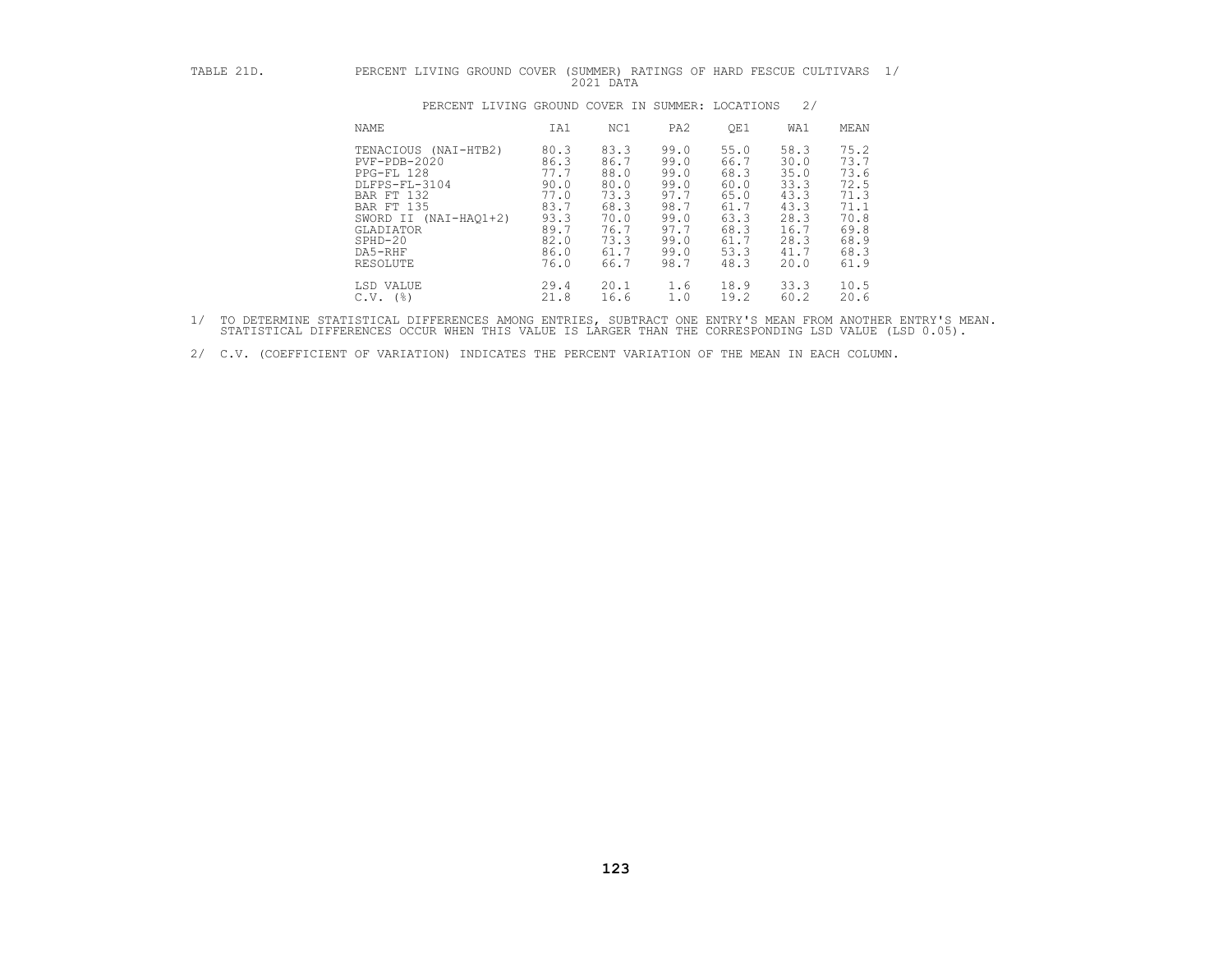| TABLE 21E. | PERCENT LIVING GROUND COVER                      |                      | 2021 DATA            |                      | (SUMMER) RATINGS OF SHEEP FESCUE CULTIVARS |                      |                      |
|------------|--------------------------------------------------|----------------------|----------------------|----------------------|--------------------------------------------|----------------------|----------------------|
|            | PERCENT LIVING GROUND COVER IN SUMMER: LOCATIONS |                      |                      |                      |                                            | 2/                   |                      |
|            | NAME                                             | IA1                  | NC1                  | PA2                  | OE1                                        | WA1                  | MEAN                 |
|            | BAR FO 131<br>BLUE HORNET (PPG-FO-102)<br>OUATRO | 72.3<br>88.7<br>65.3 | 90.0<br>75.0<br>53.3 | 98.3<br>99.0<br>99.0 | 66.7<br>60.0<br>66.7                       | 53.3<br>41.7<br>15.0 | 76.1<br>72.9<br>59.9 |
|            | LSD VALUE<br>$C.V.$ (%)                          | 20.5<br>16.9         | 14.2<br>12.1         | 1.1<br>0.7           | 17.2<br>16.6                               | 37.9<br>64.3         | 9.7<br>19.4          |

2/ C.V. (COEFFICIENT OF VARIATION) INDICATES THE PERCENT VARIATION OF THE MEAN IN EACH COLUMN.

| TABLE 21F. | PERCENT LIVING GROUND COVER (SUMMER) RATINGS OF SLENDER CREEPING RED FESCUE CULTIVARS 1/ |                                                  | 2021 DATA    |              |              |              |              |  |
|------------|------------------------------------------------------------------------------------------|--------------------------------------------------|--------------|--------------|--------------|--------------|--------------|--|
|            |                                                                                          | PERCENT LIVING GROUND COVER IN SUMMER: LOCATIONS |              |              |              |              | 2/           |  |
|            | NAME                                                                                     | IA1                                              | NC1          | PA2          | OE1          | WA1          | MEAN         |  |
|            | SEABREEZE GT<br>BAR FRL 122                                                              | 89.0<br>96.3                                     | 94.0<br>96.3 | 99.0<br>98.7 | 70.0<br>68.3 | 78.3<br>60.0 | 86.1<br>83.9 |  |
|            | LSD VALUE<br>$C.V.$ $(%)$                                                                | 5.5                                              | 4.9<br>3.2   | 0.7<br>0.4   | 10.4<br>9.3  | 17.4<br>15.6 | 4.3<br>7.0   |  |

1/ TO DETERMINE STATISTICAL DIFFERENCES AMONG ENTRIES, SUBTRACT ONE ENTRY'S MEAN FROM ANOTHER ENTRY'S MEAN.<br>STATISTICAL DIFFERENCES OCCUR WHEN THIS VALUE IS LARGER THAN THE CORRESPONDING LSD VALUE (LSD 0.05).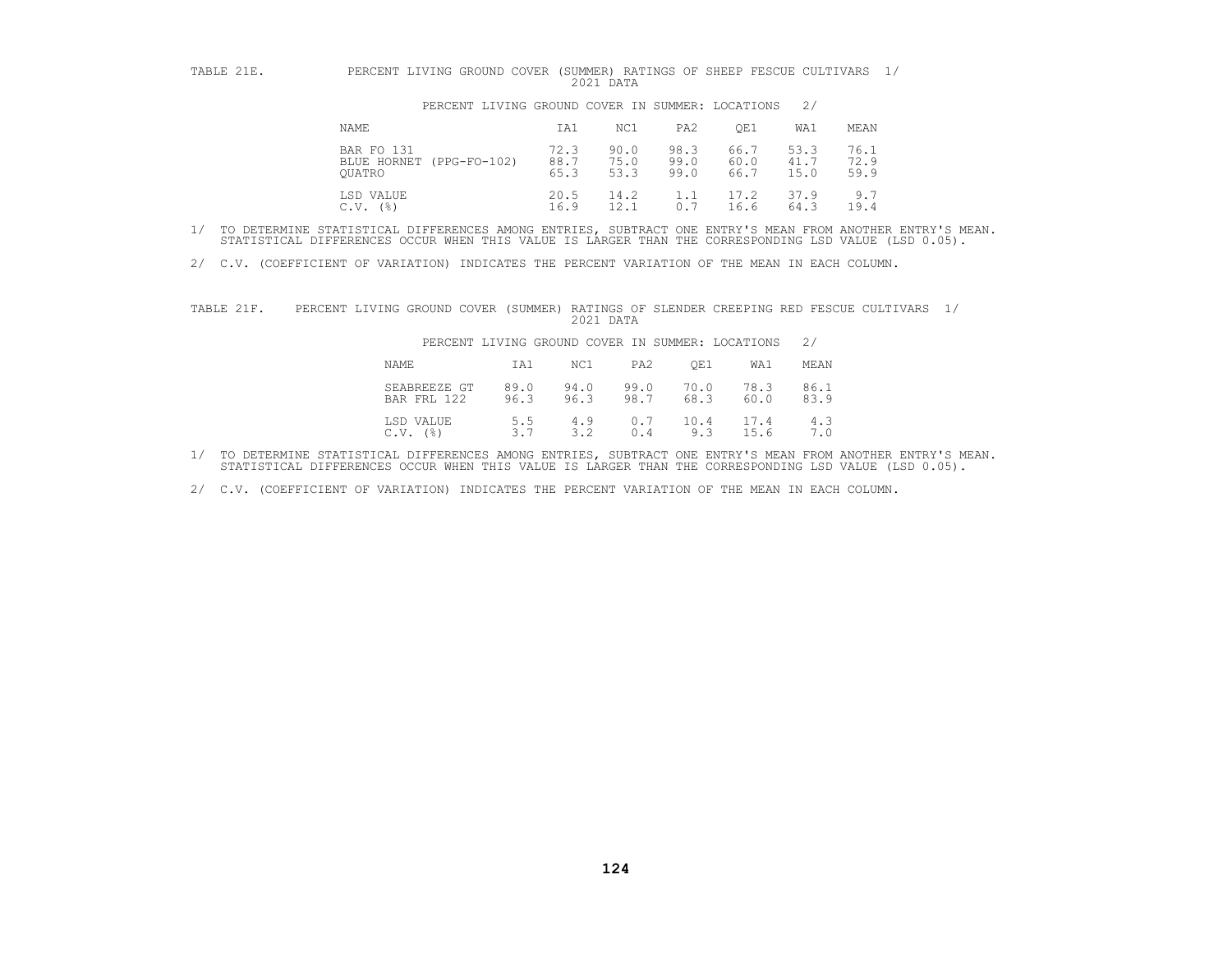| TABLE 22A. | PERCENT LIVING GROUND COVER (FALL) RATINGS OF FINELEAF FESCUE CULTIVARS 1/                                                                                                                                                                                       |      | 2021 DATA                                                                                                                                                                                                                                                                                                                                              |                                                                                                                                                                                                                                                                                                                                                      |                                                                                                                                                                                                                                                                                                                                                      |                                                                                                                                                                                                                                                                                                                                                      |                                                                                                                                                                                                                                                                                                                                                      |                                                                                                                                                                                                                                                                                                                                                      |
|------------|------------------------------------------------------------------------------------------------------------------------------------------------------------------------------------------------------------------------------------------------------------------|------|--------------------------------------------------------------------------------------------------------------------------------------------------------------------------------------------------------------------------------------------------------------------------------------------------------------------------------------------------------|------------------------------------------------------------------------------------------------------------------------------------------------------------------------------------------------------------------------------------------------------------------------------------------------------------------------------------------------------|------------------------------------------------------------------------------------------------------------------------------------------------------------------------------------------------------------------------------------------------------------------------------------------------------------------------------------------------------|------------------------------------------------------------------------------------------------------------------------------------------------------------------------------------------------------------------------------------------------------------------------------------------------------------------------------------------------------|------------------------------------------------------------------------------------------------------------------------------------------------------------------------------------------------------------------------------------------------------------------------------------------------------------------------------------------------------|------------------------------------------------------------------------------------------------------------------------------------------------------------------------------------------------------------------------------------------------------------------------------------------------------------------------------------------------------|
|            | PERCENT LIVING GROUND COVER IN FALL: LOCATIONS                                                                                                                                                                                                                   |      |                                                                                                                                                                                                                                                                                                                                                        |                                                                                                                                                                                                                                                                                                                                                      |                                                                                                                                                                                                                                                                                                                                                      | 2/                                                                                                                                                                                                                                                                                                                                                   |                                                                                                                                                                                                                                                                                                                                                      |                                                                                                                                                                                                                                                                                                                                                      |
|            | <b>NAME</b>                                                                                                                                                                                                                                                      | IA1  | MN1                                                                                                                                                                                                                                                                                                                                                    | NC1                                                                                                                                                                                                                                                                                                                                                  | NJ2                                                                                                                                                                                                                                                                                                                                                  | PA2                                                                                                                                                                                                                                                                                                                                                  | WA1                                                                                                                                                                                                                                                                                                                                                  | MEAN                                                                                                                                                                                                                                                                                                                                                 |
|            | NAI-CHU1<br>NAMIN' PROFINE 122<br>PROFINE 121 98.3<br>PROFINE 121 997.7<br>PROFINE 121 997.7<br>PROFINE 131 97.7<br>PROFINE 131 97.7<br>PROFINE 131 97.7<br>PROFINE 132 93.7<br>PROFINE 128 98.00<br>PROFINE 128 98.00<br>PROFINE 127 997.3<br>SESCONNES TRISPON | 98.3 | 94.7<br>86.0<br>88.0<br>96.3<br>$95.3$<br>95.7<br>89.3<br>93.7<br>95.7<br>95.3<br>88.7<br>89.7<br>86.7<br>93.3<br>92.0<br>92.3<br>89.0<br>92.3<br>94.7<br>88.3<br>90.0<br>96.3<br>96.7<br>94.7<br>86.7<br>94.7<br>95.0<br>94.3<br>95.7<br>95.3<br>93.7<br>87.0<br>96.7<br>94.7<br>91.7<br>84.7<br>93.3<br>90.7<br>96.7<br>84.7<br>96.7<br>78.7<br>78.0 | 81.7<br>93.3<br>83.3<br>75.0<br>63.0<br>70.0<br>81.7<br>81.0<br>68.3<br>58.3<br>75.0<br>80.0<br>80.0<br>55.0<br>70.0<br>66.7<br>81.7<br>68.3<br>47.7<br>70.0<br>61.7<br>45.0<br>55.0<br>45.0<br>68.3<br>56.0<br>46.7<br>43.3<br>40.0<br>56.7<br>66.7<br>55.0<br>44.3<br>46.7<br>21.0<br>46.7<br>24.3<br>33.3<br>25.0<br>66.7<br>30.0<br>30.0<br>25.0 | 96.3<br>93.3<br>96.3<br>91.3<br>96.0<br>97.7<br>88.3<br>86.7<br>97.7<br>94.7<br>92.7<br>91.7<br>93.0<br>97.7<br>93.0<br>86.7<br>89.7<br>88.3<br>99.0<br>90.0<br>91.3<br>96.3<br>97.7<br>96.3<br>83.3<br>83.3<br>96.0<br>90.0<br>97.7<br>73.3<br>71.7<br>83.3<br>86.7<br>73.3<br>96.0<br>83.3<br>83.3<br>93.0<br>94.7<br>58.3<br>93.0<br>83.3<br>45.0 | 99.0<br>99.0<br>99.0<br>99.0<br>99.0<br>99.0<br>99.0<br>99.0<br>99.0<br>98.7<br>99.0<br>99.0<br>97.7<br>98.3<br>99.0<br>99.0<br>99.0<br>97.7<br>99.0<br>98.3<br>99.0<br>99.0<br>97.7<br>98.7<br>99.0<br>98.3<br>98.3<br>99.0<br>97.7<br>99.0<br>98.7<br>98.0<br>97.7<br>98.3<br>99.0<br>99.0<br>98.3<br>98.3<br>98.3<br>98.7<br>99.0<br>99.0<br>99.0 | 85.0<br>86.7<br>90.0<br>90.0<br>91.7<br>82.3<br>90.0<br>83.3<br>85.0<br>93.3<br>86.7<br>83.3<br>81.7<br>93.3<br>83.3<br>91.7<br>75.0<br>85.0<br>90.0<br>83.3<br>83.3<br>85.0<br>75.0<br>86.7<br>85.0<br>88.3<br>80.0<br>83.3<br>78.3<br>81.7<br>76.7<br>78.3<br>73.3<br>85.0<br>88.3<br>80.0<br>91.7<br>76.7<br>75.0<br>85.0<br>71.7<br>75.0<br>81.7 | 92.5<br>92.4<br>92.3<br>91.6<br>90.4<br>90.4<br>90.3<br>90.3<br>90.1<br>89.9<br>89.9<br>89.8<br>89.5<br>89.4<br>89.1<br>89.0<br>88.8<br>88.3<br>88.1<br>87.2<br>87.2<br>86.7<br>86.6<br>86.4<br>86.3<br>86.3<br>85.7<br>84.6<br>84.4<br>84.0<br>83.7<br>82.9<br>82.7<br>82.5<br>82.3<br>81.6<br>81.4<br>81.2<br>81.2<br>81.2<br>80.9<br>77.3<br>69.2 |
|            | $5.2$<br>$3.3$<br>LSD VALUE<br>$C.V.$ $(\frac{6}{6})$                                                                                                                                                                                                            |      | 5.8<br>3.9                                                                                                                                                                                                                                                                                                                                             | 26.3<br>28.1                                                                                                                                                                                                                                                                                                                                         | 14.6<br>10.3                                                                                                                                                                                                                                                                                                                                         | 1.5<br>0.9                                                                                                                                                                                                                                                                                                                                           | 10.8<br>8.0                                                                                                                                                                                                                                                                                                                                          | 5.5<br>9.6                                                                                                                                                                                                                                                                                                                                           |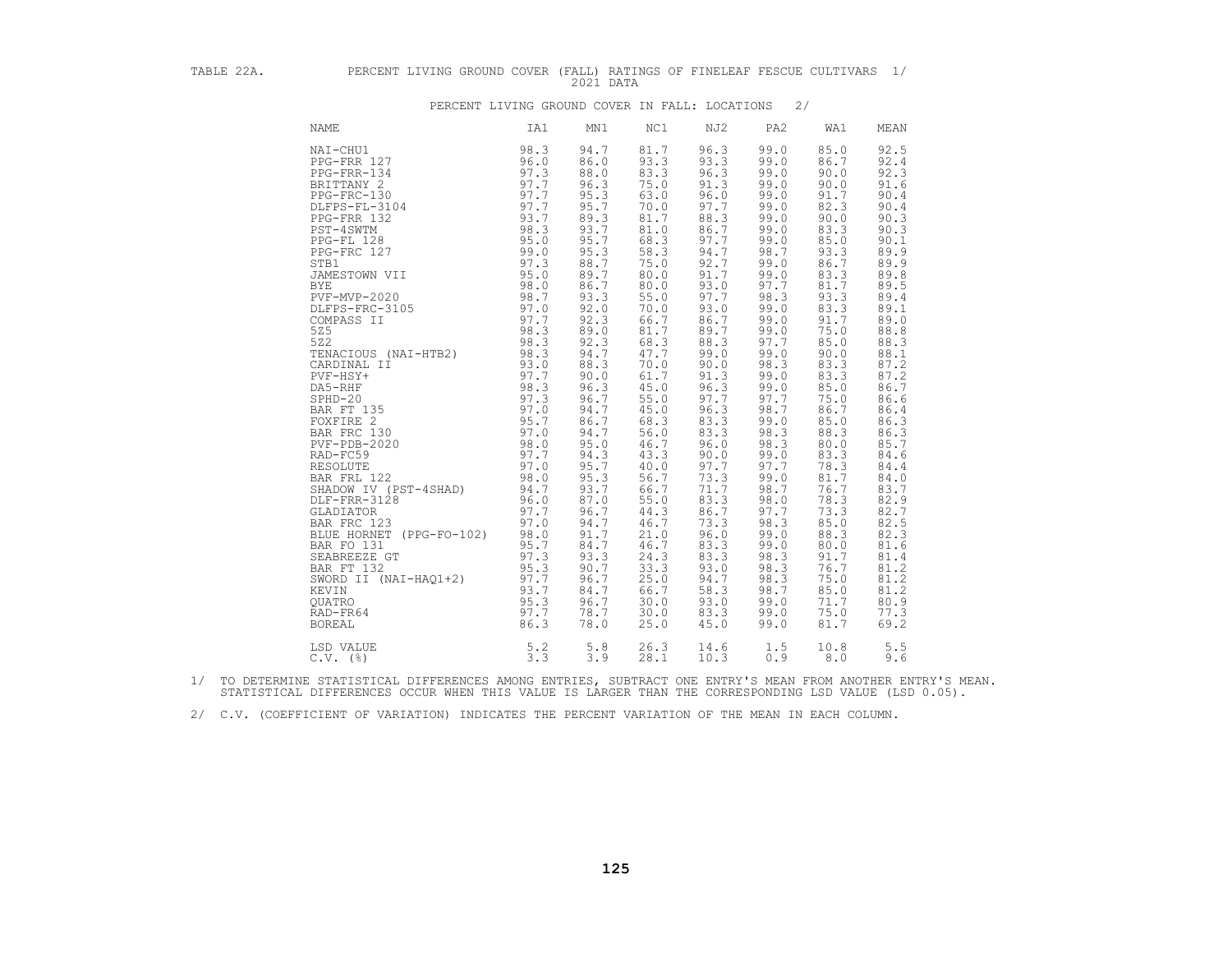| TABLE 22B. | PERCENT LIVING GROUND COVER                                                                                                                                                                           |                                                                                                      | (FALL)<br>2021 DATA                                                                                  |                                                                                                      |                                                                                                      |                                                                                                      | RATINGS OF CHEWINGS FESCUE CULTIVARS                                                                 | $\frac{1}{2}$                                                                                        |
|------------|-------------------------------------------------------------------------------------------------------------------------------------------------------------------------------------------------------|------------------------------------------------------------------------------------------------------|------------------------------------------------------------------------------------------------------|------------------------------------------------------------------------------------------------------|------------------------------------------------------------------------------------------------------|------------------------------------------------------------------------------------------------------|------------------------------------------------------------------------------------------------------|------------------------------------------------------------------------------------------------------|
|            | PERCENT LIVING GROUND COVER IN FALL: LOCATIONS                                                                                                                                                        |                                                                                                      |                                                                                                      |                                                                                                      |                                                                                                      |                                                                                                      | 2/                                                                                                   |                                                                                                      |
|            | NAME                                                                                                                                                                                                  | IA1                                                                                                  | MN1                                                                                                  | NC1                                                                                                  | NJ2                                                                                                  | PA2                                                                                                  | WA1                                                                                                  | MEAN                                                                                                 |
|            | NAI-CHU1<br>BRITTANY 2<br>PPG-FRC-130<br>PST-4SWTM<br>PPG-FRC 127<br>JAMESTOWN VII<br>PVF-MVP-2020<br>DLFPS-FRC-3105<br>COMPASS II<br>BAR FRC 130<br>RAD-FC59<br>SHADOW IV (PST-4SHAD)<br>BAR FRC 123 | 98.3<br>97.7<br>97.7<br>98.3<br>99.0<br>95.0<br>98.7<br>97.0<br>97.7<br>97.0<br>97.7<br>94.7<br>97.0 | 94.7<br>96.3<br>95.3<br>93.7<br>95.3<br>89.7<br>93.3<br>92.0<br>92.3<br>94.7<br>94.3<br>93.7<br>94.7 | 81.7<br>75.0<br>63.0<br>81.0<br>58.3<br>80.0<br>55.0<br>70.0<br>66.7<br>56.0<br>43.3<br>66.7<br>46.7 | 96.3<br>91.3<br>96.0<br>86.7<br>94.7<br>91.7<br>97.7<br>93.0<br>86.7<br>83.3<br>90.0<br>71.7<br>73.3 | 99.0<br>99.0<br>99.0<br>99.0<br>98.7<br>99.0<br>98.3<br>99.0<br>99.0<br>98.3<br>99.0<br>98.7<br>98.3 | 85.0<br>90.0<br>91.7<br>83.3<br>93.3<br>83.3<br>93.3<br>83.3<br>91.7<br>88.3<br>83.3<br>76.7<br>85.0 | 92.5<br>91.6<br>90.4<br>90.3<br>89.9<br>89.8<br>89.4<br>89.1<br>89.0<br>86.3<br>84.6<br>83.7<br>82.5 |
|            | LSD VALUE<br>$C.V.$ (%)                                                                                                                                                                               | 4.0<br>2.5                                                                                           | 4.1<br>2.7                                                                                           | 27.7<br>26.5                                                                                         | 17.0<br>12.0                                                                                         | 1.0<br>0.6                                                                                           | 10.3<br>7.4                                                                                          | 5.8<br>9.9                                                                                           |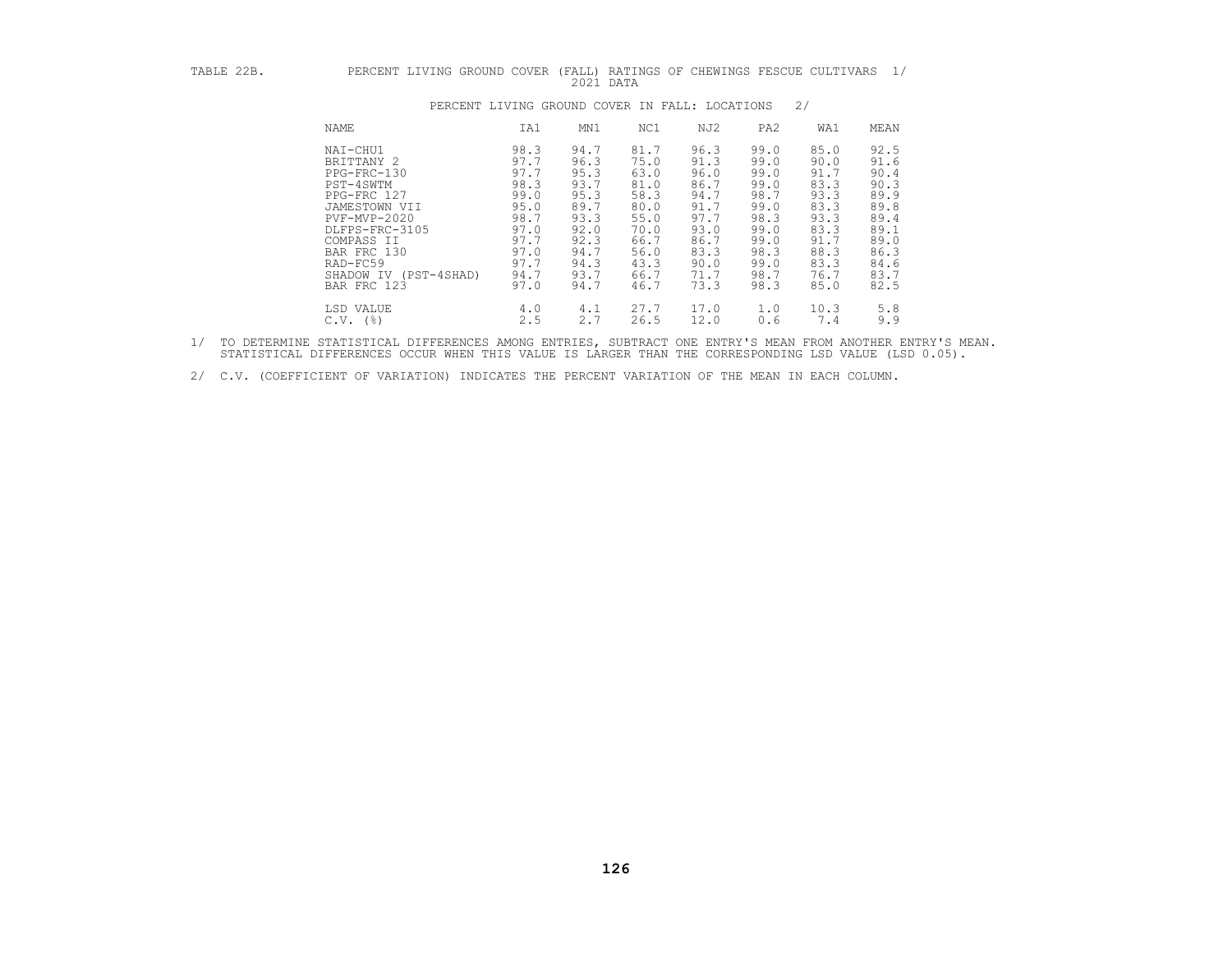| TABLE |  |  |      |      |  |  | PERCENT LIVING GROUND COVER (FALL) RATINGS OF STRONG CREEPING RED FESCUE CULTIVARS |  |
|-------|--|--|------|------|--|--|------------------------------------------------------------------------------------|--|
|       |  |  | 2021 | DATA |  |  |                                                                                    |  |

| TABLE 22C. | PERCENT LIVING GROUND COVER (FALL)                                                                                                                                   |                                                                                                              |                                                                                                              | 2021 DATA                                                                                                    |                                                                                                              |                                                                                                              |                                                                                                              | RATINGS OF STRONG CREEPING RED FESCUE CULTIVARS                                                              | $\frac{1}{2}$ |
|------------|----------------------------------------------------------------------------------------------------------------------------------------------------------------------|--------------------------------------------------------------------------------------------------------------|--------------------------------------------------------------------------------------------------------------|--------------------------------------------------------------------------------------------------------------|--------------------------------------------------------------------------------------------------------------|--------------------------------------------------------------------------------------------------------------|--------------------------------------------------------------------------------------------------------------|--------------------------------------------------------------------------------------------------------------|---------------|
|            |                                                                                                                                                                      |                                                                                                              | PERCENT LIVING GROUND COVER IN FALL: LOCATIONS                                                               |                                                                                                              |                                                                                                              |                                                                                                              | 2/                                                                                                           |                                                                                                              |               |
|            | NAME                                                                                                                                                                 | IA1                                                                                                          | MN1                                                                                                          | NC1                                                                                                          | NJ2                                                                                                          | PA <sub>2</sub>                                                                                              | WA1                                                                                                          | MEAN                                                                                                         |               |
|            | PPG-FRR 127<br>PPG-FRR-134<br>PPG-FRR 132<br>STB1<br><b>BYE</b><br>525<br>522<br>CARDINAL II<br>PVF-HSY+<br>FOXFIRE 2<br>DLF-FRR-3128<br>KEVIN<br>RAD-FR64<br>BOREAL | 96.0<br>97.3<br>93.7<br>97.3<br>98.0<br>98.3<br>98.3<br>93.0<br>97.7<br>95.7<br>96.0<br>93.7<br>97.7<br>86.3 | 86.0<br>88.0<br>89.3<br>88.7<br>86.7<br>89.0<br>92.3<br>88.3<br>90.0<br>86.7<br>87.0<br>84.7<br>78.7<br>78.0 | 93.3<br>83.3<br>81.7<br>75.0<br>80.0<br>81.7<br>68.3<br>70.0<br>61.7<br>68.3<br>55.0<br>66.7<br>30.0<br>25.0 | 93.3<br>96.3<br>88.3<br>92.7<br>93.0<br>89.7<br>88.3<br>90.0<br>91.3<br>83.3<br>83.3<br>58.3<br>83.3<br>45.0 | 99.0<br>99.0<br>99.0<br>99.0<br>97.7<br>99.0<br>97.7<br>98.3<br>99.0<br>99.0<br>98.0<br>98.7<br>99.0<br>99.0 | 86.7<br>90.0<br>90.0<br>86.7<br>81.7<br>75.0<br>85.0<br>83.3<br>83.3<br>85.0<br>78.3<br>85.0<br>75.0<br>81.7 | 92.4<br>92.3<br>90.3<br>89.9<br>89.5<br>88.8<br>88.3<br>87.2<br>87.2<br>86.3<br>82.9<br>81.2<br>77.3<br>69.2 |               |
|            | LSD VALUE<br>$C.V.$ (%)                                                                                                                                              | 6.9<br>4.5                                                                                                   | 7.5<br>5.3                                                                                                   | 26.4<br>24.4                                                                                                 | 15.8<br>11.7                                                                                                 | 1.3<br>0.8                                                                                                   | 9.5<br>7.1                                                                                                   | 5.6<br>10.0                                                                                                  |               |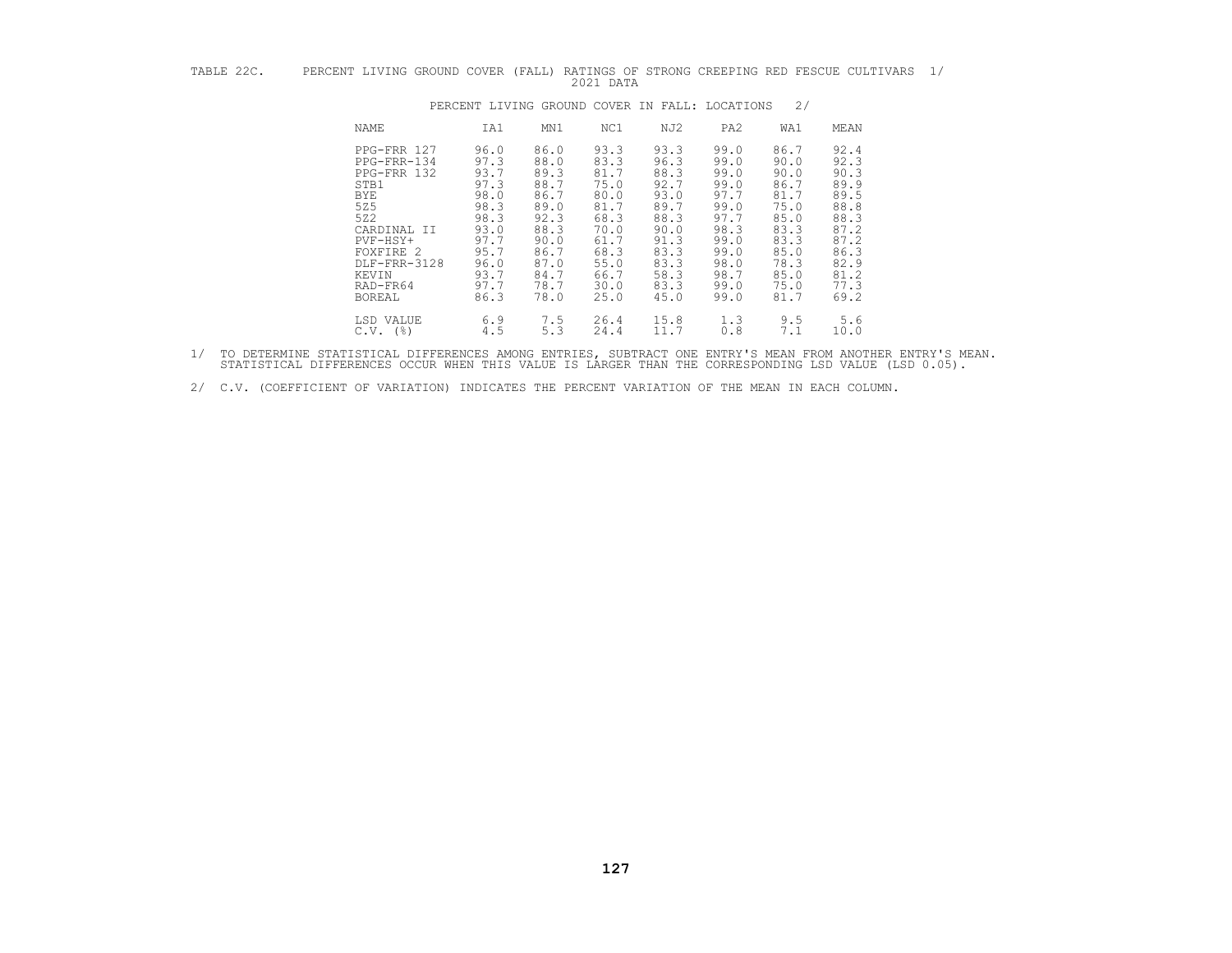| TABLE 22D. | PERCENT LIVING GROUND COVER                                                                                                                                                            |                                                                                      | 2021 DATA                                                                            |                                                                                      |                                                                                      |                                                                                      | (FALL) RATINGS OF HARD FESCUE CULTIVARS 1/                                           |                                                                                      |
|------------|----------------------------------------------------------------------------------------------------------------------------------------------------------------------------------------|--------------------------------------------------------------------------------------|--------------------------------------------------------------------------------------|--------------------------------------------------------------------------------------|--------------------------------------------------------------------------------------|--------------------------------------------------------------------------------------|--------------------------------------------------------------------------------------|--------------------------------------------------------------------------------------|
|            |                                                                                                                                                                                        | PERCENT LIVING GROUND COVER IN FALL: LOCATIONS                                       |                                                                                      |                                                                                      |                                                                                      |                                                                                      | 2/                                                                                   |                                                                                      |
|            | NAME                                                                                                                                                                                   | IA1                                                                                  | MN1                                                                                  | NC1                                                                                  | NJ2                                                                                  | PA <sub>2</sub>                                                                      | WA1                                                                                  | MEAN                                                                                 |
|            | DLFPS-FL-3104<br>PPG-FL 128<br>TENACIOUS (NAI-HTB2)<br>DA5-RHF<br>$SPHD-20$<br><b>BAR FT 135</b><br>$PVF - PDB - 2020$<br>RESOLUTE<br>GLADIATOR<br>BAR FT 132<br>SWORD II (NAI-HAO1+2) | 97.7<br>95.0<br>98.3<br>98.3<br>97.3<br>97.0<br>98.0<br>97.0<br>97.7<br>95.3<br>97.7 | 95.7<br>95.7<br>94.7<br>96.3<br>96.7<br>94.7<br>95.0<br>95.7<br>96.7<br>90.7<br>96.7 | 70.0<br>68.3<br>47.7<br>45.0<br>55.0<br>45.0<br>46.7<br>40.0<br>44.3<br>33.3<br>25.0 | 97.7<br>97.7<br>99.0<br>96.3<br>97.7<br>96.3<br>96.0<br>97.7<br>86.7<br>93.0<br>94.7 | 99.0<br>99.0<br>99.0<br>99.0<br>97.7<br>98.7<br>98.3<br>97.7<br>97.7<br>98.3<br>98.3 | 82.3<br>85.0<br>90.0<br>85.0<br>75.0<br>86.7<br>80.0<br>78.3<br>73.3<br>76.7<br>75.0 | 90.4<br>90.1<br>88.1<br>86.7<br>86.6<br>86.4<br>85.7<br>84.4<br>82.7<br>81.2<br>81.2 |
|            | LSD VALUE<br>$C.V.$ (%)                                                                                                                                                                | 3.6<br>2.3                                                                           | 3.1<br>2.0                                                                           | 28.3<br>36.4                                                                         | 6.7<br>4.3                                                                           | 2.2<br>1.4                                                                           | 12.5<br>9.6                                                                          | 5.2<br>9.2                                                                           |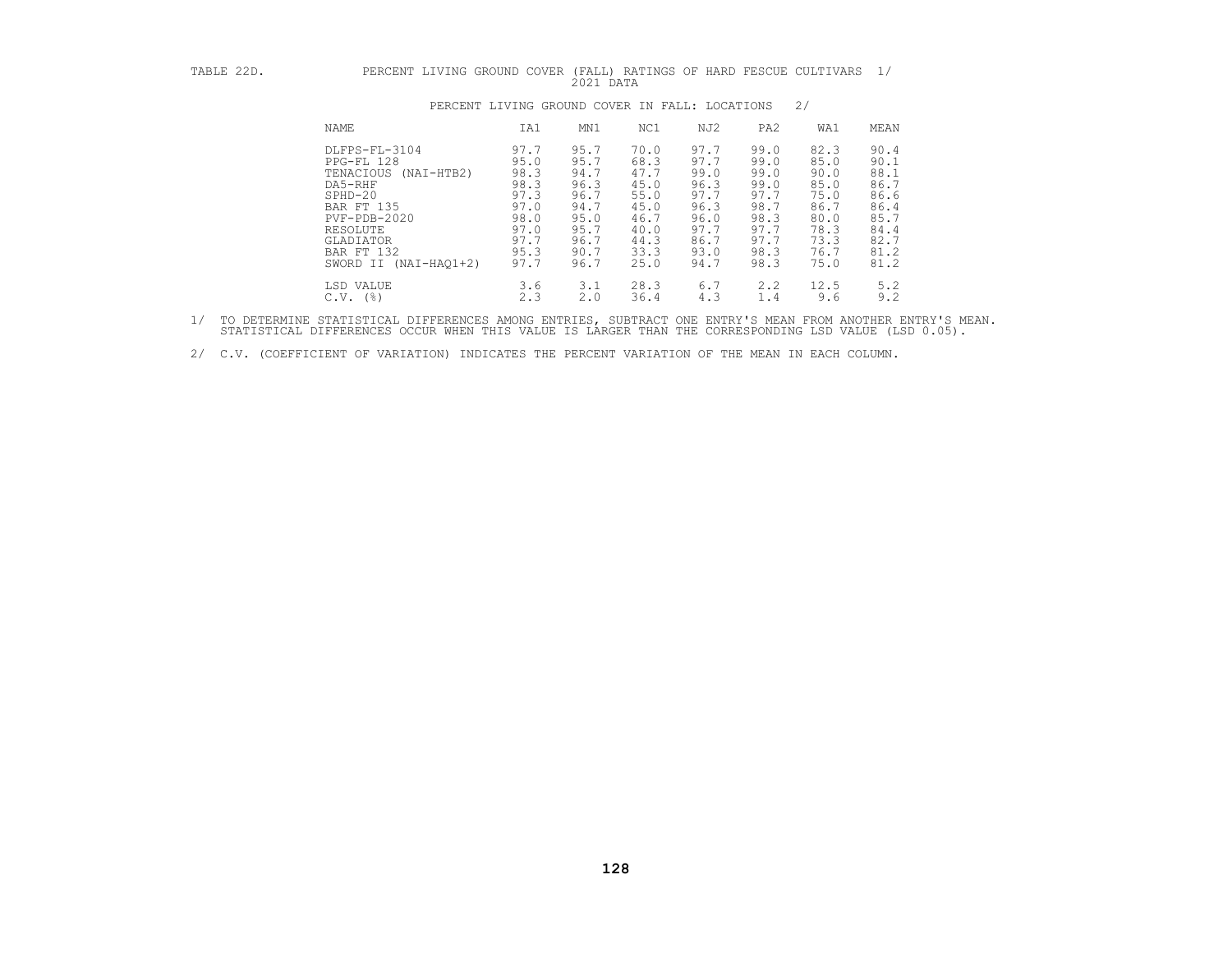| TABLE 22E. | PERCENT LIVING GROUND COVER                         |                      | 2021 DATA            |                      |                      |                 | (FALL) RATINGS OF SHEEP FESCUE CULTIVARS | 1/                   |
|------------|-----------------------------------------------------|----------------------|----------------------|----------------------|----------------------|-----------------|------------------------------------------|----------------------|
|            | PERCENT LIVING GROUND COVER IN FALL: LOCATIONS      |                      |                      |                      |                      |                 | 2/                                       |                      |
|            | NAME                                                | IA1                  | MN1                  | NC1                  | NJ2                  | PA <sub>2</sub> | WA1                                      | MEAN                 |
|            | (PPG-FO-102)<br>BLUE HORNET<br>BAR FO 131<br>OUATRO | 98.0<br>95.7<br>95.3 | 91.7<br>84.7<br>96.7 | 21.0<br>46.7<br>30.0 | 96.0<br>83.3<br>93.0 | 99<br>99<br>99  | 88.3<br>80.0<br>71.7                     | 82.3<br>81.6<br>80.9 |
|            | LSD VALUE<br>(응)<br>C.V.                            | 6.1<br>4.0           | 10.0<br>6.8          | 15.4<br>29.5         | 9.8<br>6.7           | 0               | 12.9<br>10.0                             | 4.2<br>7.9           |

2/ C.V. (COEFFICIENT OF VARIATION) INDICATES THE PERCENT VARIATION OF THE MEAN IN EACH COLUMN.

| TABLE 22F. | PERCENT LIVING GROUND COVER                 |              | 2021 DATA                                      |                              | (FALL) RATINGS OF SLENDER CREEPING RED FESCUE CULTIVARS |  |
|------------|---------------------------------------------|--------------|------------------------------------------------|------------------------------|---------------------------------------------------------|--|
|            |                                             |              | PERCENT LIVING GROUND COVER IN FALL: LOCATIONS | 2/                           |                                                         |  |
|            | NAME<br>IA1                                 | MN1          | NJ2<br>NC1                                     | PA <sub>2</sub><br>WA1       | MEAN                                                    |  |
|            | BAR FRL 122<br>98.0<br>97.3<br>SEABREEZE GT | 95.3<br>93.3 | 73.3<br>56.7<br>24.3<br>83.3                   | 99.0<br>81.7<br>98.3<br>91.7 | 84.0<br>81.4                                            |  |
|            | LSD VALUE<br>3.8<br>2.4<br>$C.V.$ ( $\})$ ) | 4.0<br>2.7   | 23.9<br>16.3<br>25.0<br>19.0                   | 1.3<br>9.3<br>0.8<br>6.7     | 5.2<br>9.5                                              |  |

1/ TO DETERMINE STATISTICAL DIFFERENCES AMONG ENTRIES, SUBTRACT ONE ENTRY'S MEAN FROM ANOTHER ENTRY'S MEAN.<br>STATISTICAL DIFFERENCES OCCUR WHEN THIS VALUE IS LARGER THAN THE CORRESPONDING LSD VALUE (LSD 0.05).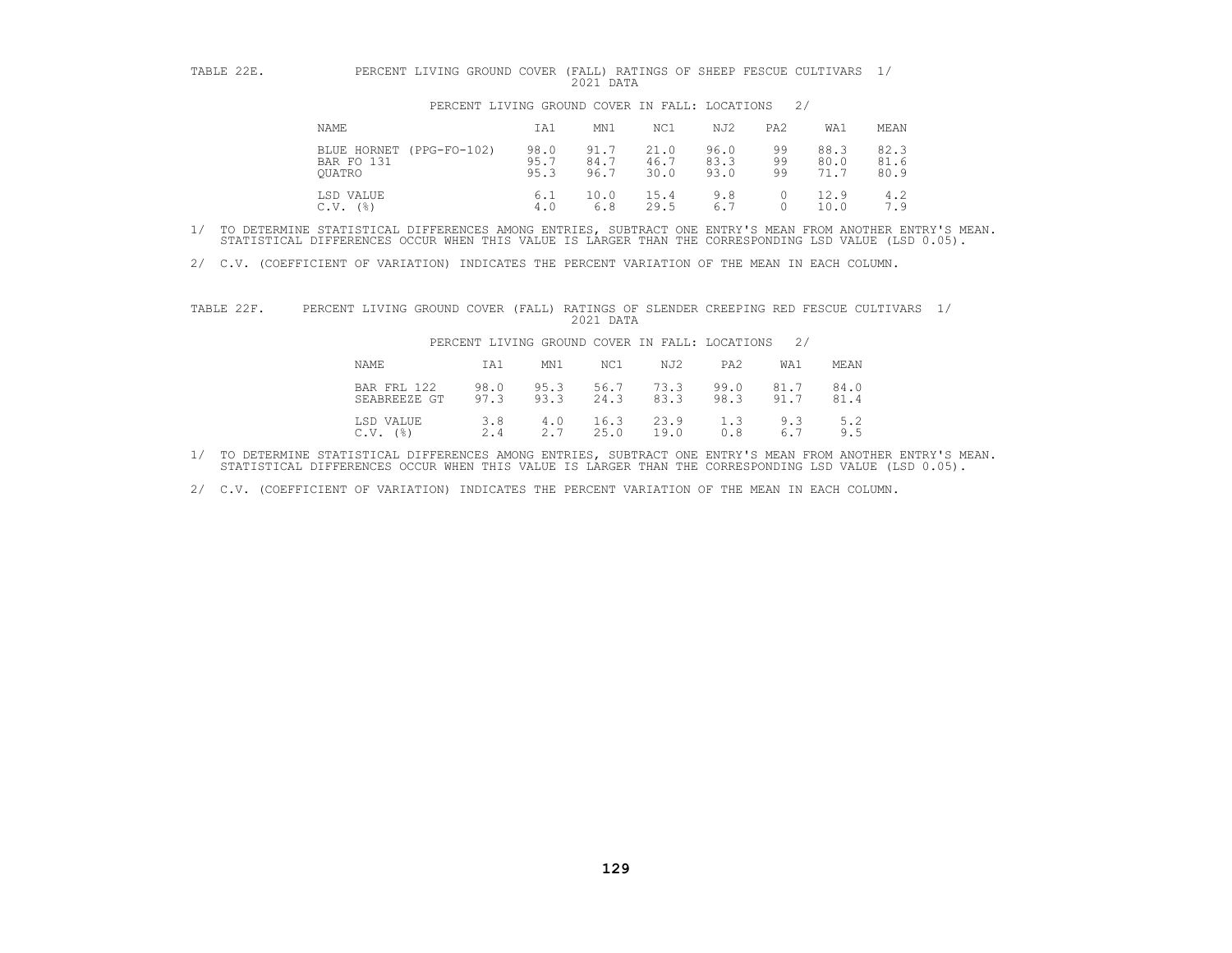| TABLE 23A. | WINTER COLOR RATINGS OF FINELEAF FESCUE CULTIVARS 1/<br>2021 DATA                                                                                                                                                              |            |                                                                                                                                                                                                                                                                                                           |
|------------|--------------------------------------------------------------------------------------------------------------------------------------------------------------------------------------------------------------------------------|------------|-----------------------------------------------------------------------------------------------------------------------------------------------------------------------------------------------------------------------------------------------------------------------------------------------------------|
|            | WINTER COLOR RATINGS 1-9; 9=COMPLETE COLOR RETENTION 2/                                                                                                                                                                        |            |                                                                                                                                                                                                                                                                                                           |
|            | NAME                                                                                                                                                                                                                           | NC1<br>PA2 | MEAN                                                                                                                                                                                                                                                                                                      |
|            | NAME NOT PROPISE SERVICE SERVICE SERVICE SERVICE SERVICE SERVICE SERVICE SERVICE SERVICE SERVICE SERVICE SERVICE SERVICE SERVICE SERVICE SERVICE SERVICE SERVICE SERVICE SERVICE SERVICE SERVICE SERVICE SERVICE SERVICE SERVI |            | 6.5<br>6.3<br>6.3<br>6.3<br>6.3<br>6.3<br>6.3<br>6.3<br>6.2<br>6.2<br>6.2<br>6.2<br>6.0<br>6.0<br>6.0<br>6.0<br>6.0<br>6.0<br>6.0<br>6.0<br>6.0<br>6.0<br>6.0<br>5.8<br>5.8<br>5.8<br>5.8<br>5.8<br>5.8<br>5.8<br>5.7<br>5.7<br>5.7<br>5.7<br>5.7<br>5.5<br>5.3<br>5.3<br>5.3<br>5.3<br>5.3<br>5.2<br>5.2 |
|            |                                                                                                                                                                                                                                |            | 0.6<br>9.2                                                                                                                                                                                                                                                                                                |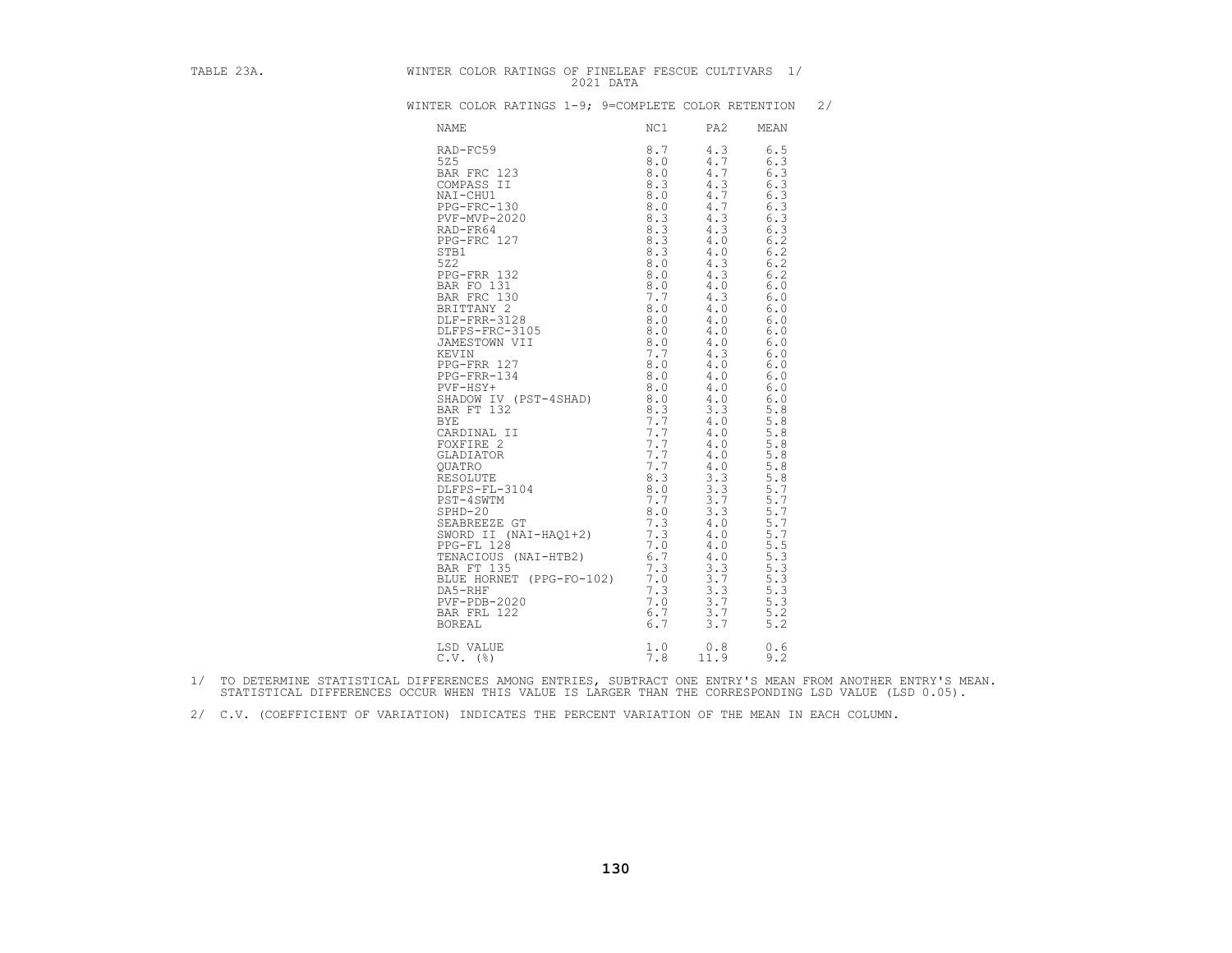| TABLE 23B. | WINTER COLOR RATINGS OF CHEWINGS FESCUE CULTIVARS                                                                                                                                                     | 2021 DATA                                                                               |                                                                                                                                                                                    | 1/ |
|------------|-------------------------------------------------------------------------------------------------------------------------------------------------------------------------------------------------------|-----------------------------------------------------------------------------------------|------------------------------------------------------------------------------------------------------------------------------------------------------------------------------------|----|
|            | WINTER COLOR RATINGS 1-9; 9=COMPLETE COLOR RETENTION                                                                                                                                                  |                                                                                         |                                                                                                                                                                                    | 2/ |
|            | NAME                                                                                                                                                                                                  | NC1                                                                                     | PA2<br>MEAN                                                                                                                                                                        |    |
|            | RAD-FC59<br>BAR FRC 123<br>COMPASS II<br>NAI-CHU1<br>PPG-FRC-130<br>PVF-MVP-2020<br>PPG-FRC 127<br>BAR FRC 130<br>BRITTANY 2<br>DLFPS-FRC-3105<br>JAMESTOWN VII<br>SHADOW IV (PST-4SHAD)<br>PST-4SWTM | 8.7<br>8.0<br>8.3<br>8.0<br>8.0<br>8.3<br>8.3<br>7.7<br>8.0<br>8.0<br>8.0<br>8.0<br>7.7 | 6.5<br>4.3<br>6.3<br>4.7<br>6.3<br>4.3<br>6.3<br>4.7<br>6.3<br>4.7<br>6.3<br>4.3<br>6.2<br>4.0<br>6.0<br>4.3<br>4.0<br>6.0<br>4.0<br>6.0<br>6.0<br>4.0<br>6.0<br>4.0<br>5.7<br>3.7 |    |
|            | LSD VALUE<br>$C.V.$ (%)                                                                                                                                                                               | 0.9<br>6.9                                                                              | 0.6<br>0.7<br>8.2<br>10.7                                                                                                                                                          |    |

- 1/ TO DETERMINE STATISTICAL DIFFERENCES AMONG ENTRIES, SUBTRACT ONE ENTRY'S MEAN FROM ANOTHER ENTRY'S MEAN.<br>STATISTICAL DIFFERENCES OCCUR WHEN THIS VALUE IS LARGER THAN THE CORRESPONDING LSD VALUE (LSD 0.05).
- 2/ C.V. (COEFFICIENT OF VARIATION) INDICATES THE PERCENT VARIATION OF THE MEAN IN EACH COLUMN.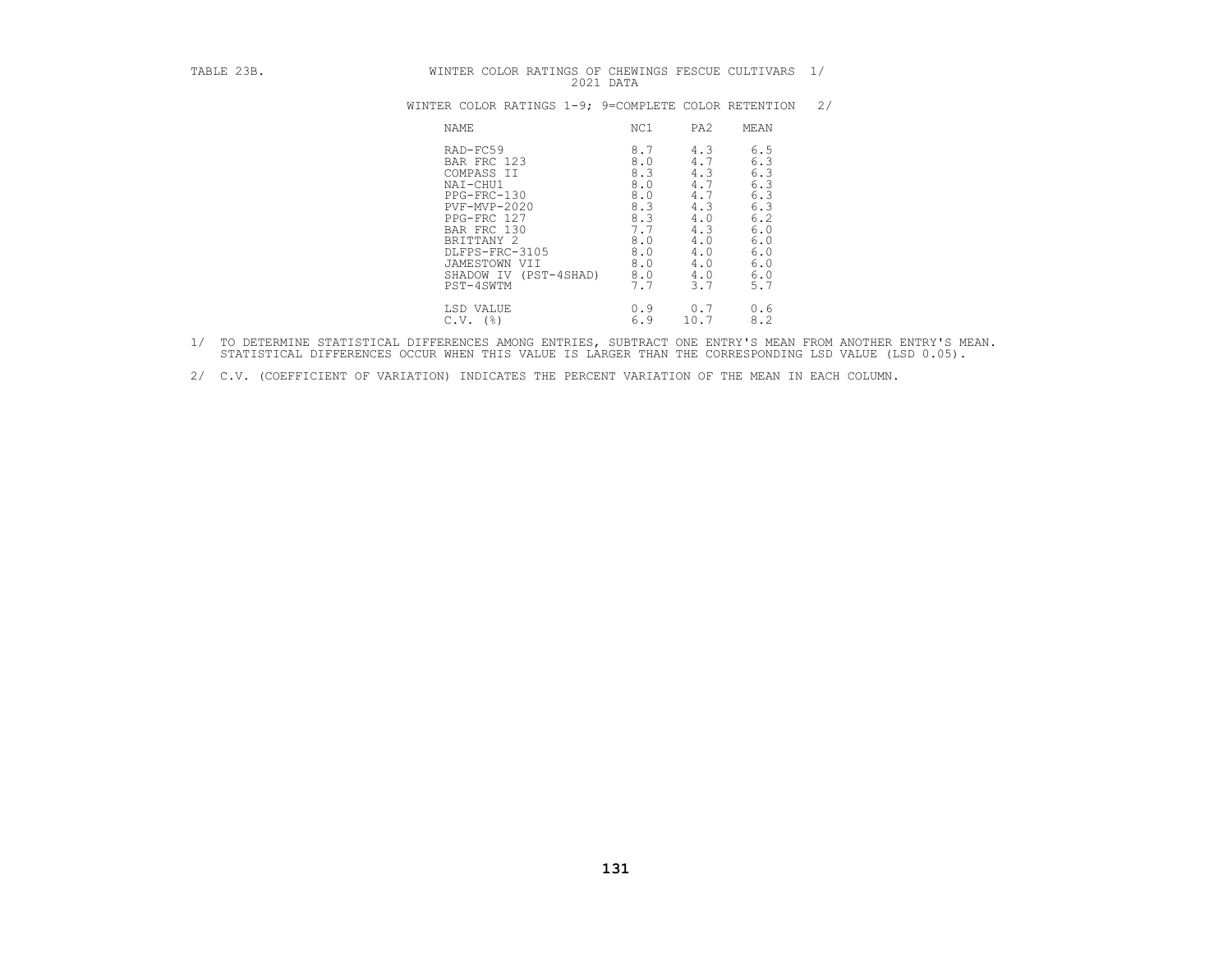| WINTER COLOR RATINGS 1-9; 9=COMPLETE COLOR RETENTION |  |  |
|------------------------------------------------------|--|--|
|------------------------------------------------------|--|--|

| TABLE 23C. | WINTER COLOR RATINGS OF STRONG CREEPING RED FESCUE CULTIVARS 1/ |                                                                                                                                                               | 2021 DATA                                                                                      |                                                                                                |                                                                                                |    |  |
|------------|-----------------------------------------------------------------|---------------------------------------------------------------------------------------------------------------------------------------------------------------|------------------------------------------------------------------------------------------------|------------------------------------------------------------------------------------------------|------------------------------------------------------------------------------------------------|----|--|
|            |                                                                 |                                                                                                                                                               |                                                                                                |                                                                                                | WINTER COLOR RATINGS 1-9; 9=COMPLETE COLOR RETENTION                                           | 2/ |  |
|            |                                                                 | NAME                                                                                                                                                          | NC1                                                                                            | PA2                                                                                            | MEAN                                                                                           |    |  |
|            |                                                                 | 525<br>RAD-FR64<br>STB1<br>522<br>PPG-FRR 132<br>DLF-FRR-3128<br>KEVIN<br>PPG-FRR 127<br>PPG-FRR-134<br>PVF-HSY+<br>BYE<br>CARDINAL II<br>FOXFIRE 2<br>BOREAL | 8.0<br>8.3<br>8.3<br>8.0<br>8.0<br>8.0<br>7.7<br>8.0<br>8.0<br>8.0<br>7.7<br>7.7<br>7.7<br>6.7 | 4.7<br>4.3<br>4.0<br>4.3<br>4.3<br>4.0<br>4.3<br>4.0<br>4.0<br>4.0<br>4.0<br>4.0<br>4.0<br>3.7 | 6.3<br>6.3<br>6.2<br>6.2<br>6.2<br>6.0<br>6.0<br>6.0<br>6.0<br>6.0<br>5.8<br>5.8<br>5.8<br>5.2 |    |  |
|            |                                                                 | LSD VALUE<br>$C.V.$ (%)                                                                                                                                       | 0.7<br>5.2                                                                                     | 0.6<br>9.2                                                                                     | 0.4<br>6.6                                                                                     |    |  |

- 1/ TO DETERMINE STATISTICAL DIFFERENCES AMONG ENTRIES, SUBTRACT ONE ENTRY'S MEAN FROM ANOTHER ENTRY'S MEAN.<br>STATISTICAL DIFFERENCES OCCUR WHEN THIS VALUE IS LARGER THAN THE CORRESPONDING LSD VALUE (LSD 0.05).
- 2/ C.V. (COEFFICIENT OF VARIATION) INDICATES THE PERCENT VARIATION OF THE MEAN IN EACH COLUMN.

**132**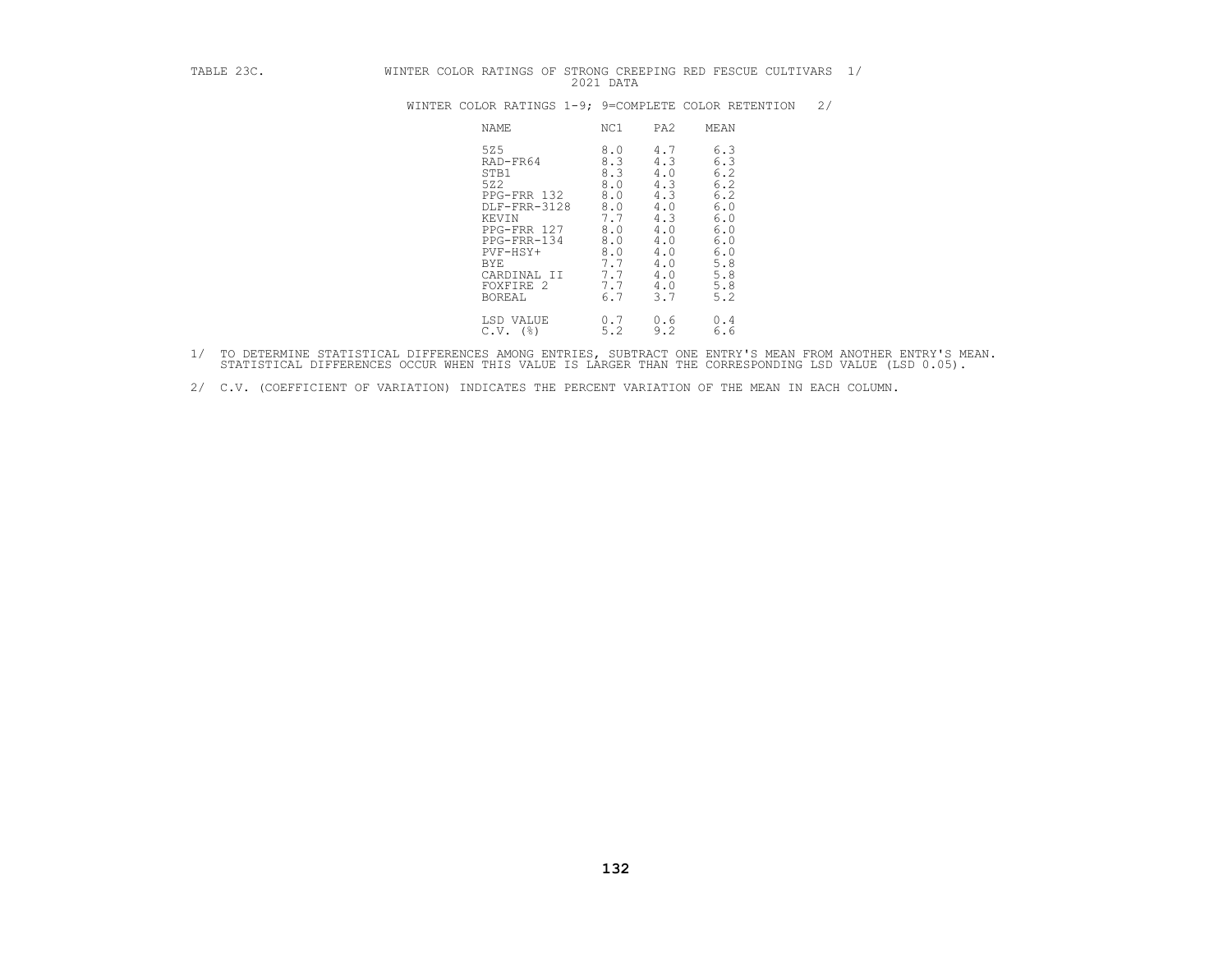|  |  | WINTER COLOR RATINGS 1-9; 9=COMPLETE COLOR RETENTION |  |  |
|--|--|------------------------------------------------------|--|--|
|  |  |                                                      |  |  |

| TABLE 23D. | WINTER COLOR RATINGS OF HARD FESCUE CULTIVARS<br>2021 DATA                                                                                                                      |                                                                           |                                                                           | 1/                                                                               |
|------------|---------------------------------------------------------------------------------------------------------------------------------------------------------------------------------|---------------------------------------------------------------------------|---------------------------------------------------------------------------|----------------------------------------------------------------------------------|
|            | WINTER COLOR RATINGS 1-9; 9=COMPLETE COLOR RETENTION                                                                                                                            |                                                                           |                                                                           | 2/                                                                               |
|            | <b>NAME</b>                                                                                                                                                                     | NC1                                                                       | PA <sub>2</sub><br>MEAN                                                   |                                                                                  |
|            | BAR FT 132<br>GLADIATOR<br>RESOLUTE<br>DLFPS-FL-3104<br>$SPHD-20$<br>SWORD II (NAI-HAQ1+2)<br>PPG-FL 128<br>TENACIOUS (NAI-HTB2)<br>BAR FT 135<br>DA5-RHF<br>$PVF - PDB - 2020$ | 8.3<br>7.7<br>8.3<br>8.0<br>8.0<br>7.3<br>7.0<br>6.7<br>7.3<br>7.3<br>7.0 | 3.3<br>4.0<br>3.3<br>3.3<br>3.3<br>4.0<br>4.0<br>4.0<br>3.3<br>3.3<br>3.7 | 5.8<br>$\frac{5.8}{5.8}$<br>5.7<br>5.7<br>5.7<br>5.5<br>5.3<br>5.3<br>5.3<br>5.3 |
|            | LSD VALUE<br>$C.V.$ (%)                                                                                                                                                         | 1.3<br>10.8                                                               | 0.9<br>15.3<br>12.5                                                       | 0.8                                                                              |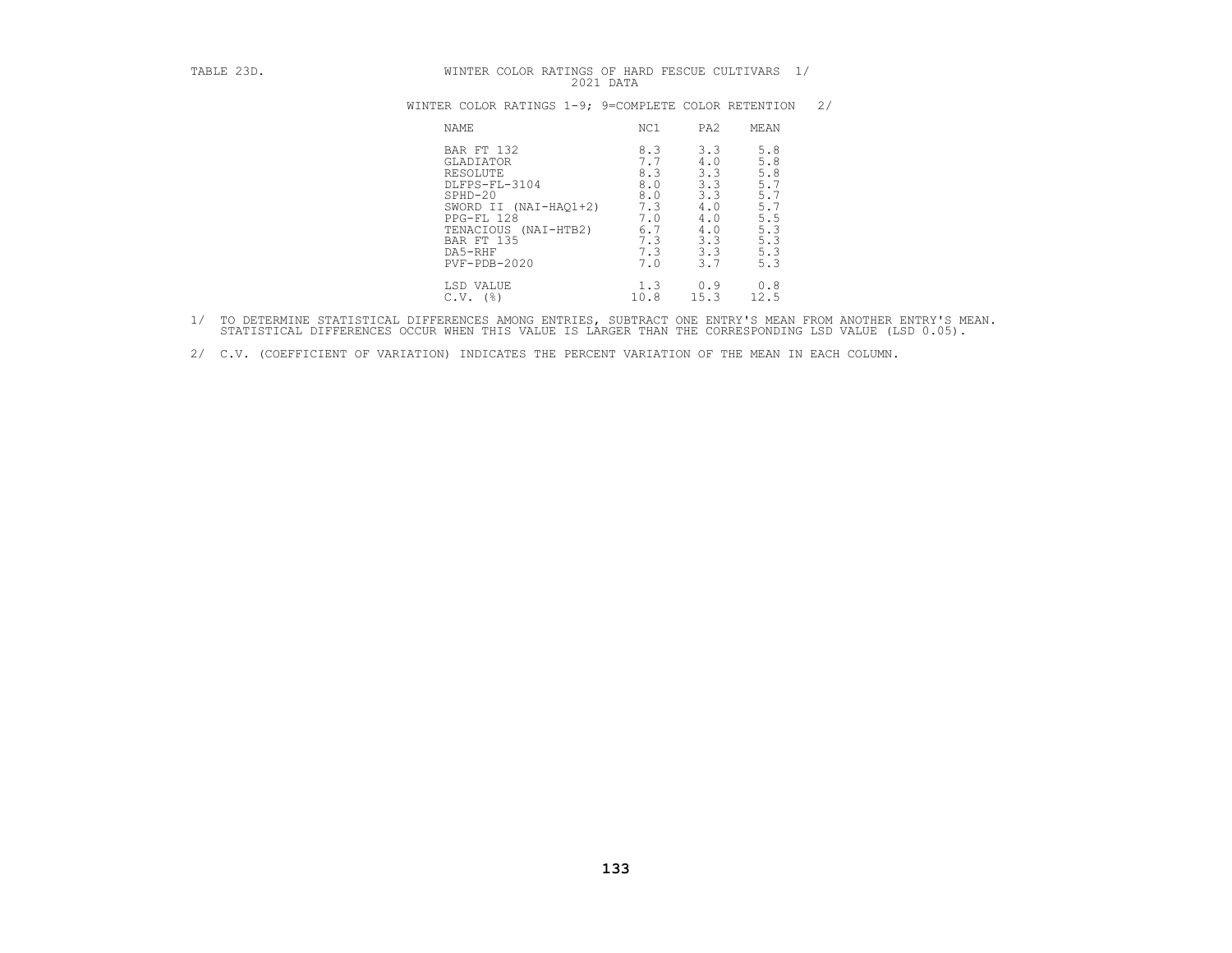| TABLE 23E. | WINTER COLOR RATINGS OF SHEEP FESCUE CULTIVARS<br>2021 DATA |            |                   |                   |    |  |
|------------|-------------------------------------------------------------|------------|-------------------|-------------------|----|--|
|            | WINTER COLOR RATINGS 1-9; 9=COMPLETE COLOR RETENTION        |            |                   |                   | 2/ |  |
|            | NAME                                                        | NC1        | PA <sub>2</sub>   | MEAN              |    |  |
|            | BAR FO 131<br>OUATRO<br>BLUE HORNET (PPG-FO-102)            | 8.0<br>7.0 | 4.0<br>4.0<br>3.7 | 6.0<br>5.8<br>5.3 |    |  |
|            | LSD VALUE<br>C.V.<br>(응)                                    | 1.1<br>8.8 | 1.1<br>17.1       | 0.8               |    |  |

2/ C.V. (COEFFICIENT OF VARIATION) INDICATES THE PERCENT VARIATION OF THE MEAN IN EACH COLUMN.

TABLE 23F. WINTER COLOR RATINGS OF SLENDER CREEPING RED FESCUE CULTIVARS 1/<br>2021 DATA 2021 DATA 2021 DATA WINTER COLOR RATINGS 1-9; 9=COMPLETE COLOR RETENTION

| NAME                                                | NC1 | PA2                   | MEAN |
|-----------------------------------------------------|-----|-----------------------|------|
| SEABREEZE GT 7.3 4.0 5.7<br>BAR FRL 122 6.7 3.7 5.2 |     |                       |      |
| LSD VALUE<br>$C.V.$ $(%)$                           | 8.2 | $0.9$ 0.7 0.6<br>10.6 | 9.2  |

- 1/ TO DETERMINE STATISTICAL DIFFERENCES AMONG ENTRIES, SUBTRACT ONE ENTRY'S MEAN FROM ANOTHER ENTRY'S MEAN.<br>STATISTICAL DIFFERENCES OCCUR WHEN THIS VALUE IS LARGER THAN THE CORRESPONDING LSD VALUE (LSD 0.05).
- 2/ C.V. (COEFFICIENT OF VARIATION) INDICATES THE PERCENT VARIATION OF THE MEAN IN EACH COLUMN.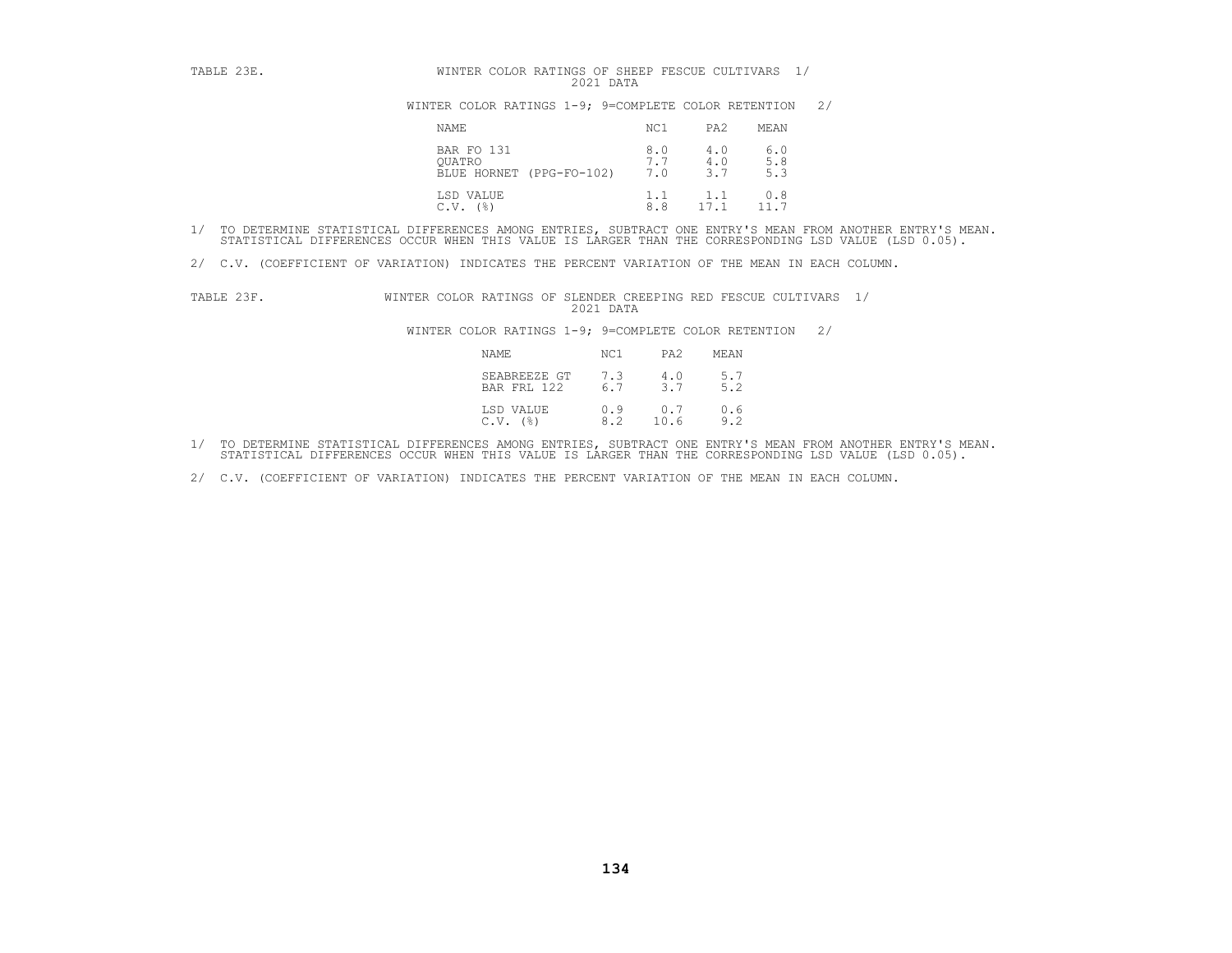| DROUGHT TOLERANCE (DORMANCY) RATINGS 1-9; 9=NO DORMANCY 2/ |  |  |  |  |  |  |  |
|------------------------------------------------------------|--|--|--|--|--|--|--|
|------------------------------------------------------------|--|--|--|--|--|--|--|

| TABLE 24A. DROUGHT TOLERANCE (DORMANCY) RATINGS OF FINELEAF FESCUE CULTIVARS 1/<br>2021 DATA |  |
|----------------------------------------------------------------------------------------------|--|
| DROUGHT TOLERANCE (DORMANCY) RATINGS 1-9; 9=NO DORMANCY 2/                                   |  |
|                                                                                              |  |
| LSD VALUE $1.7$<br>C.V. $(*)$ $24.8$                                                         |  |
|                                                                                              |  |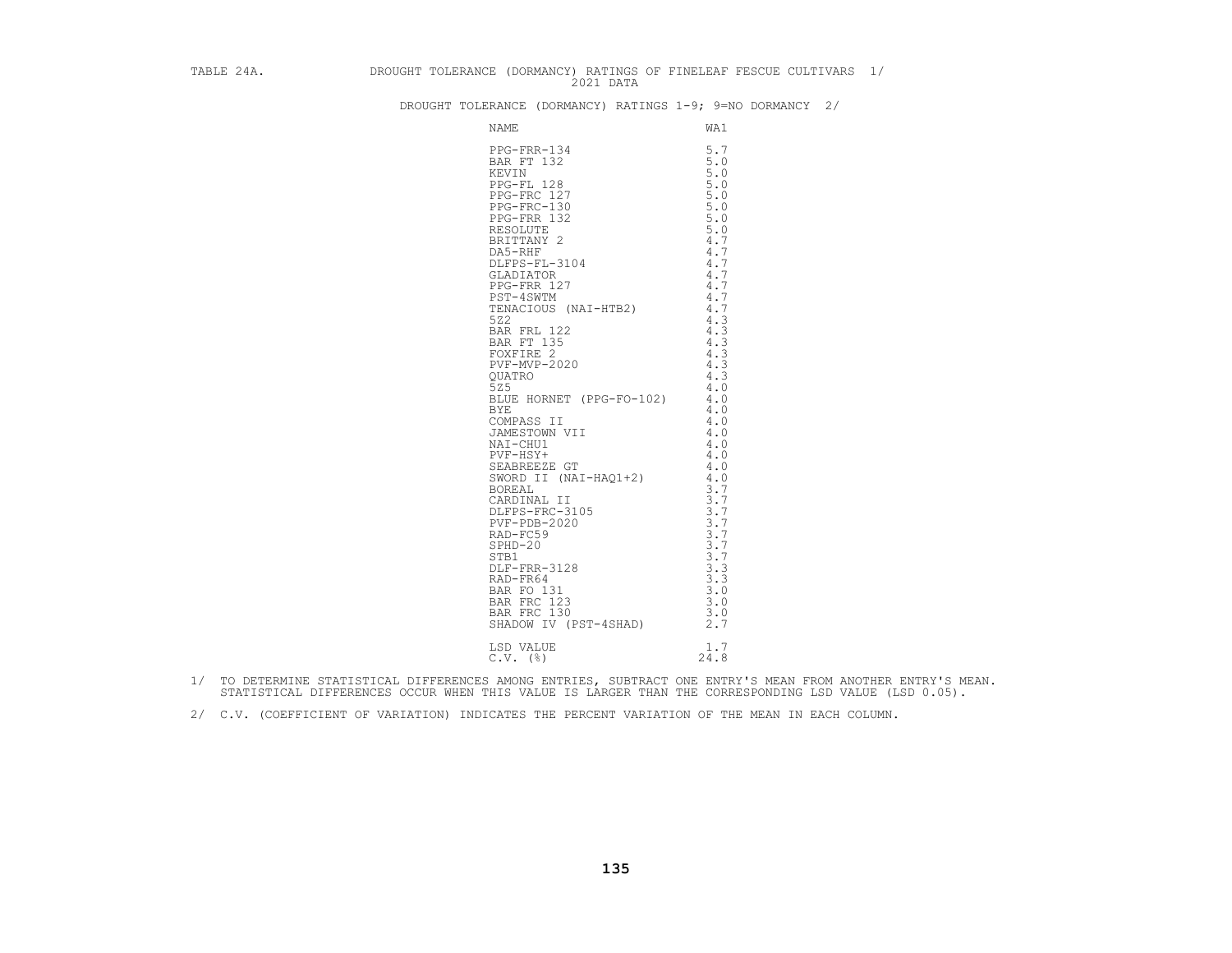| TABLE 24B. |                                                                                                                                                                                                       | DROUGHT TOLERANCE (DORMANCY) RATINGS OF CHEWINGS FESCUE CULTIVARS 1/<br>2021 DATA       |  |
|------------|-------------------------------------------------------------------------------------------------------------------------------------------------------------------------------------------------------|-----------------------------------------------------------------------------------------|--|
|            |                                                                                                                                                                                                       | DROUGHT TOLERANCE (DORMANCY) RATINGS 1-9; 9=NO DORMANCY<br>2/                           |  |
|            | NAME                                                                                                                                                                                                  | WA1                                                                                     |  |
|            | PPG-FRC 127<br>PPG-FRC-130<br>BRITTANY 2<br>PST-4SWTM<br>PVF-MVP-2020<br>COMPASS II<br>JAMESTOWN VII<br>NAI-CHU1<br>DLFPS-FRC-3105<br>RAD-FC59<br>BAR FRC 123<br>BAR FRC 130<br>SHADOW IV (PST-4SHAD) | 5.0<br>5.0<br>4.7<br>4.7<br>4.3<br>4.0<br>4.0<br>4.0<br>3.7<br>3.7<br>3.0<br>3.0<br>2.7 |  |
|            | LSD VALUE<br>$C.V.$ (%)                                                                                                                                                                               | 1.8<br>28.8                                                                             |  |

- 1/ TO DETERMINE STATISTICAL DIFFERENCES AMONG ENTRIES, SUBTRACT ONE ENTRY'S MEAN FROM ANOTHER ENTRY'S MEAN.<br>STATISTICAL DIFFERENCES OCCUR WHEN THIS VALUE IS LARGER THAN THE CORRESPONDING LSD VALUE (LSD 0.05).
- 2/ C.V. (COEFFICIENT OF VARIATION) INDICATES THE PERCENT VARIATION OF THE MEAN IN EACH COLUMN.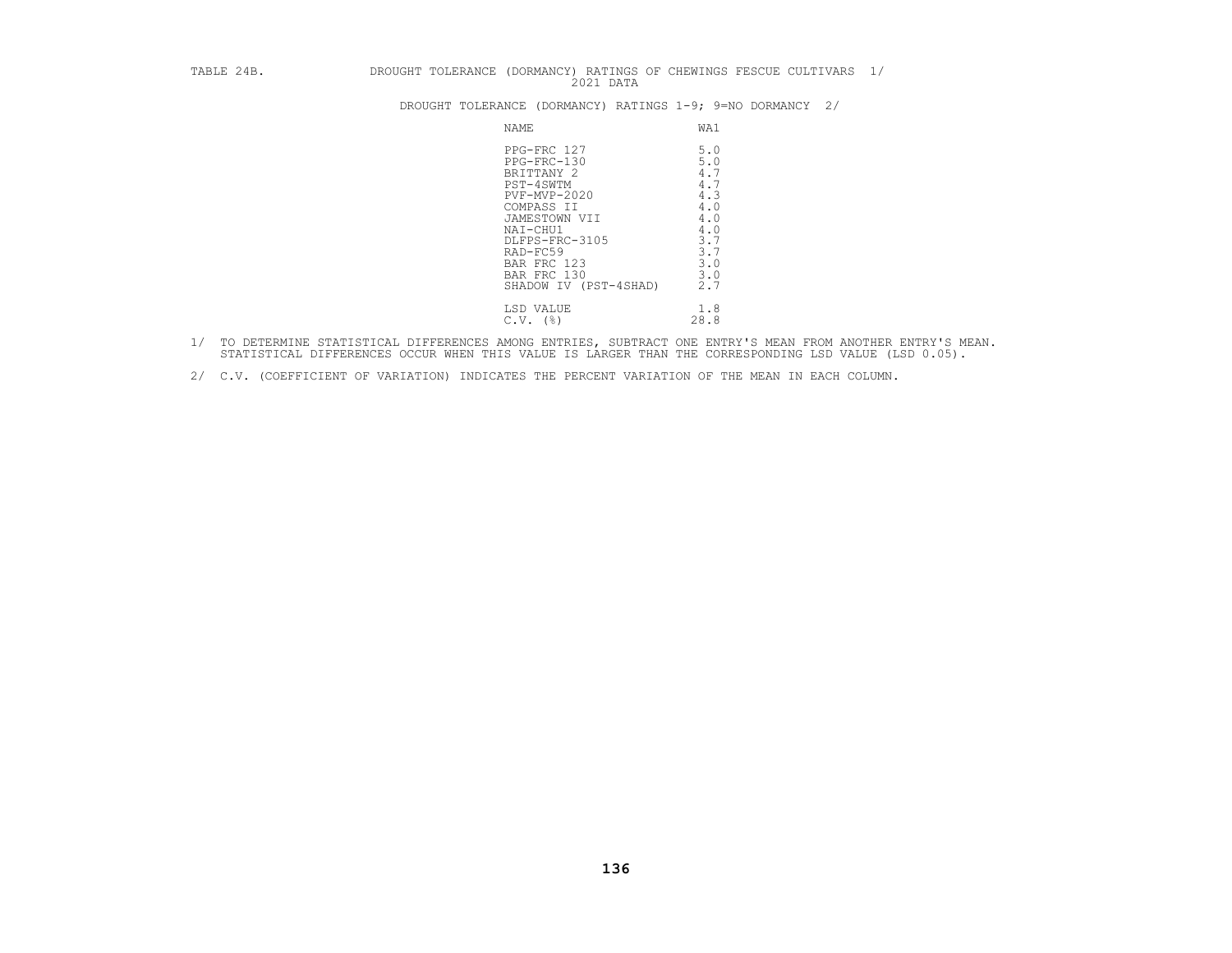| TABLE 24C. | DROUGHT TOLERANCE | (DORMANCY) RATINGS OF STRONG CREEPING RED FESCUE CULTIVARS 1/<br>2021 DATA                                                                                                                                                                                                                                       |    |
|------------|-------------------|------------------------------------------------------------------------------------------------------------------------------------------------------------------------------------------------------------------------------------------------------------------------------------------------------------------|----|
|            |                   | DROUGHT TOLERANCE (DORMANCY) RATINGS 1-9; 9=NO DORMANCY                                                                                                                                                                                                                                                          | 2/ |
|            |                   | WA1<br>NAME                                                                                                                                                                                                                                                                                                      |    |
|            |                   | 5.7<br>PPG-FRR-134<br>5.0<br>KEVIN<br>5.0<br>PPG-FRR 132<br>4.7<br>PPG-FRR 127<br>4.3<br>522<br>4.3<br>FOXFIRE 2<br>525<br>4.0<br>4.0<br><b>BYE</b><br>4.0<br>PVF-HSY+<br>3.7<br>BOREAL<br>3.7<br>CARDINAL II<br>3.7<br>STB1<br>3.3<br>DLF-FRR-3128<br>3.3<br>RAD-FR64<br>LSD VALUE<br>1.6<br>23.9<br>$C.V.$ (%) |    |

- 1/ TO DETERMINE STATISTICAL DIFFERENCES AMONG ENTRIES, SUBTRACT ONE ENTRY'S MEAN FROM ANOTHER ENTRY'S MEAN.<br>STATISTICAL DIFFERENCES OCCUR WHEN THIS VALUE IS LARGER THAN THE CORRESPONDING LSD VALUE (LSD 0.05).
- 2/ C.V. (COEFFICIENT OF VARIATION) INDICATES THE PERCENT VARIATION OF THE MEAN IN EACH COLUMN.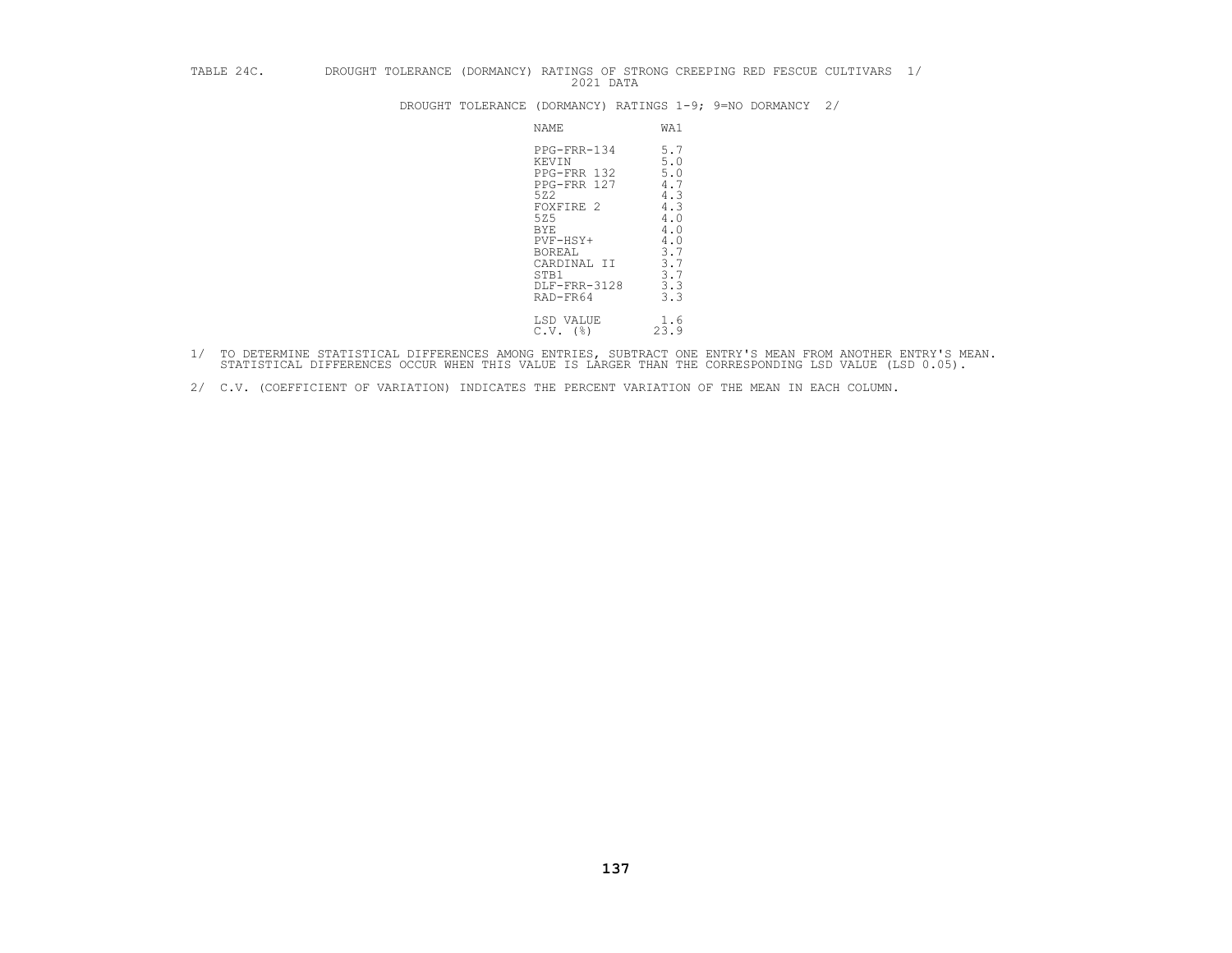| TABLE 24D. |  | DROUGHT TOLERANCE (DORMANCY) RATINGS OF HARD FESCUE CULTIVARS |           |  |  |  |
|------------|--|---------------------------------------------------------------|-----------|--|--|--|
|            |  |                                                               | 2021 DATA |  |  |  |

| TABLE 24D. | 2021 DATA                                                                                                                                                                       | DROUGHT TOLERANCE (DORMANCY) RATINGS OF HARD FESCUE CULTIVARS 1/          |
|------------|---------------------------------------------------------------------------------------------------------------------------------------------------------------------------------|---------------------------------------------------------------------------|
|            | DROUGHT TOLERANCE (DORMANCY) RATINGS 1-9; 9=NO DORMANCY                                                                                                                         | 2/                                                                        |
|            | NAME                                                                                                                                                                            | WA1                                                                       |
|            | BAR FT 132<br>PPG-FL 128<br>RESOLUTE<br>DA5-RHF<br>DLFPS-FL-3104<br>GLADIATOR<br>TENACIOUS (NAI-HTB2)<br>BAR FT 135<br>SWORD II (NAI-HAO1+2)<br>$PVF - PDB - 2020$<br>$SPHD-20$ | 5.0<br>5.0<br>5.0<br>4.7<br>4.7<br>4.7<br>4.7<br>4.3<br>4.0<br>3.7<br>3.7 |
|            | LSD VALUE<br>$C.V.$ (%)                                                                                                                                                         | 1.4<br>19.4                                                               |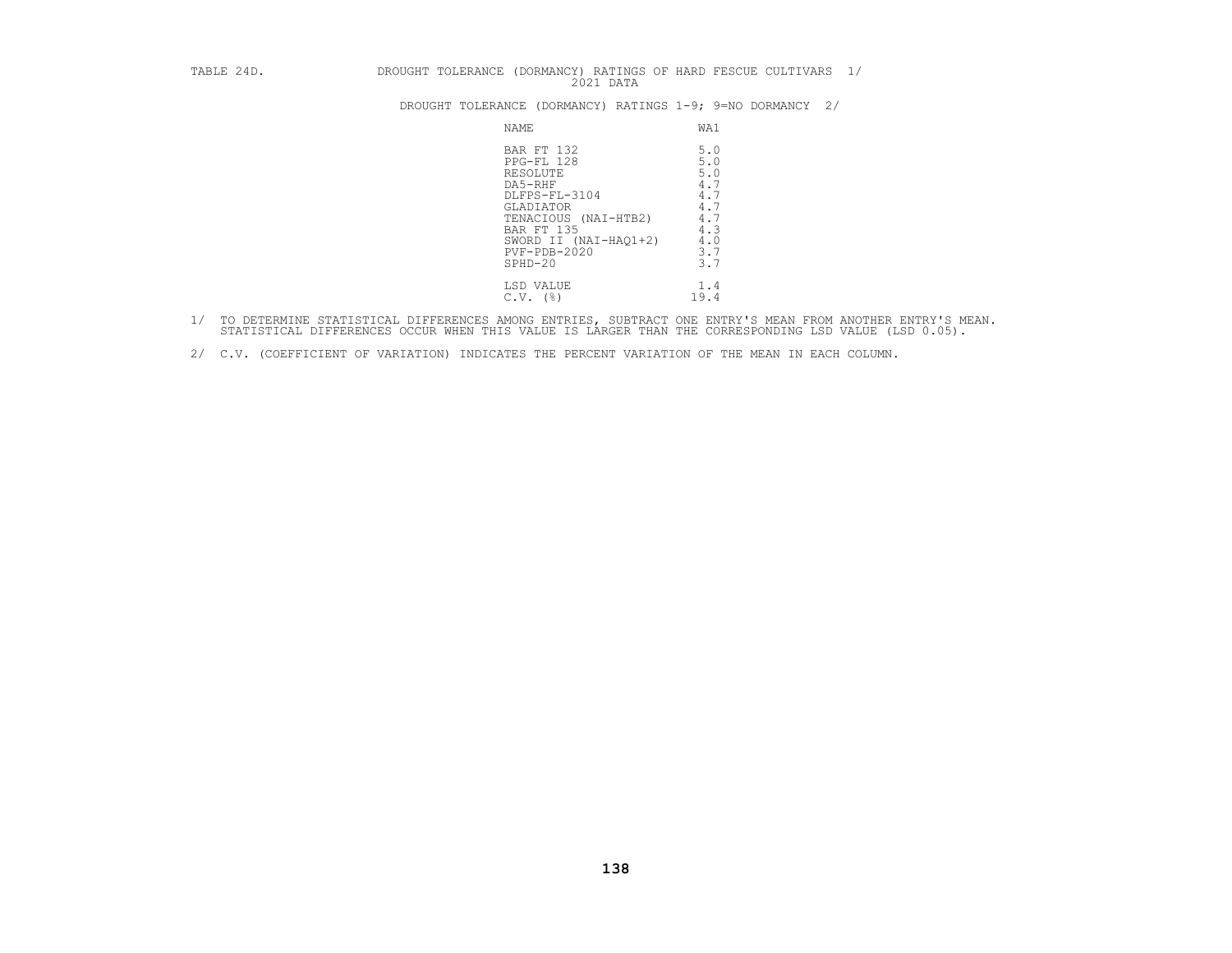| TABLE 24E. | DROUGHT TOLERANCE<br>2021 DATA                   | (DORMANCY) RATINGS OF SHEEP FESCUE CULTIVARS 1/            |
|------------|--------------------------------------------------|------------------------------------------------------------|
|            |                                                  | DROUGHT TOLERANCE (DORMANCY) RATINGS 1-9; 9=NO DORMANCY 2/ |
|            | NAME                                             | WA1                                                        |
|            | OUATRO<br>BLUE HORNET (PPG-FO-102)<br>BAR FO 131 | 4.3<br>$\frac{4}{3}$ .0                                    |
|            | LSD VALUE<br>(응)<br>C.V.                         | 1.1<br>17.6                                                |

2/ C.V. (COEFFICIENT OF VARIATION) INDICATES THE PERCENT VARIATION OF THE MEAN IN EACH COLUMN.

TABLE 24F. DROUGHT TOLERANCE (DORMANCY) RATINGS OF SLENDER CREEPING RED FESCUE CULTIVARS 1/<br>2021 DATA DROUGHT TOLERANCE (DORMANCY) RATINGS 1-9; 9=NO DORMANCY 2/<br>2021 NAME WA1<br>BAR FRL 122 4.3<br>SEABREEZE GT 4.0

| NAME                        | WA1         |
|-----------------------------|-------------|
| BAR FRL 122<br>SEABREEZE GT | 4.3<br>4.0  |
| LSD VALUE<br>(응)<br>C.V.    | 2.6<br>39.2 |

- 1/ TO DETERMINE STATISTICAL DIFFERENCES AMONG ENTRIES, SUBTRACT ONE ENTRY'S MEAN FROM ANOTHER ENTRY'S MEAN.<br>STATISTICAL DIFFERENCES OCCUR WHEN THIS VALUE IS LARGER THAN THE CORRESPONDING LSD VALUE (LSD 0.05).
- 2/ C.V. (COEFFICIENT OF VARIATION) INDICATES THE PERCENT VARIATION OF THE MEAN IN EACH COLUMN.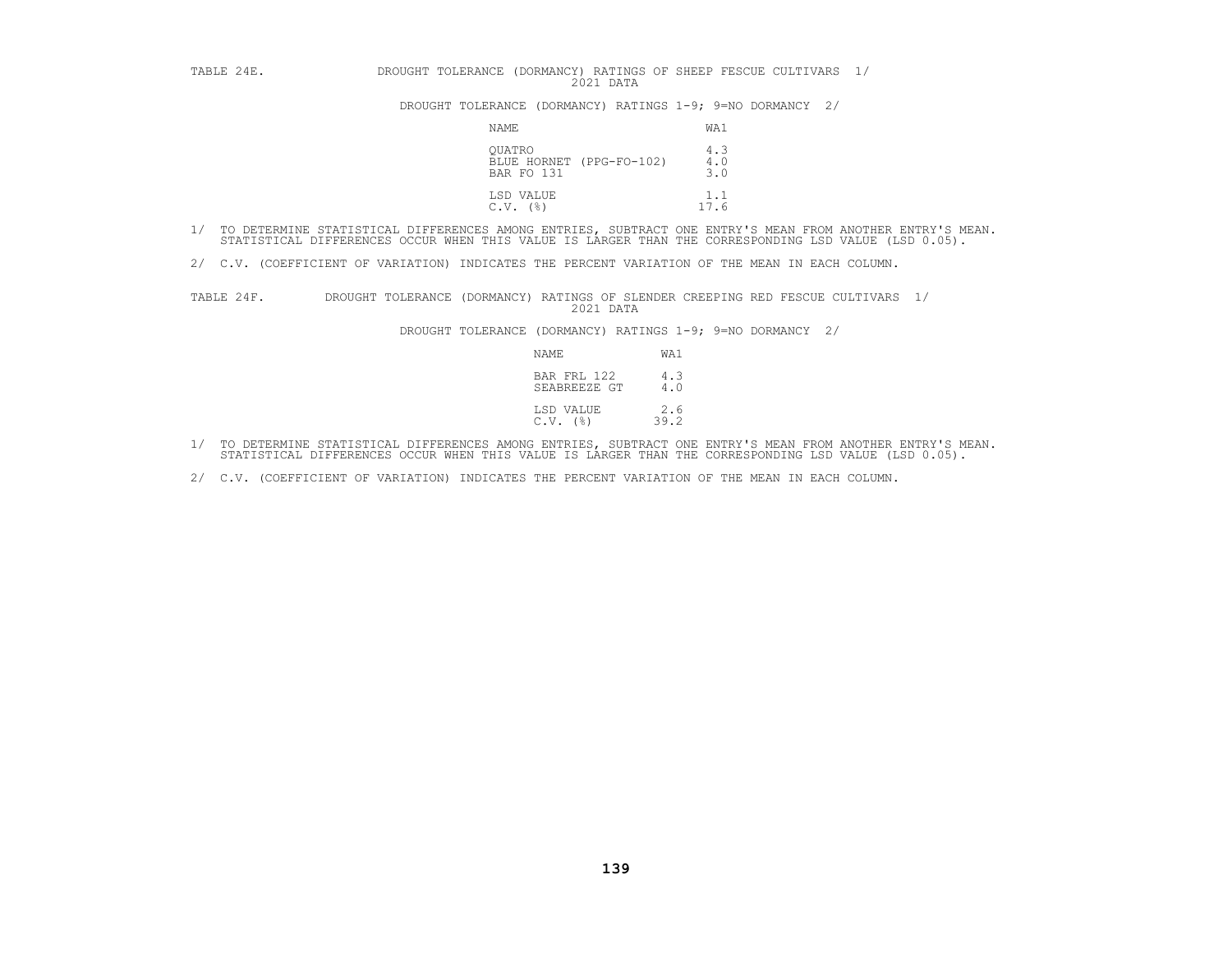| TABLE 25A. | LEAF SPOT RATINGS OF FINELEAF FESCUE CULTIVARS 1/<br>2021 DATA                                                                                                                                                                                                 |  |
|------------|----------------------------------------------------------------------------------------------------------------------------------------------------------------------------------------------------------------------------------------------------------------|--|
|            | LEAF SPOT RATINGS 1-9; 9=NO DISEASE 2/                                                                                                                                                                                                                         |  |
|            | NAME<br>NJ1                                                                                                                                                                                                                                                    |  |
|            | NAME<br>NJI<br>PVF-PDB-2020 7.3<br>DLFPS-FR-3104 7.0<br>DLFPS-FR-3104 7.0<br>DA5-RHF<br>DA5-RHF 3105 6.3<br>PFG-FR-132 6.3<br>FFG-FR-132 6.3<br>SPG-FR-132 6.3<br>SPG-FR-128 6.3<br>SPG-FR-132 6.3<br>SPG-FR-132 6.3<br>SHD-20<br>STADIATOR 96.3<br>SHD-20<br> |  |
|            |                                                                                                                                                                                                                                                                |  |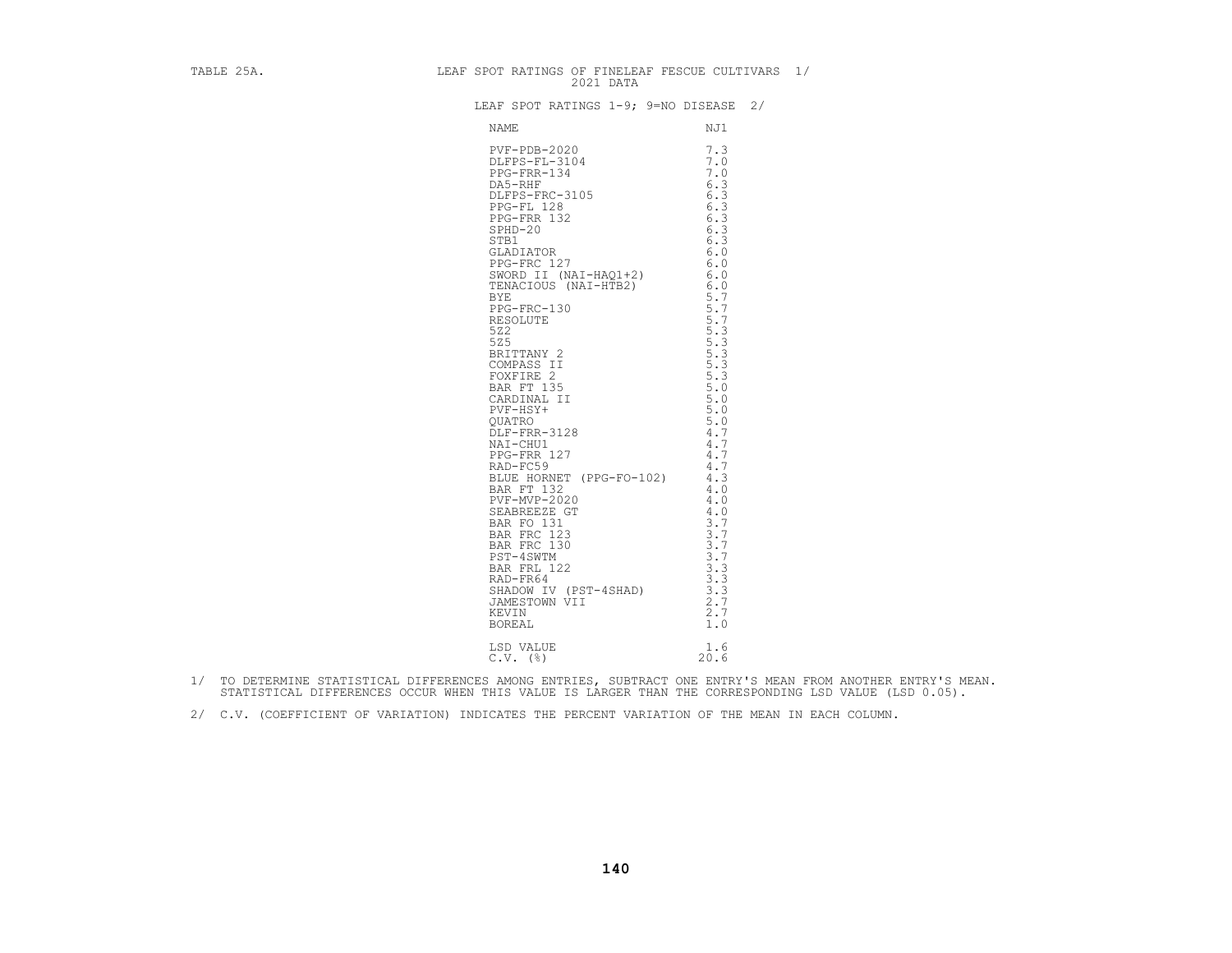| TABLE 25B. | LEAF SPOT RATINGS OF CHEWINGSF FESCUE CULTIVARS 1/<br>2021 DATA                                                                                                                                       |                                                                                         |
|------------|-------------------------------------------------------------------------------------------------------------------------------------------------------------------------------------------------------|-----------------------------------------------------------------------------------------|
|            | LEAF SPOT RATINGS 1-9; 9=NO DISEASE                                                                                                                                                                   | 2/                                                                                      |
|            | NAME                                                                                                                                                                                                  | NJ1                                                                                     |
|            | DLFPS-FRC-3105<br>PPG-FRC 127<br>PPG-FRC-130<br>BRITTANY 2<br>COMPASS II<br>NAI-CHU1<br>RAD-FC59<br>PVF-MVP-2020<br>BAR FRC 123<br>BAR FRC 130<br>PST-4SWTM<br>SHADOW IV (PST-4SHAD)<br>JAMESTOWN VII | 6.3<br>6.0<br>5.7<br>5.3<br>5.3<br>4.7<br>4.7<br>4.0<br>3.7<br>3.7<br>3.7<br>3.3<br>2.7 |
|            | LSD VALUE<br>$C.V.$ (%)                                                                                                                                                                               | 1.5<br>20.9                                                                             |

- 1/ TO DETERMINE STATISTICAL DIFFERENCES AMONG ENTRIES, SUBTRACT ONE ENTRY'S MEAN FROM ANOTHER ENTRY'S MEAN.<br>STATISTICAL DIFFERENCES OCCUR WHEN THIS VALUE IS LARGER THAN THE CORRESPONDING LSD VALUE (LSD 0.05).
- 2/ C.V. (COEFFICIENT OF VARIATION) INDICATES THE PERCENT VARIATION OF THE MEAN IN EACH COLUMN.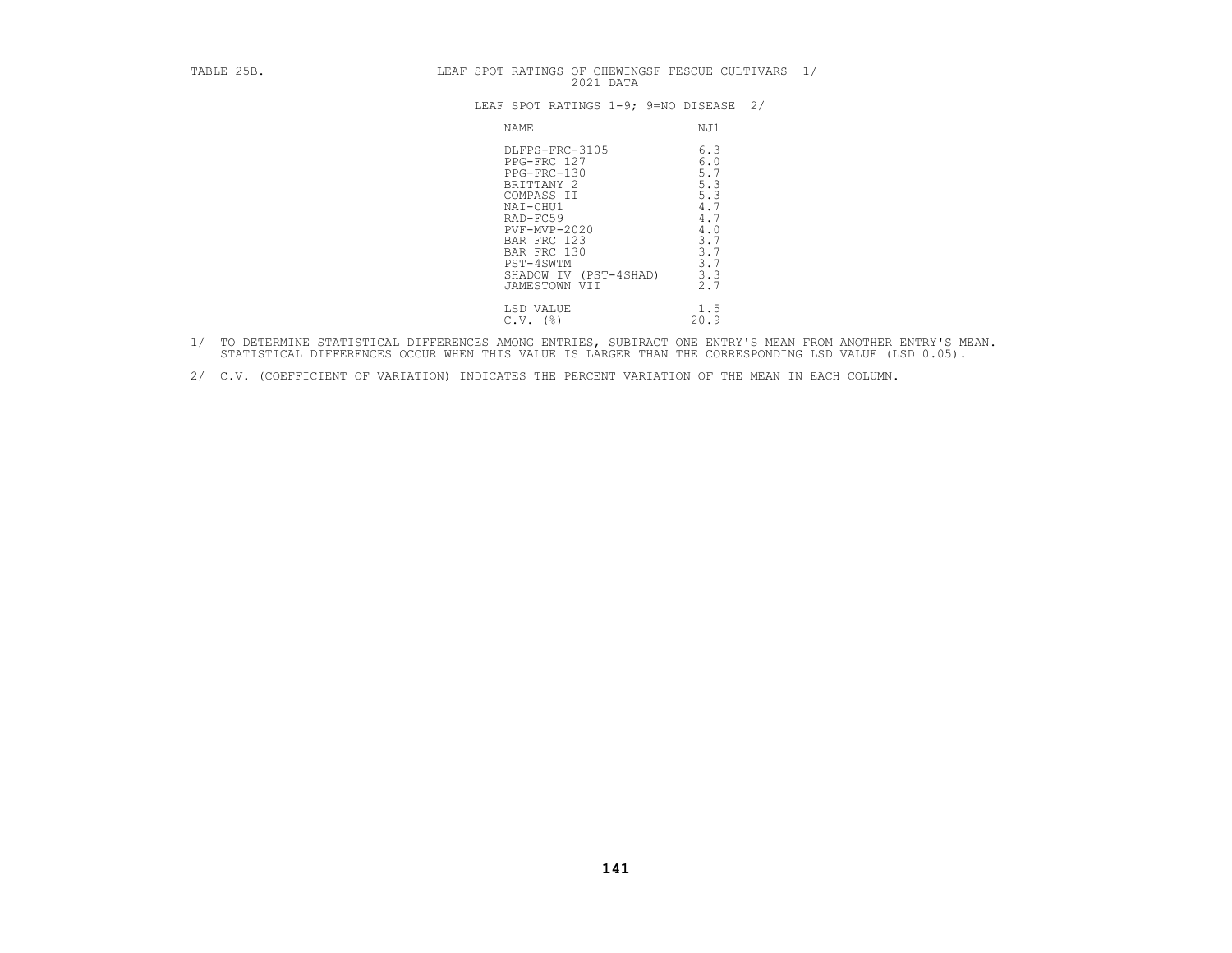| TABLE 25C. |  | 2021 DATA                                                                                                                                                                   | LEAF SPOT RATINGS OF STRONG CREEPING RED FESCUE CULTIVARS 1/                                   |  |
|------------|--|-----------------------------------------------------------------------------------------------------------------------------------------------------------------------------|------------------------------------------------------------------------------------------------|--|
|            |  |                                                                                                                                                                             | LEAF SPOT RATINGS 1-9; 9=NO DISEASE 2/                                                         |  |
|            |  | NAME                                                                                                                                                                        | NJ1                                                                                            |  |
|            |  | PPG-FRR-134<br>PPG-FRR 132<br>STB1<br><b>BYE</b><br>522<br>525<br>FOXFIRE 2<br>CARDINAL II<br>PVF-HSY+<br>DLF-FRR-3128<br>PPG-FRR 127<br>RAD-FR64<br>KEVIN<br><b>BOREAL</b> | 7.0<br>6.3<br>6.3<br>5.7<br>5.3<br>5.3<br>5.3<br>5.0<br>5.0<br>4.7<br>4.7<br>3.3<br>2.7<br>1.0 |  |
|            |  | LSD VALUE<br>$C.V.$ (%)                                                                                                                                                     | 1.6<br>20.2                                                                                    |  |

- 1/ TO DETERMINE STATISTICAL DIFFERENCES AMONG ENTRIES, SUBTRACT ONE ENTRY'S MEAN FROM ANOTHER ENTRY'S MEAN.<br>STATISTICAL DIFFERENCES OCCUR WHEN THIS VALUE IS LARGER THAN THE CORRESPONDING LSD VALUE (LSD 0.05).
- 2/ C.V. (COEFFICIENT OF VARIATION) INDICATES THE PERCENT VARIATION OF THE MEAN IN EACH COLUMN.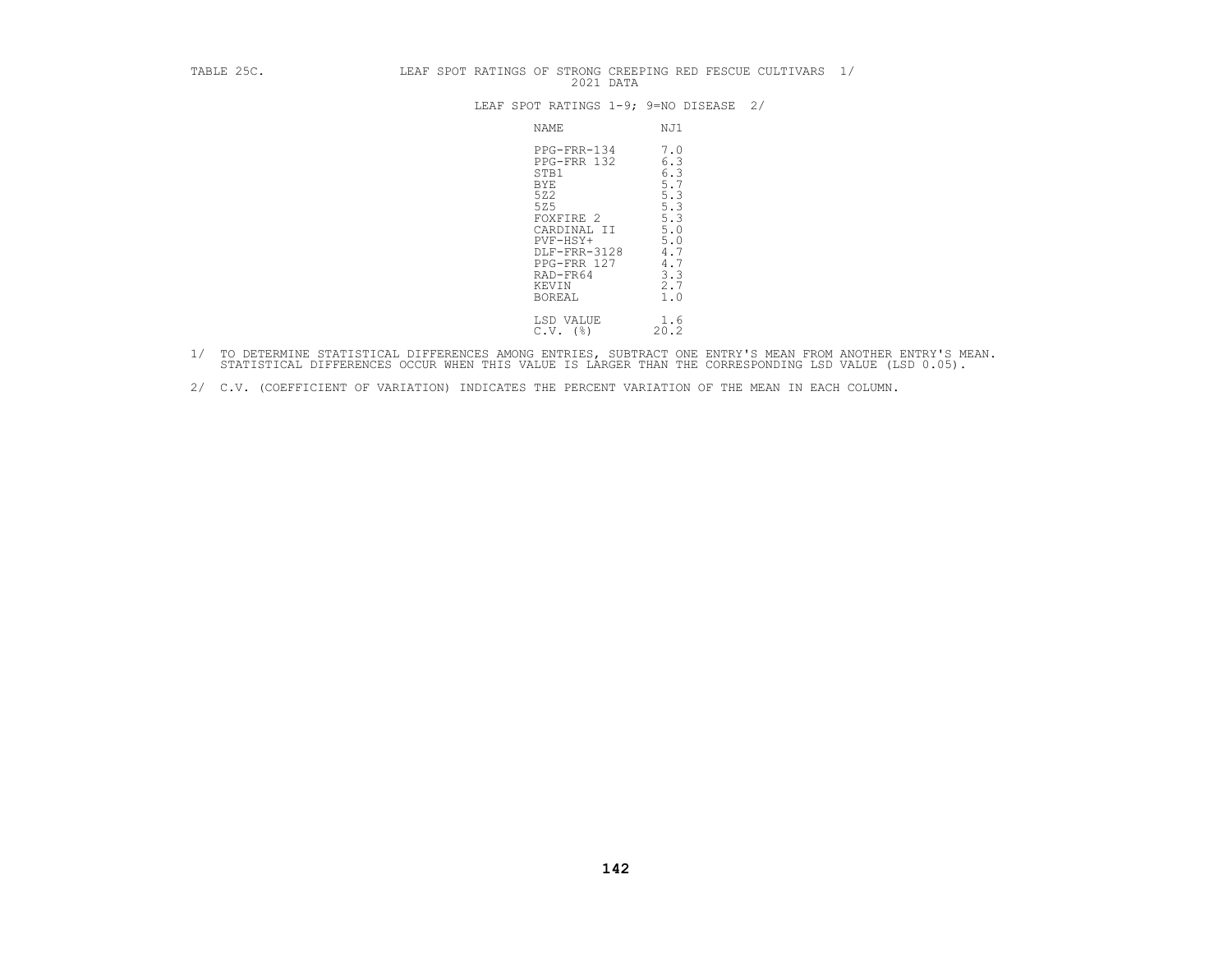| TABLE 25D. | LEAF SPOT RATINGS OF HARD FESCUE CULTIVARS 1/<br>2021 DATA                                                                                                                           |                                                                           |
|------------|--------------------------------------------------------------------------------------------------------------------------------------------------------------------------------------|---------------------------------------------------------------------------|
|            | LEAF SPOT RATINGS 1-9; 9=NO DISEASE                                                                                                                                                  | 2/                                                                        |
|            | NAME                                                                                                                                                                                 | NJ1                                                                       |
|            | $PVF - PDB - 2020$<br>DLFPS-FL-3104<br>DA5-RHF<br>PPG-FL 128<br>SPHD-20<br>GLADIATOR<br>SWORD II (NAI-HAQ1+2)<br>TENACIOUS (NAI-HTB2)<br>RESOLUTE<br><b>BAR FT 135</b><br>BAR FT 132 | 7.3<br>7.0<br>6.3<br>6.3<br>6.3<br>6.0<br>6.0<br>6.0<br>5.7<br>5.0<br>4.0 |
|            | LSD VALUE<br>$C.V.$ (%)                                                                                                                                                              | 1.7<br>17.9                                                               |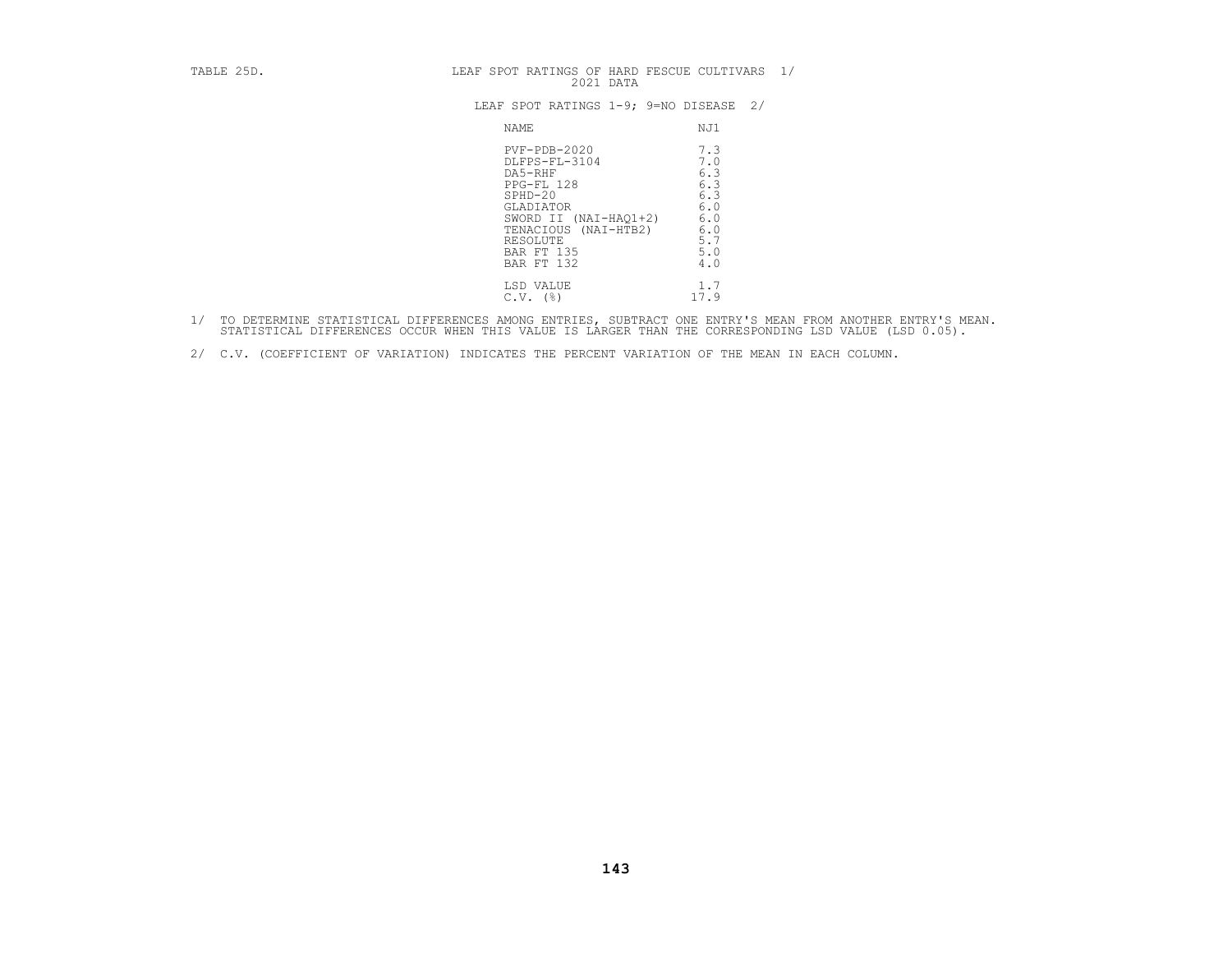TABLE 25E.<br>
LEAF SPOT RATINGS OF SHEEP FESCUE CULTIVARS 1/<br>
2021 DATA<br>
LEAF SPOT RATINGS 1-9; 9=NO DISEASE 2/<br>
NAME NJ1<br>
QUATRO 5.0<br>
BLUE HORNET (PPG-FO-102) 4.3<br>
BAR FO 131 3.7 LSD VALUE 1.8<br>C.V. (%) 25.5

- 1/ TO DETERMINE STATISTICAL DIFFERENCES AMONG ENTRIES, SUBTRACT ONE ENTRY'S MEAN FROM ANOTHER ENTRY'S MEAN.<br>STATISTICAL DIFFERENCES OCCUR WHEN THIS VALUE IS LARGER THAN THE CORRESPONDING LSD VALUE (LSD 0.05).
- 2/ C.V. (COEFFICIENT OF VARIATION) INDICATES THE PERCENT VARIATION OF THE MEAN IN EACH COLUMN.

TABLE 25F. LEAF SPOT RATINGS OF SLENDER CREEPING FESCUE CULTIVARS 1/<br>2021 DATA LEAF SPOT RATINGS 1-9; 9=NO DISEASE 2/<br>NAME NJ1 SEABREEZE GT 4.0<br>BAR FRL 122 3.3

| NAME                        | NJ1         |
|-----------------------------|-------------|
| SEABREEZE GT<br>BAR FRL 122 | 4.0<br>3.3  |
| LSD VALUE<br>$C.V.$ $(%)$   | 2.1<br>35.2 |

- 1/ TO DETERMINE STATISTICAL DIFFERENCES AMONG ENTRIES, SUBTRACT ONE ENTRY'S MEAN FROM ANOTHER ENTRY'S MEAN.<br>STATISTICAL DIFFERENCES OCCUR WHEN THIS VALUE IS LARGER THAN THE CORRESPONDING LSD VALUE (LSD 0.05).
- 2/ C.V. (COEFFICIENT OF VARIATION) INDICATES THE PERCENT VARIATION OF THE MEAN IN EACH COLUMN.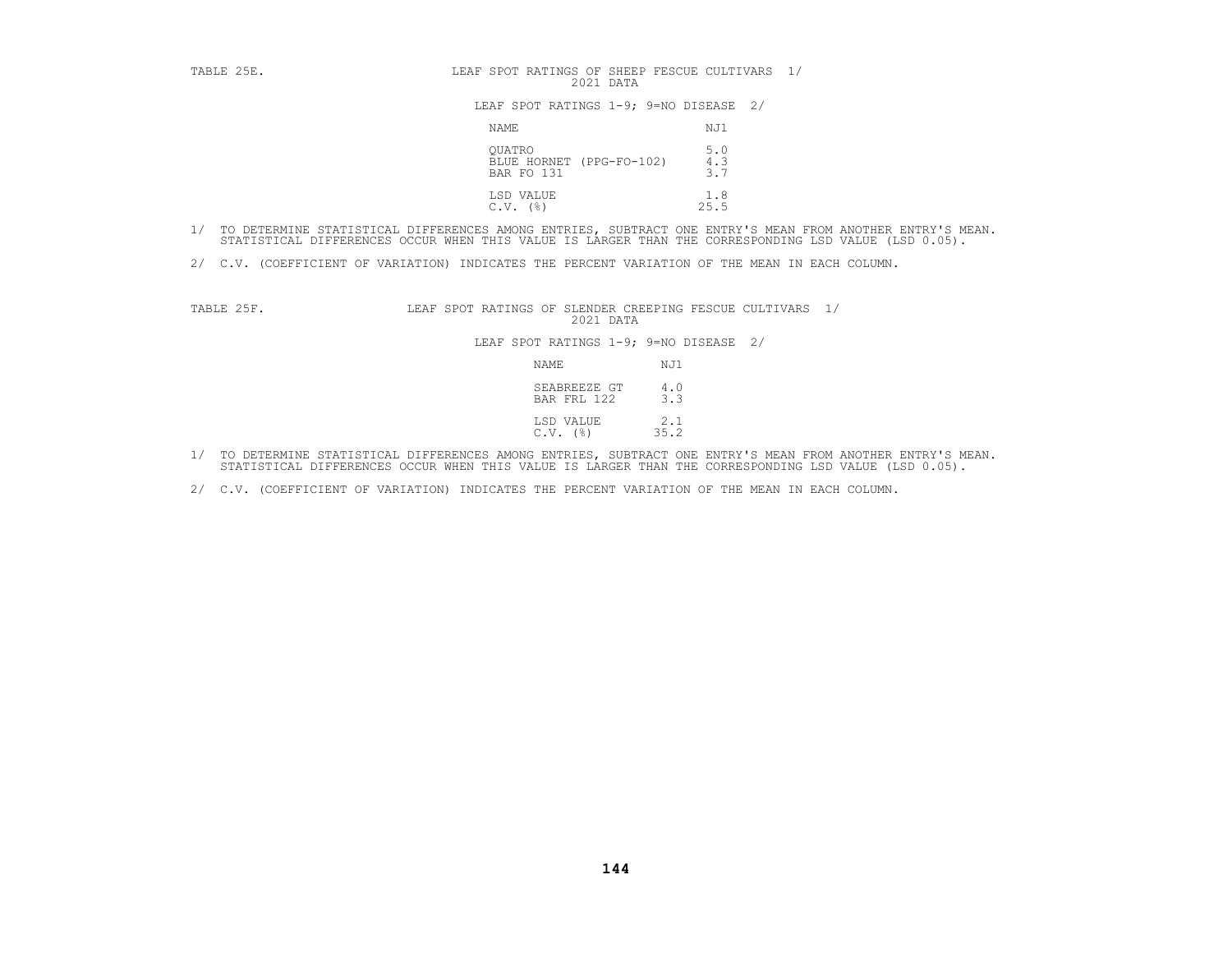|  | TABLE 26A. WHITE GRUB DAMAGE RATINGS OF FINELEAF FESCUE CULTIVARS $1/$                                                                                                                                                                                                |  |
|--|-----------------------------------------------------------------------------------------------------------------------------------------------------------------------------------------------------------------------------------------------------------------------|--|
|  | WHITE GRUB DAMAGE RATINGS 1-9; 9=NO DAMAGE 2/                                                                                                                                                                                                                         |  |
|  |                                                                                                                                                                                                                                                                       |  |
|  | E GRUB DAMAGE RATINGS 1-9; 9=NO DA<br>NAME<br>VAI<br>522<br>525<br>525<br>525<br>525<br>525<br>526 FRC 130<br>BAR FT 132<br>BUDE HORNET (PPG-FO-102)<br>9.0<br>COMPASS IT<br>DLEPS-FL-3104<br>JAMESTON VII<br>ENGENING MATER 9.0<br>JAD-FRS-FL-122<br>PPG-FRR 132<br> |  |
|  |                                                                                                                                                                                                                                                                       |  |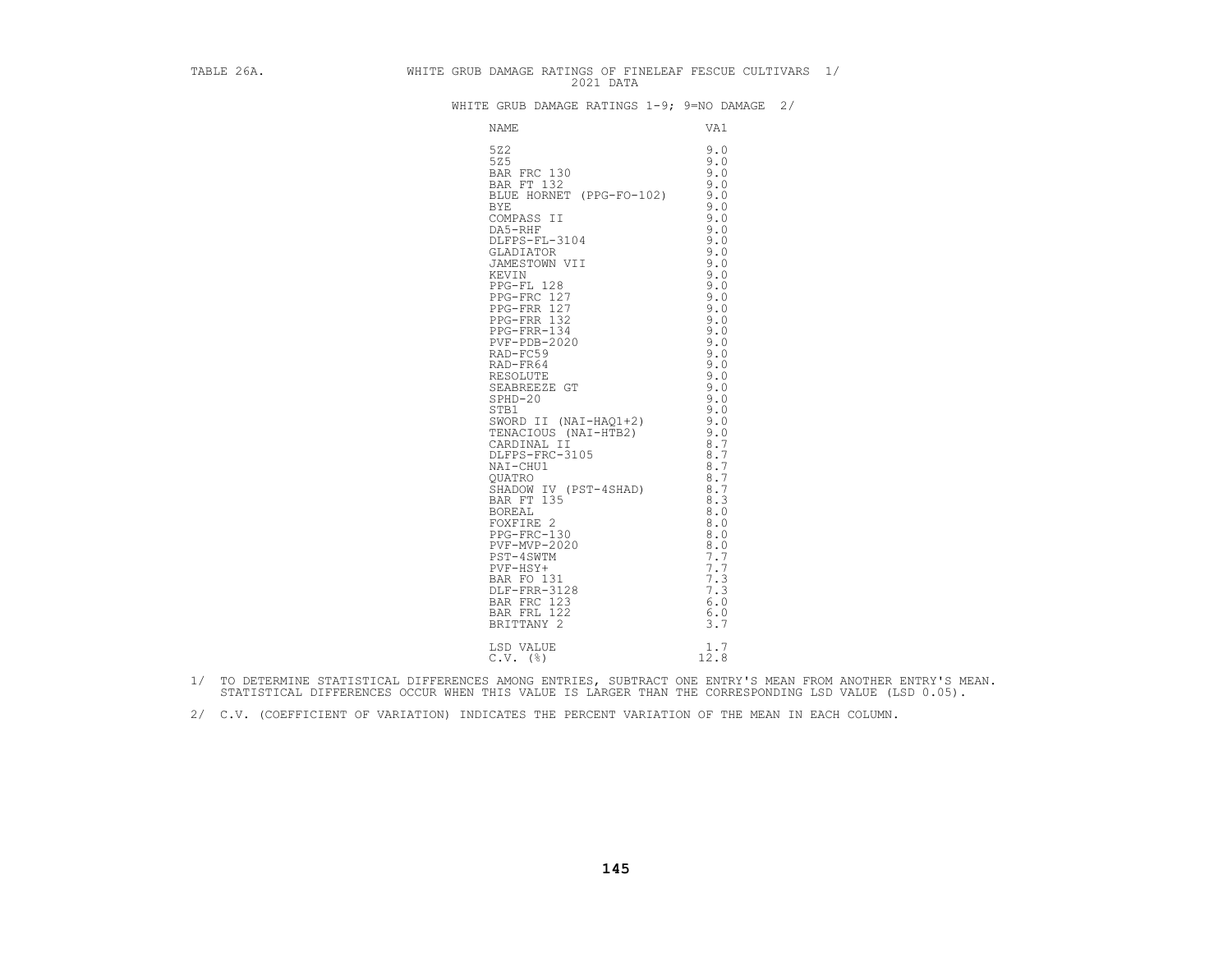| TABLE 26B. | 2021 DATA                                                                                                                                                                                             | WHITE GRUB DAMAGE RATINGS OF CHEWINGS FESCUE CULTIVARS 1/                               |  |
|------------|-------------------------------------------------------------------------------------------------------------------------------------------------------------------------------------------------------|-----------------------------------------------------------------------------------------|--|
|            |                                                                                                                                                                                                       | WHITE GRUB DAMAGE RATINGS $1-9$ ; 9=NO DAMAGE 2/                                        |  |
|            | NAME                                                                                                                                                                                                  | VA1                                                                                     |  |
|            | BAR FRC 130<br>COMPASS II<br>JAMESTOWN VII<br>PPG-FRC 127<br>RAD-FC59<br>DLFPS-FRC-3105<br>NAI-CHU1<br>SHADOW IV (PST-4SHAD)<br>PPG-FRC-130<br>PVF-MVP-2020<br>PST-4SWTM<br>BAR FRC 123<br>BRITTANY 2 | 9.0<br>9.0<br>9.0<br>9.0<br>9.0<br>8.7<br>8.7<br>8.7<br>8.0<br>8.0<br>7.7<br>6.0<br>3.7 |  |
|            | LSD VALUE<br>$C.V.$ (%)                                                                                                                                                                               | 2.0<br>15.3                                                                             |  |

- 1/ TO DETERMINE STATISTICAL DIFFERENCES AMONG ENTRIES, SUBTRACT ONE ENTRY'S MEAN FROM ANOTHER ENTRY'S MEAN.<br>STATISTICAL DIFFERENCES OCCUR WHEN THIS VALUE IS LARGER THAN THE CORRESPONDING LSD VALUE (LSD 0.05).
- 2/ C.V. (COEFFICIENT OF VARIATION) INDICATES THE PERCENT VARIATION OF THE MEAN IN EACH COLUMN.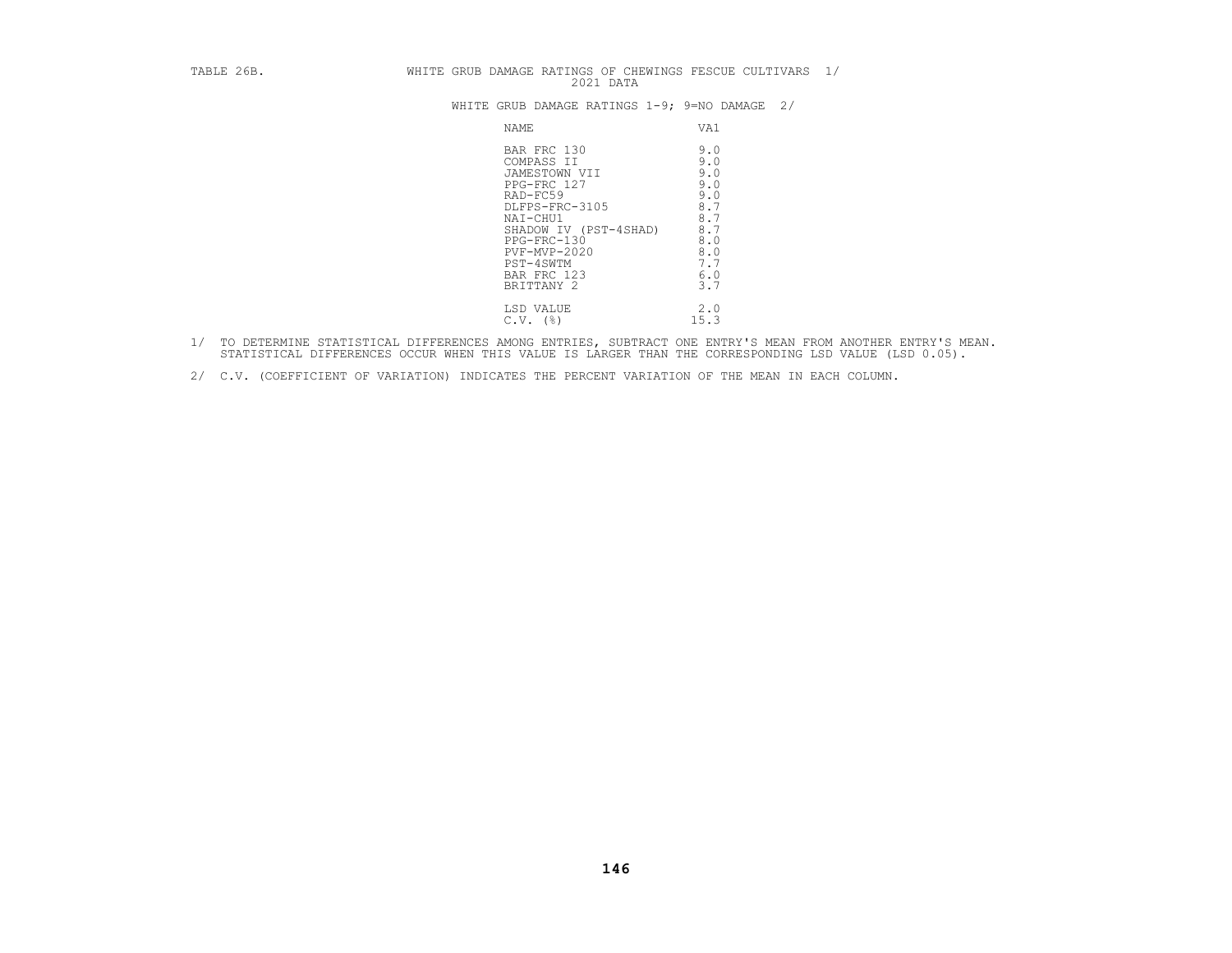| TABLE 26C. | WHITE GRUB DAMAGE RATINGS OF STRONG CREEPING RED FESCUE CULTIVARS<br>1/<br>2021 DATA                                                                                                                                                                                   |
|------------|------------------------------------------------------------------------------------------------------------------------------------------------------------------------------------------------------------------------------------------------------------------------|
|            | WHITE GRUB DAMAGE RATINGS 1-9; 9=NO DAMAGE<br>2/                                                                                                                                                                                                                       |
|            | VA1<br>NAME                                                                                                                                                                                                                                                            |
|            | 522<br>9.0<br>525<br>9.0<br>9.0<br><b>BYE</b><br>9.0<br>KEVIN<br>9.0<br>PPG-FRR 127<br>PPG-FRR 132<br>9.0<br>9.0<br>PPG-FRR-134<br>9.0<br>RAD-FR64<br>9.0<br>STB1<br>8.7<br>CARDINAL II<br>8.0<br>BOREAL<br>8.0<br>FOXFIRE 2<br>7.7<br>PVF-HSY+<br>7.3<br>DLF-FRR-3128 |
|            | 1.8<br>LSD VALUE<br>13.2<br>$C.V.$ ( $\frac{8}{3}$ )                                                                                                                                                                                                                   |

- 1/ TO DETERMINE STATISTICAL DIFFERENCES AMONG ENTRIES, SUBTRACT ONE ENTRY'S MEAN FROM ANOTHER ENTRY'S MEAN.<br>STATISTICAL DIFFERENCES OCCUR WHEN THIS VALUE IS LARGER THAN THE CORRESPONDING LSD VALUE (LSD 0.05).
- 2/ C.V. (COEFFICIENT OF VARIATION) INDICATES THE PERCENT VARIATION OF THE MEAN IN EACH COLUMN.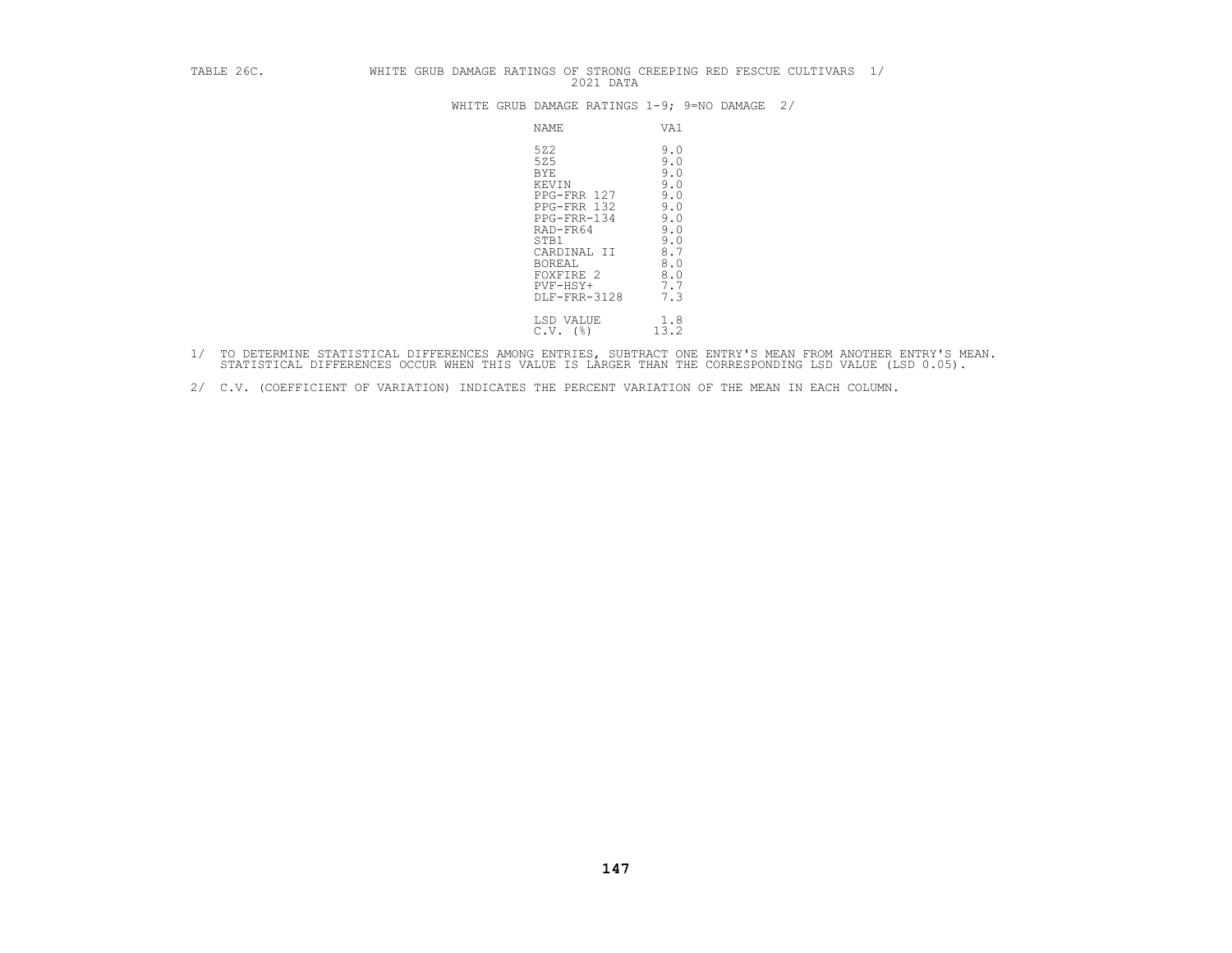# TABLE 26D. WHITE GRUB DAMAGE RATINGS OF HARD FESCUE CULTIVARS 1/<br>2021 DATA WHITE GRUB DAMAGE RATINGS 1-9; 9=NO DAMAGE 2/

| NAME                                                                                                                                                                                             | VA1                                                                       |
|--------------------------------------------------------------------------------------------------------------------------------------------------------------------------------------------------|---------------------------------------------------------------------------|
| BAR FT 132<br>DA5-RHF<br>DLFPS-FL-3104<br><b>GLADIATOR</b><br>PPG-FL 128<br>$PVF - PDB - 2020$<br>RESOLUTE<br>$SPHD-20$<br>$(NAI-HAQ1+2)$<br>SWORD II<br>$(NAI-HTB2)$<br>TENACIOUS<br>BAR FT 135 | 9.0<br>9.0<br>9.0<br>9.0<br>9.0<br>9.0<br>9.0<br>9.0<br>9.0<br>9.0<br>8.3 |
| LSD VALUE<br>$C.V.$ ( $\frac{8}{9}$ )                                                                                                                                                            | 0.6<br>3.9                                                                |

1/ TO DETERMINE STATISTICAL DIFFERENCES AMONG ENTRIES, SUBTRACT ONE ENTRY'S MEAN FROM ANOTHER ENTRY'S MEAN.<br>STATISTICAL DIFFERENCES OCCUR WHEN THIS VALUE IS LARGER THAN THE CORRESPONDING LSD VALUE (LSD 0.05).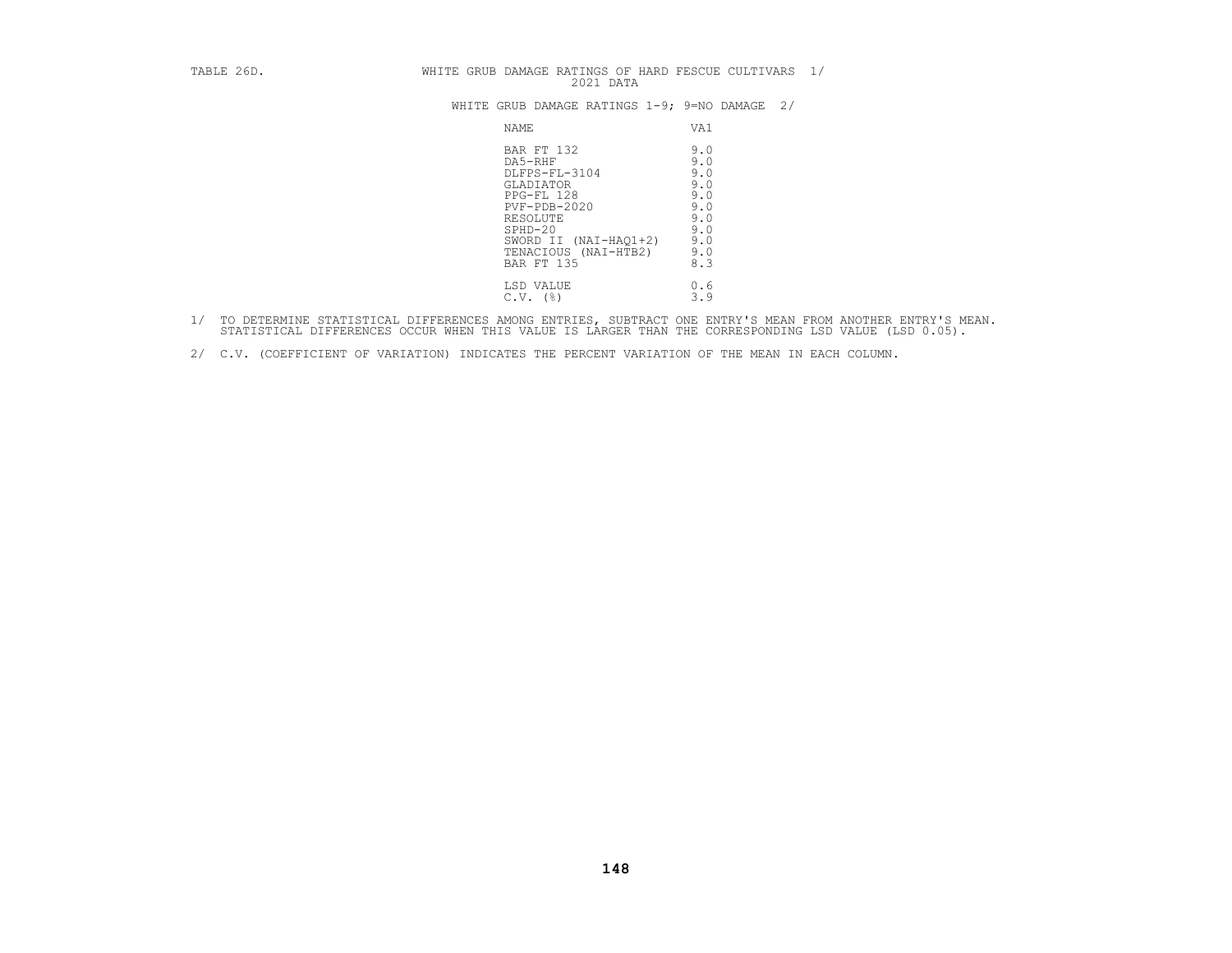| TABLE 26E. | WHITE GRUB DAMAGE RATINGS OF SHEEP FESCUE CULTIVARS 1/<br>2021 DATA |                   |
|------------|---------------------------------------------------------------------|-------------------|
|            | WHITE GRUB DAMAGE RATINGS $1-9$ ; 9=NO DAMAGE 2/                    |                   |
|            | NAMF.                                                               | VA1               |
|            | BLUE HORNET (PPG-FO-102)<br>QUATRO<br>BAR FO 131                    | 9.0<br>8.7<br>7.3 |
|            | LSD VALUE<br>$C.V.$ (%)                                             | 1.5               |

- 1/ TO DETERMINE STATISTICAL DIFFERENCES AMONG ENTRIES, SUBTRACT ONE ENTRY'S MEAN FROM ANOTHER ENTRY'S MEAN.<br>STATISTICAL DIFFERENCES OCCUR WHEN THIS VALUE IS LARGER THAN THE CORRESPONDING LSD VALUE (LSD 0.05).
- 2/ C.V. (COEFFICIENT OF VARIATION) INDICATES THE PERCENT VARIATION OF THE MEAN IN EACH COLUMN.

TABLE 26F. WHITE GRUB DAMAGE RATINGS OF SLENDER CREEPING RED FESCUE CULTIVARS 1/<br>2021 DATA<br>WHITE GRUB DAMAGE RATINGS 1-9; 9=NO DAMAGE 2/<br>NAME VA1<br>SEABREEZE GT 9.0<br>BAR FRL 122 6.0

| NAME                      | VA1                                       |
|---------------------------|-------------------------------------------|
|                           | SEABREEZE GT<br>9.0<br>6.0<br>BAR FRL 122 |
| LSD VALUE<br>$C.V.$ $(%)$ | 3.4<br>28.3                               |

- 1/ TO DETERMINE STATISTICAL DIFFERENCES AMONG ENTRIES, SUBTRACT ONE ENTRY'S MEAN FROM ANOTHER ENTRY'S MEAN.<br>STATISTICAL DIFFERENCES OCCUR WHEN THIS VALUE IS LARGER THAN THE CORRESPONDING LSD VALUE (LSD 0.05).
- 2/ C.V. (COEFFICIENT OF VARIATION) INDICATES THE PERCENT VARIATION OF THE MEAN IN EACH COLUMN.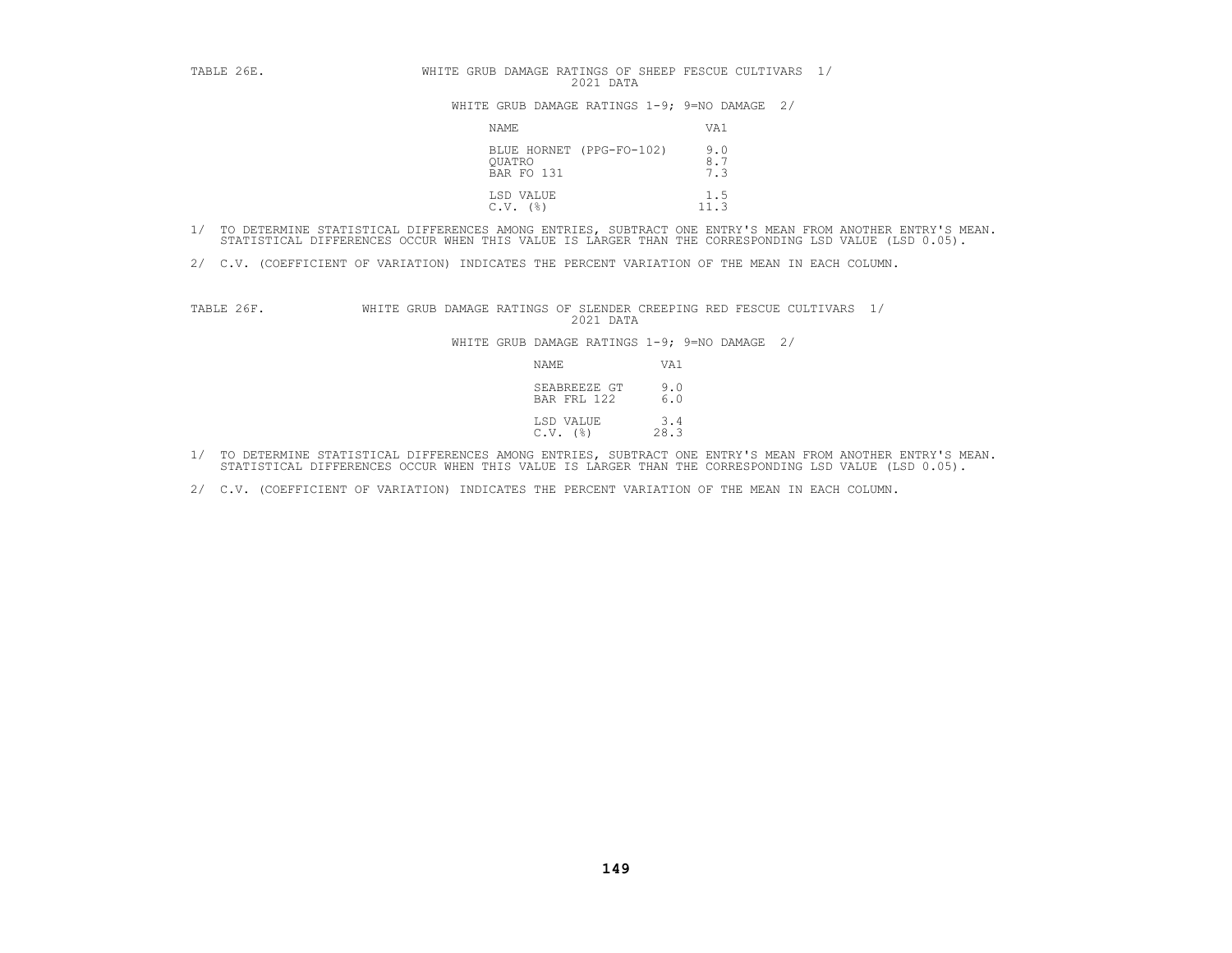|  |  |  |  |  |  | FALL COLOR RATINGS 1-9; 9=COMPLETE COLOR RETENTION |  |
|--|--|--|--|--|--|----------------------------------------------------|--|
|--|--|--|--|--|--|----------------------------------------------------|--|

| TABLE 27A. FALL COLOR (SEPTEMBER) RATINGS OF FINELEAF FESCUE CULTIVARS 1/ |  |                                                       |  |
|---------------------------------------------------------------------------|--|-------------------------------------------------------|--|
|                                                                           |  | FALL COLOR RATINGS 1-9; 9=COMPLETE COLOR RETENTION 2/ |  |
|                                                                           |  |                                                       |  |
|                                                                           |  |                                                       |  |
|                                                                           |  |                                                       |  |
|                                                                           |  |                                                       |  |
|                                                                           |  |                                                       |  |
|                                                                           |  |                                                       |  |
|                                                                           |  |                                                       |  |
|                                                                           |  |                                                       |  |
|                                                                           |  |                                                       |  |
|                                                                           |  |                                                       |  |
|                                                                           |  |                                                       |  |
|                                                                           |  |                                                       |  |
|                                                                           |  |                                                       |  |
|                                                                           |  |                                                       |  |
|                                                                           |  |                                                       |  |
|                                                                           |  |                                                       |  |
|                                                                           |  |                                                       |  |
|                                                                           |  |                                                       |  |
|                                                                           |  |                                                       |  |
|                                                                           |  |                                                       |  |
|                                                                           |  |                                                       |  |
|                                                                           |  |                                                       |  |
|                                                                           |  |                                                       |  |
|                                                                           |  |                                                       |  |
|                                                                           |  |                                                       |  |
|                                                                           |  |                                                       |  |
|                                                                           |  |                                                       |  |
|                                                                           |  |                                                       |  |
|                                                                           |  |                                                       |  |
|                                                                           |  |                                                       |  |
|                                                                           |  |                                                       |  |
|                                                                           |  |                                                       |  |
|                                                                           |  |                                                       |  |
|                                                                           |  |                                                       |  |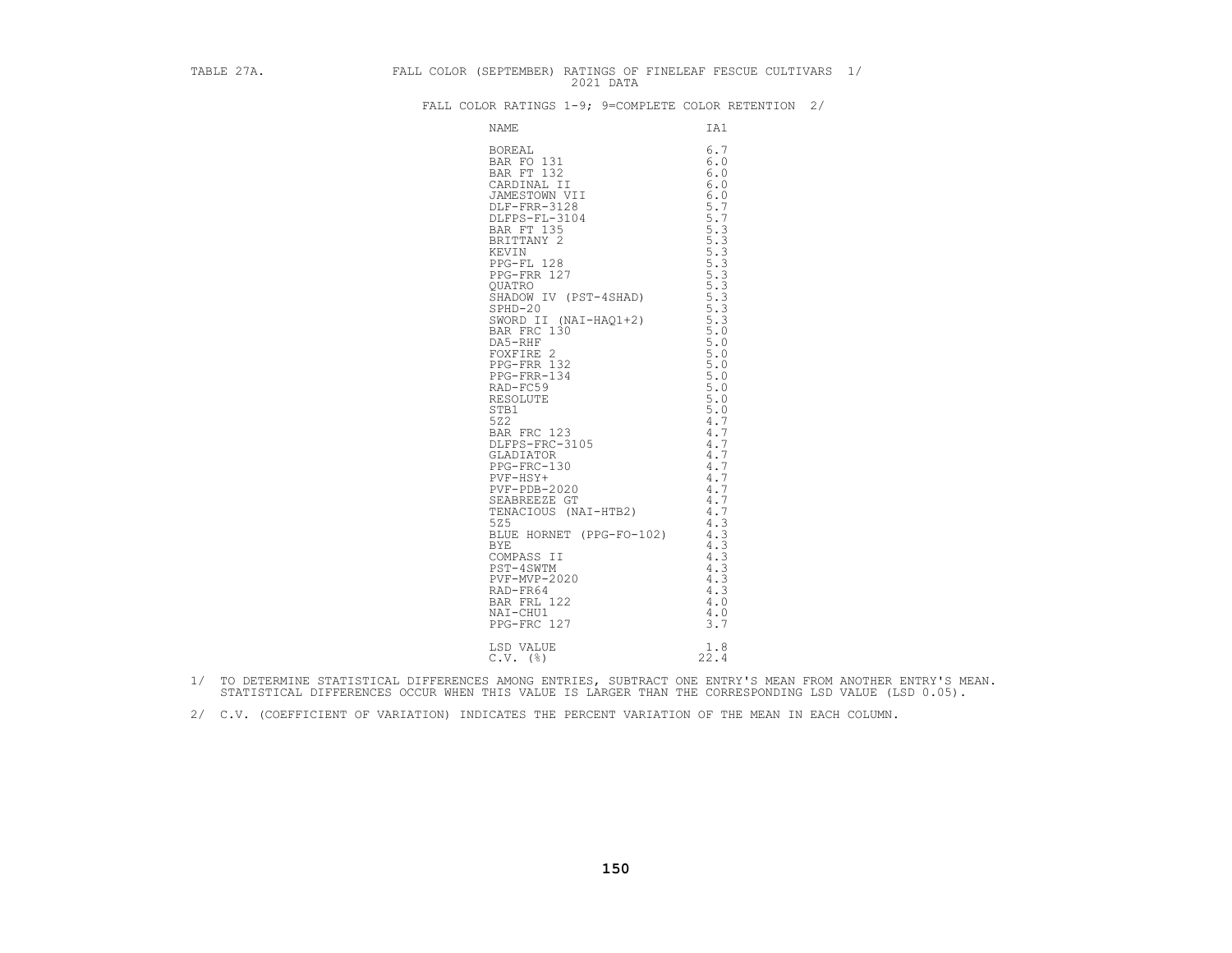|  | FALL COLOR (SEPTEMBER) RATINGS OF CHEWINGS FESCUE CULTIVARS 1/ |           |  |  |  |
|--|----------------------------------------------------------------|-----------|--|--|--|
|  |                                                                | 2021 DATA |  |  |  |

| TABLE 27B. | FALL COLOR (SEPTEMBER) RATINGS OF CHEWINGS FESCUE CULTIVARS 1/<br>2021 DATA                                                                                                                           |                                                                                         |
|------------|-------------------------------------------------------------------------------------------------------------------------------------------------------------------------------------------------------|-----------------------------------------------------------------------------------------|
|            | FALL COLOR RATINGS 1-9; 9=COMPLETE COLOR RETENTION 2/                                                                                                                                                 |                                                                                         |
|            | NAME                                                                                                                                                                                                  | IA1                                                                                     |
|            | JAMESTOWN VII<br>BRITTANY 2<br>SHADOW IV (PST-4SHAD)<br>BAR FRC 130<br>RAD-FC59<br>BAR FRC 123<br>DLFPS-FRC-3105<br>PPG-FRC-130<br>COMPASS II<br>PST-4SWTM<br>PVF-MVP-2020<br>NAI-CHU1<br>PPG-FRC 127 | 6.0<br>5.3<br>5.3<br>5.0<br>5.0<br>4.7<br>4.7<br>4.7<br>4.3<br>4.3<br>4.3<br>4.0<br>3.7 |
|            | LSD VALUE<br>$C.V.$ (%)                                                                                                                                                                               | 1.7<br>22.8                                                                             |

- 1/ TO DETERMINE STATISTICAL DIFFERENCES AMONG ENTRIES, SUBTRACT ONE ENTRY'S MEAN FROM ANOTHER ENTRY'S MEAN.<br>STATISTICAL DIFFERENCES OCCUR WHEN THIS VALUE IS LARGER THAN THE CORRESPONDING LSD VALUE (LSD 0.05).
- 2/ C.V. (COEFFICIENT OF VARIATION) INDICATES THE PERCENT VARIATION OF THE MEAN IN EACH COLUMN.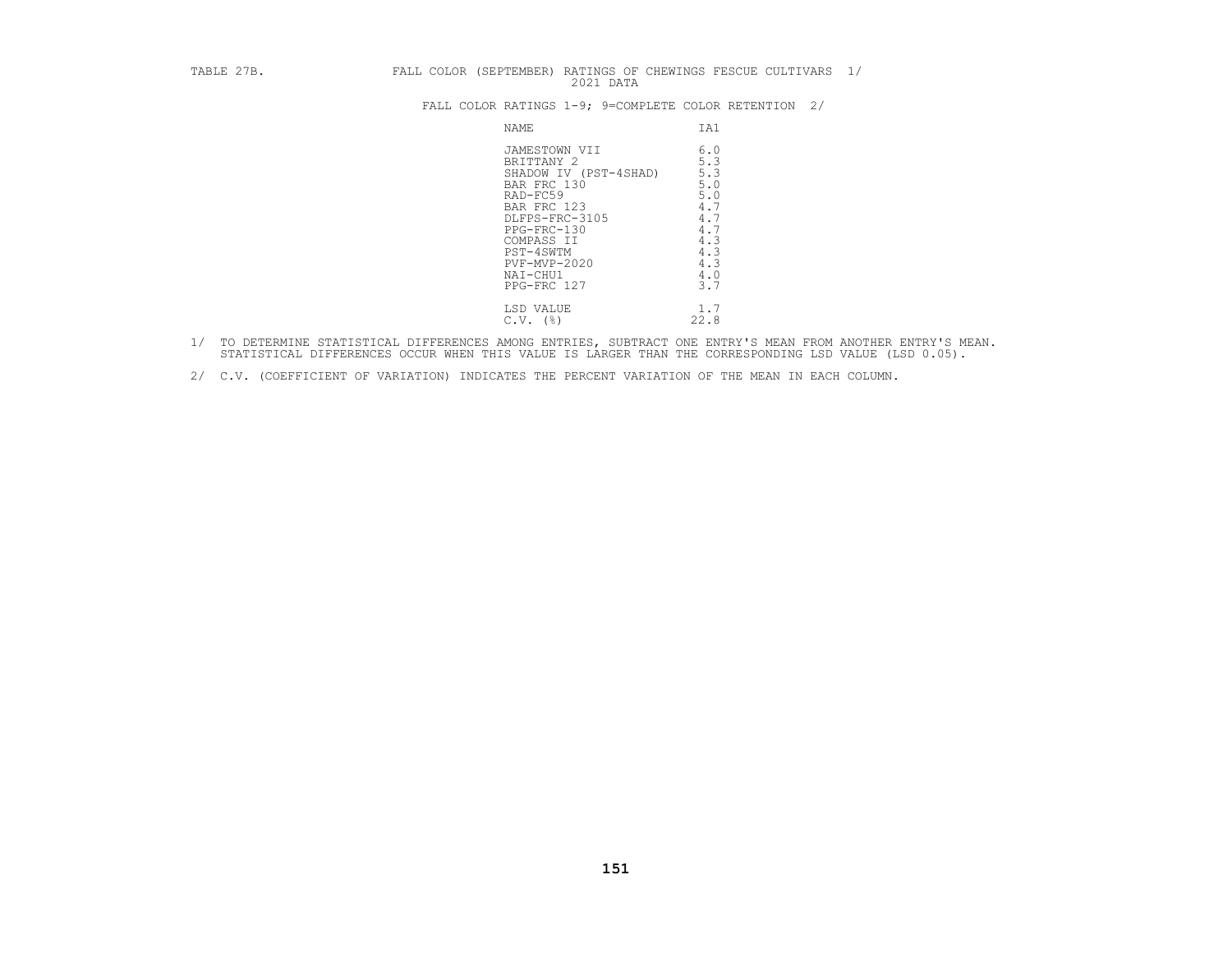| TABLE 27C. |                                                                                                                                                               | 2021 DATA                                                                                      | FALL COLOR (SEPTEMBER) RATINGS OF STRONG CREEPING RED FESCUE CULTIVARS 1/ |  |
|------------|---------------------------------------------------------------------------------------------------------------------------------------------------------------|------------------------------------------------------------------------------------------------|---------------------------------------------------------------------------|--|
|            | FALL COLOR RATINGS 1-9; 9=COMPLETE COLOR RETENTION 2/                                                                                                         |                                                                                                |                                                                           |  |
|            | NAME                                                                                                                                                          | IA1                                                                                            |                                                                           |  |
|            | BOREAL<br>CARDINAL II<br>DLF-FRR-3128<br>KEVIN<br>PPG-FRR 127<br>FOXFIRE 2<br>PPG-FRR 132<br>PPG-FRR-134<br>STB1<br>522<br>PVF-HSY+<br>525<br>BYE<br>RAD-FR64 | 6.7<br>6.0<br>5.7<br>5.3<br>5.3<br>5.0<br>5.0<br>5.0<br>5.0<br>4.7<br>4.7<br>4.3<br>4.3<br>4.3 |                                                                           |  |
|            | LSD VALUE<br>$C.V.$ (%)                                                                                                                                       | 1.8<br>21.6                                                                                    |                                                                           |  |

- 1/ TO DETERMINE STATISTICAL DIFFERENCES AMONG ENTRIES, SUBTRACT ONE ENTRY'S MEAN FROM ANOTHER ENTRY'S MEAN.<br>STATISTICAL DIFFERENCES OCCUR WHEN THIS VALUE IS LARGER THAN THE CORRESPONDING LSD VALUE (LSD 0.05).
- 2/ C.V. (COEFFICIENT OF VARIATION) INDICATES THE PERCENT VARIATION OF THE MEAN IN EACH COLUMN.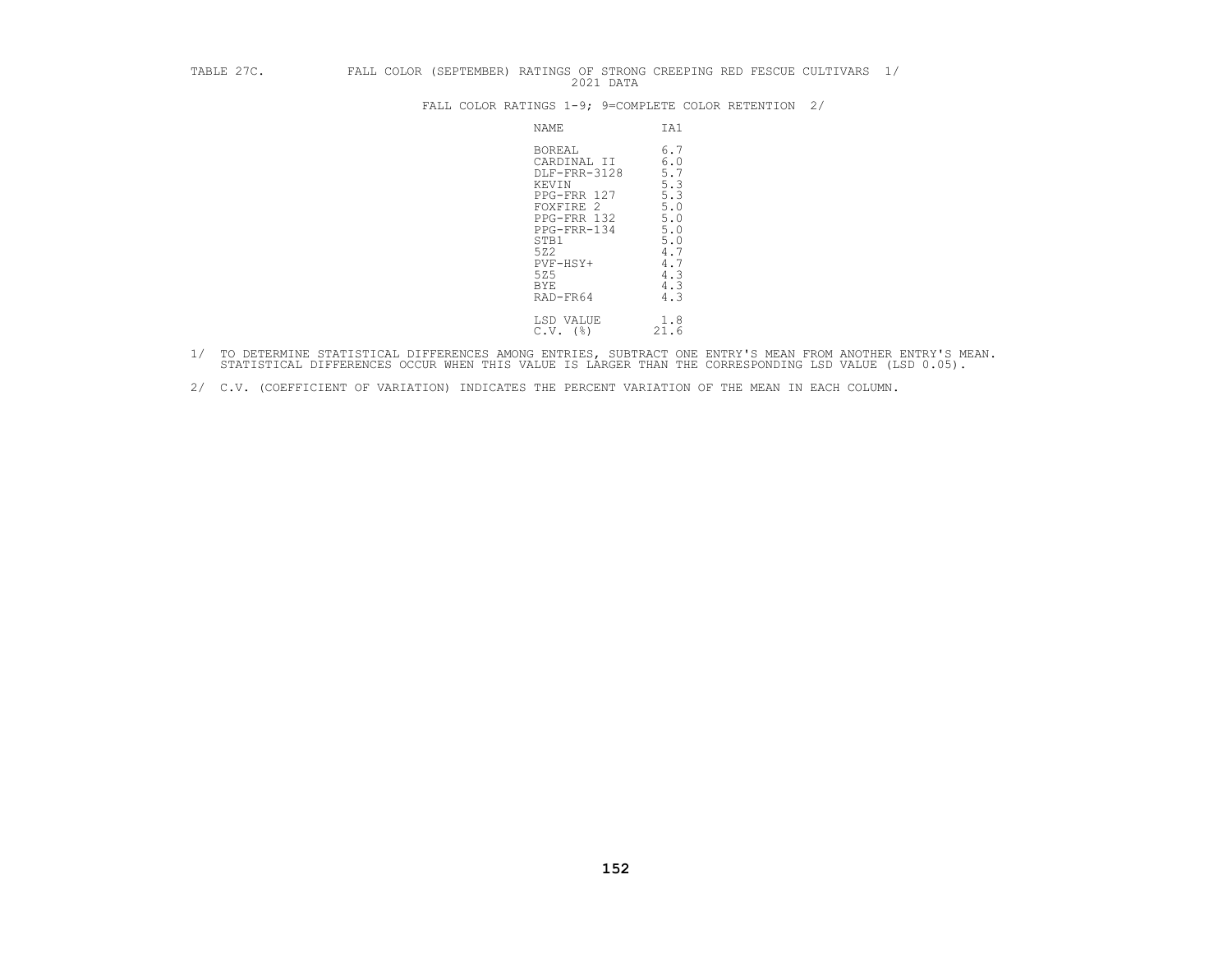| TABLE 27D. | FALL COLOR (SEPTEMBER) RATINGS OF HARD FESCUE CULTIVARS 1/<br>2021 DATA                                                                                                                |                                                                           |
|------------|----------------------------------------------------------------------------------------------------------------------------------------------------------------------------------------|---------------------------------------------------------------------------|
|            | FALL COLOR RATINGS 1-9; 9=COMPLETE COLOR RETENTION                                                                                                                                     | 2/                                                                        |
|            | NAME                                                                                                                                                                                   | IA1                                                                       |
|            | BAR FT 132<br>DLFPS-FL-3104<br><b>BAR FT 135</b><br>PPG-FL 128<br>$SPHD-20$<br>SWORD II (NAI-HAO1+2)<br>DA5-RHF<br>RESOLUTE<br>GLADIATOR<br>$PVF - PDB - 2020$<br>TENACIOUS (NAI-HTB2) | 6.0<br>5.7<br>5.3<br>5.3<br>5.3<br>5.3<br>5.0<br>5.0<br>4.7<br>4.7<br>4.7 |
|            | LSD VALUE<br>$C.V.$ (%)                                                                                                                                                                | 1.4<br>17.1                                                               |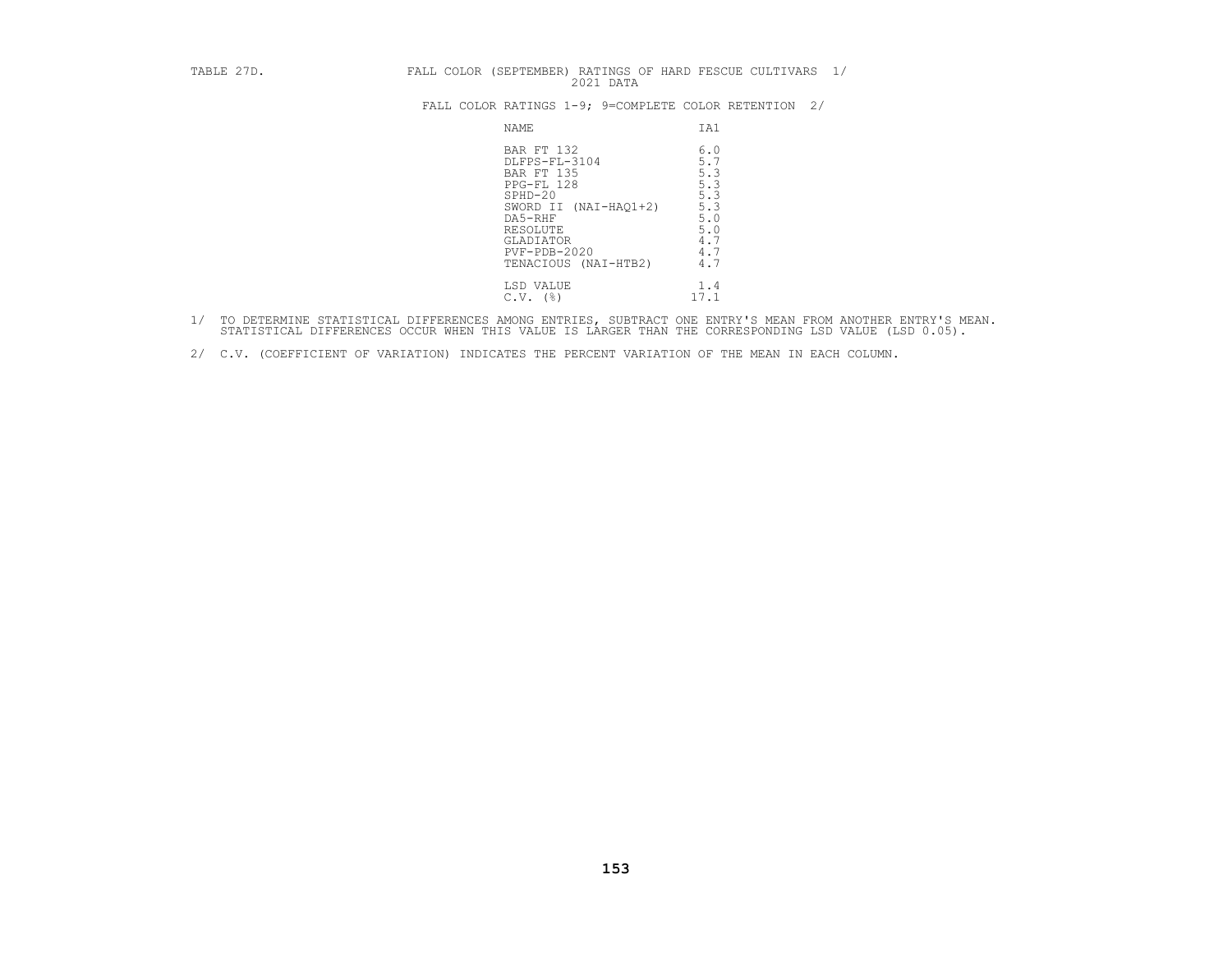| TABLE 27E. | FALL COLOR (SEPTEMBER) RATINGS OF SHEEP FESCUE CULTIVARS 1/<br>2021 DATA |                   |
|------------|--------------------------------------------------------------------------|-------------------|
|            | FALL COLOR RATINGS 1-9; 9=COMPLETE COLOR RETENTION 2/                    |                   |
|            | NAME                                                                     | IA1               |
|            | BAR FO 131<br>OUATRO<br>BLUE HORNET (PPG-FO-102)                         | 6.0<br>5.3<br>4.3 |
|            | LSD VALUE<br>C.V.<br>(응)                                                 | 2.2<br>26.3       |

- 1/ TO DETERMINE STATISTICAL DIFFERENCES AMONG ENTRIES, SUBTRACT ONE ENTRY'S MEAN FROM ANOTHER ENTRY'S MEAN.<br>STATISTICAL DIFFERENCES OCCUR WHEN THIS VALUE IS LARGER THAN THE CORRESPONDING LSD VALUE (LSD 0.05).
- 2/ C.V. (COEFFICIENT OF VARIATION) INDICATES THE PERCENT VARIATION OF THE MEAN IN EACH COLUMN.

TABLE 27F. FALL COLOR (SEPTEMBER) RATINGS OF SLENDER CREEPING RED FESCUE CULTIVARS 1/<br>2021 DATA<br>FALL COLOR RATINGS 1-9; 9=COMPLETE COLOR RETENTION 2/<br>NAME 11<br>SEABREEZE GT 4.7<br>BAR FRL 122 4.0

| NAME         | IA1                                       |
|--------------|-------------------------------------------|
|              | SEABREEZE GT<br>4.7<br>BAR FRL 122<br>4.0 |
| $C.V.$ $(%)$ | LSD VALUE<br>3.1<br>44.2                  |

- 1/ TO DETERMINE STATISTICAL DIFFERENCES AMONG ENTRIES, SUBTRACT ONE ENTRY'S MEAN FROM ANOTHER ENTRY'S MEAN.<br>STATISTICAL DIFFERENCES OCCUR WHEN THIS VALUE IS LARGER THAN THE CORRESPONDING LSD VALUE (LSD 0.05).
- 2/ C.V. (COEFFICIENT OF VARIATION) INDICATES THE PERCENT VARIATION OF THE MEAN IN EACH COLUMN.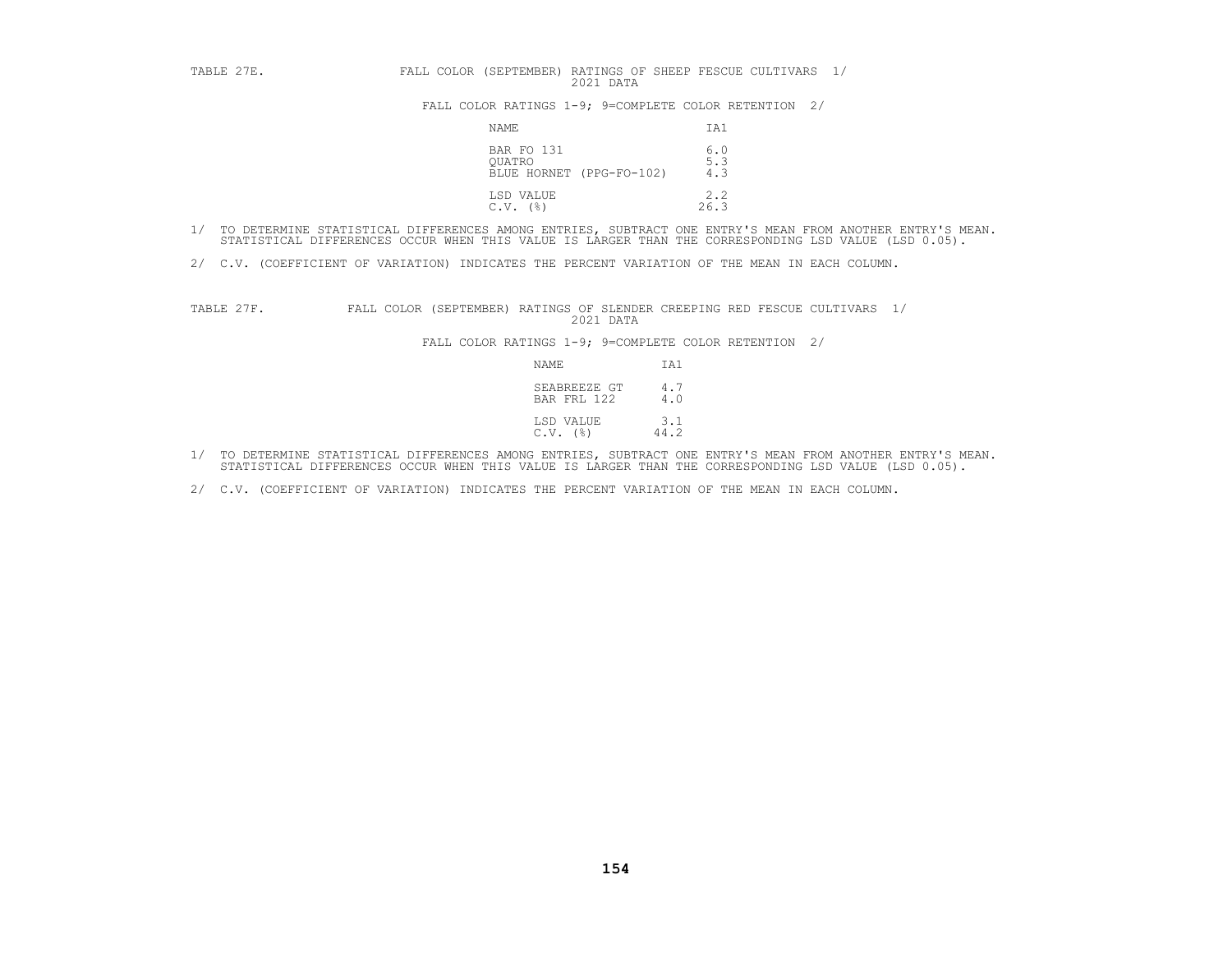| TABLE 28A.<br>FALL COLOR (OCTOBER) RATINGS OF FINELEAF FESCUE CULTIVARS 1/ |  |
|----------------------------------------------------------------------------|--|
| FALL COLOR RATINGS 1-9; 9=COMPLETE COLOR RETENTION 2/                      |  |
|                                                                            |  |
|                                                                            |  |
|                                                                            |  |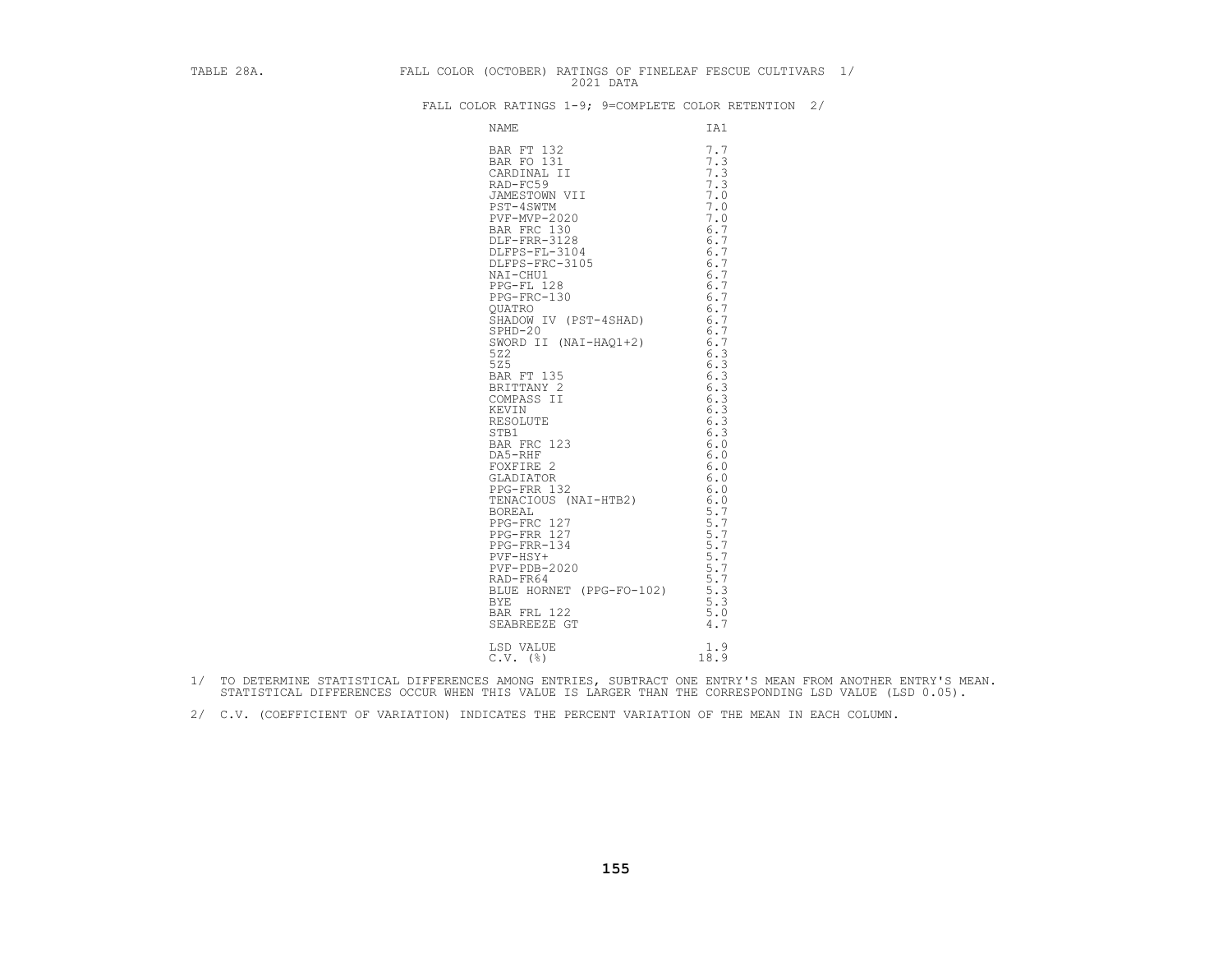| TABLE 28B. | FALL COLOR (OCTOBER) RATINGS OF CHEWINGS FESCUE CULTIVARS 1/<br>2021 DATA                                                                                                                               |                                                                                         |
|------------|---------------------------------------------------------------------------------------------------------------------------------------------------------------------------------------------------------|-----------------------------------------------------------------------------------------|
|            | FALL COLOR RATINGS 1-9; 9=COMPLETE COLOR RETENTION 2/                                                                                                                                                   |                                                                                         |
|            | NAME                                                                                                                                                                                                    | IA1                                                                                     |
|            | RAD-FC59<br>JAMESTOWN VII<br>PST-4SWTM<br>PVF-MVP-2020<br>BAR FRC 130<br>DLFPS-FRC-3105<br>NAI-CHU1<br>$PPG-FRC-130$<br>SHADOW IV (PST-4SHAD)<br>BRITTANY 2<br>COMPASS II<br>BAR FRC 123<br>PPG-FRC 127 | 7.3<br>7.0<br>7.0<br>7.0<br>6.7<br>6.7<br>6.7<br>6.7<br>6.7<br>6.3<br>6.3<br>6.0<br>5.7 |
|            | LSD VALUE<br>$C.V.$ (%)                                                                                                                                                                                 | 1.7<br>15.7                                                                             |

- 1/ TO DETERMINE STATISTICAL DIFFERENCES AMONG ENTRIES, SUBTRACT ONE ENTRY'S MEAN FROM ANOTHER ENTRY'S MEAN.<br>STATISTICAL DIFFERENCES OCCUR WHEN THIS VALUE IS LARGER THAN THE CORRESPONDING LSD VALUE (LSD 0.05).
- 2/ C.V. (COEFFICIENT OF VARIATION) INDICATES THE PERCENT VARIATION OF THE MEAN IN EACH COLUMN.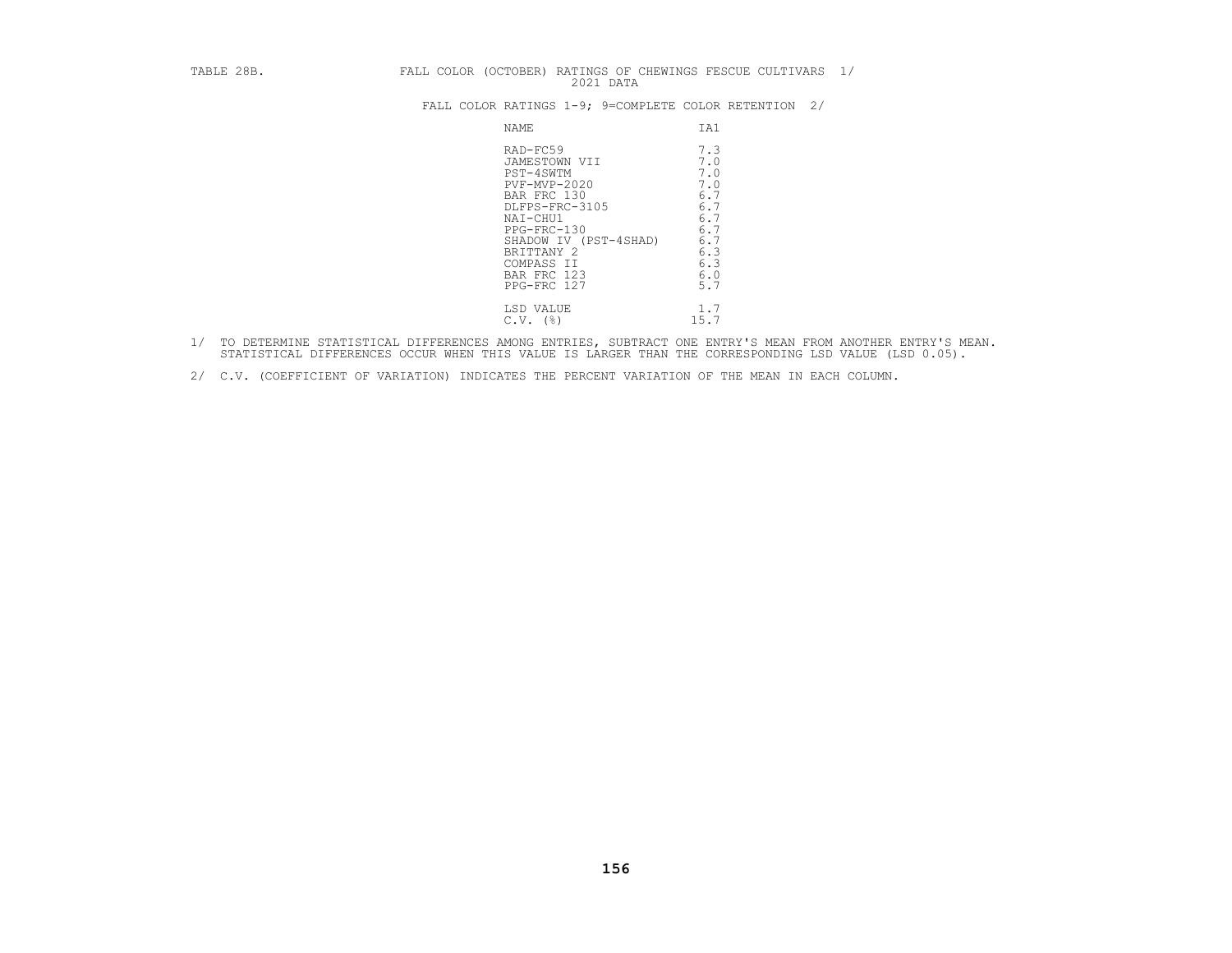| TABLE 28C. |  |                                                                             | 2021 DATA                                                                             | FALL COLOR (OCTOBER) RATINGS OF STRONG CREEPING RED FESCUE CULTIVARS 1/                          |  |  |
|------------|--|-----------------------------------------------------------------------------|---------------------------------------------------------------------------------------|--------------------------------------------------------------------------------------------------|--|--|
|            |  |                                                                             |                                                                                       | FALL COLOR RATINGS 1-9; 9=COMPLETE COLOR RETENTION 2/                                            |  |  |
|            |  | NAME                                                                        |                                                                                       | IA1                                                                                              |  |  |
|            |  | 522<br>525<br>KEVIN<br>STB1<br><b>BOREAL</b><br>PVF-HSY+<br>RAD-FR64<br>BYE | CARDINAL II<br>DLF-FRR-3128<br>FOXFIRE 2<br>PPG-FRR 132<br>PPG-FRR 127<br>PPG-FRR-134 | 7.3<br>6.7<br>6.3<br>6.3<br>6.3<br>6.3<br>6.0<br>6.0<br>5.7<br>$5.7$<br>5.7<br>5.7<br>5.7<br>5.3 |  |  |
|            |  | LSD VALUE<br>$C.V.$ (%)                                                     |                                                                                       | 1.9<br>19.7                                                                                      |  |  |

- 1/ TO DETERMINE STATISTICAL DIFFERENCES AMONG ENTRIES, SUBTRACT ONE ENTRY'S MEAN FROM ANOTHER ENTRY'S MEAN.<br>STATISTICAL DIFFERENCES OCCUR WHEN THIS VALUE IS LARGER THAN THE CORRESPONDING LSD VALUE (LSD 0.05).
- 2/ C.V. (COEFFICIENT OF VARIATION) INDICATES THE PERCENT VARIATION OF THE MEAN IN EACH COLUMN.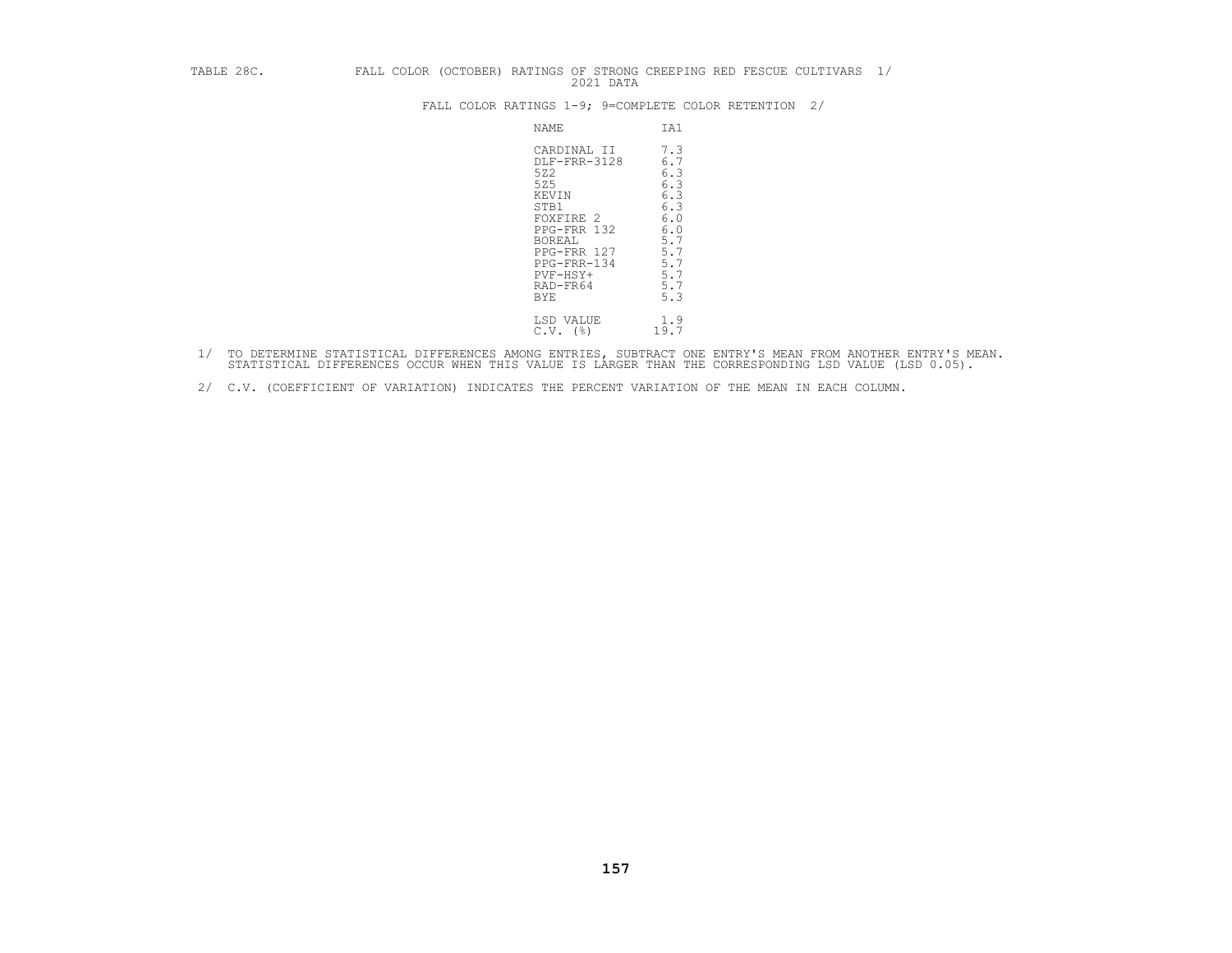| TABLE 28D. |  |                                                                                                                                                                                 | 2021 DATA |  |                                                                           | FALL COLOR (OCTOBER) RATINGS OF HARD FESCUE CULTIVARS | 1/ |
|------------|--|---------------------------------------------------------------------------------------------------------------------------------------------------------------------------------|-----------|--|---------------------------------------------------------------------------|-------------------------------------------------------|----|
|            |  |                                                                                                                                                                                 |           |  |                                                                           | FALL COLOR RATINGS 1-9; 9=COMPLETE COLOR RETENTION    | 2/ |
|            |  | <b>NAME</b>                                                                                                                                                                     |           |  | IA1                                                                       |                                                       |    |
|            |  | BAR FT 132<br>DLFPS-FL-3104<br>PPG-FL 128<br>$SPHD-20$<br>SWORD II (NAI-HAQ1+2)<br>BAR FT 135<br>RESOLUTE<br>DA5-RHF<br>GLADIATOR<br>TENACIOUS (NAI-HTB2)<br>$PVF - PDB - 2020$ |           |  | 7.7<br>6.7<br>6.7<br>6.7<br>6.7<br>6.3<br>6.3<br>6.0<br>6.0<br>6.0<br>5.7 |                                                       |    |
|            |  | LSD VALUE<br>$C.V.$ (%)                                                                                                                                                         |           |  | 1.7<br>16.0                                                               |                                                       |    |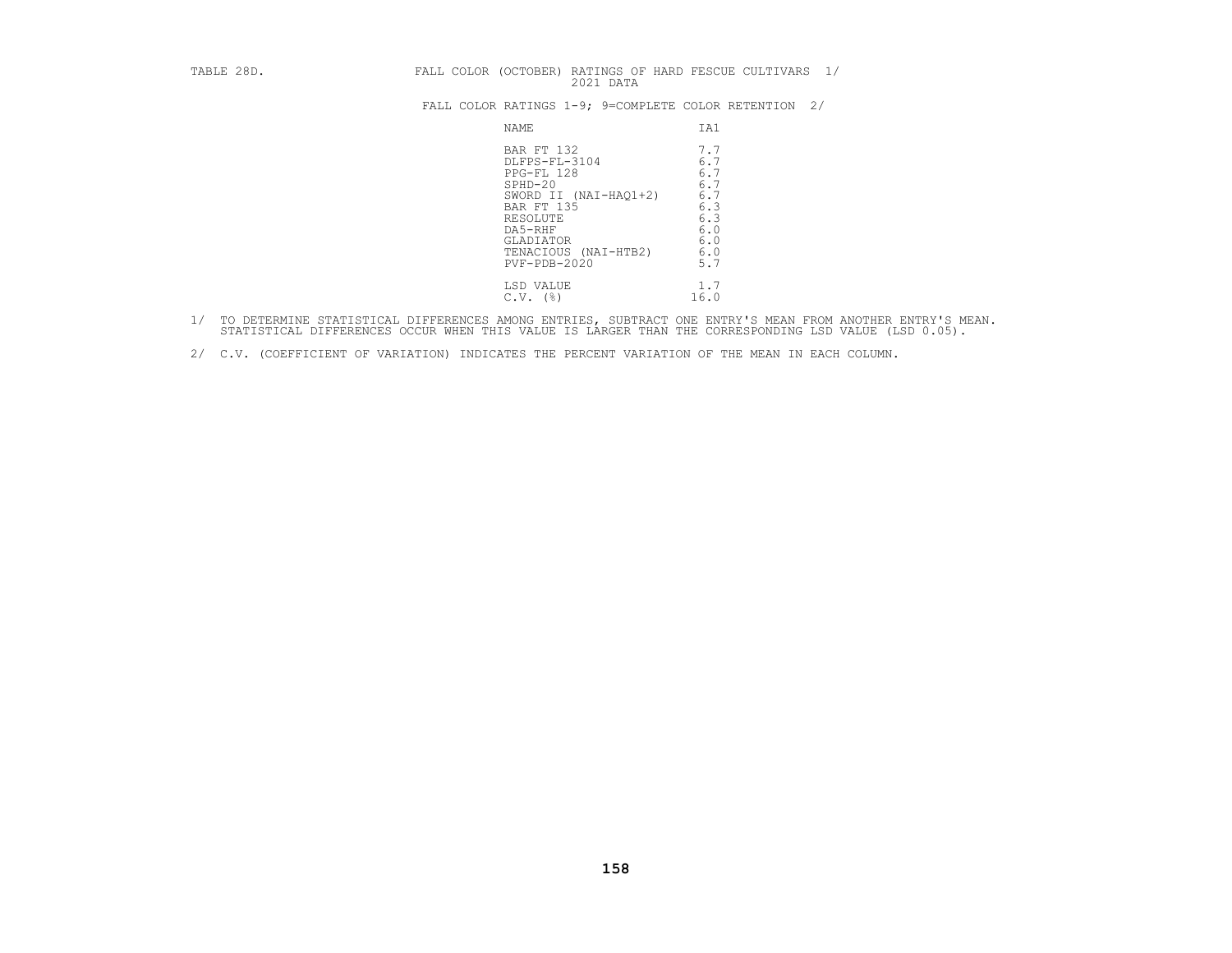| TABLE 28E. | FALL COLOR (OCTOBER) RATINGS OF SHEEP FESCUE CULTIVARS 1/<br>2021 DATA |                   |
|------------|------------------------------------------------------------------------|-------------------|
|            | FALL COLOR RATINGS 1-9; 9=COMPLETE COLOR RETENTION 2/                  |                   |
|            | NAME                                                                   | IA1               |
|            | BAR FO 131<br>OUATRO<br>BLUE HORNET (PPG-FO-102)                       | 7.3<br>6.7<br>5.3 |
|            | LSD VALUE<br>$C.V.$ (%)                                                | 1.9<br>17.9       |

2/ C.V. (COEFFICIENT OF VARIATION) INDICATES THE PERCENT VARIATION OF THE MEAN IN EACH COLUMN.

TABLE 28F. FALL COLOR (OCTOBER) RATINGS OF SLENDER CREEPING RED FESCUE CULTIVARS 1/<br>2021 DATA<br>FALL COLOR RATINGS 1-9; 9=COMPLETE COLOR RETENTION 2/<br>NAME IA1<br>BAR FRL 122 5.0<br>SEABREEZE GT 4.7

| NAME                                  | IA1         |
|---------------------------------------|-------------|
| BAR FRL 122<br>SEABREEZE GT           | 5.0<br>4.7  |
| LSD VALUE<br>$C.V.$ ( $\frac{8}{3}$ ) | 3.8<br>49.3 |

- 1/ TO DETERMINE STATISTICAL DIFFERENCES AMONG ENTRIES, SUBTRACT ONE ENTRY'S MEAN FROM ANOTHER ENTRY'S MEAN.<br>STATISTICAL DIFFERENCES OCCUR WHEN THIS VALUE IS LARGER THAN THE CORRESPONDING LSD VALUE (LSD 0.05).
- 2/ C.V. (COEFFICIENT OF VARIATION) INDICATES THE PERCENT VARIATION OF THE MEAN IN EACH COLUMN.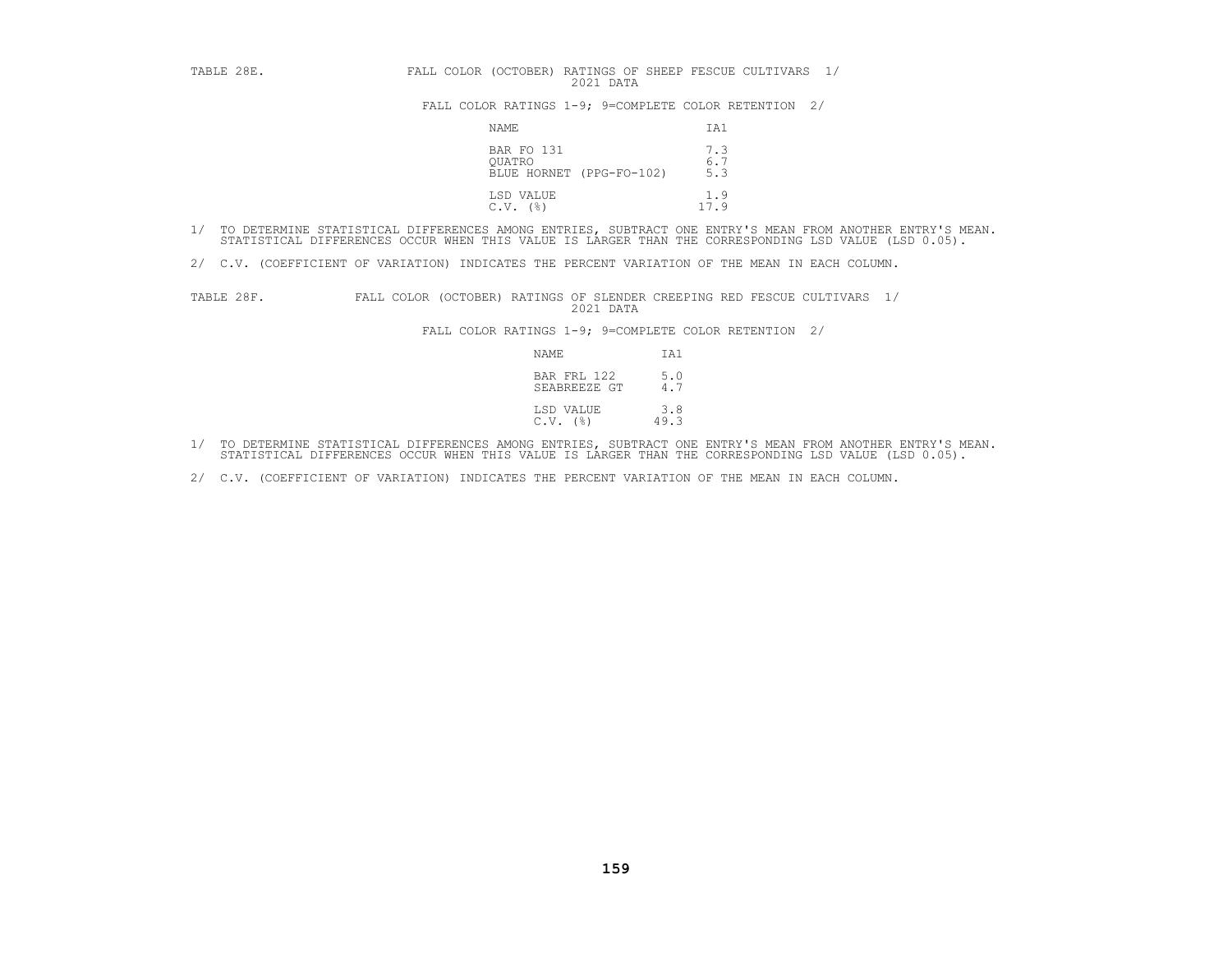| TABLE 29A. FALL COLOR (NOVEMBER) RATINGS OF FINELEAF FESCUE CULTIVARS 1/ |  |                                                                                                                                                                                                                                                              |  |  |
|--------------------------------------------------------------------------|--|--------------------------------------------------------------------------------------------------------------------------------------------------------------------------------------------------------------------------------------------------------------|--|--|
|                                                                          |  | FALL COLOR RATINGS 1-9; 9=COMPLETE COLOR RETENTION 2/                                                                                                                                                                                                        |  |  |
|                                                                          |  |                                                                                                                                                                                                                                                              |  |  |
|                                                                          |  | CONFRATINGS 1-9; 9=COMPLETE COLOR R<br>NAME<br>CARDINAL II 7.3<br>CARDINAL II 7.3<br>DAMESTOWN VII 7.3<br>BAD FCS<br>SERIPT20<br>SERIPTANY 2<br>DLEPS-FL-3104<br>FOC-INC 131<br>FOXFIRE 2<br>CARDINTRE 2<br>CARDINAL 7.3<br>FOXFIRE 2<br>TRIPTANY 6.13<br>FO |  |  |
|                                                                          |  |                                                                                                                                                                                                                                                              |  |  |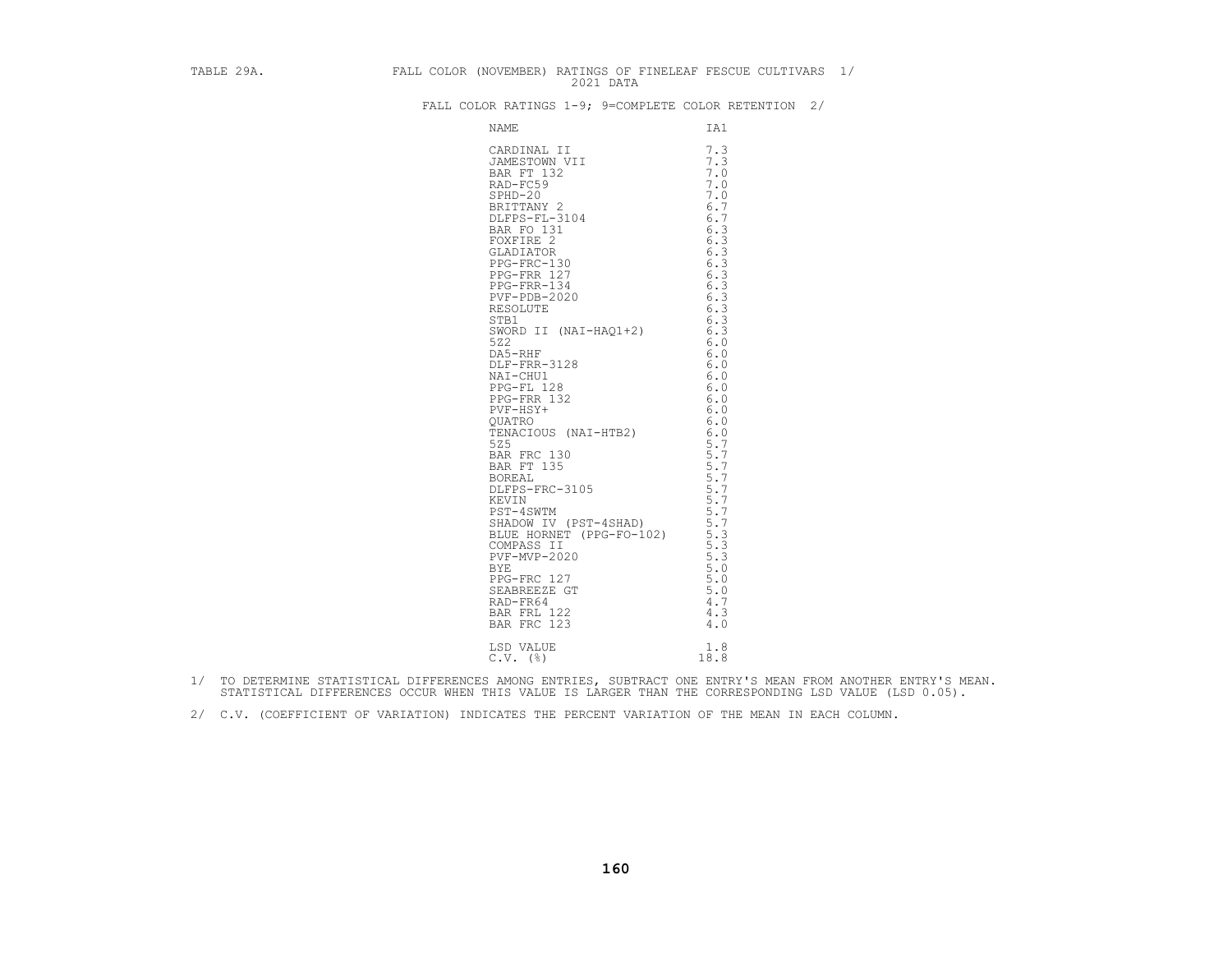| TABLE 29B. | FALL COLOR (NOVEMBER) RATINGS OF CHEWINGS FESCUE CULTIVARS 1/<br>2021 DATA                                                                                                                            |                                                                                                |
|------------|-------------------------------------------------------------------------------------------------------------------------------------------------------------------------------------------------------|------------------------------------------------------------------------------------------------|
|            | FALL COLOR RATINGS 1-9; 9=COMPLETE COLOR RETENTION 2/                                                                                                                                                 |                                                                                                |
|            | NAME                                                                                                                                                                                                  | IA1                                                                                            |
|            | JAMESTOWN VII<br>RAD-FC59<br>BRITTANY 2<br>PPG-FRC-130<br>NAI-CHU1<br>BAR FRC 130<br>DLFPS-FRC-3105<br>PST-4SWTM<br>SHADOW IV (PST-4SHAD)<br>COMPASS II<br>PVF-MVP-2020<br>PPG-FRC 127<br>BAR FRC 123 | 7.3<br>7.0<br>6.7<br>6.3<br>6.0<br>5.7<br>5.7<br>5.7<br>$\frac{5.7}{5.3}$<br>5.3<br>5.0<br>4.0 |
|            | LSD VALUE<br>$C.V.$ (%)                                                                                                                                                                               | 1.7<br>18.5                                                                                    |

- 1/ TO DETERMINE STATISTICAL DIFFERENCES AMONG ENTRIES, SUBTRACT ONE ENTRY'S MEAN FROM ANOTHER ENTRY'S MEAN.<br>STATISTICAL DIFFERENCES OCCUR WHEN THIS VALUE IS LARGER THAN THE CORRESPONDING LSD VALUE (LSD 0.05).
- 2/ C.V. (COEFFICIENT OF VARIATION) INDICATES THE PERCENT VARIATION OF THE MEAN IN EACH COLUMN.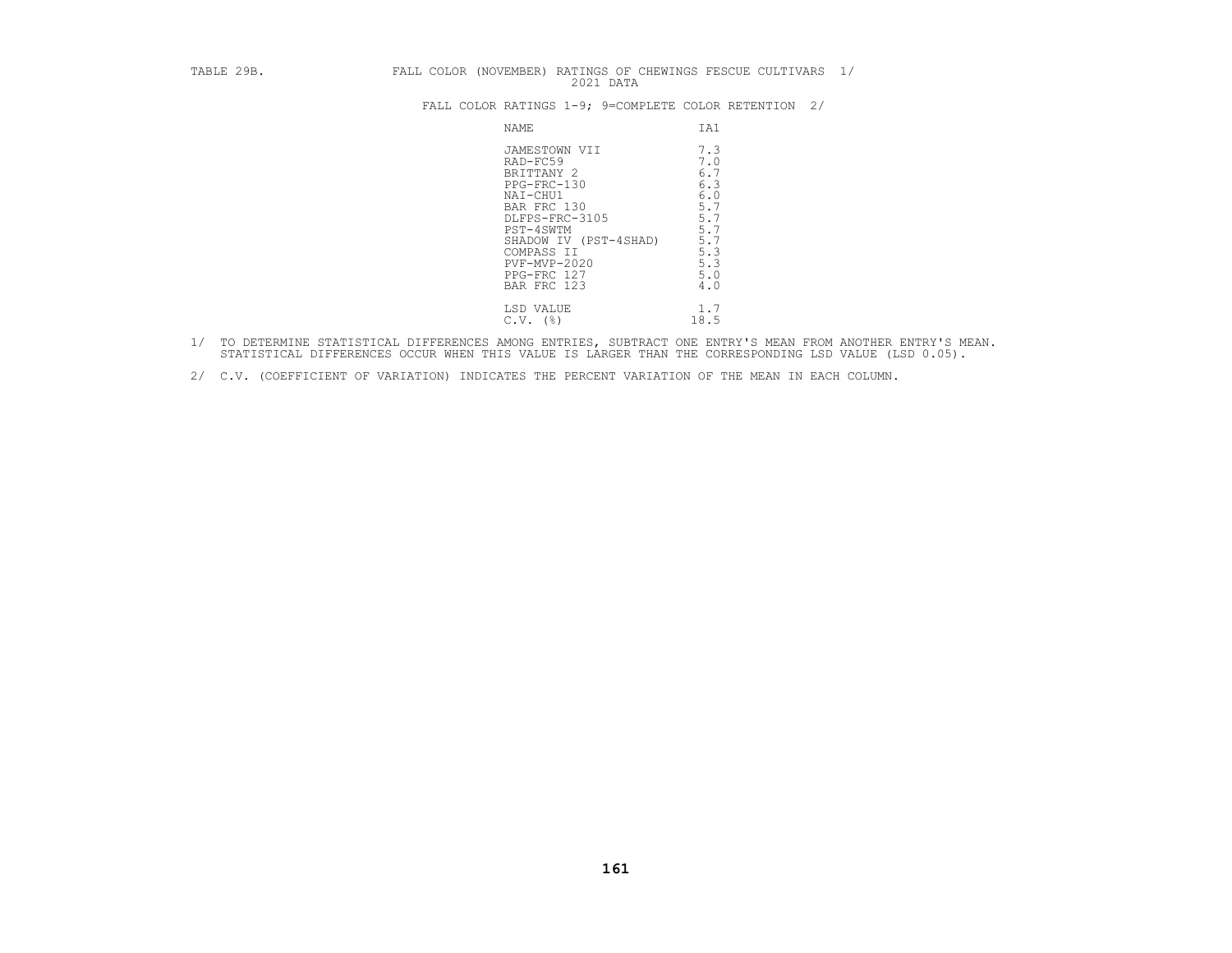# TABLE 29C. FALL COLOR (NOVEMBER) RATINGS OF STRONG CREEPING RED FESCUE CULTIVARS 1/<br>2021 DATA<br>FALL COLOR RATINGS 1-9; 9=COMPLETE COLOR RETENTION 2/

| NAME                                                                                                                                                                        | IA1                                                                                                |
|-----------------------------------------------------------------------------------------------------------------------------------------------------------------------------|----------------------------------------------------------------------------------------------------|
| CARDINAL II<br>FOXFIRE 2<br>PPG-FRR 127<br>PPG-FRR-134<br>STB1<br>522<br>DLF-FRR-3128<br>PPG-FRR 132<br>PVF-HSY+<br>525<br><b>BOREAL</b><br>KEVIN<br><b>BYE</b><br>RAD-FR64 | 7.3<br>6.3<br>6.3<br>6.3<br>6.3<br>$6.0$<br>$6.0$<br>6.0<br>6.0<br>5.7<br>5.7<br>5.7<br>5.0<br>4.7 |
| LSD VALUE<br>(%)<br>C.V.                                                                                                                                                    | 1.8<br>18.5                                                                                        |

- 1/ TO DETERMINE STATISTICAL DIFFERENCES AMONG ENTRIES, SUBTRACT ONE ENTRY'S MEAN FROM ANOTHER ENTRY'S MEAN.<br>STATISTICAL DIFFERENCES OCCUR WHEN THIS VALUE IS LARGER THAN THE CORRESPONDING LSD VALUE (LSD 0.05).
- 2/ C.V. (COEFFICIENT OF VARIATION) INDICATES THE PERCENT VARIATION OF THE MEAN IN EACH COLUMN.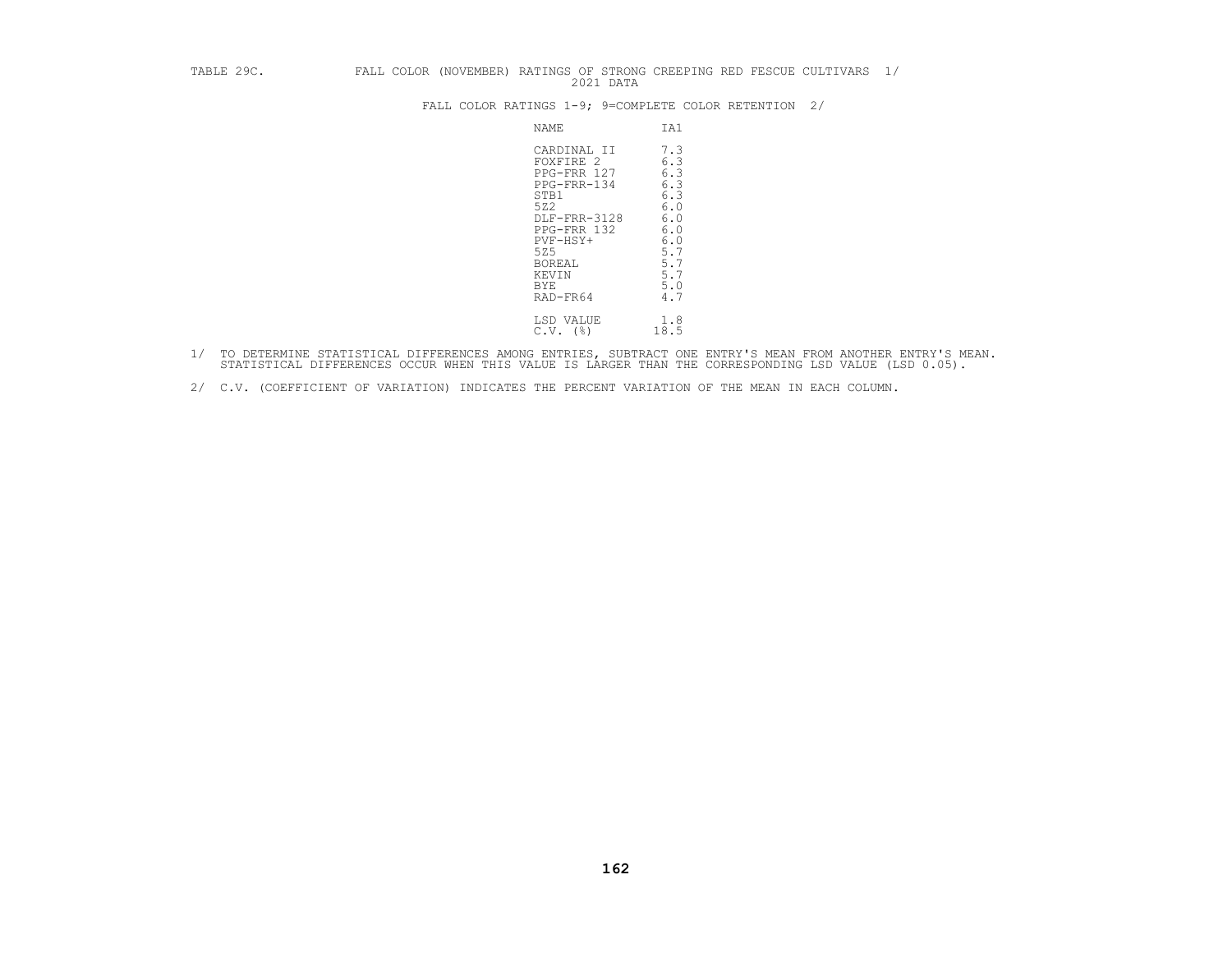| TABLE 29D. | FALL COLOR (NOVEMBER) RATINGS OF HARD FESCUE CULTIVARS<br>2021 DATA                                                                                                                                |                                                                           | 1/ |
|------------|----------------------------------------------------------------------------------------------------------------------------------------------------------------------------------------------------|---------------------------------------------------------------------------|----|
|            | FALL COLOR RATINGS 1-9; 9=COMPLETE COLOR RETENTION                                                                                                                                                 |                                                                           | 2/ |
|            | NAME                                                                                                                                                                                               | IA1                                                                       |    |
|            | BAR FT 132<br>$SPHD-20$<br>DLFPS-FL-3104<br><b>GLADIATOR</b><br>$PVF - PDB - 2020$<br>RESOLUTE<br>$(NAI-HAO1+2)$<br>SWORD II<br>DA5-RHF<br>PPG-FL 128<br>TENACIOUS (NAI-HTB2)<br><b>BAR FT 135</b> | 7.0<br>7.0<br>6.7<br>6.3<br>6.3<br>6.3<br>6.3<br>6.0<br>6.0<br>6.0<br>5.7 |    |
|            | LSD VALUE<br>$C.V.$ (%)                                                                                                                                                                            | 1.2<br>11.7                                                               |    |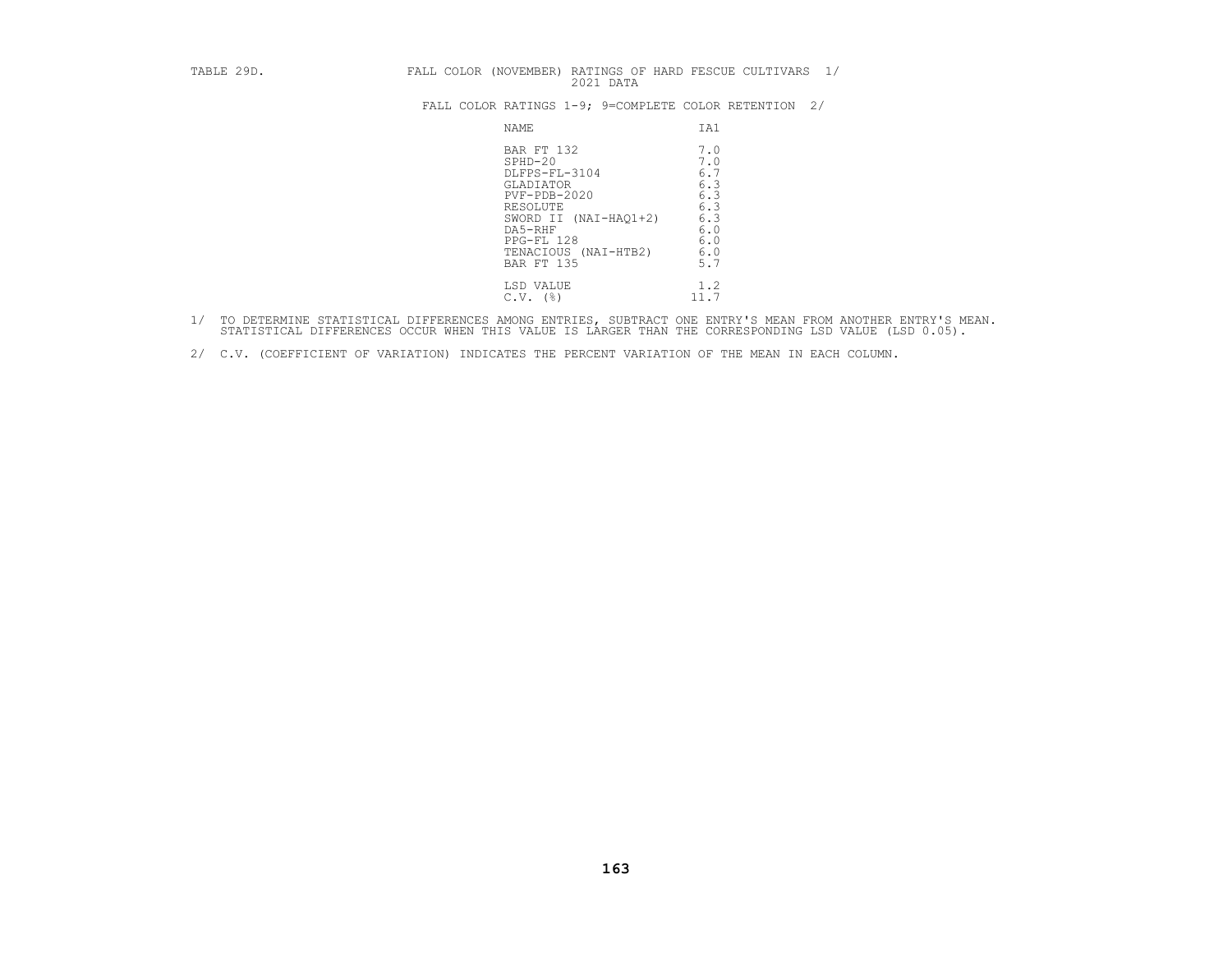| TABLE 29E. | FALL COLOR (NOVEMBER) RATINGS OF SHEEP FESCUE CULTIVARS 1/<br>2021 DATA |                     |
|------------|-------------------------------------------------------------------------|---------------------|
|            | FALL COLOR RATINGS 1-9; 9=COMPLETE COLOR RETENTION 2/                   |                     |
|            | NAME                                                                    | IA1                 |
|            | BAR FO 131<br>OUATRO<br>BLUE HORNET (PPG-FO-102)                        | 6.3<br>$6.0$<br>5.3 |
|            | LSD VALUE<br>C.V.<br>(응)                                                | 1.8<br>18.8         |

- 1/ TO DETERMINE STATISTICAL DIFFERENCES AMONG ENTRIES, SUBTRACT ONE ENTRY'S MEAN FROM ANOTHER ENTRY'S MEAN.<br>STATISTICAL DIFFERENCES OCCUR WHEN THIS VALUE IS LARGER THAN THE CORRESPONDING LSD VALUE (LSD 0.05).
- 2/ C.V. (COEFFICIENT OF VARIATION) INDICATES THE PERCENT VARIATION OF THE MEAN IN EACH COLUMN.

TABLE 29F. FALL COLOR (NOVEMBER) RATINGS OF SLENDER CREEPING RED FESCUE CULTIVARS 1/<br>2021 DATA<br>FALL COLOR RATINGS 1-9; 9=COMPLETE COLOR RETENTION 2/<br>NAME IA1<br>SEABREEZE GT 5.0<br>BAR FRL 122 4.3

| NAME                        | IAl         |
|-----------------------------|-------------|
| SEABREEZE GT<br>BAR FRL 122 | 5.0<br>4.3  |
| LSD VALUE<br>$C.V.$ (%)     | 4.0<br>53.2 |

- 1/ TO DETERMINE STATISTICAL DIFFERENCES AMONG ENTRIES, SUBTRACT ONE ENTRY'S MEAN FROM ANOTHER ENTRY'S MEAN.<br>STATISTICAL DIFFERENCES OCCUR WHEN THIS VALUE IS LARGER THAN THE CORRESPONDING LSD VALUE (LSD 0.05).
- 2/ C.V. (COEFFICIENT OF VARIATION) INDICATES THE PERCENT VARIATION OF THE MEAN IN EACH COLUMN.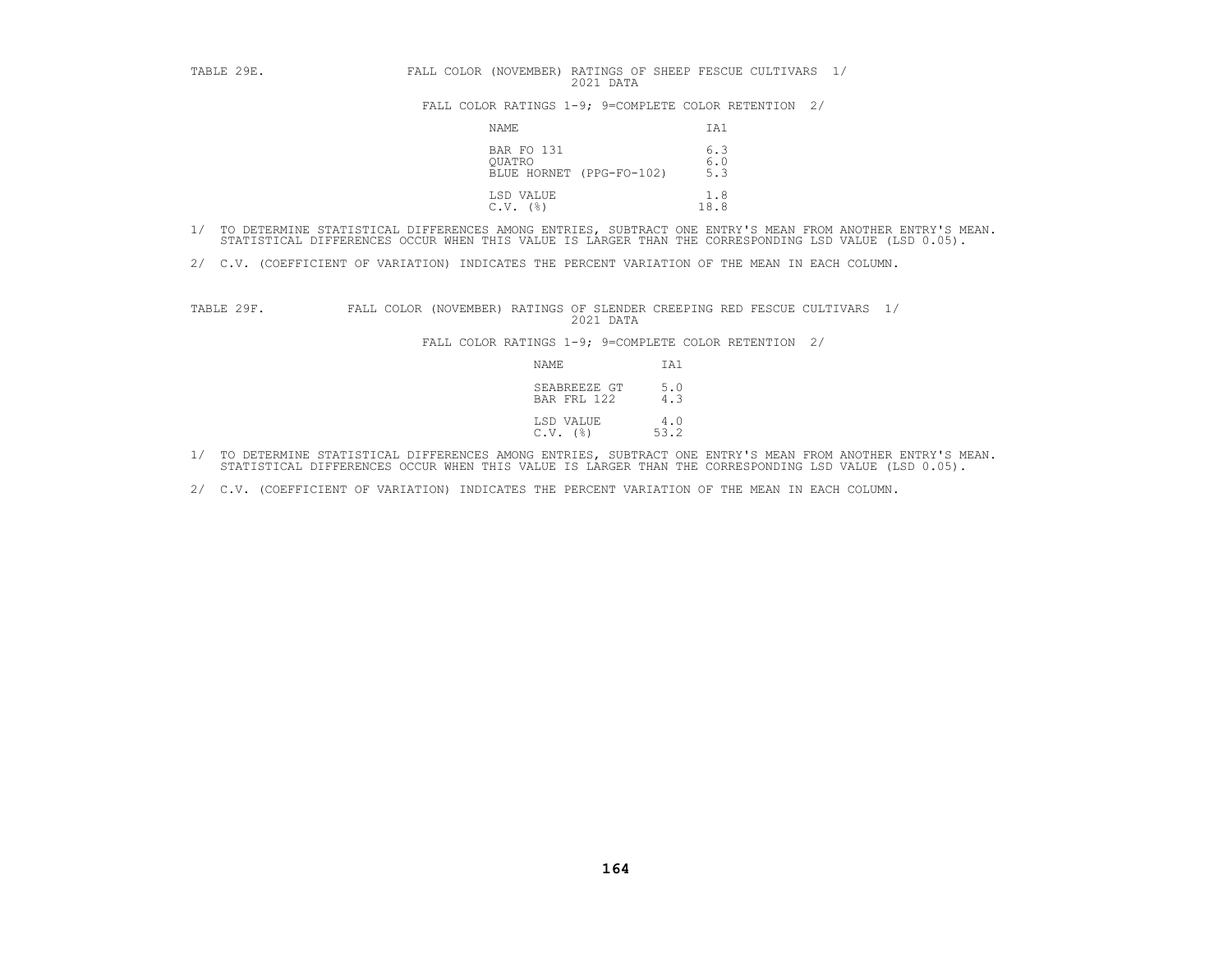| TABLE 30A. | POA ANNUA RATINGS OF FINELEAF FESCUE CULTIVARS 1/<br>2021 DATA                                                                                                                                                                                                                                |             |  |
|------------|-----------------------------------------------------------------------------------------------------------------------------------------------------------------------------------------------------------------------------------------------------------------------------------------------|-------------|--|
|            | POA ANNUA RATINGS 1-9; 9=NONE 2/                                                                                                                                                                                                                                                              |             |  |
|            | NAME                                                                                                                                                                                                                                                                                          | IN1         |  |
|            | SWORD 11 (NA1-HAQ1+2)<br>BAR FT 135<br>BLUE HORNET (PPG-FO-102)<br>5.7<br>DLFPS-FL-3104<br>5.7<br>CLADIATOR<br>PT 132<br>PPG-FRR 127<br>PPG-FRR 132<br>PST-45WTM<br>PVF-PDB-2020<br>BAR FT 132<br>PST-45WTM<br>PVF-PDB-2020<br>BAR FT 132<br>PST-45WTM<br>PVF-PD<br>LSD VALUE<br>$C.V.$ $(%)$ | 1.1<br>11.6 |  |
|            |                                                                                                                                                                                                                                                                                               |             |  |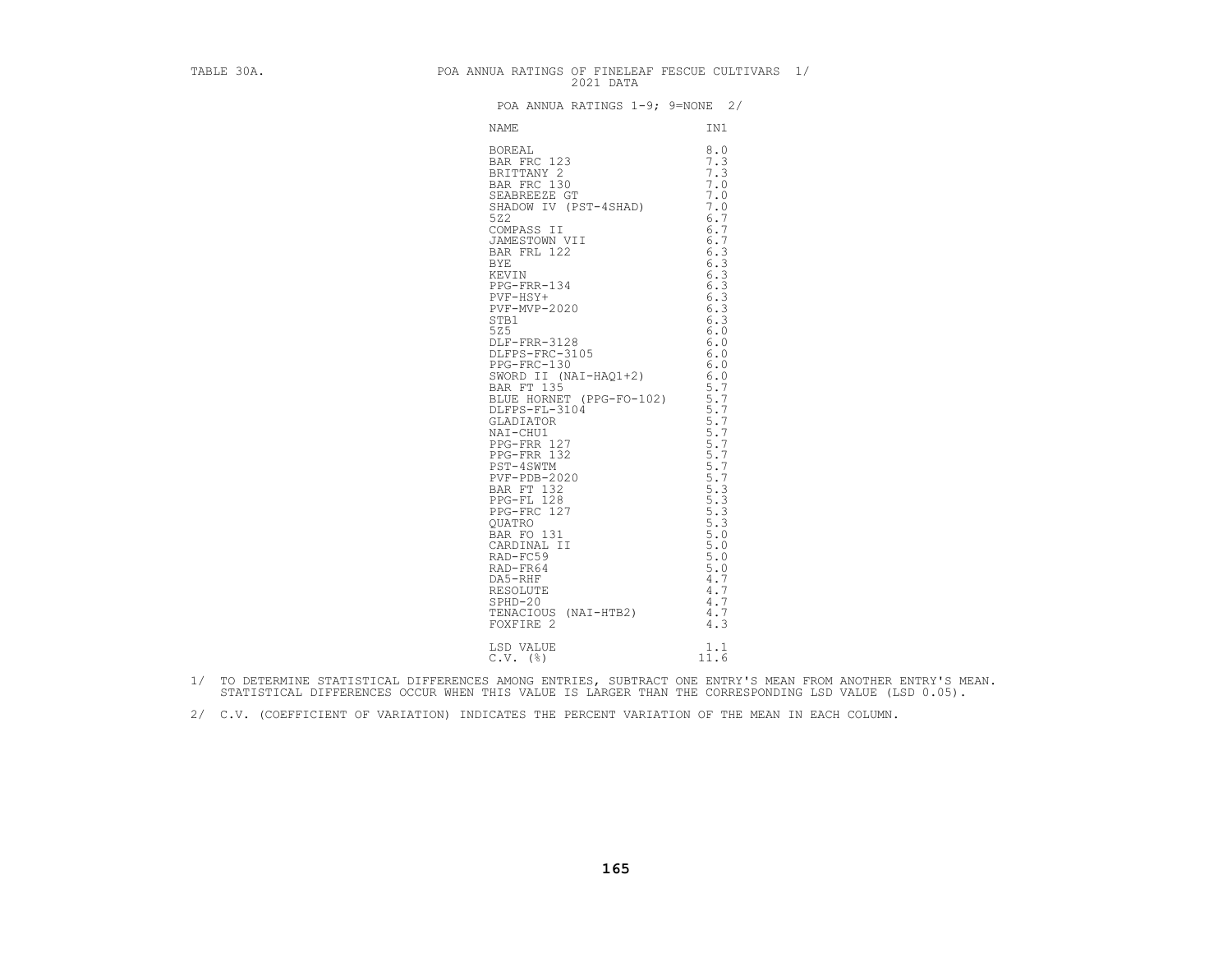|       | PUA ANNUA KAIINGS 1-9; 9=NUNE 27 |     |  |
|-------|----------------------------------|-----|--|
| NAME. |                                  | TN1 |  |

| TABLE 30B. | POA ANNUA RATINGS OF CHEWINGS FESCUE CULTIVARS 1/<br>2021 DATA                                                                                                                                        |                                                                                         |
|------------|-------------------------------------------------------------------------------------------------------------------------------------------------------------------------------------------------------|-----------------------------------------------------------------------------------------|
|            | POA ANNUA RATINGS 1-9; 9=NONE 2/                                                                                                                                                                      |                                                                                         |
|            | NAME                                                                                                                                                                                                  | IN1                                                                                     |
|            | BAR FRC 123<br>BRITTANY 2<br>BAR FRC 130<br>SHADOW IV (PST-4SHAD)<br>COMPASS II<br>JAMESTOWN VII<br>PVF-MVP-2020<br>DLFPS-FRC-3105<br>PPG-FRC-130<br>NAI-CHU1<br>PST-4SWTM<br>PPG-FRC 127<br>RAD-FC59 | 7.3<br>7.3<br>7.0<br>7.0<br>6.7<br>6.7<br>6.3<br>6.0<br>6.0<br>5.7<br>5.7<br>5.3<br>5.0 |
|            | LSD VALUE<br>$C.V.$ ( $\frac{8}{9}$ )                                                                                                                                                                 | 1.2<br>12.2                                                                             |

- 1/ TO DETERMINE STATISTICAL DIFFERENCES AMONG ENTRIES, SUBTRACT ONE ENTRY'S MEAN FROM ANOTHER ENTRY'S MEAN.<br>STATISTICAL DIFFERENCES OCCUR WHEN THIS VALUE IS LARGER THAN THE CORRESPONDING LSD VALUE (LSD 0.05).
- 2/ C.V. (COEFFICIENT OF VARIATION) INDICATES THE PERCENT VARIATION OF THE MEAN IN EACH COLUMN.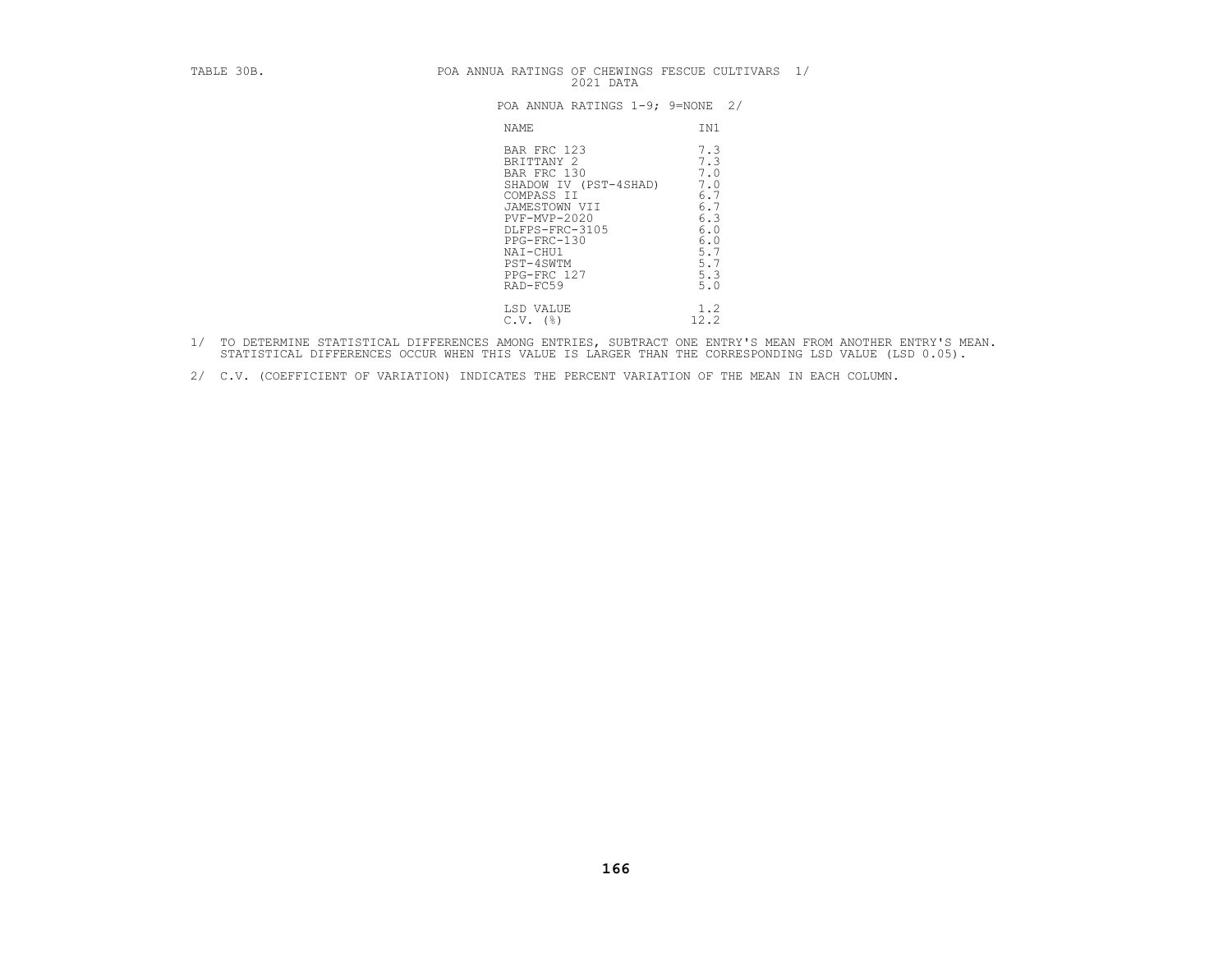| TABLE 30C. | POA ANNUA RATINGS OF STRONG CREEPING RED FESCUE CULTIVARS 1/<br>2021 DATA                                                                                                                                                                                                |
|------------|--------------------------------------------------------------------------------------------------------------------------------------------------------------------------------------------------------------------------------------------------------------------------|
|            | POA ANNUA RATINGS 1-9; 9=NONE<br>2/                                                                                                                                                                                                                                      |
|            | NAME<br>IN1                                                                                                                                                                                                                                                              |
|            | 8.0<br>BOREAL<br>522<br>6.7<br>6.3<br><b>BYE</b><br>6.3<br>KEVIN<br>6.3<br>PPG-FRR-134<br>6.3<br>$PVF-HSY+$<br>6.3<br>STB1<br>525<br>6.0<br>6.0<br>DLF-FRR-3128<br>5.7<br>PPG-FRR 127<br>5.7<br>PPG-FRR 132<br>5.0<br>CARDINAL II<br>5.0<br>RAD-FR64<br>4.3<br>FOXFIRE 2 |
|            | 1.1<br>LSD VALUE<br>11.8<br>$C.V.$ ( $\S$ )                                                                                                                                                                                                                              |

- 1/ TO DETERMINE STATISTICAL DIFFERENCES AMONG ENTRIES, SUBTRACT ONE ENTRY'S MEAN FROM ANOTHER ENTRY'S MEAN.<br>STATISTICAL DIFFERENCES OCCUR WHEN THIS VALUE IS LARGER THAN THE CORRESPONDING LSD VALUE (LSD 0.05).
- 2/ C.V. (COEFFICIENT OF VARIATION) INDICATES THE PERCENT VARIATION OF THE MEAN IN EACH COLUMN.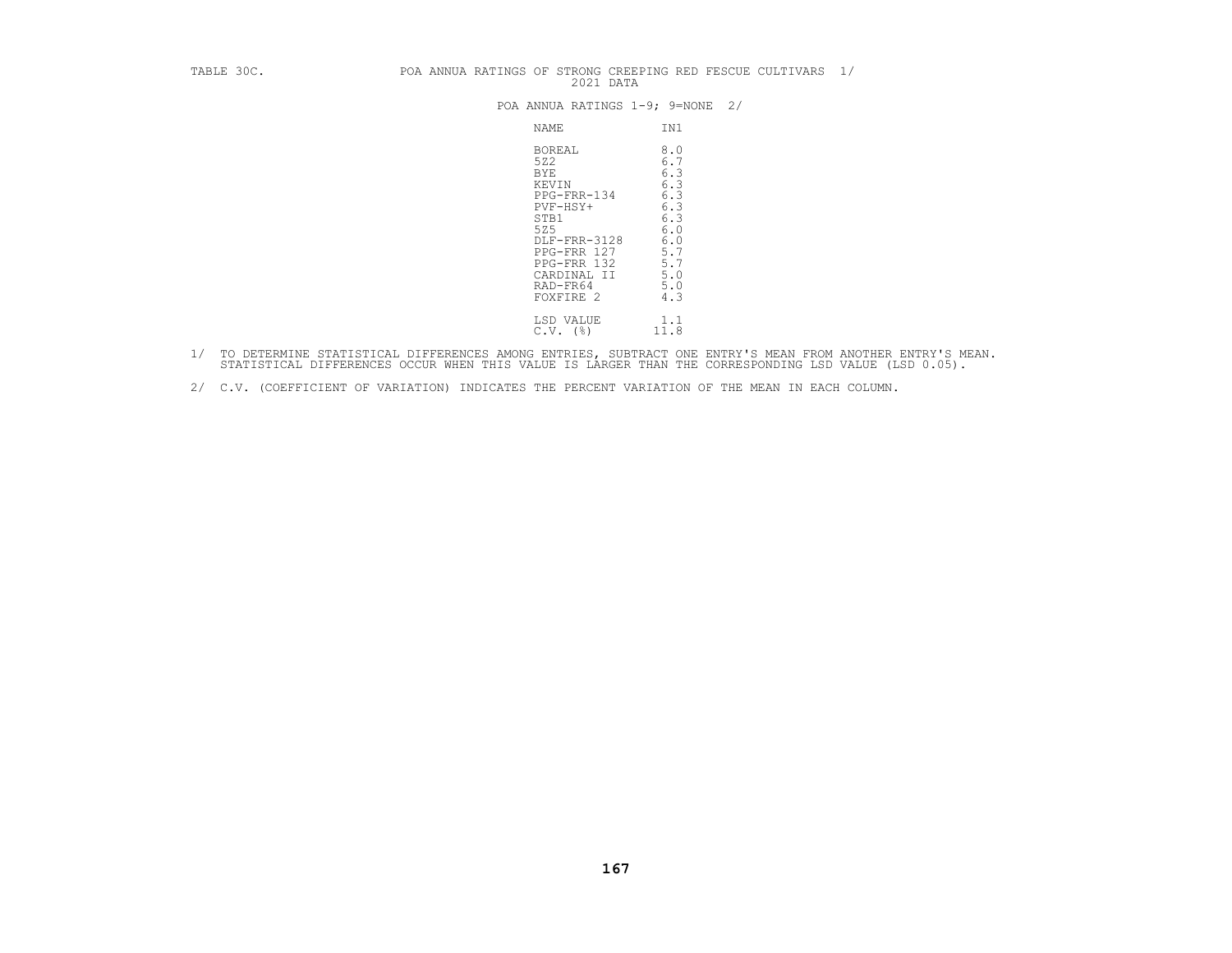| TABLE 30D. | POA ANNUA RATINGS OF HARD FESCUE CULTIVARS<br>2021 DATA                                                                                                                        | 1/                                                                        |
|------------|--------------------------------------------------------------------------------------------------------------------------------------------------------------------------------|---------------------------------------------------------------------------|
|            | POA ANNUA RATINGS 1-9; 9=NONE 2/                                                                                                                                               |                                                                           |
|            | NAME                                                                                                                                                                           | IN1                                                                       |
|            | SWORD II (NAI-HAO1+2)<br>BAR FT 135<br>DLFPS-FL-3104<br>GLADIATOR<br>PVF-PDB-2020<br>BAR FT 132<br>PPG-FL 128<br>DA5-RHF<br>RESOLUTE<br>$SPHD-20$<br>$(NAI-HTB2)$<br>TENACIOUS | 6.0<br>5.7<br>5.7<br>5.7<br>5.7<br>5.3<br>5.3<br>4.7<br>4.7<br>4.7<br>4.7 |
|            | LSD VALUE<br>$C.V.$ (%)                                                                                                                                                        | 1.0<br>11.9                                                               |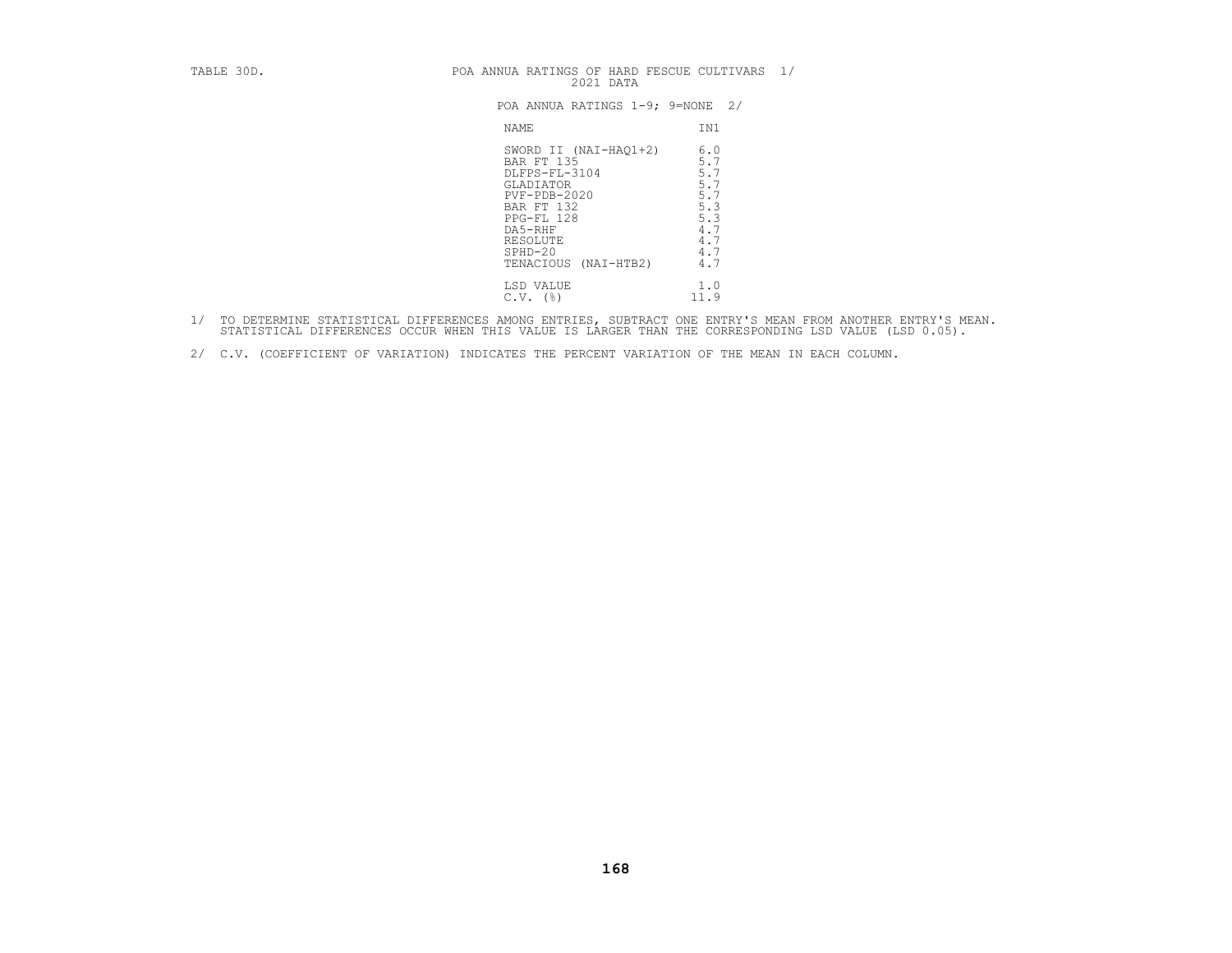| TABLE 30E. | POA ANNUA RATINGS OF SHEEP FESCUE CULTIVARS 1/<br>2021 DATA |                          |
|------------|-------------------------------------------------------------|--------------------------|
|            | POA ANNUA RATINGS 1-9; 9=NONE 2/                            |                          |
|            | NAME                                                        | IN1                      |
|            | BLUE HORNET (PPG-FO-102)<br>QUATRO<br>BAR FO 131            | $\frac{5.7}{5.3}$<br>5.0 |
|            | LSD VALUE<br>C.V.<br>(응)                                    | 0.8<br>8.8               |

- 1/ TO DETERMINE STATISTICAL DIFFERENCES AMONG ENTRIES, SUBTRACT ONE ENTRY'S MEAN FROM ANOTHER ENTRY'S MEAN.<br>STATISTICAL DIFFERENCES OCCUR WHEN THIS VALUE IS LARGER THAN THE CORRESPONDING LSD VALUE (LSD 0.05).
- 2/ C.V. (COEFFICIENT OF VARIATION) INDICATES THE PERCENT VARIATION OF THE MEAN IN EACH COLUMN.

TABLE 30F. POA ANNUA RATINGS OF SLENDER CREEPING RED FESCUE CULTIVARS 1/<br>2021 DATA POA ANNUA RATINGS 1-9; 9=NONE 2/<br>NAME IN1 SEABREEZE GT 7.0<br>BAR FRL 122 6.3

| NAME                            | IN1        |
|---------------------------------|------------|
| SEABREEZE GT 7.0<br>BAR FRL 122 | 6.3        |
| LSD VALUE<br>$C.V.$ $(%)$       | 0.7<br>6.1 |

- 1/ TO DETERMINE STATISTICAL DIFFERENCES AMONG ENTRIES, SUBTRACT ONE ENTRY'S MEAN FROM ANOTHER ENTRY'S MEAN.<br>STATISTICAL DIFFERENCES OCCUR WHEN THIS VALUE IS LARGER THAN THE CORRESPONDING LSD VALUE (LSD 0.05).
- 2/ C.V. (COEFFICIENT OF VARIATION) INDICATES THE PERCENT VARIATION OF THE MEAN IN EACH COLUMN.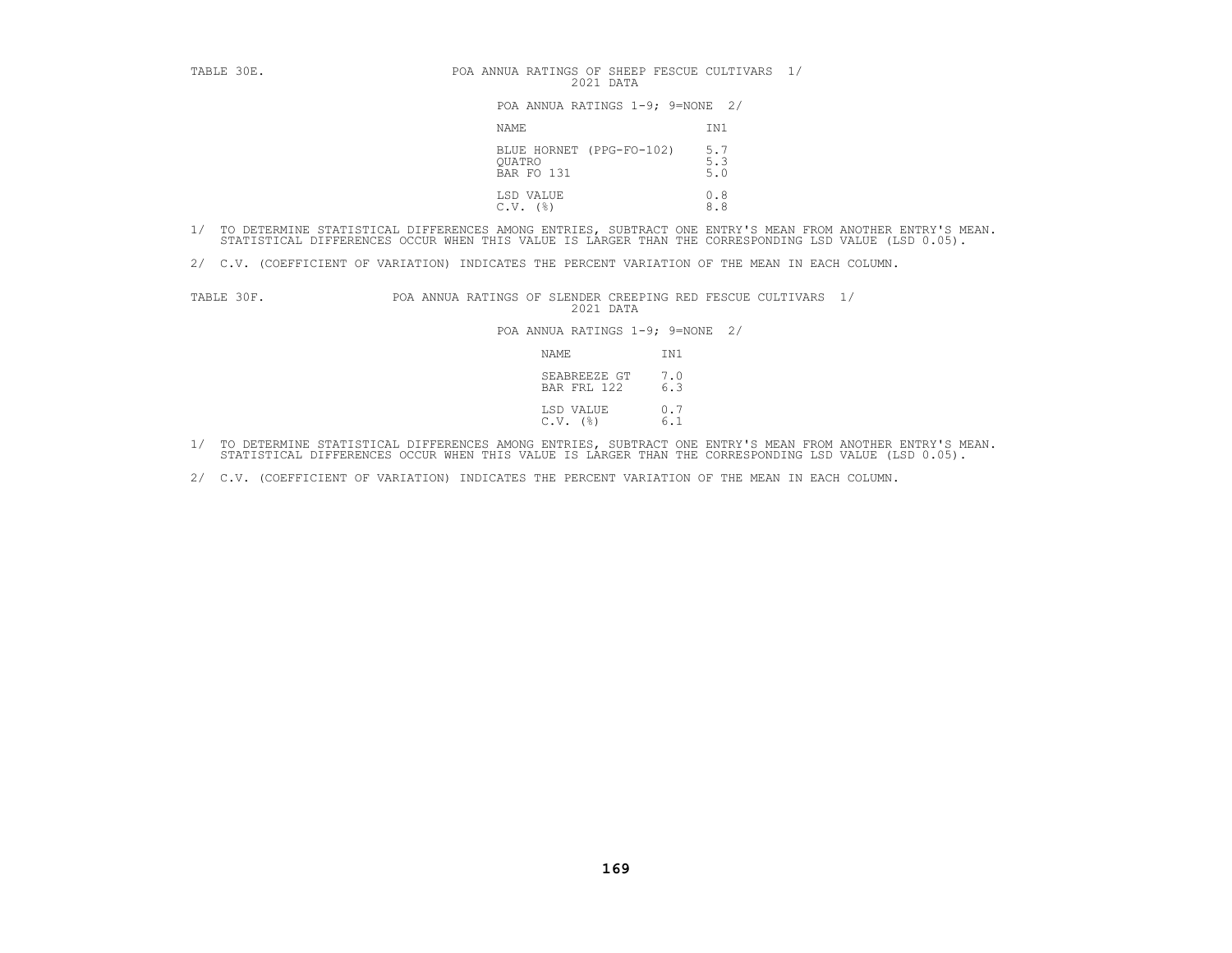| . .<br>ı<br>٦<br>ш | ۰ |
|--------------------|---|
|--------------------|---|

| TABLE 31A. | PERCENT ESTABLISHMENT RATINGS OF FINELEAF FESCUE CULTIVARS 1/                                                                                                                                                                                                                                                                                                                                | 2020 DATA                                            | 2/                                                                                                                                                                                                                                                                                                                                                  |                                                                                                                                                                                                                                                                                                                                                                                                                                                                                                                                                                                                                                                                                                              |  |
|------------|----------------------------------------------------------------------------------------------------------------------------------------------------------------------------------------------------------------------------------------------------------------------------------------------------------------------------------------------------------------------------------------------|------------------------------------------------------|-----------------------------------------------------------------------------------------------------------------------------------------------------------------------------------------------------------------------------------------------------------------------------------------------------------------------------------------------------|--------------------------------------------------------------------------------------------------------------------------------------------------------------------------------------------------------------------------------------------------------------------------------------------------------------------------------------------------------------------------------------------------------------------------------------------------------------------------------------------------------------------------------------------------------------------------------------------------------------------------------------------------------------------------------------------------------------|--|
|            | NAME                                                                                                                                                                                                                                                                                                                                                                                         | MA1                                                  | NJ1                                                                                                                                                                                                                                                                                                                                                 | VA1<br>MEAN                                                                                                                                                                                                                                                                                                                                                                                                                                                                                                                                                                                                                                                                                                  |  |
|            | PPG-FRC 127<br>STB1<br>BRITTANY 2<br>DLF-FRR-3128<br>PVF-MVP-2020<br>PPG-FRC-130<br>NAI-CHU1<br>NAI-CHU1<br>NAI-CHU1<br>NAI-CHU1<br>PRG-FRC-130 66.7<br>NAI-CHUI 66.7<br>NAI-CHUI 705<br>DLFPS-FRC-3105 66.7<br>DLFPS-FRC-3105 56.7<br>DLFPS-FRC-3105 56.7<br>BAR FRL 122 63.3<br>BAR FRL 122<br>PPG-FRR 122<br>PRG-FRR 122<br>PRG-FRR 122<br>PRG-FRR 132<br>BAR FRC 130 56.7<br>DLFPS-FRR 1 | 71.7<br>76.7<br>66.7<br>63.3<br>70.0<br>66.7<br>70.0 | 45.0<br>40.0<br>48.3<br>48.3<br>41.7<br>41.7<br>35.0<br>46.7<br>45.0<br>43.3<br>36.7<br>51.7<br>41.7<br>26.7<br>38.3<br>38.3<br>45.0<br>38.3<br>38.3<br>31.7<br>35.0<br>36.7<br>43.3<br>28.3<br>31.7<br>25.0<br>21.7<br>28.3<br>31.7<br>26.7<br>23.3<br>30.0<br>18.3<br>31.7<br>20.0<br>28.3<br>25.0<br>$5.3$<br>18.3<br>21.7<br>20.0<br>7.7<br>5.3 | 99.0<br>71.9<br>71.9<br>99.0<br>99.0<br>71.3<br>99.0<br>70.2<br>99.0<br>70.2<br>99.0<br>69.1<br>99.0<br>68.0<br>99.0<br>67.4<br>99.0<br>66.9<br>93.0<br>66.6<br>99.0<br>65.8<br>65.8<br>99.0<br>99.0<br>65.8<br>97.7<br>64.8<br>99.0<br>64.7<br>99.0<br>64.7<br>99.0<br>64.7<br>97.7<br>64.2<br>99.0<br>63.6<br>99.0<br>63.6<br>99.0<br>63.6<br>97.7<br>62.6<br>94.3<br>62.6<br>99.0<br>62.4<br>99.0<br>61.3<br>99.0<br>60.2<br>96.3<br>59.3<br>99.0<br>59.1<br>99.0<br>59.1<br>58.7<br>96.0<br>99.0<br>58.6<br>99.0<br>58.6<br>89.7<br>58.2<br>96.0<br>58.1<br>57.6<br>96.0<br>96.0<br>57.0<br>99.0<br>56.3<br>93.0<br>56.1<br>55.9<br>92.7<br>53.8<br>89.7<br>53.2<br>83.0<br>91.3<br>48.6<br>96.0<br>48.2 |  |
|            | LSD VALUE<br>$C.V.$ (%)                                                                                                                                                                                                                                                                                                                                                                      | 13.6<br>14.8                                         | 18.6<br>35.9                                                                                                                                                                                                                                                                                                                                        | 7.4<br>8.1<br>4.8<br>14.0                                                                                                                                                                                                                                                                                                                                                                                                                                                                                                                                                                                                                                                                                    |  |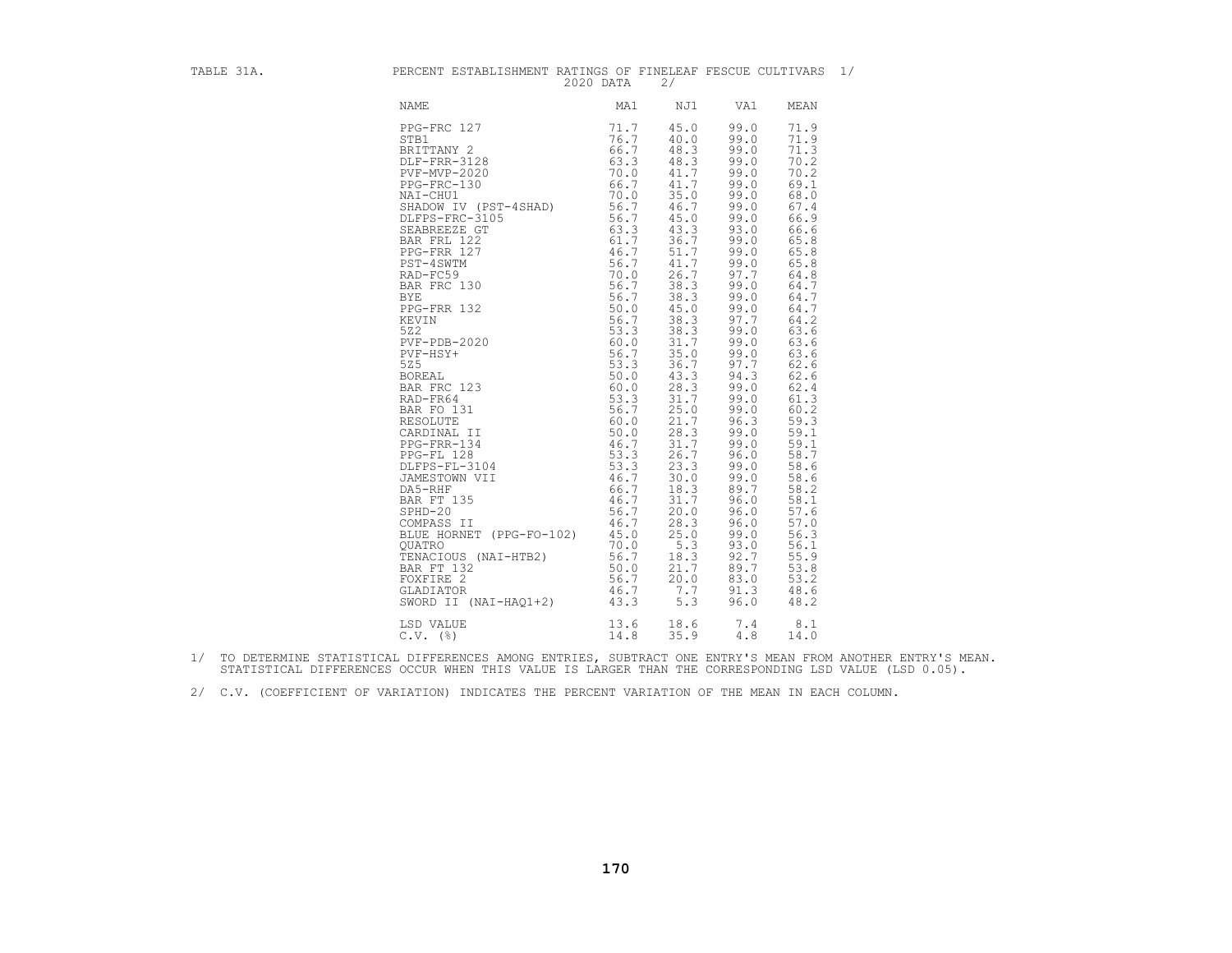| TABLE 31B. | PERCENT ESTABLISHMENT RATINGS OF CHEWINGS FESCUE CULTIVARS<br>2020 DATA                                                                                                                               | 2/                                                                                                                                                                                                           |                                                                                                      |                                                                                                      | 1/ |
|------------|-------------------------------------------------------------------------------------------------------------------------------------------------------------------------------------------------------|--------------------------------------------------------------------------------------------------------------------------------------------------------------------------------------------------------------|------------------------------------------------------------------------------------------------------|------------------------------------------------------------------------------------------------------|----|
|            | NAME                                                                                                                                                                                                  | MA1<br>NJ1                                                                                                                                                                                                   | VA1                                                                                                  | MEAN                                                                                                 |    |
|            | PPG-FRC 127<br>BRITTANY 2<br>PVF-MVP-2020<br>PPG-FRC-130<br>NAI-CHU1<br>SHADOW IV (PST-4SHAD)<br>DLFPS-FRC-3105<br>PST-4SWTM<br>RAD-FC59<br>BAR FRC 130<br>BAR FRC 123<br>JAMESTOWN VII<br>COMPASS II | 71.7<br>45.0<br>48.3<br>66.7<br>41.7<br>70.0<br>41.7<br>66.7<br>35.0<br>70.0<br>46.7<br>56.7<br>56.7<br>45.0<br>56.7<br>41.7<br>26.7<br>70.0<br>38.3<br>56.7<br>28.3<br>60.0<br>30.0<br>46.7<br>28.3<br>46.7 | 99.0<br>99.0<br>99.0<br>99.0<br>99.0<br>99.0<br>99.0<br>99.0<br>97.7<br>99.0<br>99.0<br>99.0<br>96.0 | 71.9<br>71.3<br>70.2<br>69.1<br>68.0<br>67.4<br>66.9<br>65.8<br>64.8<br>64.7<br>62.4<br>58.6<br>57.0 |    |
|            | LSD VALUE<br>$C.V.$ (%)                                                                                                                                                                               | 23.1<br>14.5<br>37.5<br>14.7                                                                                                                                                                                 | 2.5<br>1.6                                                                                           | 9.1<br>14.9                                                                                          |    |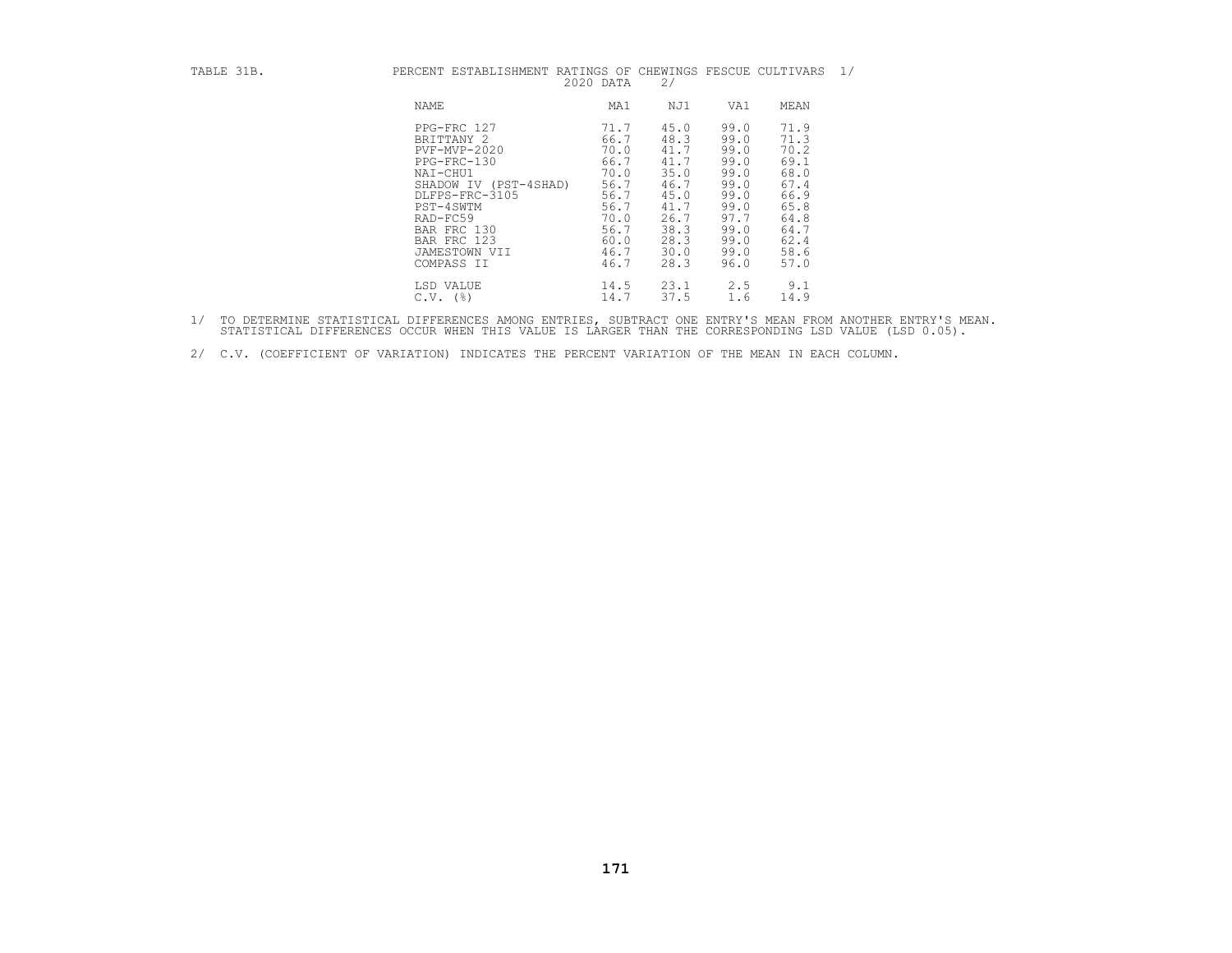| TABLE 31C. | PERCENT ESTABLISHMENT RATINGS OF STRONG CREEPING RED FESCUE CULTIVARS                                                                                           | 2020 DATA                                                                                                    |                                                                                                              | 2/                                                                                                           |                                                                                                              | 1/ |
|------------|-----------------------------------------------------------------------------------------------------------------------------------------------------------------|--------------------------------------------------------------------------------------------------------------|--------------------------------------------------------------------------------------------------------------|--------------------------------------------------------------------------------------------------------------|--------------------------------------------------------------------------------------------------------------|----|
|            | NAME                                                                                                                                                            | MA1                                                                                                          | NJ1                                                                                                          | VA1                                                                                                          | MEAN                                                                                                         |    |
|            | STB1<br>DLF-FRR-3128<br>PPG-FRR 127<br>BYE<br>PPG-FRR 132<br>KEVIN<br>522<br>$PVF-HSY+$<br>525<br>BOREAL<br>RAD-FR64<br>CARDINAL II<br>PPG-FRR-134<br>FOXFIRE 2 | 76.7<br>63.3<br>46.7<br>56.7<br>50.0<br>56.7<br>53.3<br>56.7<br>53.3<br>50.0<br>53.3<br>50.0<br>46.7<br>56.7 | 40.0<br>48.3<br>51.7<br>38.3<br>45.0<br>38.3<br>38.3<br>35.0<br>36.7<br>43.3<br>31.7<br>28.3<br>31.7<br>20.0 | 99.0<br>99.0<br>99.0<br>99.0<br>99.0<br>97.7<br>99.0<br>99.0<br>97.7<br>94.3<br>99.0<br>99.0<br>99.0<br>83.0 | 71.9<br>70.2<br>65.8<br>64.7<br>64.7<br>64.2<br>63.6<br>63.6<br>62.6<br>62.6<br>61.3<br>59.1<br>59.1<br>53.2 |    |
|            | LSD VALUE<br>$C.V.$ (%)                                                                                                                                         | 11.1<br>12.5                                                                                                 | 20.0<br>33.0                                                                                                 | 7.4<br>4.7                                                                                                   | 8.0<br>13.6                                                                                                  |    |

- 1/ TO DETERMINE STATISTICAL DIFFERENCES AMONG ENTRIES, SUBTRACT ONE ENTRY'S MEAN FROM ANOTHER ENTRY'S MEAN.<br>STATISTICAL DIFFERENCES OCCUR WHEN THIS VALUE IS LARGER THAN THE CORRESPONDING LSD VALUE (LSD 0.05).
- 2/ C.V. (COEFFICIENT OF VARIATION) INDICATES THE PERCENT VARIATION OF THE MEAN IN EACH COLUMN.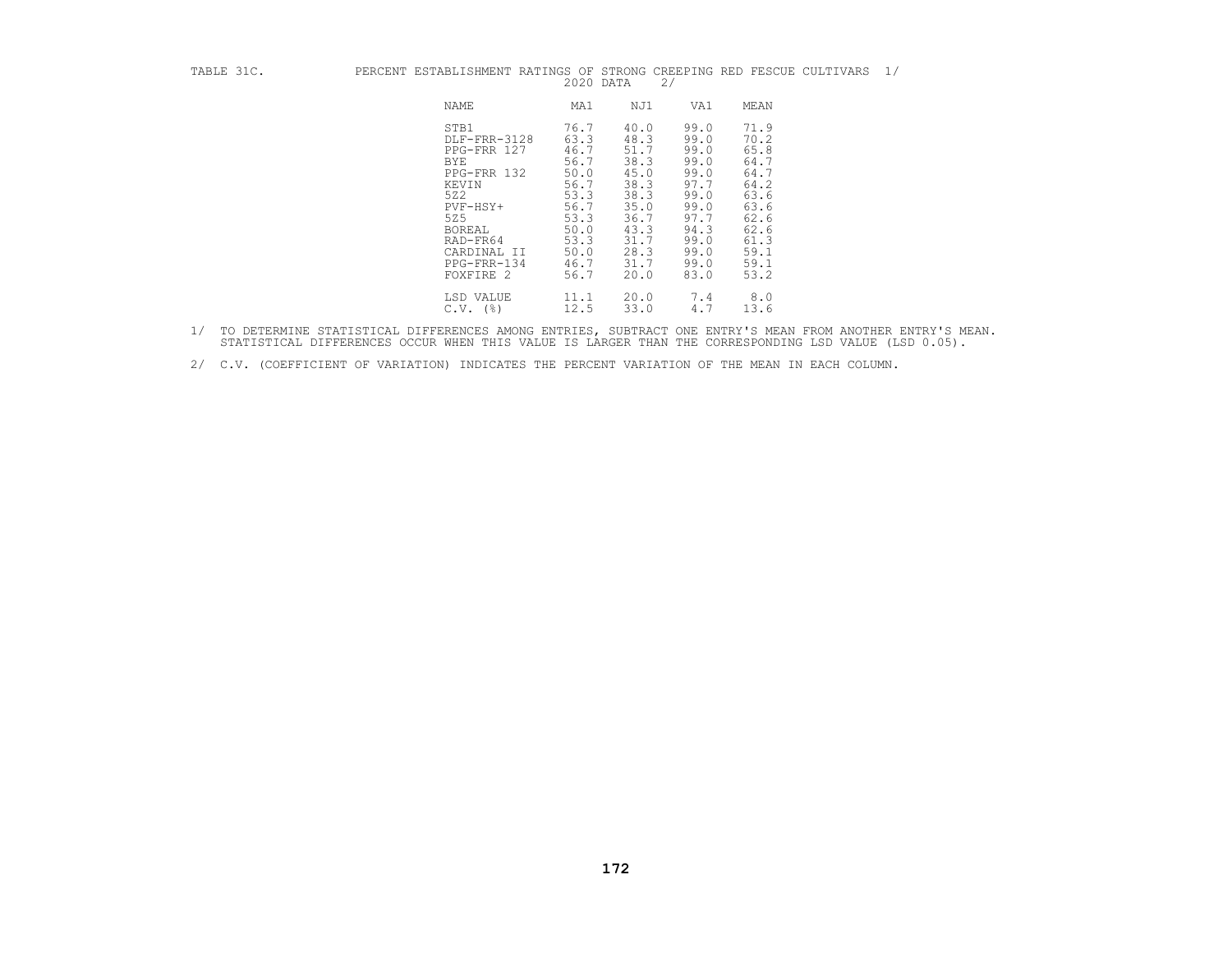| TABLE 31D. | PERCENT ESTABLISHMENT RATINGS OF                                                                                                                                                        | 2020 DATA                                                                            | 2/                                                                                 | HARD FESCUE CULTIVARS                                                                |                                                                                      | 1/ |
|------------|-----------------------------------------------------------------------------------------------------------------------------------------------------------------------------------------|--------------------------------------------------------------------------------------|------------------------------------------------------------------------------------|--------------------------------------------------------------------------------------|--------------------------------------------------------------------------------------|----|
|            | NAME                                                                                                                                                                                    | MA1                                                                                  | NJ1                                                                                | VA1                                                                                  | MEAN                                                                                 |    |
|            | $PVF - PDB - 2020$<br>RESOLUTE<br>PPG-FL 128<br>DLFPS-FL-3104<br>DA5-RHF<br>BAR FT 135<br>$SPHD-20$<br>TENACIOUS<br>(NAI-HTB2)<br>BAR FT 132<br>GLADIATOR<br>SWORD II<br>$(NAI-HAO1+2)$ | 60.0<br>60.0<br>53.3<br>53.3<br>66.7<br>46.7<br>56.7<br>56.7<br>50.0<br>46.7<br>43.3 | 31.7<br>21.7<br>26.7<br>23.3<br>18.3<br>31.7<br>20.0<br>18.3<br>21.7<br>7.7<br>5.3 | 99.0<br>96.3<br>96.0<br>99.0<br>89.7<br>96.0<br>96.0<br>92.7<br>89.7<br>91.3<br>96.0 | 63.6<br>59.3<br>58.7<br>58.6<br>58.2<br>58.1<br>57.6<br>55.9<br>53.8<br>48.6<br>48.2 |    |
|            | LSD VALUE<br>$($ $\frac{6}{6}$<br>C.V.                                                                                                                                                  | 15.1<br>17.4                                                                         | 9.4<br>28.4                                                                        | 11.0<br>7.2                                                                          | 7.0<br>13.3                                                                          |    |

- 1/ TO DETERMINE STATISTICAL DIFFERENCES AMONG ENTRIES, SUBTRACT ONE ENTRY'S MEAN FROM ANOTHER ENTRY'S MEAN.<br>STATISTICAL DIFFERENCES OCCUR WHEN THIS VALUE IS LARGER THAN THE CORRESPONDING LSD VALUE (LSD 0.05).
- 2/ C.V. (COEFFICIENT OF VARIATION) INDICATES THE PERCENT VARIATION OF THE MEAN IN EACH COLUMN.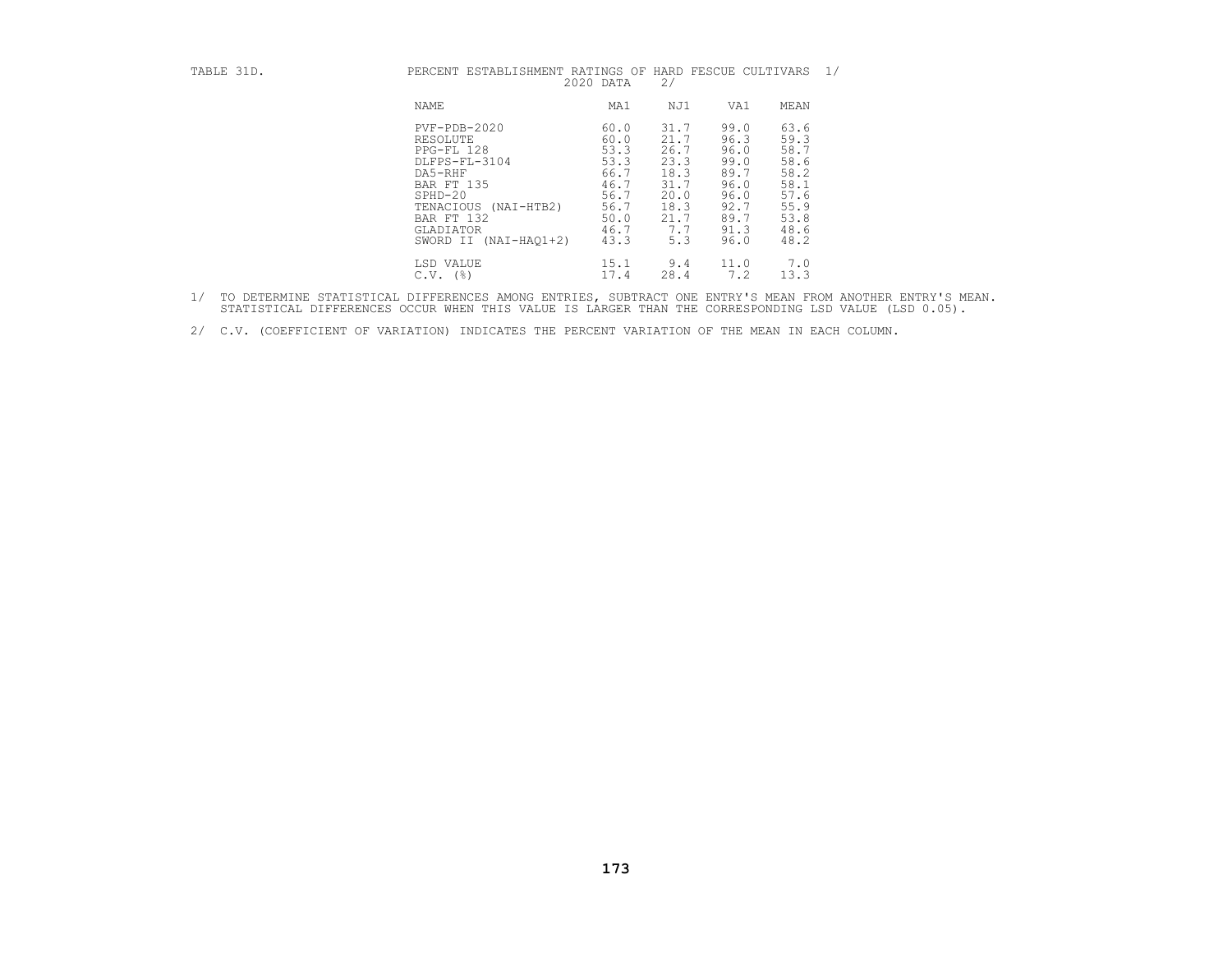| TABLE 31E. | PERCENT ESTABLISHMENT RATINGS OF SHEEP FESCUE CULTIVARS 1/<br>2020 DATA |                      | 2/                  |                      |                      |  |
|------------|-------------------------------------------------------------------------|----------------------|---------------------|----------------------|----------------------|--|
|            | NAME                                                                    | MA1                  | NJ1                 | VA1                  | MEAN                 |  |
|            | BAR FO 131<br>BLUE HORNET (PPG-FO-102)<br>OUATRO                        | 56.7<br>45.0<br>70.0 | 25.0<br>25.0<br>5.3 | 99.0<br>99.0<br>93.0 | 60.2<br>56.3<br>56.1 |  |
|            | LSD VALUE<br>(응)<br>C.V.                                                | 13.4<br>14.6         | 12.8<br>43.3        | 4.8<br>$3 \cdot 7$   | 6.4<br>12.0          |  |

2/ C.V. (COEFFICIENT OF VARIATION) INDICATES THE PERCENT VARIATION OF THE MEAN IN EACH COLUMN.

| TABLE 31F. | PERCENT ESTABLISHMENT RATINGS OF SLENDER CREEPING RED FESCUE CULTIVARS | 2020 DATA                    | 2/           |              |  |
|------------|------------------------------------------------------------------------|------------------------------|--------------|--------------|--|
|            | NAME                                                                   | MA1<br>NJ1                   | VA1          | MEAN         |  |
|            | SEABREEZE GT<br>BAR FRL 122                                            | 63.3<br>43.3<br>61.7<br>36.7 | 93.0<br>99.0 | 66.6<br>65.8 |  |
|            | LSD VALUE<br>C.V.<br>(응)                                               | 15.7<br>21.0<br>32.7<br>15.7 | 8.2<br>5.3   | 9.2<br>14.9  |  |

1/ TO DETERMINE STATISTICAL DIFFERENCES AMONG ENTRIES, SUBTRACT ONE ENTRY'S MEAN FROM ANOTHER ENTRY'S MEAN.<br>STATISTICAL DIFFERENCES OCCUR WHEN THIS VALUE IS LARGER THAN THE CORRESPONDING LSD VALUE (LSD 0.05).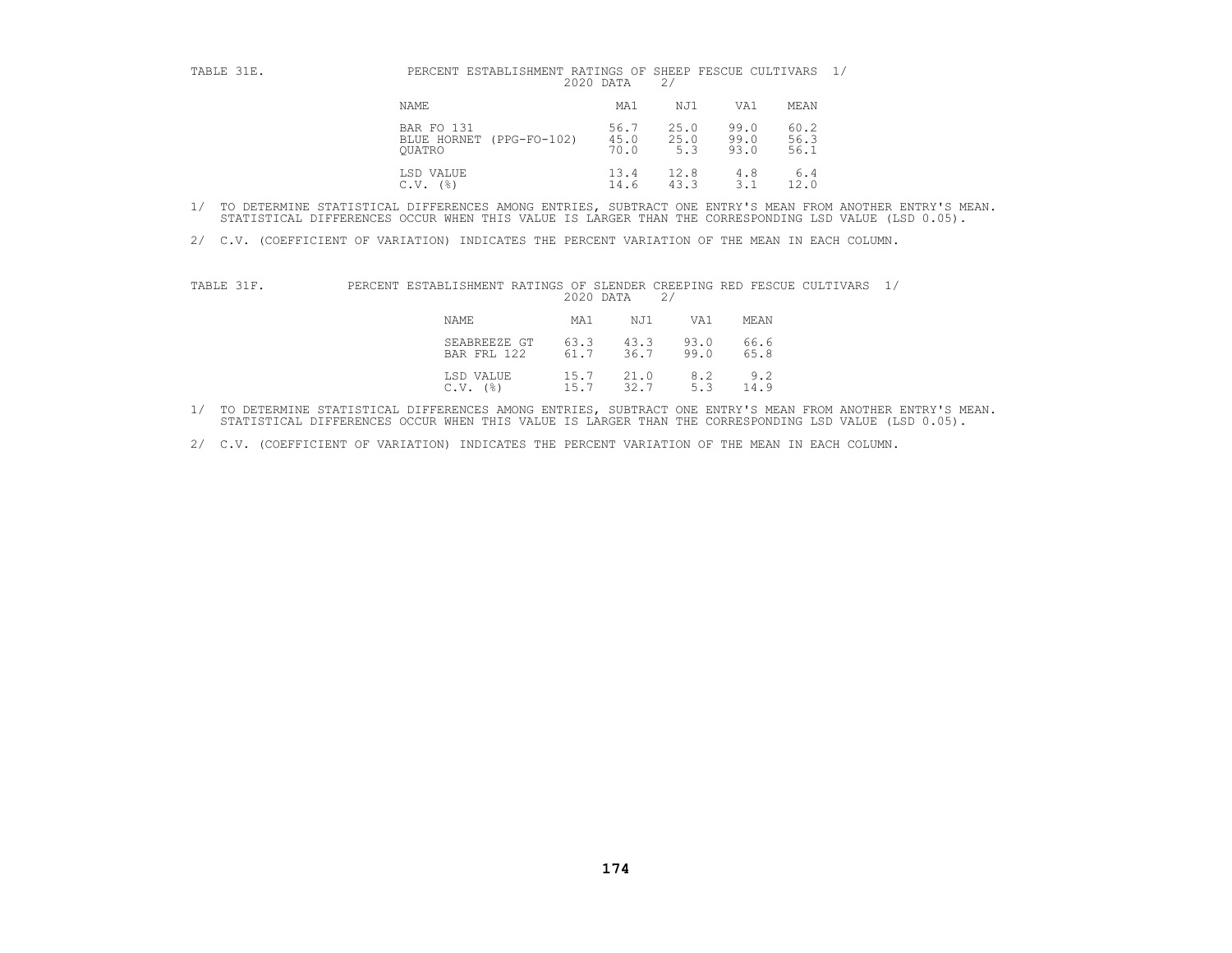TABLE SIA.<br>
MEAN TUREORRASS QUELTY (NOVIMBER DETERMINES OF TINILEAS PESCUD CULTURAL 1/<br>
VENUES CONFIDENT DETERMINES OF TINILEAS (1990)<br>
VENUES CONFIDENT DETERMINES CONFIDENT DETERMINES OF TINILEAS PESCUD CULTURAL 1<br>
VENUE LSD VALUE 1.1 1.2 1.5 0.7<br>C.V. (%) 17.3 14.1 16.5 16.0

1/ TO DETERMINE STATISTICAL DIFFERENCES AMONG ENTRIES, SUBTRACT ONE ENTRY'S MEAN FROM ANOTHER ENTRY'S MEAN.<br>STATISTICAL DIFFERENCES OCCUR WHEN THIS VALUE IS LARGER THAN THE CORRESPONDING LSD VALUE (LSD 0.05).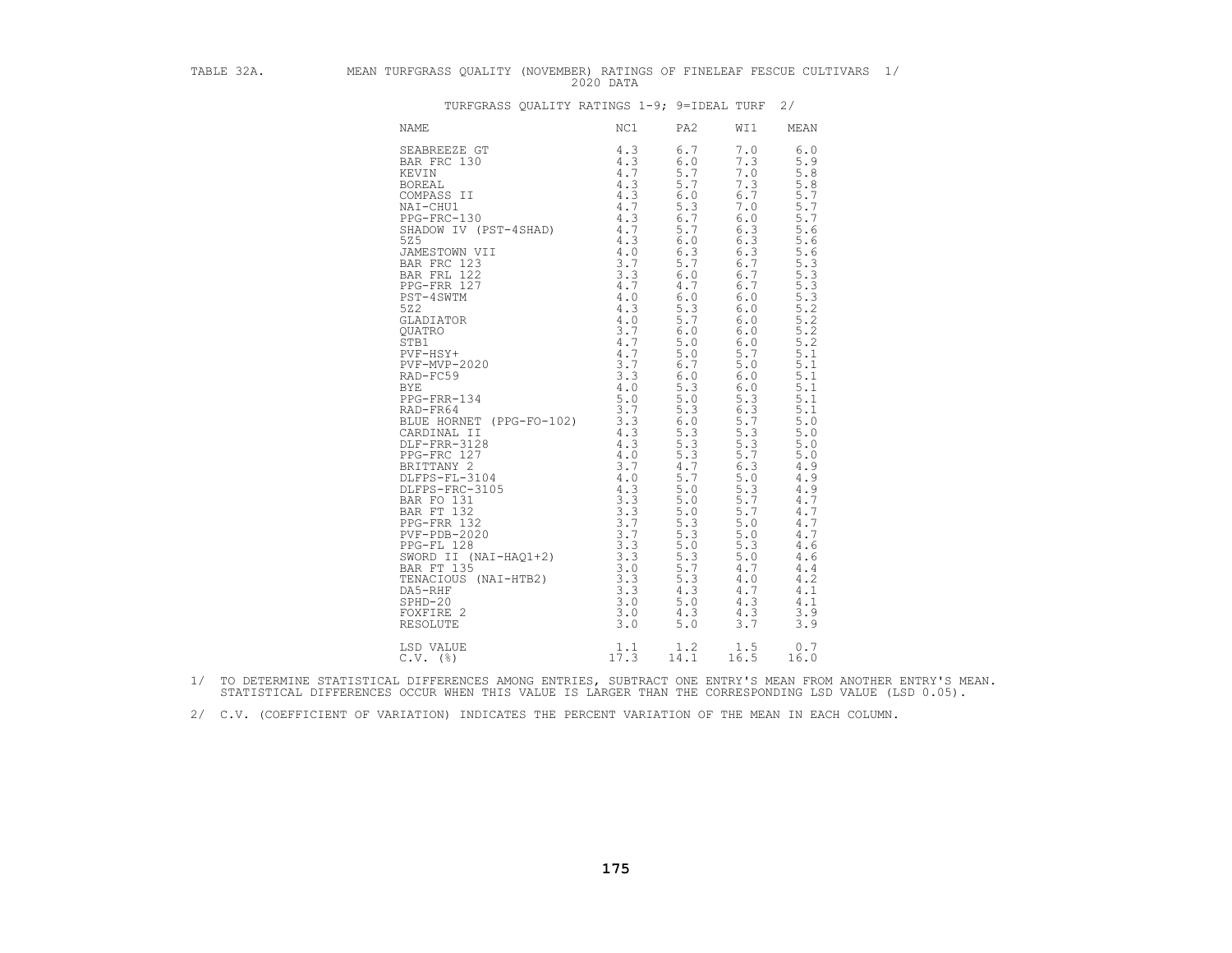# TABLE 32B. MEAN TURFGRASS QUALITY (NOVEMBER) RATINGS OF CHEWINGS FESCUE CULTIVARS 1/<br>2020 DATA<br>TURFGRASS QUALITY RATINGS 1-9; 9=IDEAL TURF 2/

| <b>NAME</b>                                              | NC1                | PA <sub>2</sub>    | WI1                | MEAN               |
|----------------------------------------------------------|--------------------|--------------------|--------------------|--------------------|
| BAR FRC 130                                              | 4.3                | 6.0                | 7.3                | 5.9                |
| COMPASS II                                               | 4.3                | 6.0                | 6.7                | 5.7                |
| NAI-CHU1                                                 | 4.7                | 5.3                | 7.0                | 5.7                |
| PPG-FRC-130                                              | 4.3                | 6.7                | 6.0                | 5.7                |
| SHADOW IV (PST-4SHAD)                                    | 4.7                | 5.7                | 6.3                | 5.6                |
| JAMESTOWN VII                                            | 4.0                | 6.3                | 6.3                | 5.6                |
| BAR FRC 123                                              | 3.7                | 5.7                | 6.7                | 5.3                |
| PST-4SWTM                                                | 4.0                | 6.0                | 6.0                | 5.3                |
| PVF-MVP-2020                                             | 3.7                | 6.7                | 5.0                | 5.1                |
| RAD-FC59                                                 | 3.3                | 6.0                | 6.0                | 5.1                |
| PPG-FRC 127                                              | 4.0                | 5.3                | 5.7                | 5.0                |
| BRITTANY 2                                               | 3.7                | 4.7                | 6.3                | 4.9                |
| DLFPS-FRC-3105<br>LSD VALUE<br>$($ $\frac{6}{6}$<br>C.V. | 4.3<br>1.1<br>17.1 | 5.0<br>1.2<br>13.3 | 5.3<br>1.6<br>15.9 | 4.9<br>0.8<br>15.4 |

1/ TO DETERMINE STATISTICAL DIFFERENCES AMONG ENTRIES, SUBTRACT ONE ENTRY'S MEAN FROM ANOTHER ENTRY'S MEAN.<br>STATISTICAL DIFFERENCES OCCUR WHEN THIS VALUE IS LARGER THAN THE CORRESPONDING LSD VALUE (LSD 0.05).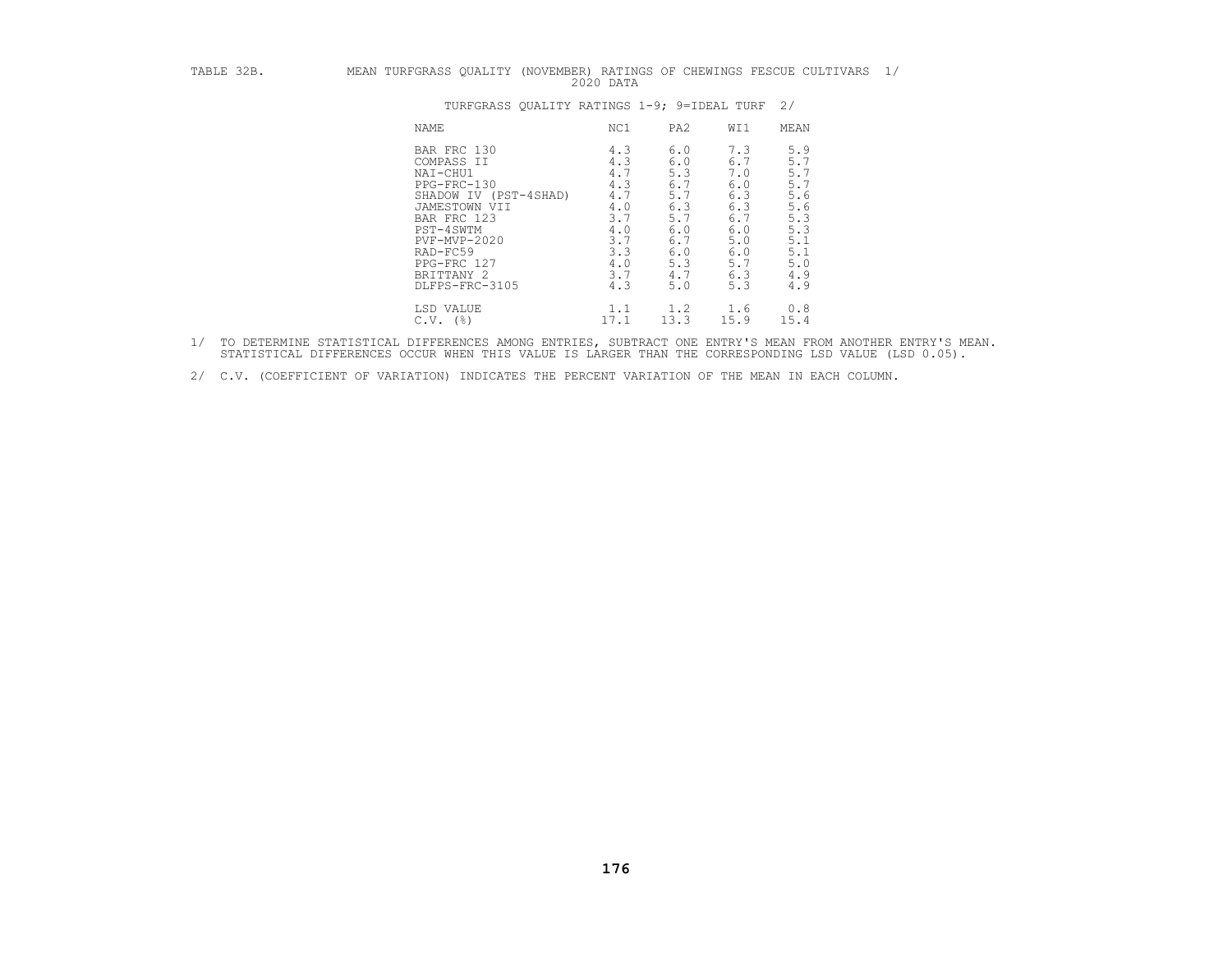| TABLE 32C. |  |                   | MEAN TURFGRASS QUALITY (NOVEMBER) RATINGS OF STRONG CREEPING RED FESCUE CULTIVARS                                                               | 2020 DATA                                                                                        |                                                                                                |                                                                                                |                                                                                                |  | 1/ |
|------------|--|-------------------|-------------------------------------------------------------------------------------------------------------------------------------------------|--------------------------------------------------------------------------------------------------|------------------------------------------------------------------------------------------------|------------------------------------------------------------------------------------------------|------------------------------------------------------------------------------------------------|--|----|
|            |  |                   | TURFGRASS OUALITY RATINGS 1-9; 9=IDEAL TURF 2/                                                                                                  |                                                                                                  |                                                                                                |                                                                                                |                                                                                                |  |    |
|            |  |                   | NAME                                                                                                                                            | NC1                                                                                              | PA2                                                                                            | WI1                                                                                            | MEAN                                                                                           |  |    |
|            |  | 525<br>522<br>BYE | KEVIN<br><b>BOREAL</b><br>PPG-FRR 127<br>STB1<br>PVF-HSY+<br>PPG-FRR-134<br>RAD-FR64<br>CARDINAL II<br>DLF-FRR-3128<br>PPG-FRR 132<br>FOXFIRE 2 | 4.7<br>4.3<br>4.3<br>4.7<br>4.3<br>4.7<br>4.7<br>4.0<br>$5.0$<br>3.7<br>4.3<br>4.3<br>3.7<br>3.0 | 5.7<br>5.7<br>6.0<br>4.7<br>5.3<br>5.0<br>5.0<br>5.3<br>5.0<br>5.3<br>5.3<br>5.3<br>5.3<br>4.3 | 7.0<br>7.3<br>6.3<br>6.7<br>6.0<br>6.0<br>5.7<br>6.0<br>5.3<br>6.3<br>5.3<br>5.3<br>5.0<br>4.3 | 5.8<br>5.8<br>5.6<br>5.3<br>5.2<br>5.2<br>5.1<br>5.1<br>5.1<br>5.1<br>5.0<br>5.0<br>4.7<br>3.9 |  |    |
|            |  |                   | LSD VALUE<br>$C.V.$ (%)                                                                                                                         | 1.0<br>14.9                                                                                      | 1.4<br>17.2                                                                                    | 1.2<br>12.8                                                                                    | 0.7<br>15.0                                                                                    |  |    |

- 1/ TO DETERMINE STATISTICAL DIFFERENCES AMONG ENTRIES, SUBTRACT ONE ENTRY'S MEAN FROM ANOTHER ENTRY'S MEAN.<br>STATISTICAL DIFFERENCES OCCUR WHEN THIS VALUE IS LARGER THAN THE CORRESPONDING LSD VALUE (LSD 0.05).
- 2/ C.V. (COEFFICIENT OF VARIATION) INDICATES THE PERCENT VARIATION OF THE MEAN IN EACH COLUMN.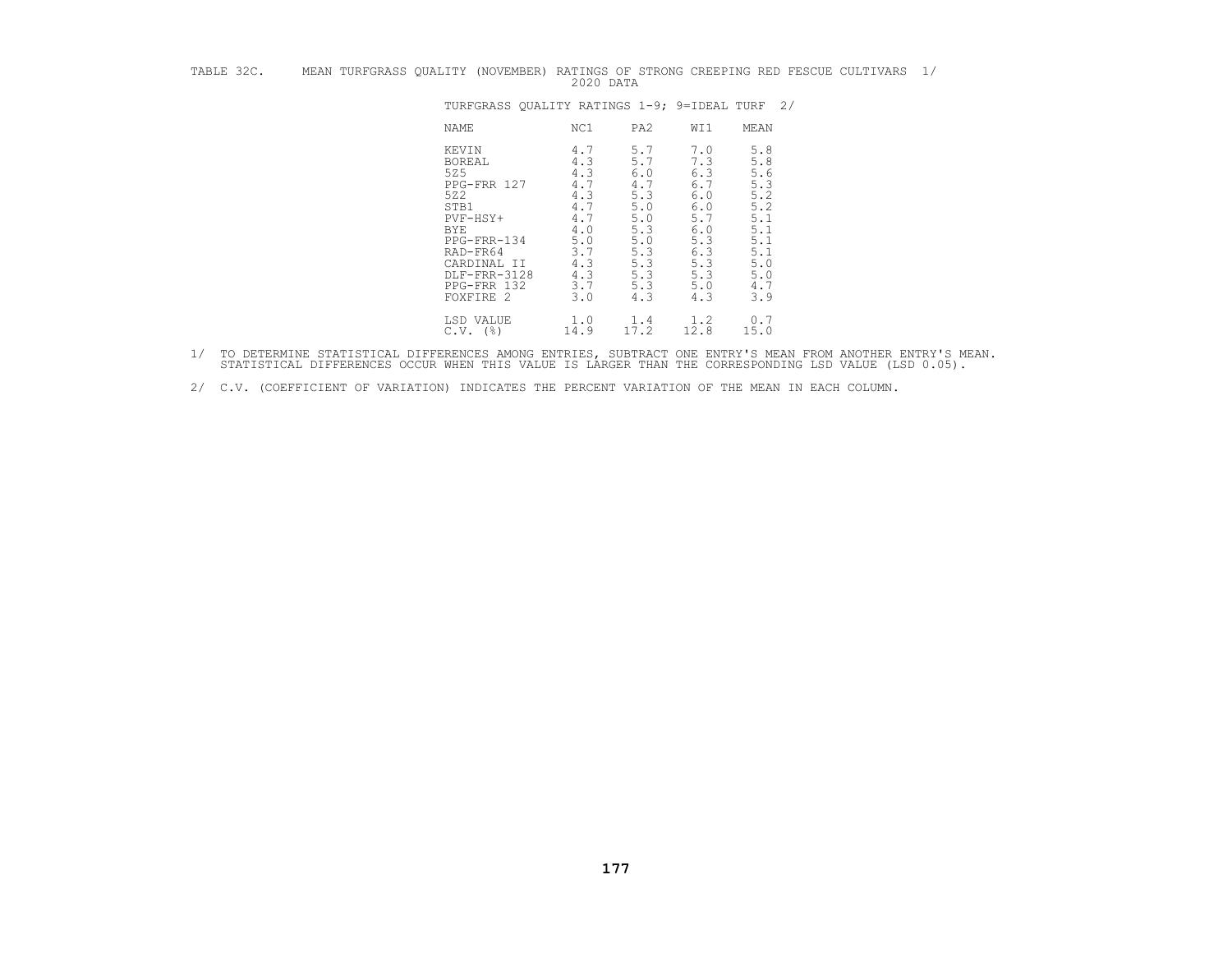| TABLE 32D. | MEAN TURFGRASS QUALITY (NOVEMBER) RATINGS OF HARD FESCUE CULTIVARS                                                                                                                 | 2020 DATA                                                                       |                                                                           |                                                                           |                                                                           | 1/ |
|------------|------------------------------------------------------------------------------------------------------------------------------------------------------------------------------------|---------------------------------------------------------------------------------|---------------------------------------------------------------------------|---------------------------------------------------------------------------|---------------------------------------------------------------------------|----|
|            | TURFGRASS QUALITY RATINGS 1-9; 9=IDEAL TURF                                                                                                                                        |                                                                                 |                                                                           |                                                                           | 2/                                                                        |    |
|            | NAME                                                                                                                                                                               | NC1                                                                             | PA2                                                                       | WI1                                                                       | MEAN                                                                      |    |
|            | GLADIATOR<br>DLFPS-FL-3104<br>BAR FT 132<br>$PVF - PDB - 2020$<br>PPG-FL 128<br>SWORD II (NAI-HAQ1+2)<br>BAR FT 135<br>TENACIOUS<br>(NAI-HTB2)<br>DA5-RHF<br>$SPHD-20$<br>RESOLUTE | 4.0<br>$4\ .\ 0$<br>3.3<br>3.7<br>3.3<br>3.3<br>3.0<br>3.3<br>3.3<br>3.0<br>3.0 | 5.7<br>5.7<br>5.0<br>5.3<br>5.0<br>5.3<br>5.7<br>5.3<br>4.3<br>5.0<br>5.0 | 6.0<br>5.0<br>5.7<br>5.0<br>5.3<br>5.0<br>4.7<br>4.0<br>4.7<br>4.3<br>3.7 | 5.2<br>4.9<br>4.7<br>4.7<br>4.6<br>4.6<br>4.4<br>4.2<br>4.1<br>4.1<br>3.9 |    |
|            | LSD VALUE<br>$C.V.$ (%)                                                                                                                                                            | 1.2<br>21.8                                                                     | 1.0<br>12.0                                                               | 1.9<br>24.1                                                               | 0.8<br>19.5                                                               |    |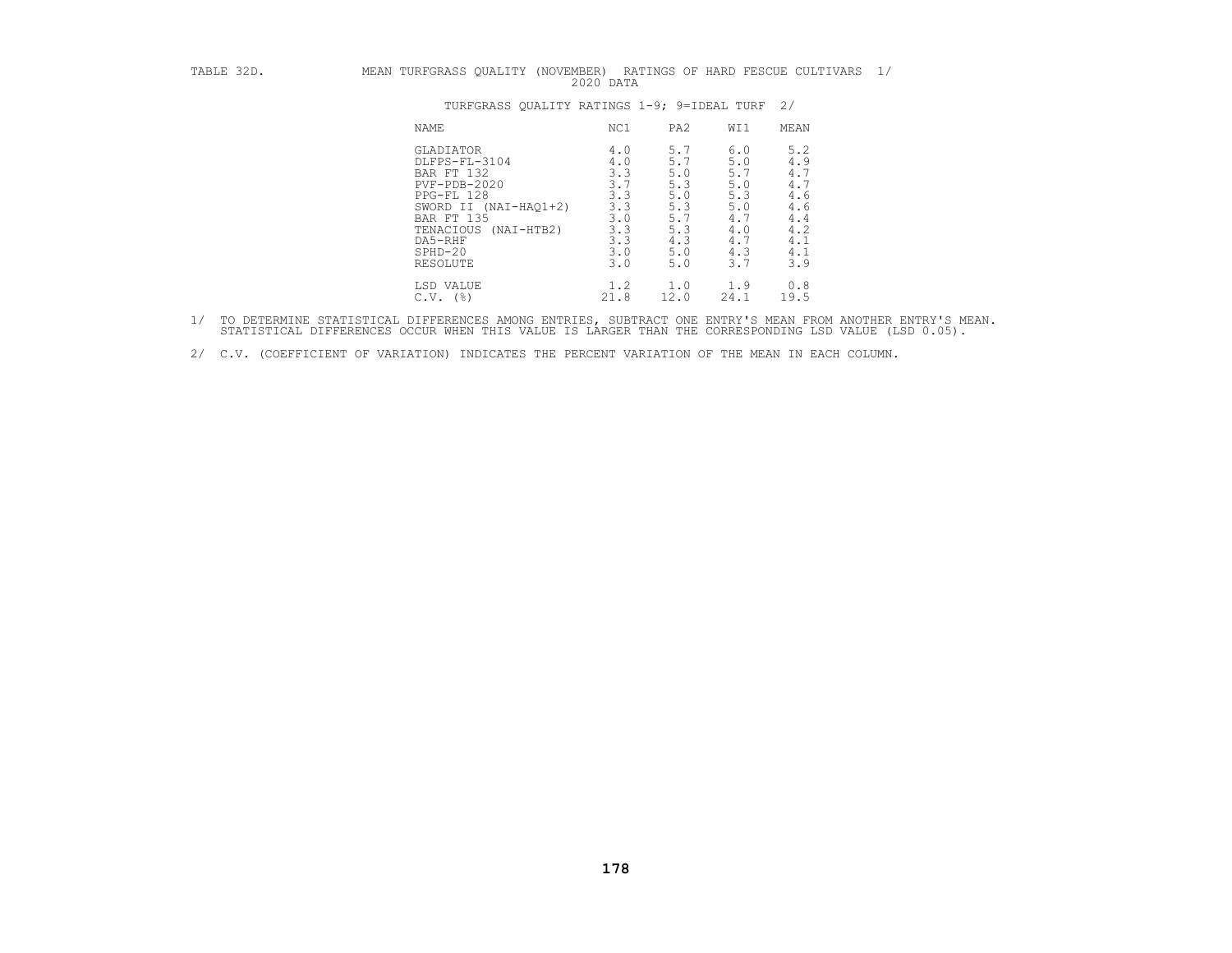## TABLE 32E. MEAN TURFGRASS QUALITY (NOVEMBER) RATINGS OF SHEEP FESCUE CULTIVARS 1/<br>2020 DATA<br>TURFGRASS QUALITY RATINGS 1-9; 9=IDEAL TURF 2/

| NAME                                             | NC1               | PA <sub>2</sub>   | WI1               | MEAN              |
|--------------------------------------------------|-------------------|-------------------|-------------------|-------------------|
| OUATRO<br>BLUE HORNET (PPG-FO-102)<br>BAR FO 131 | 3.7<br>3.3<br>3.3 | 6.0<br>6.0<br>5.0 | 6.0<br>5.7<br>5.7 | 5.2<br>5.0<br>4.7 |
| LSD VALUE<br>C.V.<br>$($ $\frac{6}{6}$ $)$       | 0.9<br>16.8       | 0.9<br>10.2       | 1.5<br>16.3       | 0.7<br>14.5       |

- 1/ TO DETERMINE STATISTICAL DIFFERENCES AMONG ENTRIES, SUBTRACT ONE ENTRY'S MEAN FROM ANOTHER ENTRY'S MEAN.<br>STATISTICAL DIFFERENCES OCCUR WHEN THIS VALUE IS LARGER THAN THE CORRESPONDING LSD VALUE (LSD 0.05).
- 2/ C.V. (COEFFICIENT OF VARIATION) INDICATES THE PERCENT VARIATION OF THE MEAN IN EACH COLUMN.

| TABLE 32F. | MEAN TURFGRASS QUALITY (NOVEMBER) RATINGS OF SLENDER CREEPING RED FESCUE CULTIVARS |      |                             | 2020 DATA                                      |             |            |             |  |  |
|------------|------------------------------------------------------------------------------------|------|-----------------------------|------------------------------------------------|-------------|------------|-------------|--|--|
|            |                                                                                    |      |                             | TURFGRASS OUALITY RATINGS 1-9; 9=IDEAL TURF 2/ |             |            |             |  |  |
|            |                                                                                    | NAME |                             | NC1                                            | PA2         | WI1        | MEAN        |  |  |
|            |                                                                                    |      | SEABREEZE GT<br>BAR FRL 122 | 4.3<br>3.3                                     | 6.7<br>6.0  | 7.0<br>6.7 | 6.0<br>5.3  |  |  |
|            |                                                                                    | C.V. | LSD VALUE<br>(응)            | 0.9<br>151                                     | 1.3<br>12.9 | 0.7<br>6.0 | 0.6<br>11.0 |  |  |

- 1/ TO DETERMINE STATISTICAL DIFFERENCES AMONG ENTRIES, SUBTRACT ONE ENTRY'S MEAN FROM ANOTHER ENTRY'S MEAN.<br>STATISTICAL DIFFERENCES OCCUR WHEN THIS VALUE IS LARGER THAN THE CORRESPONDING LSD VALUE (LSD 0.05).
- 2/ C.V. (COEFFICIENT OF VARIATION) INDICATES THE PERCENT VARIATION OF THE MEAN IN EACH COLUMN.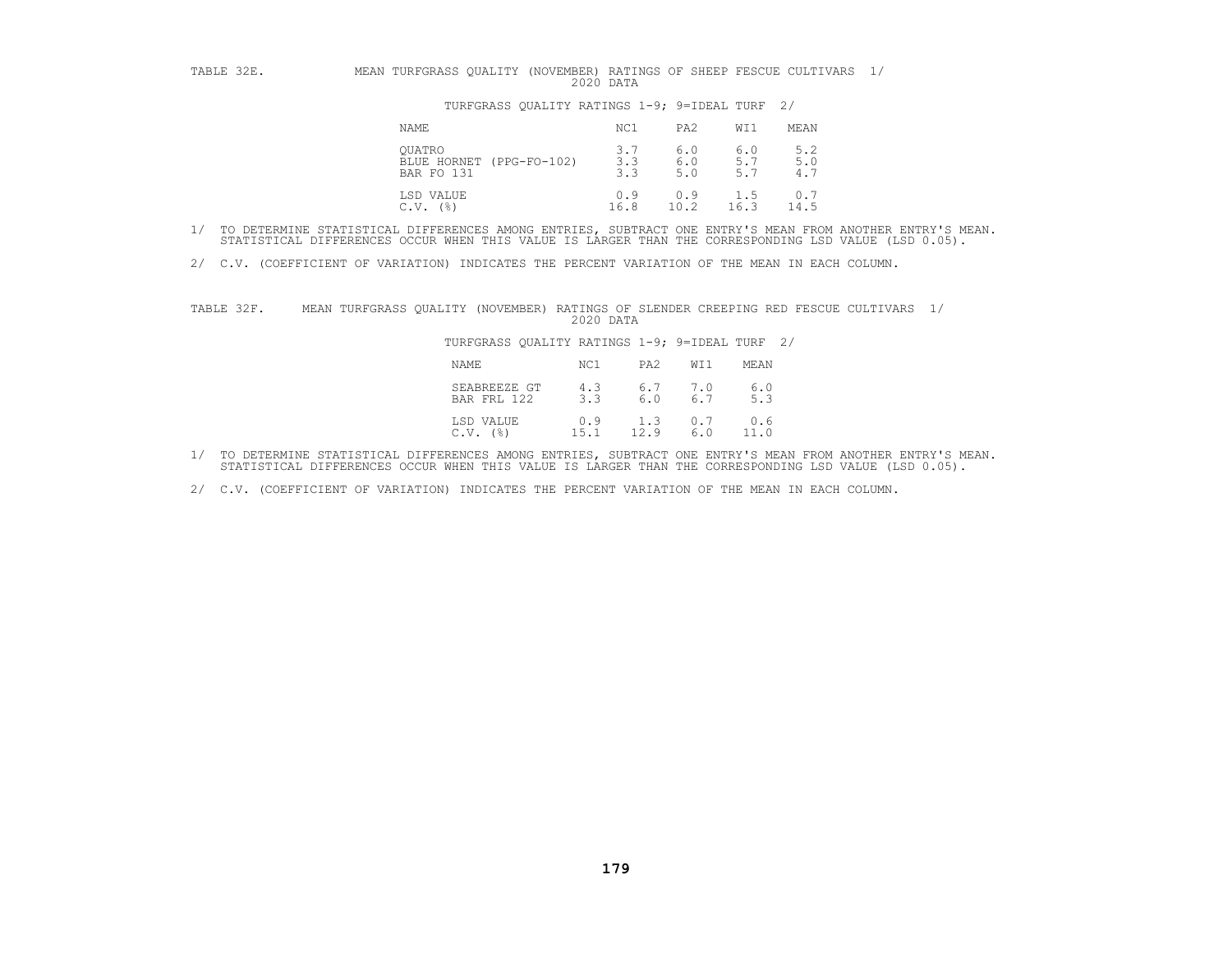|  | $2020$ DATA $2/$                | TABLE 33A. PERCENT PYTHIUM BLIGHT RATINGS OF FINELEAF FESCUE CULTIVARS $1/$ 2020 DATA $2/$ |  |
|--|---------------------------------|--------------------------------------------------------------------------------------------|--|
|  |                                 |                                                                                            |  |
|  |                                 |                                                                                            |  |
|  | LSD VALUE 19.9<br>C.V. (%) 83.2 |                                                                                            |  |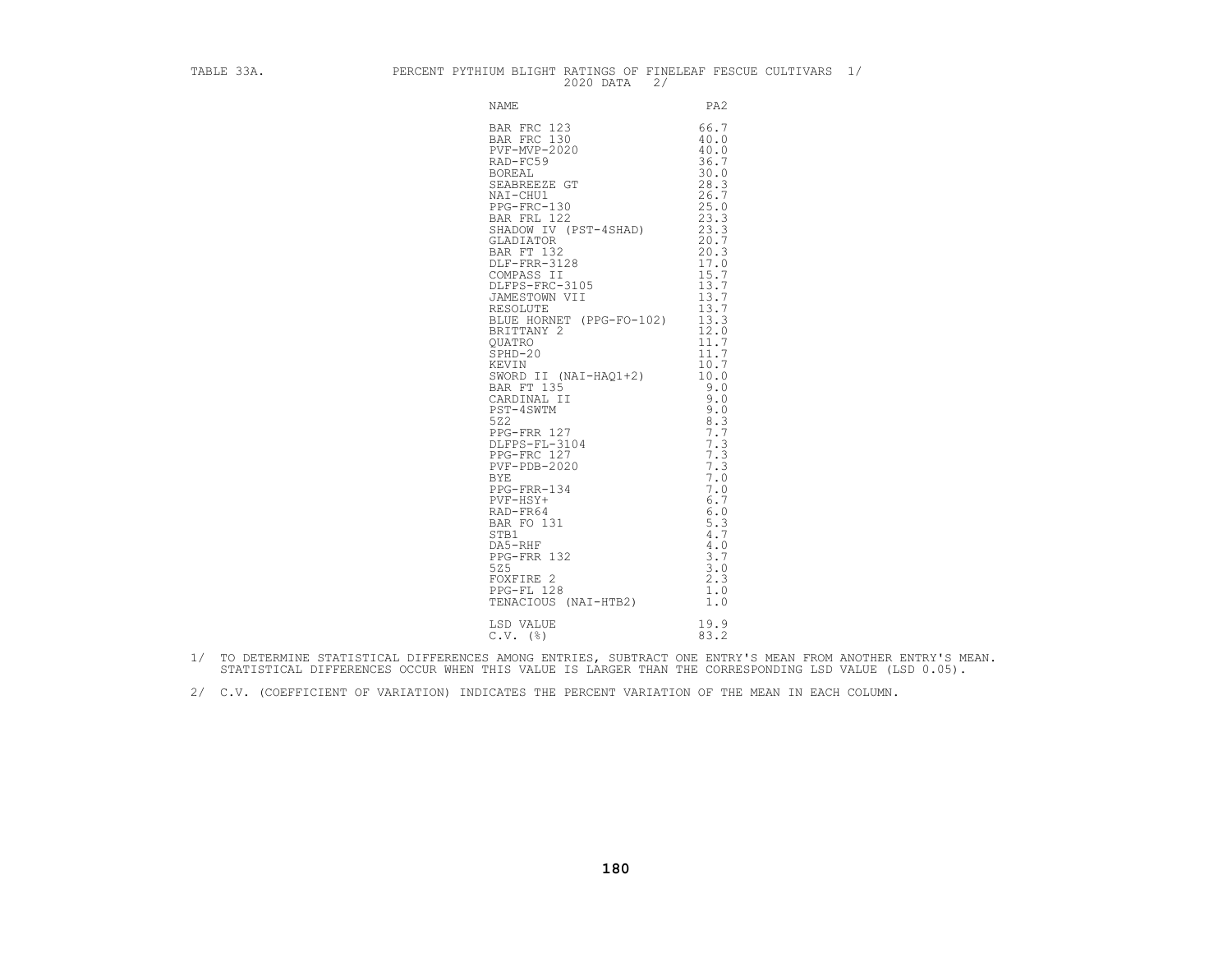| BLE 33B. |  | PERCENT PYTHI |  |
|----------|--|---------------|--|
|          |  |               |  |

| TABLE 33B. | PERCENT PYTHIUM BLIGHT RATINGS OF CHEWINGS FESCUE CULTIVARS<br>2020 DATA<br>2/                                                                                                                          | 1/                                                                                                 |
|------------|---------------------------------------------------------------------------------------------------------------------------------------------------------------------------------------------------------|----------------------------------------------------------------------------------------------------|
|            | NAME                                                                                                                                                                                                    | PA <sub>2</sub>                                                                                    |
|            | BAR FRC 123<br>BAR FRC 130<br>$PVF-MVP-2020$<br>RAD-FC59<br>NAI-CHU1<br>PPG-FRC-130<br>SHADOW IV (PST-4SHAD)<br>COMPASS II<br>DLFPS-FRC-3105<br>JAMESTOWN VII<br>BRITTANY 2<br>PST-4SWTM<br>PPG-FRC 127 | 66.7<br>40.0<br>40.0<br>36.7<br>26.7<br>25.0<br>23.3<br>15.7<br>13.7<br>13.7<br>12.0<br>9.0<br>7.3 |
|            | LSD VALUE<br>$C.V.$ (%)                                                                                                                                                                                 | 25.3<br>61.9                                                                                       |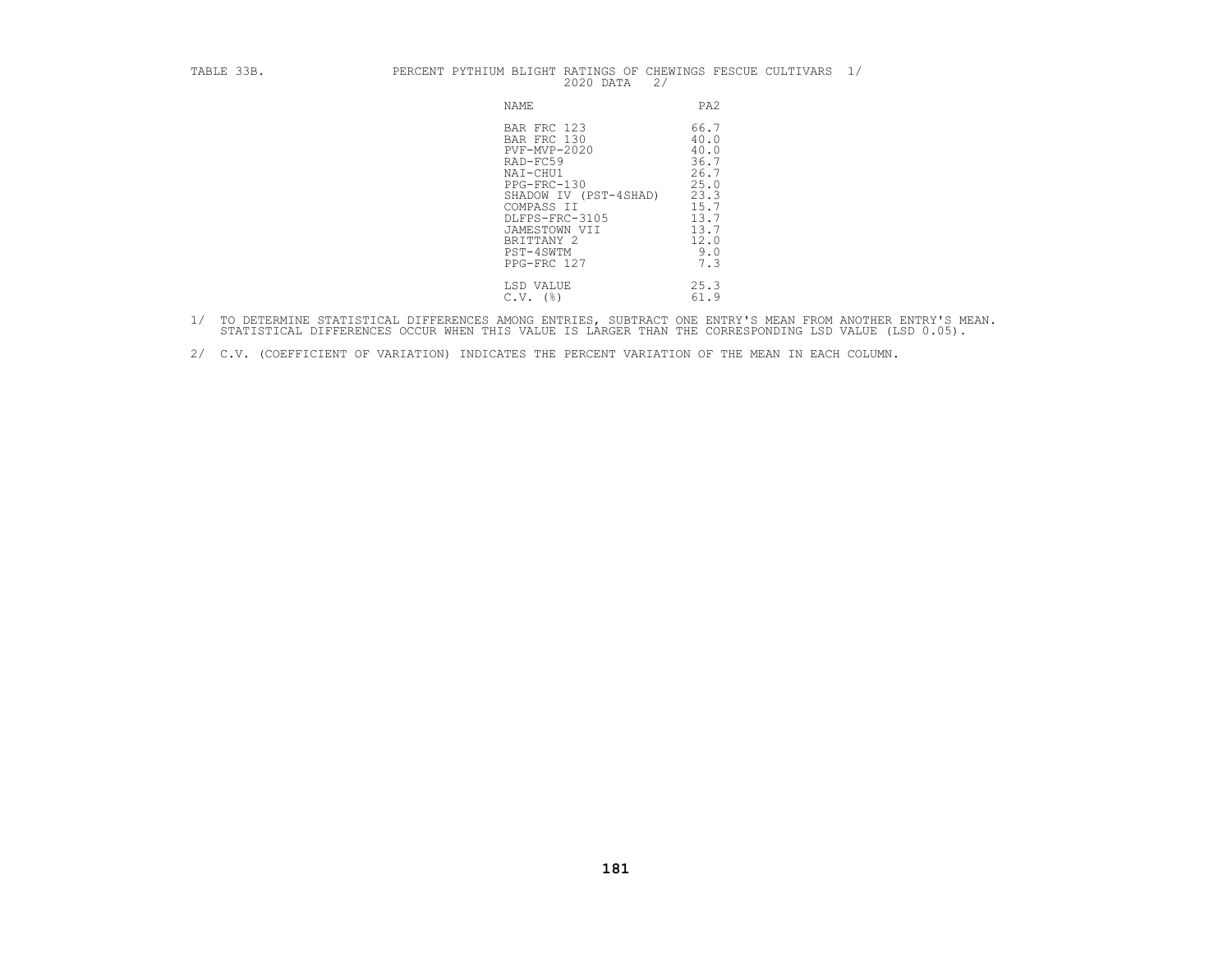### TABLE 33C. PERCENT PYTHIUM BLIGHT RATINGS OF STRONG CREEPING RED FESCUE CULTIVARS 1/<br>2020 DATA 2/

| NAME                                                                                                                                                                 | PA2                                                                                               |
|----------------------------------------------------------------------------------------------------------------------------------------------------------------------|---------------------------------------------------------------------------------------------------|
| <b>BOREAL</b><br>DLF-FRR-3128<br>KEVIN<br>CARDINAL II<br>522<br>PPG-FRR 127<br>BYE<br>PPG-FRR-134<br>PVF-HSY+<br>RAD-FR64<br>STB1<br>PPG-FRR 132<br>525<br>FOXFIRE 2 | 30.0<br>17.0<br>10.7<br>9.0<br>8.3<br>7.7<br>7.0<br>7.0<br>6.7<br>6.0<br>4.7<br>3.7<br>3.0<br>2.3 |
| LSD VALUE<br>(%)<br>C.V.                                                                                                                                             | 14.6<br>103.0                                                                                     |

- 1/ TO DETERMINE STATISTICAL DIFFERENCES AMONG ENTRIES, SUBTRACT ONE ENTRY'S MEAN FROM ANOTHER ENTRY'S MEAN.<br>STATISTICAL DIFFERENCES OCCUR WHEN THIS VALUE IS LARGER THAN THE CORRESPONDING LSD VALUE (LSD 0.05).
- 2/ C.V. (COEFFICIENT OF VARIATION) INDICATES THE PERCENT VARIATION OF THE MEAN IN EACH COLUMN.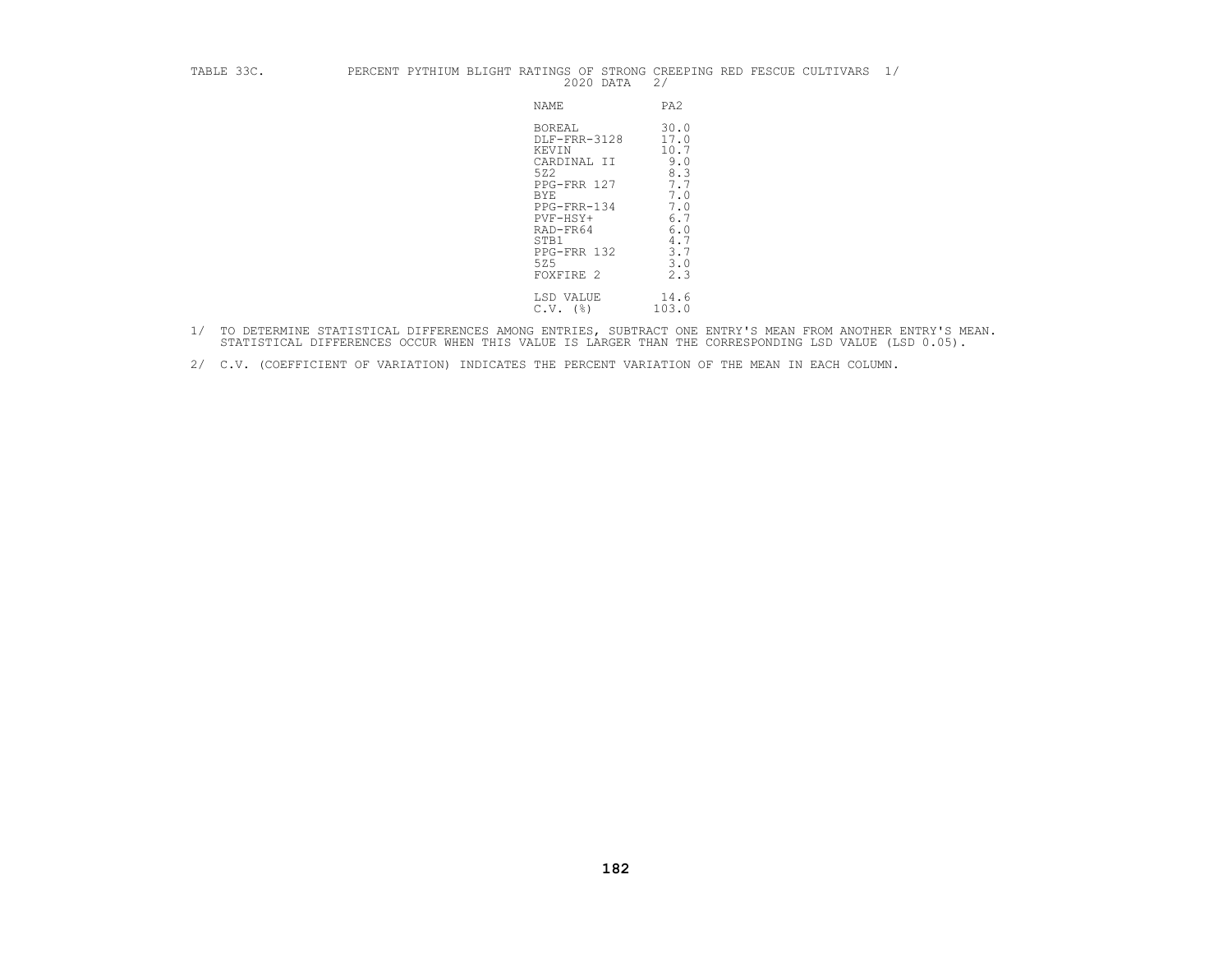## TABLE 33D. PERCENT PYTHIUM BLIGHT RATINGS OF HARD FESCUE CULTIVARS  $1/$  2020 DATA  $2/$

| NAME                                                                                                                                                                                        | PA2                                                                            |
|---------------------------------------------------------------------------------------------------------------------------------------------------------------------------------------------|--------------------------------------------------------------------------------|
| GLADIATOR<br>BAR FT 132<br>RESOLUTE<br>$SPHD-20$<br>SWORD II (NAI-HAO1+2)<br><b>BAR FT 135</b><br>DLFPS-FL-3104<br>$PVF - PDB - 2020$<br>DA5-RHF<br>PPG-FL 128<br>TENACIOUS<br>$(NAI-HTB2)$ | 20.7<br>20.3<br>13.7<br>11.7<br>10.0<br>9.0<br>7.3<br>7.3<br>4.0<br>1.0<br>1.0 |
| LSD VALUE<br>( % )<br>C.V.                                                                                                                                                                  | 19.1<br>123.5                                                                  |

1/ TO DETERMINE STATISTICAL DIFFERENCES AMONG ENTRIES, SUBTRACT ONE ENTRY'S MEAN FROM ANOTHER ENTRY'S MEAN.<br>STATISTICAL DIFFERENCES OCCUR WHEN THIS VALUE IS LARGER THAN THE CORRESPONDING LSD VALUE (LSD 0.05).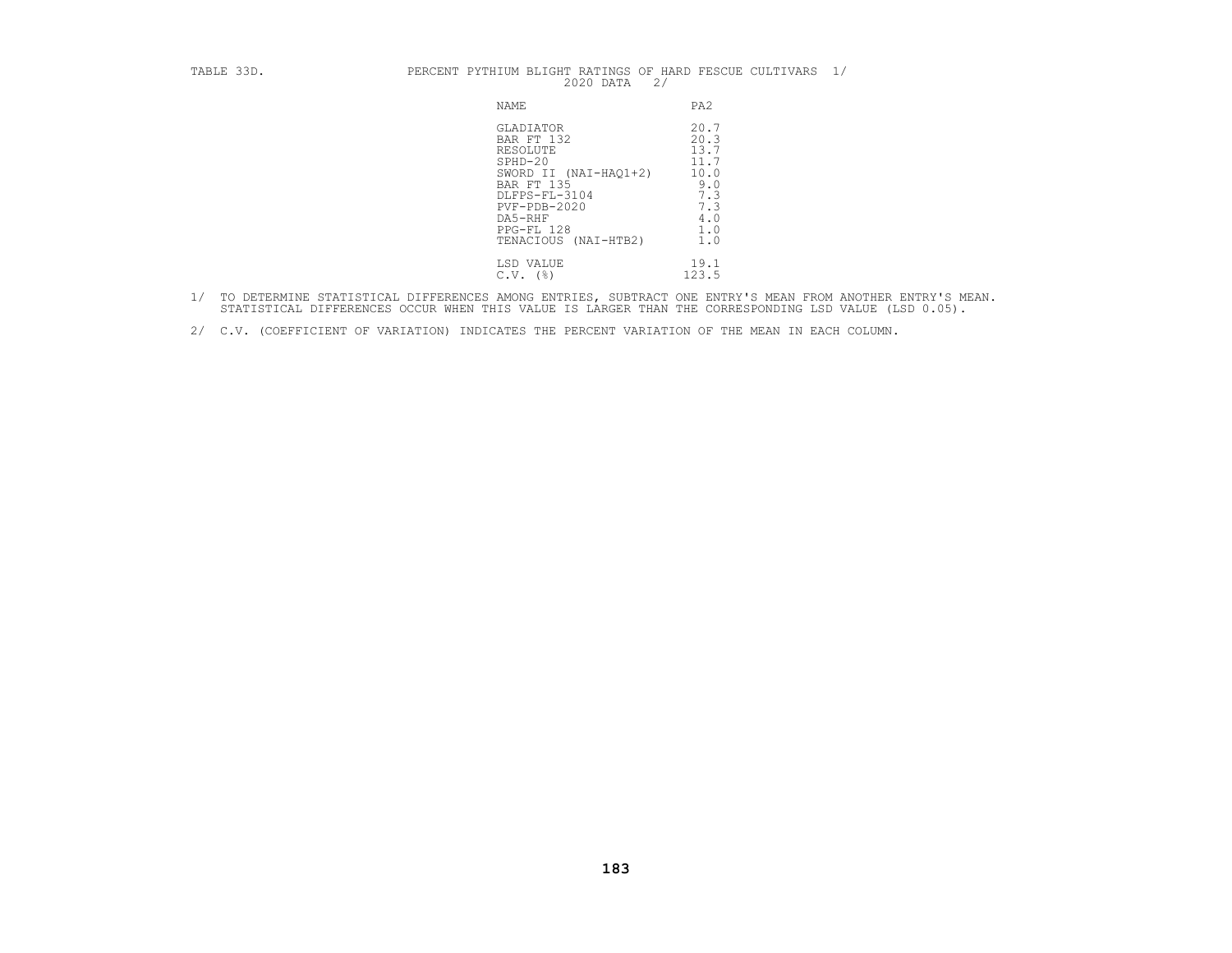### TABLE 33E. PERCENT PYTHIUM BLIGHT RATINGS OF SHEEP FESCUE CULTIVARS 1/

| NAME                                             | PA <sub>2</sub>     |
|--------------------------------------------------|---------------------|
| BLUE HORNET (PPG-FO-102)<br>OUATRO<br>BAR FO 131 | 13.3<br>11.7<br>5.3 |
| LSD VALUE<br>C.V.<br>$($ $\frac{6}{6}$           | 7.3<br>45.0         |

- 1/ TO DETERMINE STATISTICAL DIFFERENCES AMONG ENTRIES, SUBTRACT ONE ENTRY'S MEAN FROM ANOTHER ENTRY'S MEAN.<br>STATISTICAL DIFFERENCES OCCUR WHEN THIS VALUE IS LARGER THAN THE CORRESPONDING LSD VALUE (LSD 0.05).
- 2/ C.V. (COEFFICIENT OF VARIATION) INDICATES THE PERCENT VARIATION OF THE MEAN IN EACH COLUMN.

TABLE 33F. PERCENT PYTHIUM BLIGHT RATINGS OF SLENDER CREEPING RED FESCUE CULTIVARS 1/<br>2020 DATA 2/<br>NAME PA2<br>SEABREEZE GT 28.3<br>BAR FRL 122 23.3

| NAME                        | PA2            |
|-----------------------------|----------------|
| SEABREEZE GT<br>BAR FRL 122 | 28.3<br>23.3   |
| LSD VALUE<br>$C.V.$ (%)     | $28.8$<br>69.3 |

- 1/ TO DETERMINE STATISTICAL DIFFERENCES AMONG ENTRIES, SUBTRACT ONE ENTRY'S MEAN FROM ANOTHER ENTRY'S MEAN.<br>STATISTICAL DIFFERENCES OCCUR WHEN THIS VALUE IS LARGER THAN THE CORRESPONDING LSD VALUE (LSD 0.05).
- 2/ C.V. (COEFFICIENT OF VARIATION) INDICATES THE PERCENT VARIATION OF THE MEAN IN EACH COLUMN.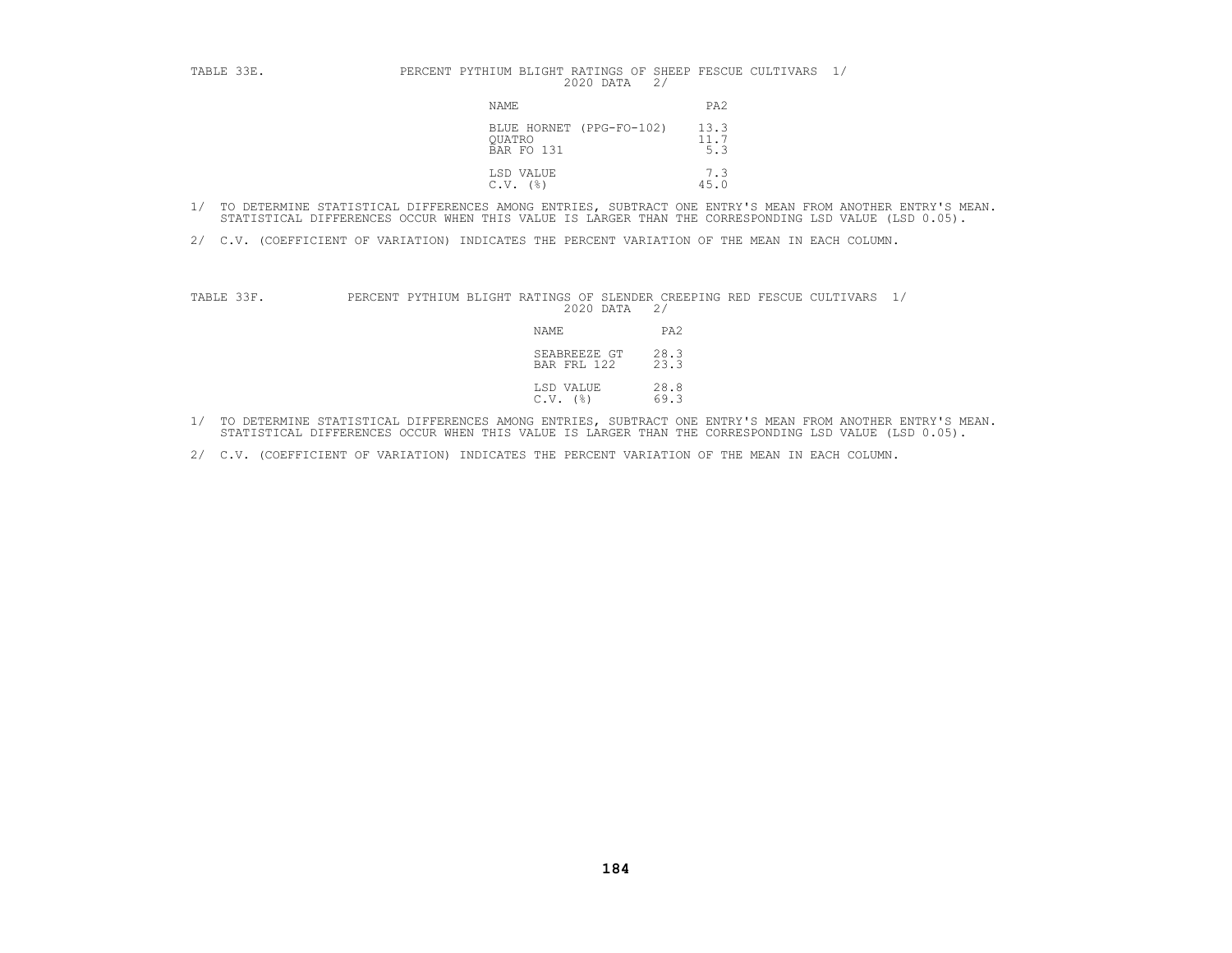| TABLE 34A. PERCENT POA ANNUA RATINGS OF FINELEAF FESCUE CULTIVARS $1/$ 2020 DATA 2/ |  |
|-------------------------------------------------------------------------------------|--|
|                                                                                     |  |
|                                                                                     |  |
|                                                                                     |  |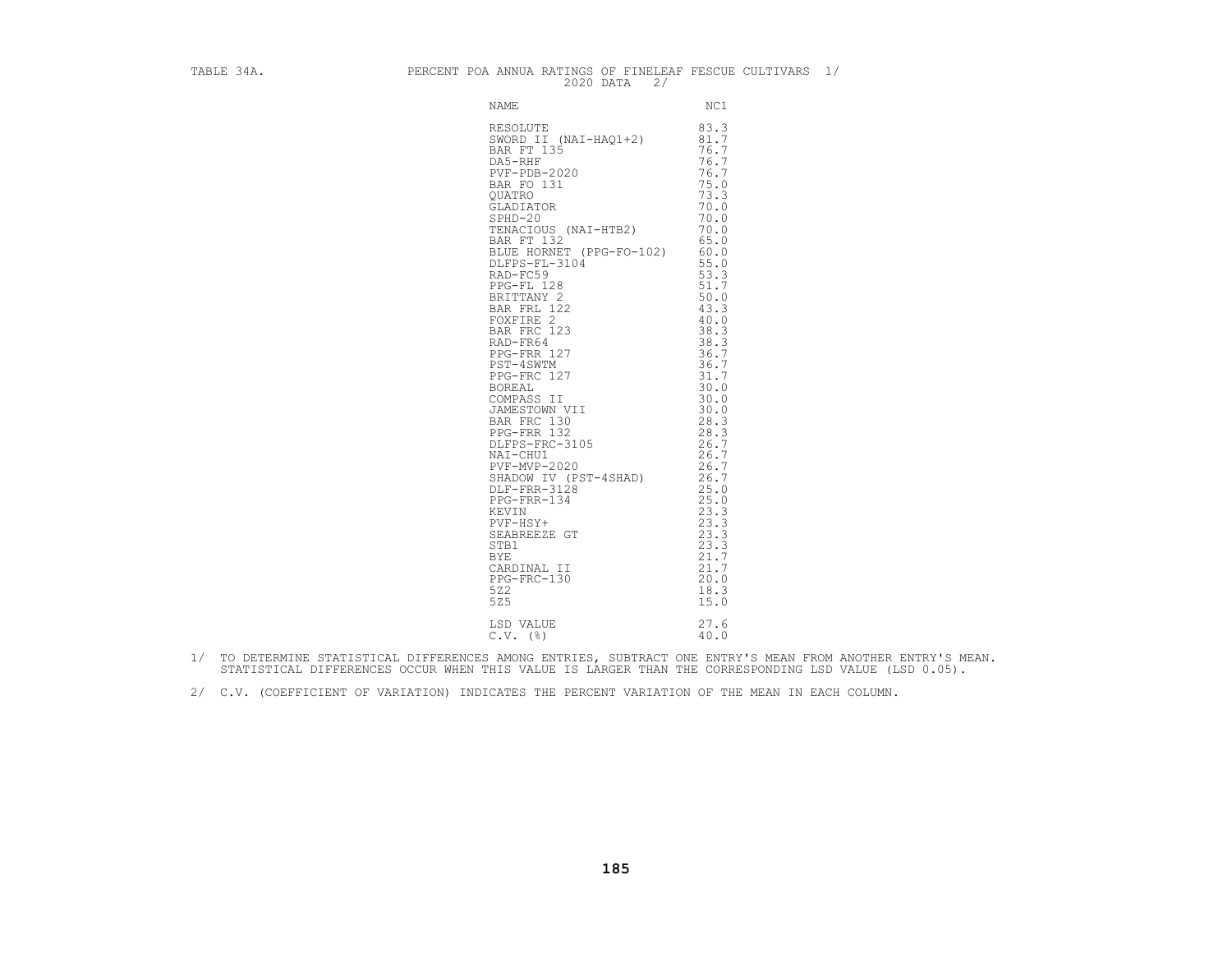### TABLE 34B. PERCENT POA ANNUA RATINGS OF CHEWINGS FESCUE CULTIVARS  $1/$  2020 DATA  $2/$

| NAME                                                                                                                                                                                                  | NC1                                                                                                  |
|-------------------------------------------------------------------------------------------------------------------------------------------------------------------------------------------------------|------------------------------------------------------------------------------------------------------|
| RAD-FC59<br>BRITTANY 2<br>BAR FRC 123<br>PST-4SWTM<br>PPG-FRC 127<br>COMPASS II<br>JAMESTOWN VII<br>BAR FRC 130<br>DLFPS-FRC-3105<br>NAI-CHU1<br>PVF-MVP-2020<br>SHADOW IV (PST-4SHAD)<br>PPG-FRC-130 | 53.3<br>50.0<br>38.3<br>36.7<br>31.7<br>30.0<br>30.0<br>28.3<br>26.7<br>26.7<br>26.7<br>26.7<br>20.0 |
| LSD VALUE<br>(%)<br>C.V.                                                                                                                                                                              | 25.6<br>48.7                                                                                         |

1/ TO DETERMINE STATISTICAL DIFFERENCES AMONG ENTRIES, SUBTRACT ONE ENTRY'S MEAN FROM ANOTHER ENTRY'S MEAN.<br>STATISTICAL DIFFERENCES OCCUR WHEN THIS VALUE IS LARGER THAN THE CORRESPONDING LSD VALUE (LSD 0.05).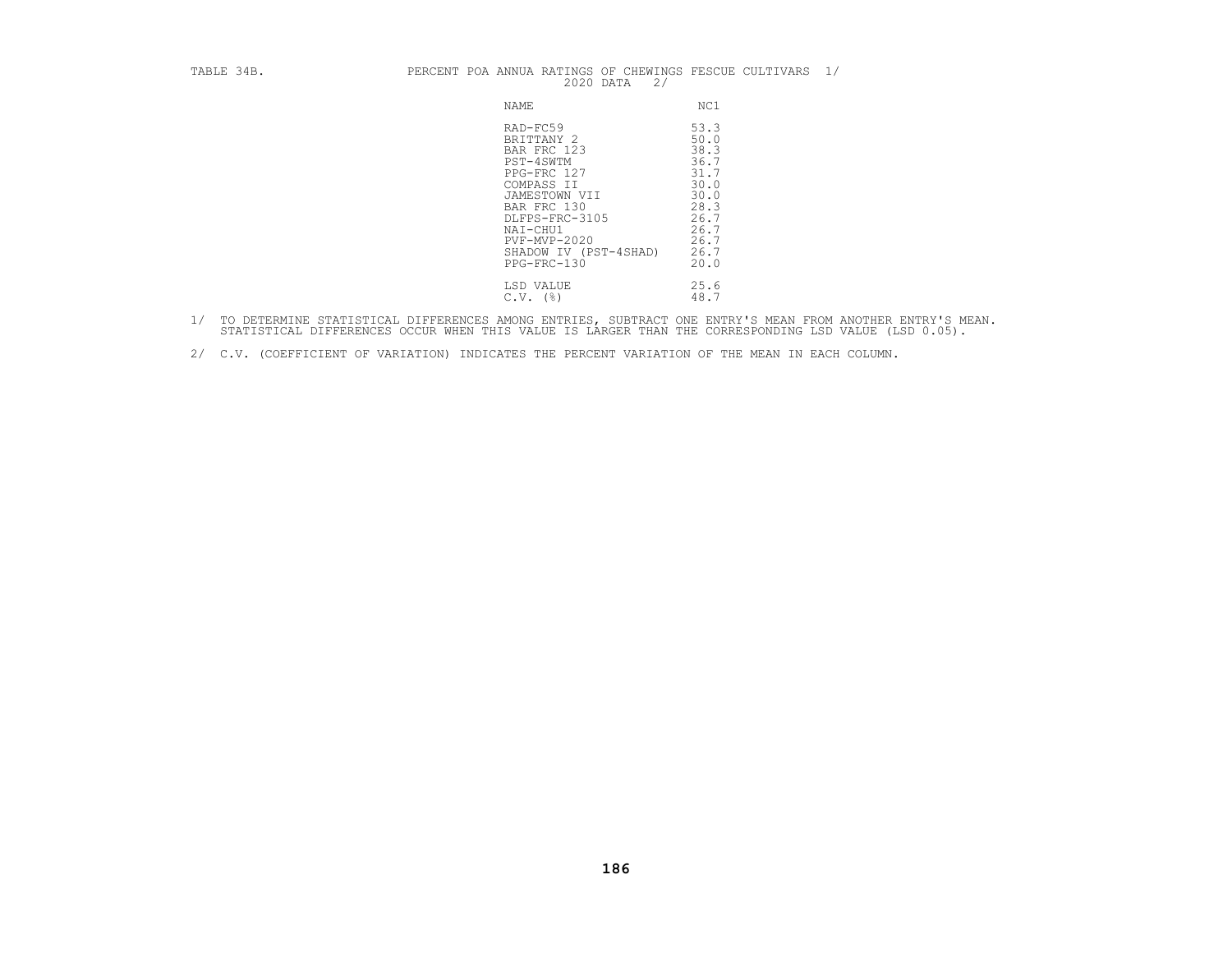### TABLE 34C. PERCENT POA ANNUA RATINGS OF STRONG CREEPING RED FESCUE CULTIVARS  $1/$  2020 DATA 2/

| NAME                                                                                                                                                                        | NC1                                                                                                          |
|-----------------------------------------------------------------------------------------------------------------------------------------------------------------------------|--------------------------------------------------------------------------------------------------------------|
| FOXFIRE 2<br>RAD-FR64<br>PPG-FRR 127<br><b>BOREAL</b><br>PPG-FRR 132<br>DLF-FRR-3128<br>PPG-FRR-134<br>KEVIN<br>PVF-HSY+<br>STB1<br><b>BYE</b><br>CARDINAL II<br>522<br>525 | 40.0<br>38.3<br>36.7<br>30.0<br>28.3<br>25.0<br>25.0<br>23.3<br>23.3<br>23.3<br>21.7<br>21.7<br>18.3<br>15.0 |
| LSD VALUE<br>$($ %)<br>C.V.                                                                                                                                                 | 24.8<br>58.3                                                                                                 |

- 1/ TO DETERMINE STATISTICAL DIFFERENCES AMONG ENTRIES, SUBTRACT ONE ENTRY'S MEAN FROM ANOTHER ENTRY'S MEAN.<br>STATISTICAL DIFFERENCES OCCUR WHEN THIS VALUE IS LARGER THAN THE CORRESPONDING LSD VALUE (LSD 0.05).
- 2/ C.V. (COEFFICIENT OF VARIATION) INDICATES THE PERCENT VARIATION OF THE MEAN IN EACH COLUMN.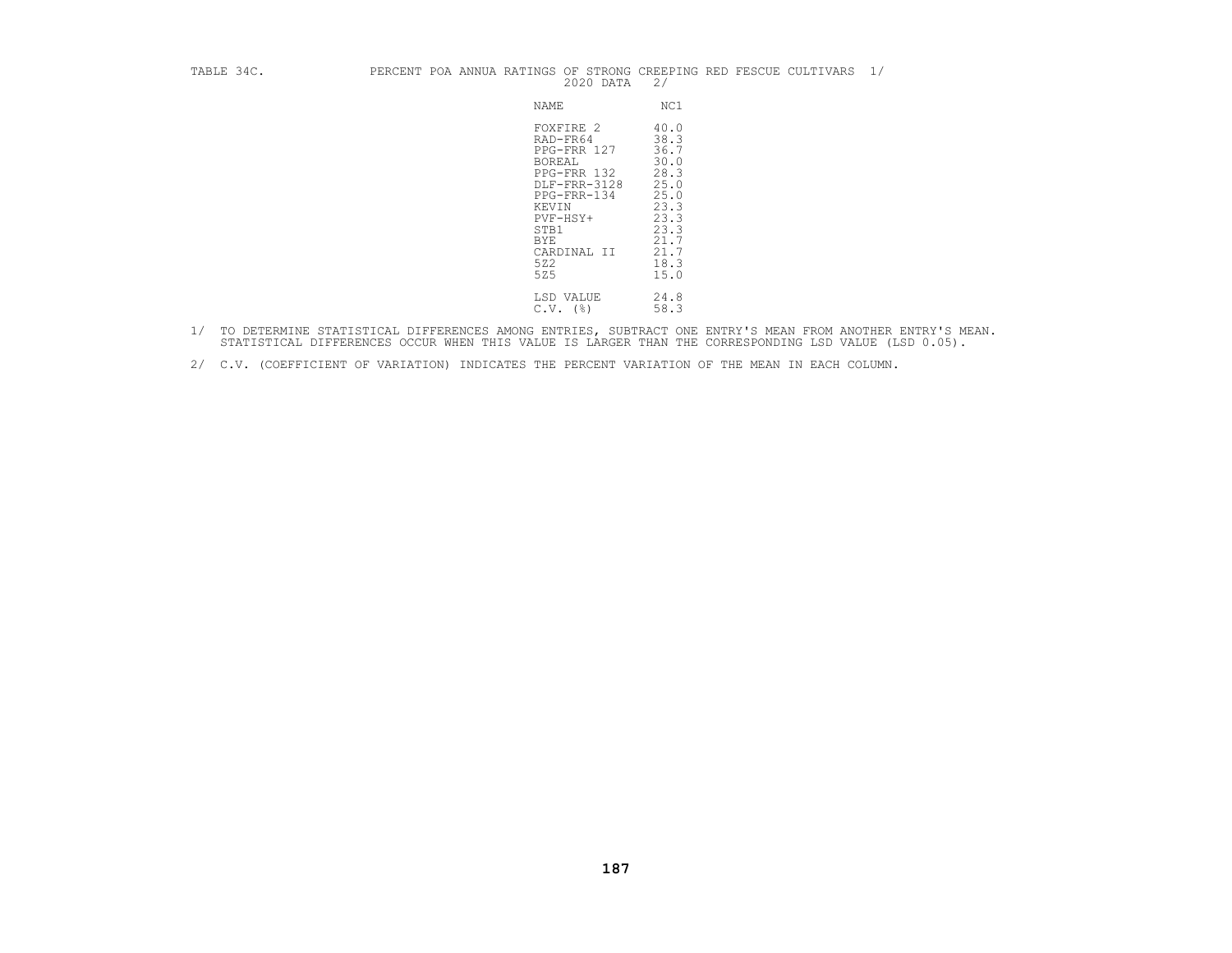| TABLE 34D. | PERCENT POA ANNUA RATINGS OF HARD FESCUE CULTIVARS 1/<br>2/<br>2020 DATA                                                                                                        |                                                                                      |
|------------|---------------------------------------------------------------------------------------------------------------------------------------------------------------------------------|--------------------------------------------------------------------------------------|
|            | NAME                                                                                                                                                                            | NC1                                                                                  |
|            | RESOLUTE<br>SWORD II (NAI-HAQ1+2)<br>BAR FT 135<br>DA5-RHF<br>$PVF - PDB - 2020$<br>GLADIATOR<br>$SPHD-20$<br>TENACIOUS (NAI-HTB2)<br>BAR FT 132<br>DLFPS-FL-3104<br>PPG-FL 128 | 83.3<br>81.7<br>76.7<br>76.7<br>76.7<br>70.0<br>70.0<br>70.0<br>65.0<br>55.0<br>51.7 |
|            | LSD VALUE<br>$C.V.$ (%)                                                                                                                                                         | 33.9<br>29.8                                                                         |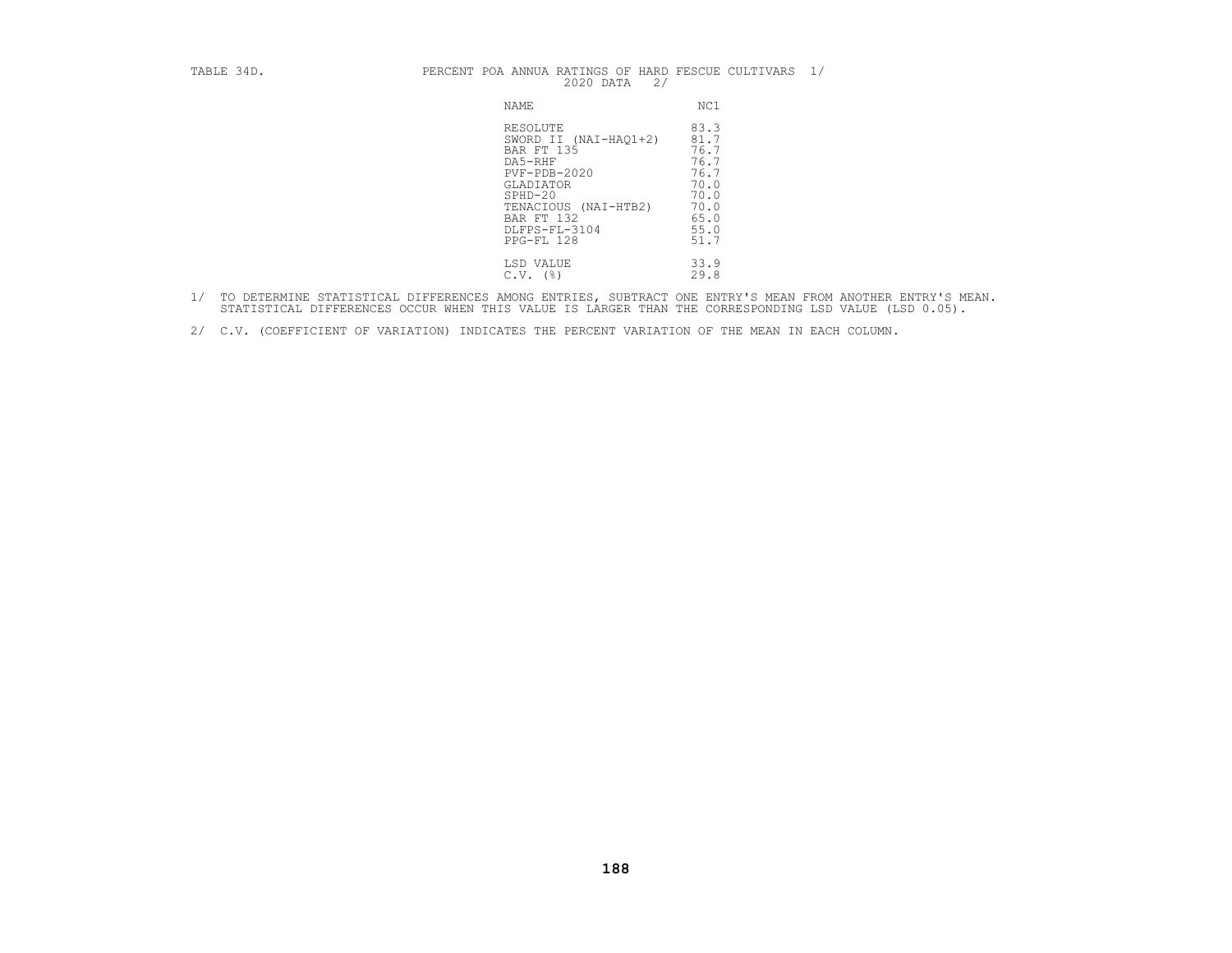| TABLE 34E. | PERCENT POA ANNUA RATINGS OF SHEEP FESCUE CULTIVARS 1/<br>2020 DATA<br>2/ |                      |
|------------|---------------------------------------------------------------------------|----------------------|
|            | NAME                                                                      | NC1                  |
|            | BAR FO 131<br>OUATRO<br>BLUE HORNET (PPG-FO-102)                          | 75.0<br>73.3<br>60.0 |
|            | LSD VALUE<br>$C.V.$ (%)                                                   | 26.8<br>24.0         |

2/ C.V. (COEFFICIENT OF VARIATION) INDICATES THE PERCENT VARIATION OF THE MEAN IN EACH COLUMN.

TABLE 34F. PERCENT POA ANNUA RATINGS OF SLENDER CREEPING RED FESCUE CULTIVARS 1/

| NAME                        | NC 1         |
|-----------------------------|--------------|
| BAR FRL 122<br>SEABREEZE GT | 43.3<br>23.3 |
| LSD VALUE<br>$C.V.$ (%)     | 21.8<br>40.6 |

1/ TO DETERMINE STATISTICAL DIFFERENCES AMONG ENTRIES, SUBTRACT ONE ENTRY'S MEAN FROM ANOTHER ENTRY'S MEAN.<br>STATISTICAL DIFFERENCES OCCUR WHEN THIS VALUE IS LARGER THAN THE CORRESPONDING LSD VALUE (LSD 0.05).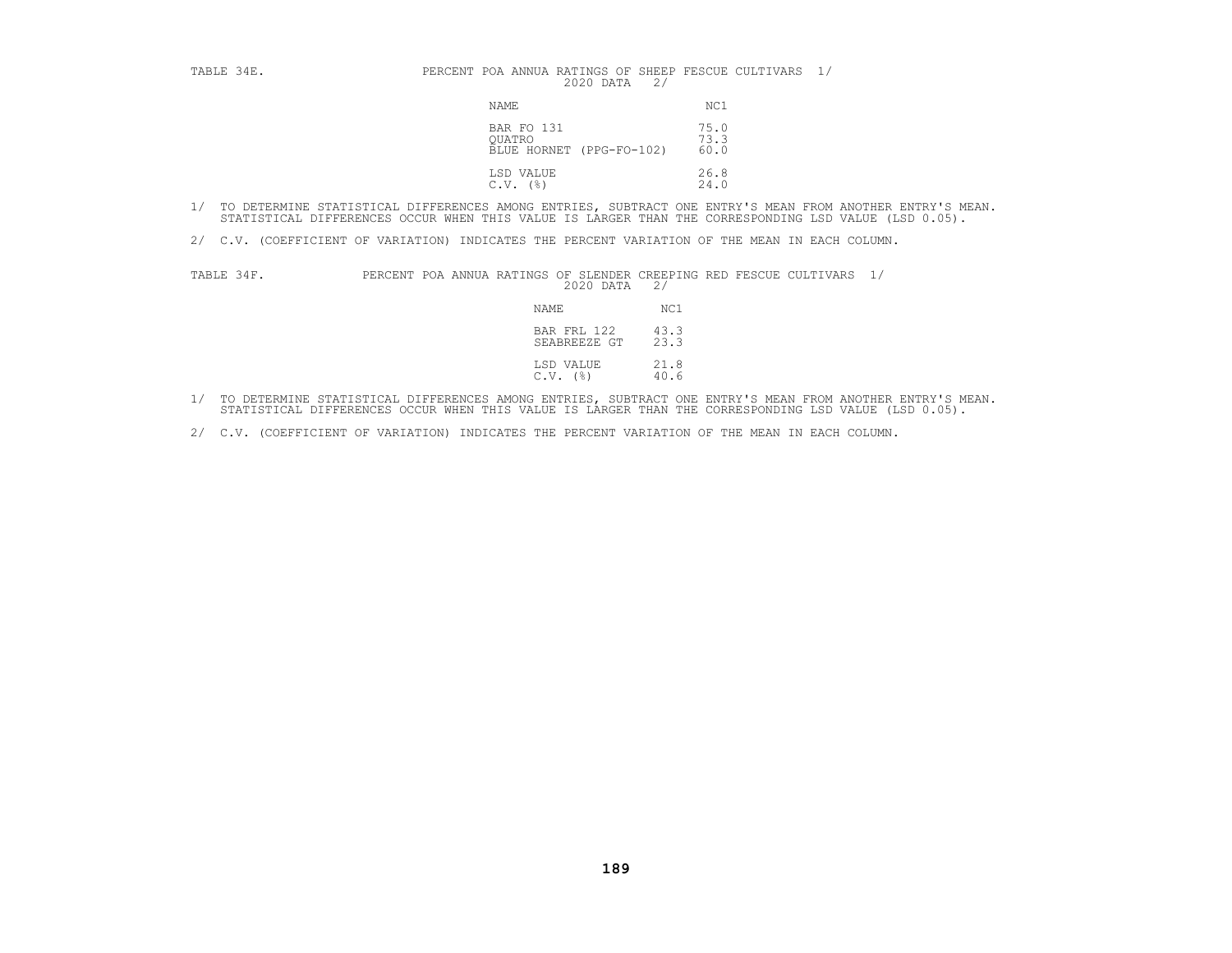## TABLE 35A. PERCENT WEED RATINGS OF FINELEAF FESCUE CULTIVARS AT RALEIGH, NC 1/ 2021 DATA 2/

| <b>NAME</b>                                                                                                                                                                                                                                                                                                                                                                                                                                                           | <b>JUNE</b>                                                                                                            | NOV 9                                                                                                                                                                                                                                                                                                                                                        | NOV 23                                                                                                                                                                                                                                                                                                                                                       | MEAN                                                                                                                                                                                                                                                                                                                                                       |
|-----------------------------------------------------------------------------------------------------------------------------------------------------------------------------------------------------------------------------------------------------------------------------------------------------------------------------------------------------------------------------------------------------------------------------------------------------------------------|------------------------------------------------------------------------------------------------------------------------|--------------------------------------------------------------------------------------------------------------------------------------------------------------------------------------------------------------------------------------------------------------------------------------------------------------------------------------------------------------|--------------------------------------------------------------------------------------------------------------------------------------------------------------------------------------------------------------------------------------------------------------------------------------------------------------------------------------------------------------|------------------------------------------------------------------------------------------------------------------------------------------------------------------------------------------------------------------------------------------------------------------------------------------------------------------------------------------------------------|
| BAR FT 135<br>DA5-RHF<br>QUATRO<br>RESOLUTE<br>$SPHD-20$<br>$PVF - PDB - 2020$<br>BAR FT 132<br>PVF-PDB-2020 41.7<br>BAR FT 132 40.0<br>TENACIOUS (NAI-HTB2) 46.3<br>TENACIOUS (NAI-HTB2) 45.0<br>BLUE HORNET (PEG-FO-102) 40.0<br>OLLFPS-FL-3104 28.3<br>GLADIATOR<br>FOXFIRE 2 30.0<br>FOXFIRE 2 30.0<br>FOXFIRE 2 30.0<br>PAR FC 131 28.3<br>PPG-<br>SHADOW IV (PST-4SHAD)<br>STB1<br>JAMESTOWN VII<br>KEVIN<br>NAI-CHU1<br>522<br>PPG-FRR-134<br>525<br>LSD VALUE | 60.0<br>53.3<br>51.7<br>53.3<br>45.0<br>41.7<br>40.0<br>13.3<br>6.7<br>8.3<br>10.0<br>5.3<br>5.0<br>8.3<br>5.0<br>16.6 | 21.7<br>20.0<br>23.3<br>20.0<br>20.0<br>21.7<br>18.3<br>16.7<br>15.0<br>15.0<br>15.0<br>16.7<br>15.0<br>11.7<br>21.7<br>16.7<br>20.0<br>16.7<br>21.7<br>11.7<br>13.3<br>13.3<br>18.3<br>15.0<br>16.7<br>16.7<br>15.0<br>18.3<br>16.7<br>16.7<br>16.7<br>13.3<br>15.0<br>15.0<br>15.0<br>15.0<br>16.7<br>11.7<br>13.3<br>13.3<br>11.7<br>10.0<br>10.0<br>15.8 | 28.3<br>30.0<br>26.7<br>27.7<br>28.3<br>26.7<br>28.3<br>21.7<br>25.0<br>20.0<br>24.3<br>20.0<br>21.7<br>20.0<br>23.3<br>25.0<br>21.7<br>18.3<br>16.7<br>15.0<br>20.0<br>18.3<br>20.0<br>16.7<br>18.3<br>20.0<br>21.7<br>18.3<br>16.7<br>15.0<br>18.3<br>18.3<br>16.0<br>13.7<br>18.3<br>13.3<br>15.0<br>15.0<br>11.7<br>13.3<br>15.0<br>13.3<br>13.3<br>11.6 | 36.7<br>34.4<br>33.9<br>33.7<br>31.1<br>30.0<br>28.9<br>28.9<br>28.3<br>25.0<br>22.6<br>22.2<br>21.7<br>20.0<br>19.4<br>19.4<br>18.3<br>18.3<br>17.8<br>17.2<br>17.2<br>16.7<br>16.7<br>16.1<br>16.1<br>16.1<br>15.6<br>15.6<br>15.0<br>15.0<br>15.0<br>14.4<br>14.2<br>14.0<br>13.9<br>13.9<br>12.8<br>11.7<br>11.7<br>10.7<br>10.6<br>10.6<br>9.4<br>9.3 |
| $C.V.$ (%)                                                                                                                                                                                                                                                                                                                                                                                                                                                            | 48.2                                                                                                                   | 32.1                                                                                                                                                                                                                                                                                                                                                         | 29.3                                                                                                                                                                                                                                                                                                                                                         | 29.9                                                                                                                                                                                                                                                                                                                                                       |

1/ TO DETERMINE STATISTICAL DIFFERENCES AMONG ENTRIES, SUBTRACT ONE ENTRY'S MEAN FROM ANOTHER ENTRY'S MEAN.<br>STATISTICAL DIFFERENCES OCCUR WHEN THIS VALUE IS LARGER THAN THE CORRESPONDING LSD VALUE (LSD 0.05).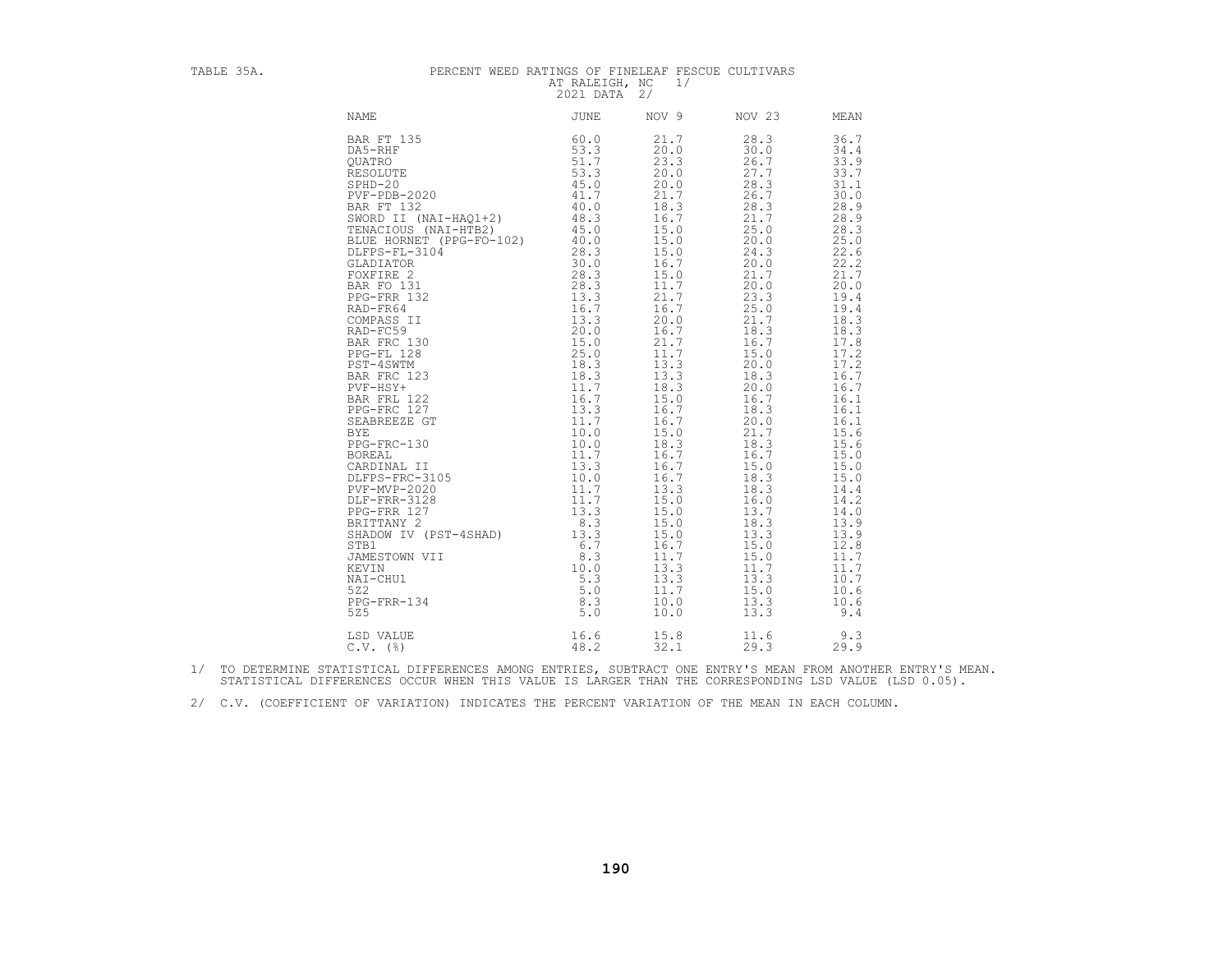| TABLE 35B. | PERCENT                                                                                                                                                                                               | WEED RATINGS OF CHEWINGS FESCUE CULTIVARS<br>AT RALEIGH, NC<br>2021 DATA                          | 1/<br>2/                                                                                             |                                                                                                      |                                                                                                      |
|------------|-------------------------------------------------------------------------------------------------------------------------------------------------------------------------------------------------------|---------------------------------------------------------------------------------------------------|------------------------------------------------------------------------------------------------------|------------------------------------------------------------------------------------------------------|------------------------------------------------------------------------------------------------------|
|            | NAME                                                                                                                                                                                                  | JUNE                                                                                              | NOV 9                                                                                                | NOV 23                                                                                               | MEAN                                                                                                 |
|            | COMPASS II<br>RAD-FC59<br>BAR FRC 130<br>PST-4SWTM<br>BAR FRC 123<br>PPG-FRC 127<br>PPG-FRC-130<br>DLFPS-FRC-3105<br>PVF-MVP-2020<br>BRITTANY 2<br>SHADOW IV (PST-4SHAD)<br>JAMESTOWN VII<br>NAI-CHU1 | 13.3<br>20.0<br>15.0<br>18.3<br>18.3<br>13.3<br>10.0<br>10.0<br>11.7<br>8.3<br>13.3<br>8.3<br>5.3 | 20.0<br>16.7<br>21.7<br>13.3<br>13.3<br>16.7<br>18.3<br>16.7<br>13.3<br>15.0<br>15.0<br>11.7<br>13.3 | 21.7<br>18.3<br>16.7<br>20.0<br>18.3<br>18.3<br>18.3<br>18.3<br>18.3<br>18.3<br>13.3<br>15.0<br>13.3 | 18.3<br>18.3<br>17.8<br>17.2<br>16.7<br>16.1<br>15.6<br>15.0<br>14.4<br>13.9<br>13.9<br>11.7<br>10.7 |
|            | LSD VALUE<br>(응)<br>C.V.                                                                                                                                                                              | 15.8<br>50.6                                                                                      | 11.4<br>28.5                                                                                         | 13.6<br>26.9                                                                                         | 10.7<br>26.3                                                                                         |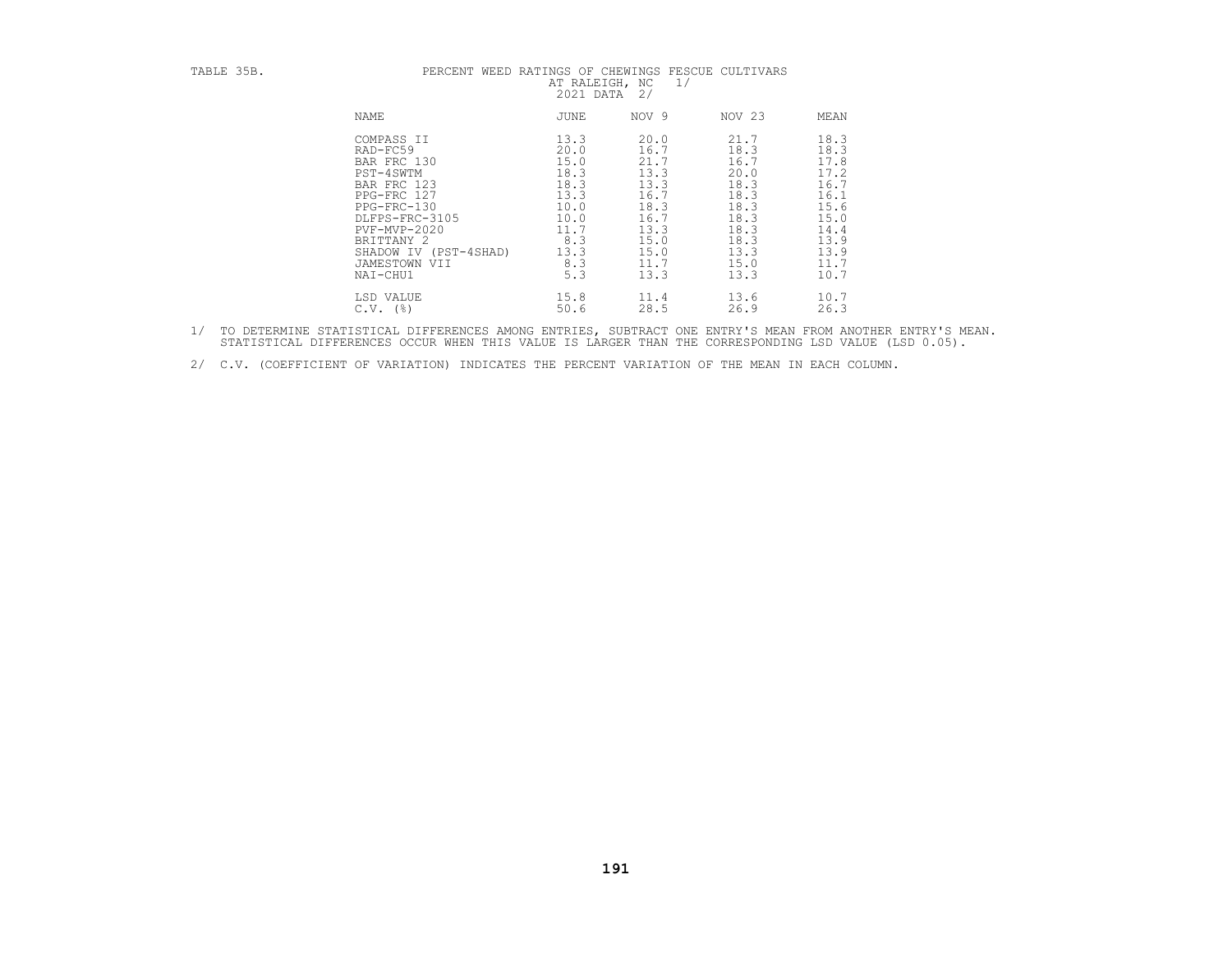| TABLE 35C. | PERCENT WEED RATINGS OF STRONG CREEPING RED FESCUE CULTIVARS                                                                                                         |                                                                                                          | AT RALEIGH, NC<br>2021 DATA<br>2/                                                                            | 1/                                                                                                           |                                                                                                             |
|------------|----------------------------------------------------------------------------------------------------------------------------------------------------------------------|----------------------------------------------------------------------------------------------------------|--------------------------------------------------------------------------------------------------------------|--------------------------------------------------------------------------------------------------------------|-------------------------------------------------------------------------------------------------------------|
|            | NAME                                                                                                                                                                 | JUNE                                                                                                     | NOV 9                                                                                                        | NOV 23                                                                                                       | MEAN                                                                                                        |
|            | FOXFIRE 2<br>PPG-FRR 132<br>RAD-FR64<br>PVF-HSY+<br>BYE<br><b>BOREAL</b><br>CARDINAL II<br>DLF-FRR-3128<br>PPG-FRR 127<br>STB1<br>KEVIN<br>522<br>PPG-FRR-134<br>525 | 28.3<br>13.3<br>16.7<br>11.7<br>10.0<br>11.7<br>13.3<br>11.7<br>13.3<br>6.7<br>10.0<br>5.0<br>8.3<br>5.0 | 15.0<br>21.7<br>16.7<br>18.3<br>15.0<br>16.7<br>16.7<br>15.0<br>15.0<br>16.7<br>13.3<br>11.7<br>10.0<br>10.0 | 21.7<br>23.3<br>25.0<br>20.0<br>21.7<br>16.7<br>15.0<br>16.0<br>13.7<br>15.0<br>11.7<br>15.0<br>13.3<br>13.3 | 21.7<br>19.4<br>19.4<br>16.7<br>15.6<br>15.0<br>15.0<br>14.2<br>14.0<br>12.8<br>11.7<br>10.6<br>10.6<br>9.4 |
|            | LSD VALUE<br>C.V.<br>(응)                                                                                                                                             | 17.9<br>65.8                                                                                             | 6.1<br>20.9                                                                                                  | 10.1<br>28.3                                                                                                 | 6.0<br>22.6                                                                                                 |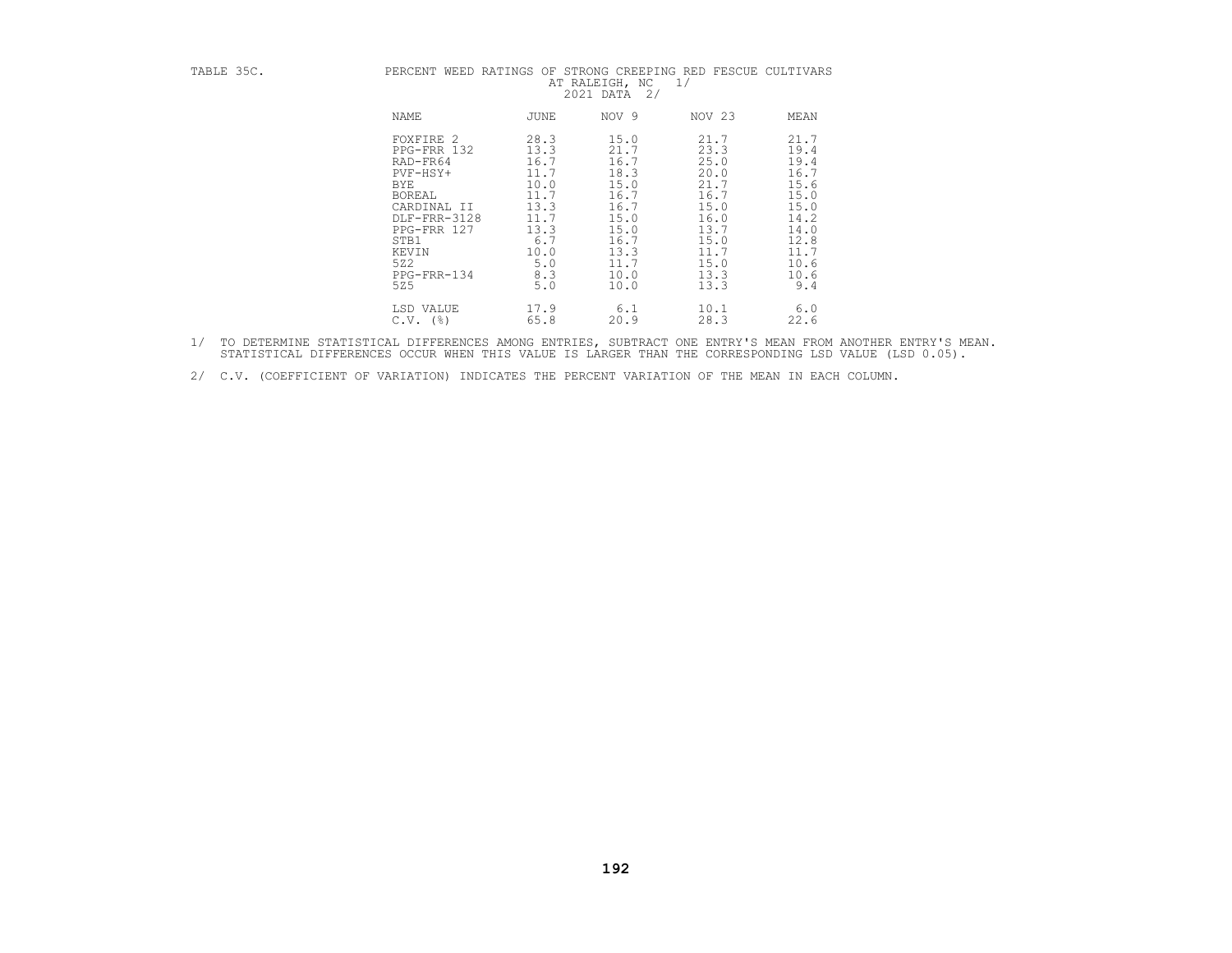| TABLE 35D. | PERCENT WEED                                                                                                                                                                    | AT RALEIGH, NC<br>2021 DATA 2/                                                       | RATINGS OF HARD FESCUE CULTIVARS<br>1/                                               |                                                                                      |                                                                                      |
|------------|---------------------------------------------------------------------------------------------------------------------------------------------------------------------------------|--------------------------------------------------------------------------------------|--------------------------------------------------------------------------------------|--------------------------------------------------------------------------------------|--------------------------------------------------------------------------------------|
|            | NAME                                                                                                                                                                            | <b>JUNE</b>                                                                          | NOV 9                                                                                | NOV 23                                                                               | MEAN                                                                                 |
|            | BAR FT 135<br>DA5-RHF<br>RESOLUTE<br>$SPHD-20$<br>$PVF - PDB - 2020$<br>BAR FT 132<br>SWORD II (NAI-HAO1+2)<br>TENACIOUS (NAI-HTB2)<br>DLFPS-FL-3104<br>GLADIATOR<br>PPG-FL 128 | 60.0<br>53.3<br>53.3<br>45.0<br>41.7<br>40.0<br>48.3<br>45.0<br>28.3<br>30.0<br>25.0 | 21.7<br>20.0<br>20.0<br>20.0<br>21.7<br>18.3<br>16.7<br>15.0<br>15.0<br>16.7<br>11.7 | 28.3<br>30.0<br>27.7<br>28.3<br>26.7<br>28.3<br>21.7<br>25.0<br>24.3<br>20.0<br>15.0 | 36.7<br>34.4<br>33.7<br>31.1<br>30.0<br>28.9<br>28.9<br>28.3<br>22.6<br>22.2<br>17.2 |
|            | LSD VALUE<br>(응)<br>C.V.                                                                                                                                                        | 41.0<br>39.3                                                                         | 23.7<br>44.6                                                                         | 19.8<br>30.5                                                                         | 24.1<br>33.2                                                                         |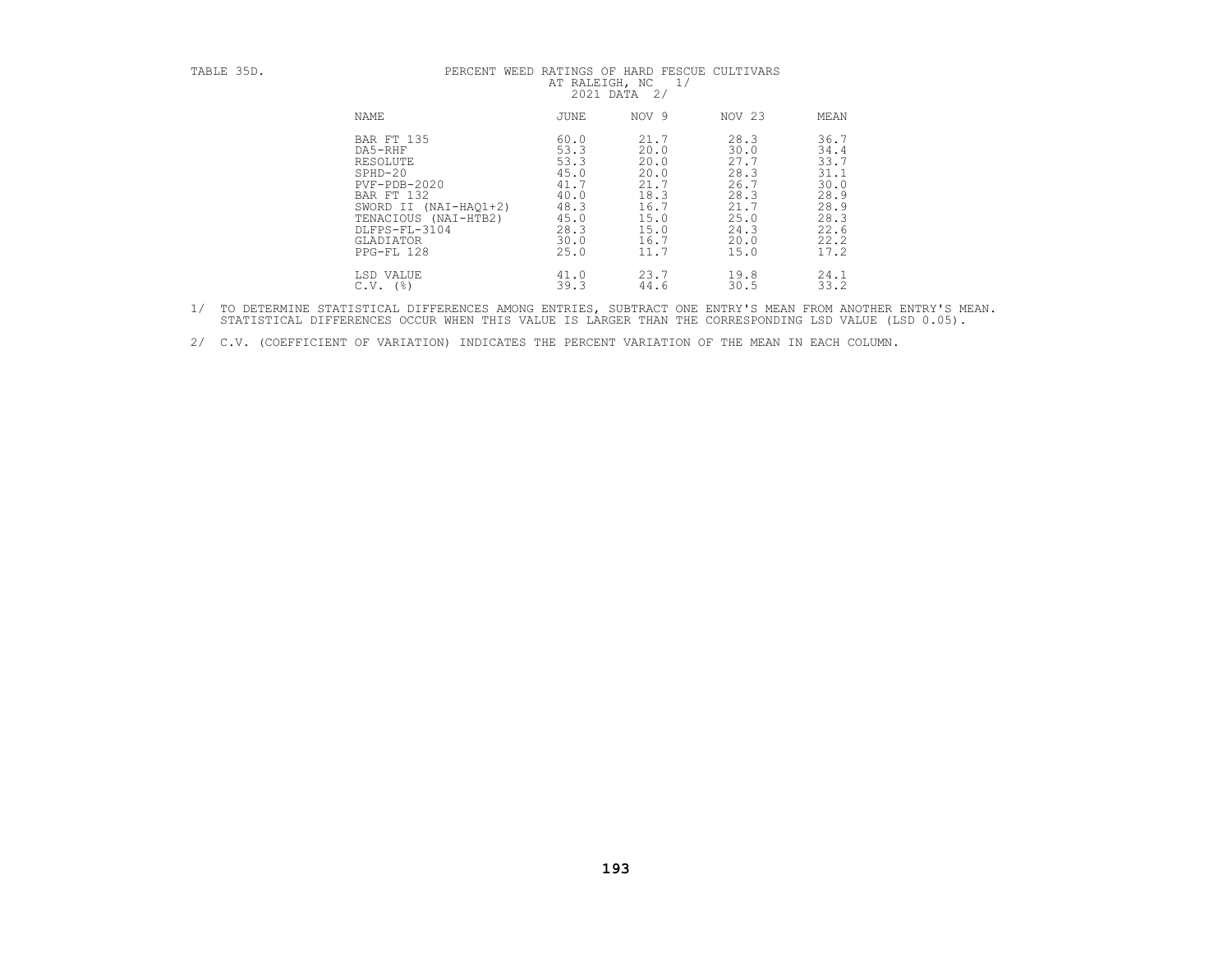| TABLE 35E.                  | PERCENT WEED RATINGS OF SHEEP FESCUE CULTIVARS<br>AT RALEIGH, NC<br>2021 DATA | 2/                   |                      |                      |
|-----------------------------|-------------------------------------------------------------------------------|----------------------|----------------------|----------------------|
| NAME                        | JUNE                                                                          | NOV 9                | NOV 23               | MEAN                 |
| <b>OUATRO</b><br>BAR FO 131 | 51.7<br>40.0<br>BLUE HORNET (PPG-FO-102)<br>28.3                              | 23.3<br>15.0<br>11.7 | 26.7<br>20.0<br>20.0 | 33.9<br>25.0<br>20.0 |
| LSD VALUE<br>C.V.<br>(응)    | 26.8<br>28.9                                                                  | 10.6<br>27.4         | 14.0<br>27.0         | 15.5<br>25.4         |

2/ C.V. (COEFFICIENT OF VARIATION) INDICATES THE PERCENT VARIATION OF THE MEAN IN EACH COLUMN.

| TABLE 35F. | PERCENT WEED RATINGS OF SLENDER CREEPING RED FESCUE CULTIVARS |      | AT RALEIGH, NC<br>2021 DATA 2/ | 1/     |      |
|------------|---------------------------------------------------------------|------|--------------------------------|--------|------|
|            | NAME                                                          | JUNE | NOV 9                          | NOV 23 | MEAN |
|            | BAR FRL 122                                                   | 16.7 | 15.0                           | 16.7   | 16.1 |
|            | SEABREEZE GT                                                  | 11.7 | 16.7                           | 20.0   | 16.1 |
|            | LSD VALUE                                                     | 26.8 | 10.6                           | 14.0   | 15.5 |
|            | $C.V.$ (%)                                                    | 66.0 | 12.9                           | 11.1   | 19.4 |

1/ TO DETERMINE STATISTICAL DIFFERENCES AMONG ENTRIES, SUBTRACT ONE ENTRY'S MEAN FROM ANOTHER ENTRY'S MEAN.<br>STATISTICAL DIFFERENCES OCCUR WHEN THIS VALUE IS LARGER THAN THE CORRESPONDING LSD VALUE (LSD 0.05).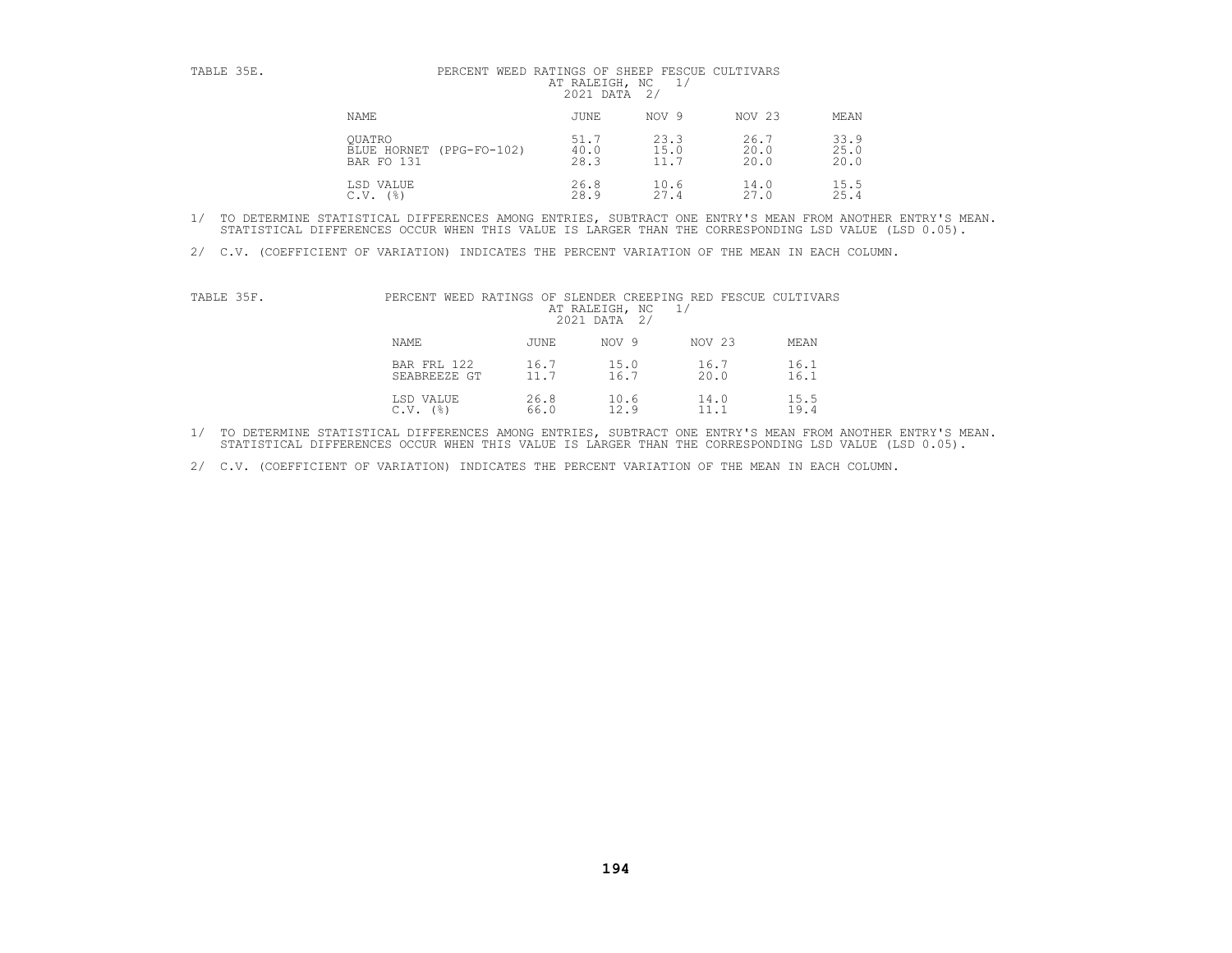| TABLE 36A. | SEEDHEAD RATINGS OF FINELEAF FESCUE CULTIVARS                        | AT MANHATTAN, KS 1/<br>2021 DATA |                |  |
|------------|----------------------------------------------------------------------|----------------------------------|----------------|--|
|            |                                                                      | SEEDHEAD RATINGS 1-9; 9=NONE 2/  |                |  |
|            | NAME                                                                 |                                  | APRIL MAY MEAN |  |
|            |                                                                      |                                  |                |  |
|            | $1.6$ $2.7$ $1.5$<br>$14.3$ $21.9$ $13.9$<br>LSD VALUE<br>$C.V.$ (%) |                                  |                |  |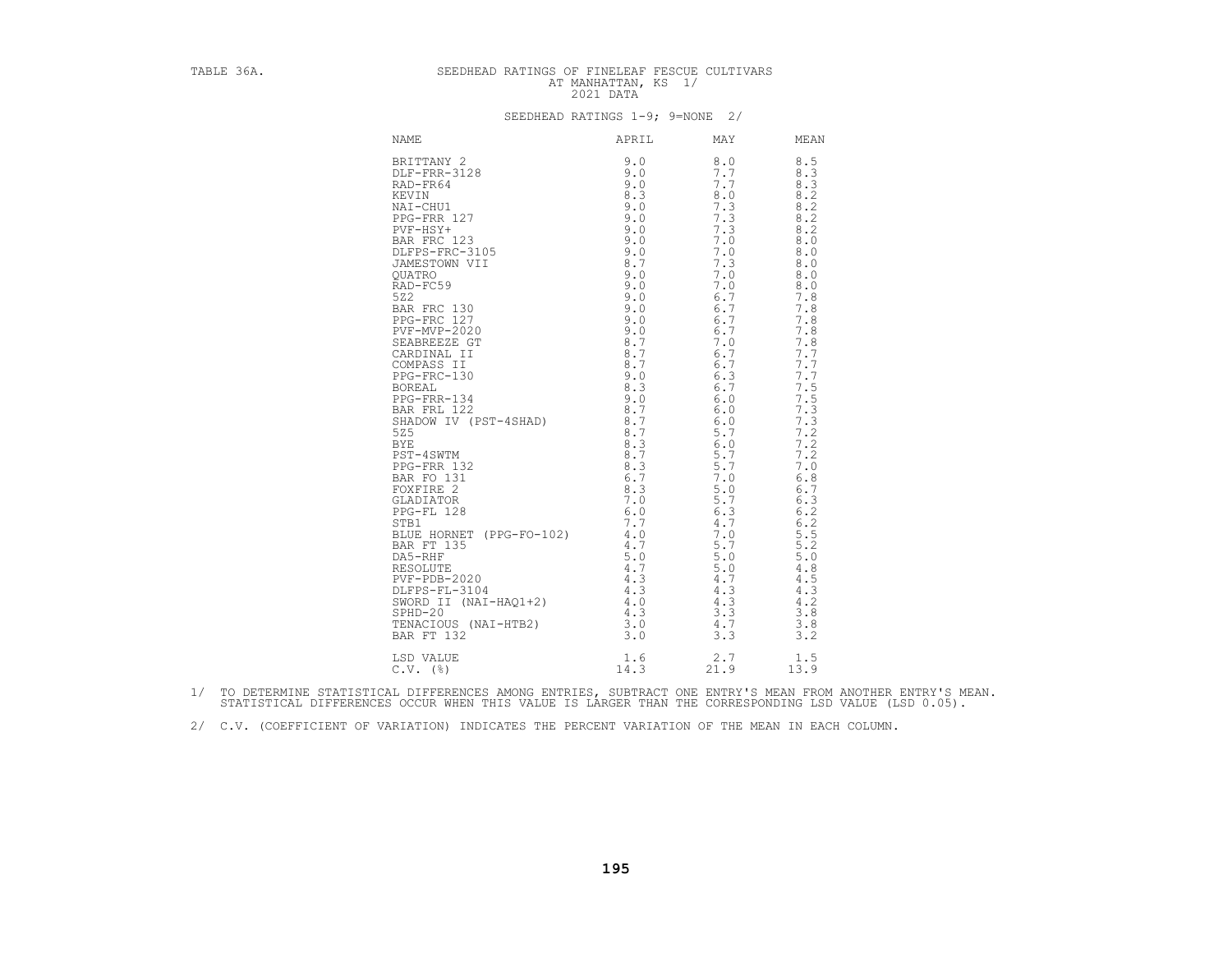| TABLE 36B. | SEEDHEAD RATINGS OF CHEWINGS FESCUE CULTIVARS<br>AT MANHATTAN, KS 1/<br>2021 DATA<br>SEEDHEAD RATINGS 1-9; 9=NONE<br>2/                                                                                 |                                                                                         |                                                                                         |                                                                                                         |  |
|------------|---------------------------------------------------------------------------------------------------------------------------------------------------------------------------------------------------------|-----------------------------------------------------------------------------------------|-----------------------------------------------------------------------------------------|---------------------------------------------------------------------------------------------------------|--|
|            |                                                                                                                                                                                                         |                                                                                         |                                                                                         |                                                                                                         |  |
|            | <b>NAME</b>                                                                                                                                                                                             | APRIL                                                                                   | MAY                                                                                     | MEAN                                                                                                    |  |
|            | BRITTANY 2<br>NAI-CHU1<br>BAR FRC 123<br>DLFPS-FRC-3105<br>JAMESTOWN VII<br>RAD-FC59<br>BAR FRC 130<br>PPG-FRC 127<br>$PVF-MVP-2020$<br>COMPASS II<br>PPG-FRC-130<br>SHADOW IV (PST-4SHAD)<br>PST-4SWTM | 9.0<br>9.0<br>9.0<br>9.0<br>8.7<br>9.0<br>9.0<br>9.0<br>9.0<br>8.7<br>9.0<br>8.7<br>8.7 | 8.0<br>7.3<br>7.0<br>7.0<br>7.3<br>7.0<br>6.7<br>6.7<br>6.7<br>6.7<br>6.3<br>6.0<br>5.7 | 8.5<br>8.2<br>$8.0\,$<br>$8.0\,$<br>$8.0\,$<br>$8.0\,$<br>7.8<br>7.8<br>7.8<br>7.7<br>7.7<br>7.3<br>7.2 |  |
|            | LSD VALUE<br>$C.V.$ (%)                                                                                                                                                                                 | 1.0<br>3.7                                                                              | 3.8<br>18.8                                                                             | 2.0<br>8.9                                                                                              |  |

- 1/ TO DETERMINE STATISTICAL DIFFERENCES AMONG ENTRIES, SUBTRACT ONE ENTRY'S MEAN FROM ANOTHER ENTRY'S MEAN.<br>STATISTICAL DIFFERENCES OCCUR WHEN THIS VALUE IS LARGER THAN THE CORRESPONDING LSD VALUE (LSD 0.05).
- 2/ C.V. (COEFFICIENT OF VARIATION) INDICATES THE PERCENT VARIATION OF THE MEAN IN EACH COLUMN.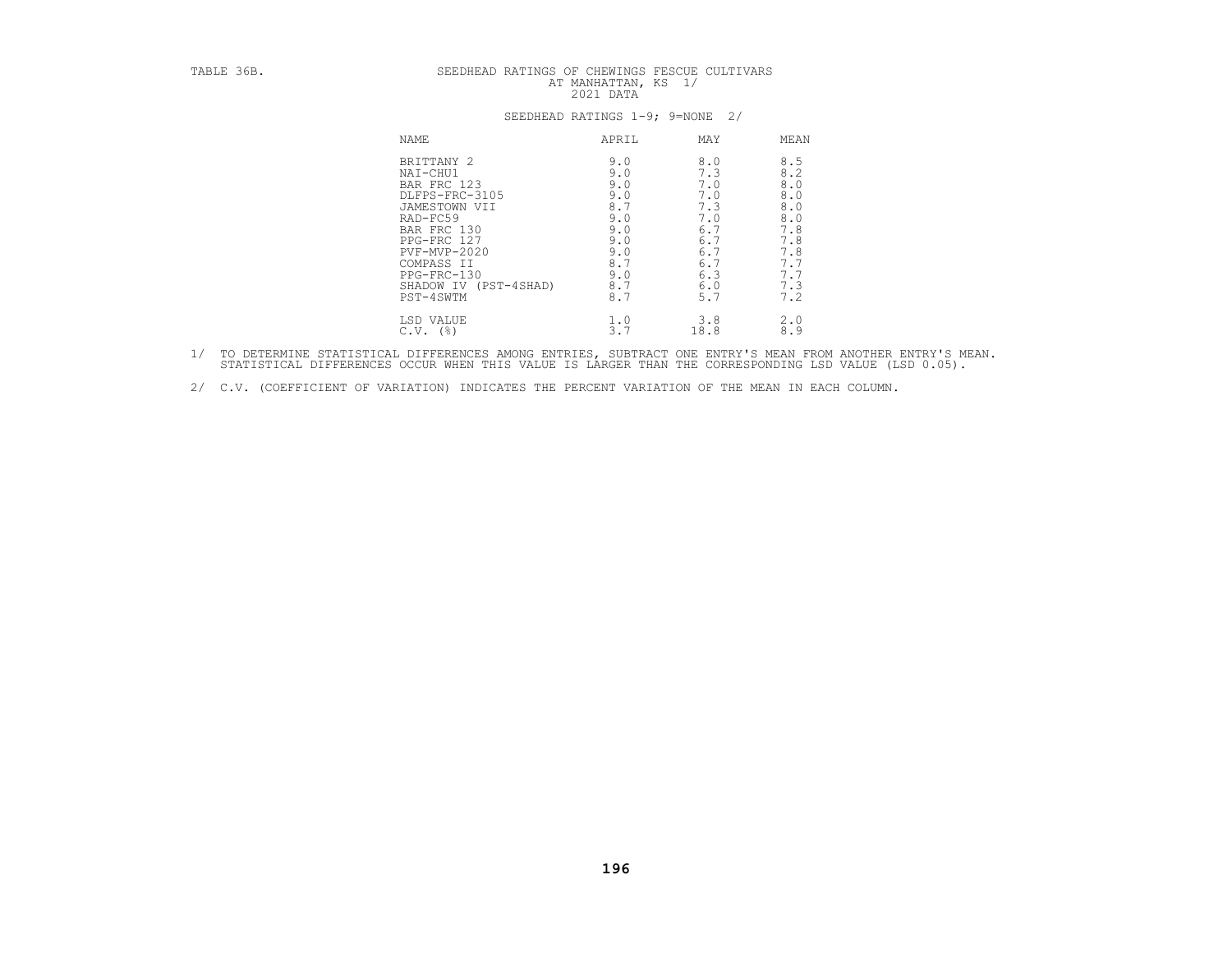| TABLE 36C. | SEEDHEAD RATINGS OF STRONG CREEPING RED FESCUE CULTIVARS                                                                                                                      | AT MANHATTAN, KS 1/<br>2021 DATA                                                                   |                                                                                                       |                                                                                                    |
|------------|-------------------------------------------------------------------------------------------------------------------------------------------------------------------------------|----------------------------------------------------------------------------------------------------|-------------------------------------------------------------------------------------------------------|----------------------------------------------------------------------------------------------------|
|            |                                                                                                                                                                               | SEEDHEAD RATINGS 1-9; 9=NONE                                                                       | 2/                                                                                                    |                                                                                                    |
|            | <b>NAME</b>                                                                                                                                                                   | APRIL                                                                                              | MAY                                                                                                   | MEAN                                                                                               |
|            | DLF-FRR-3128<br>RAD-FR64<br>KEVIN<br>PPG-FRR 127<br>$PVF-HSY+$<br>522<br>CARDINAL II<br><b>BOREAL</b><br>PPG-FRR-134<br>525<br><b>BYE</b><br>PPG-FRR 132<br>FOXFIRE 2<br>STB1 | 9.0<br>9.0<br>8.3<br>9.0<br>9.0<br>9.0<br>8.7<br>8.3<br>9.0<br>8.7<br>8.3<br>$8.3\,$<br>8.3<br>7.7 | 7.7<br>7.7<br>$\frac{8.0}{7.3}$<br>7.3<br>6.7<br>6.7<br>6.7<br>6.0<br>5.7<br>6.0<br>5.7<br>5.0<br>4.7 | 8.3<br>8.3<br>$8.2$<br>$8.2$<br>8.2<br>7.8<br>7.7<br>7.5<br>7.5<br>7.2<br>7.2<br>7.0<br>6.7<br>6.2 |
|            | LSD VALUE<br>$C.V.$ (%)                                                                                                                                                       | 1.7<br>7.4                                                                                         | 3.0<br>20.5                                                                                           | 1.8<br>10.8                                                                                        |

- 1/ TO DETERMINE STATISTICAL DIFFERENCES AMONG ENTRIES, SUBTRACT ONE ENTRY'S MEAN FROM ANOTHER ENTRY'S MEAN.<br>STATISTICAL DIFFERENCES OCCUR WHEN THIS VALUE IS LARGER THAN THE CORRESPONDING LSD VALUE (LSD 0.05).
- 2/ C.V. (COEFFICIENT OF VARIATION) INDICATES THE PERCENT VARIATION OF THE MEAN IN EACH COLUMN.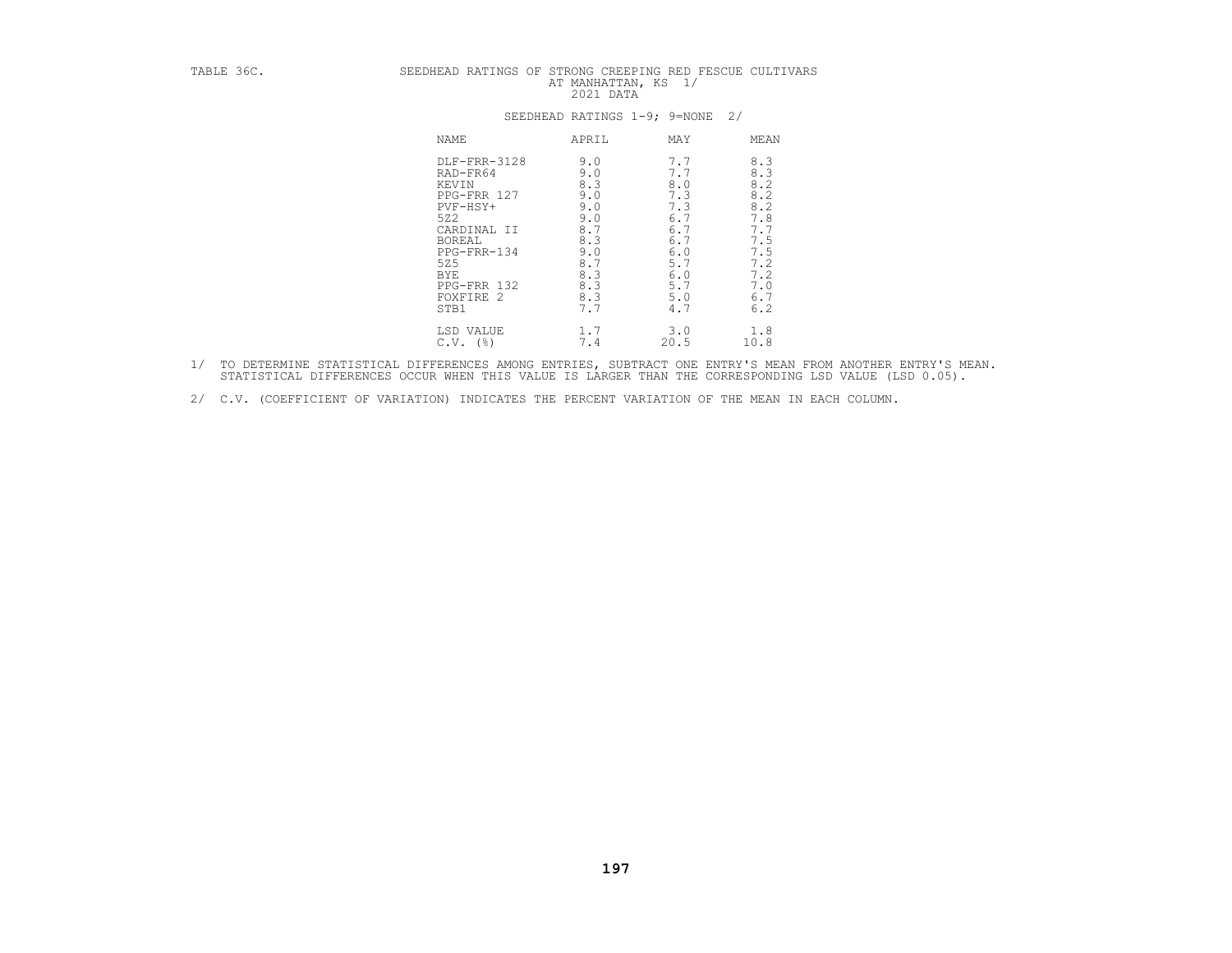| TABLE 36D. | SEEDHEAD RATINGS OF HARD FESCUE CULTIVARS<br>AT MANHATTAN, KS 1/<br>2021 DATA<br>SEEDHEAD RATINGS 1-9; 9=NONE 2/                                                                              |                                                                           |                                                                           |                                                                                                |  |
|------------|-----------------------------------------------------------------------------------------------------------------------------------------------------------------------------------------------|---------------------------------------------------------------------------|---------------------------------------------------------------------------|------------------------------------------------------------------------------------------------|--|
|            |                                                                                                                                                                                               |                                                                           |                                                                           |                                                                                                |  |
|            | NAME                                                                                                                                                                                          | APRIL                                                                     | MAY                                                                       | MEAN                                                                                           |  |
|            | <b>GLADIATOR</b><br>PPG-FL 128<br><b>BAR FT 135</b><br>DA5-RHF<br>RESOLUTE<br>$PVF - PDB - 2020$<br>DLFPS-FL-3104<br>SWORD II (NAI-HAO1+2)<br>$SPHD-20$<br>TENACIOUS (NAI-HTB2)<br>BAR FT 132 | 7.0<br>6.0<br>4.7<br>5.0<br>4.7<br>4.3<br>4.3<br>4.0<br>4.3<br>3.0<br>3.0 | 5.7<br>6.3<br>5.7<br>5.0<br>5.0<br>4.7<br>4.3<br>4.3<br>3.3<br>4.7<br>3.3 | 6.3<br>$6.2\,$<br>5.2<br>$5.0$<br>$\frac{4}{4}$ . 8<br>4.3<br>$4.2$<br>$3.8$<br>$3.8$<br>$3.2$ |  |
|            | LSD VALUE<br>$C.V.$ (%)                                                                                                                                                                       | 3.0<br>30.4                                                               | 4.0<br>32.7                                                               | 2.8<br>26.5                                                                                    |  |

- 1/ TO DETERMINE STATISTICAL DIFFERENCES AMONG ENTRIES, SUBTRACT ONE ENTRY'S MEAN FROM ANOTHER ENTRY'S MEAN.<br>STATISTICAL DIFFERENCES OCCUR WHEN THIS VALUE IS LARGER THAN THE CORRESPONDING LSD VALUE (LSD 0.05).
- 2/ C.V. (COEFFICIENT OF VARIATION) INDICATES THE PERCENT VARIATION OF THE MEAN IN EACH COLUMN.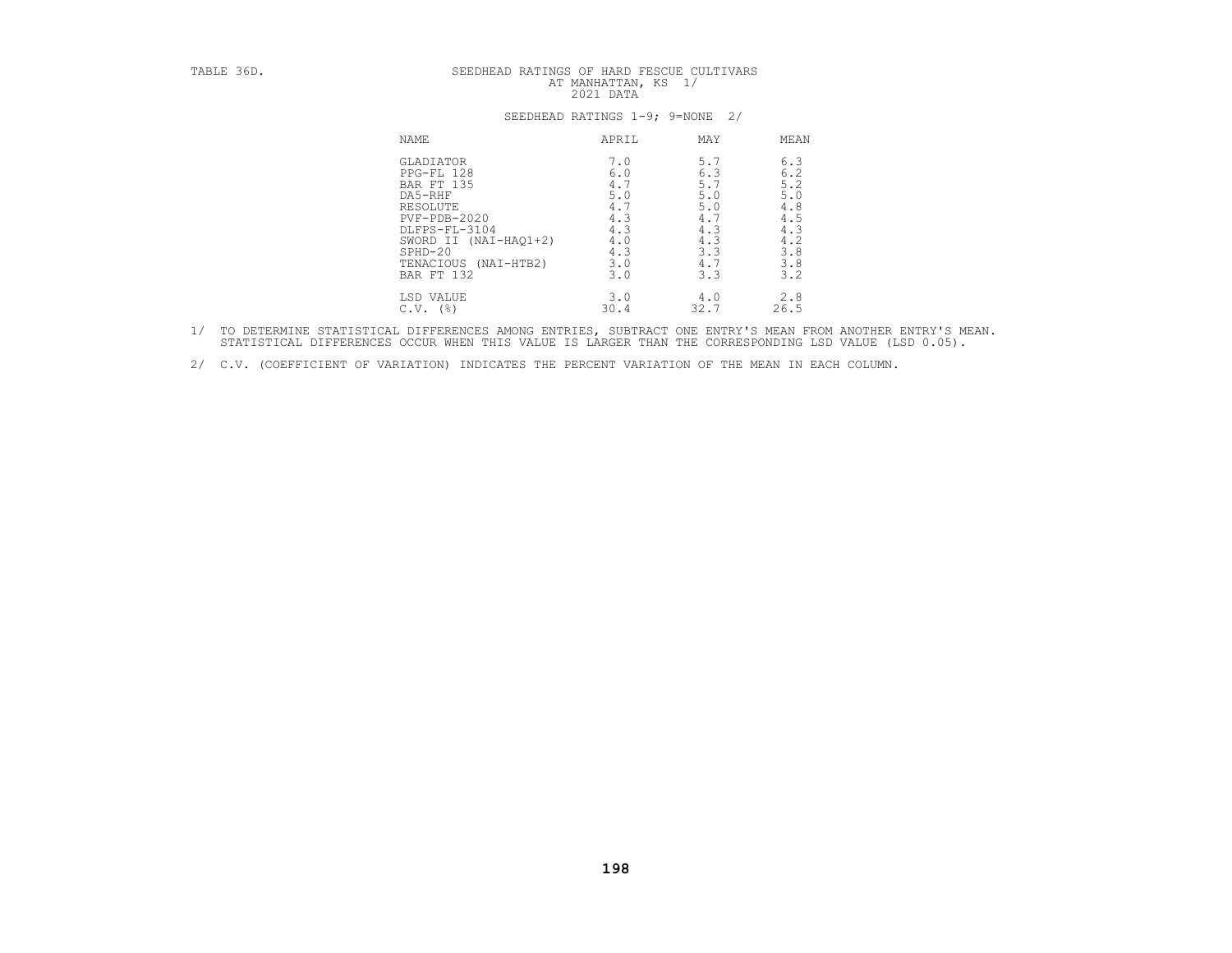| TABLE 36E. |                                                  | SEEDHEAD RATINGS OF SHEEP FESCUE CULTIVARS<br>AT MANHATTAN, KS 1/<br>2021 DATA |                   |                                                               |
|------------|--------------------------------------------------|--------------------------------------------------------------------------------|-------------------|---------------------------------------------------------------|
|            | SEEDHEAD RATINGS 1-9; 9=NONE 2/                  |                                                                                |                   |                                                               |
|            | NAME                                             | APRIL                                                                          | MAY               | MEAN                                                          |
|            | OUATRO<br>BAR FO 131<br>BLUE HORNET (PPG-FO-102) | 9.0<br>6.7<br>4.0                                                              | 7.0<br>7.0<br>7.0 | $\begin{smallmatrix} 8 & 0 \\ 6 & 8 \end{smallmatrix}$<br>5.5 |
|            | LSD VALUE<br>(응)<br>C.V.                         | 6.0<br>39.7                                                                    | 3.3<br>20.2       | 3.4<br>21.6                                                   |

2/ C.V. (COEFFICIENT OF VARIATION) INDICATES THE PERCENT VARIATION OF THE MEAN IN EACH COLUMN.

| TABLE 36F. | SEEDHEAD RATINGS OF SLENDER CREEPING RED FESCUE CULTIVARS | AT MANHATTAN, KS 1/<br>2021 DATA |            |      |
|------------|-----------------------------------------------------------|----------------------------------|------------|------|
|            |                                                           | SEEDHEAD RATINGS 1-9; 9=NONE 2/  |            |      |
|            | NAME                                                      | APRIL                            | MAY        | MEAN |
|            | SEABREEZE GT<br><b>BAR FRI. 122</b>                       | 8.7<br>8.7                       | 7.0<br>6.0 | 7.8  |

| <b>NAME</b>                 | APRIL      | MAY         | MEAN       |
|-----------------------------|------------|-------------|------------|
| SEABREEZE GT<br>BAR FRL 122 | 8.7<br>8.7 | 7.0<br>6.0  | 7.8<br>7.3 |
| LSD VALUE<br>' 응 )<br>C.V.  | 6.0<br>8.2 | 3.3<br>10.9 | 3.4<br>4.7 |

1/ TO DETERMINE STATISTICAL DIFFERENCES AMONG ENTRIES, SUBTRACT ONE ENTRY'S MEAN FROM ANOTHER ENTRY'S MEAN.<br>STATISTICAL DIFFERENCES OCCUR WHEN THIS VALUE IS LARGER THAN THE CORRESPONDING LSD VALUE (LSD 0.05).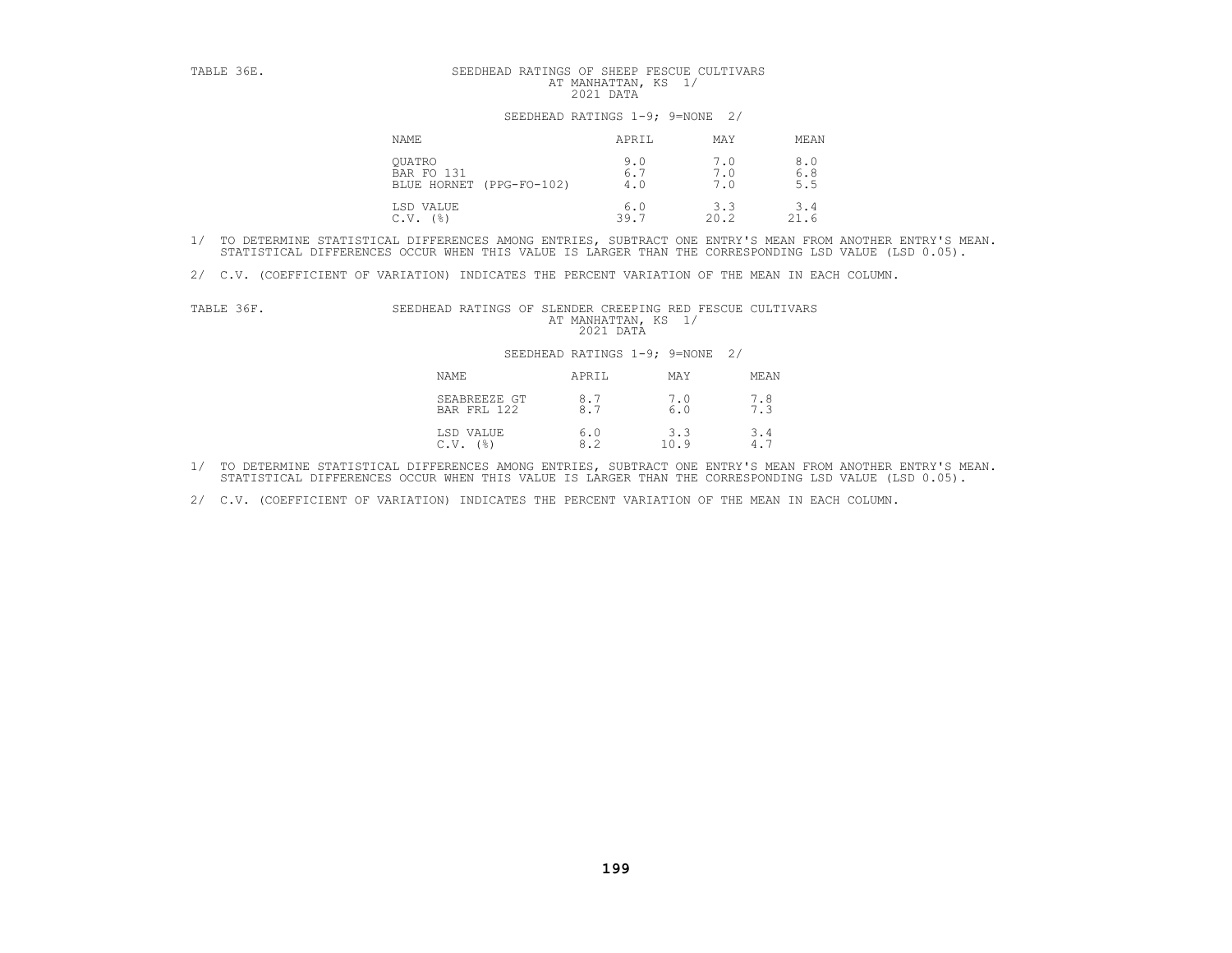| TABLE 37A. | PERCENT ESTABLISHMENT RATINGS OF FINELEAF FESCUE CULTIVARS                                                                                                                                                                                                                                                                                                                   | AT RALEIGH, NC<br>2020 DATA 2/ | 1/ |  |
|------------|------------------------------------------------------------------------------------------------------------------------------------------------------------------------------------------------------------------------------------------------------------------------------------------------------------------------------------------------------------------------------|--------------------------------|----|--|
|            |                                                                                                                                                                                                                                                                                                                                                                              |                                |    |  |
|            | $\begin{tabular}{l c c} & $A \texttt{RDE} & $R \texttt{RDE} \texttt{H} & $R \texttt{ADIE} \texttt{H} & $0$ & $0$ & $0$ & $0$ & $0$ & $0$ & $0$ \\ \hline \texttt{RDE} & $0$ & $0$ & $0$ & $0$ & $0$ & $0$ & $0$ & $0$ & $0$ \\ \hline \texttt{RAR} & $\texttt{FRU} \texttt{130} & 41.7 & 93.7 & 67.7 & 67.7 \\ \texttt{BAR} & $\texttt{FRU} \texttt{130} & 38.1 & 88.0 & 64$ |                                |    |  |
|            |                                                                                                                                                                                                                                                                                                                                                                              |                                |    |  |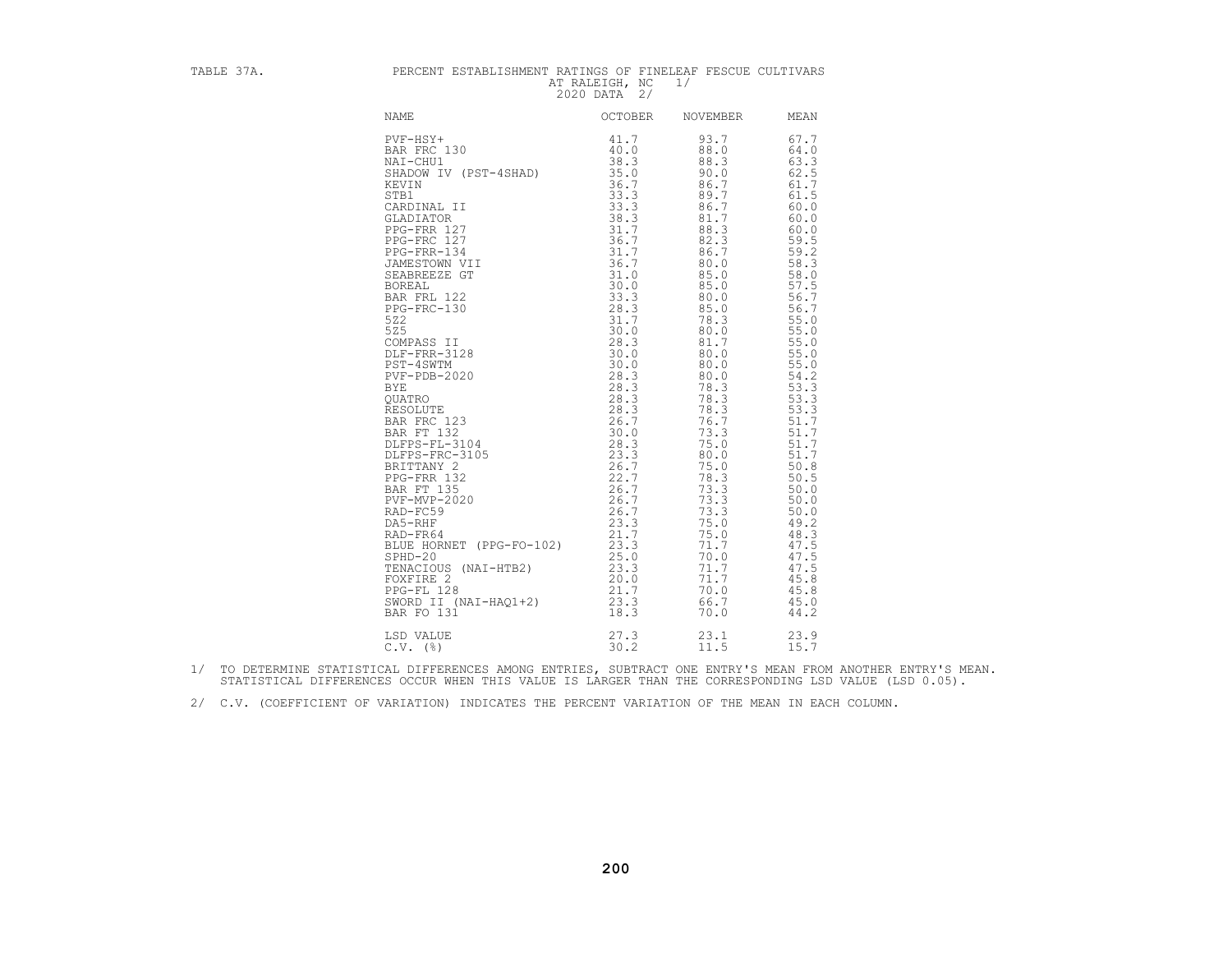| TABLE 37B. | PERCENT ESTABLISHMENT RATINGS OF CHEWINGS FESCUE CULTIVARS | AT RALEIGH, NC<br>$\frac{2}{3}$<br>2020 DATA | 1/       |      |
|------------|------------------------------------------------------------|----------------------------------------------|----------|------|
|            | NAME                                                       | OCTOBER                                      | NOVEMBER | MEAN |
|            | BAR FRC 130                                                | 40.0                                         | 88.0     | 64.0 |
|            | NAI-CHU1                                                   | 38.3                                         | 88.3     | 63.3 |
|            | SHADOW IV (PST-4SHAD)                                      | 35.0                                         | 90.0     | 62.5 |
|            | PPG-FRC 127                                                | 36.7                                         | 82.3     | 59.5 |
|            | JAMESTOWN VII                                              | 36.7                                         | 80.0     | 58.3 |
|            | $PPG-FRC-130$                                              | 28.3                                         | 85.0     | 56.7 |
|            | COMPASS II                                                 | 28.3                                         | 81.7     | 55.0 |
|            | PST-4SWTM                                                  | 30.0                                         | 80.0     | 55.0 |
|            | BAR FRC 123                                                | 26.7                                         | 76.7     | 51.7 |
|            | DLFPS-FRC-3105                                             | 23.3                                         | 80.0     | 51.7 |
|            | BRITTANY 2                                                 | 26.7                                         | 75.0     | 50.8 |
|            | PVF-MVP-2020                                               | 26.7                                         | 73.3     | 50.0 |
|            | RAD-FC59                                                   | 26.7                                         | 73.3     | 50.0 |
|            | LSD VALUE                                                  | 28.8                                         | 25.8     | 26.4 |
|            | $C.V.$ (%)                                                 | 33.0                                         | 11.8     | 16.8 |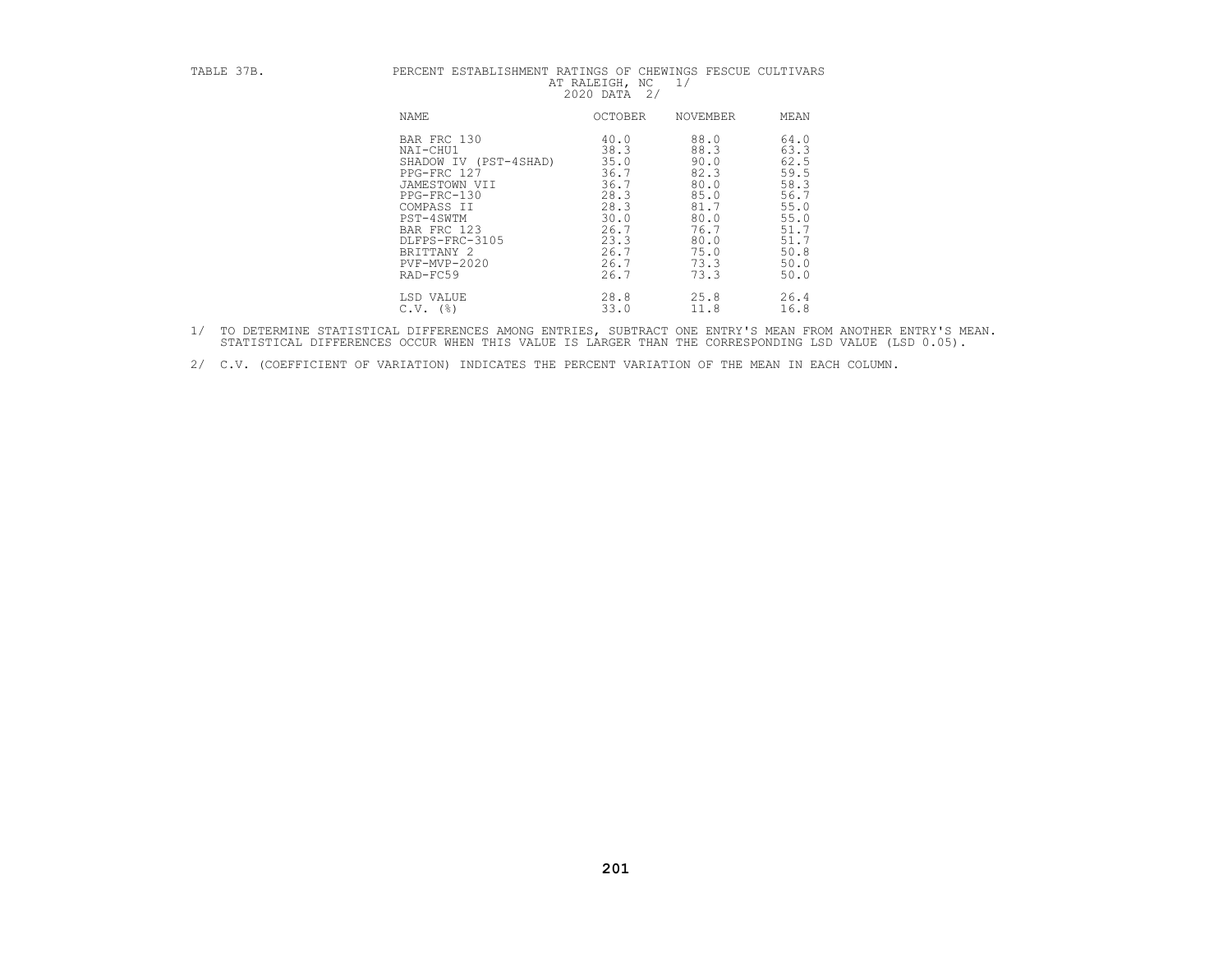| TABLE 37C. | PERCENT ESTABLISHMENT RATINGS OF STRONG CREEPING RED FESCUE CULTIVARS | AT RALEIGH, NC<br>2020 DATA | 1/<br>2/ |      |
|------------|-----------------------------------------------------------------------|-----------------------------|----------|------|
|            | NAME                                                                  | <b>OCTOBER</b>              | NOVEMBER | MEAN |
|            | PVF-HSY+                                                              | 41.7                        | 93.7     | 67.7 |
|            | KEVIN                                                                 | 36.7                        | 86.7     | 61.7 |
|            | STB1                                                                  | 33.3                        | 89.7     | 61.5 |
|            | CARDINAL II                                                           | 33.3                        | 86.7     | 60.0 |
|            | PPG-FRR 127                                                           | 31.7                        | 88.3     | 60.0 |
|            | PPG-FRR-134                                                           | 31.7                        | 86.7     | 59.2 |
|            | BOREAL                                                                | 30.0                        | 85.0     | 57.5 |
|            | 522                                                                   | 31.7                        | 78.3     | 55.0 |
|            | 525                                                                   | 30.0                        | 80.0     | 55.0 |
|            | DLF-FRR-3128                                                          | 30.0                        | 80.0     | 55.0 |
|            | BYE                                                                   | 28.3                        | 78.3     | 53.3 |
|            | PPG-FRR 132                                                           | 22.7                        | 78.3     | 50.5 |
|            | RAD-FR64                                                              | 21.7                        | 75.0     | 48.3 |
|            | FOXFIRE 2                                                             | 20.0                        | 71.7     | 45.8 |
|            | LSD VALUE                                                             | 16.1                        | 18.4     | 15.6 |
|            | $C.V.$ (%)                                                            | 24.0                        | 9.8      | 12.7 |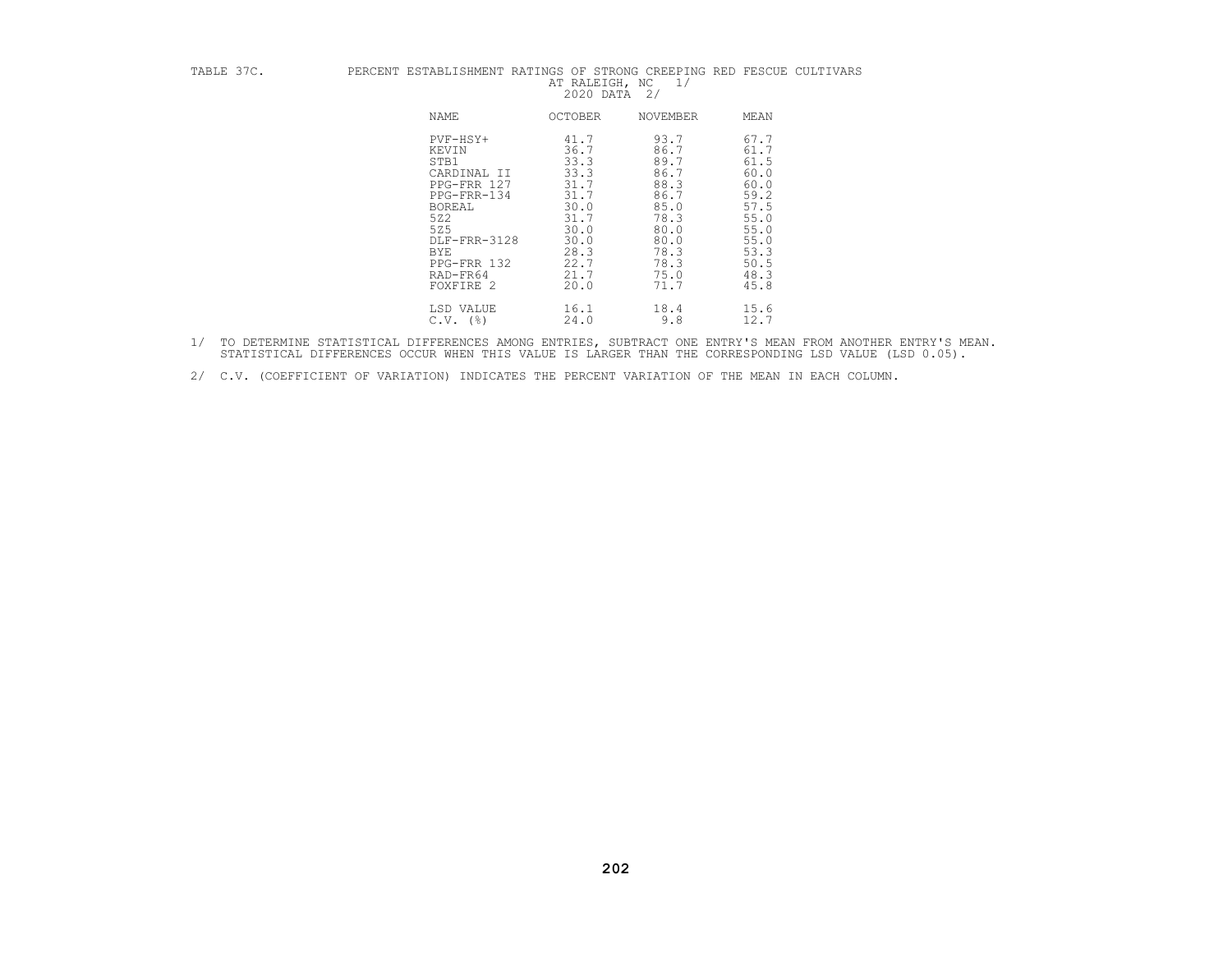## TABLE 37D. PERCENT ESTABLISHMENT RATINGS OF HARD FESCUE CULTIVARS PERCENT ESTABLISHMENT RATINGS OF HARD FESCUE CULTIVARS AT RALEIGH, NC 1/

| <b>NAME</b>                                                                                                                                                                 | <b>OCTOBER</b>                                                                       | <b>NOVEMBER</b>                                                                      | MEAN                                                                                 |
|-----------------------------------------------------------------------------------------------------------------------------------------------------------------------------|--------------------------------------------------------------------------------------|--------------------------------------------------------------------------------------|--------------------------------------------------------------------------------------|
| GLADIATOR<br>$PVF - PDB - 2020$<br>RESOLUTE<br>BAR FT 132<br>DLFPS-FL-3104<br>BAR FT 135<br>DA5-RHF<br>$SPHD-20$<br>TENACIOUS<br>(NAI-HTB2)<br>PPG-FL 128<br>$(NAI-HAO1+2)$ | 38.3<br>28.3<br>28.3<br>30.0<br>28.3<br>26.7<br>23.3<br>25.0<br>23.3<br>21.7<br>23.3 | 81.7<br>80.0<br>78.3<br>73.3<br>75.0<br>73.3<br>75.0<br>70.0<br>71.7<br>70.0<br>66.7 | 60.0<br>54.2<br>53.3<br>51.7<br>51.7<br>50.0<br>49.2<br>47.5<br>47.5<br>45.8<br>45.0 |
| SWORD II<br>LSD VALUE                                                                                                                                                       | 29.4                                                                                 | 33.7                                                                                 | 30.7                                                                                 |
| $($ $\mathcal{E}$<br>C.V.                                                                                                                                                   | 37.9                                                                                 | 15.3                                                                                 | 20.6                                                                                 |

- 1/ TO DETERMINE STATISTICAL DIFFERENCES AMONG ENTRIES, SUBTRACT ONE ENTRY'S MEAN FROM ANOTHER ENTRY'S MEAN.<br>STATISTICAL DIFFERENCES OCCUR WHEN THIS VALUE IS LARGER THAN THE CORRESPONDING LSD VALUE (LSD 0.05).
- 2/ C.V. (COEFFICIENT OF VARIATION) INDICATES THE PERCENT VARIATION OF THE MEAN IN EACH COLUMN.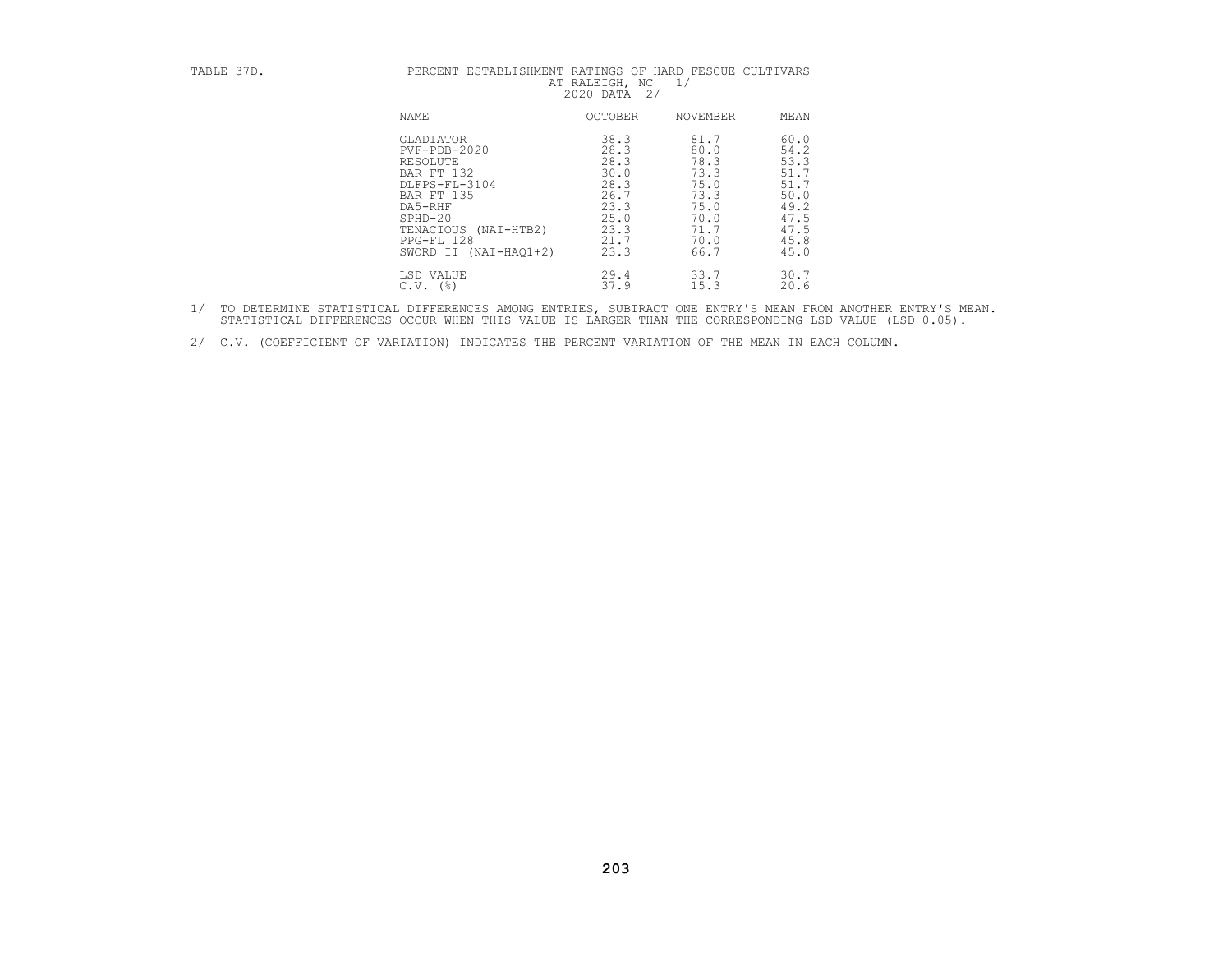| TABLE 37E. | PERCENT ESTABLISHMENT RATINGS OF SHEEP FESCUE CULTIVARS | AT RALEIGH, NC<br>2020 DATA 2/ | 1/              |      |
|------------|---------------------------------------------------------|--------------------------------|-----------------|------|
|            | <b>NAME</b>                                             | <b>OCTOBER</b>                 | <b>NOVEMBER</b> | MEAN |
|            | OUATRO                                                  | 28.3                           | 78.3            | 53.3 |
|            | BLUE HORNET (PPG-FO-102)                                | 23.3                           | 71.7            | 47.5 |
|            | BAR FO 131                                              | 18.3                           | 70.0            | 44.2 |
|            | $C.V.$ (%)                                              | 21.4                           | 7.4             | 8.4  |
|            | LSD VALUE                                               | 11.6                           | 12.5            | 9.5  |

2/ C.V. (COEFFICIENT OF VARIATION) INDICATES THE PERCENT VARIATION OF THE MEAN IN EACH COLUMN.

| TABLE 37F. | PERCENT ESTABLISHMENT RATINGS OF SLENDER CREEPING RED FESCUE CULTIVARS | AT RALEIGH, NC<br>2020 DATA | $\frac{2}{3}$ |              |
|------------|------------------------------------------------------------------------|-----------------------------|---------------|--------------|
|            | <b>NAME</b>                                                            | <b>OCTOBER</b>              | NOVEMBER      | MEAN         |
|            | SEABREEZE GT<br>BAR FRL 122                                            | 31.0<br>33.3                | 85.0<br>80.0  | 58.0<br>56.7 |
|            | LSD VALUE<br>C.V.<br>(응)                                               | 11.6<br>24.2                | 12.5<br>7.4   | 9.5<br>12.1  |

1/ TO DETERMINE STATISTICAL DIFFERENCES AMONG ENTRIES, SUBTRACT ONE ENTRY'S MEAN FROM ANOTHER ENTRY'S MEAN.<br>STATISTICAL DIFFERENCES OCCUR WHEN THIS VALUE IS LARGER THAN THE CORRESPONDING LSD VALUE (LSD 0.05).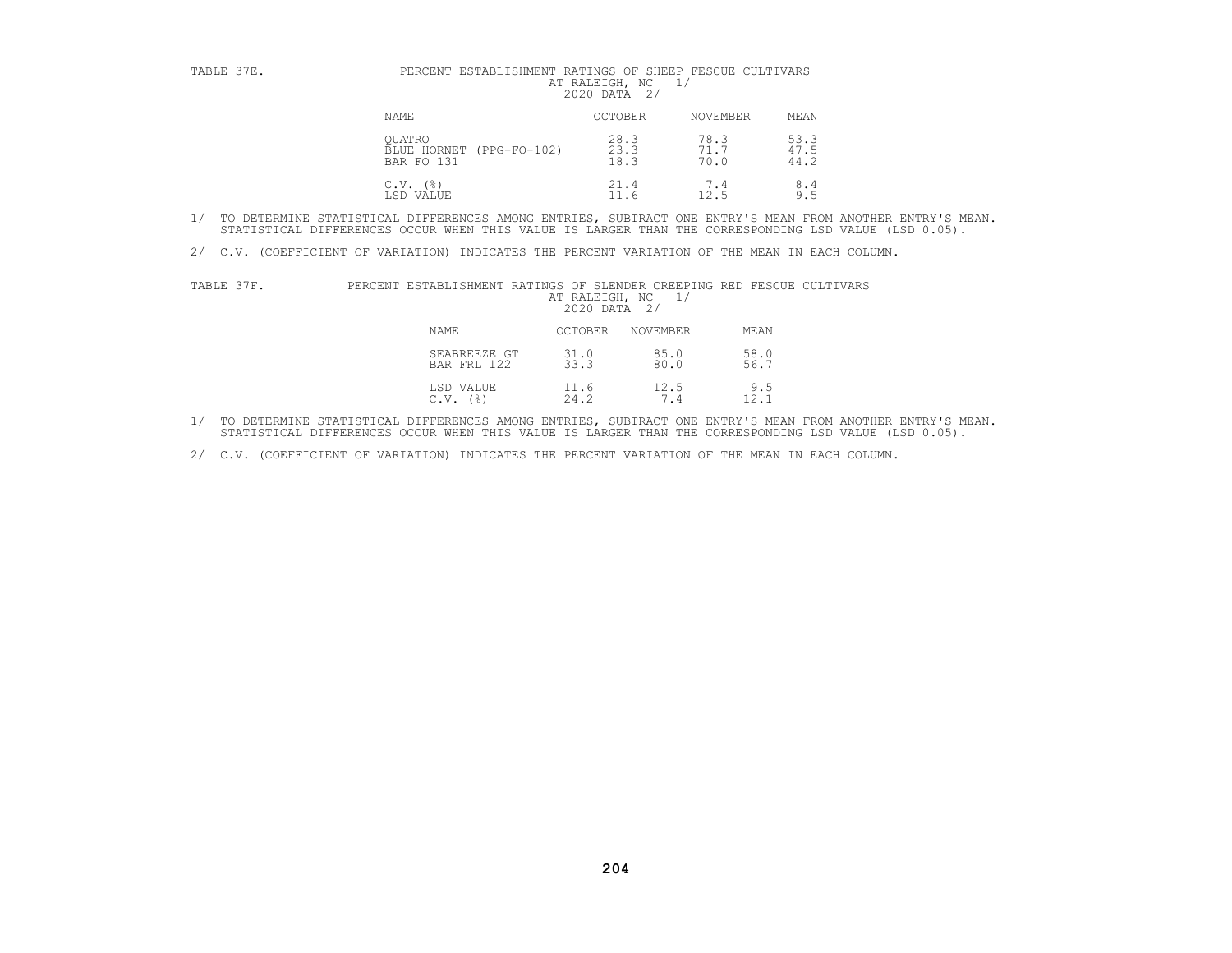| TABLE 38A. | PERCENT ESTABLISHMENT RATINGS OF FINELEAF FESCUE CULTIVARS                                                                                                                                                                                                                                                                                                                                                                                                                                                                      | AT KENNETT SOUARE, PA<br>2020 DATA 2/ | 1/                                                                                                   |                                                                                                                                                                                                                                                                                                                                                              |
|------------|---------------------------------------------------------------------------------------------------------------------------------------------------------------------------------------------------------------------------------------------------------------------------------------------------------------------------------------------------------------------------------------------------------------------------------------------------------------------------------------------------------------------------------|---------------------------------------|------------------------------------------------------------------------------------------------------|--------------------------------------------------------------------------------------------------------------------------------------------------------------------------------------------------------------------------------------------------------------------------------------------------------------------------------------------------------------|
|            | NAME                                                                                                                                                                                                                                                                                                                                                                                                                                                                                                                            | OCTOBER                               | NOVEMBER                                                                                             | MEAN                                                                                                                                                                                                                                                                                                                                                         |
|            | NAME<br>PRE FRL 122<br>PRE FRL 122<br>PRE FRL 132<br>PRE FRL 132<br>PRE FRE 132<br>PRE FRE 132<br>PRE FRC 123<br>BAR FRC 123<br>BAR FRC 123<br>BAR FRC 123<br>BAR FRC 123<br>BAR FRC 123<br>BAR FRC 123<br>S3.3<br>S4.7<br>88.3<br>S4.7<br>S4.7<br>S525<br>DRESTON VI<br>GLADIATOR (68.3)<br>SWORD II (NAI-HAQ1+2) 73.3<br>NAI-CHU1 (181-HAQ1+2) 73.3<br>PLFPS-FRC-3105 70.0<br>PPG-FRR 127 73.3<br>PVF-HBY+ 66.7<br>FVF-HBY+ 66.7<br>STB1 66.7<br>BAR FT 132 63.3<br>BAR FT 132 63.3<br>PPG-FL 128 65.0<br>FOXFIRE 2 50.0<br>D |                                       | 76.7<br>78.3<br>73.3<br>70.0<br>75.0<br>73.3<br>73.3<br>73.3<br>70.0<br>68.3<br>75.0<br>61.7<br>37.6 | 86.3<br>85.8<br>85.8<br>85.8<br>85.3<br>85.0<br>85.0<br>84.2<br>83.8<br>83.3<br>81.7<br>81.7<br>81.7<br>80.8<br>80.8<br>80.8<br>80.0<br>80.0<br>79.2<br>79.2<br>78.3<br>78.3<br>77.5<br>77.5<br>76.7<br>76.7<br>76.7<br>75.8<br>75.8<br>75.8<br>75.0<br>75.0<br>73.3<br>71.7<br>71.7<br>70.8<br>70.0<br>70.0<br>68.3<br>67.5<br>67.5<br>62.5<br>57.5<br>36.4 |
|            |                                                                                                                                                                                                                                                                                                                                                                                                                                                                                                                                 |                                       | 12.9                                                                                                 | 14.2                                                                                                                                                                                                                                                                                                                                                         |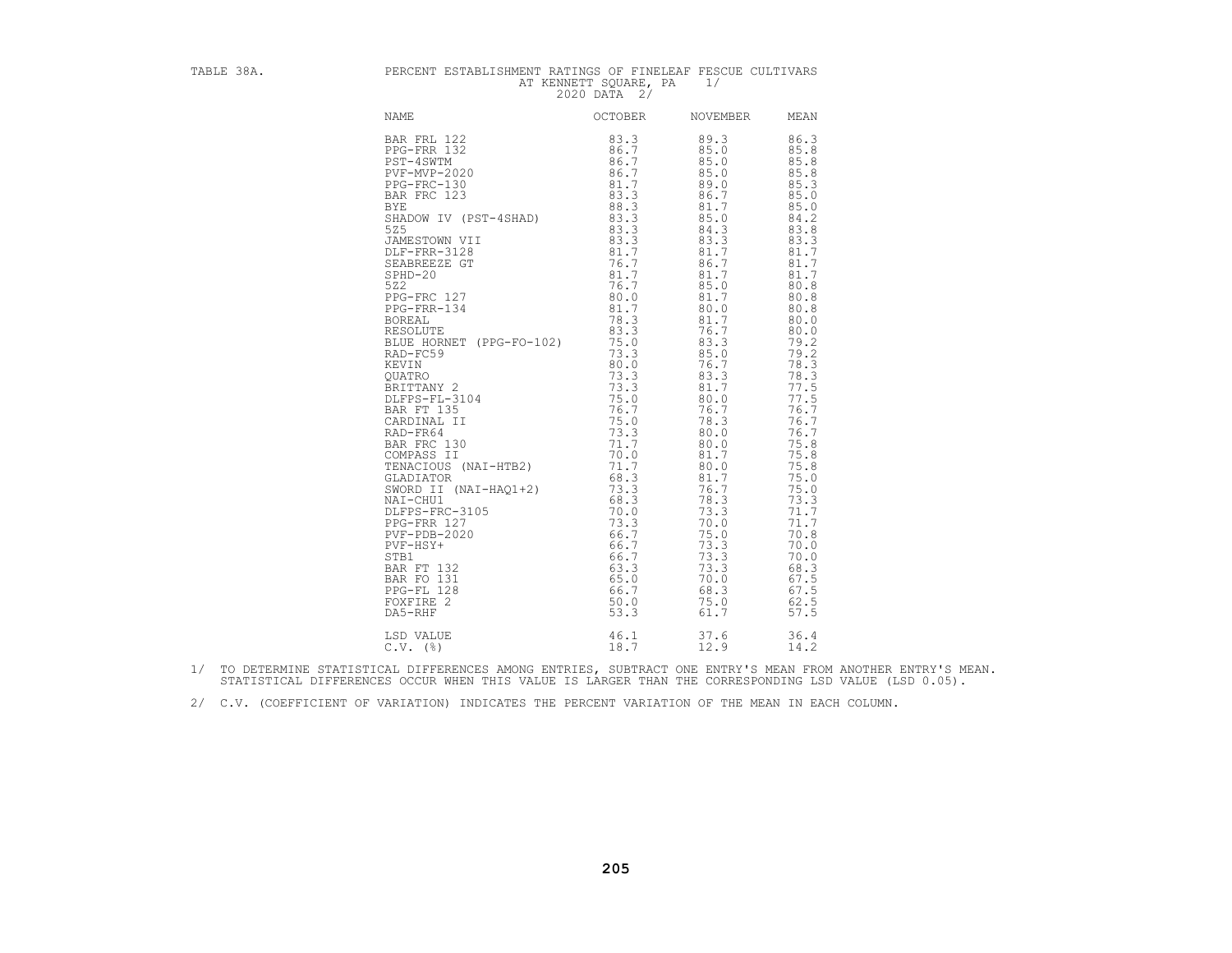# TABLE 38B. PERCENT ESTABLISHMENT RATINGS OF CHEWINGS FESCUE CULTIVARS<br>AT KENNETT SQUARE, PA 1/<br>2020 DATA 2/<br>NAME OCTOBER NOVEMBER MEAN

| NAME                                                                                                                                                                                                          | <b>OCTOBER</b>                                                                                       | NOVEMBER                                                                                             | MEAN                                                                                                 |
|---------------------------------------------------------------------------------------------------------------------------------------------------------------------------------------------------------------|------------------------------------------------------------------------------------------------------|------------------------------------------------------------------------------------------------------|------------------------------------------------------------------------------------------------------|
| PST-4SWTM<br>$PVF-MVP-2020$<br>PPG-FRC-130<br>BAR FRC 123<br>(PST-4SHAD)<br>SHADOW IV<br>JAMESTOWN<br>VII<br>PPG-FRC 127<br>RAD-FC59<br>BRITTANY 2<br>BAR FRC 130<br>COMPASS II<br>NAI-CHU1<br>DLFPS-FRC-3105 | 86.7<br>86.7<br>81.7<br>83.3<br>83.3<br>83.3<br>80.0<br>73.3<br>73.3<br>71.7<br>70.0<br>68.3<br>70.0 | 85.0<br>85.0<br>89.0<br>86.7<br>85.0<br>83.3<br>81.7<br>85.0<br>81.7<br>80.0<br>81.7<br>78.3<br>73.3 | 85.8<br>85.8<br>85.3<br>85.0<br>84.2<br>83.3<br>80.8<br>79.2<br>77.5<br>75.8<br>75.8<br>73.3<br>71.7 |
| LSD VALUE<br>$($ $\frac{6}{6}$<br>C.V.                                                                                                                                                                        | 34.6<br>16.0                                                                                         | 27.0<br>10.8                                                                                         | 28.0<br>12.2                                                                                         |

1/ TO DETERMINE STATISTICAL DIFFERENCES AMONG ENTRIES, SUBTRACT ONE ENTRY'S MEAN FROM ANOTHER ENTRY'S MEAN.<br>STATISTICAL DIFFERENCES OCCUR WHEN THIS VALUE IS LARGER THAN THE CORRESPONDING LSD VALUE (LSD 0.05).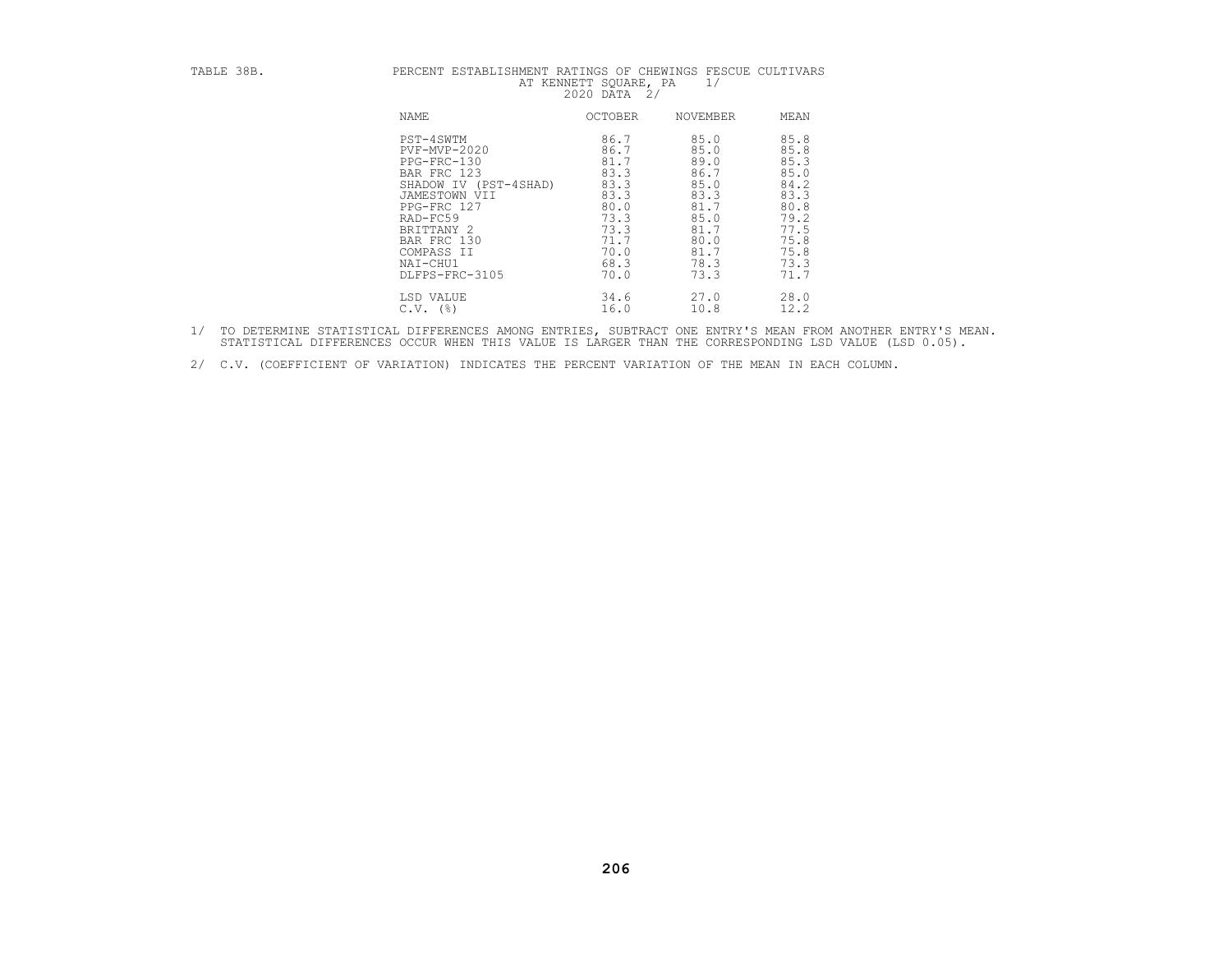## TABLE 38C. PERCENT ESTABLISHMENT RATINGS OF STRONG CREEPING RED FESCUE CULTIVARS AT KENNETT SQUARE, PA  $1/$  2020 DATA 2/ NAME OCTOBER NOVEMBER MEAN

| NAME          | <b>OCTOBER</b> | <b>NOVEMBER</b> | MEAN |
|---------------|----------------|-----------------|------|
| PPG-FRR 132   | 86.7           | 85.0            | 85.8 |
| <b>BYE</b>    | 88.3           | 81.7            | 85.0 |
| 525           | 83.3           | 84.3            | 83.8 |
| DLF-FRR-3128  | 81.7           | 81.7            | 81.7 |
| 522           | 76.7           | 85.0            | 80.8 |
| PPG-FRR-134   | 81.7           | 80.0            | 80.8 |
| <b>BOREAL</b> | 78.3           | 81.7            | 80.0 |
| KEVIN         | 80.0           | 76.7            | 78.3 |
| CARDINAL II   | 75.0           | 78.3            | 76.7 |
| RAD-FR64      | 73.3           | 80.0            | 76.7 |
| PPG-FRR 127   | 73.3           | 70.0            | 71.7 |
| PVF-HSY+      | 66.7           | 73.3            | 70.0 |
| STB1          | 66.7           | 73.3            | 70.0 |
| FOXFIRE 2     | 50.0           | 75.0            | 62.5 |
| LSD VALUE     | 33.8           | 30.4            | 30.1 |
| $C.V.$ (%)    | 18.4           | 12.7            | 14.4 |

1/ TO DETERMINE STATISTICAL DIFFERENCES AMONG ENTRIES, SUBTRACT ONE ENTRY'S MEAN FROM ANOTHER ENTRY'S MEAN.<br>STATISTICAL DIFFERENCES OCCUR WHEN THIS VALUE IS LARGER THAN THE CORRESPONDING LSD VALUE (LSD 0.05).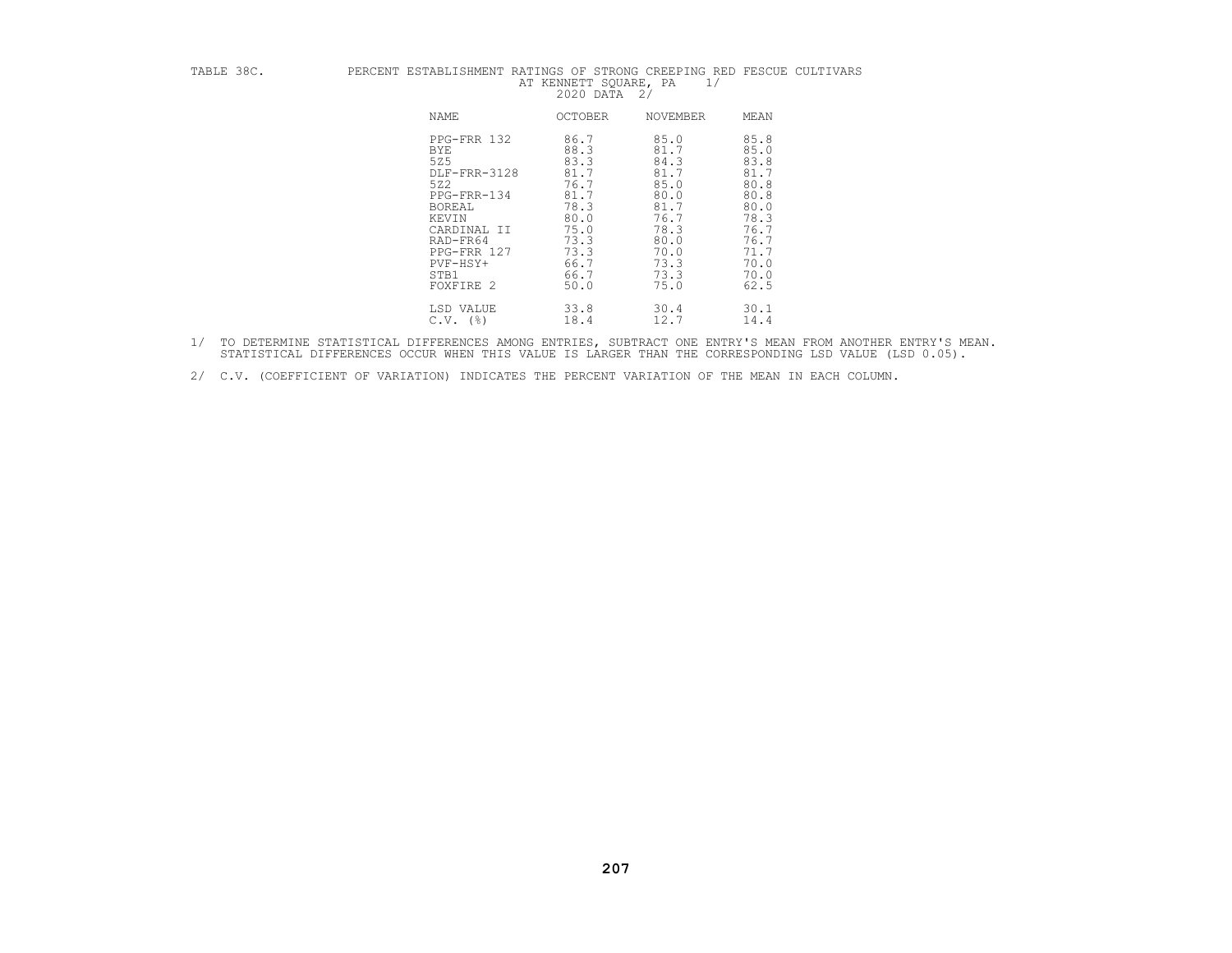## TABLE 38D. PERCENT ESTABLISHMENT RATINGS OF HARD FESCUE CULTIVARS AT KENNETT SQUARE, PA 1/ 2020 DATA 2/ NAME OCTOBER NOVEMBER MEAN SPHD-20 81.7 81.7 81.7 RESOLUTE 83.3 76.7 80.0 DLFPS-FL-3104 75.0 80.0 77.5 BAR FT 135 76.7 76.7 76.7 TENACIOUS (NAI-HTB2) 71.7 80.0 75.8 GLADIATOR 68.3 81.7 75.0 SWORD II (NAI-HAQ1+2) 73.3 76.7 75.0 PVF-PDB-2020 66.7 75.0 70.8 BAR FT 132 63.3 73.3 68.3 PPG-FL 128 66.7 68.3 67.5 DA5-RHF 53.3 61.7 57.5

| <b>NAME</b>                                                                                                                                                               | OCTOBER                                                                      | <b>NOVEMBER</b>                                                              | MEAN                                                                         |
|---------------------------------------------------------------------------------------------------------------------------------------------------------------------------|------------------------------------------------------------------------------|------------------------------------------------------------------------------|------------------------------------------------------------------------------|
| $SPHD-20$<br>RESOLUTE<br>DLFPS-FL-3104<br>BAR FT 135<br>TENACIOUS<br>$(NAI-HTB2)$<br>GLADIATOR<br>SWORD II (NAI-HAO1+2)<br>$PVF - PDB - 2020$<br>BAR FT 132<br>PPG-FL 128 | 81.7<br>83.3<br>75.0<br>76.7<br>71.7<br>68.3<br>73.3<br>66.7<br>63.3<br>66.7 | 81.7<br>76.7<br>80.0<br>76.7<br>80.0<br>81.7<br>76.7<br>75.0<br>73.3<br>68.3 | 81.7<br>80.0<br>77.5<br>76.7<br>75.8<br>75.0<br>75.0<br>70.8<br>68.3<br>67.5 |
| DA5-RHF                                                                                                                                                                   | 53.3                                                                         | 61.7                                                                         | 57.5                                                                         |
| LSD VALUE<br>$($ $\mathcal{E}$<br>C.V.                                                                                                                                    | 46.0<br>23.6                                                                 | 31.6<br>15.3                                                                 | 32.8<br>16.8                                                                 |

- 1/ TO DETERMINE STATISTICAL DIFFERENCES AMONG ENTRIES, SUBTRACT ONE ENTRY'S MEAN FROM ANOTHER ENTRY'S MEAN.<br>STATISTICAL DIFFERENCES OCCUR WHEN THIS VALUE IS LARGER THAN THE CORRESPONDING LSD VALUE (LSD 0.05).
- 2/ C.V. (COEFFICIENT OF VARIATION) INDICATES THE PERCENT VARIATION OF THE MEAN IN EACH COLUMN.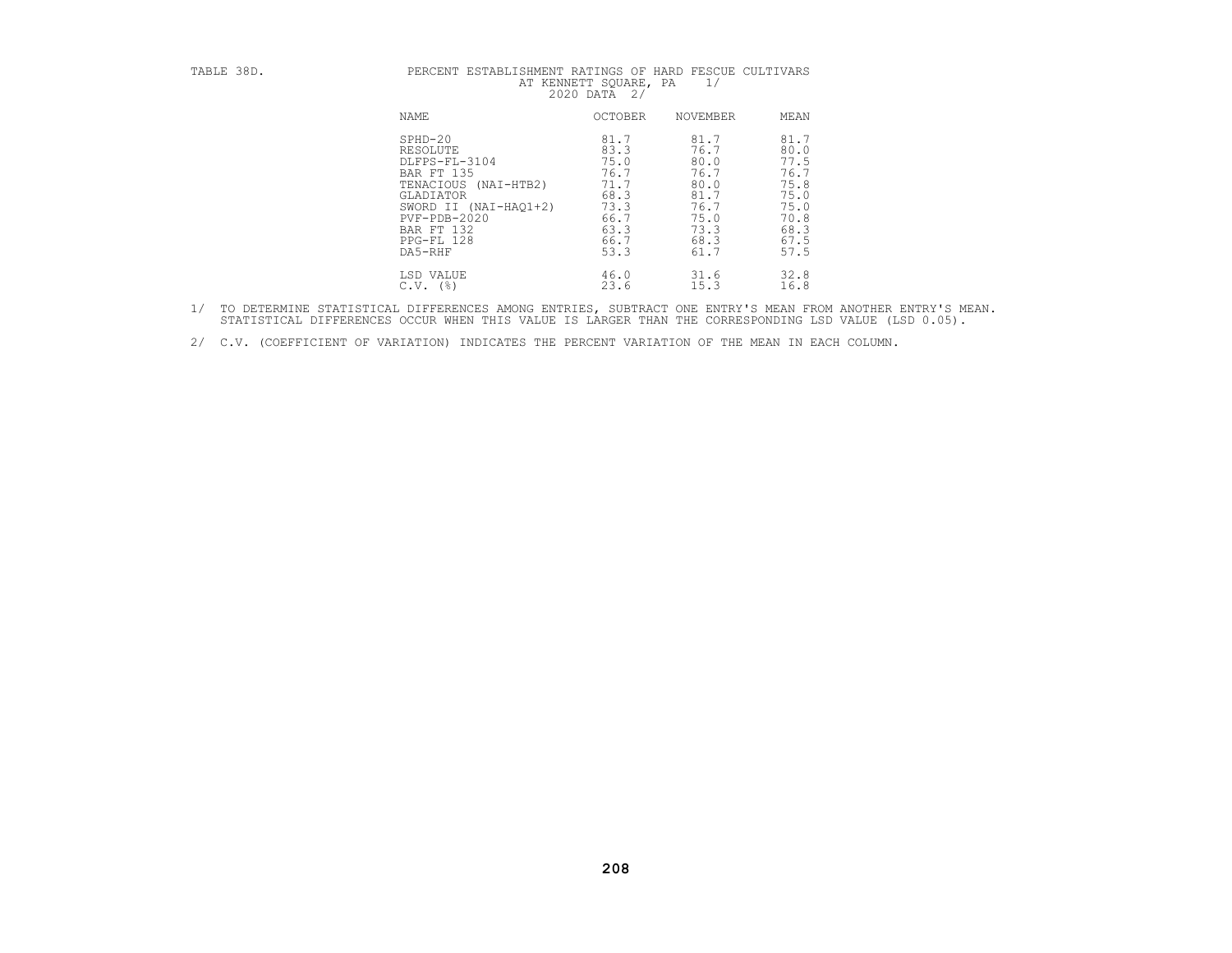| TABLE 38E. | PERCENT ESTABLISHMENT RATINGS OF SHEEP FESCUE CULTIVARS | AT KENNETT SOUARE,<br>2020 DATA<br>2/ | PA                   |                      |
|------------|---------------------------------------------------------|---------------------------------------|----------------------|----------------------|
|            | NAME                                                    | <b>OCTOBER</b>                        | NOVEMBER             | MEAN                 |
|            | BLUE HORNET (PPG-FO-102)<br>OUATRO<br>BAR FO 131        | 75.0<br>73.3<br>65.0                  | 83.3<br>83.3<br>70.0 | 79.2<br>78.3<br>67.5 |
|            | LSD VALUE<br>C.V.<br>(응)                                | 38.1<br>23.1                          | 20.5                 | 23.8<br>13.7         |

2/ C.V. (COEFFICIENT OF VARIATION) INDICATES THE PERCENT VARIATION OF THE MEAN IN EACH COLUMN.

| TABLE 38F. | PERCENT ESTABLISHMENT RATINGS OF SLENDER CREEPING RED FESCUE CULTIVARS | AT KENNETT SQUARE, PA<br>2020 DATA 2/ |                 |              |  |
|------------|------------------------------------------------------------------------|---------------------------------------|-----------------|--------------|--|
|            | <b>NAME</b>                                                            | <b>OCTOBER</b>                        | <b>NOVEMBER</b> | MEAN         |  |
|            | BAR FRL 122<br>SEABREEZE GT                                            | 83.3<br>76.7                          | 89.3<br>86.7    | 86.3<br>81.7 |  |
|            | LSD VALUE<br>C.V.<br>(응)                                               | 38.1<br>5.1                           | 20.5<br>2.0     | 23.8<br>3.4  |  |

1/ TO DETERMINE STATISTICAL DIFFERENCES AMONG ENTRIES, SUBTRACT ONE ENTRY'S MEAN FROM ANOTHER ENTRY'S MEAN.<br>STATISTICAL DIFFERENCES OCCUR WHEN THIS VALUE IS LARGER THAN THE CORRESPONDING LSD VALUE (LSD 0.05).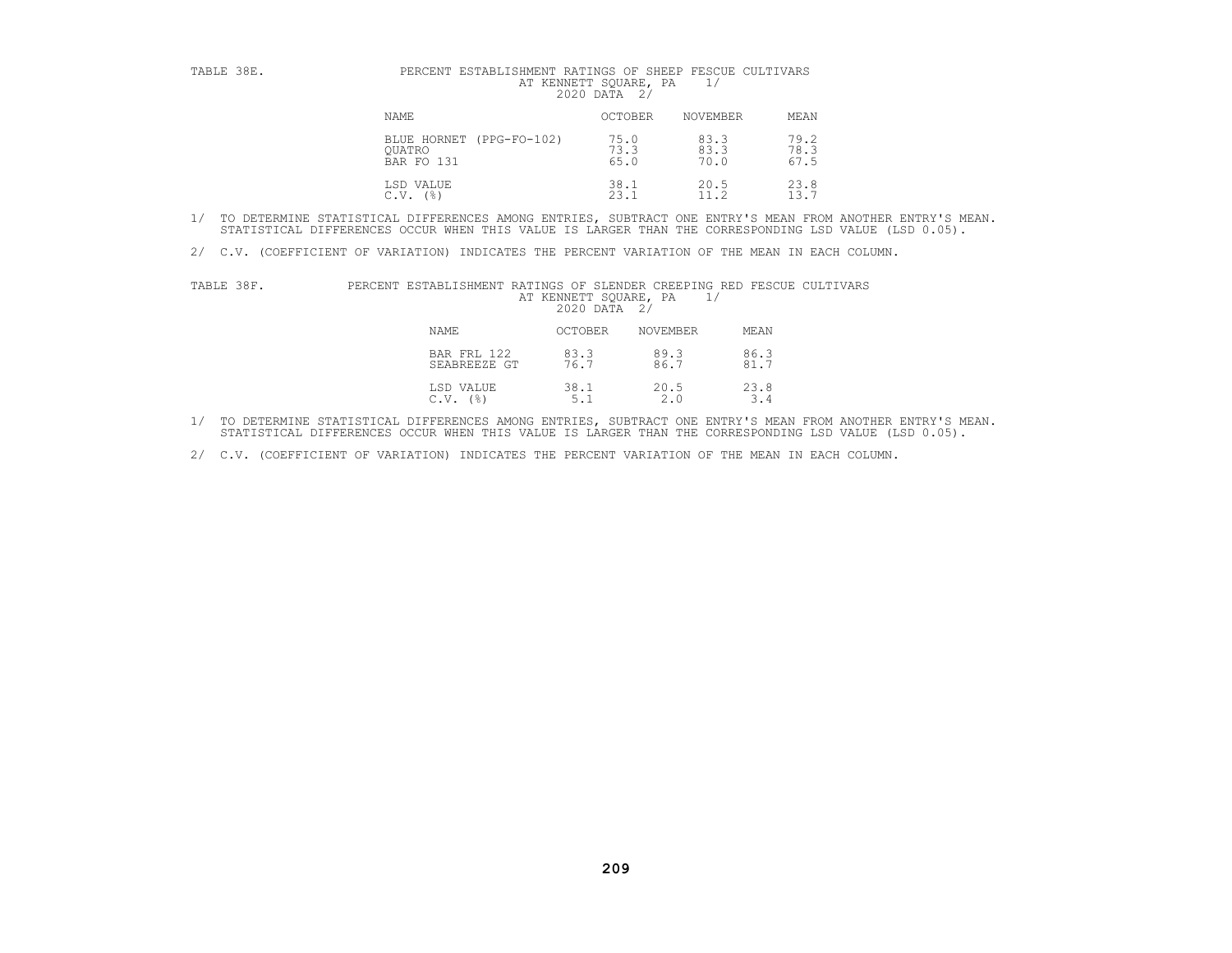| TABLE 39A. | PERCENT ESTABLISHMENT RATINGS OF FINELEAF FESCUE CULTIVARS                                                                                                                                                                                                                     | AT LOGAN, UT 1/<br>2020 DATA 2/ |                                                                              |                                                                                                                                                                                                                                                                                                                                                      |
|------------|--------------------------------------------------------------------------------------------------------------------------------------------------------------------------------------------------------------------------------------------------------------------------------|---------------------------------|------------------------------------------------------------------------------|------------------------------------------------------------------------------------------------------------------------------------------------------------------------------------------------------------------------------------------------------------------------------------------------------------------------------------------------------|
|            | <b>NAME</b>                                                                                                                                                                                                                                                                    | SEPT 11                         | SEPT 30                                                                      | MEAN                                                                                                                                                                                                                                                                                                                                                 |
|            | JAMESTOWN VII<br>BLUE HORNET (PPG-FO-102)<br>PEG-FL 128<br>DELUE HORNET (128<br>DELTPS-FL 32<br>DELTPS-FL 3104<br>PEG-FL 3104<br>PEG-REF<br>PEG-REF 132<br>16.7<br>PEG-REF 13.3<br>SWORD II (NAI-HAQ1+2)<br>13.3<br>DAS-REF 13.3<br>RESOLUTE<br>16.7<br>FOXFIRE 2<br>TENACIOUS | 26.7                            | 76.7<br>56.7<br>60.0<br>60.0<br>56.7<br>53.3<br>53.3<br>56.7<br>56.7<br>53.3 | 51.7<br>51.7<br>51.7<br>50.0<br>50.0<br>50.0<br>50.0<br>48.3<br>48.3<br>48.3<br>48.3<br>46.7<br>46.7<br>46.7<br>46.7<br>46.7<br>46.7<br>46.7<br>45.0<br>45.0<br>45.0<br>43.3<br>43.3<br>43.3<br>43.3<br>43.3<br>43.3<br>43.3<br>41.7<br>40.0<br>40.0<br>40.0<br>40.0<br>36.7<br>36.7<br>36.7<br>36.7<br>35.0<br>35.0<br>35.0<br>33.3<br>33.3<br>31.7 |
|            | LSD VALUE<br>$C.V.$ ( $\S$ )                                                                                                                                                                                                                                                   | 9.5<br>26.5                     | 10.1<br>9.1                                                                  | 7.6<br>10.7                                                                                                                                                                                                                                                                                                                                          |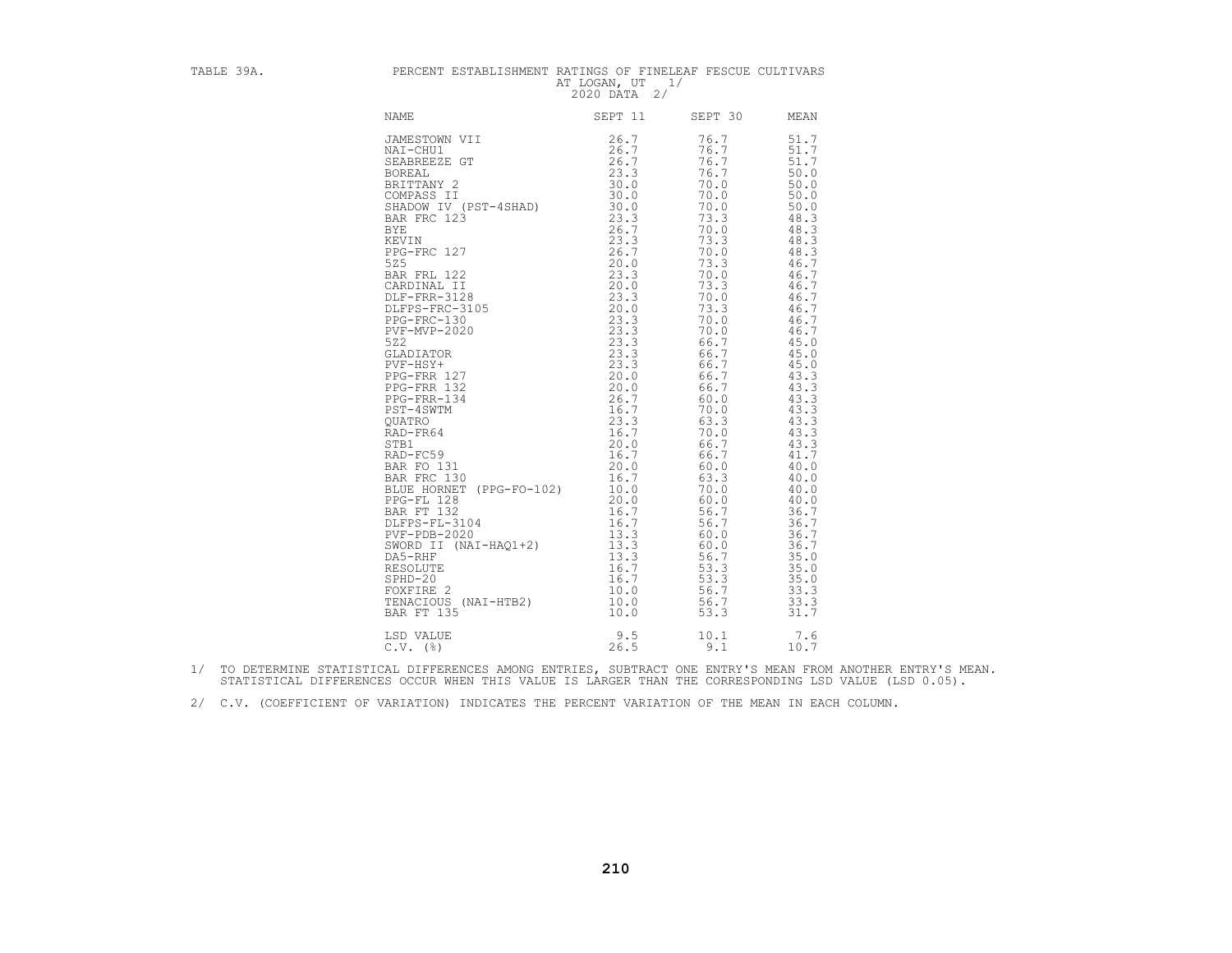| TABLE 39B. | PERCENT ESTABLISHMENT RATINGS OF CHEWINGS FESCUE CULTIVARS | 1/<br>AT LOGAN, UT<br>2020 DATA 2/ |         |      |
|------------|------------------------------------------------------------|------------------------------------|---------|------|
|            | <b>NAME</b>                                                | SEPT 11                            | SEPT 30 | MEAN |
|            | JAMESTOWN VII                                              | 26.7                               | 76.7    | 51.7 |
|            | NAI-CHU1                                                   | 26.7                               | 76.7    | 51.7 |
|            | BRITTANY 2                                                 | 30.0                               | 70.0    | 50.0 |
|            | COMPASS II                                                 | 30.0                               | 70.0    | 50.0 |
|            | SHADOW IV (PST-4SHAD)                                      | 30.0                               | 70.0    | 50.0 |
|            | BAR FRC 123                                                | 23.3                               | 73.3    | 48.3 |
|            | PPG-FRC 127                                                | 26.7                               | 70.0    | 48.3 |
|            | DLFPS-FRC-3105                                             | 20.0                               | 73.3    | 46.7 |
|            | PPG-FRC-130                                                | 23.3                               | 70.0    | 46.7 |
|            | $PVF-MVP-2020$                                             | 23.3                               | 70.0    | 46.7 |
|            | PST-4SWTM                                                  | 16.7                               | 70.0    | 43.3 |
|            | RAD-FC59                                                   | 16.7                               | 66.7    | 41.7 |
|            | BAR FRC 130                                                | 16.7                               | 63.3    | 40.0 |
|            | LSD VALUE                                                  | 8.4                                | 11.5    | 7.5  |
|            | $C.V.$ (%)                                                 | 19.3                               | 7.0     | 8.1  |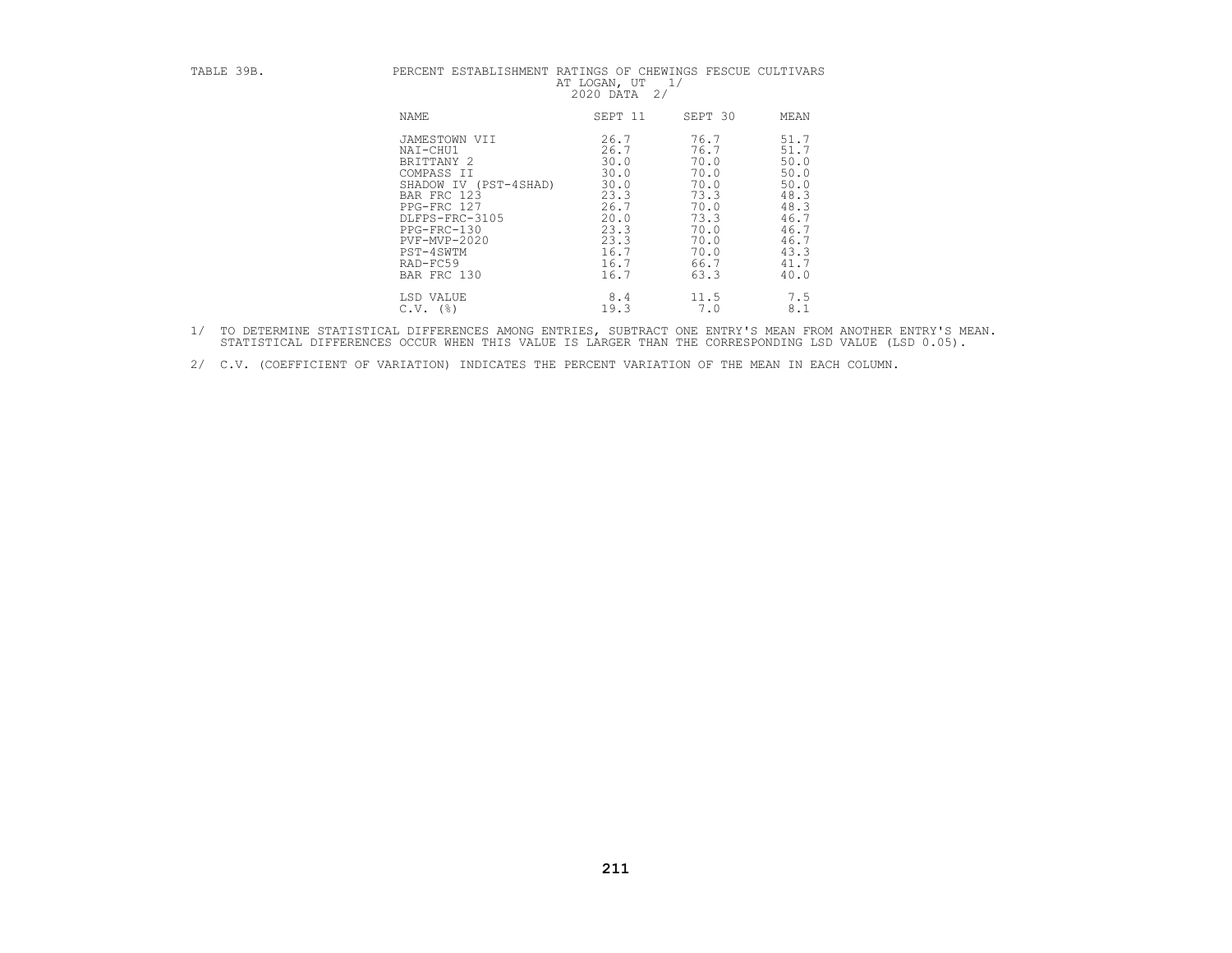## TABLE 39C. PERCENT ESTABLISHMENT RATINGS OF STRONG CREEPING RED FESCUE CULTIVARS AT LOGAN, UT 1/ 2020 DATA 2/

| NAME                                                                                                                                                                        | SEPT 11                                                                                                      | SEPT 30                                                                                                      | MEAN                                                                                                         |
|-----------------------------------------------------------------------------------------------------------------------------------------------------------------------------|--------------------------------------------------------------------------------------------------------------|--------------------------------------------------------------------------------------------------------------|--------------------------------------------------------------------------------------------------------------|
| <b>BOREAL</b><br><b>BYE</b><br>KEVIN<br>525<br>CARDINAL II<br>DLF-FRR-3128<br>522<br>PVF-HSY+<br>PPG-FRR 127<br>PPG-FRR 132<br>PPG-FRR-134<br>RAD-FR64<br>STB1<br>FOXFIRE 2 | 23.3<br>26.7<br>23.3<br>20.0<br>20.0<br>23.3<br>23.3<br>23.3<br>20.0<br>20.0<br>26.7<br>16.7<br>20.0<br>10.0 | 76.7<br>70.0<br>73.3<br>73.3<br>73.3<br>70.0<br>66.7<br>66.7<br>66.7<br>66.7<br>60.0<br>70.0<br>66.7<br>56.7 | 50.0<br>48.3<br>48.3<br>46.7<br>46.7<br>46.7<br>45.0<br>45.0<br>43.3<br>43.3<br>43.3<br>43.3<br>43.3<br>33.3 |
| LSD VALUE<br>C.V.<br>(%)                                                                                                                                                    | 13.8<br>27.5                                                                                                 | 13.4<br>9.2                                                                                                  | 11.7<br>11.5                                                                                                 |

1/ TO DETERMINE STATISTICAL DIFFERENCES AMONG ENTRIES, SUBTRACT ONE ENTRY'S MEAN FROM ANOTHER ENTRY'S MEAN.<br>STATISTICAL DIFFERENCES OCCUR WHEN THIS VALUE IS LARGER THAN THE CORRESPONDING LSD VALUE (LSD 0.05).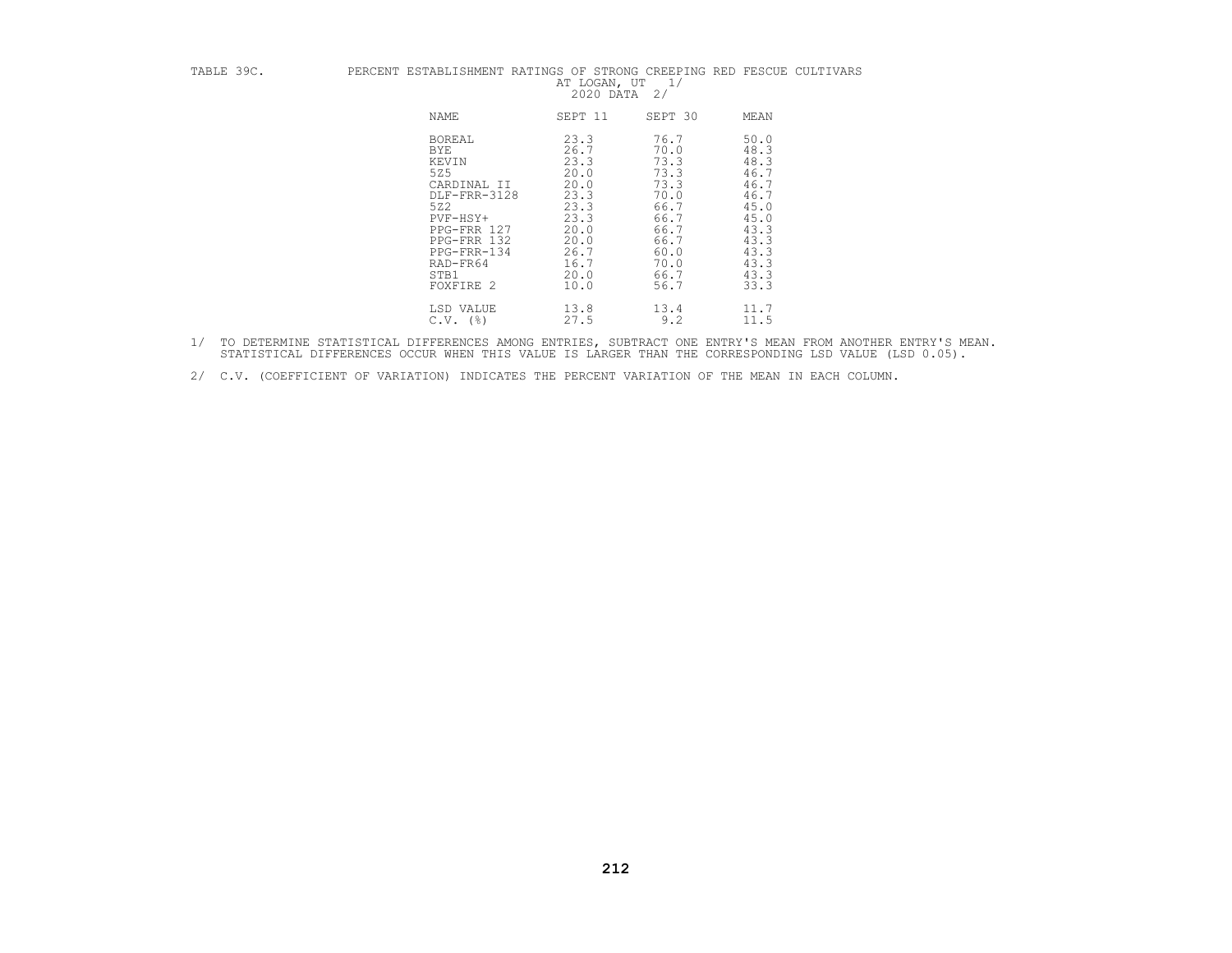## TABLE 39D. PERCENT ESTABLISHMENT RATINGS OF HARD FESCUE CULTIVARS AT LOGAN, UT 1/<br>AT LOGAN, UT 1/2020 DATA 2/

| NAME                                                                                                                                                                                                    | SEPT 11                                                                              | SEPT 30                                                                              | MEAN                                                                                 |
|---------------------------------------------------------------------------------------------------------------------------------------------------------------------------------------------------------|--------------------------------------------------------------------------------------|--------------------------------------------------------------------------------------|--------------------------------------------------------------------------------------|
| <b>GLADIATOR</b><br>PPG-FL 128<br>BAR FT 132<br>DLFPS-FL-3104<br>$PVF - PDB - 2020$<br>$(NAI-HAO1+2)$<br>SWORD II<br>DA5-RHF<br>RESOLUTE<br>$SPHD-20$<br>TENACIOUS<br>$(NAI-HTB2)$<br><b>BAR FT 135</b> | 23.3<br>20.0<br>16.7<br>16.7<br>13.3<br>13.3<br>13.3<br>16.7<br>16.7<br>10.0<br>10.0 | 66.7<br>60.0<br>56.7<br>56.7<br>60.0<br>60.0<br>56.7<br>53.3<br>53.3<br>56.7<br>53.3 | 45.0<br>40.0<br>36.7<br>36.7<br>36.7<br>36.7<br>35.0<br>35.0<br>35.0<br>33.3<br>31.7 |
| LSD VALUE<br>$($ %)<br>C.V.                                                                                                                                                                             | 14.0<br>37.7                                                                         | 16.7<br>11.4                                                                         | 11.7<br>13.5                                                                         |

1/ TO DETERMINE STATISTICAL DIFFERENCES AMONG ENTRIES, SUBTRACT ONE ENTRY'S MEAN FROM ANOTHER ENTRY'S MEAN.<br>STATISTICAL DIFFERENCES OCCUR WHEN THIS VALUE IS LARGER THAN THE CORRESPONDING LSD VALUE (LSD 0.05).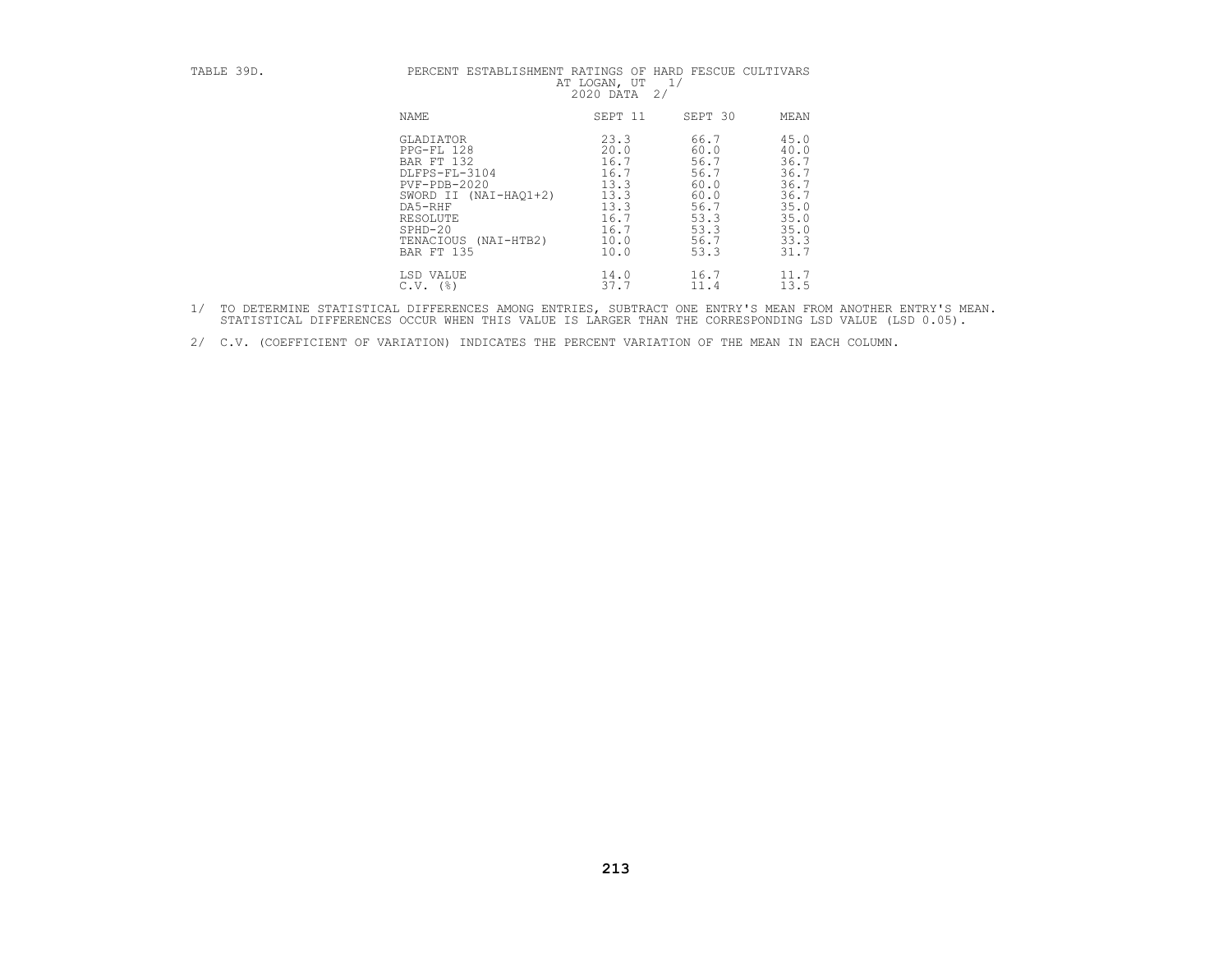| TABLE 39E. | PERCENT ESTABLISHMENT RATINGS OF SHEEP FESCUE CULTIVARS<br>AT LOGAN, UT<br>2020 DATA<br>2/ |                      |                      |                      |  |
|------------|--------------------------------------------------------------------------------------------|----------------------|----------------------|----------------------|--|
|            | <b>NAME</b>                                                                                | SEPT 11              | SEPT 30              | MEAN                 |  |
|            | OUATRO<br>BAR FO 131<br>BLUE HORNET (PPG-FO-102)                                           | 23.3<br>20.0<br>10.0 | 63.3<br>60.0<br>70.0 | 43.3<br>40.0<br>40.0 |  |
|            | LSD VALUE<br>(응)<br>C.V.                                                                   | 12.2<br>29.6         | 18.2<br>12.1         | 11.3                 |  |

2/ C.V. (COEFFICIENT OF VARIATION) INDICATES THE PERCENT VARIATION OF THE MEAN IN EACH COLUMN.

| TABLE 39F. | PERCENT ESTABLISHMENT RATINGS OF SLE |  |          |
|------------|--------------------------------------|--|----------|
|            |                                      |  | AT LOGAN |

| TABLE 39F. | PERCENT ESTABLISHMENT RATINGS OF SLENDER CREEPING RED FESCUE CULTIVARS | AT LOGAN, UT<br>2020 DATA | 2/           |              |  |
|------------|------------------------------------------------------------------------|---------------------------|--------------|--------------|--|
|            | <b>NAME</b>                                                            | SEPT 11                   | SEPT 30      | MEAN         |  |
|            | SEABREEZE GT<br>BAR FRL 122                                            | 26.7<br>23.3              | 76.7<br>70.0 | 51.7<br>46.7 |  |
|            | LSD VALUE<br>C.V.<br>(응)                                               | 12.2<br>16.3              | 18.2<br>5.6  | 11.3         |  |

1/ TO DETERMINE STATISTICAL DIFFERENCES AMONG ENTRIES, SUBTRACT ONE ENTRY'S MEAN FROM ANOTHER ENTRY'S MEAN.<br>STATISTICAL DIFFERENCES OCCUR WHEN THIS VALUE IS LARGER THAN THE CORRESPONDING LSD VALUE (LSD 0.05).